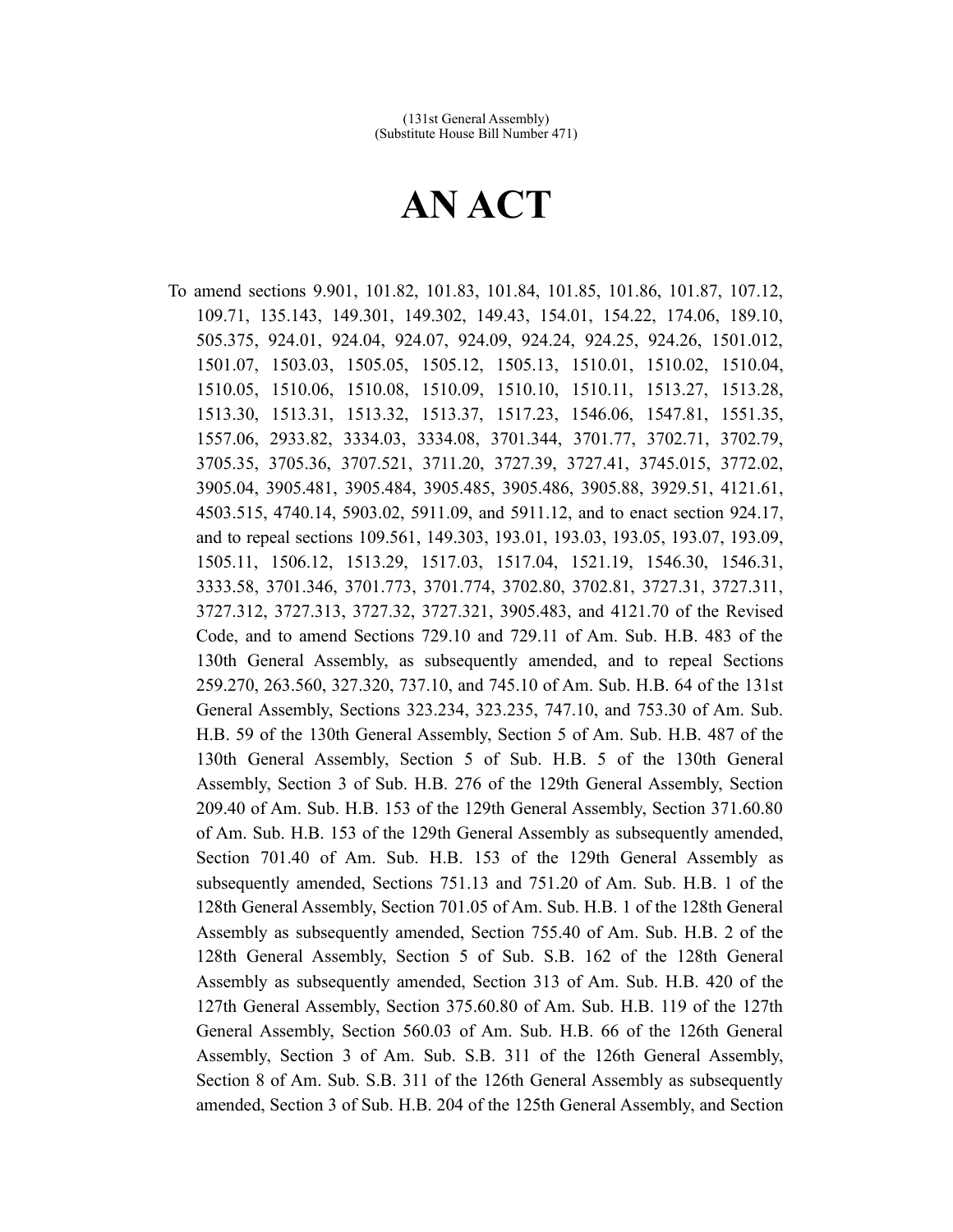5 of Sub. H.B. 57 of the 124th General Assembly, to extend the deadline of the Criminal Justice Recodification Committee recommendations to June 30, 2017, to modify the provisions regarding the membership of the Committee, to modify the Treasurer of State's authority to invest the interim funds of the state, to authorize the conveyance of, and the granting of perpetual easements to, state-owned real property, to implement the recommendations of the Sunset Review Committee by abolishing, terminating, transferring, or renewing various agencies and by requiring a Sunset Review Committee to be convened during each odd-numbered General Assembly, and to declare an emergency.

## *Be it enacted by the General Assembly of the State of Ohio:*

SECTION 1. That sections 9.901, 101.82, 101.83, 101.84, 101.85, 101.86, 101.87, 107.12, 109.71, 135.143, 149.301, 149.302, 149.43, 154.01, 154.22, 174.06, 189.10, 505.375, 924.01, 924.04, 924.07, 924.09, 924.24, 924.25, 924.26, 1501.012, 1501.07, 1503.03, 1505.05, 1505.12, 1505.13, 1510.01, 1510.02, 1510.04, 1510.05, 1510.06, 1510.08, 1510.09, 1510.10, 1510.11, 1513.27, 1513.28, 1513.30, 1513.31, 1513.32, 1513.37, 1517.23, 1546.06, 1547.81, 1551.35, 1557.06, 2933.82, 3334.03, 3334.08, 3701.344, 3701.77, 3702.71, 3702.79, 3705.35, 3705.36, 3707.521, 3711.20, 3727.39, 3727.41, 3745.015, 3772.02, 3905.04, 3905.481, 3905.484, 3905.485, 3905.486, 3905.88, 3929.51, 4121.61, 4503.515, 4740.14, 5903.02, 5911.09, and 5911.12 be amended and section 924.17 of the Revised Code be enacted to read as follows:

Sec. 9.901. (A)(1) Health care plans that provide benefits to persons employed by public employers as defined by this section may consider best practices established by the former school employees health care board or identified by the department of administrative services. All policies or contracts for health care benefits that are issued or renewed after the expiration of any applicable collective bargaining agreement may consider any best practices identified under this section at the time of renewal. Health care plans that contain the best practices may be self-insured.

(2) As used in this section:

(a) "Public employer" means political subdivisions, public school districts, or state institutions of higher education.

(b) "Public school district" means a city, local, exempted village, or joint vocational school district; a STEM school established under Chapter 3326. of the Revised Code; or an educational service center. "Public school district" does not mean a community school established under Chapter 3314. of the Revised Code.

(c) "State institution of higher education" or "state institution" means a state institution of higher education as defined in section 3345.011 of the Revised Code.

(d) "Political subdivision" has the same meaning as defined in section 9.833 of the Revised Code.

(e) A "health care plan" includes group policies, contracts, and agreements that provide hospital, surgical, or medical expense coverage, including self-insured plans. A "health care plan" does not include an individual plan offered to the employees of a political subdivision, public school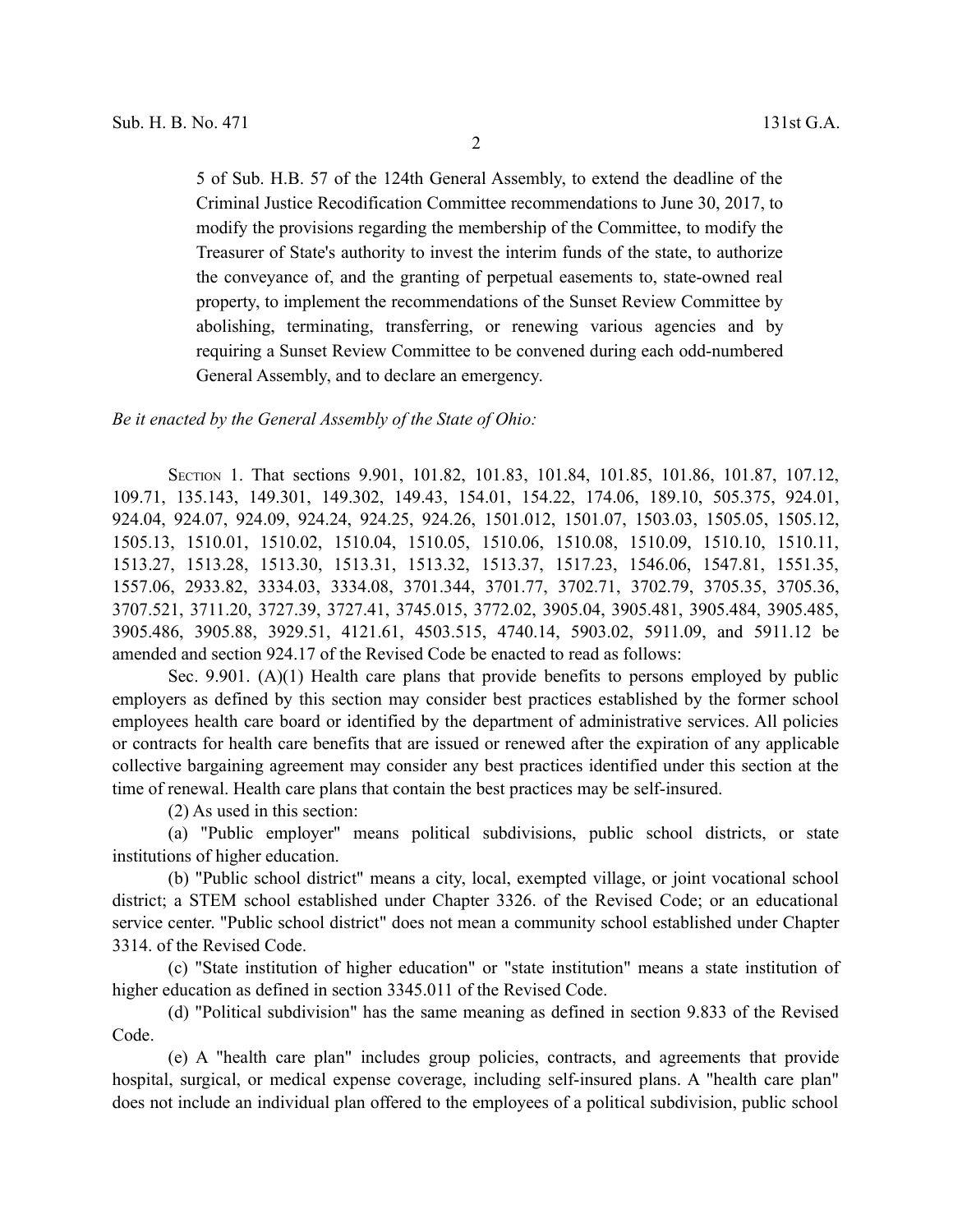district, or state institution, or a plan that provides coverage only for specific disease or accidents, or a hospital indemnity, medicare supplement, or other plan that provides only supplemental benefits, paid for by the employees of a political subdivision, public school district, or state institution.

(f) A "health plan sponsor" means a political subdivision, public school district, a state institution of higher education, a consortium of political subdivisions, public school districts, or state institutions, or a council of governments.

(B) The department of administrative services shall do all of the following:

(1) Identify strategies to manage health care costs;

(2) Study the potential benefits of state or regional consortiums of public employers' health care plans;

(3) Study information regarding the health care plans offered by political subdivisions, public school districts, state institutions, and existing consortiums;

(4) Provide representative cost estimates of options for health care plans for political subdivisions, public school districts, and state institutions of higher education in accordance with division (A) of this section separate from the plans for state agencies;

(5) Study and release standards that may be considered the best practices for health care plans offered to employees of political subdivisions, public school districts, and state institutions;

(6) Require that plans the health plan sponsors administer make readily available to the public all cost and design elements of the plan;

(7) Promote cooperation among all organizations affected by this section in identifying the elements for successful implementation of this section; and

(8) Promote cost containment measures aligned with patient, plan, and provider management strategies in developing and managing health care plans.

(C) The director of administrative services may convene a public health care advisory committee to assist in studying the issues discussed in this section.

(D) Any health care plan providing coverage for the employees of political subdivisions, public school districts, or state institutions of higher education, or that have provided coverage within two years before June 30, 2011, shall provide nonidentifiable aggregate claims and administrative data for the coverage provided as required by the department, without charge, within thirty days after receiving a written request from the department. The claims data shall include data relating to employee group benefit sets, demographics, and claims experience.

(E) (D) The department may work with other state agencies to obtain services as the department deems necessary for the implementation and operation of this section, based on demonstrated experience and expertise in administration, management, data handling, actuarial studies, quality assurance, or for other needed services.

 $(F)(E)$  The department shall hire staff as necessary to provide administrative support to the department and the public employee health care plan program established by this section.

 $(\overline{G}(\overline{F}))$  Nothing in this section shall be construed as prohibiting political subdivisions, public school districts, or state institutions from consulting with and compensating insurance agents and brokers for professional services or from establishing a self-insurance program.

(H) (G) Pursuant to Chapter 117. of the Revised Code, the auditor of state shall conduct all necessary and required audits of the department. The auditor of state, upon request, also shall furnish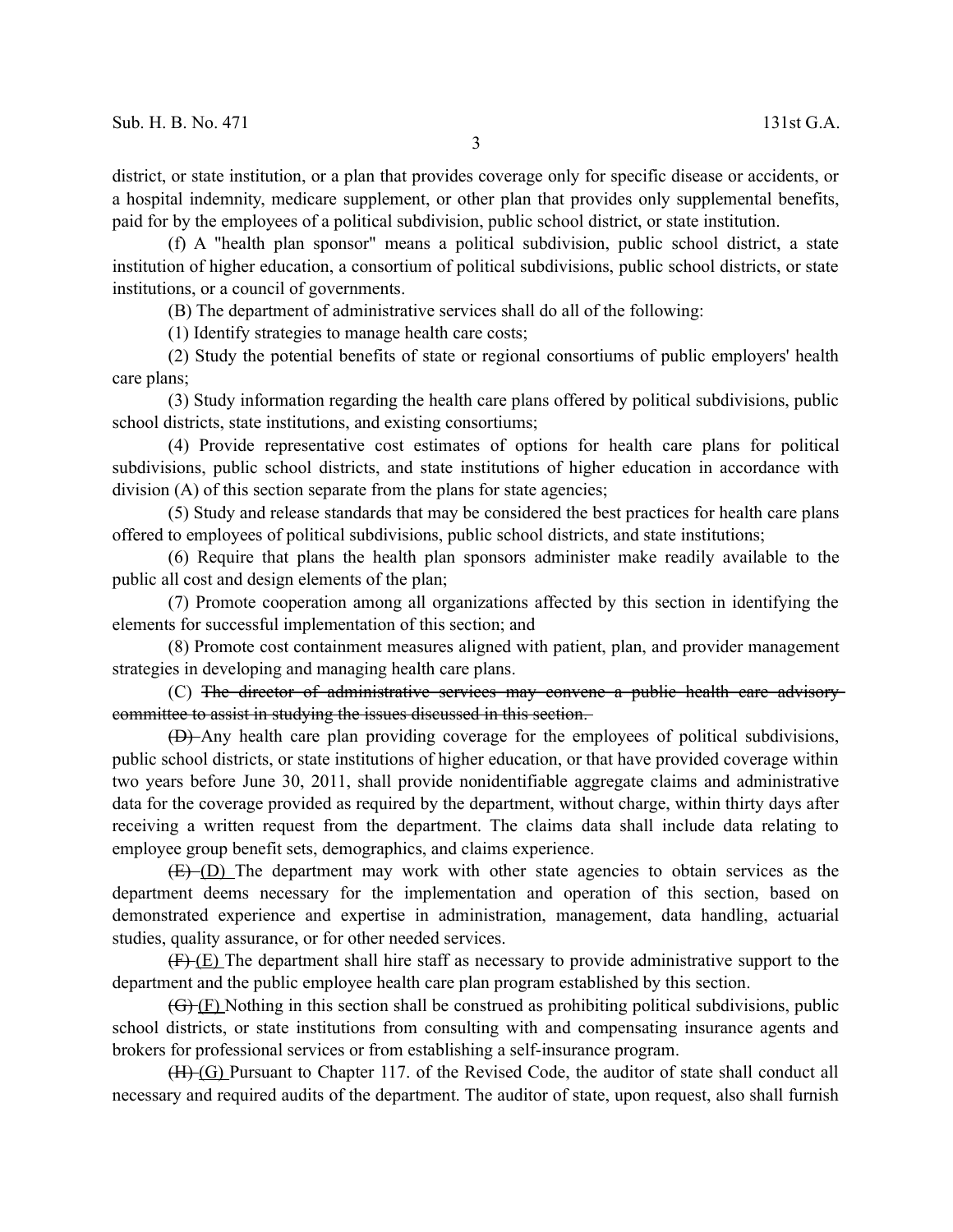to the department copies of audits of political subdivisions, public school districts, or consortia performed by the auditor of state.

Sec. 101.82. As used in sections 101.82 to 101.87 of the Revised Code:

(A) "Agency" means any board, commission, committee, or council, or any other similar state public body required to be established pursuant to state statutes for the exercise of any function of state government and to which members are appointed or elected. "Agency" does not include the following:

(1) The general assembly, or any commission, committee, or other body composed entirely of members of the general assembly;

(2) Any court;

(3) Any public body created by or directly pursuant to the constitution of this state;

(4) The board of trustees of any institution of higher education financially supported in whole or in part by the state;

(5) Any public body that has the authority to issue bonds or notes or that has issued bonds or notes that have not been fully repaid;

(6) The public utilities commission of Ohio;

(7) The consumers' counsel governing board;

(8) The Ohio board of regents;

(9) Any state board or commission that has the authority to issue any final adjudicatory order that may be appealed to the court of common pleas under Chapter 119. of the Revised Code;

(10) Any board of elections;

(11) The board of directors of the Ohio insurance guaranty association and the board of governors of the Ohio fair plan underwriting association;

(12) The Ohio public employees deferred compensation board;

(13) The Ohio retirement study council;

(14) The board of trustees of the Ohio police and fire pension fund, public employees retirement board, school employees retirement board, state highway patrol retirement board, and state teachers retirement board;

(15) The industrial commission;

(16) The parole board;

(17) The board of tax appeals;

(18) The controlling board;

(19) The release authority of department of youth services;

(20) The environmental review appeals commission;

(21) The Ohio ethics commission;

(22) The Ohio public works commission;

(23) The self-insuring employers evaluation board;

(24) The state board of deposit;

(25) The state employment relations board; and

(26) An agency that is exempted from the requirements of sections 101.82 to 101.87 of the Revised Code by the agency's enabling statutes.

(B) "Abolish" means to repeal the statutes creating and empowering an agency, remove its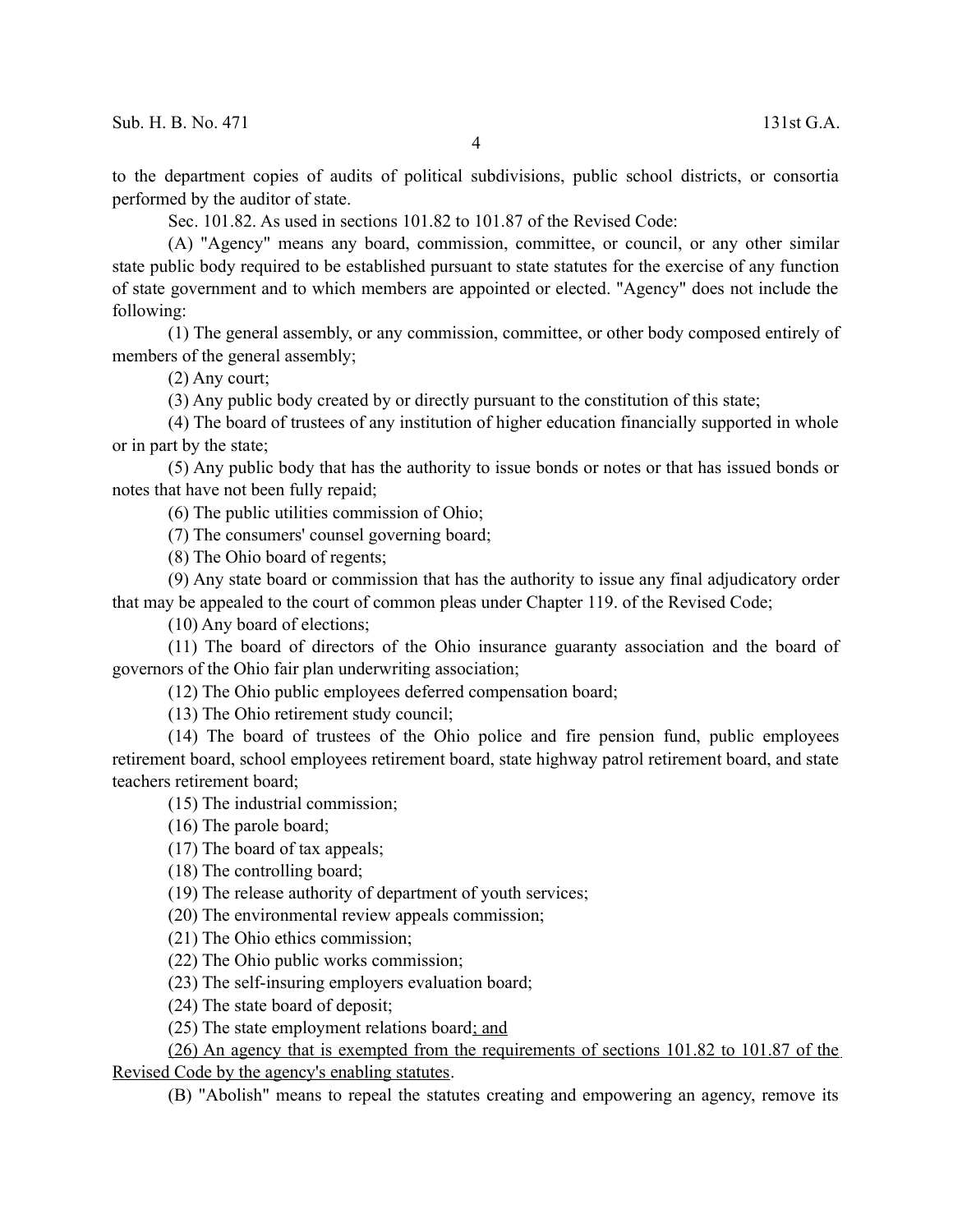personnel, and transfer its records to the department of administrative services pursuant to division (E) of section 149.331 of the Revised Code.

(C) "Terminate" means to amend or repeal the statutes creating and empowering an agency, remove its personnel, and reassign its functions and records to another agency or officer designated by the general assembly.

(D) "Transfer" means to amend the statutes creating and empowering an agency so that its functions, records, and personnel are conveyed to another agency or officer.

(E) "Renew" means to continue an agency, and may include amendment of the statutes creating and empowering the agency, or recommendations for changes in agency operation or personnel.

Sec. 101.83. (A)  $\overline{An}$  Unless renewed in accordance with division (D) of this section:

(1) An agency in existence on the first day of January 1, 2011, shall expire on in the year of the first regular session of an odd-numbered general assembly expires at the end of the thirty-first day of December  $31, 2016$ , unless the agency is renewed in accordance with division (D) of this section and, if so renewed, shall expire thereafter on the thirty-first day of December of the fourth year after the year in which it was most recently renewed unless the agency is renewed in accordance with division (D) of this section. in the year of the second regular session of that general assembly;

(2) An agency created after January 1, 2011, that is created on the thirty-first day of December shall expire not later than four years after its creation, unless the agency is renewed in accordance with division (D) of this section. An agency created after January 1, 2011, that is created on any other date shall be considered for the purpose of this section to have been created on the preceding thirty-first day of December, and the agency shall expire not later than four years after the date it was considered to have been created, unless the agency is renewed in accordance with division (D) of this section during an even-numbered general assembly expires at the end of the thirty-first day of December in the year of the second regular session of the next odd-numbered general assembly; and

(3) An agency created during an odd-numbered general assembly expires at the end of the thirty-first day of December in the year of the second regular session of the next odd-numbered general assembly.

 Any act creating or renewing an agency shall contain a distinct section providing a specific expiration date for the agency in accordance with this division.

(B) If the general assembly does not renew or transfer an agency on or before its expiration date, it shall expire expires on that date.

The director of budget and management shall not authorize the expenditure of any moneys for any agency on or after the date of its expiration.

(C) The general assembly may provide by law for the orderly, efficient, and expeditious conclusion of an agency's business and operation. The rules, orders, licenses, contracts, and other actions made, taken, granted, or performed by the agency shall continue in effect according to their terms notwithstanding the agency's abolition, unless the general assembly provides otherwise by law. The general assembly may provide by law for the temporary or permanent transfer of some or all of a terminated or transferred agency's functions and personnel to a successor agency or officer.

The abolition, termination, or transfer of an agency shall does not cause the termination or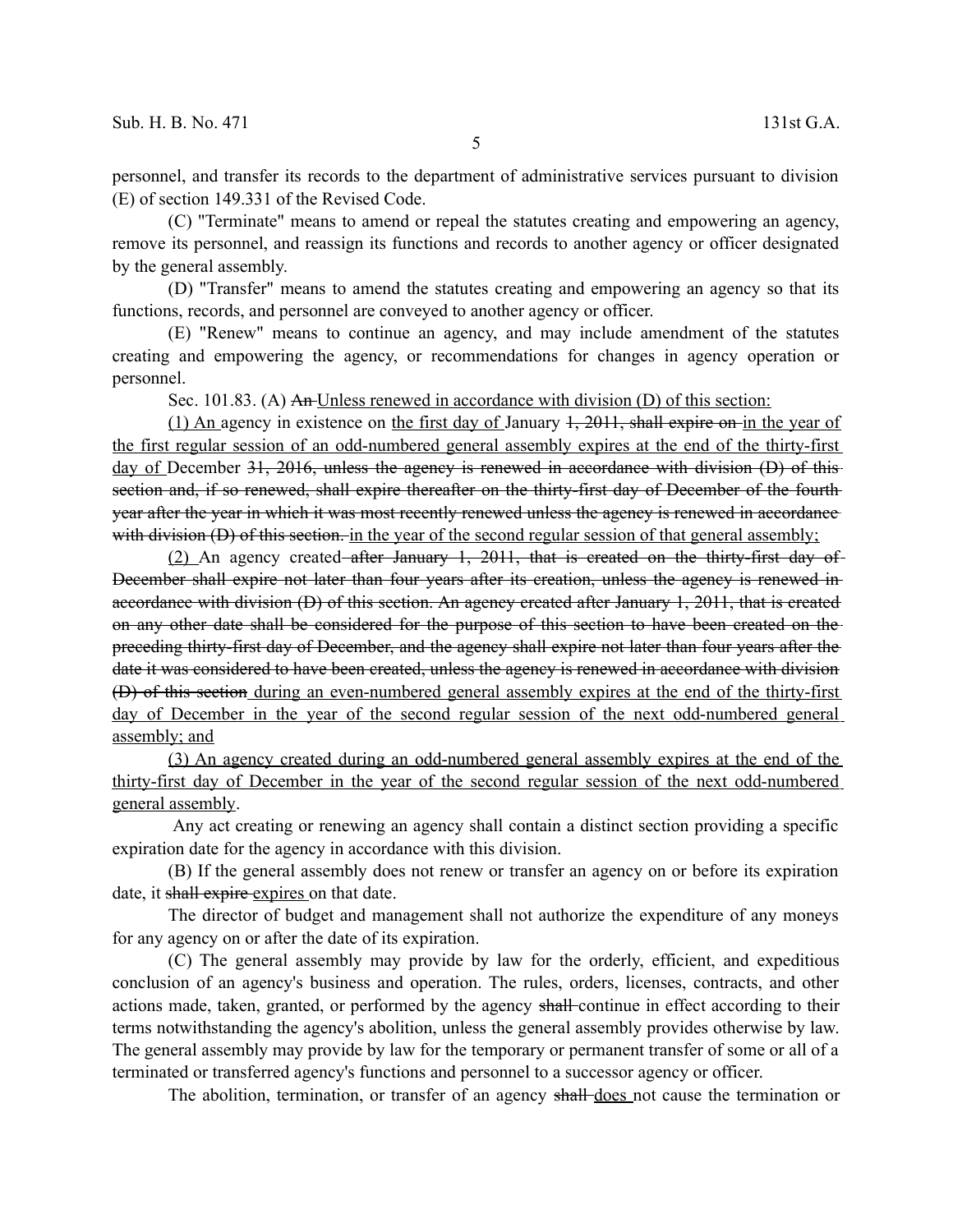dismissal of any claim pending against the agency by any person, or any claim pending against any person by the agency. Unless the general assembly provides otherwise by law for the substitution of parties, the attorney general shall succeed the agency with reference to any pending claim.

(D) An agency may be renewed by passage of a bill that continues the statutes creating and empowering the agency, that amends or repeals those statutes, or that enacts new statutes, to improve agency usefulness, performance, or effectiveness.

Sec. 101.84. (A) There is hereby created the  $\Delta$  sunset review committee, to be shall be created to function during each odd-numbered general assembly. The committee shall be composed of nine members and function in calendar years 2015 and 2016. The president of the senate shall appoint three members of the senate to the committee, not more than two of whom shall be members of the same political party. The speaker of the house of representatives shall appoint three members of the house of representatives to the committee, not more than two of whom shall be members of the same political party. The governor, with the advice and consent of the senate, shall appoint three members to the committee, not more than two of whom shall be members of the same political party. Members shall be appointed within fifteen days after the commencement of the first regular session of the 131st each odd-numbered general assembly.

(B) Each member of the committee who is appointed by the president of the senate or the speaker of the house of representatives shall serve during that committee member's term of office or until that committee member no longer is a member of the senate or the house of representatives, whichever is applicable. Each member of the committee who is appointed by the governor shall serve a two-year term that ends on the thirty-first day of December in 2016 in the year of the second regular session of the general assembly. A vacancy on the committee shall be filled in the same manner as the original appointment.

In the first regular session of the  $+31st$ -general assembly, the chairperson of the committee shall be a member of the house of representatives, and the vice-chairperson of the committee shall be a member of the senate. In the second regular session of the 131st general assembly, the chairperson of the committee shall be a member of the senate, and the vice-chairperson of the committee shall be a member of the house of representatives.

Members of the committee shall receive no compensation, but shall be reimbursed for their necessary expenses incurred in the performance of their official duties.

(C) The committee shall meet not later than thirty days after the first day of the first regular session of the  $\frac{131st}{2}$  general assembly to choose a chairperson and to commence establishment of the schedule for agency review provided for in section 101.85 of the Revised Code or perform other committee duties under sections 101.82 to 101.87 of the Revised Code. Five members of the committee shall constitute a quorum for the conduct of committee business.

Sec. 101.85. (A)  $\overline{\text{The}-\text{A}}$  sunset review committee, not later than sixty days after its first meeting in 2015, shall schedule for review each agency in existence on the first day of January  $\frac{1}{1}$ , 2015 in the year of the first regular session of the general assembly. The committee, by a unanimous vote, also may schedule for review any state board or commission described in division (A)(9) of section 101.82 of the Revised Code that is in existence on that date, and any board or commission so scheduled shall be considered an agency for purposes of sections 101.82 to 101.87 of the Revised Code.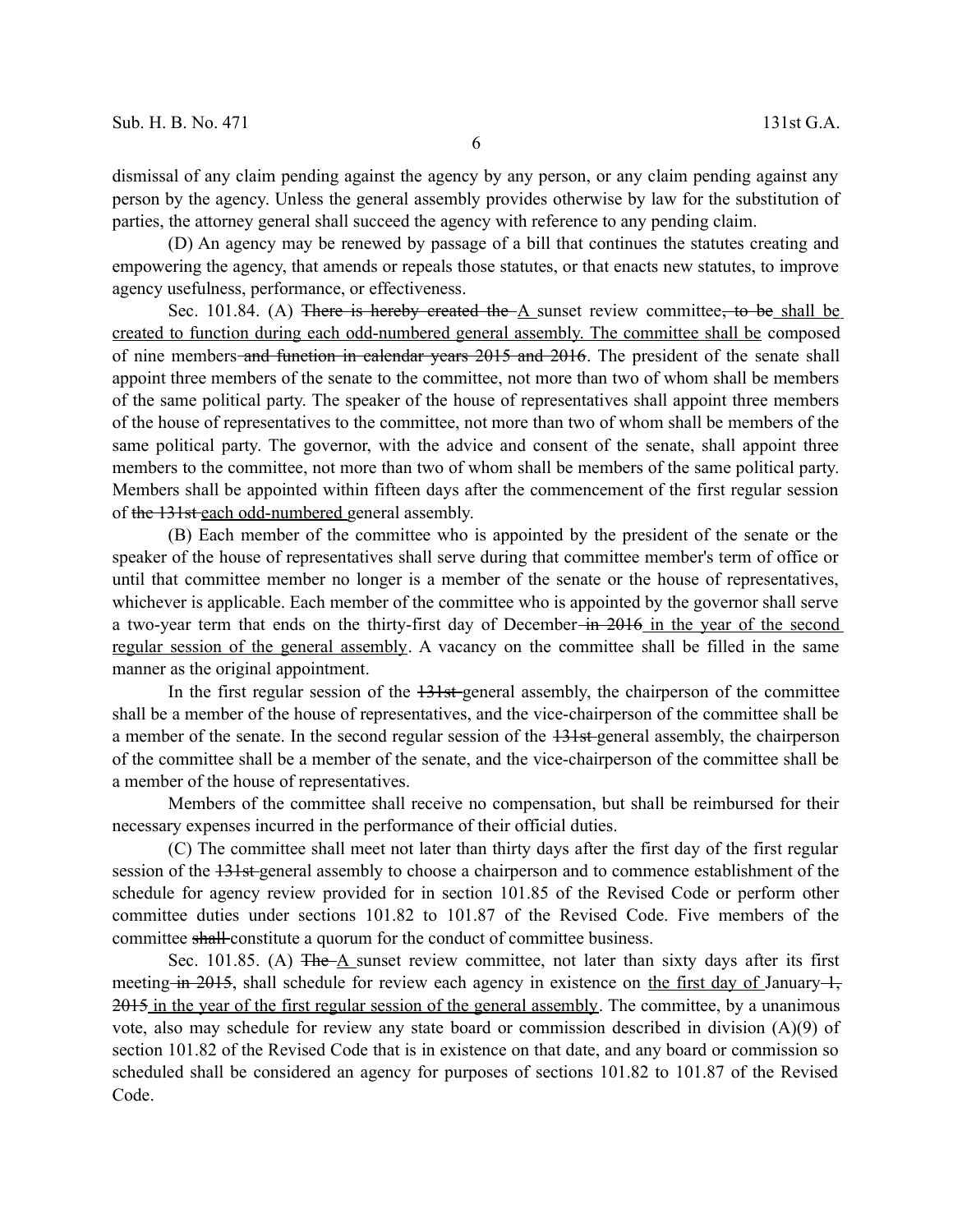(B) The chairperson of the committee shall send a copy of the schedule for review of agencies for ealendar year 2015 and calendar year 2016 each regular session of the general assembly to each of the agencies scheduled for review during that year-session and to the director of the legislative service commission. The director shall publish a copy of the schedule in the Ohio-Administrative Code and in the register of Ohio-ereated under section 103.051 of the Revised Code. The commission shall provide the committee with a list of agencies, and with a list of state boards and commissions described in division (A)(9) of section 101.82 of the Revised Code, in existence on the first day of January 1, 2015 in the year of the first regular session of the general assembly, to assist the committee in identifying agencies and in exercising its duties under sections 101.82 to 101.87 of the Revised Code with respect to those agencies.

Sec. 101.86. (A) Not later than six months prior to the date on which an agency in existence on January 1, 2015, is scheduled to expire under division (A) of section 101.83 of the Revised Code, the sunset review committee shall hold hearings to receive the testimony of the public and of the chief executive officer of each agency scheduled for review, and otherwise shall consider and evaluate the usefulness, performance, and effectiveness of the agency.

(B) Each agency that is scheduled for review shall submit to the committee a report that contains all of the following information:

(1) The agency's primary purpose and its various goals and objectives;

(2) The agency's past and anticipated workload, the number of staff required to complete that workload, and the agency's total number of staff;

(3) The agency's past and anticipated budgets and its sources of funding;

(4) The number of members of its governing board or other governing entity and their compensation, if any.

(C) Each agency shall have the burden of demonstrating to the committee a public need for its continued existence. In determining whether an agency has demonstrated that need, the committee shall consider all of the following:

(1) The extent to which the agency has permitted qualified applicants to serve the public;

(2) The cost-effectiveness of the agency in terms of number of employees, services rendered, and administrative costs incurred, both past and present;

(3) The extent to which the agency has operated in the public interest, and whether its operation has been impeded or enhanced by existing statutes and procedures and by budgetary, resource, and personnel practices;

(4) Whether the agency has recommended statutory changes to the general assembly that would benefit the public as opposed to the persons regulated by the agency, if any, and whether its recommendations and other policies have been adopted and implemented;

(5) Whether the agency has required any persons it regulates to report to it the impact of agency rules and decisions on the public as they affect service costs and service delivery;

(6) Whether persons regulated by the agency, if any, have been required to assess problems in their business operations that affect the public;

(7) Whether the agency has encouraged public participation in its rule-making and decisionmaking;

(8) The efficiency with which formal public complaints filed with the agency have been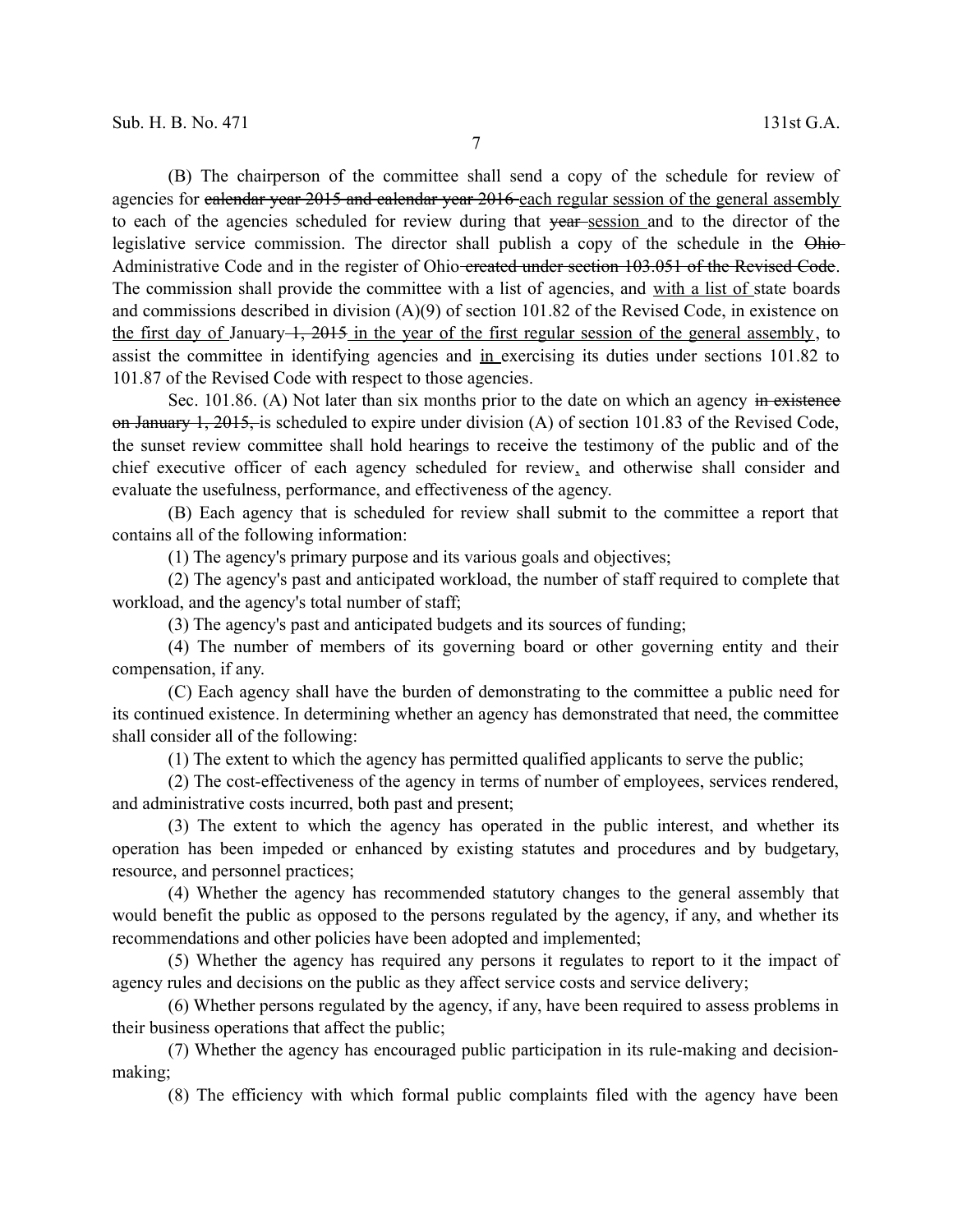processed to completion;

(9) Whether the programs or services of the agency duplicate or overlap those of other agencies;

(10) Whether the purpose for which the agency was created has been fulfilled, has changed, or no longer exists;

(11) Whether federal law requires that the agency be renewed in some form;

(12) Changes needed in the enabling laws of the agency in order for it to comply with the criteria suggested by the considerations listed in divisions  $(C)(1)$  to  $(11)$  of this section.

(D) In its initial review of each agency, the committee, whenever possible, shall realign agency titles to conform to the following descriptions:

(1) Commission: an administrative appeals or hearing agency;

(2) Authority: an agency empowered to issue bonds or notes;

(3) Board: an agency having a licensing function only;

(4) Council: an advisory body to a major agency or department;

(5) Committee: an advisory body to a minor agency or department.

Sec. 101.87. (A) After the completion of the evaluation of all agencies under section 101.86 of the Revised Code, the sunset review committee shall prepare and publish a report of its findings and recommendations. The committee shall furnish a copy of the report to the president of the senate, the speaker of the house of representatives, the governor, and each affected agency. The report shall be made available to the public in the offices of the house of representatives and senate clerks during reasonable hours. As part of the report, the committee shall recommend to the general assembly, in bill form, one or more of the following:

(1) Amendment or repeal of the statutes that created and empowered an agency, to abolish or terminate the agency;

(2) Amendment or repeal of the statutes that created and empowered an agency, or enactment of new statutes, to terminate the agency, to transfer the agency, or to improve the agency's usefulness, performance, or effectiveness;

(3) Amendment or repeal of the statutes that created and empowered two or more agencies, or enactment of new statutes, to reorganize or transfer them and thereby improve agency usefulness, performance, or effectiveness;

(4) Amendment or continuation of the statutes that created and empowered an agency, or enactment of new statutes, to renew the agency.

(B) Recommendations made by the committee shall indicate how or whether their implementation will do each of the following:

(1) Promote economy in the operation of state government;

(2) Improve efficiency in the management of state government;

(3) Improve services rendered to citizens of the state;

(4) Simplify and improve preparation of the state budget;

(5) Conserve the natural resources of the state;

(6) Promote the orderly growth of the state and its government;

(7) Improve the effectiveness of the services performed by the service departments of the state, including the office of budget and management and the department of administrative services;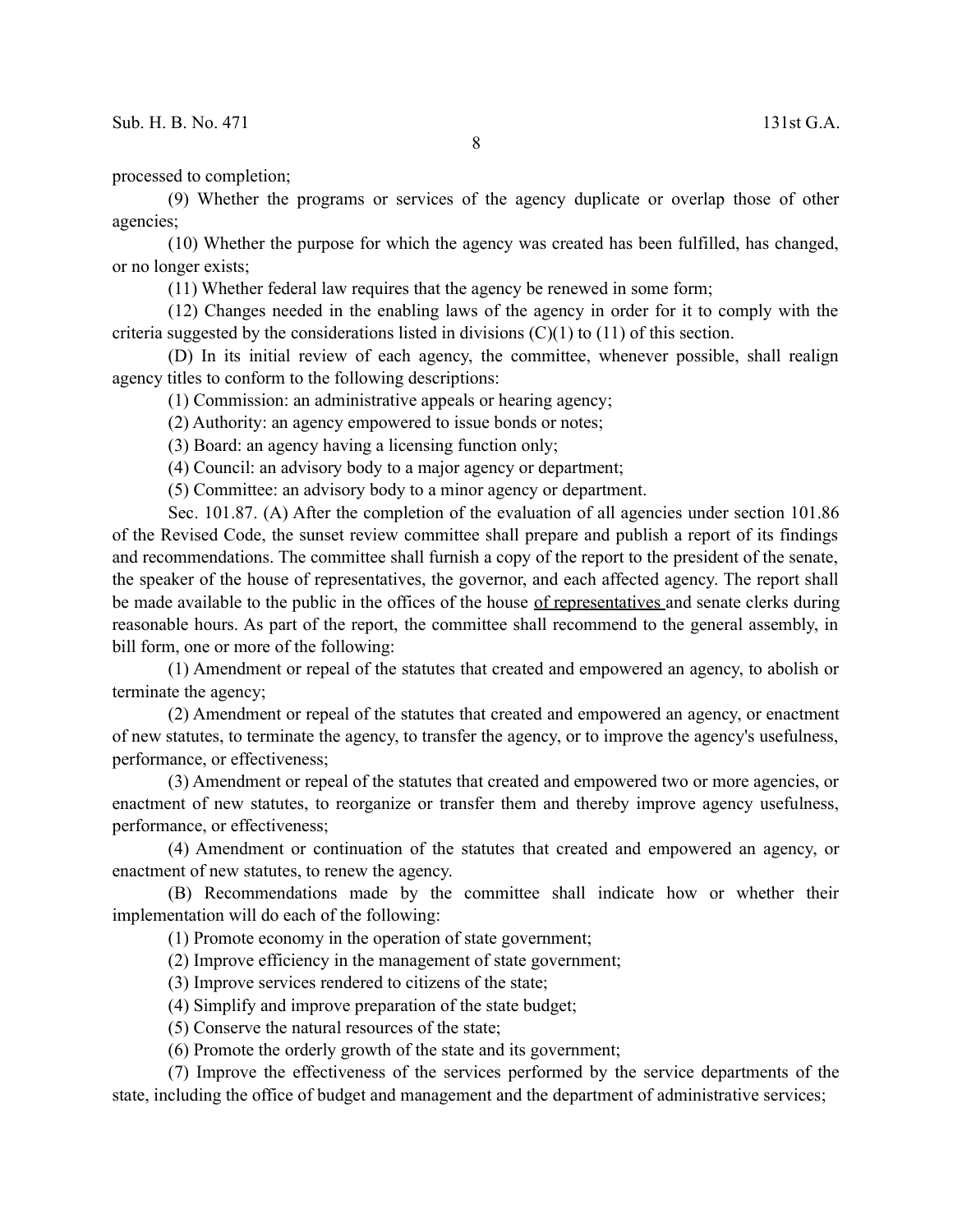(8) Avoid duplication of effort by state agencies;

(9) Improve the organization and coordination of the state government in one or more of the ways listed in divisions  $(B)(1)$  to  $(8)$  of this section.

(C) The office of budget and management, department of administrative services, auditor of state, legislative service commission, and any other state agency shall supply, upon the committee's request, the committee with material, information, and reports needed for the preparation of the report and its recommendations.

 (D) A sunset review committee, after having prepared and published a report of its findings and recommendations, and furnished the report as required under this section, ceases to exist.

Sec. 107.12. (A) As used in this section, "organization" means a faith-based or other organization that is exempt from federal income taxation under section  $501(c)(3)$  of the "Internal Revenue Code of 1986," 100 Stat. 2085, 26 U.S.C. 1, as amended, and provides charitable services to needy residents of this state.

(B) There is hereby established within the office of the governor the governor's office of faith-based and community initiatives. The office shall:

(1) Serve as a clearinghouse of information on federal, state, and local funding for charitable services performed by organizations;

(2) Encourage organizations to seek public funding for their charitable services;

(3) Assist local, state, and federal agencies in coordinating their activities to secure maximum use of funds and efforts that benefit people receiving charitable services from organizations;

(4) Advise the governor, general assembly, and the advisory board of the governor's office of faith-based and community initiatives on the barriers that exist to collaboration between organizations and governmental entities and on ways to remove the barriers.

(C) The governor shall appoint an executive director and such other staff as may be necessary to manage the office and perform or oversee the performance of the duties of the office. Within sixty days after being appointed, and every twelve months thereafter, the executive director shall distribute to the advisory board and review with the board a strategic plan. The executive director shall report to the board at least quarterly on proposed initiatives and policies. A report shall include the condition of the budget and the finances of the office.

(D)(1) There is hereby created the advisory board of the governor's office of faith-based and community initiatives. The board shall consist of the following members:

(a) The directors of aging, rehabilitation and correction, health, job and family services, developmental disabilities, mental health and addiction services, and youth services, or their designees Four individuals appointed by the governor;

(b) The speaker of the house of representatives shall appoint to the board two members One member of the house of representatives<del>, not more than one of whom shall be from the same political</del> party and at least one of whom shall be from the legislative black caucus.

The president of the senate shall appoint to the board two members appointed by the speaker of the house of representatives;

(c) One member of the senate, not more than one of whom shall be from the same political party.

(c) The governor, the appointed by the president of the senate;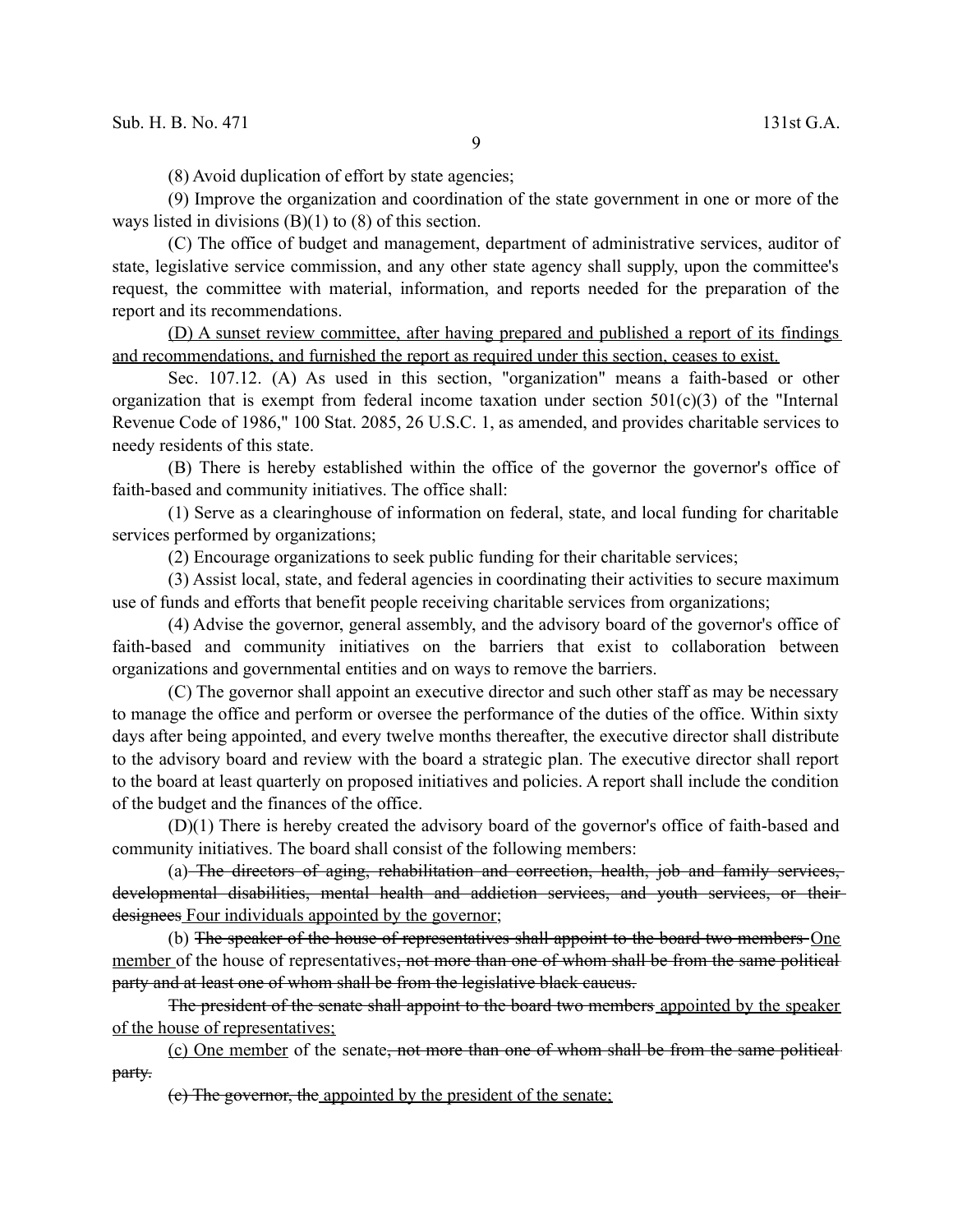(d) Two individuals to represent the faith-based and other nonprofit community, one appointed by the speaker of the house of representatives, and one appointed by the president of the senate shall each appoint to the board three representatives of the nonprofit, faith-based and othernonprofit community.

(2) Terms of the office shall be one year. Any vacancy that occurs on the board shall be filled in the same manner as the original appointment.

(3) Members of the board are not entitled to compensation, but the public members appointed by the governor, the speaker of the house of representatives, and the president of the senate who are representatives of the nonprofit, faith-based and other nonprofit community shall be reimbursed for their actual and necessary expenses that are incurred in relation to board meetings.

(4) The board shall be presided over by a chairperson and a vice-chairperson, who shall be the members of the board who are also members of the house of representatives or the senate. Annually on the first day of January, the chairpersonship and vice-chairpersonship shall alternate between the members of the house of representatives and the senate.

(E) The board shall have the following duties:

(1) Provide direction, guidance, and oversight to the office;

(2) Assist in the dissemination of information about, and in the stimulation of public awareness of, the service programs supported by the office;

(3) Review the budget and finances of the office, proposed initiatives and policies, and the executive director's annual strategic plan at board meetings;

(4) Provide feedback for and proposed modifications of the executive director's strategic plan. Within forty-five days after submitting a strategic plan, the executive director shall contact each advisory board member to obtain feedback. With the approval of the advisory board chairperson, the executive director shall lead a strategic plan discussion at the first board meeting following the distribution of the strategic plan.

(5) Publish a report of its activities and accomplishments on or before the first day of August of each year, and deliver copies of the report to the governor, the speaker and minority leader of the house of representatives, and the president and minority leader of the senate.

(F) No member of the board or organization that the member is affiliated or involved with is eligible to receive any grant that the office administers or assists in administering.

Sec. 109.71. There is hereby created in the office of the attorney general the Ohio peace officer training commission. The commission shall consist of nine members appointed by the governor with the advice and consent of the senate and selected as follows: one member representing the public; two members who are incumbent sheriffs; two members who are incumbent chiefs of police; one member from the bureau of criminal identification and investigation; one member from the state highway patrol; one member who is the special agent in charge of a field office of the federal bureau of investigation in this state; and one member from the department of education, trade and industrial education services, law enforcement training.

This section does not confer any arrest authority or any ability or authority to detain a person, write or issue any citation, or provide any disposition alternative, as granted under Chapter 2935. of the Revised Code.

Pursuant to division (A)(9) of section 101.82 of the Revised Code, the commission is exempt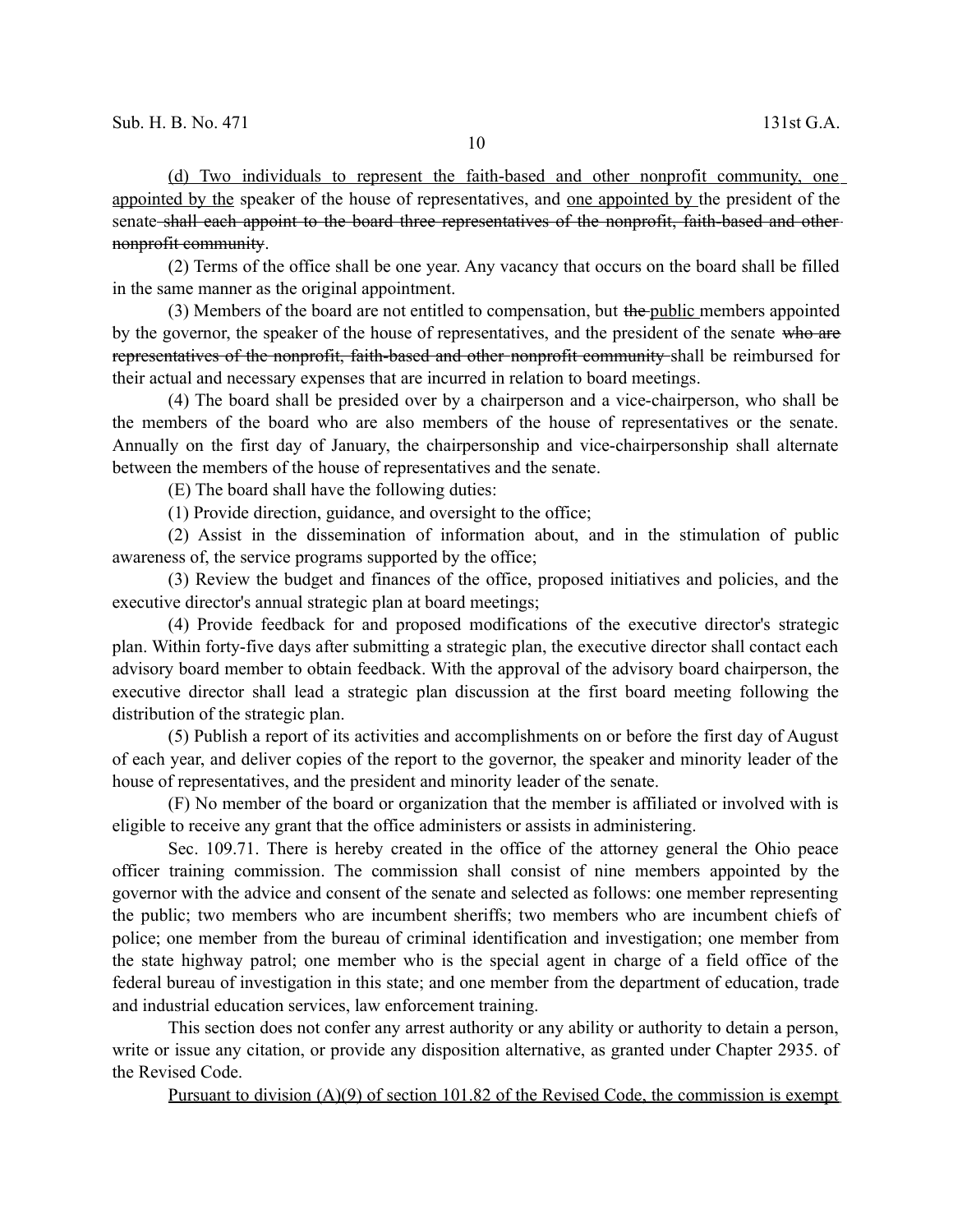from the requirements of sections 101.82 to 101.87 of the Revised Code.

As used in sections 109.71 to 109.801 of the Revised Code:

(A) "Peace officer" means:

(1) A deputy sheriff, marshal, deputy marshal, member of the organized police department of a township or municipal corporation, member of a township police district or joint police district police force, member of a police force employed by a metropolitan housing authority under division (D) of section 3735.31 of the Revised Code, or township constable, who is commissioned and employed as a peace officer by a political subdivision of this state or by a metropolitan housing authority, and whose primary duties are to preserve the peace, to protect life and property, and to enforce the laws of this state, ordinances of a municipal corporation, resolutions of a township, or regulations of a board of county commissioners or board of township trustees, or any of those laws, ordinances, resolutions, or regulations;

(2) A police officer who is employed by a railroad company and appointed and commissioned by the secretary of state pursuant to sections 4973.17 to 4973.22 of the Revised Code;

(3) Employees of the department of taxation engaged in the enforcement of Chapter 5743. of the Revised Code and designated by the tax commissioner for peace officer training for purposes of the delegation of investigation powers under section 5743.45 of the Revised Code;

(4) An undercover drug agent;

(5) Enforcement agents of the department of public safety whom the director of public safety designates under section 5502.14 of the Revised Code;

(6) An employee of the department of natural resources who is a natural resources law enforcement staff officer designated pursuant to section 1501.013, a natural resources officer appointed pursuant to section 1501.24, a forest-fire investigator appointed pursuant to section 1503.09, or a wildlife officer designated pursuant to section 1531.13 of the Revised Code;

(7) An employee of a park district who is designated pursuant to section 511.232 or 1545.13 of the Revised Code;

(8) An employee of a conservancy district who is designated pursuant to section 6101.75 of the Revised Code;

(9) A police officer who is employed by a hospital that employs and maintains its own proprietary police department or security department, and who is appointed and commissioned by the secretary of state pursuant to sections 4973.17 to 4973.22 of the Revised Code;

(10) Veterans' homes police officers designated under section 5907.02 of the Revised Code;

(11) A police officer who is employed by a qualified nonprofit corporation police department pursuant to section 1702.80 of the Revised Code;

(12) A state university law enforcement officer appointed under section 3345.04 of the Revised Code or a person serving as a state university law enforcement officer on a permanent basis on June 19, 1978, who has been awarded a certificate by the executive director of the Ohio peace officer training commission attesting to the person's satisfactory completion of an approved state, county, municipal, or department of natural resources peace officer basic training program;

(13) A special police officer employed by the department of mental health and addiction services pursuant to section 5119.08 of the Revised Code or the department of developmental disabilities pursuant to section 5123.13 of the Revised Code;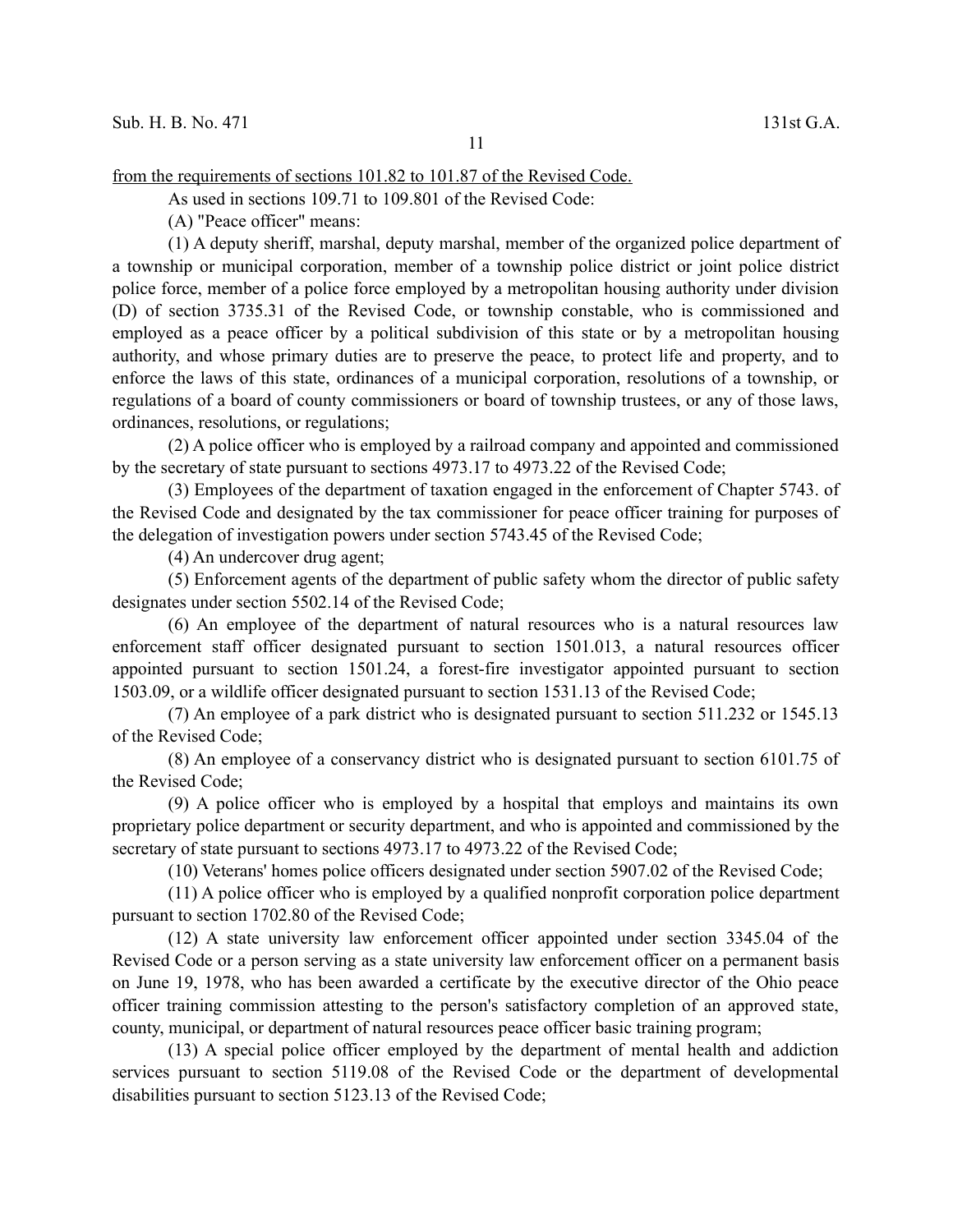(14) A member of a campus police department appointed under section 1713.50 of the Revised Code;

(15) A member of a police force employed by a regional transit authority under division (Y) of section 306.35 of the Revised Code;

(16) Investigators appointed by the auditor of state pursuant to section 117.091 of the Revised Code and engaged in the enforcement of Chapter 117. of the Revised Code;

(17) A special police officer designated by the superintendent of the state highway patrol pursuant to section 5503.09 of the Revised Code or a person who was serving as a special police officer pursuant to that section on a permanent basis on October 21, 1997, and who has been awarded a certificate by the executive director of the Ohio peace officer training commission attesting to the person's satisfactory completion of an approved state, county, municipal, or department of natural resources peace officer basic training program;

(18) A special police officer employed by a port authority under section 4582.04 or 4582.28 of the Revised Code or a person serving as a special police officer employed by a port authority on a permanent basis on May 17, 2000, who has been awarded a certificate by the executive director of the Ohio peace officer training commission attesting to the person's satisfactory completion of an approved state, county, municipal, or department of natural resources peace officer basic training program;

(19) A special police officer employed by a municipal corporation who has been awarded a certificate by the executive director of the Ohio peace officer training commission for satisfactory completion of an approved peace officer basic training program and who is employed on a permanent basis on or after March 19, 2003, at a municipal airport, or other municipal air navigation facility, that has scheduled operations, as defined in section 119.3 of Title 14 of the Code of Federal Regulations, 14 C.F.R. 119.3, as amended, and that is required to be under a security program and is governed by aviation security rules of the transportation security administration of the United States department of transportation as provided in Parts 1542. and 1544. of Title 49 of the Code of Federal Regulations, as amended;

(20) A police officer who is employed by an owner or operator of an amusement park that has an average yearly attendance in excess of six hundred thousand guests and that employs and maintains its own proprietary police department or security department, and who is appointed and commissioned by a judge of the appropriate municipal court or county court pursuant to section 4973.17 of the Revised Code;

(21) A police officer who is employed by a bank, savings and loan association, savings bank, credit union, or association of banks, savings and loan associations, savings banks, or credit unions, who has been appointed and commissioned by the secretary of state pursuant to sections 4973.17 to 4973.22 of the Revised Code, and who has been awarded a certificate by the executive director of the Ohio peace officer training commission attesting to the person's satisfactory completion of a state, county, municipal, or department of natural resources peace officer basic training program;

(22) An investigator, as defined in section 109.541 of the Revised Code, of the bureau of criminal identification and investigation who is commissioned by the superintendent of the bureau as a special agent for the purpose of assisting law enforcement officers or providing emergency assistance to peace officers pursuant to authority granted under that section;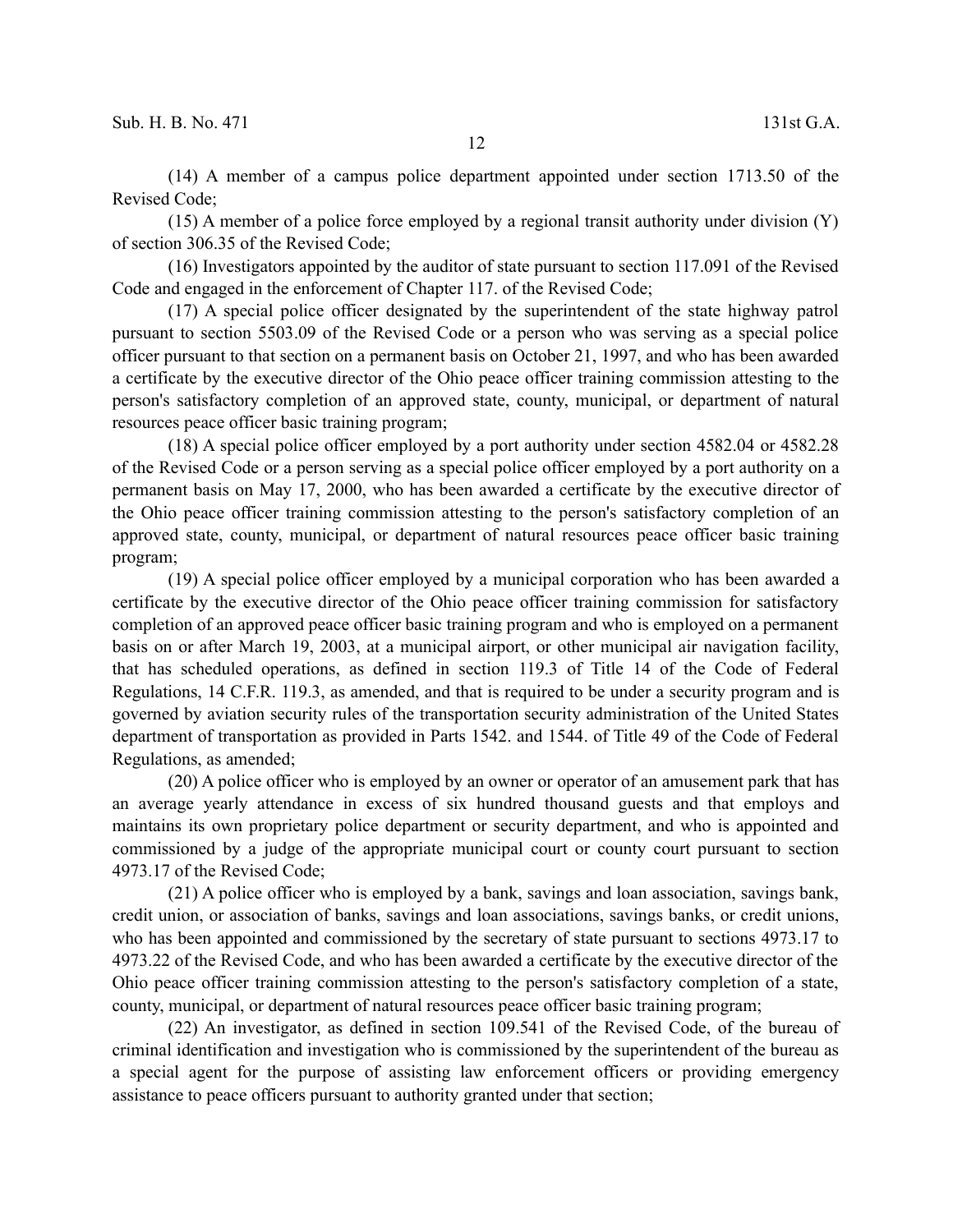(23) A state fire marshal law enforcement officer appointed under section 3737.22 of the Revised Code or a person serving as a state fire marshal law enforcement officer on a permanent basis on or after July 1, 1982, who has been awarded a certificate by the executive director of the Ohio peace officer training commission attesting to the person's satisfactory completion of an approved state, county, municipal, or department of natural resources peace officer basic training program;

(24) A gaming agent employed under section 3772.03 of the Revised Code.

(B) "Undercover drug agent" has the same meaning as in division (B)(2) of section 109.79 of the Revised Code.

(C) "Crisis intervention training" means training in the use of interpersonal and communication skills to most effectively and sensitively interview victims of rape.

(D) "Missing children" has the same meaning as in section 2901.30 of the Revised Code.

Sec. 135.143. (A) The treasurer of state may invest or execute transactions for any part or all of the interim funds of the state in the following classifications of obligations:

(1) United States treasury bills, notes, bonds, or any other obligations or securities issued by the United States treasury or any other obligation guaranteed as to principal and interest by the United States;

(2) Bonds, notes, debentures, or any other obligations or securities issued by any federal government agency or instrumentality;

(3)(a) Bonds, notes, and other obligations of the state of Ohio, including, but not limited to, any obligations issued by the treasurer of state, the Ohio public facilities commission, the Ohio building authority, the Ohio housing finance agency, the Ohio water development authority, and the Ohio turnpike infrastructure commission;

(b) Bonds, notes, and other obligations of any state or political subdivision thereof rated in the three highest categories by at least one nationally recognized standard rating service and purchased through a registered securities broker or dealer, provided the treasurer of state is not the sole purchaser of the bonds, notes, or other obligations at original issuance.

(4)(a) Written repurchase agreements with any eligible Ohio financial institution that is a member of the federal reserve system or federal home loan bank, or any registered United States government securities dealer, under the terms of which agreement the treasurer of state purchases and the eligible financial institution or dealer agrees unconditionally to repurchase any of the securities that are listed in division  $(A)(1)$ ,  $(2)$ , or  $(6)$  of this section. The market value of securities subject to these transactions must exceed the principal value of the repurchase agreement by an amount specified by the treasurer of state, and the securities must be delivered into the custody of the treasurer of state or the qualified trustee or agent designated by the treasurer of state. The agreement shall contain the requirement that for each transaction pursuant to the agreement, the participating institution or dealer shall provide all of the following information:

(i) The par value of the securities;

(ii) The type, rate, and maturity date of the securities;

(iii) A numerical identifier generally accepted in the securities industry that designates the securities.

(b) The treasurer of state also may sell any securities, listed in division  $(A)(1)$ ,  $(2)$ , or  $(6)$  of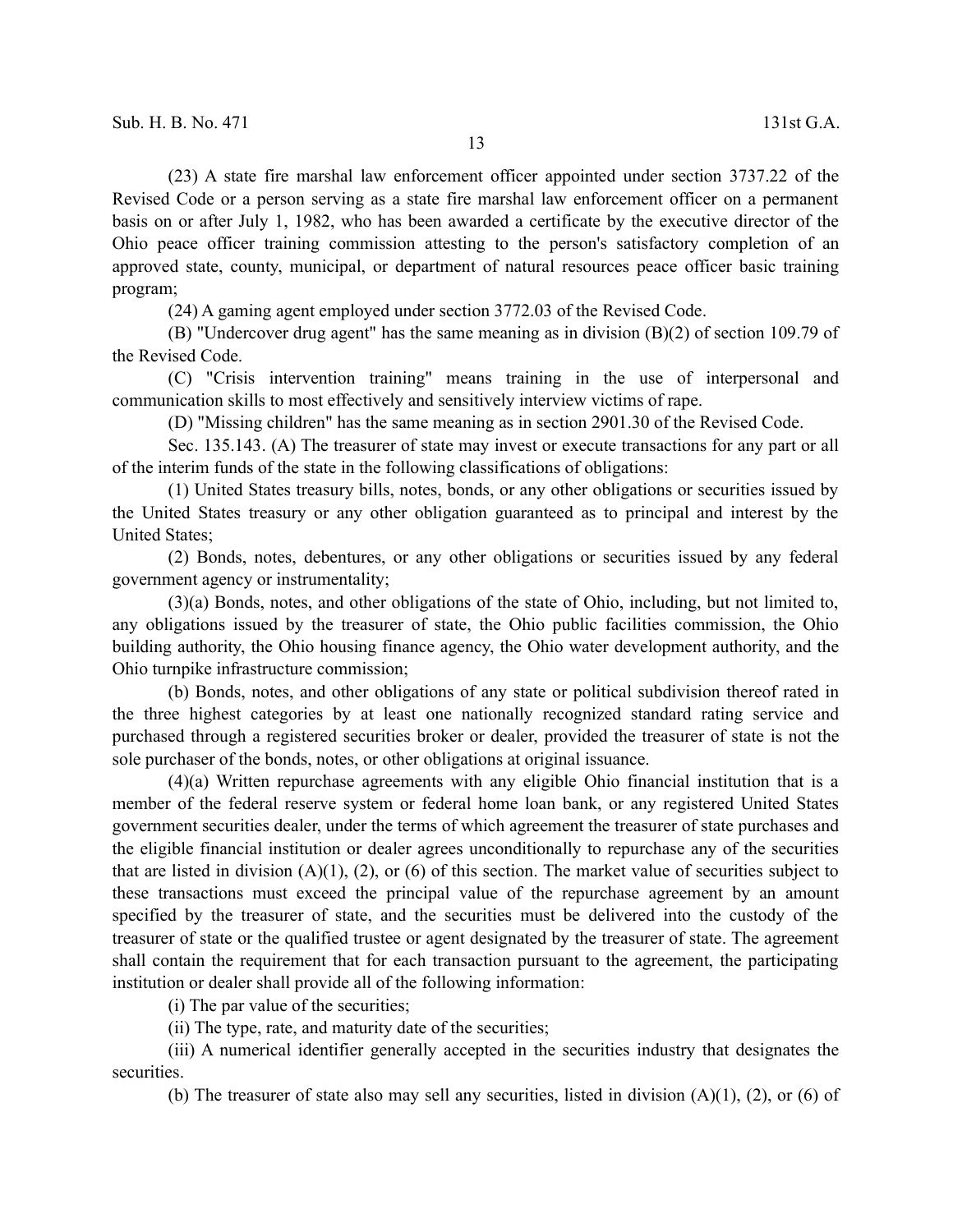this section, regardless of maturity or time of redemption of the securities, under the same terms and conditions for repurchase, provided that the securities have been fully paid for and are owned by the treasurer of state at the time of the sale.

(5) Securities lending agreements with any eligible financial institution that is a member of the federal reserve system or federal home loan bank or any recognized United States government securities dealer, under the terms of which agreements the treasurer of state lends securities and the eligible financial institution or dealer agrees to simultaneously exchange similar securities or cash, equal value for equal value.

Securities and cash received as collateral for a securities lending agreement are not interim funds of the state. The investment of cash collateral received pursuant to a securities lending agreement may be invested only in such instruments specified by the treasurer of state in accordance with a written investment policy.

(6) Various forms of commercial paper issued by any entity that is organized under the laws of the United States or a state, which notes are rated in the two highest categories by two nationally recognized standard rating services, provided that the total amount invested under this section in any commercial paper at any time shall not exceed forty per cent of the state's total average portfolio, as determined and calculated by the treasurer of state;

(7) Bankers acceptances, maturing in two hundred seventy days or less, provided that the total amount invested in bankers acceptances at any time shall not exceed ten per cent of the state's total average portfolio, as determined and calculated by the treasurer of state;

(8) Certificates of deposit in eligible institutions applying for interim moneys as provided in section 135.08 of the Revised Code, including linked deposits as provided in sections 135.61 to 135.67 of the Revised Code, agricultural linked deposits as provided in sections 135.71 to 135.76 of the Revised Code, and housing linked deposits as provided in sections 135.81 to 135.87 of the Revised Code;

(9) The state treasurer's investment pool authorized under section 135.45 of the Revised Code;

(10) Debt interests, other than commercial paper described in division (A)(6) of this section, rated in the three highest categories by two nationally recognized standard rating services and issued by entities that are organized under the laws of the United States or a state, or issued by foreign nations diplomatically recognized by the United States government, or any instrument based on, derived from, or related to such interests, provided that:

(a) The investments in debt interests other than commercial paper shall not exceed in the aggregate twenty-five per cent of the state's portfolio.

(b) The investments in debt interests issued by foreign nations shall not exceed in the aggregate one per cent of the state's portfolio.

The treasurer of state shall invest under division  $(A)(10)$  of this section in a debt interest issued by a foreign nation only if the debt interest is backed by the full faith and credit of that foreign nation, and provided that all interest and principal shall be denominated and payable in United States funds.

(c) When added to the investment in commercial paper, the investments in the debt interests of a single issuer shall not exceed in the aggregate five per cent of the state's portfolio.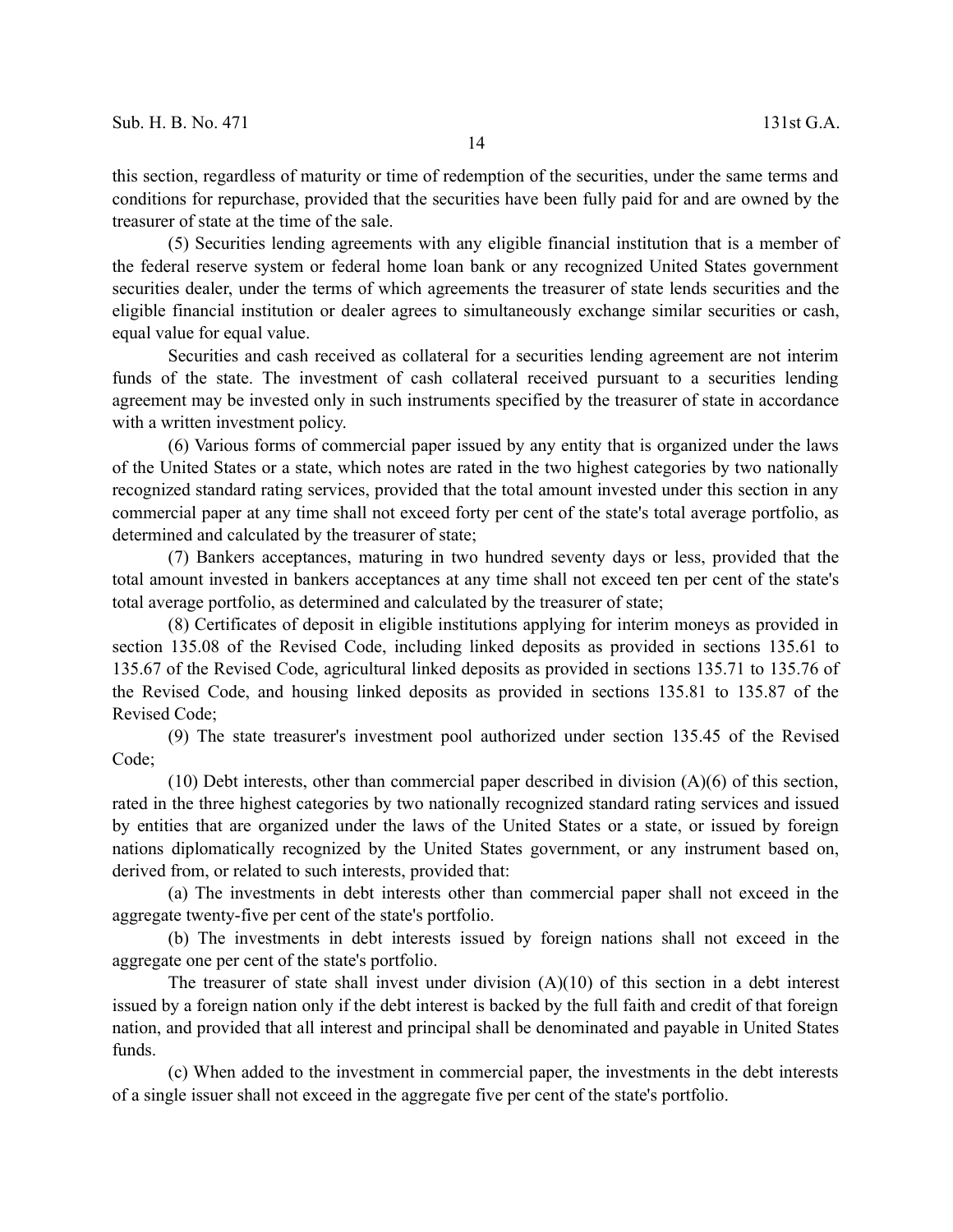(d) For purposes of division  $(A)(10)$  of this section, a debt interest is rated in the three highest categories by two nationally recognized standard rating services if either the debt interest itself or the issuer of the debt interest is rated, or is implicitly rated, in the three highest categories by two nationally recognized standard rating services.

(e) For purposes of division (A)(10) of this section, the "state's portfolio" means the state's total average portfolio, as determined and calculated by the treasurer of state.

(11) No-load money market mutual funds rated in the highest category by one nationally recognized standard rating service or consisting exclusively of obligations described in division (A) (1), (2), or (6) of this section and repurchase agreements secured by such obligations.

(12) Obligations issued by, or on behalf of  $-\alpha$ , an Ohio political subdivision issued under Chapter 133. of the Revised Code or Section 12 of Article XVIII, Ohio Constitution, and identified in an agreement described in division (G) of this section.

(B) Whenever, during a period of designation, the treasurer of state classifies public moneys as interim moneys, the treasurer of state shall notify the state board of deposit of such action. The notification shall be given within thirty days after such classification and, in the event the state board of deposit does not concur in such classification or in the investments or deposits made under this section, the board may order the treasurer of state to sell or liquidate any of the investments or deposits, and any such order shall specifically describe the investments or deposits and fix the date upon which they are to be sold or liquidated. Investments or deposits so ordered to be sold or liquidated shall be sold or liquidated for cash by the treasurer of state on the date fixed in such order at the then current market price. Neither the treasurer of state nor the members of the state board of deposit shall be held accountable for any loss occasioned by sales or liquidations of investments or deposits at prices lower than their cost. Any loss or expense incurred in making these sales or liquidations is payable as other expenses of the treasurer's office.

(C) If any securities or obligations invested in by the treasurer of state pursuant to this section are registrable either as to principal or interest, or both, such securities or obligations shall be registered in the name of the treasurer of state.

(D) The treasurer of state is responsible for the safekeeping of all securities or obligations under this section. Any such securities or obligations may be deposited for safekeeping as provided in section 113.05 of the Revised Code.

(E) Interest earned on any investments or deposits authorized by this section shall be collected by the treasurer of state and credited by the treasurer of state to the proper fund of the state.

(F) Whenever investments or deposits acquired under this section mature and become due and payable, the treasurer of state shall present them for payment according to their tenor, and shall collect the moneys payable thereon. The moneys so collected shall be treated as public moneys subject to sections 135.01 to 135.21 of the Revised Code.

(G) The treasurer of state and any political subdivision entity issuing obligations referred to in division (A)(12) of this section, which obligations mature within one year from the original date of issuance, may enter into an agreement providing for:

(1) The purchase of those obligations by the treasurer of state on terms and subject to conditions set forth in the agreement;

(2) The payment by the political subdivision to the treasurer of state of a reasonable fee as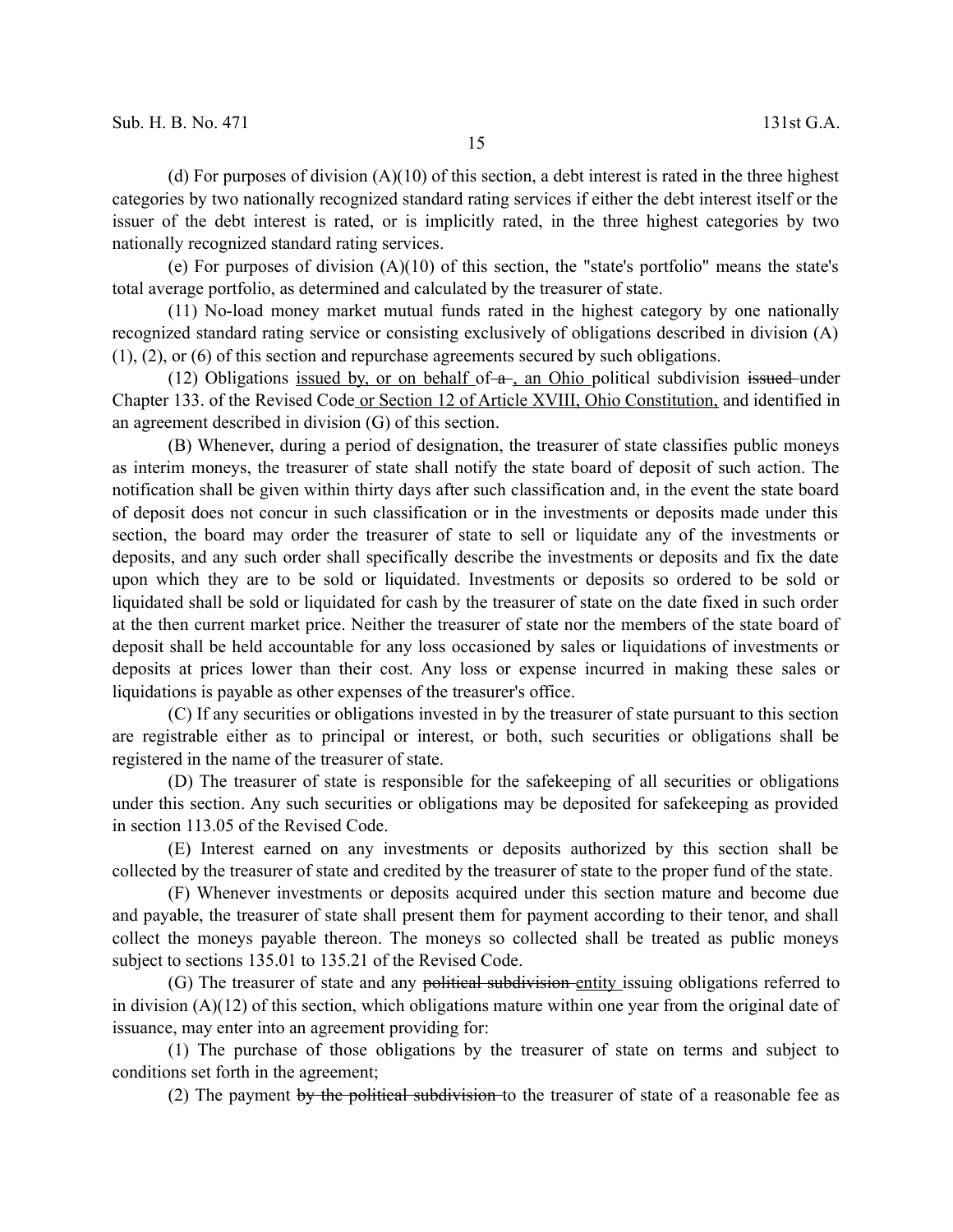consideration for the agreement of the treasurer of state to purchase those obligations; provided, however, that the treasurer of state shall not be authorized to enter into any such agreement with a board of education of a school district that has an outstanding obligation with respect to a loan received under authority of section 3313.483 of the Revised Code.

(H) For purposes of division (G) of this section, a fee shall not be considered reasonable unless it is set to recover only the direct costs, a reasonable estimate of the indirect costs associated with the purchasing of obligations of a political subdivision under division (G) of this section and any reselling of the obligations or any interest in the obligations, including interests in a fund comprised of the obligations, and the administration thereof. No money from the general revenue fund shall be used to subsidize the purchase or resale of these obligations.

(I) All money collected by the treasurer of state from the fee imposed by division (G) of this section shall be deposited to the credit of the state political subdivision obligations fund, which is hereby created in the state treasury. Money credited to the fund shall be used solely to pay the treasurer of state's direct and indirect costs associated with purchasing and reselling obligations of a political subdivision under division (G) of this section.

(J) As used in this section, "political subdivision" means a county, township, municipal corporation, or school district, or other body corporate and politic responsible for governmental activities in a geographic area smaller than that of the state.

Sec. 149.301. (A) There is hereby created the Ohio historic site preservation advisory board, to consist of seventeen members appointed by the governor with the advice and consent of the senate. Terms of office shall be for three years, commencing on the fifteenth day of January and ending on the fourteenth day of January. Each member shall hold office from the date of the member's appointment until the end of the term for which the member was appointed. Vacancies shall be filled by appointments by the governor with the advice and consent of the senate. Any member appointed to fill a vacancy occurring prior to the expiration of the term for which the member's predecessor was appointed shall hold office for the remainder of such term. Any member shall continue in office subsequent to the expiration date of the member's term until the member's successor takes office, or until a period of sixty days has elapsed, whichever occurs first.

(B) The members of the advisory board shall include, but shall not be limited to, at least one individual chosen from each of the following groups:

(1) Historians;

(2) Archaeologists;

(3) Architectural historians;

(4) Architects;

(5) Historical architects;

(6) American Indians.

(C) The advisory board may include, but shall not be limited to, individuals chosen from the following organizations and fields:

(1) Professional planners;

(2) Recreation and resources council;

(3) Ohio travel council;

 $(4)$  (3) Department of administrative services;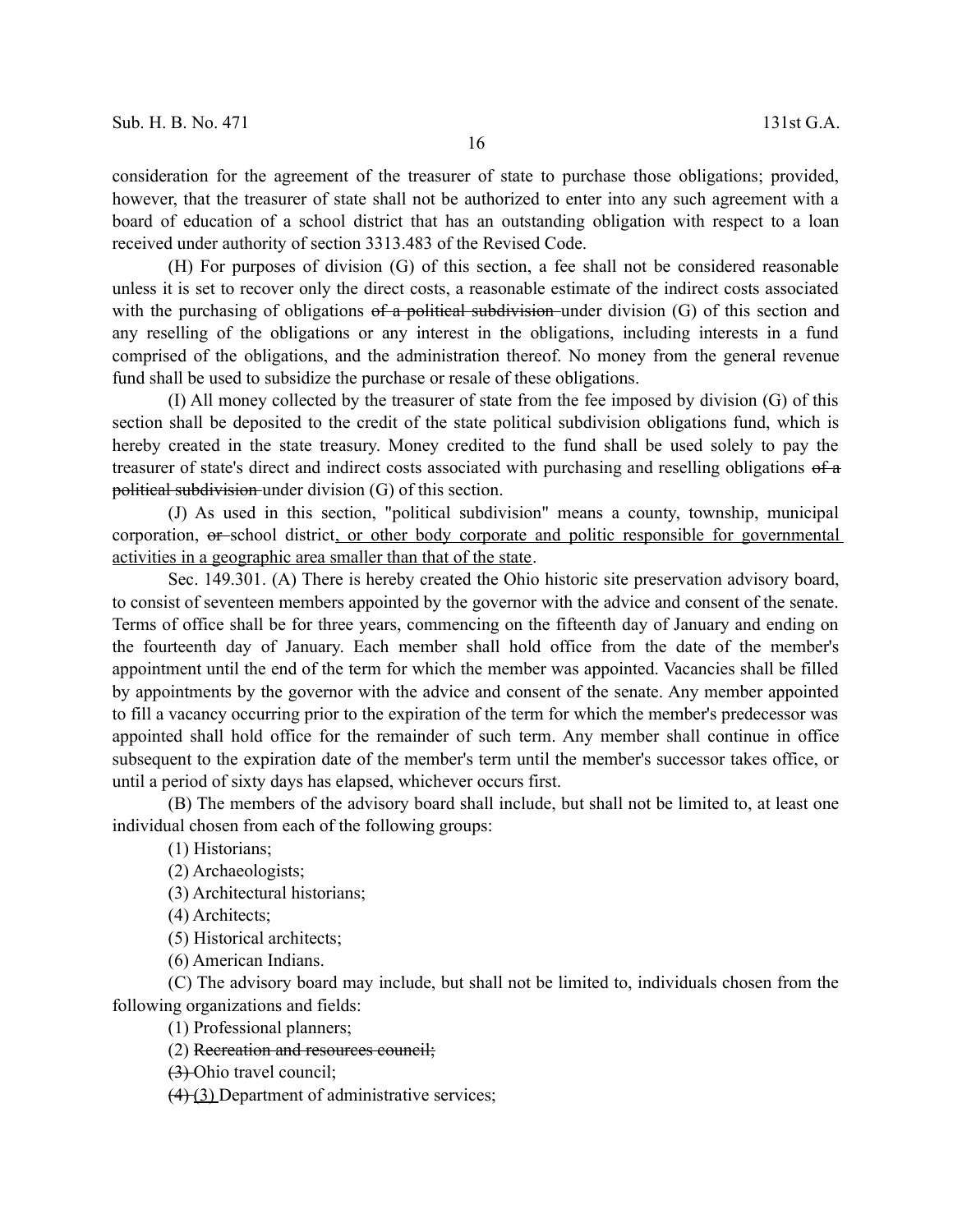$(5)$  (4) Ohio arts council;  $(6)$  (5) Ohio archaeological council;  $(7)$  (6) Patriotic and veterans' organizations;  $(8)(7)$  Local historical societies;  $(9)$  (8) Department of natural resources; (10) (9) Professional engineers;  $(11)$  (10) Attorneys at law.

The advisory board shall assist the Ohio history connection with its site preservation program, suggest legislation necessary to the Ohio history connection's preservation program including the location, designation, restoration, preservation, and maintenance of state historic and archaeological sites and artifacts, and shall encourage the designation of suitable sites on the national register of historic places and under related federal programs. The advisory board shall provide general advice, guidance, and professional recommendations to the state historic preservation officer in conducting the comprehensive statewide survey, preparing the state historic preservation plan, and carrying out the other duties and responsibilities of the state historic preservation office. Members of the advisory board shall serve without compensation.

A majority of the members of the advisory board shall be recognized professionals in the disciplines of history, archaeology, architectural history, architecture, and historical architecture.

Sec. 149.302. (A) The Ohio history connection, in addition to its other functions, shall establish a museum in the vicinity of Wilberforce to be known as the national museum of Afro-American history and culture. For this purpose the Ohio history connection may accept donations of money, property, and personal services, apply for and receive federal assistance, acquire real property or any estate, right, or interest therein, construct buildings, access roads, parking areas, and other appropriate facilities for museum visitors, and exercise any powers incidental to such purpose. The Ohio history connection shall establish the museum in consultation with the national museum of Afro-American history and culture planning committee established in section 149.303 of the Revised Code. The Ohio history connection shall consult with the committee before selecting a museum site and before acquiring or accepting any real property for such purpose. It shall consult with the committee on the design, plans, and specifications for the construction or modification of anybuildings and other museum visitation facilities. The Ohio history connection, in cooperation and consultation with the committee, shall establish an acquisition policy for the museum.

Donations of money received under this section shall be placed in a separate fund within the accounts of the Ohio history connection to be used solely for the necessary expenses of the Ohio history connection incurred in the performance of its duties under this section.

(B) After the Ohio history connection establishes the national museum of Afro-American history and culture, the Ohio history connection shall convey title to the museum and its contents to a private, nonprofit organization which shall operate and maintain the museum. The Ohio history connection shall determine the conditions of the conveyance, and the conveyance and the conditions of the conveyance are subject to approval by the national museum of Afro-American history and culture planning committee. The Ohio history connection shall operate and maintain the museum until the museum and its contents are conveyed as provided in this section. Any historical items or artifacts donated to the Ohio history connection, or to the private, nonprofit organization to which the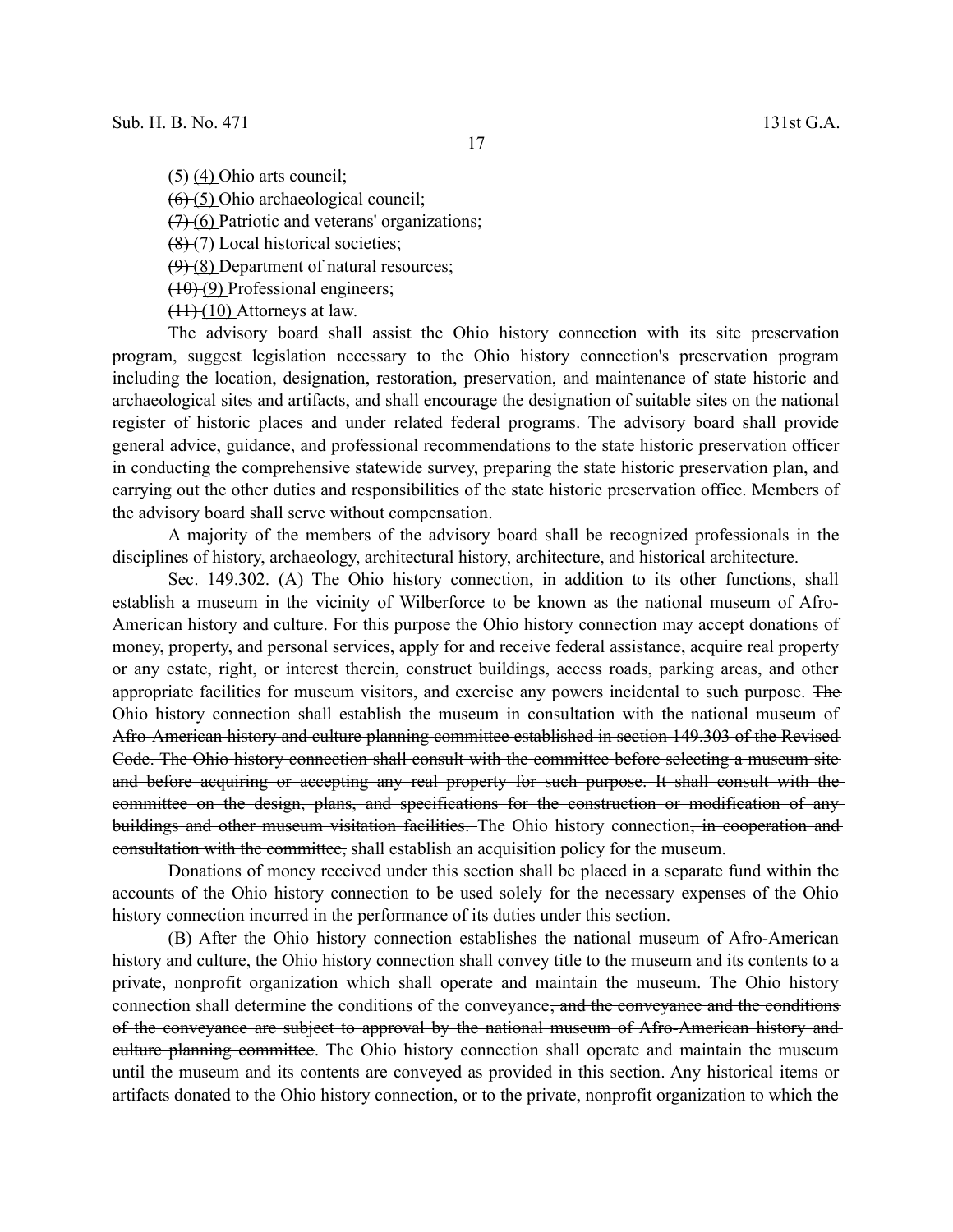Ohio history connection has conveyed the museum and its contents, for placement in the museum, shall remain at the museum as part of its permanent collection. The organization to which the Ohio history connection has conveyed the museum and its contents shall consult with the committee concerning the operation and maintenance of the museum.

(C) Any instrument by which real property is acquired pursuant to this section shall identify the agency of the state that has the use and benefit of the real property as specified in section 5301.012 of the Revised Code.

Sec. 149.43. (A) As used in this section:

(1) "Public record" means records kept by any public office, including, but not limited to, state, county, city, village, township, and school district units, and records pertaining to the delivery of educational services by an alternative school in this state kept by the nonprofit or for-profit entity operating the alternative school pursuant to section 3313.533 of the Revised Code. "Public record" does not mean any of the following:

(a) Medical records;

(b) Records pertaining to probation and parole proceedings or to proceedings related to the imposition of community control sanctions and post-release control sanctions;

(c) Records pertaining to actions under section 2151.85 and division (C) of section 2919.121 of the Revised Code and to appeals of actions arising under those sections;

(d) Records pertaining to adoption proceedings, including the contents of an adoption file maintained by the department of health under sections 3705.12 to 3705.124 of the Revised Code;

(e) Information in a record contained in the putative father registry established by section 3107.062 of the Revised Code, regardless of whether the information is held by the department of job and family services or, pursuant to section 3111.69 of the Revised Code, the office of child support in the department or a child support enforcement agency;

(f) Records specified in division (A) of section 3107.52 of the Revised Code;

(g) Trial preparation records;

(h) Confidential law enforcement investigatory records;

(i) Records containing information that is confidential under section 2710.03 or 4112.05 of the Revised Code;

(j) DNA records stored in the DNA database pursuant to section 109.573 of the Revised Code;

(k) Inmate records released by the department of rehabilitation and correction to the department of youth services or a court of record pursuant to division (E) of section 5120.21 of the Revised Code;

(l) Records maintained by the department of youth services pertaining to children in its custody released by the department of youth services to the department of rehabilitation and correction pursuant to section 5139.05 of the Revised Code;

(m) Intellectual property records;

(n) Donor profile records;

(o) Records maintained by the department of job and family services pursuant to section 3121.894 of the Revised Code;

(p) Peace officer, parole officer, probation officer, bailiff, prosecuting attorney, assistant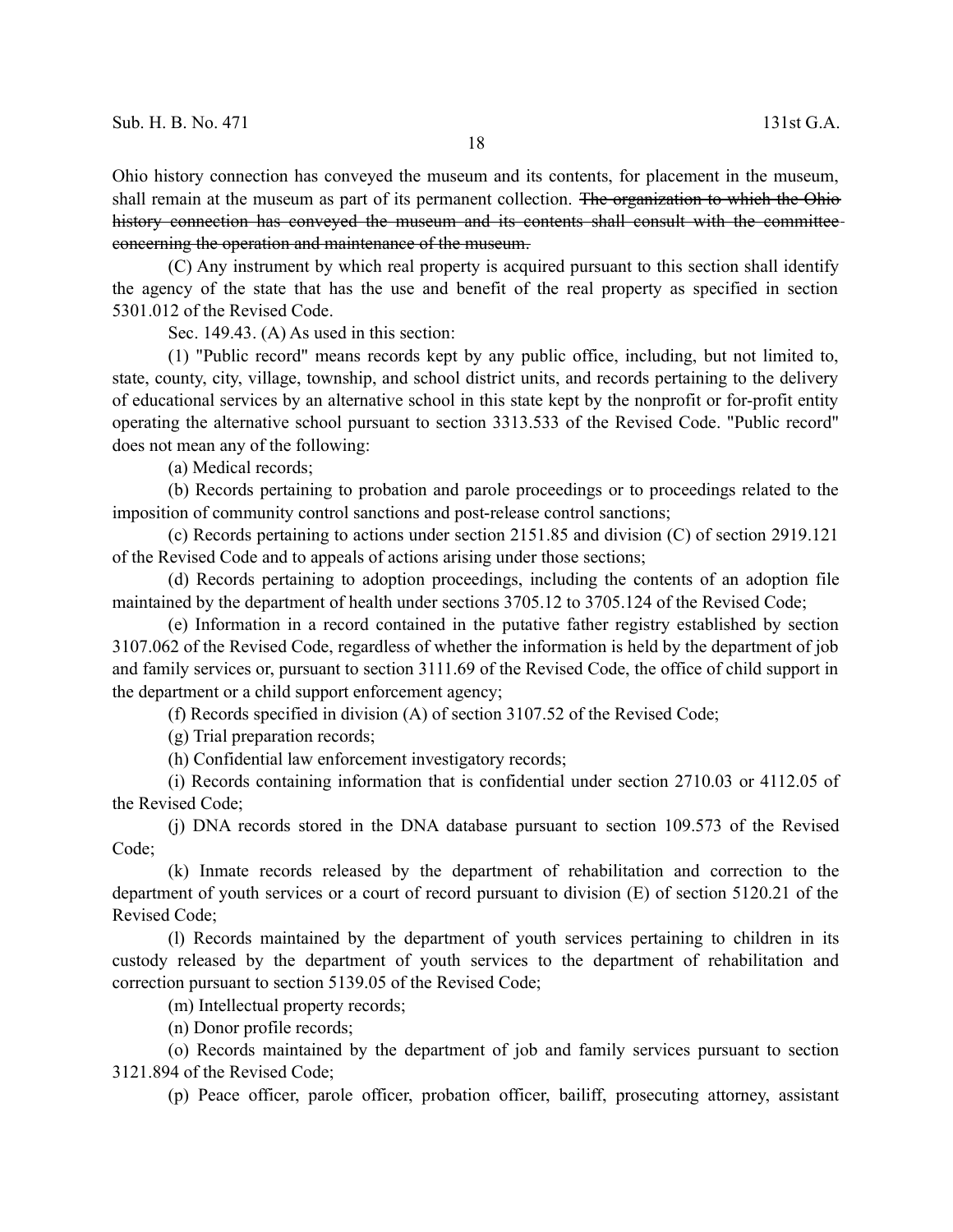prosecuting attorney, correctional employee, community-based correctional facility employee, youth services employee, firefighter, EMT, investigator of the bureau of criminal identification and investigation, or federal law enforcement officer residential and familial information;

(q) In the case of a county hospital operated pursuant to Chapter 339. of the Revised Code or a municipal hospital operated pursuant to Chapter 749. of the Revised Code, information that constitutes a trade secret, as defined in section 1333.61 of the Revised Code;

(r) Information pertaining to the recreational activities of a person under the age of eighteen;

(s) In the case of a child fatality review board acting under sections 307.621 to 307.629 of the Revised Code or a review conducted pursuant to guidelines established by the director of health under section 3701.70 of the Revised Code, records provided to the board or director, statements made by board members during meetings of the board or by persons participating in the director's review, and all work products of the board or director, and in the case of a child fatality review board, child fatality review data submitted by the board to the department of health or a national child death review database, other than the report prepared pursuant to division (A) of section 307.626 of the Revised Code;

(t) Records provided to and statements made by the executive director of a public children services agency or a prosecuting attorney acting pursuant to section 5153.171 of the Revised Code other than the information released under that section;

(u) Test materials, examinations, or evaluation tools used in an examination for licensure as a nursing home administrator that the board of executives of long-term services and supports administers under section 4751.04 of the Revised Code or contracts under that section with a private or government entity to administer;

(v) Records the release of which is prohibited by state or federal law;

(w) Proprietary information of or relating to any person that is submitted to or compiled by the Ohio venture capital authority created under section 150.01 of the Revised Code;

(x) Financial statements and data any person submits for any purpose to the Ohio housing finance agency or the controlling board in connection with applying for, receiving, or accounting for financial assistance from the agency, and information that identifies any individual who benefits directly or indirectly from financial assistance from the agency;

(y) Records listed in section 5101.29 of the Revised Code;

(z) Discharges recorded with a county recorder under section 317.24 of the Revised Code, as specified in division (B)(2) of that section;

(aa) Usage information including names and addresses of specific residential and commercial customers of a municipally owned or operated public utility;

(bb) Records described in division (C) of section 187.04 of the Revised Code that are not designated to be made available to the public as provided in that division;

(cc) Information and records that are made confidential, privileged, and not subject to disclosure under divisions (B) and (C) of section 2949.221 of the Revised Code.;

(dd) Personal information, as defined in section 149.45 of the Revised Code.;

(ee) The confidential name, address, and other personally identifiable information of a program participant in the address confidentiality program established under sections 111.41 to 111.47 of the Revised Code, including the contents of any application for absent voter's ballots,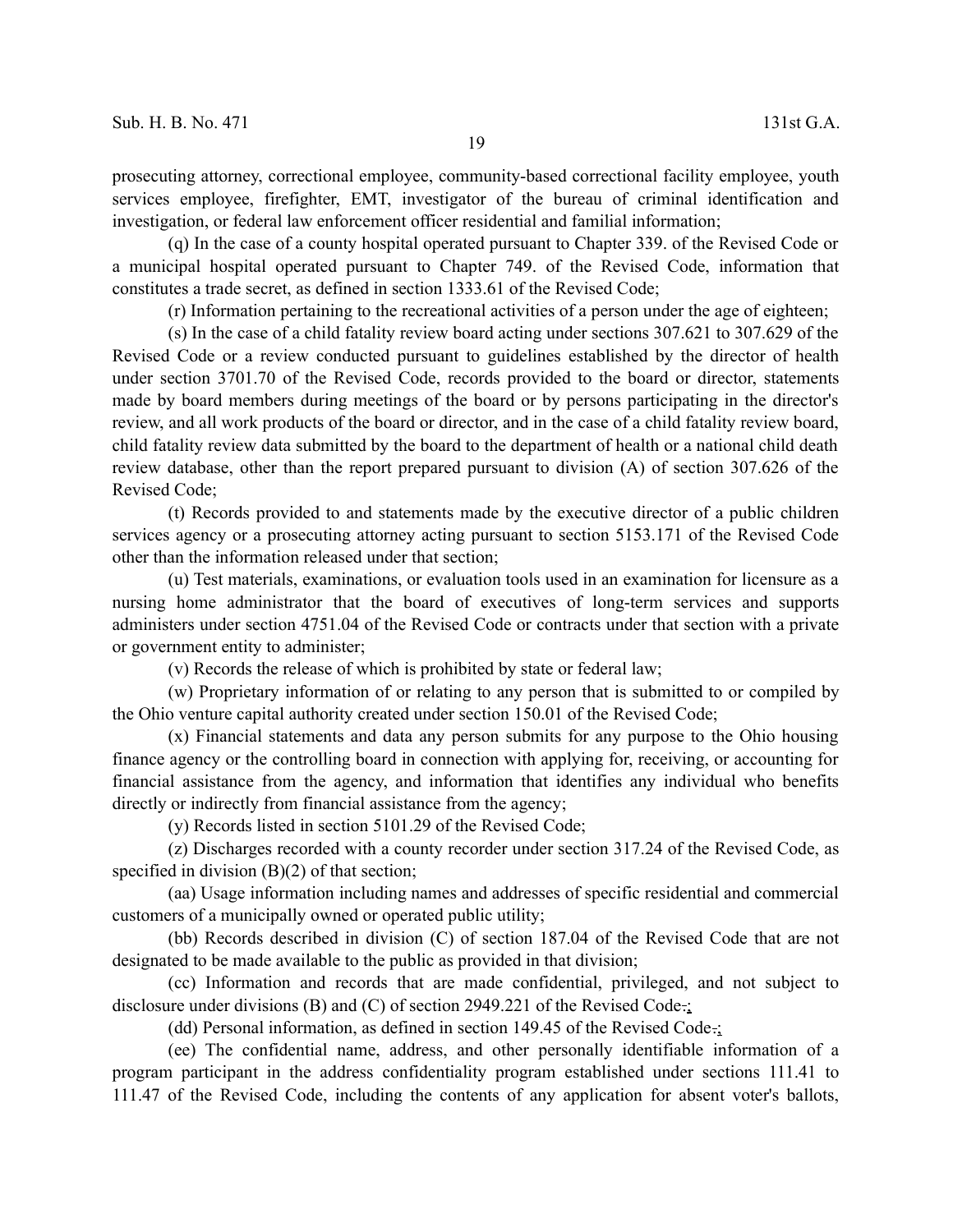absent voter's ballot identification envelope statement of voter, or provisional ballot affirmation completed by a program participant who has a confidential voter registration record, and records or portions of records pertaining to that program that identify the number of program participants that reside within a precinct, ward, township, municipal corporation, county, or any other geographic area smaller than the state. As used in this division, "confidential address" and "program participant" have the meaning defined in section 111.41 of the Revised Code.

(ff) Orders for active military service of an individual serving or with previous service in the armed forces of the United States, including a reserve component, or the Ohio organized militia, except that, such order becomes a public record on the day that is fifteen years after the published date or effective date of the call to order.

(2) "Confidential law enforcement investigatory record" means any record that pertains to a law enforcement matter of a criminal, quasi-criminal, civil, or administrative nature, but only to the extent that the release of the record would create a high probability of disclosure of any of the following:

(a) The identity of a suspect who has not been charged with the offense to which the record pertains, or of an information source or witness to whom confidentiality has been reasonably promised;

(b) Information provided by an information source or witness to whom confidentiality has been reasonably promised, which information would reasonably tend to disclose the source's or witness's identity;

(c) Specific confidential investigatory techniques or procedures or specific investigatory work product;

(d) Information that would endanger the life or physical safety of law enforcement personnel, a crime victim, a witness, or a confidential information source.

(3) "Medical record" means any document or combination of documents, except births, deaths, and the fact of admission to or discharge from a hospital, that pertains to the medical history, diagnosis, prognosis, or medical condition of a patient and that is generated and maintained in the process of medical treatment.

(4) "Trial preparation record" means any record that contains information that is specifically compiled in reasonable anticipation of, or in defense of, a civil or criminal action or proceeding, including the independent thought processes and personal trial preparation of an attorney.

(5) "Intellectual property record" means a record, other than a financial or administrative record, that is produced or collected by or for faculty or staff of a state institution of higher learning in the conduct of or as a result of study or research on an educational, commercial, scientific, artistic, technical, or scholarly issue, regardless of whether the study or research was sponsored by the institution alone or in conjunction with a governmental body or private concern, and that has not been publicly released, published, or patented.

(6) "Donor profile record" means all records about donors or potential donors to a public institution of higher education except the names and reported addresses of the actual donors and the date, amount, and conditions of the actual donation.

(7) "Peace officer, parole officer, probation officer, bailiff, prosecuting attorney, assistant prosecuting attorney, correctional employee, community-based correctional facility employee, youth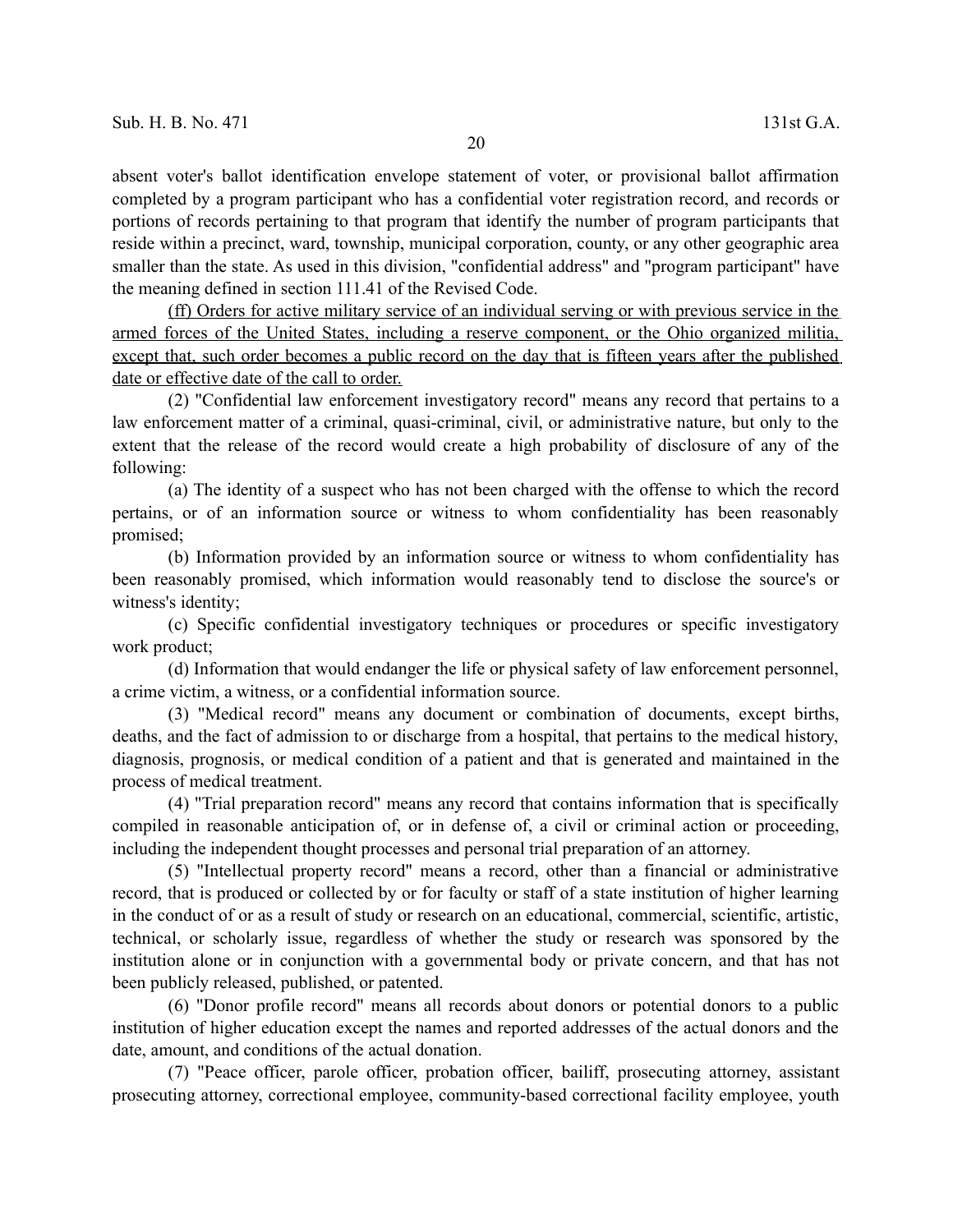services employee, firefighter, EMT, investigator of the bureau of criminal identification and investigation, or federal law enforcement officer residential and familial information" means any information that discloses any of the following about a peace officer, parole officer, probation officer, bailiff, prosecuting attorney, assistant prosecuting attorney, correctional employee, community-based correctional facility employee, youth services employee, firefighter, EMT, investigator of the bureau of criminal identification and investigation, or federal law enforcement officer:

(a) The address of the actual personal residence of a peace officer, parole officer, probation officer, bailiff, assistant prosecuting attorney, correctional employee, community-based correctional facility employee, youth services employee, firefighter, EMT, an investigator of the bureau of criminal identification and investigation, or federal law enforcement officer, except for the state or political subdivision in which the peace officer, parole officer, probation officer, bailiff, assistant prosecuting attorney, correctional employee, community-based correctional facility employee, youth services employee, firefighter, EMT, investigator of the bureau of criminal identification and investigation, or federal law enforcement officer resides;

(b) Information compiled from referral to or participation in an employee assistance program;

(c) The social security number, the residential telephone number, any bank account, debit card, charge card, or credit card number, or the emergency telephone number of, or any medical information pertaining to, a peace officer, parole officer, probation officer, bailiff, prosecuting attorney, assistant prosecuting attorney, correctional employee, community-based correctional facility employee, youth services employee, firefighter, EMT, investigator of the bureau of criminal identification and investigation, or federal law enforcement officer;

(d) The name of any beneficiary of employment benefits, including, but not limited to, life insurance benefits, provided to a peace officer, parole officer, probation officer, bailiff, prosecuting attorney, assistant prosecuting attorney, correctional employee, community-based correctional facility employee, youth services employee, firefighter, EMT, investigator of the bureau of criminal identification and investigation, or federal law enforcement officer by the peace officer's, parole officer's, probation officer's, bailiff's, prosecuting attorney's, assistant prosecuting attorney's, correctional employee's, community-based correctional facility employee's, youth services employee's, firefighter's, EMT's, investigator of the bureau of criminal identification and investigation's, or federal law enforcement officer's employer;

(e) The identity and amount of any charitable or employment benefit deduction made by the peace officer's, parole officer's, probation officer's, bailiff's, prosecuting attorney's, assistant prosecuting attorney's, correctional employee's, community-based correctional facility employee's, youth services employee's, firefighter's, EMT's, investigator of the bureau of criminal identification and investigation's, or federal law enforcement officer's employer from the peace officer's, parole officer's, probation officer's, bailiff's, prosecuting attorney's, assistant prosecuting attorney's, correctional employee's, community-based correctional facility employee's, youth services employee's, firefighter's, EMT's, investigator of the bureau of criminal identification and investigation's, or federal law enforcement officer's compensation unless the amount of the deduction is required by state or federal law;

(f) The name, the residential address, the name of the employer, the address of the employer, the social security number, the residential telephone number, any bank account, debit card, charge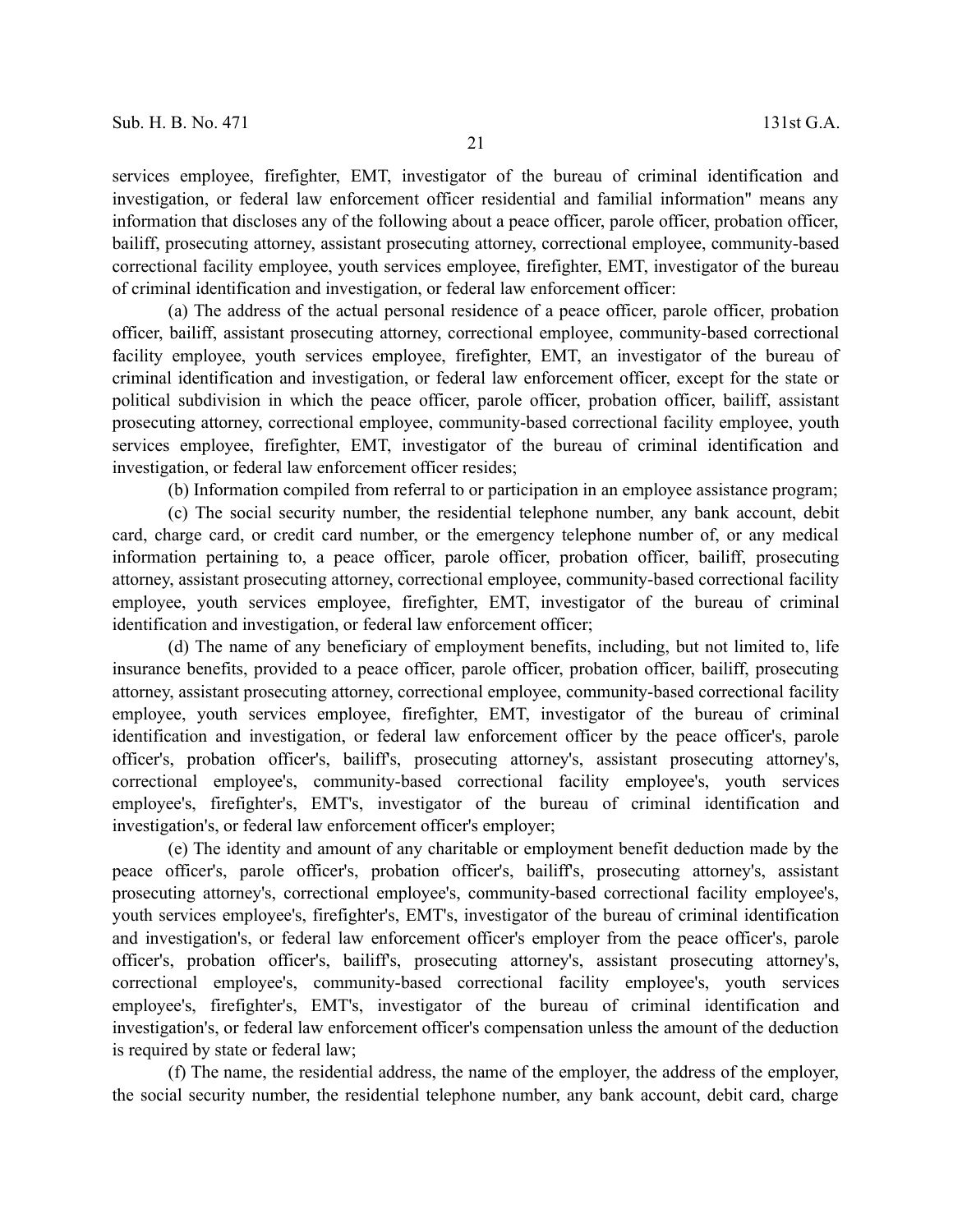card, or credit card number, or the emergency telephone number of the spouse, a former spouse, or any child of a peace officer, parole officer, probation officer, bailiff, prosecuting attorney, assistant prosecuting attorney, correctional employee, community-based correctional facility employee, youth services employee, firefighter, EMT, investigator of the bureau of criminal identification and investigation, or federal law enforcement officer;

(g) A photograph of a peace officer who holds a position or has an assignment that may include undercover or plain clothes positions or assignments as determined by the peace officer's appointing authority.

As used in divisions  $(A)(7)$  and  $(B)(9)$  of this section, "peace officer" has the same meaning as in section 109.71 of the Revised Code and also includes the superintendent and troopers of the state highway patrol; it does not include the sheriff of a county or a supervisory employee who, in the absence of the sheriff, is authorized to stand in for, exercise the authority of, and perform the duties of the sheriff.

As used in divisions (A)(7) and (B)(9) of this section, "correctional employee" means any employee of the department of rehabilitation and correction who in the course of performing the employee's job duties has or has had contact with inmates and persons under supervision.

As used in divisions  $(A)(7)$  and  $(B)(9)$  of this section, "youth services employee" means any employee of the department of youth services who in the course of performing the employee's job duties has or has had contact with children committed to the custody of the department of youth services.

As used in divisions (A)(7) and (B)(9) of this section, "firefighter" means any regular, paid or volunteer, member of a lawfully constituted fire department of a municipal corporation, township, fire district, or village.

As used in divisions (A)(7) and (B)(9) of this section, "EMT" means EMTs-basic, EMTs-I, and paramedics that provide emergency medical services for a public emergency medical service organization. "Emergency medical service organization," "EMT-basic," "EMT-I," and "paramedic" have the same meanings as in section 4765.01 of the Revised Code.

As used in divisions  $(A)(7)$  and  $(B)(9)$  of this section, "investigator of the bureau of criminal identification and investigation" has the meaning defined in section 2903.11 of the Revised Code.

As used in divisions  $(A)(7)$  and  $(B)(9)$  of this section, "federal law enforcement officer" has the meaning defined in section 9.88 of the Revised Code.

(8) "Information pertaining to the recreational activities of a person under the age of eighteen" means information that is kept in the ordinary course of business by a public office, that pertains to the recreational activities of a person under the age of eighteen years, and that discloses any of the following:

(a) The address or telephone number of a person under the age of eighteen or the address or telephone number of that person's parent, guardian, custodian, or emergency contact person;

(b) The social security number, birth date, or photographic image of a person under the age of eighteen;

(c) Any medical record, history, or information pertaining to a person under the age of eighteen;

(d) Any additional information sought or required about a person under the age of eighteen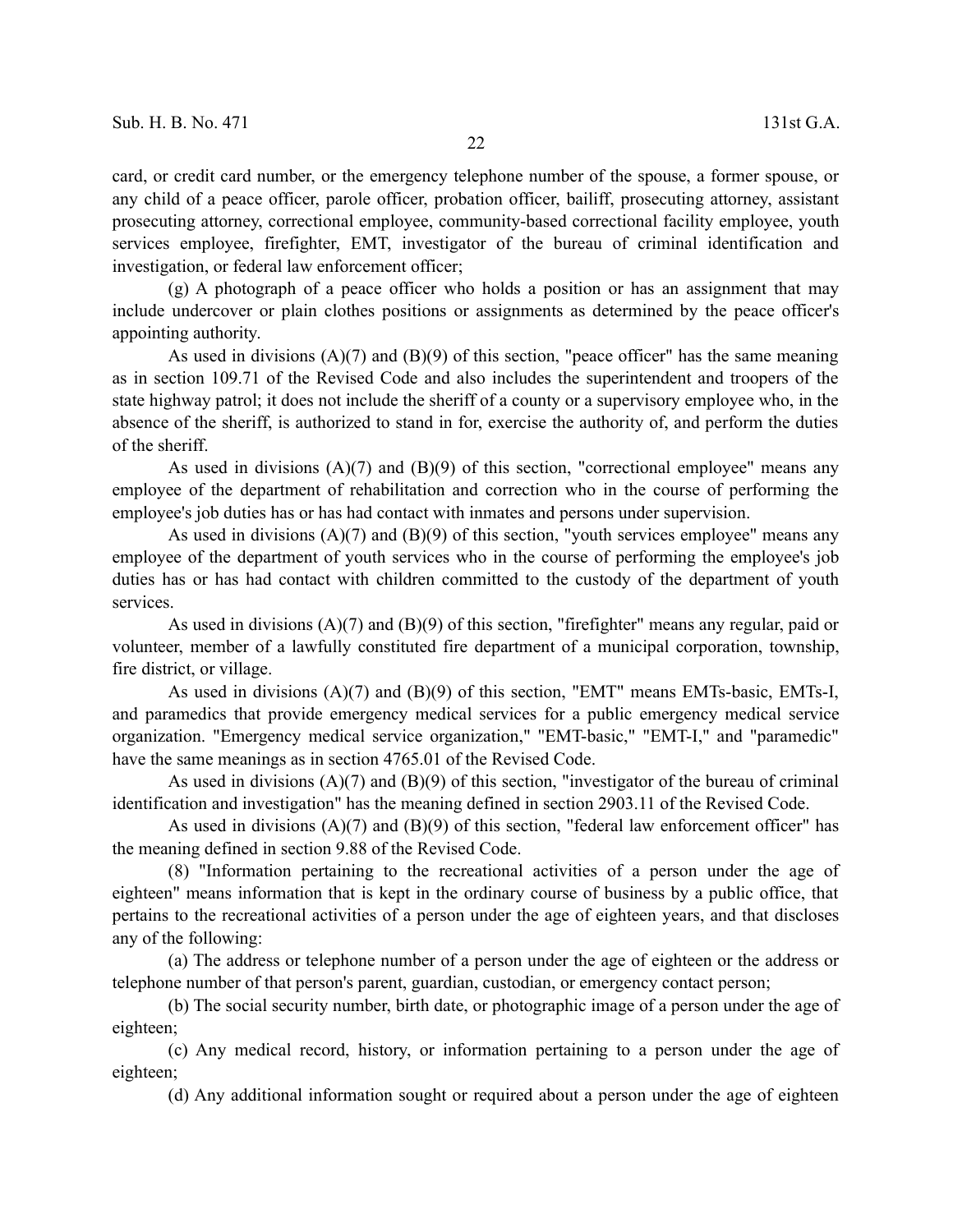for the purpose of allowing that person to participate in any recreational activity conducted or sponsored by a public office or to use or obtain admission privileges to any recreational facility owned or operated by a public office.

(9) "Community control sanction" has the same meaning as in section 2929.01 of the Revised Code.

(10) "Post-release control sanction" has the same meaning as in section 2967.01 of the Revised Code.

(11) "Redaction" means obscuring or deleting any information that is exempt from the duty to permit public inspection or copying from an item that otherwise meets the definition of a "record" in section 149.011 of the Revised Code.

(12) "Designee" and "elected official" have the same meanings as in section 109.43 of the Revised Code.

(B)(1) Upon request and subject to division (B)(8) of this section, all public records responsive to the request shall be promptly prepared and made available for inspection to any person at all reasonable times during regular business hours. Subject to division (B)(8) of this section, upon request, a public office or person responsible for public records shall make copies of the requested public record available at cost and within a reasonable period of time. If a public record contains information that is exempt from the duty to permit public inspection or to copy the public record, the public office or the person responsible for the public record shall make available all of the information within the public record that is not exempt. When making that public record available for public inspection or copying that public record, the public office or the person responsible for the public record shall notify the requester of any redaction or make the redaction plainly visible. A redaction shall be deemed a denial of a request to inspect or copy the redacted information, except if federal or state law authorizes or requires a public office to make the redaction.

(2) To facilitate broader access to public records, a public office or the person responsible for public records shall organize and maintain public records in a manner that they can be made available for inspection or copying in accordance with division (B) of this section. A public office also shall have available a copy of its current records retention schedule at a location readily available to the public. If a requester makes an ambiguous or overly broad request or has difficulty in making a request for copies or inspection of public records under this section such that the public office or the person responsible for the requested public record cannot reasonably identify what public records are being requested, the public office or the person responsible for the requested public record may deny the request but shall provide the requester with an opportunity to revise the request by informing the requester of the manner in which records are maintained by the public office and accessed in the ordinary course of the public office's or person's duties.

(3) If a request is ultimately denied, in part or in whole, the public office or the person responsible for the requested public record shall provide the requester with an explanation, including legal authority, setting forth why the request was denied. If the initial request was provided in writing, the explanation also shall be provided to the requester in writing. The explanation shall not preclude the public office or the person responsible for the requested public record from relying upon additional reasons or legal authority in defending an action commenced under division (C) of this section.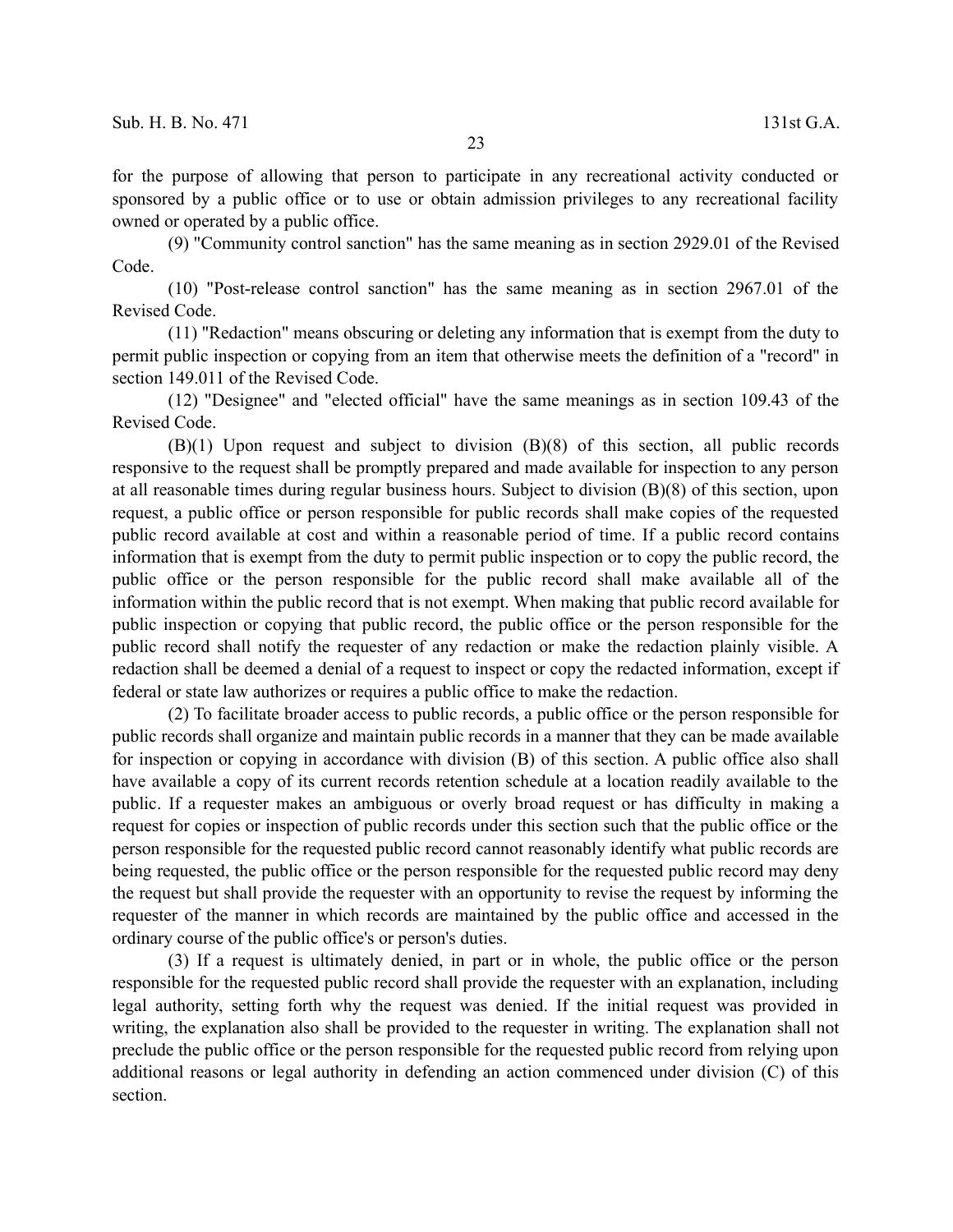(4) Unless specifically required or authorized by state or federal law or in accordance with division (B) of this section, no public office or person responsible for public records may limit or condition the availability of public records by requiring disclosure of the requester's identity or the intended use of the requested public record. Any requirement that the requester disclose the requester's identity or the intended use of the requested public record constitutes a denial of the request.

(5) A public office or person responsible for public records may ask a requester to make the request in writing, may ask for the requester's identity, and may inquire about the intended use of the information requested, but may do so only after disclosing to the requester that a written request is not mandatory and that the requester may decline to reveal the requester's identity or the intended use and when a written request or disclosure of the identity or intended use would benefit the requester by enhancing the ability of the public office or person responsible for public records to identify, locate, or deliver the public records sought by the requester.

(6) If any person chooses to obtain a copy of a public record in accordance with division (B) of this section, the public office or person responsible for the public record may require that person to pay in advance the cost involved in providing the copy of the public record in accordance with the choice made by the person seeking the copy under this division. The public office or the person responsible for the public record shall permit that person to choose to have the public record duplicated upon paper, upon the same medium upon which the public office or person responsible for the public record keeps it, or upon any other medium upon which the public office or person responsible for the public record determines that it reasonably can be duplicated as an integral part of the normal operations of the public office or person responsible for the public record. When the person seeking the copy makes a choice under this division, the public office or person responsible for the public record shall provide a copy of it in accordance with the choice made by the person seeking the copy. Nothing in this section requires a public office or person responsible for the public record to allow the person seeking a copy of the public record to make the copies of the public record.

(7)(a) Upon a request made in accordance with division (B) of this section and subject to division (B)(6) of this section, a public office or person responsible for public records shall transmit a copy of a public record to any person by United States mail or by any other means of delivery or transmission within a reasonable period of time after receiving the request for the copy. The public office or person responsible for the public record may require the person making the request to pay in advance the cost of postage if the copy is transmitted by United States mail or the cost of delivery if the copy is transmitted other than by United States mail, and to pay in advance the costs incurred for other supplies used in the mailing, delivery, or transmission.

(b) Any public office may adopt a policy and procedures that it will follow in transmitting, within a reasonable period of time after receiving a request, copies of public records by United States mail or by any other means of delivery or transmission pursuant to division (B)(7) of this section. A public office that adopts a policy and procedures under division (B)(7) of this section shall comply with them in performing its duties under that division.

(c) In any policy and procedures adopted under division (B)(7) of this section:

(i) A public office may limit the number of records requested by a person that the office will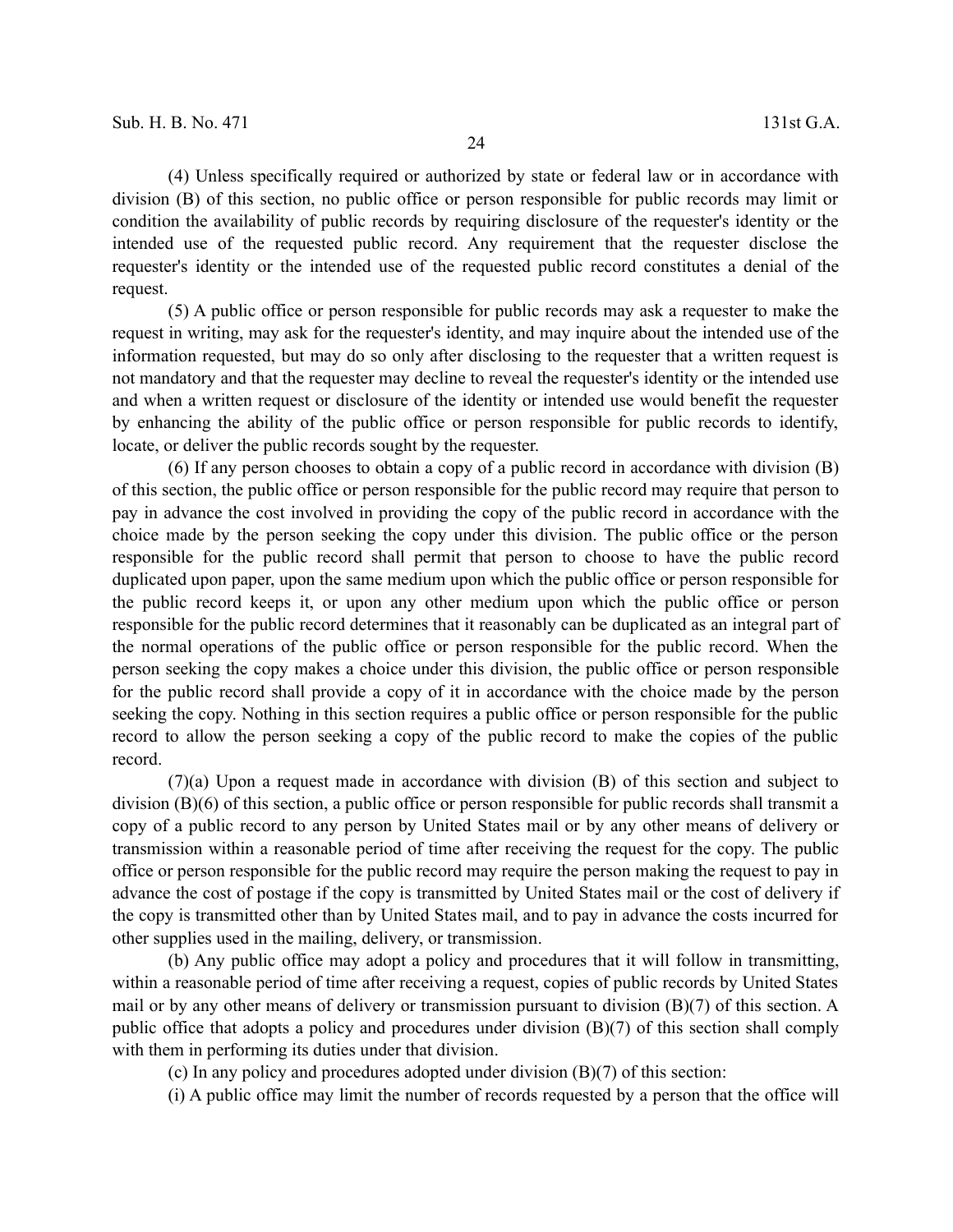physically deliver by United States mail or by another delivery service to ten per month, unless the person certifies to the office in writing that the person does not intend to use or forward the requested records, or the information contained in them, for commercial purposes;

(ii) A public office that chooses to provide some or all of its public records on a web site that is fully accessible to and searchable by members of the public at all times, other than during acts of God outside the public office's control or maintenance, and that charges no fee to search, access, download, or otherwise receive records provided on the web site, may limit to ten per month the number of records requested by a person that the office will deliver in a digital format, unless the requested records are not provided on the web site and unless the person certifies to the office in writing that the person does not intend to use or forward the requested records, or the information contained in them, for commercial purposes.

(iii) For purposes of division (B)(7) of this section, "commercial" shall be narrowly construed and does not include reporting or gathering news, reporting or gathering information to assist citizen oversight or understanding of the operation or activities of government, or nonprofit educational research.

(8) A public office or person responsible for public records is not required to permit a person who is incarcerated pursuant to a criminal conviction or a juvenile adjudication to inspect or to obtain a copy of any public record concerning a criminal investigation or prosecution or concerning what would be a criminal investigation or prosecution if the subject of the investigation or prosecution were an adult, unless the request to inspect or to obtain a copy of the record is for the purpose of acquiring information that is subject to release as a public record under this section and the judge who imposed the sentence or made the adjudication with respect to the person, or the judge's successor in office, finds that the information sought in the public record is necessary to support what appears to be a justiciable claim of the person.

(9)(a) Upon written request made and signed by a journalist on or after December 16, 1999, a public office, or person responsible for public records, having custody of the records of the agency employing a specified peace officer, parole officer, probation officer, bailiff, prosecuting attorney, assistant prosecuting attorney, correctional employee, community-based correctional facility employee, youth services employee, firefighter, EMT, investigator of the bureau of criminal identification and investigation, or federal law enforcement officer shall disclose to the journalist the address of the actual personal residence of the peace officer, parole officer, probation officer, bailiff, prosecuting attorney, assistant prosecuting attorney, correctional employee, community-based correctional facility employee, youth services employee, firefighter, EMT, investigator of the bureau of criminal identification and investigation, or federal law enforcement officer and, if the peace officer's, parole officer's, probation officer's, bailiff's, prosecuting attorney's, assistant prosecuting attorney's, correctional employee's, community-based correctional facility employee's, youth services employee's, firefighter's, EMT's, investigator of the bureau of criminal identification and investigation's, or federal law enforcement officer's spouse, former spouse, or child is employed by a public office, the name and address of the employer of the peace officer's, parole officer's, probation officer's, bailiff's, prosecuting attorney's, assistant prosecuting attorney's, correctional employee's, community-based correctional facility employee's, youth services employee's, firefighter's, EMT's, investigator of the bureau of criminal identification and investigation's, or federal law enforcement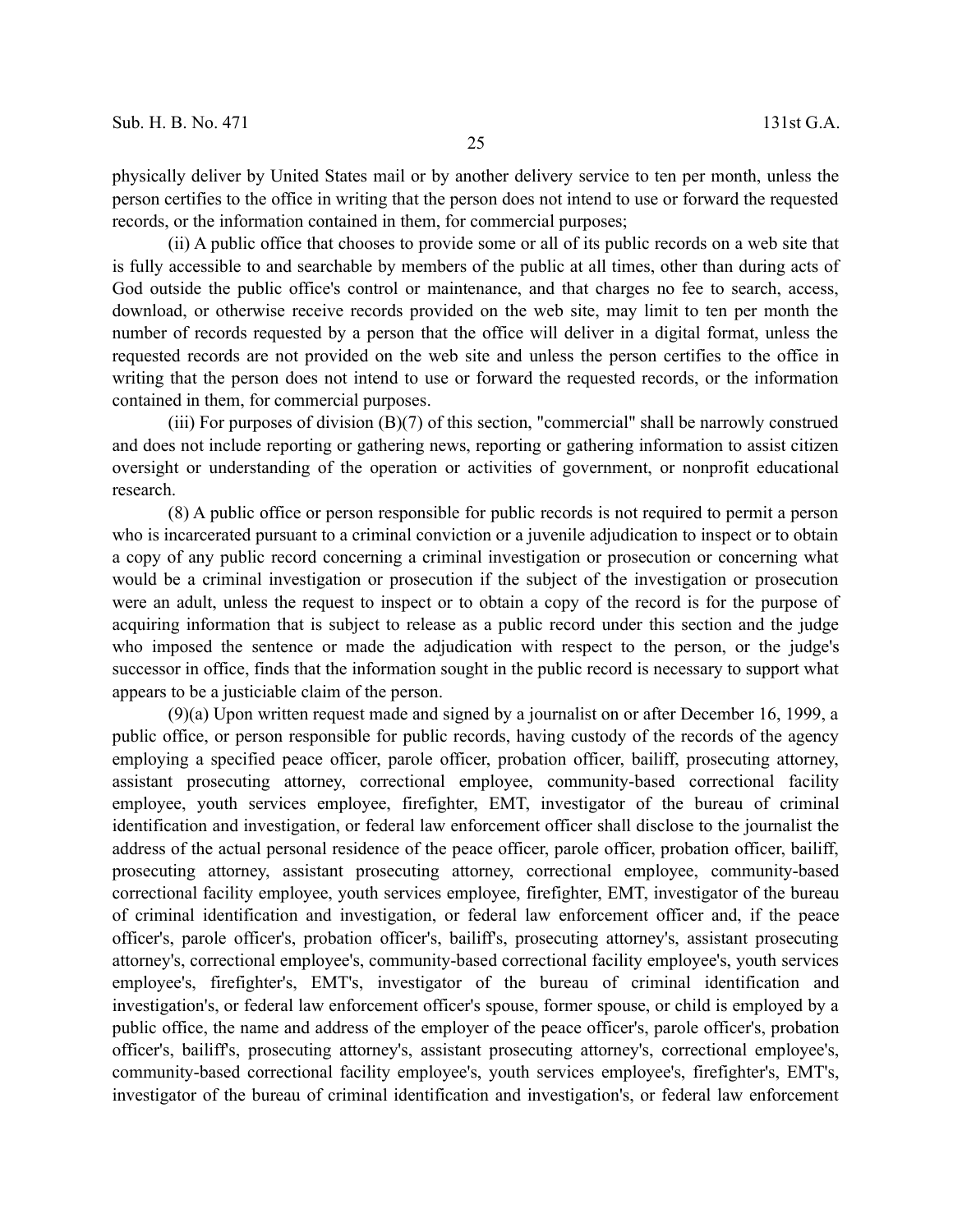officer's spouse, former spouse, or child. The request shall include the journalist's name and title and the name and address of the journalist's employer and shall state that disclosure of the information sought would be in the public interest.

(b) Division (B)(9)(a) of this section also applies to journalist requests for customer information maintained by a municipally owned or operated public utility, other than social security numbers and any private financial information such as credit reports, payment methods, credit card numbers, and bank account information.

(c) As used in division (B)(9) of this section, "journalist" means a person engaged in, connected with, or employed by any news medium, including a newspaper, magazine, press association, news agency, or wire service, a radio or television station, or a similar medium, for the purpose of gathering, processing, transmitting, compiling, editing, or disseminating information for the general public.

(C)(1) If a person allegedly is aggrieved by the failure of a public office or the person responsible for public records to promptly prepare a public record and to make it available to the person for inspection in accordance with division (B) of this section or by any other failure of a public office or the person responsible for public records to comply with an obligation in accordance with division (B) of this section, the person allegedly aggrieved may do only one of the following, and not both:

(a) File a complaint with the clerk of the court of claims or the clerk of the court of common pleas under section 2743.75 of the Revised Code;

(b) Commence a mandamus action to obtain a judgment that orders the public office or the person responsible for the public record to comply with division (B) of this section, that awards court costs and reasonable attorney's fees to the person that instituted the mandamus action, and, if applicable, that includes an order fixing statutory damages under division  $(C)(2)$  of this section. The mandamus action may be commenced in the court of common pleas of the county in which division (B) of this section allegedly was not complied with, in the supreme court pursuant to its original jurisdiction under Section 2 of Article IV, Ohio Constitution, or in the court of appeals for the appellate district in which division (B) of this section allegedly was not complied with pursuant to its original jurisdiction under Section 3 of Article IV, Ohio Constitution.

(2) If a requester transmits a written request by hand delivery or certified mail to inspect or receive copies of any public record in a manner that fairly describes the public record or class of public records to the public office or person responsible for the requested public records, except as otherwise provided in this section, the requester shall be entitled to recover the amount of statutory damages set forth in this division if a court determines that the public office or the person responsible for public records failed to comply with an obligation in accordance with division (B) of this section.

The amount of statutory damages shall be fixed at one hundred dollars for each business day during which the public office or person responsible for the requested public records failed to comply with an obligation in accordance with division (B) of this section, beginning with the day on which the requester files a mandamus action to recover statutory damages, up to a maximum of one thousand dollars. The award of statutory damages shall not be construed as a penalty, but as compensation for injury arising from lost use of the requested information. The existence of this injury shall be conclusively presumed. The award of statutory damages shall be in addition to all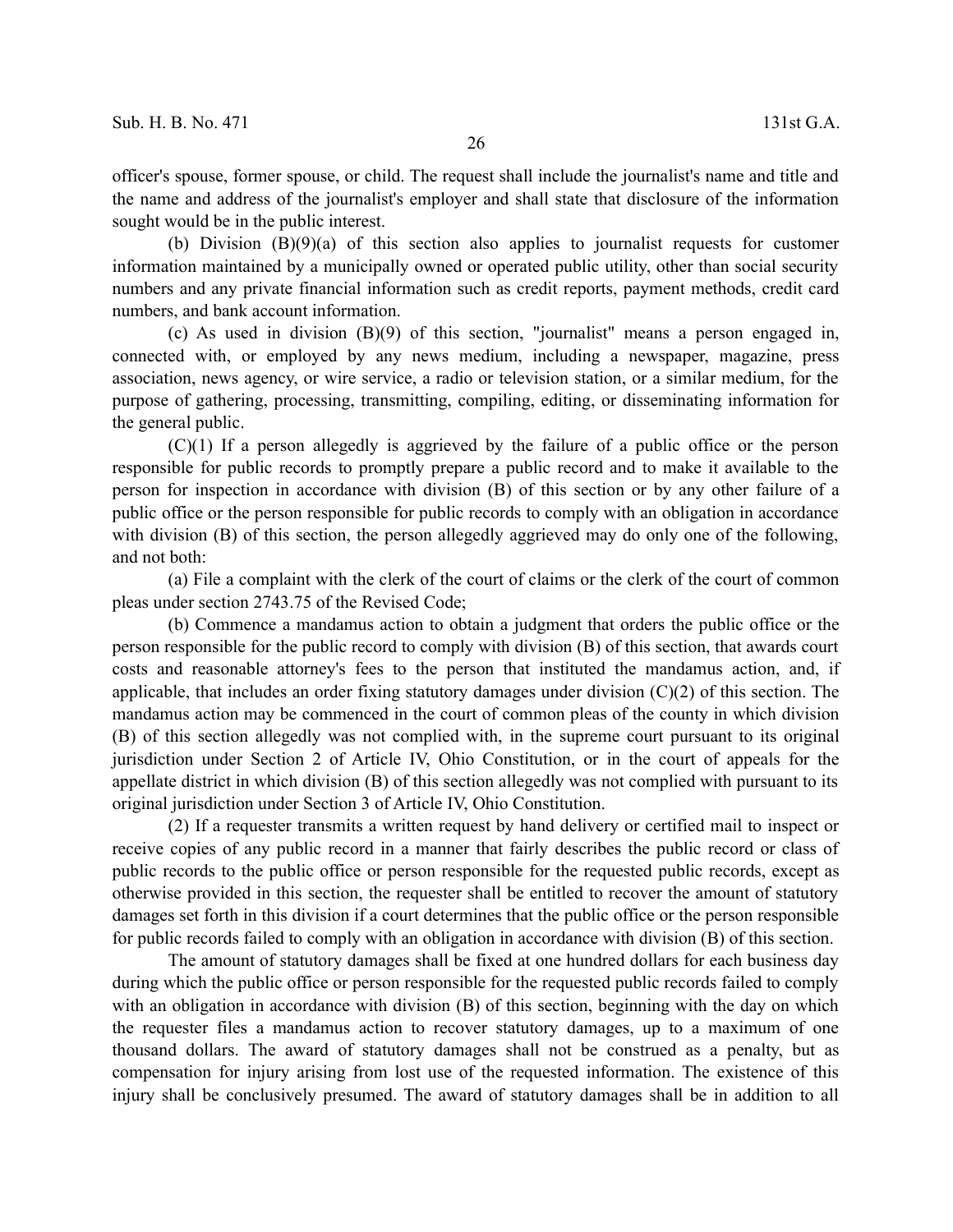other remedies authorized by this section.

The court may reduce an award of statutory damages or not award statutory damages if the court determines both of the following:

(a) That, based on the ordinary application of statutory law and case law as it existed at the time of the conduct or threatened conduct of the public office or person responsible for the requested public records that allegedly constitutes a failure to comply with an obligation in accordance with division (B) of this section and that was the basis of the mandamus action, a well-informed public office or person responsible for the requested public records reasonably would believe that the conduct or threatened conduct of the public office or person responsible for the requested public records did not constitute a failure to comply with an obligation in accordance with division (B) of this section;

(b) That a well-informed public office or person responsible for the requested public records reasonably would believe that the conduct or threatened conduct of the public office or person responsible for the requested public records would serve the public policy that underlies the authority that is asserted as permitting that conduct or threatened conduct.

(3) In a mandamus action filed under division  $(C)(1)$  of this section, the following apply:

(a)(i) If the court orders the public office or the person responsible for the public record to comply with division (B) of this section, the court shall determine and award to the relator all court costs, which shall be construed as remedial and not punitive.

(ii) If the court makes a determination described in division  $(C)(3)(b)(iii)$  of this section, the court shall determine and award to the relator all court costs, which shall be construed as remedial and not punitive.

(b) If the court renders a judgment that orders the public office or the person responsible for the public record to comply with division (B) of this section or if the court determines any of the following, the court may award reasonable attorney's fees to the relator, subject to the provisions of division  $(C)(4)$  of this section:

(i) The public office or the person responsible for the public records failed to respond affirmatively or negatively to the public records request in accordance with the time allowed under division (B) of this section.

(ii) The public office or the person responsible for the public records promised to permit the relator to inspect or receive copies of the public records requested within a specified period of time but failed to fulfill that promise within that specified period of time.

(iii) The public office or the person responsible for the public records acted in bad faith when the office or person voluntarily made the public records available to the relator for the first time after the relator commenced the mandamus action, but before the court issued any order concluding whether or not the public office or person was required to comply with division (B) of this section. No discovery may be conducted on the issue of the alleged bad faith of the public office or person responsible for the public records. This division shall not be construed as creating a presumption that the public office or the person responsible for the public records acted in bad faith when the office or person voluntarily made the public records available to the relator for the first time after the relator commenced the mandamus action, but before the court issued any order described in this division.

(c) The court shall not award attorney's fees to the relator if the court determines both of the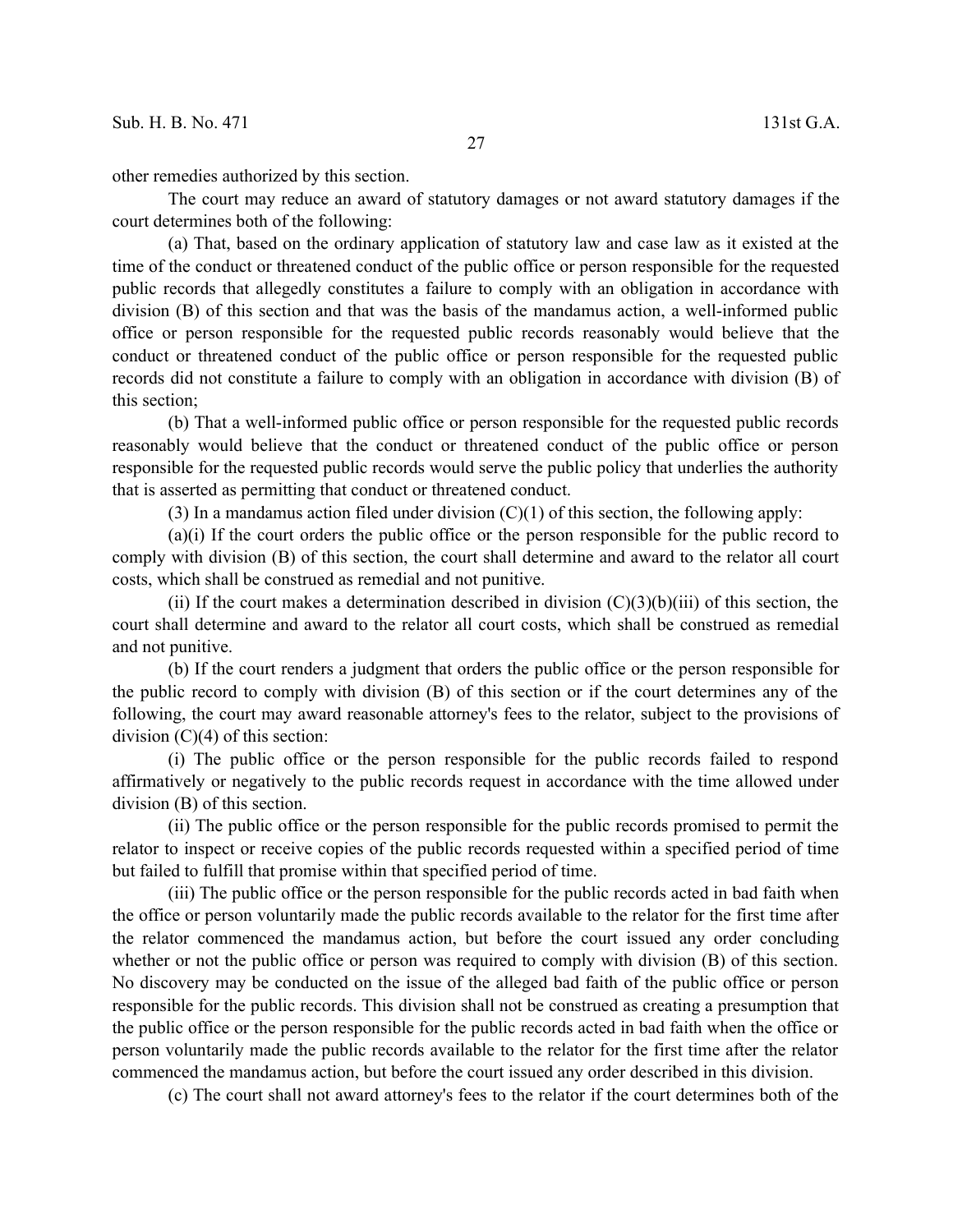following:

(i) That, based on the ordinary application of statutory law and case law as it existed at the time of the conduct or threatened conduct of the public office or person responsible for the requested public records that allegedly constitutes a failure to comply with an obligation in accordance with division (B) of this section and that was the basis of the mandamus action, a well-informed public office or person responsible for the requested public records reasonably would believe that the conduct or threatened conduct of the public office or person responsible for the requested public records did not constitute a failure to comply with an obligation in accordance with division (B) of this section;

(ii) That a well-informed public office or person responsible for the requested public records reasonably would believe that the conduct or threatened conduct of the public office or person responsible for the requested public records would serve the public policy that underlies the authority that is asserted as permitting that conduct or threatened conduct.

(4) All of the following apply to any award of reasonable attorney's fees awarded under division  $(C)(3)(b)$  of this section:

(a) The fees shall be construed as remedial and not punitive.

(b) The fees awarded shall not exceed the total of the reasonable attorney's fees incurred before the public record was made available to the relator and the fees described in division  $(C)(4)(c)$ of this section.

(c) Reasonable attorney's fees shall include reasonable fees incurred to produce proof of the reasonableness and amount of the fees and to otherwise litigate entitlement to the fees.

(d) The court may reduce the amount of fees awarded if the court determines that, given the factual circumstances involved with the specific public records request, an alternative means should have been pursued to more effectively and efficiently resolve the dispute that was subject to the mandamus action filed under division (C)(1) of this section.

(5) If the court does not issue a writ of mandamus under division (C) of this section and the court determines at that time that the bringing of the mandamus action was frivolous conduct as defined in division (A) of section 2323.51 of the Revised Code, the court may award to the public office all court costs, expenses, and reasonable attorney's fees, as determined by the court.

(D) Chapter 1347. of the Revised Code does not limit the provisions of this section.

(E)(1) To ensure that all employees of public offices are appropriately educated about a public office's obligations under division (B) of this section, all elected officials or their appropriate designees shall attend training approved by the attorney general as provided in section 109.43 of the Revised Code. In addition, all public offices shall adopt a public records policy in compliance with this section for responding to public records requests. In adopting a public records policy under this division, a public office may obtain guidance from the model public records policy developed and provided to the public office by the attorney general under section 109.43 of the Revised Code. Except as otherwise provided in this section, the policy may not limit the number of public records that the public office will make available to a single person, may not limit the number of public records that it will make available during a fixed period of time, and may not establish a fixed period of time before it will respond to a request for inspection or copying of public records, unless that period is less than eight hours.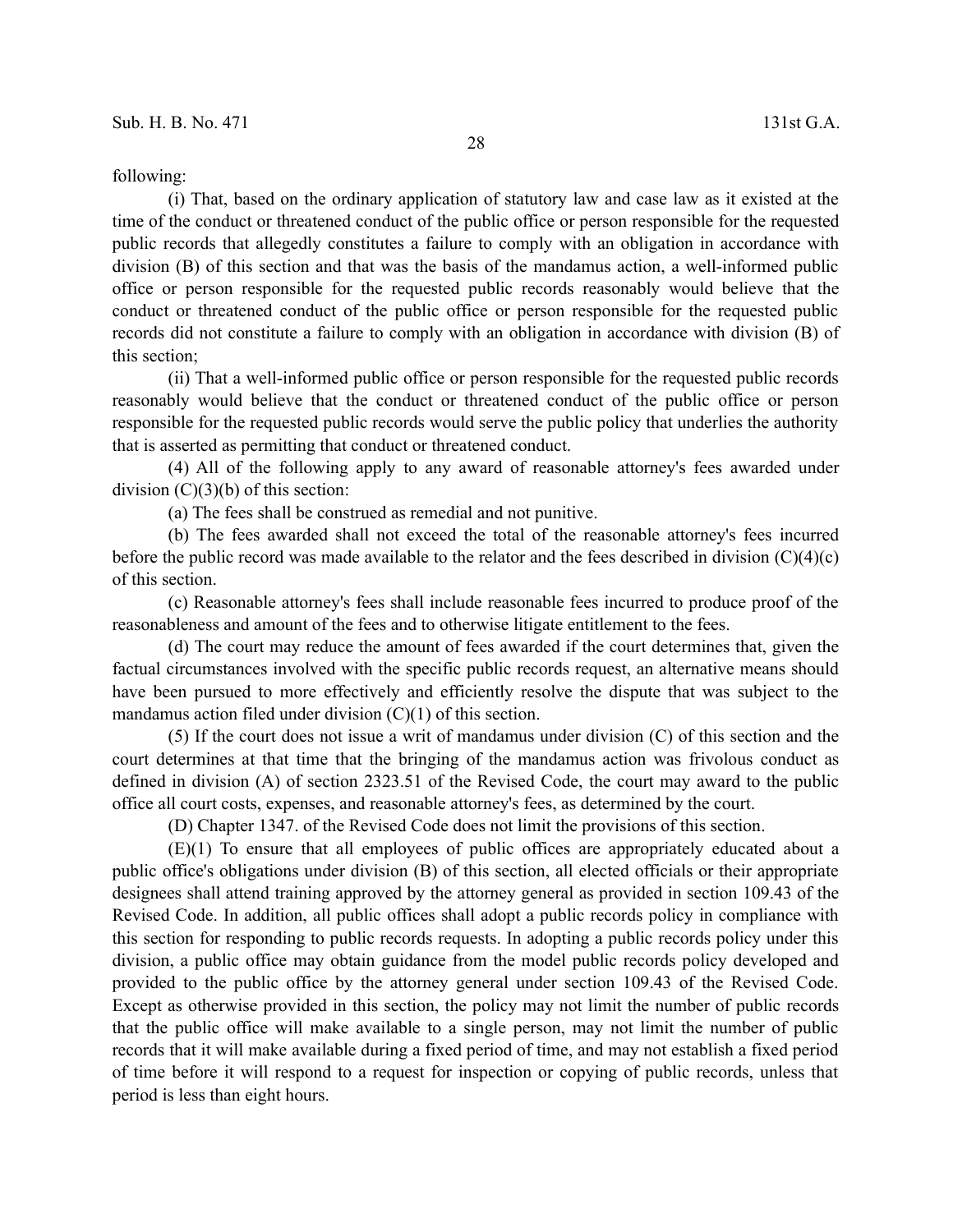(2) The public office shall distribute the public records policy adopted by the public office under division  $(E)(1)$  of this section to the employee of the public office who is the records custodian or records manager or otherwise has custody of the records of that office. The public office shall require that employee to acknowledge receipt of the copy of the public records policy. The public office shall create a poster that describes its public records policy and shall post the poster in a conspicuous place in the public office and in all locations where the public office has branch offices. The public office may post its public records policy on the internet web site of the public office if the public office maintains an internet web site. A public office that has established a manual or handbook of its general policies and procedures for all employees of the public office shall include the public records policy of the public office in the manual or handbook.

(F)(1) The bureau of motor vehicles may adopt rules pursuant to Chapter 119. of the Revised Code to reasonably limit the number of bulk commercial special extraction requests made by a person for the same records or for updated records during a calendar year. The rules may include provisions for charges to be made for bulk commercial special extraction requests for the actual cost of the bureau, plus special extraction costs, plus ten per cent. The bureau may charge for expenses for redacting information, the release of which is prohibited by law.

(2) As used in division  $(F)(1)$  of this section:

(a) "Actual cost" means the cost of depleted supplies, records storage media costs, actual mailing and alternative delivery costs, or other transmitting costs, and any direct equipment operating and maintenance costs, including actual costs paid to private contractors for copying services.

(b) "Bulk commercial special extraction request" means a request for copies of a record for information in a format other than the format already available, or information that cannot be extracted without examination of all items in a records series, class of records, or database by a person who intends to use or forward the copies for surveys, marketing, solicitation, or resale for commercial purposes. "Bulk commercial special extraction request" does not include a request by a person who gives assurance to the bureau that the person making the request does not intend to use or forward the requested copies for surveys, marketing, solicitation, or resale for commercial purposes.

(c) "Commercial" means profit-seeking production, buying, or selling of any good, service, or other product.

(d) "Special extraction costs" means the cost of the time spent by the lowest paid employee competent to perform the task, the actual amount paid to outside private contractors employed by the bureau, or the actual cost incurred to create computer programs to make the special extraction. "Special extraction costs" include any charges paid to a public agency for computer or records services.

(3) For purposes of divisions (F)(1) and (2) of this section, "surveys, marketing, solicitation, or resale for commercial purposes" shall be narrowly construed and does not include reporting or gathering news, reporting or gathering information to assist citizen oversight or understanding of the operation or activities of government, or nonprofit educational research.

(G) A request by a defendant, counsel of a defendant, or any agent of a defendant in a criminal action that public records related to that action be made available under this section shall be considered a demand for discovery pursuant to the Criminal Rules, except to the extent that the Criminal Rules plainly indicate a contrary intent. The defendant, counsel of the defendant, or agent of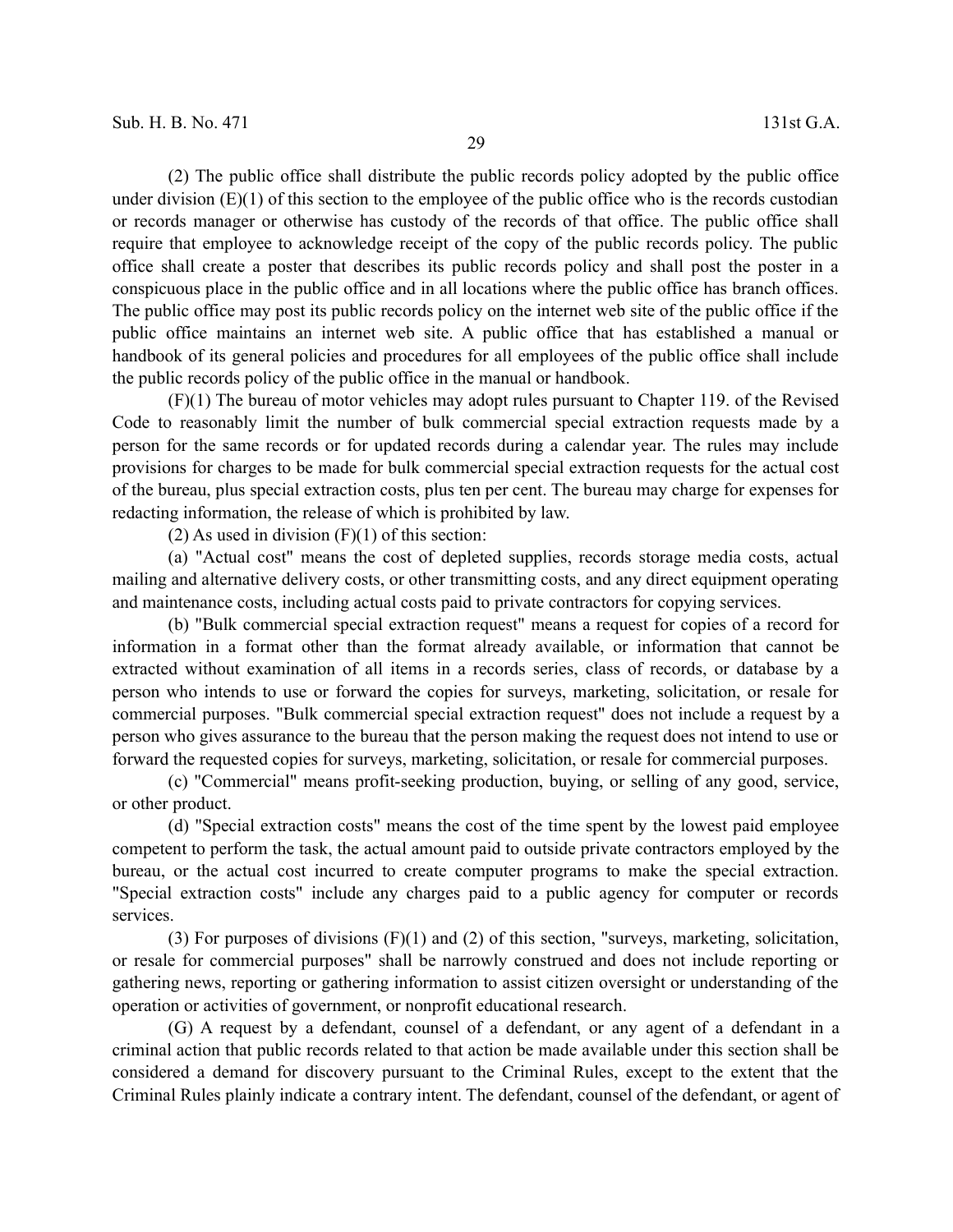Sec. 154.01. As used in this chapter:

(A) "Commission" means the Ohio public facilities commission created in section 151.02 of the Revised Code.

(B) "Obligations" means bonds, notes, or other evidences of obligation, including interest coupons pertaining thereto, issued pursuant to Chapter 154. of the Revised Code.

(C) "Bond proceedings" means the order or orders, resolution or resolutions, trust agreement, indenture, lease, and other agreements, amendments and supplements to the foregoing, or any combination thereof, authorizing or providing for the terms and conditions applicable to, or providing for the security of, obligations issued pursuant to Chapter 154. of the Revised Code, and the provisions contained in such obligations.

(D) "State agencies" means the state of Ohio and officers, boards, commissions, departments, divisions, or other units or agencies of the state.

(E) "Governmental agency" means state agencies, state supported and assisted institutions of higher education, municipal corporations, counties, townships, school districts, and any other political subdivision or special district in this state established pursuant to law, and, except where otherwise indicated, also means the United States or any department, division, or agency thereof, and any agency, commission, or authority established pursuant to an interstate compact or agreement.

(F) "Institutions of higher education" and "state supported or state assisted institutions of higher education" means the state universities identified in section 3345.011 of the Revised Code, the northeast Ohio medical university, state universities or colleges at any time created, community college districts, university branch districts, and technical college districts at any time established or operating under Chapter 3354., 3355., or 3357. of the Revised Code, and other institutions for education, including technical education, beyond the high school, receiving state support or assistance for their expenses of operation.

(G) "Governing body" means:

(1) In the case of institutions of higher education, the board of trustees, board of directors, commission, or other body vested by law with the general management, conduct, and control of one or more institutions of higher education;

(2) In the case of a county, the board of county commissioners or other legislative body; in the case of a municipal corporation, the council or other legislative body; in the case of a township, the board of township trustees; in the case of a school district, the board of education;

(3) In the case of any other governmental agency, the officer, board, commission, authority or other body having the general management thereof or having jurisdiction or authority in the particular circumstances.

(H) "Person" means any person, firm, partnership, association, or corporation.

(I) "Bond service charges" means principal, including mandatory sinking fund requirements for retirement of obligations, and interest, and redemption premium, if any, required to be paid by the state on obligations. If not prohibited by the applicable bond proceedings, bond service charges may include costs relating to credit enhancement facilities that are related to and represent, or are intended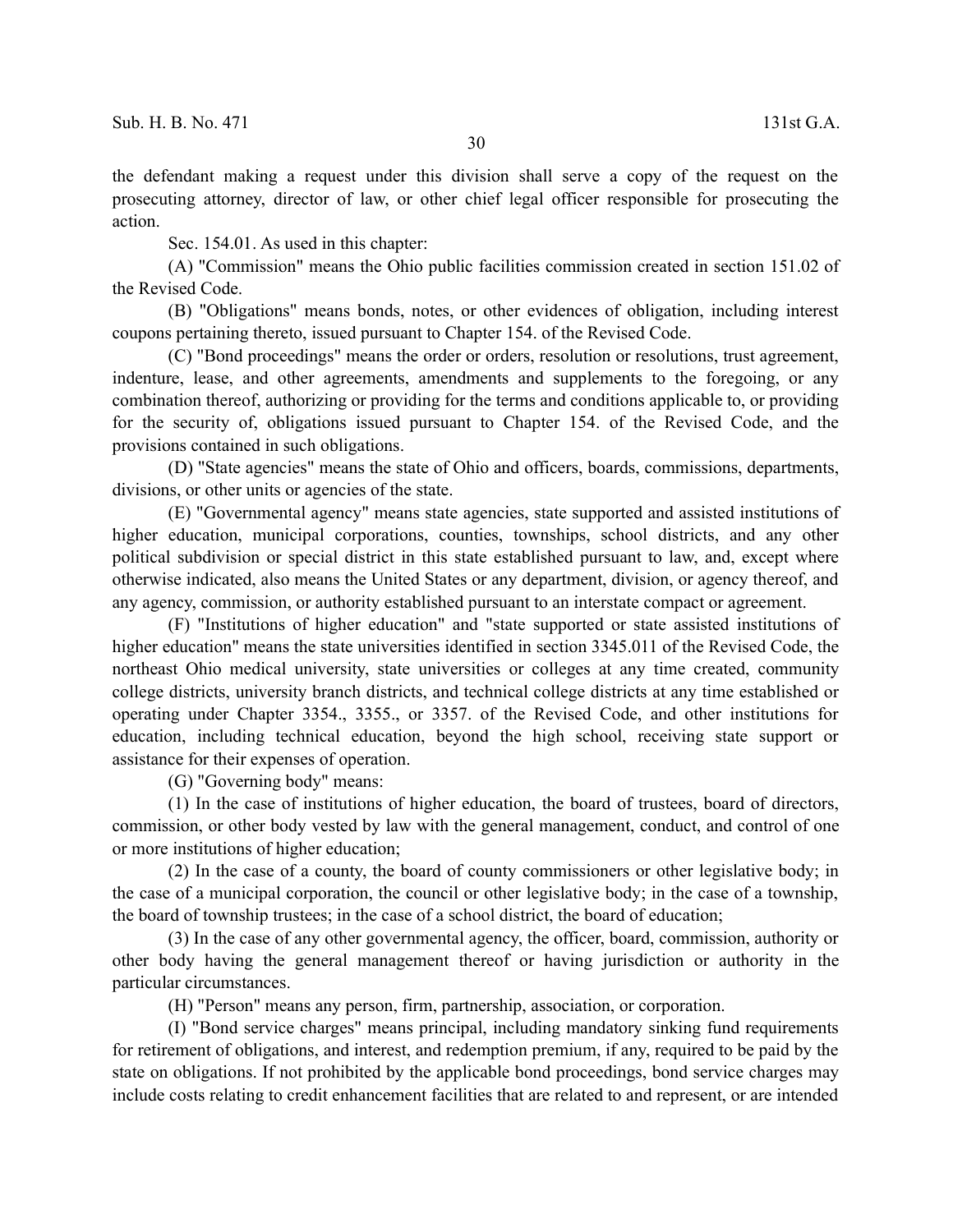to provide a source of payment of or limitation on, other bond service charges.

(J) "Capital facilities" means buildings, structures, and other improvements, and equipment, real estate, and interests in real estate therefor, within the state, and any one, part of, or combination of the foregoing, to serve the general purposes for which the issuing authority is authorized to issue obligations pursuant to Chapter 154. of the Revised Code, including, but not limited to, drives, roadways, parking facilities, walks, lighting, machinery, furnishings, utilities, landscaping, wharves, docks, piers, reservoirs, dams, tunnels, bridges, retaining walls, riprap, culverts, ditches, channels, watercourses, retention basins, standpipes and water storage facilities, waste treatment and disposal facilities, heating, air conditioning and communications facilities, inns, lodges, cabins, camping sites, golf courses, boat and bathing facilities, athletic and recreational facilities, and site improvements.

(K) "Costs of capital facilities" means the costs of acquiring, constructing, reconstructing, rehabilitating, remodeling, renovating, enlarging, improving, equipping, or furnishing capital facilities, and the financing thereof, including the cost of clearance and preparation of the site and of any land to be used in connection with capital facilities, the cost of any indemnity and surety bonds and premiums on insurance, all related direct administrative expenses and allocable portions of direct costs of the commission or issuing authority and department of administrative services, or other designees of the commission under section 154.17 of the Revised Code, cost of engineering and architectural services, designs, plans, specifications, surveys, and estimates of cost, legal fees, fees and expenses of trustees, depositories, and paying agents for the obligations, cost of issuance of the obligations and financing charges and fees and expenses of financial advisers and consultants in connection therewith, interest on obligations, including but not limited to, interest from the date of their issuance to the time when interest is to be covered from sources other than proceeds of obligations, amounts necessary to establish reserves as required by the bond proceedings, costs of audits, the reimbursement of all moneys advanced or applied by or borrowed from any governmental agency, whether to or by the commission or others, from whatever source provided, for the payment of any item or items of cost of the capital facilities, any share of the cost undertaken by the commission pursuant to arrangements made with governmental agencies under division (H) of section 154.06 of the Revised Code, and all other expenses necessary or incident to planning or determining feasibility or practicability with respect to capital facilities, and such other expenses as may be necessary or incident to the acquisition, construction, reconstruction, rehabilitation, remodeling, renovation, enlargement, improvement, equipment, and furnishing of capital facilities, the financing thereof and the placing of the same in use and operation, including any one, part of, or combination of such classes of costs and expenses.

(L) "Public service facilities" means inns, lodges, hotels, cabins, camping sites, scenic trails, picnic sites, restaurants, commissaries, golf courses, boating and bathing facilities and other similar facilities in state parks.

(M) "State parks" means:

(1) State reservoirs described and identified in section 1546.11 of the Revised Code;

(2) All lands or interests therein of the state identified as administered by the division of parks and watercraft in the "inventory of state owned lands administered by the department of natural resources as of June 1, 1963," as recorded in the journal of the director, which inventory was prepared by the real estate section of the department and is supported by maps now on file in said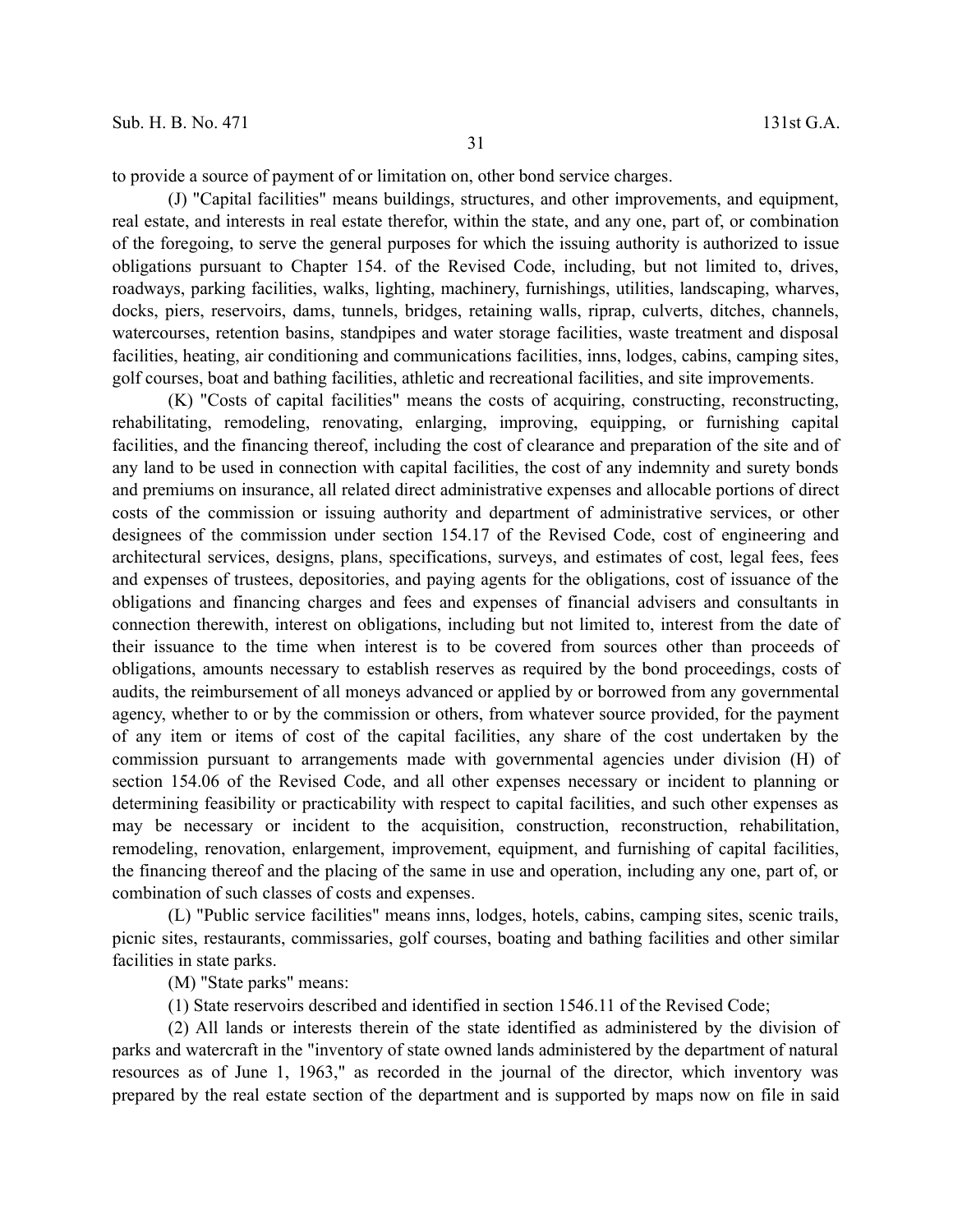real estate section;

(3) All lands or interests in lands of the state designated after June 1, 1963, as state parks in the journal of the director with the approval of the recreation and resources council created in section 1501.04 of the Revised Code director of natural resources.

State parks do not include any lands or interest in lands of the state administered jointly by two or more divisions of the department of natural resources. The designation of lands as state parks under divisions (M)(1) to (3) of this section is conclusive and such lands shall be under the control of and administered by the division of parks and watercraft. No order or proceeding designating lands as state parks or park purchase areas is subject to any appeal or review by any officer, board, commission, or court.

(N) "Bond service fund" means the applicable fund created for and pledged to the payment of bond service charges under section 154.20, 154.21, 154.22, or 154.23 of the Revised Code, including all moneys and investments, and earnings from investments, credited and to be credited thereto.

(O) "Improvement fund" means the applicable fund created for the payment of costs of capital facilities under section 123.201, 154.20, 154.21, or 154.22 of the Revised Code, including all moneys and investments, and earnings from investments, credited and to be credited thereto.

(P) "Special funds" or "funds" means, except where the context does not permit, the bond service funds, the improvements funds, and any other funds for similar or different purposes created under bond proceedings, including all moneys and investments, and earnings from investments, credited and to be credited thereto.

(Q) "Year" unless the context indicates a different meaning or intent, means a calendar year beginning on the first day of January and ending on the thirty-first day of December.

(R) "Fiscal year" means the period of twelve months beginning on the first day of July and ending on the thirtieth day of June.

(S) "Issuing authority" means the treasurer of state or the officer or employee who by law performs the functions of that office.

(T) "Credit enhancement facilities" has the same meaning as in section 133.01 of the Revised Code.

(U) "Ohio cultural facility" and "Ohio sports facility" have the same meanings as in section 123.28 of the Revised Code.

Sec. 154.22. (A) Subject to authorization by the general assembly under section 154.02 of the Revised Code, the issuing authority may authorize and issue obligations pursuant to this chapter to pay costs of capital facilities for parks and recreation.

(B) Any capital facilities for parks and recreation may be leased by the commission to the department of natural resources and other agreements may be made by the commission and such department with respect to the use or purchase of such capital facilities or, subject to the approval of the director of such department, the commission may lease such capital facilities to, and make other agreements with respect to their use or purchase with, any governmental agency having authority under law to operate such capital facilities, and the director of such department may sublease such capital facilities to, and make other agreements with respect to the use or purchase thereof with, any such governmental agency, or such director may sublease or contract for the operation of such capital facilities in accordance with the applicable provisions of sections 1501.09, 1501.091, and 1501.10 of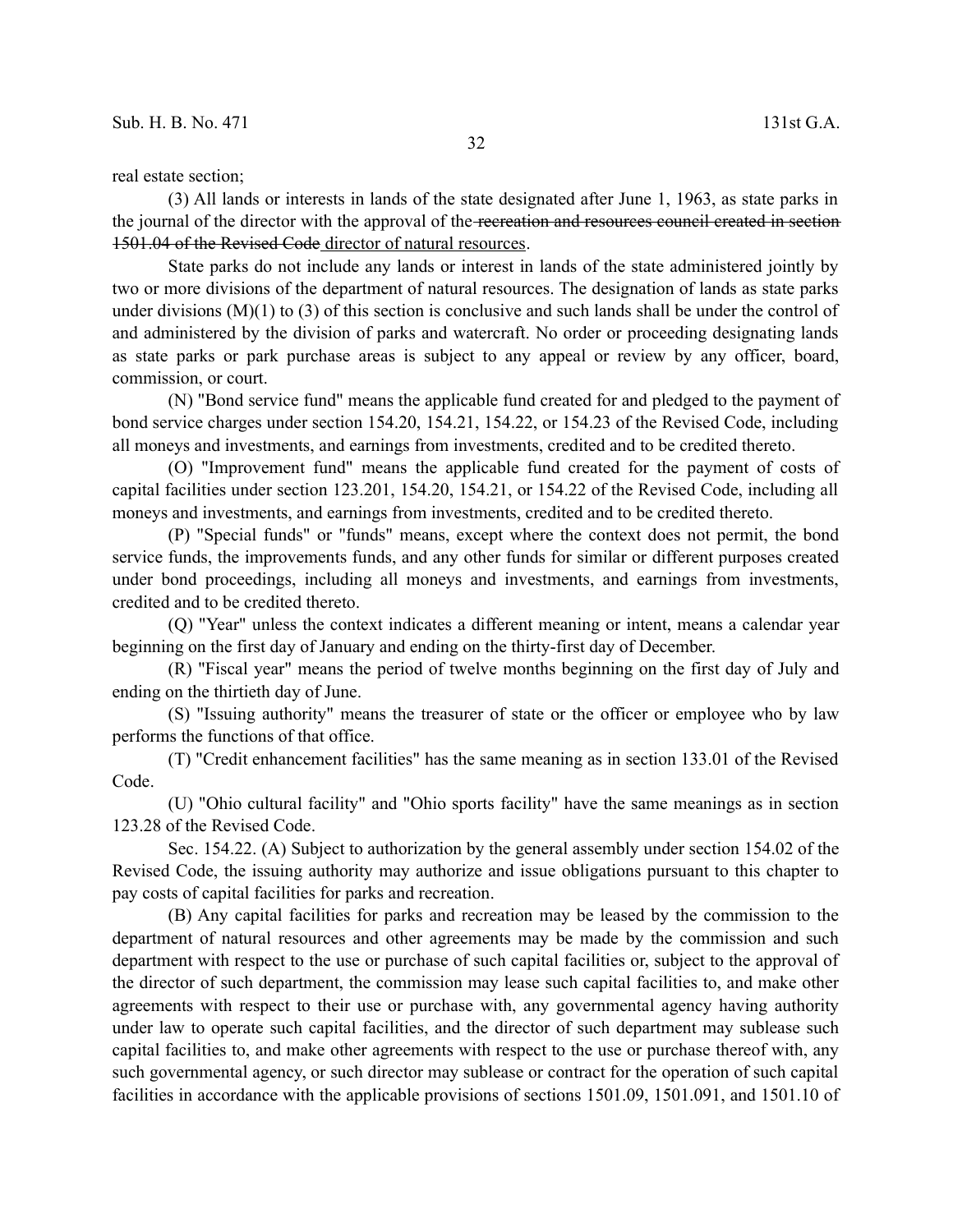the Revised Code, all upon such terms and conditions as the parties may agree upon and pursuant to this chapter, notwithstanding any other provisions of law affecting the leasing, acquisition, or disposition of capital facilities by such parties.

(C) For purposes of this section, "available receipts" means all receipts, including fees, charges, and rentals, derived or to be derived from state parks and public service facilities in any state park or parks, any other receipts of state agencies with respect to parks and recreational facilities, any revenues or receipts derived by the commission from the operation, leasing, or other disposition of capital facilities financed under this section, the proceeds of obligations issued under this section and sections 154.11 and 154.12 of the Revised Code, and also means any gifts, grants, donations, and pledges, and receipts thereon, available for the payment of bond service charges on obligations issued under this section. The issuing authority may pledge all, or such portion as it determines, of the available receipts to the payment of bond service charges on obligations issued under this section and sections 154.11 and 154.12 of the Revised Code and for the establishment and maintenance of any reserves, as provided in the bond proceedings, and make other provisions therein with respect to such available receipts as authorized by this chapter, which provisions shall be controlling notwithstanding any other provision of law pertaining thereto.

(D) The issuing authority may covenant in the bond proceeding that the state and state agencies shall, so long as any obligations issued under this section are outstanding, cause to be charged and collected fees, charges, and rentals for the use of state parks and public service facilities and other fees and charges with respect to parks and recreation sufficient in amount to provide for the payment of bond service charges on such obligations and for the establishment and maintenance of any reserves as provided in the bond proceedings, and such covenants shall be controlling notwithstanding any other provision of law pertaining to such charges except any provision of law prohibiting or limiting charges for the use of swimming facilities of state parks and public service facilities by persons under sixteen years of age.

(E) There is hereby created the parks and recreation bond service trust fund, which shall be in the custody of the treasurer of state but shall be separate and apart from and not a part of the state treasury. All moneys received by or on account of the commission or issuing authority or state agencies and required by the applicable bond proceedings to be deposited, transferred, or allocated to or received for the purposes of the trust fund shall be deposited with the treasurer of state and credited to such fund, subject to applicable provisions of the bond proceedings but without necessity for any act of appropriation. The trust fund is hereby pledged to the payment of bond service charges on the obligations issued pursuant to this section and sections 154.11 and 154.12 of the Revised Code to the extent provided in the applicable bond proceedings, and payment thereof from such fund shall be made or provided for by the treasurer of state in accordance with such bond proceedings without necessity for any act of appropriation.

(F) There is hereby created in the state treasury the parks and recreation improvement fund. Subject to the bond proceedings therefor, all of the proceeds of the sale of obligations issued pursuant to this section shall be credited to such fund, except that any accrued interest received shall be credited to the parks and recreation bond service trust fund. The parks and recreation improvement fund may also be comprised of gifts, grants, appropriated moneys, and other sums and securities received to the credit of such fund. Such fund shall be applied only to the purpose of paying costs of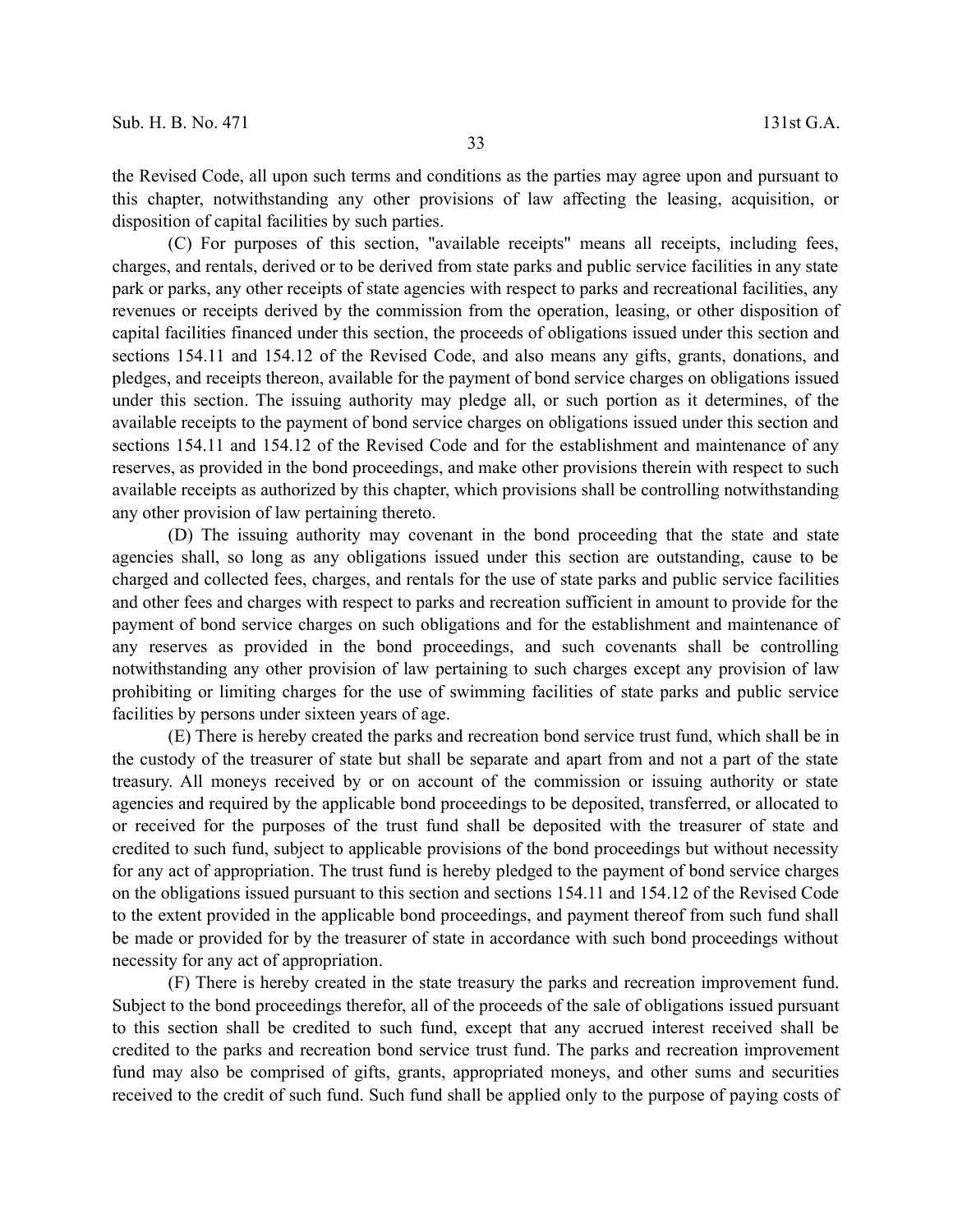capital facilities for parks and recreation under the jurisdiction of the department of natural resources or for participation in capital facilities for parks and recreation with the federal government, municipal corporations, counties, or other governmental agencies, or any one or more of them, which participation may be by grants or contributions to them for such capital facilities. All investment earnings on the cash balance in the fund shall be credited to the fund.

(G) All state parks shall be exclusively under the control and administration of the division of parks and watercraft. With the approval of the recreation and resources council created in section 1501.04 of the Revised Code, the The director of natural resources may by order remove from the classification as state parks any of the lands or interests therein referred to in divisions  $(M)(2)$  and  $(3)$ of section 154.01 of the Revised Code, subject to the limitations, provisions, and conditions in any order authorizing state park revenue bonds, in any trust agreement securing such bonds, or in bond proceedings with respect to obligations issued pursuant to this section. Lands or interests therein so removed shall be transferred to other divisions of the department for administration or may be sold as provided by law. Proceeds of any sale shall be used or transferred as provided in the order authorizing state park revenue bonds or in such trust agreement, or in bond proceedings with respect to obligations issued pursuant to this section, and if no such provision is made shall be transferred to the state park fund created by section 1546.21 of the Revised Code.

(H) This section shall be applied with other applicable provisions of this chapter.

(I) Any instrument by which real property is acquired pursuant to this section shall identify the agency of the state that has the use and benefit of the real property as specified in section 5301.012 of the Revised Code.

Sec. 174.06. (A) There is hereby created the housing trust fund advisory committee. The committee consists of <del>fourteen the</del> following seven members, appointed by the governor-appoints as follows to represent organizations committed to housing and housing assistance for , with advice and consent of the Senate, who possess knowledge and experience with respect to the housing needs of low- and moderate-income persons:

(1) One member to represent lenders.;

(2) One member to represent<del> for-profit builders and developers.</del> affordable housing developers;

 $(3)$  One member to represent the families and individuals included in the income groups targeted for housing and housing assistance under divisions (E) and (F) of section 174.03 of the Revised Code. organizations working to address the housing and other needs of homeless Ohioans;

(4) One member to represent religious, civic, or social service organizations. Two members to represent counties or other local government entities;

(5) One member to represent counties.

(6) One member to represent municipal corporations.

(7) One member to represent townships.

(8) One member to represent local housing authorities.

(9) One member to represent fair housing organizations.

(10) Three members to represent nonprofit organizations.

(11) One member to represent real estate brokers licensed under Chapter 4735. of the Revised Code.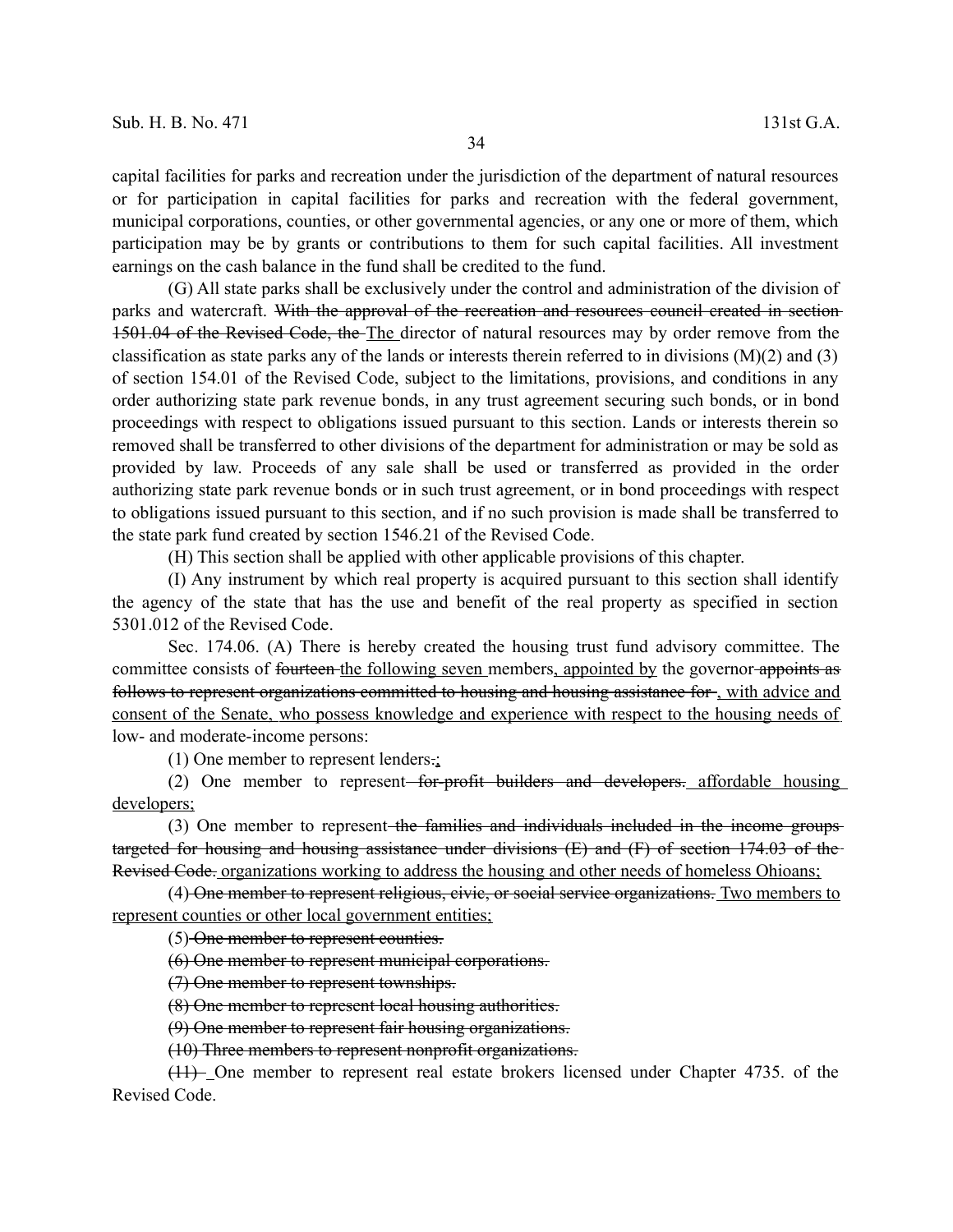## (12) One member to represent the for-profit rental housing industry(6) A county recorder.

(B)(1) Terms of office are for four years, with each term ending on the same day of the same month as did the term that it succeeds. Each member shall hold office from the date of appointment until the end of the term for which the member was appointed. Vacancies shall be filled in the manner prescribed for the original appointment. A member appointed to fill a vacancy occurring prior to the expiration of a term shall hold office for the remainder of that term. A member shall continue in office subsequent to the expiration of a term until a successor takes office or until a period of sixty days has elapsed, whichever occurs first.

(2) The governor may remove a member for misfeasance, malfeasance, or willful neglect of duty.

(C)(1) The committee shall select a chairperson from among its members. The committee shall meet at least once each calendar year and upon the call of the chair. Members of the committee serve without compensation, but shall be reimbursed for reasonable and necessary expenses incurred in the discharge of duties.

(2) The department of development shall provide the committee with a meeting place, supplies, and staff assistance as the committee requests.

(D) The committee shall assist the department and the Ohio housing finance agency in defining housing needs and priorities, recommend to the department and agency at least annually how the programs developed under section 174.02 of the Revised Code should be designed to most effectively benefit low- and moderate-income persons, consider an allocation of funds for projects of fifteen units or less, and advise the director of development on whether and how to reallocate money in the low- and moderate-income housing trust fund under division (B) of section 174.02 of the Revised Code.

Sec. 189.10. The local government innovation council shall cease to exist on December 31, 2019 2020.

Sec. 505.375. (A)(1)(a) The boards of township trustees of one or more townships and the legislative authorities of one or more municipal corporations, or the legislative authorities of two or more municipal corporations, or the boards of township trustees of two or more townships, may negotiate an agreement to form a fire and ambulance district for the delivery of both fire and ambulance services. The agreement shall be ratified by the adoption of a joint resolution by a majority of the members of each board of township trustees involved and a majority of the members of the legislative authority of each municipal corporation involved. The joint resolution shall specify a date on which the fire and ambulance district shall come into being.

(b) If a joint fire district created under section 505.371 of the Revised Code or a joint ambulance district created under section 505.71 of the Revised Code is dissolved to facilitate the creation of a fire and ambulance district under division  $(A)(1)(a)$  of this section, the townships and municipal corporations forming the fire and ambulance district may transfer to the fire and ambulance district any of the funds on hand, moneys and taxes in the process of collection, credits, and real and personal property apportioned to them under division (D) of section 505.371 of the Revised Code or section 505.71 of the Revised Code, as applicable, for use by the fire and ambulance district in accordance with this section.

(2)(a) The board of trustees of a joint ambulance district created under section 505.71 of the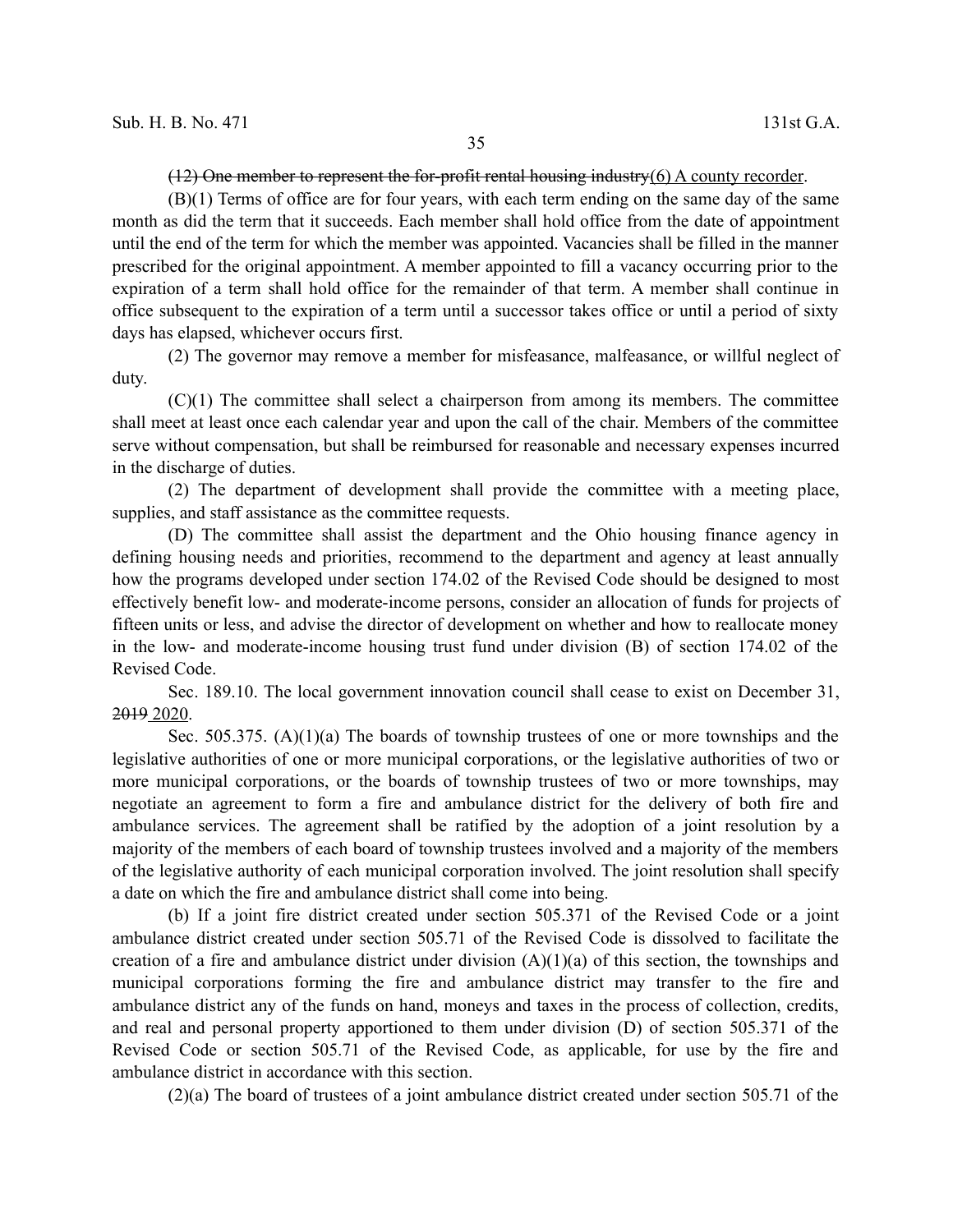Revised Code and the board of fire district trustees of a joint fire district created under section 505.371 of the Revised Code may negotiate to combine their two joint districts into a single fire and ambulance district for the delivery of both fire and ambulance services, if the geographic area covered by the combining joint districts is exactly the same. Both boards shall adopt a joint resolution ratifying the agreement and setting a date on which the fire and ambulance district shall come into being.

(b) On that date, the joint fire district and the joint ambulance district shall cease to exist, and the power of each to levy a tax upon taxable property shall terminate, except that any levy of a tax for the payment of indebtedness within the territory of the joint fire or joint ambulance district as it was composed at the time the indebtedness was incurred shall continue to be collected by the successor fire and ambulance district if the indebtedness remains unpaid. All funds and other property of the joint districts shall become the property of the fire and ambulance district, unless otherwise provided in the negotiated agreement. The agreement shall provide for the settlement of all debts and obligations of the joint districts.

 $(B)(1)$  The governing body of a fire and ambulance district created under division  $(A)(1)$  or (2) of this section shall be a board of trustees of at least three but no more than nine members, appointed as provided in the agreement creating the district. Members of the board may be compensated at a rate not to exceed thirty dollars per meeting for not more than fifteen meetings per year, and may be reimbursed for all necessary expenses incurred, as provided in the agreement creating the district.

(2) The board shall employ a clerk and other employees as it considers best, including a fire chief or fire prevention officers, and shall fix their compensation. Neither this section nor any other section of the Revised Code requires, or shall be construed to require, that the fire chief of a fire and ambulance district be a resident of the district.

Before entering upon the duties of office, the clerk shall execute a bond, in the amount and with surety to be approved by the board, payable to the state, conditioned for the faithful performance of all of the clerk's official duties. The clerk shall deposit the bond with the presiding officer of the board, who shall file a copy of it, certified by the presiding officer, with the county auditor of the county containing the most territory in the district.

The board also shall provide for the appointment of a fiscal officer for the district and may enter into agreements with volunteer fire companies for the use and operation of fire-fighting equipment. Volunteer firefighters acting under such an agreement are subject to the requirements for volunteer firefighters set forth in division (A) of section 505.38 of the Revised Code.

(3) Employees of the district shall not be removed from office except as provided by sections 733.35 to 733.39 of the Revised Code, except that, to initiate removal proceedings, the board shall designate a private citizen or, if the employee is employed as a firefighter, the board may designate the fire chief, to investigate, conduct the proceedings, and prepare the necessary charges in conformity with those sections, and except that the board shall perform the functions and duties specified for the municipal legislative authority under those sections. The board may pay reasonable compensation to any private citizen hired for services rendered in the matter.

(4) No person shall be appointed as a permanent full-time paid member of the district whose duties include fire fighting, or be appointed as a volunteer firefighter, unless that person has received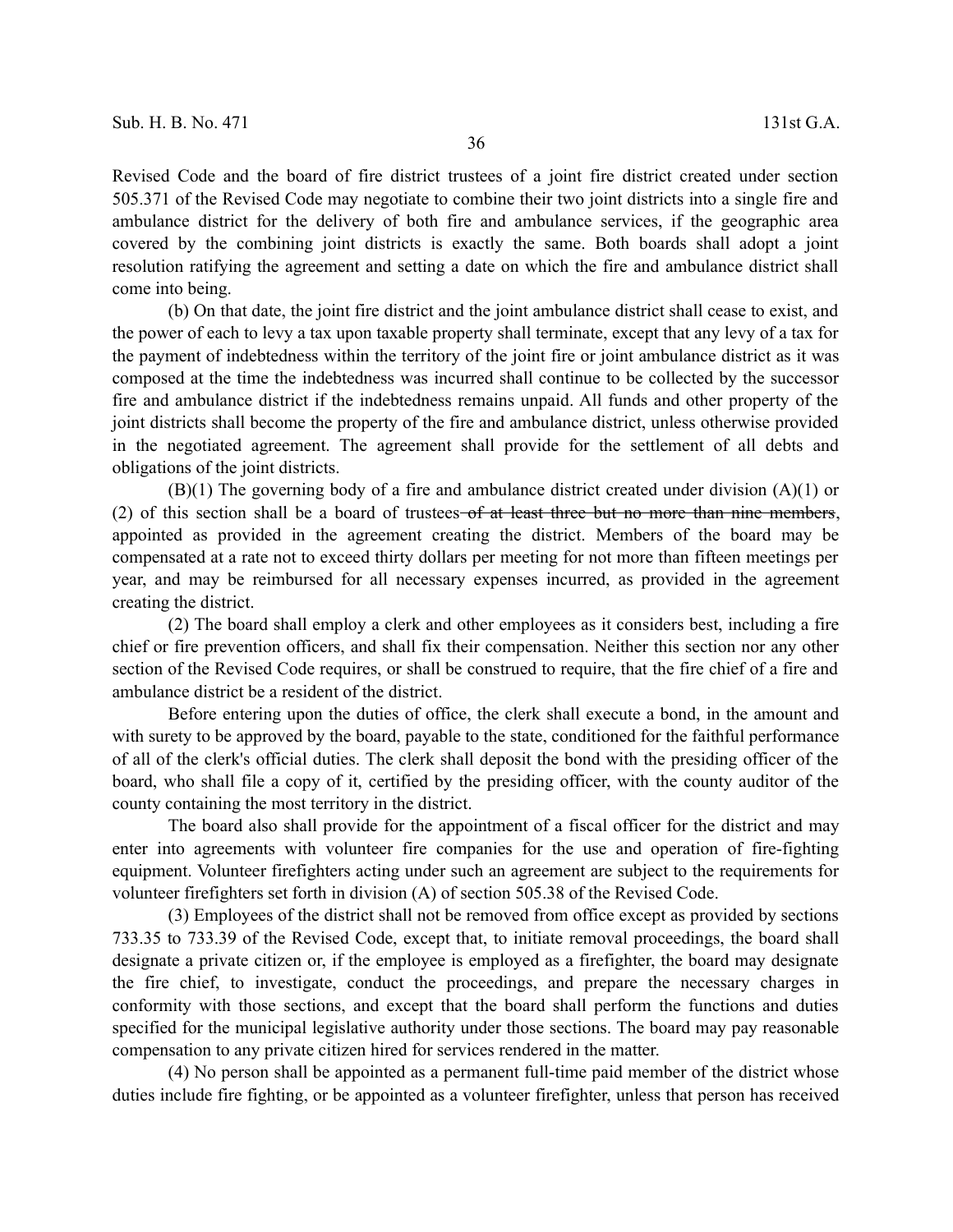a certificate issued under former section 3303.07 or section 4765.55 of the Revised Code evidencing satisfactory completion of a firefighter training program. The board may send its officers and firefighters to schools of instruction designed to promote the efficiency of firefighters and, if authorized in advance, may pay their necessary expenses from the funds used for the maintenance and operation of the district.

The board may choose, by adoption of an appropriate resolution, to have the state board of emergency medical, fire, and transportation services license any emergency medical service organization it operates. If the board adopts such a resolution, Chapter 4766. of the Revised Code, except for sections 4766.06 and 4766.99 of the Revised Code, applies to the organization. All rules adopted under the applicable sections of that chapter also apply to the organization. The board may remove, by resolution, its emergency medical service organization from the jurisdiction of the state board of emergency medical, fire, and transportation services.

(C) The board of trustees of a fire and ambulance district created under division (A)(1) or (2) of this section may exercise the following powers:

(1) Purchase or otherwise provide any fire apparatus, mechanical resuscitators, or other fire or ambulance equipment, appliances, or materials; fire hydrants; and water supply for firefighting purposes that seems advisable to the board;

(2) Provide for the care and maintenance of equipment and, for that purpose, purchase, lease, lease with an option to purchase, or construct and maintain necessary buildings;

(3) Establish and maintain lines of fire-alarm communications within the limits of the district;

(4) Appropriate land for a fire station or medical emergency unit needed in order to respond in reasonable time to a fire or medical emergency, in accordance with Chapter 163. of the Revised Code;

(5) Purchase, appropriate, or accept a deed or gift of land to enlarge or improve a fire station or medical emergency unit;

(6) Purchase, lease, lease with an option to purchase, maintain, and use all materials, equipment, vehicles, buildings, and land necessary to perform its duties;

(7) Contract for a period not to exceed three years with one or more townships, municipal corporations, counties, joint fire districts, joint ambulance districts, governmental agencies, nonprofit corporations, or private ambulance owners located either within or outside the state, to furnish or receive ambulance services or emergency medical services within the several territories of the contracting parties, if the contract is first authorized by all boards of trustees and legislative authorities concerned;

(8) Establish reasonable charges for the use of ambulance or emergency medical services under the same conditions under which a board of fire district trustees may establish those charges under section 505.371 of the Revised Code;

(9) Establish all necessary rules to guard against the occurrence of fires and to protect property and lives against damage and accidents;

(10) Adopt a standard code pertaining to fire, fire hazards, and fire prevention prepared and promulgated by the state or by a public or private organization that publishes a model or standard code;

(11) Provide for charges for false alarms at commercial establishments in the same manner as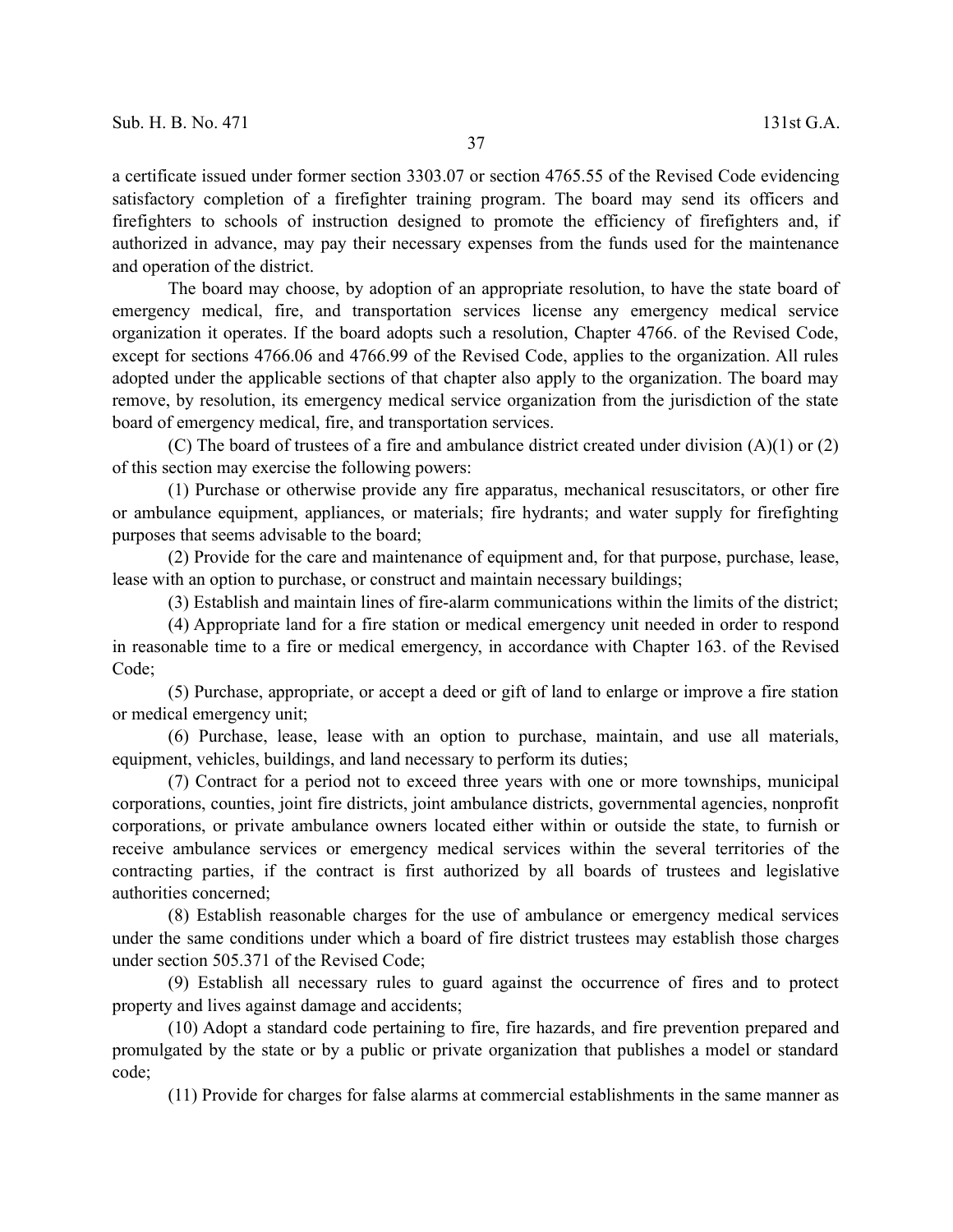joint fire districts are authorized to do under section 505.391 of the Revised Code;

(12) Issue bonds and other evidences of indebtedness, subject to Chapter 133. of the Revised Code, but only after approval by a vote of the electors of the district as provided by section 133.18 of the Revised Code;

(13) To provide the services and equipment it considers necessary, levy a sufficient tax, subject to Chapter 5705. of the Revised Code, on all the taxable property in the district.

(D) Any municipal corporation or township may join an existing fire and ambulance district, whether created under division (A)(1) or (2) of this section, by its legislative authority's adoption of a resolution requesting the membership and upon approval of the board of trustees of the district. Any municipal corporation or township may withdraw from a district, whether created under division (A) (1) or (2) of this section, by its legislative authority's adoption of a resolution ordering withdrawal. Upon its withdrawal, the municipal corporation or township ceases to be a part of the district, and the district's power to levy a tax on taxable property in the withdrawing township or municipal corporation terminates, except that the district shall continue to levy and collect taxes for the payment of indebtedness within the territory of the district as it was composed at the time the indebtedness was incurred.

Upon the withdrawal of any township or municipal corporation from a district, the county auditor of the county containing the most territory in the district shall ascertain, apportion, and order a division of the funds on hand, including funds in the ambulance and emergency medical services fund, moneys and taxes in the process of collection, except for taxes levied for the payment of indebtedness, credits, and real and personal property on the basis of the valuation of the respective tax duplicates of the withdrawing municipal corporation or township and the remaining territory of the district.

(E) As used in this section:

(1) "Governmental agency" includes all departments, boards, offices, commissions, agencies, colleges, universities, institutions, and other instrumentalities of this or another state.

(2) "Emergency medical service organization" has the same meaning as in section 4766.01 of the Revised Code.

Sec. 924.01. As used in sections 924.01 to 924.16 and 924.40 to 924.55 of the Revised Code:

(A) "Agricultural commodity" means any food, fiber, feed, animal, or plant, or group of foods, fibers, feeds, animals, or plants that the director of agriculture determines to be of the same nature, in either a natural or a processed state. "Agricultural commodity" does not include grain as defined in section 924.20 of the Revised Code.

(B) "Distributor" means any person who sells, offers for sale, markets, or distributes an agricultural commodity that the person has purchased or acquired directly from a producer, or that the person markets on behalf of a producer.

(C) "Handler" means any person who is in the business of packing, grading, selling, offering for sale, or marketing any agricultural commodity in commercial quantities as defined in a marketing program.

(D) "Marketing program" means a program that is established by order of the director pursuant to this chapter, to improve or expand the market for an agricultural commodity.

(E) "Operating committee" means a committee established to administer a marketing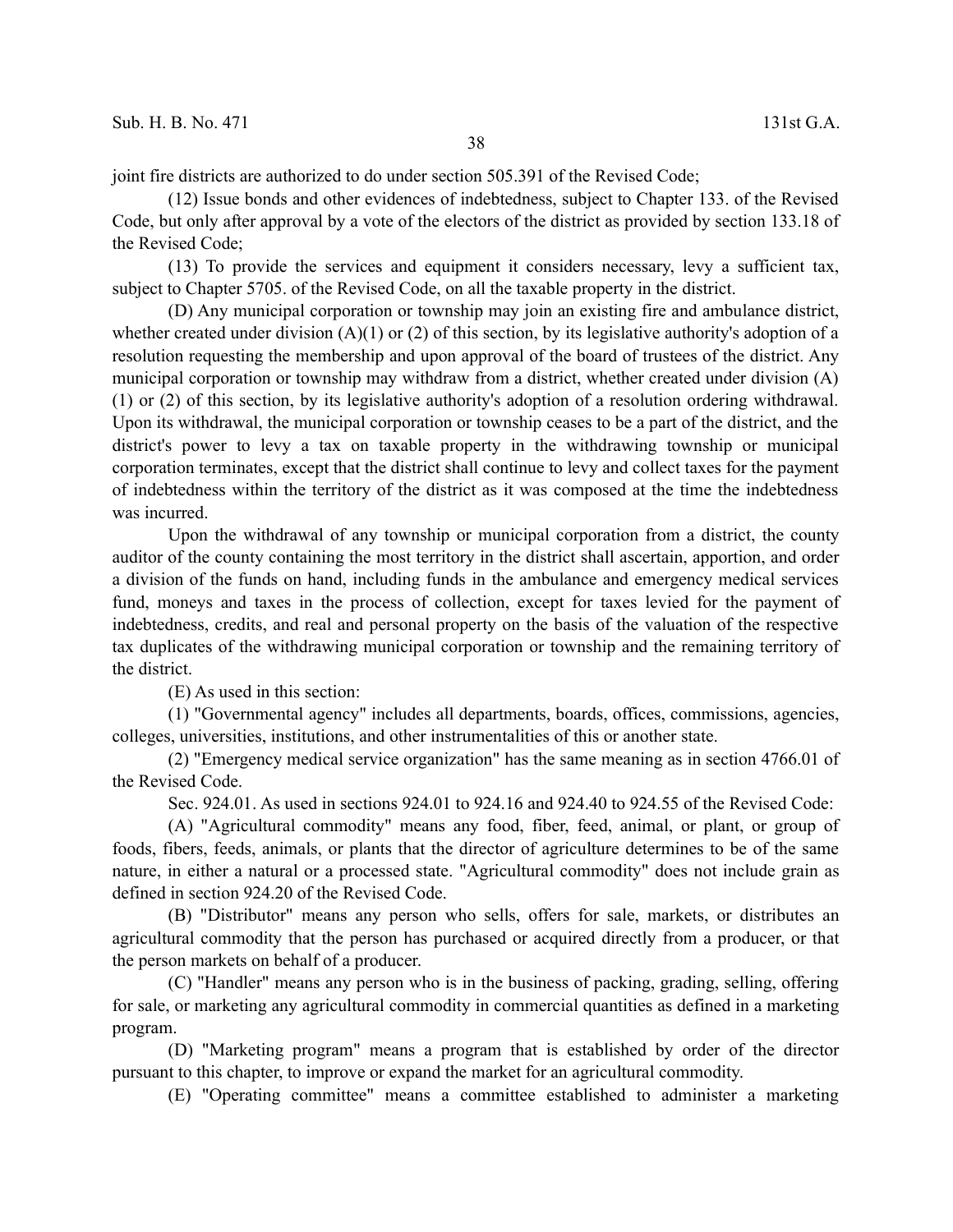program for an agricultural commodity.

(F) "Person" means any natural person, partnership, sole proprietorship, limited liability company, corporation, society, agricultural cooperative as defined in section 1729.01 of the Revised Code, association, or fiduciary.

(G) "Processor" means any person who is in the business of grading, packaging, packing, canning, freezing, dehydrating, fermenting, distilling, extracting, preserving, grinding, crushing, juicing, or in any other way preserving or changing the form of any agricultural commodity.

(H) "Producer" means any person who is in the business of producing, or causing to be produced, any agricultural commodity for commercial sale, except that when used in reference to nursery stock, "producer" also means a distributor, processor, handler, or retailer of nursery stock.

Sec. 924.04. (A) Producers-Except as provided in division (E) of this section, producers of an Ohio agricultural commodity may present the director of agriculture with a petition signed by the lesser of one thousand or twenty per cent of all such producers requesting that the director hold a referendum in accordance with section 924.06 of the Revised Code to establish a marketing program for that commodity or to amend an existing program.

(B) At the time of presentation of the petition to the director under division (A) of this section, the petitioners also shall present the proposed amendment or a proposed program, which shall include all of the following:

(1) The rate of assessment to be made on the marketable agricultural commodity, which shall not exceed two per cent of the average market price of that agricultural commodity during the preceding marketing year as defined by the United States department of agriculture or, if there is no such definition, by the director;

(2) Terms, conditions, limitations, and other qualifications for assessment;

(3) Procedures to refund the assessment;

(4) Requirements for appointed or elected committees.

(C) Before making a decision under this division to approve or disapprove a proposed program or an amendment, including an amendment proposed under division (E) of this section, the director shall publish in at least two appropriate periodicals designated by himthe director a notice that the program or amendment has been proposed and informing interested persons of the procedures for submitting comments regarding the proposal. After publishing the notice, the director shall provide interested persons with a copy of the proposed program or proposed amendment to an existing program and an opportunity to comment on the proposed program or amendment for thirty days after the publication of the notice. The petitioners may make changes to the proposed program or amendment based upon the comments received. The director may make technical changes to the proposal to ensure compliance with sections 924.01 to 924.16 of the Revised Code. Subsequent to any changes made by the petitioners or any technical changes made by the director to a proposed program or amendment to an existing program, the director may approve or disapprove the proposed program or amendment to an existing program.

(D) If the director approves the proposed a program or amendment proposed under division (A) of this section, with any changes made under division (C) of this section, hethe director shall hold a referendum in accordance with section 924.06 of the Revised Code to establish a marketing program for that commodity or to amend an existing program.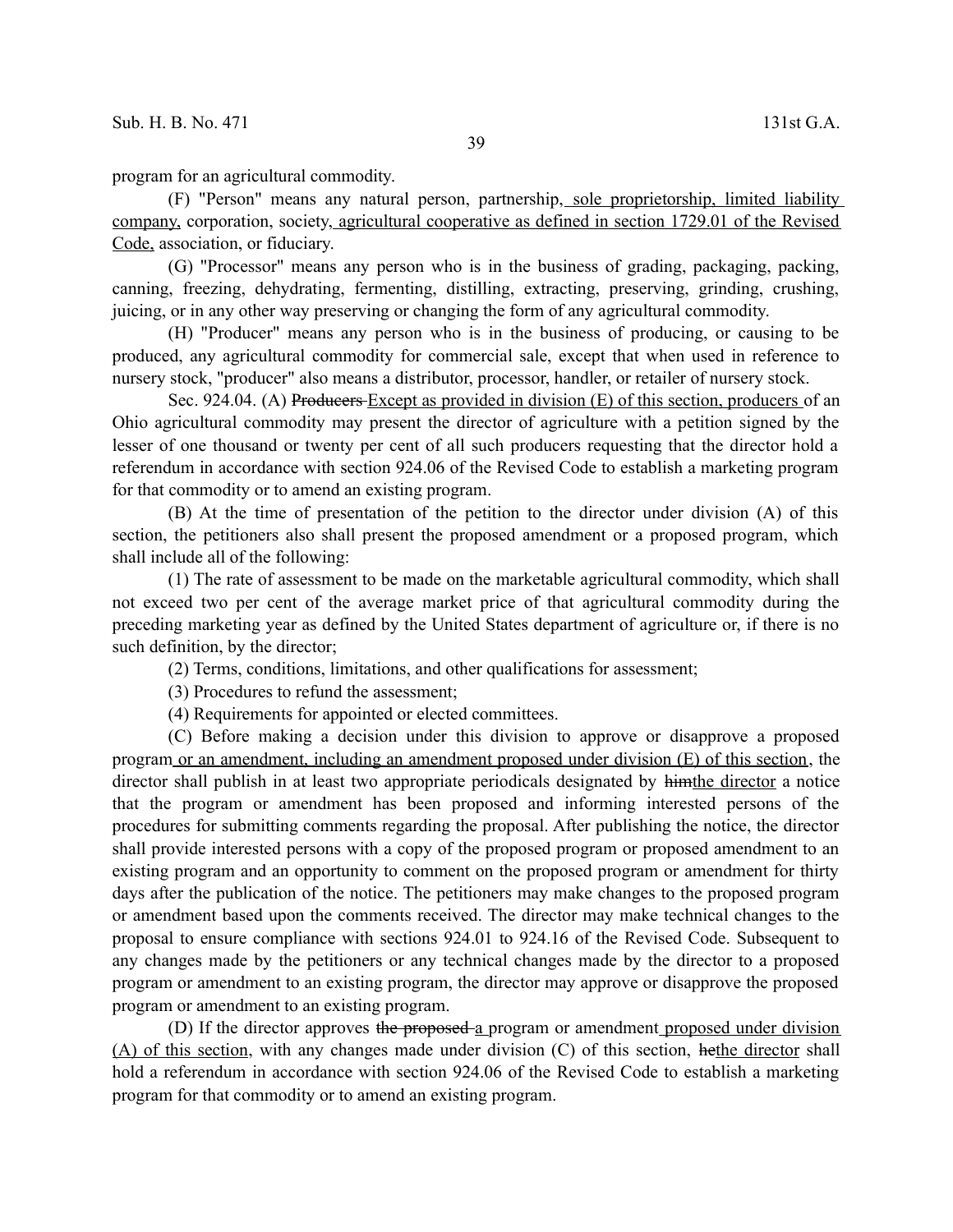(E)(1) Notwithstanding any other provisions of this chapter, at the request of an operating committee, the director may approve an amendment to an established marketing program without a referendum for any of the following reasons:

(a) Making changes necessary to comply with revisions or additions to or deletions from this chapter enacted after the establishment of the marketing program;

(b) Correcting typographical errors or making other grammatical or nonsubstantive wording changes;

(c) Updating the marketing program's governance provisions other than those addressing the rate of assessment on the marketable agricultural commodity, a producer's right to a refund, a change in the definition of producer, and the termination of the marketing program;

(d) Adjusting the representation on the marketing program's operating committee to reflect shifts in geographic location of producers and volume of a commodity's production.

(2) The procedures and requirements established under division (C) of this section apply to an amendment proposed under division (E) of this section.

(3) As used in division (E)(1) of this section, "established marketing program" includes a marketing program established by referendum under this section or otherwise established under this chapter.

Sec. 924.07. (A) When the producers of an agricultural commodity who vote in a referendum favor a proposed marketing program, the director of agriculture shall order the program established and, if the marketing program does not provide for the election of an operating committee, appoint an operating committee consisting of producers of the commodity to administer the program. Each operating committee shall consist of not less than three nor more than fifteen producers.

(B) Of the members first appointed to an operating committee, the director shall appoint approximately one-third for one-year terms, approximately one-third for two-year terms, and the remainder for three-year terms. Thereafter, the director shall appoint each member for a three-year term unless the appointee is to fill a vacancy in which case the appointee shall be appointed for the unexpired term. Each such subsequent appointment shall be made prior to the expiration date of the preceding or vacant term.

(C) The director shall not appoint any member of an operating committee to serve more than three successive full three-year terms.

(D) The director shall appoint members of each operating committee from a list of candidates recommended by the producers of the agricultural commodity for which the marketing program is established. Insofar as possible the members shall be equitably distributed by geographic and production areas. Any list of candidates recommended to the director by producers shall include not less than twice as many candidates as the number of members which are to be appointed, but in no case shall a list include fewer than three names.

(E) The director, or the director's designee, is an ex officio member of each operating committee, with the right to vote.

(F) Each member of an operating committee, except the director or the director's designee, is entitled to actual and necessary travel and incidental expenses while attending meetings of the committee or while engaged in the performance of official responsibilities delegated to the committee. No member of such a committee shall receive in excess of thirty dollars per day, in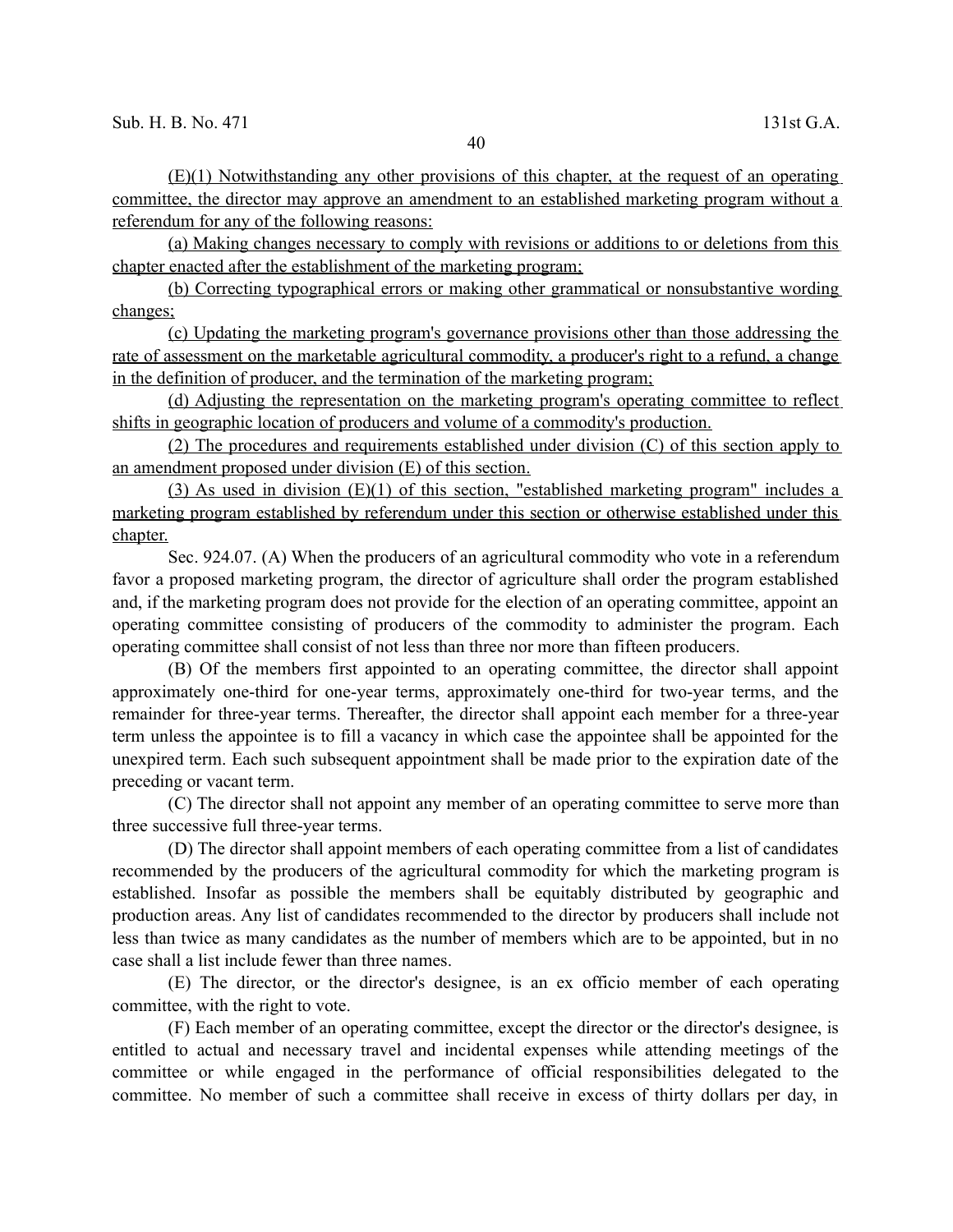addition to such travel and incidental expenses, or for more than twenty-four days per year for duties performed as a member of the committee.

(G) No person is civilly liable for any actions taken in good faith as a member or employee of an operating committee.

Sec. 924.09. (A) Each operating committee may make assessments upon the marketable agricultural commodity for which the marketing program was established.

(B) No operating committee shall levy any assessment:

(1) That was not approved by the producers affected by the program;

(2) That exceeds two cents per bushel of corn or soybeans or two per cent of the average market price of any other agricultural commodity during the preceding marketing year as defined for the commodity by the United States department of agriculture or, if there is no such definition, by the director of agriculture;

(3) Against any producer who is not eligible to vote in a referendum for the marketing program that the operating committee administers.

(C) The director may require a producer, processor, distributor, or handler of an agricultural commodity for which a marketing program has been established under sections 924.01 to 924.16 of the Revised Code to withhold assessments from any amounts that the producer, processor, distributor, or handler owes to producers of the commodity and, notwithstanding division (B)(3) of this section, to remit them to the directoroperating committee. Any processor, distributor, or handler who pays for any producer any assessment that is levied under authority of this section may deduct the amount of the assessment from any moneys that the processor, distributor, or handler owes to the producer.

(D) No operating committee shall use any assessments that it levies for any political or legislative purpose, or for preferential treatment of one person to the detriment of any other person affected by the marketing program.

(E) The operating committee of each marketing program shall refund to a producer the assessments that it collects from the producer not later than sixty days after receipt of a valid application by the producer for a refund, provided that the producer complies with the procedures for a refund that were included in the program under division (B)(3) of section 924.04 of the Revised Code.

In the case of the state beef marketing program, in lieu of giving a refund to a producer, the director of the program's operating committee may forward the refund to the cattlemen's beefpromotion and research board pursuant to the "Beef Promotion and Research Act," 99 Stat. 1597 (1985), 7 U.S.C.A. 2901, and amendments thereto, and shall credit that amount to the total amount owed by the producer to the federal beef program.

(F) Each application for a refund of assessments levied for a program established after April 10, 1985 shall be made on a form provided by the director of agriculture. Each operating committee for such a program shall ensure that refund forms are available where assessments for its program are withheld.

A producer, processor, distributor, or handler marketing cattle subject to the "Beef Promotion and Research Act," as amended, shall remit the assessment for the national cattlemen's beef promotion and research board, as specified in the "Beef Promotion and Research Act," 99 Stat. 1597 (1985), 7 U.S.C. 2904(8), to the state beef marketing program if the state beef marketing program is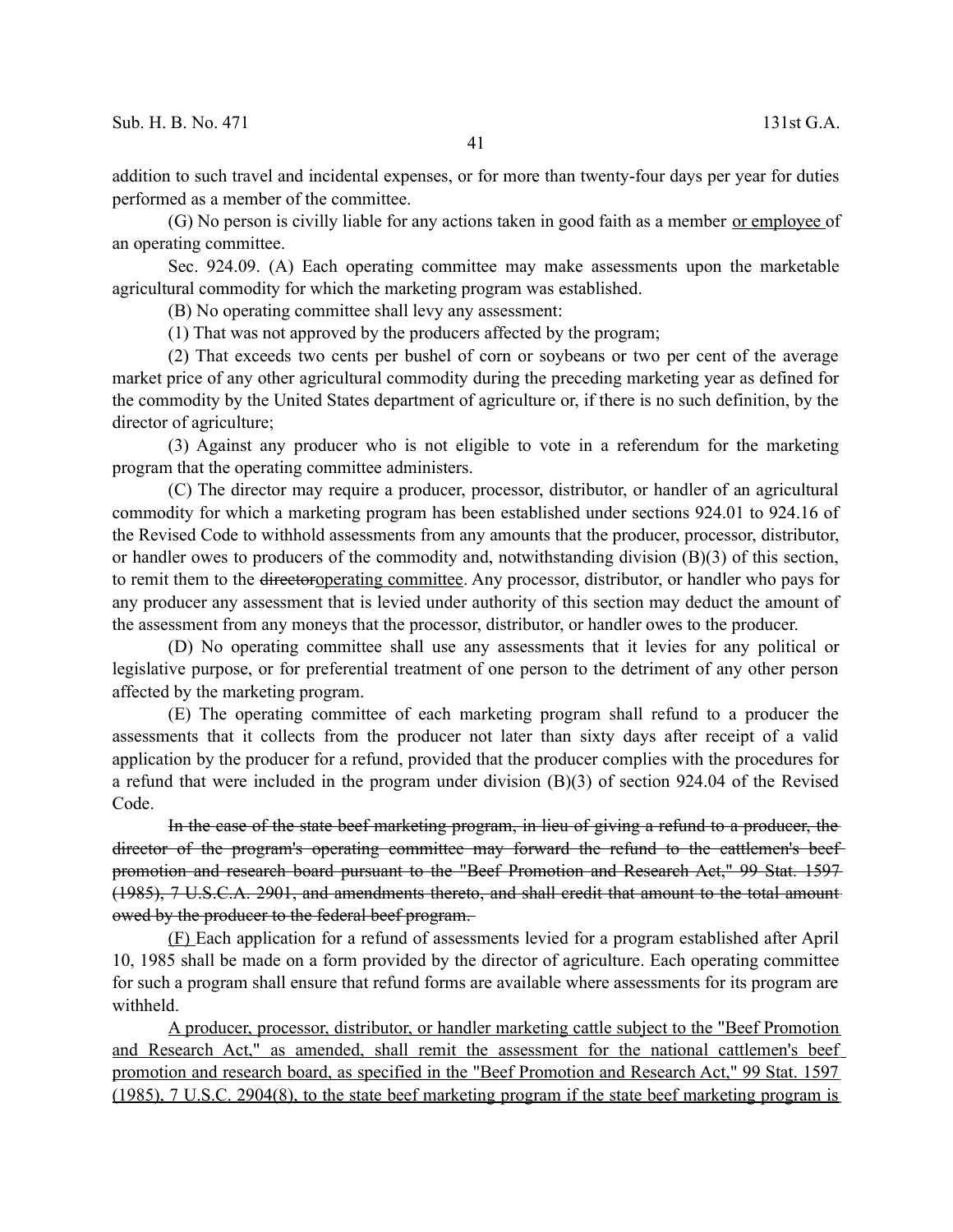a qualified state beef council as defined by that act. Division (E) of this section does not apply to such assessments collected by the state beef marketing program on behalf of the national cattlemen's beef promotion and research board pursuant to the "Beef Promotion and Research Act," as amended, for which the producers that pay the assessments receive credits from the board.

 Sec. 924.17. Any record submitted to the department of agriculture under this chapter that indicates how an individual has voted in a referendum to establish or amend a marketing program under section 924.07 of the Revised Code, or in an election of the members of an operating committee under section 924.03 or 924.22 of the Revised Code is not a public record under section 149.43 of the Revised Code.

Sec. 924.24. (A) The grain marketing program operating committee shall do all of the following:

(1) Hire personnel and contract for services that are necessary for the operation of the grain marketing program;

(2) Promote the sale of grain for the purpose of maintaining and expanding present markets and creating new and larger intrastate, interstate, and foreign markets for grain, and inform the public of the uses and benefits of grain;

(3) Establish requirements and procedures for the collection of assessments that the operating committee is required to levy under section 924.26 of the Revised Code, including the method and frequency of collection;

(4) Establish procedures to be used by a person who wishes to file for a refund of the person's assessment that is levied under section 924.26 of the Revised Code;

(5) Perform all acts and exercise all powers incidental to, in connection with, or considered reasonably necessary, proper, or advisable to effectuate the purposes of sections 924.20 to 924.30 of the Revised Code.

(B) The operating committee may do any or all of the following:

(1) Conduct, and contract with others to conduct, research, including the study, analysis, dissemination, and accumulation of information obtained from the research or elsewhere, concerning the marketing and distribution of grain, the storage, processing, and transportation of grain, and the production and product development of grain;

(2) Provide the wholesale and retail grain trade with information relative to proper methods of handling and selling grain;

(3) Conduct, and contract with others to conduct, market surveys and analyses, undertake any other similar activities that it determines are appropriate for the maintenance and expansion of present markets and the creation of new and larger markets for grain, and enter into contracts, in the name of the committee, to render service in formulating and conducting plans and programs and other contracts or agreements that the committee considers necessary for the promotion of the sale of grain;

(4) Publish and distribute to producers and others information relating to the grain industry;

(5) Propose to the director of agriculture rules and amendments to rules that are necessary for the exercise of its powers and the performance of its duties;

(6) Establish priorities and prepare and approve a budget consistent with estimated resources and the scope of the grain marketing program;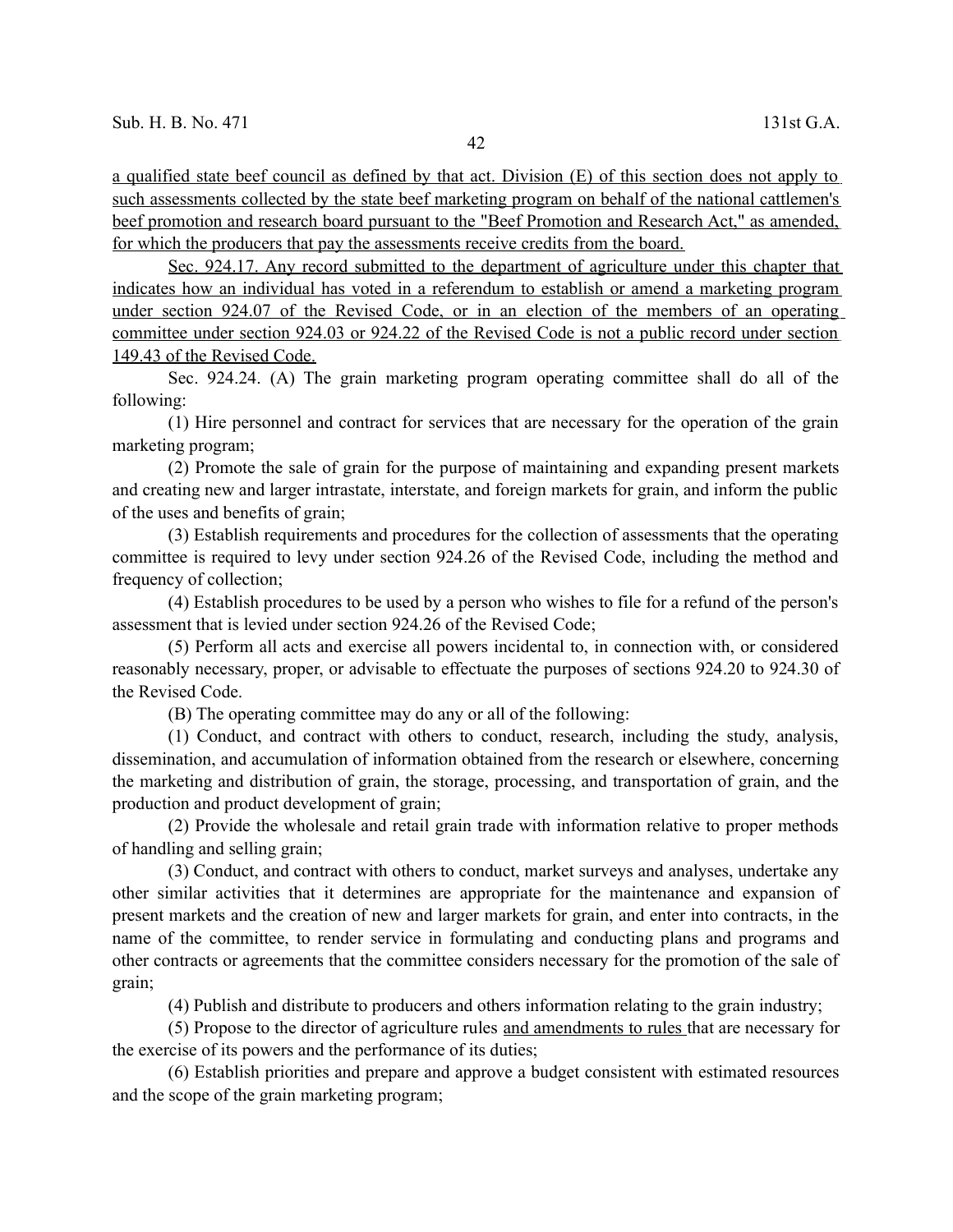(7) Receive and investigate, or cause to be investigated, complaints concerning and violations of the grain marketing program. The operating committee shall refer any violations to the director for action under section 924.29 of the Revised Code.

Sec. 924.25. (A) The director of agriculture shall monitor the activities of the grain marketing program operating committee to ensure all of the following:

(1) The grain marketing program is self-supporting.

(2) The operating committee keeps all records that are required for agencies of the state.

(3) The program's operations comply with all of the following:

(a) The provisions of the program;

(b) Rules;

(c) Sections 924.20 to 924.30 of the Revised Code.

(4) Administrative activities of the committee are coordinated with those of the department of agriculture.

(B) Not later than ninety days after the effective date of this section, the The director shall may adopt rules in accordance with Chapter 119. of the Revised Code that are necessary to carry out the purposes of sections 924.20 to 924.30 of the Revised Code. The rules shall include all of the following:

(1) Deadlines and nomination procedures for the placement of persons on the ballot for election to the grain marketing program operating committee;

(2) The terms of office of members of the operating committee, including the staggering of terms for the initial members;

(3) Insofar as possible, requirements providing for the equitable distribution of members on the operating committee by geographic and production areas of the state.

Sec. 924.26. (A) The grain marketing program operating committee shall levy on producers and, as provided in division (B) of this section, handlers the following assessments, as applicable:

(1) One-half of one per cent of the per-bushel price of wheat at the first point of sale;

(2) One-half of one per cent of the per-bushel price of barley at the first point of sale;

(3) One-half of one per cent of the per-bushel price of rye at the first point of sale;

(4) One-half of one per cent of the per-bushel price of oats at the first point of sale.

(B) The director may require a handler to withhold assessments from any amounts that the handler owes to producers and to remit them to the <del>director</del>operating committee. A handler who pays for a producer an assessment that is levied under this section may deduct the amount of the assessment from any money that the handler owes to the producer.

(C) The operating committee shall deposit all money collected under this section with a bank or savings and loan association as defined in sections 1101.01 and 1151.01 of the Revised Code. All money so collected and deposited shall be used only for defraying the costs of administration of the marketing program and for carrying out sections 924.20 to 924.30 of the Revised Code. The operating committee shall not use any assessments that it levies for any political or legislative purpose or for preferential treatment of one person to the detriment of any other person affected by the grain marketing program.

(D) The operating committee shall refund to a producer the assessments that it collects from the producer not later than thirty days after receipt of a valid application by the producer for a refund,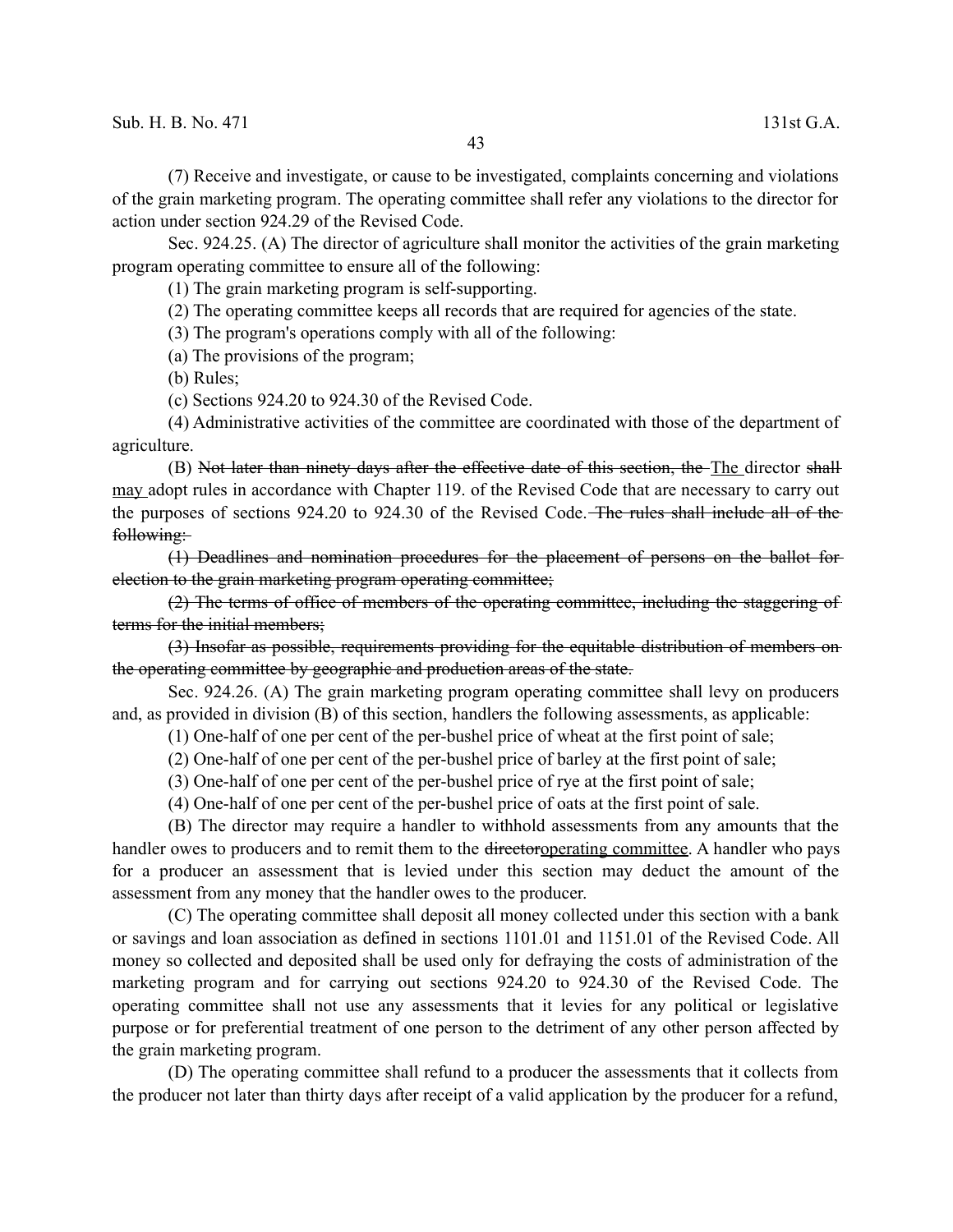provided that the producer complies with the procedures for a refund established by the committee under section 924.24 of the Revised Code.

An application for a refund shall be made on a form provided by the director. The operating committee shall ensure that refund forms are available where assessments for the grain marketing program are collected.

Sec. 1501.012. (A) The director of natural resources may lease lands in state parks, as defined in section 1501.07 of the Revised Code, and contract for the construction and operation of public service facilities, as mentioned in that section, and for major renovation or remodeling of existing public service facilities by the lessees on those lands. If the director determines that doing so would be consistent with long-range planning of the department of natural resources and in the best interests of the department and the division of parks and watercraft in the department, the director shall negotiate and execute a lease and contract for those purposes in accordance with this chapter except as otherwise provided in this section.

(B) With the approval of the recreation and resources council created under section 1501.04 of the Revised Code, the The director shall draft a statement of intent describing any public service facility that the department wishes to have constructed in accordance with this section and establishing a procedure for the submission of proposals for providing the facility, including, but not limited to, a requirement that each prospective bidder or lessee of land shall submit with the proposal a completed questionnaire and financial statement, on forms prescribed and furnished by the department, to enable the department to ascertain the person's financial worth and experience in maintaining and operating facilities similar or related to the public service facility in question. The completed questionnaire and financial statement shall be verified under oath by the prospective bidder or lessee. Questionnaires and financial statements submitted under this division are confidential and are not open to public inspection. Nothing in this division shall be construed to prevent use of or reference to questionnaires and financial statements in a civil action or criminal prosecution commenced by the state.

The director shall publish the statement of intent in at least three daily newspapers of general circulation in the state at least once each week for four consecutive weeks. The director then shall accept proposals in response to the statement of intent for at least thirty days following the final publication of the statement. At the end of the period during which proposals may be submitted under this division, the director shall select the proposal that the director determines best complies with the statement of intent and may negotiate a lease and contract with the person that submitted that proposal.

(C) Any lease and contract negotiated under this section shall include in its terms and conditions all of the following:

(1) The legal description of the leasehold;

(2) The duration of the lease and contract, which shall not exceed forty years, and a requirement that the lease and contract be nonrenewable;

(3) A requirement that the lessee maintain in full force and effect during the term of the lease and contract comprehensive liability insurance for injury, death, or loss to persons or property and fire casualty insurance for the public service facility and all its structures in an amount established by the director and naming the department as an additional insured;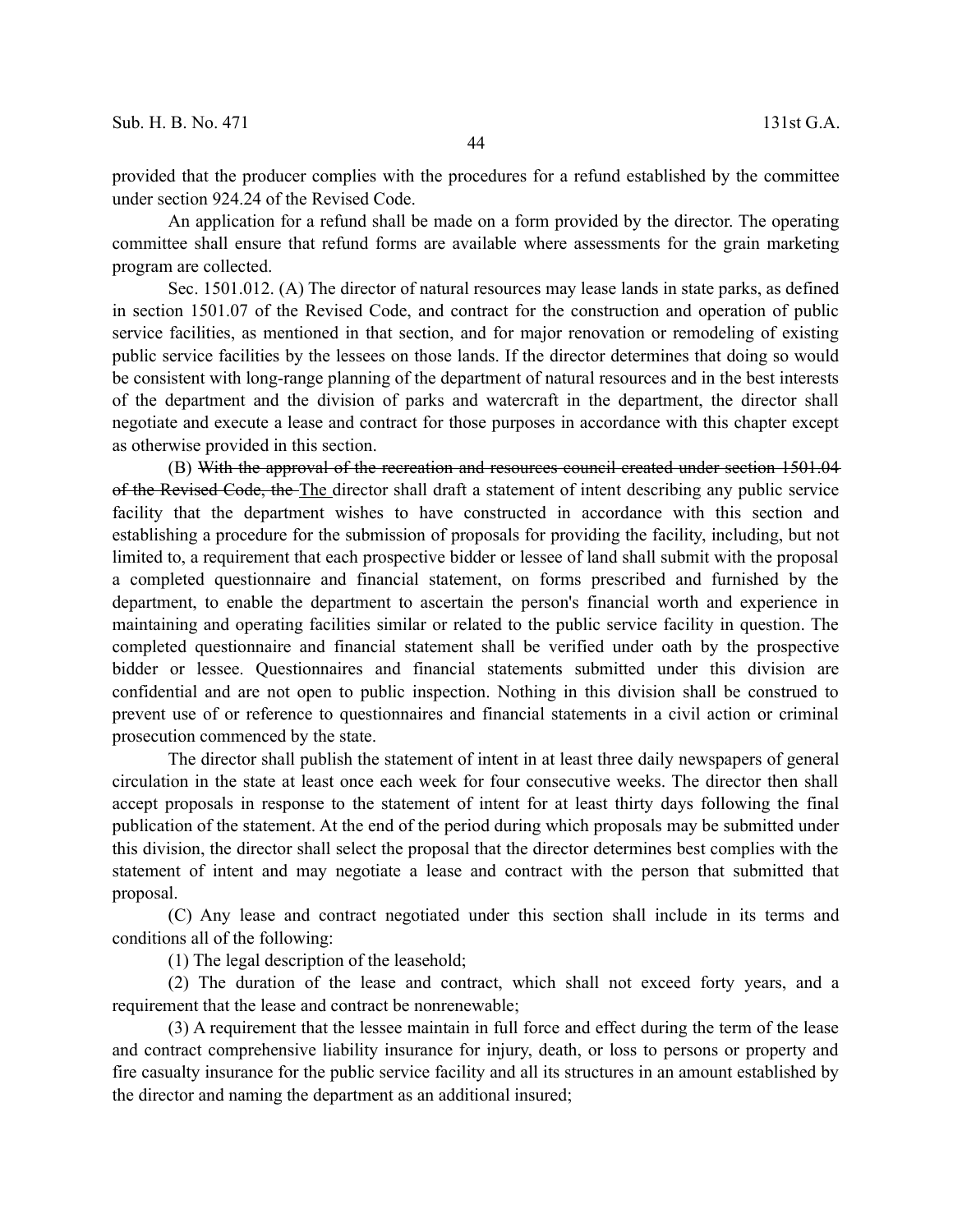(4) A requirement that the lessee maintain in full force and effect suitable performance bonds or other adequate security pertaining to the construction and operation of the public service facility;

(5) Detailed plans and specifications controlling the construction of the public service facility that shall include all of the following:

(a) The size and capacity of the facility;

(b) The type and quality of construction;

(c) Other criteria that the department considers necessary and advisable.

(6) The manner of rental payment;

(7) A stipulation that the director shall have control and supervision over all of the following:

(a) The operating season of the public service facility;

(b) The facility's hours of operation;

(c) The maximum rates to be charged guests using the facility;

(d) The facility's sanitary conditions;

(e) The quality of food and service furnished the guests of the facility;

(f) The lessee's general and structural maintenance responsibilities at the facility.

(8) The disposition of the leasehold and improvements at the expiration of the lease and contract;

(9) A requirement that the public service facility be available to all members of the public without regard to sex, race, color, creed, ancestry, national origin, or disability as defined in section 4112.01 of the Revised Code;

(10) Other terms and conditions that the director considers necessary and advisable to carry out the purposes of this section.

(D) The attorney general shall approve the form of the lease and contract prior to its execution by the director.

(E) The authority granted in this section to the director is in addition and supplemental to any other authority granted the director under state law.

Sec. 1501.07. The department of natural resources through the division of parks and watercraft may plan, supervise, acquire, construct, enlarge, improve, erect, equip, and furnish public service facilities such as inns, lodges, hotels, cottages, camping sites, scenic trails, picnic sites, restaurants, commissaries, golf courses, boating and bathing facilities, and other similar facilities in state parks reasonably necessary and useful in promoting the public use of state parks under its control and may purchase lands or interests in lands in the name of the state necessary for those purposes.

The chief of the division of parks and watercraft shall administer state parks, establish rules, fix fees and charges for admission to parks and for the use of public service facilities therein, establish rentals for the lease of lands or interests therein within a state park the chief is authorized by law to lease, and exercise all powers of the chief, in conformity with all covenants of the director of natural resources in or with respect to state park revenue bonds and trust agreements securing such bonds and all terms, provisions, and conditions of such bonds and trust agreements. In the administration of state parks with respect to which state park revenue bonds are issued and outstanding, or any part of the moneys received from fees and charges for admission to or the use of facilities, from rentals for the lease of lands or interests or facilities therein, or for the lease of public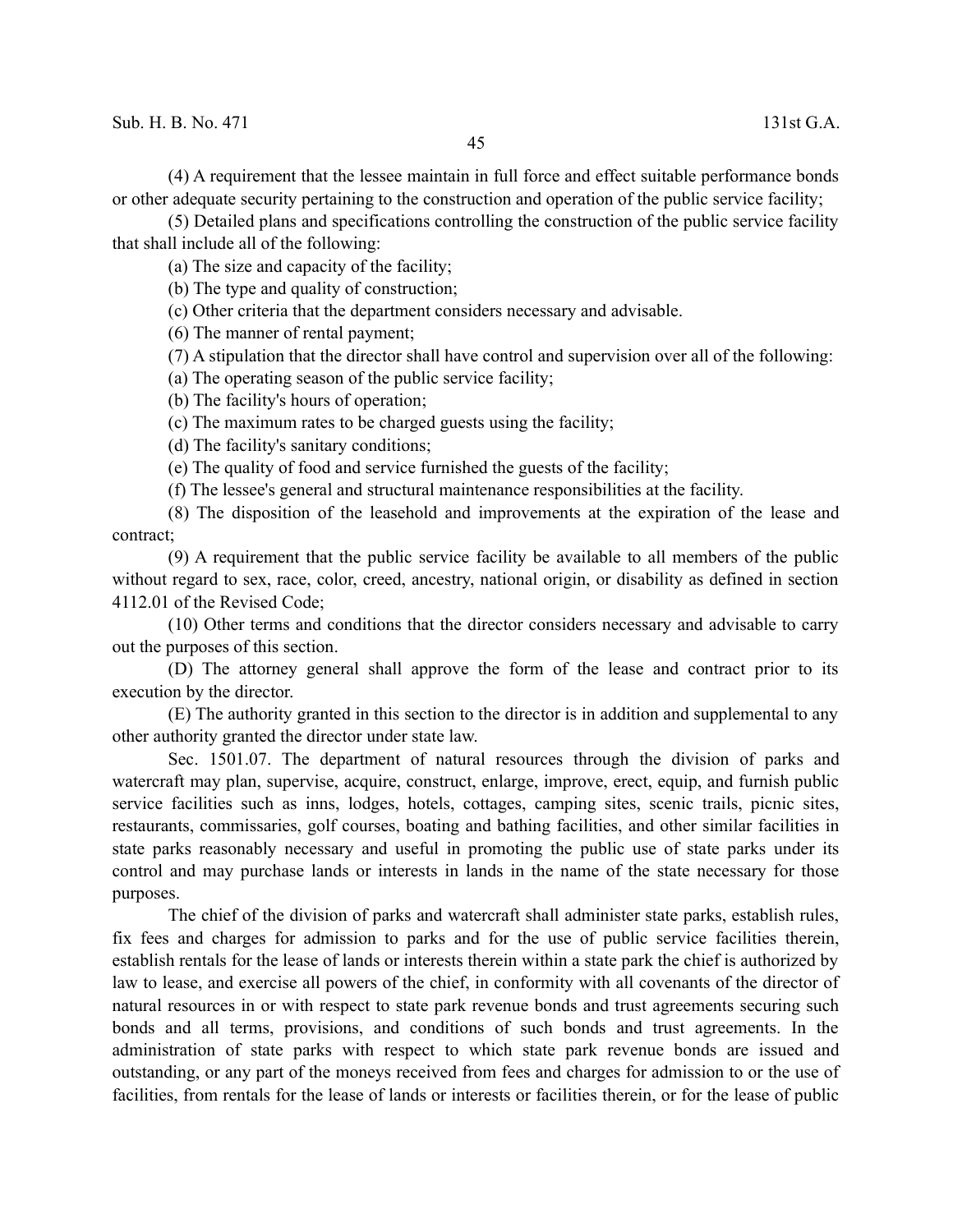service facilities are pledged for any such bonds, the chief shall exercise the powers and perform the duties of the chief subject to the control and approval of the director. The acquisition of such lands or interests therein and facilities shall be planned with regard to the needs of the people of the state and with regard to the purposes and uses of such state parks and, except for facilities constructed in consideration of a lease under section 1501.012 of the Revised Code, shall be paid for from the state park fund created in section 1546.21 of the Revised Code or from the proceeds of the sale of bonds issued under sections 1501.12 to 1501.15 of the Revised Code. Sections 125.81 and 153.04 of the Revised Code, insofar as they require a certification by the chief of the division of capital planning and improvement, do not apply to the acquisition of lands or interests therein and public service facilities to be paid for from the proceeds of bonds issued under sections 1501.12 to 1501.15 of the Revised Code.

As used in sections 1501.07 to 1501.14 of the Revised Code, state parks are all of the following:

(A) State reservoirs described and identified in section 1546.11 of the Revised Code;

(B) All lands or interests therein that are denominated as state parks in section 1546.14 of the Revised Code;

(C) All lands or interests therein of the state identified as administered by the division of parks and watercraft in the "inventory of state owned lands administered by department of natural resources as of June 1, 1963," as recorded in the journal of the director, which inventory was prepared by the real estate section of the department and is supported by maps on file with the division;

(D) All lands or interests in lands of the state hereafter designated as state parks in the journal of the director with the approval of the recreation and resources council created in section 1501.04 of the Revised Code.

All such state parks shall be exclusively under the control and administration of the division of parks and watercraft. With the approval of the council, the The director by order may remove from the classification as state parks any of the lands or interests therein so classified by divisions (C) and (D) of this section, subject to the limitations, provisions, and conditions in any order authorizing state park revenue bonds or in any trust agreement securing such bonds. Lands or interests therein so removed shall be transferred to other divisions of the department for administration or may be sold as provided by law. Proceeds of any sale shall be used or transferred as provided in the order authorizing state park revenue bonds or in the trust agreement and, if no such provision is made, shall be transferred to the state park fund. State parks do not include any lands or interest in lands of the state administered jointly by two or more divisions of the department. The designation of lands as state parks under divisions (A) to (D) of this section shall be conclusive, and those lands shall be under the control of and administered by the division of parks and watercraft. No order or proceeding designating lands as state parks or park purchase areas shall be subject to any appeal or review by any officer, board, commission, or court.

Sec. 1503.03. The chief of the division of forestry shall cooperate with all state operated universities and the department of agriculture. The chief, with the approval of the director of natural resources, may purchase or acquire by gift, donations, or contributions any interest in land suitable for forestry purposes. The chief may enter into agreements with the federal government or other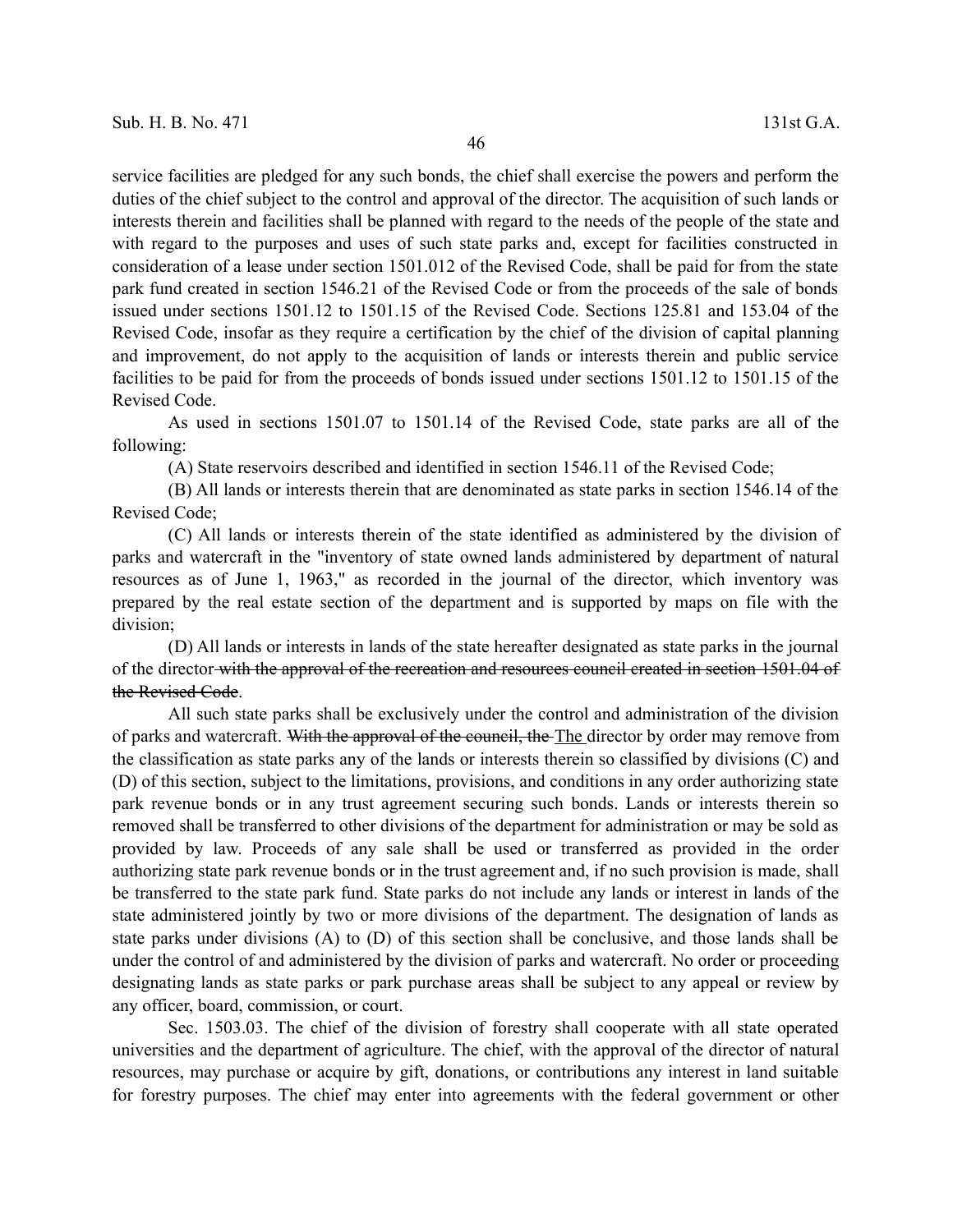agencies for the acquisition, by lease, purchase, or otherwise, of such lands as in the judgment of the chief and director are desirable for state forests, building sites, or nursery lands. The chief may expend funds, not otherwise obligated, for the management, development, and utilization of such lands.

The chief, with the approval of the director, may acquire by lease, purchase, gift, or otherwise, in the name of the state, forested or other lands in the state suitable for the growth of forest trees to the amount of the appropriation for that purpose. The chief shall prepare and submit to the director maps and descriptions of such areas including and adjacent to the existing state forest lands, the lands within which, not at the time belonging to the state, are properly subject to purchase as state forest lands for reasons of protection, utilization, and administration. When such an area is approved by the director and the recreation and resources council created in section 1501.04 of the Revised Code, it shall be known as a state forest purchase area and the map and description, with the approval of the director indorsed thereon, shall be filed in duplicate with the auditor of state and the attorney general.

All lands purchased for forest purposes shall be deeded to the state, but the purchase price of such lands shall not be paid until the title thereof has been approved by the attorney general. The price of such lands shall not exceed the appropriation for such purposes.

Sec. 1505.05. (A) Notwithstanding any other provision of the Revised Code to the contrary, the chief of the division of geological survey shall adopt rules under Chapter 119. of the Revised Code that establish a fee schedule for requests for manipulated, interpreted, or analyzed data from the geologic records, data, maps, rock cores, and samples archived by the division. The fee schedule may include the cost of specialized storage requirements, programming, labor, research, retrieval, data manipulation, and copying and mailing of records requested from the archives. In addition, the rules shall establish procedures for the levying and collection of the fees in the fee schedule.

(B) For purposes of divisions (H) and (I) of section 1505.01 of the Revised Code, the chief shall adopt rules under Chapter 119. of the Revised Code that establish a fee schedule to be paid for creating custom maps, custom data sets, and other custom products and for providing geological information of the state. The fee schedule may include the costs of labor, research, analysis, equipment, and technology. In addition, the rules shall establish procedures for the levying and collection of the fees in the fee schedule.

(C) The chief may reduce or waive a fee in a fee schedule established in rules adopted under division (A) or (B) of this section for a student that is enrolled in an institution of higher education.

(D) Any revision to a fee schedule established in rules adopted under division (A) or (B) of this section shall be established in rules adopted under Chapter 119. of the Revised Code. A revision to a fee schedule is subject to review by the Ohio geology advisory council created in section-1505.11 of the Revised Code and to approval by the director of natural resources.

(E) All fees collected under this section shall be credited to the geological mapping fund created in section 1505.09 of the Revised Code.

Sec. 1505.12. The Ohio geology advisory council director of natural resources shall establish a grant program utilizing the contributions that are paid to the bureau of motor vehicles by persons who obtain "Ohio geology" license plates pursuant to section 4503.515 of the Revised Code and are deposited into the "Ohio geology" license plate fund created by section 1505.13 of the Revised Code.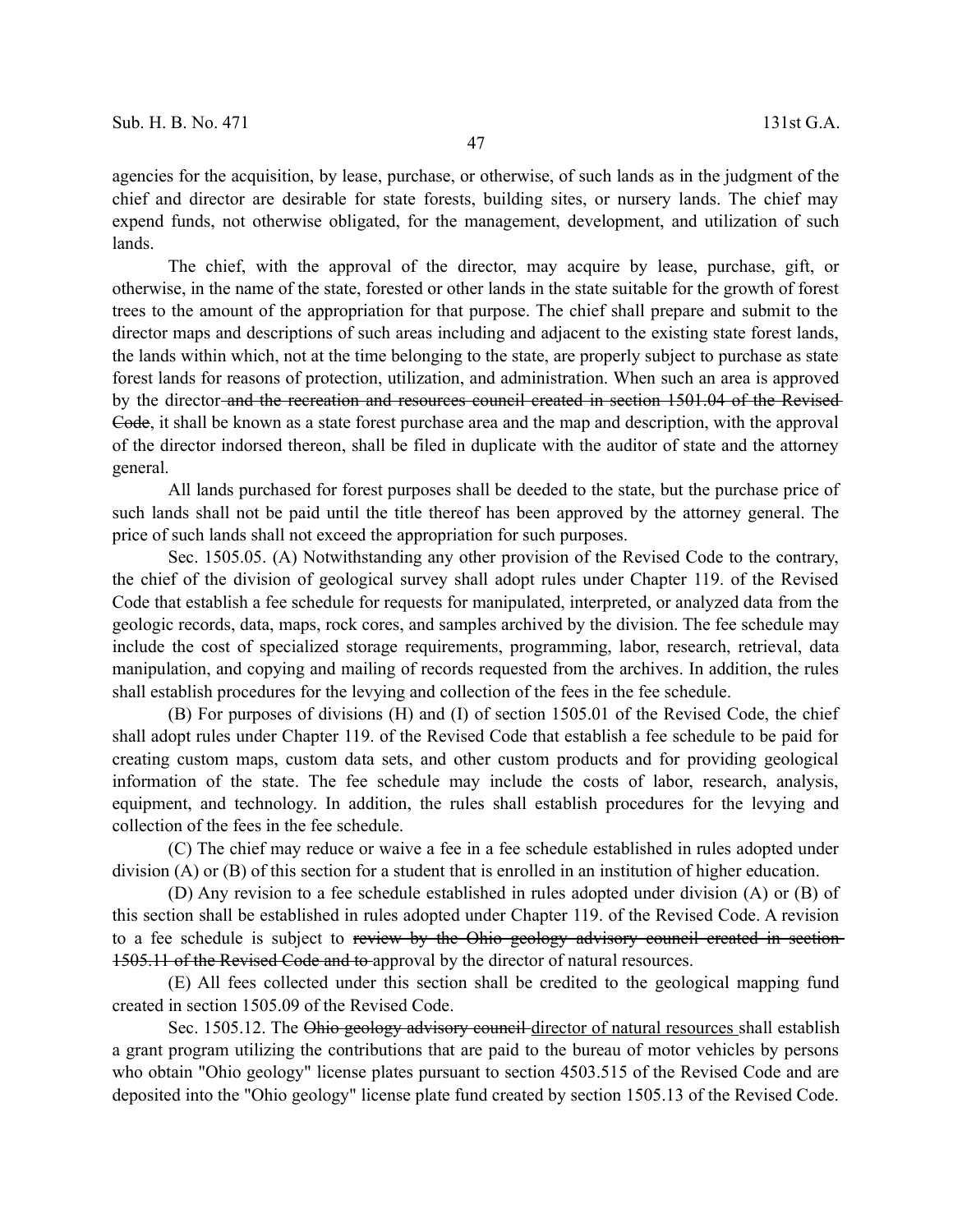The primary purpose of the program shall be the awarding of grants by the equivelent director to geology departments of colleges and universities located in this state for graduate level research conducted at locations of geological interest in this state. Subject to the amount of money in the fund, the secondary purpose of the program shall be to provide materials such as rock and mineral kits to elementary and secondary schools in this state to assist students at those schools in the study of geology.

The e<del>quility</del> director shall award grants at least annually and, in its discretion, may award grants on a more frequent basis.

Sec. 1505.13. There is hereby created in the state treasury the "Ohio geology" license plate fund. The fund shall consist of the contributions that are paid to the bureau of motor vehicles by applicants who choose to obtain "Ohio geology" license plates pursuant to section 4503.515 of the Revised Code.

The contributions deposited into the fund shall be used by the Ohio geology advisory council director of natural resources in the manner described in section 1505.12 of the Revised Code.

Sec. 1510.01. As used in this chapter:

(A) "First purchaser" means:

(1) With regard to crude oil and condensate, the person to whom title first is transferred beyond the gathering tank or tanks, beyond the facility from which the crude oil was first produced, or both;

(2) With regard to natural gas, the person to whom title first is transferred beyond the inlet side of the measurement station from which the natural gas was first produced.

(B) "Independent producer "Producer" means a person who complies with both-all of the following:

(1) Produces oil or natural gas and is not engaged in refining either product in this state;

(2) Derives a majority of income from ownership in properties producing oil or natural gas;

(3) Is the owner of record for the respective wells from which assessments are levied under this chapter.

(C) "Independent producer" means a producer that is not engaged in refining either oil or natural gas.

(D) "Qualified independent producer association" means an association that complies with all of the following:

(1) It is in existence on December 18, 1997.

(2) It is organized and operating within this state.

(3) A majority of the members of its governing body are independent producers.

(D) (E) "Technical advisory council" or "council" means the technical advisory council created in the division of oil and gas resources management under section 1509.38 of the Revised Code.

(F) "Condensate," "gas," "horizontal well," "oil," and "owner" have the same meanings as in section 1509.01 of the Revised Code.

Sec. 1510.02. (A) In accordance with this chapter, the technical advisory council shall do all of the following:

(A) (1) Establish procedures by which independent producers in this state may propose,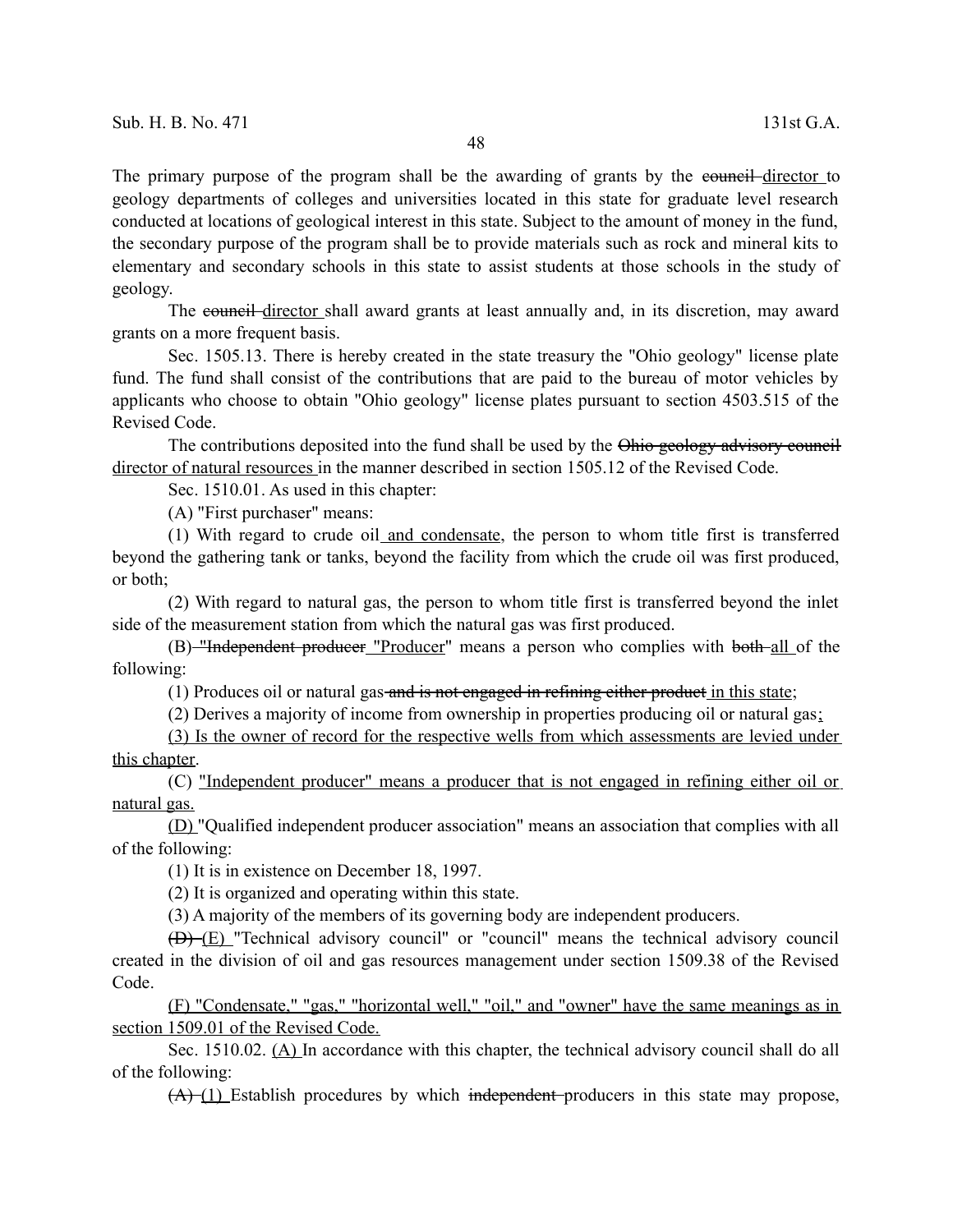develop, and operate a marketing program to do all of the following:

 $(1)$  (a) Demonstrate to the general public the importance and economic significance of the oil and natural gas industry in this state;

 $(2)$  (b) Encourage the wise and efficient use of energy;

 $(3)$  (c) Promote environmentally sound production methods and technologies in the industry;

(4) (d) Support research, training, and educational activities concerning the industry.

 $(B)(2)$  Establish procedures necessary to implement and administer this chapter;

(C) (3) Determine the eligibility of independent producers to participate in referendums and other procedures that may be required to establish a marketing program for oil and natural gas.

(B) The council may conduct business by a majority of those members voting without need of a quorum.

Sec. 1510.04. (A) Independent producers (1) Producers in this state may present the technical advisory council with a petition signed by the lesser of one hundred or ten per cent of all such producers requesting that the council hold a referendum in accordance with section 1510.05 of the Revised Code to establish a marketing program for oil and natural gas-or-.

(2) Producers in this state also may present the operating committee appointed under section 1510.06 of the Revised Code or the council with a petition signed by the lesser of one hundred or ten per cent of all such producers requesting that the council hold a referendum in accordance with section 1510.05 of the Revised Code to amend an existing marketing program. The council may request the operating committee to perform any administrative duty during the amendment process provided for under this chapter and the operating committee shall perform any such administrative duty.

(B) At the time of presentation of the petition to the council or committee under division (A) of this section, the petitioners also shall present the proposed program or amendment, which shall include all of the following:

(1) The rate of assessment to be made on the production of oil and natural gas in this state, which shall not exceed five cents per each gross barrel of oil and one cent per thousand cubic feet of natural gas;

(2) Terms, conditions, limitations, and other qualifications for assessment;

(3) Procedures to refund the assessment.

(C) Before making the council makes a decision under this division to approve or disapprove a proposed program or amendment, the council or committee, as applicable, shall publish in at least two appropriate periodicals designated by the council a notice that the program or amendment has been proposed and informing interested persons of the procedures for submitting comments regarding the proposal. After publishing the notice, the council or committee shall provide interested persons with a copy of the proposed program or amendment and an opportunity to comment on the proposed program or amendment for thirty days after the publication of the notice. The petitioners may make changes to the proposed program or amendment based upon the comments received. The council or committee may make technical changes to the proposal to ensure compliance with this chapter. Subsequent to any changes made by the petitioners or any technical changes made by the council or committee to a proposed program or amendment, the council may approve or disapprove the proposed program or amendment.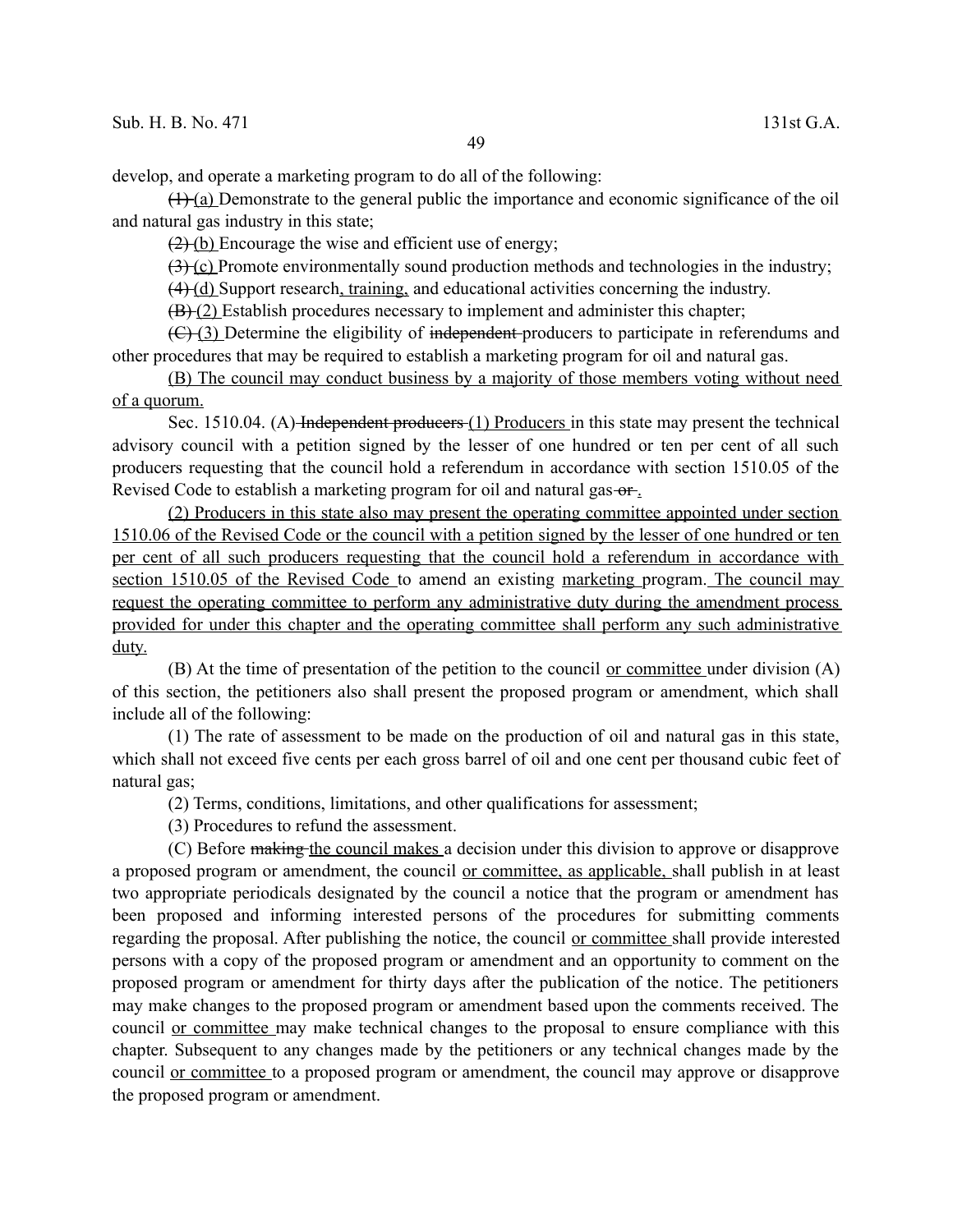(D) If the council approves the proposed program or amendment, with any changes made under division (C) of this section, the council shall hold a referendum in accordance with section 1510.05 of the Revised Code to establish a marketing program for oil and natural gas or to amend an existing program.

Sec. 1510.05. (A) Not later than ninety days after the technical advisory council has approved a marketing program proposed under section 1510.04 of the Revised Code, or an amendment to such a program, the council shall determine by a referendum whether the eligible independent producers, as determined under division  $(\bigoplus (\triangle)(3)$  of section 1510.02 of the Revised Code, favor the proposed program or amendment. The council or committee shall cause a ballot request form to be published not less than thirty days before the beginning of the election period established under division (B) of this section in at least two appropriate periodicals designated by the council or committee and shall make the form available for reproduction to any qualified independent producer association.

(B) In a referendum held under this section, each eligible independent producer is entitled to one vote. The council or committee shall establish a three-day period during which eligible independent producers may vote either in person during normal business hours at polling places designated by the council or committee or by mailing a ballot to such a polling place. The council or committee shall send a mail-in ballot by first-class mail to any eligible independent producer who requests one by sending in the ballot request form provided for in division (A) of this section, by calling one of the polling places designated by the council or committee, or by any additional method that the council or committee may provide. A ballot that is returned by mail is not valid if it is postmarked later than the third day of the election period established by the council or committee.

(C) A marketing program or an amendment to a marketing program is favored by independent producers if a majority of the independent producers who vote in the referendum vote in favor of the program or amendment. If the independent producers who vote in the referendum do not favor the proposed program or amendment, the council shall not hold another referendum on the proposed program or amendment during the ten months following the close of the referendum at which the independent producers did not favor the proposed program or amendment.

Sec. 1510.06. (A) When the independent-producers who vote in a referendum held under section 1510.05 of the Revised Code favor a proposed marketing program, the technical advisory council shall order the program established. The council shall appoint an operating committee consisting of seven thirteen members. Six of the members shall be independent producers and six of the members shall be primarily horizontal well operators. The council shall select those members from lists of names submitted by qualified independent producer associations. Each member who is an independent a producer shall be at least twenty-five years old, be a resident of have production in this state, and have at least five years of active experience in the oil and natural gas industry.

The seventh-thirteenth member shall be a member of an organization that represents farmers. The council shall select that member from a list submitted by such an organization.

Of the initial appointments made prior to the effective date of this amendment, the council shall appoint two members for terms of one year, two members for terms of two years, and three members for terms of three years. Thereafter, the council shall appoint each member for a three-year term unless the appointee is to fill a vacancy, in which case the appointee shall be appointed for the unexpired term. Each such subsequent appointment shall be made prior to the expiration date of the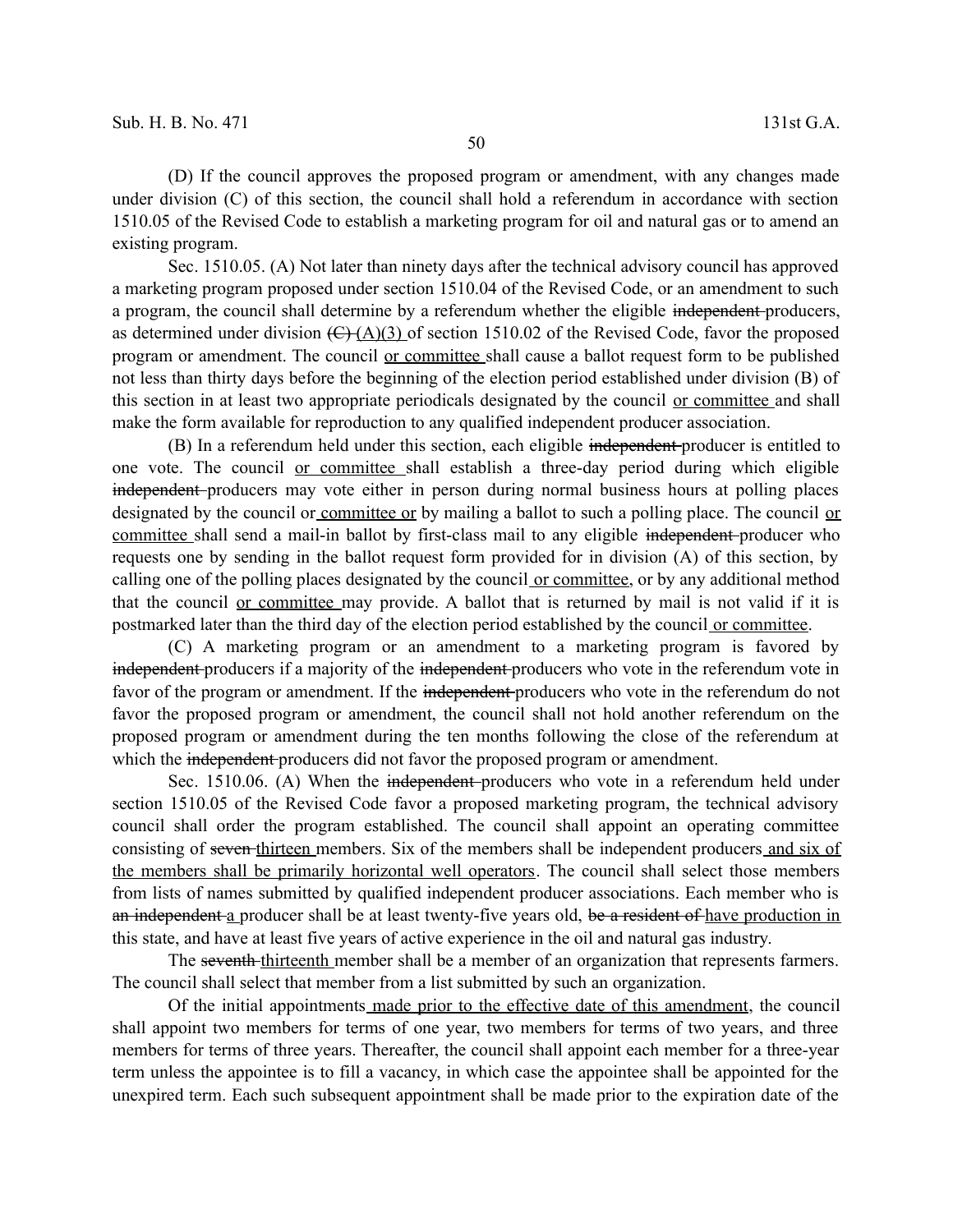Of the members who are primarily horizontal well operators who are appointed after the effective date of this amendment, the council shall appoint two members for terms of one year, two members for terms of two years, and two members for terms of three years. Thereafter, the council shall appoint each member for a three-year term unless the appointee is to fill a vacancy, in which case the appointee shall be appointed for the unexpired term. Each subsequent appointment shall be made prior to the expiration date of the preceding or vacant term. The council shall not appoint any member of the operating committee to serve more than three successive full three-year terms.

(B) Each member of an the operating committee is entitled to actual and necessary travel and incidental expenses while attending meetings of the committee or while engaged in the performance of official responsibilities delegated to the committee.

(C) No person is liable in a civil action for any actions taken in good faith as a member or employee of an operating committee.

Sec. 1510.08. (A)(1) Except as provided in division  $(A)(2)$  of this section, an operating committee may levy assessments on the production of crude oil, condensate, and natural gas in this state for the purposes of a marketing program established under this chapter.

(2) An The operating committee shall not levy an assessment that was not approved by independent-producers or that exceeds the amount authorized under division (B)(1) of section 1510.04 of the Revised Code. An The operating committee shall not levy an assessment against an independent a producer who is not eligible to vote in a referendum for the marketing program that the operating committee administers, as determined under division  $(\bigoplus_{i=1}^n A)(3)$  of section 1510.02 of the Revised Code.

(B) The technical advisory council may require a first purchaser to withhold assessments from any amounts that the first purchaser owes to independent-producers and, notwithstanding division (A)(2) of this section, to remit them to the chairperson of the council at the office of the division of oil and gas resources management. A first purchaser who pays an assessment that is levied pursuant to this section for an independent a producer may deduct the amount of the assessment from any moneys money that the first purchaser owes the independent producer.

The operating committee may, through the referendum process, elect to authorize the producer of a horizontal well to directly pay the assessment to the operating committee in lieu of having the first purchaser remit the assessment. The producer shall direct the payment to the operating committee along with a form furnished by the operating committee and approved as to content by a qualified independent producer association. The operating committee may establish, through the referendum process, additional terms, limitations, and conditions for assessment and refunds for those producers who directly pay the assessment to the operating committee.

(C) A marketing program shall require a refund of assessments collected under this section after receiving an application for a refund from an independent a producer who is the owner or operator of the well that was assessed. An The producer shall submit the application for a refund shall be made on a form furnished by the council operating committee and approved as to content by a qualified independent producer association. The operating committee shall ensure that refund forms are available where assessments for its program are withheld.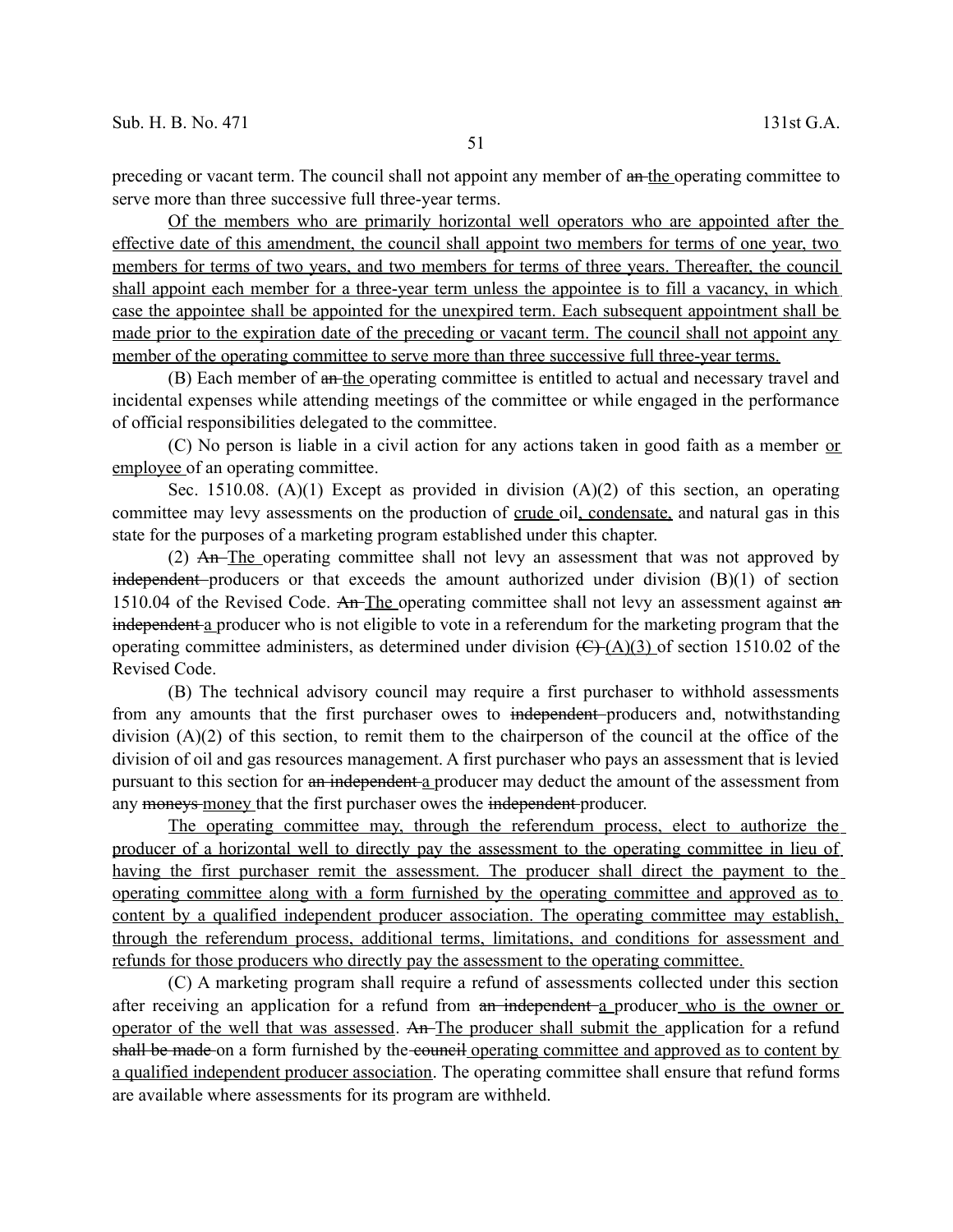An independent A producer who desires a refund shall submit a request for a refund not later than the thirty-first day of March of the year in which the request is submitted. The council operating committee shall refund the assessment to the independent producer not later than the thirtieth day of June of the year in which the request for the refund is submitted.

(D) An The operating committee shall not use moneys money from any assessments that it levies for any political or legislative purpose or for preferential treatment of one person to the detriment of another person who is affected by the marketing program that the operating committee administers.

(E) If the operating committee requests that a producer seeking a refund provide additional information to support a refund request, any additional information provided to the operating committee is not a public record under section 149.43 of the Revised Code, is confidential, and the operating committee shall treat the information as confidential.

Sec. 1510.09. (A) There is hereby established a fund for any marketing program that is established by the technical advisory council under this chapter. The fund shall be in the custody of the treasurer of state, but shall not be part of the state treasury. Except as authorized in division (B) of this section, all moneys money collected pursuant to section 1510.08 of the Revised Code for the marketing program shall be paid into the fund for the marketing program and shall be disbursed only pursuant to a voucher signed by the chairperson of the council for use in defraying the costs of administration of the marketing program and for carrying out sections 1510.02, 1510.03, and 1510.11 of the Revised Code.

(B) In lieu of deposits in the fund established under division (A) of this section, the operating committee of a marketing program established under this chapter may deposit all moneys money collected pursuant to section 1510.08 of the Revised Code with a bank or a savings and loan association as defined in sections 1101.01 and 1151.01 of the Revised Code. All moneys money collected pursuant to section 1510.08 of the Revised Code for the marketing program and deposited pursuant to this division also shall be used only in defraying the costs of administration of the marketing program and for carrying out sections 1510.02, 1510.03, and 1510.11 of the Revised Code.

(C) An The operating committee shall establish a fiscal year for its marketing program, shall publish an activity and financial report within sixty days of the end of each fiscal year, and shall make the report available to each independent producer who pays an assessment or otherwise contributes to the marketing program that the committee administers and to other interested persons.

(D) In addition to the report required by division (C) of this section, an operating committee that deposits moneys money in accordance with division (B) of this section shall annually submit to the council both of the following:

(1) Annually, a financial statement prepared by a certified public accountant holding valid certification from the Ohio board of accountancy issued pursuant to Chapter 4701. of the Revised Code. The operating committee shall file the financial statement with the council not more than sixty one hundred fifty days after the end of each fiscal year.

(2) Monthly, an unaudited financial statement.

Sec. 1510.10. (A) The technical advisory council temporarily may suspend the operation of a marketing program, or any part of a program, for any reason upon recommendation by the operating committee of the program for a period of not more than twelve consecutive months.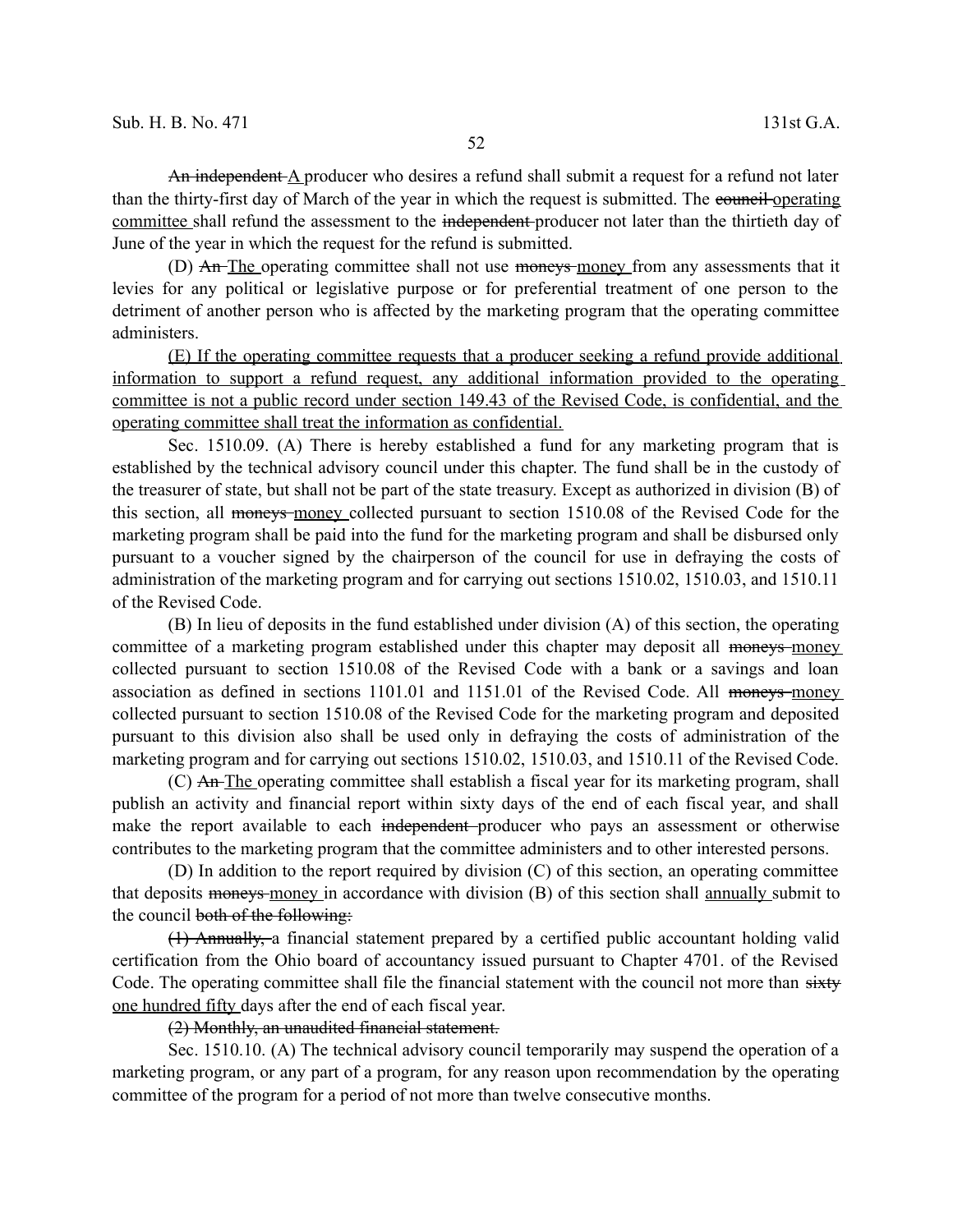(B) At least once in each five years of operation, or at any time upon written petition by the lesser of one hundred or ten per cent of the independent producers in this state, the council shall hold a hearing as prescribed in Chapter 119. of the Revised Code to consider the continuation of the program.

(C) Not later than thirty days after the close of any hearing to consider the continuation of a marketing program, the council shall recommend continuation or termination of the program, shall give public notice, and shall notify each independent producer of record, all parties appearing at the hearing, and other interested parties of the recommendation.

(D) When the council recommends termination of a marketing program, within forty-five days the council shall conduct a referendum to determine whether independent producers favor the proposed termination. Independent producers Producers favor the termination of the program if a majority of the independent producers who vote in the referendum vote in favor of termination of the program.

Sec. 1510.11. (A) When independent-producers favor termination of a marketing program established under this chapter, the operating committee of the program and the technical advisory council shall terminate all operations of the program.

(B)(1) Except as provided in division (B)(2) of this section, upon termination of a program, the council shall return any remaining unobligated moneys money to the independent producers who paid the assessments levied under section 1510.08 of the Revised Code during the immediately preceding twelve months and shall prorate the moneys money accordingly.

(2) If a program is operated by a nonprofit corporation that is organized under Chapter 1702. of the Revised Code for the purpose of carrying out the purposes identified in division  $(A)(1)$  of section 1510.02 of the Revised Code, and if the nonprofit corporation is exempt from federal income taxation pursuant to section 501(a) of the Internal Revenue Code and is described in section 501(c) (3) of the Internal Revenue Code, upon termination of the program, the nonprofit corporation shall distribute any remaining unobligated money to be used for one or more exempt purposes within the meaning of section 501(c)(3) of the Internal Revenue Code or to the federal, a state, or a local government to be used for a public purpose. If there remains any unobligated money after the distribution by the nonprofit corporation, the court of common pleas of the county in which the principal office of the nonprofit corporation is located shall distribute the remaining unobligated money to be used for one or more exempt purposes within the meaning of section  $501(c)(3)$  of the Internal Revenue Code, to the federal, a state, or a local government to be used for a public purpose, or to one or more organizations that are organized and operated exclusively for one or more of the purposes that are within the meaning of section  $501(c)(3)$  of the Internal Revenue Code, as the court determines is best to accomplish the exempt purposes of the nonprofit corporation.

Sec. 1513.27. As used in this section and sections 1513.28, 1513.30, 1513.31, and 1513.32 of the Revised Code, "damage to adjacent property" means physical injury or harm to nearby property caused by the unreclaimed condition of lands mined prior to April 10, 1972, or pursuant to a license issued prior to April 10, 1972, including, without limitation, injury or harm to vegetation on adjacent property, pollution of surface or underground waters on adjacent property, loss or interruption of water supply on adjacent property, flow of acid water onto or across adjacent property, flooding of adjacent property, landslides onto or across adjacent property, erosion of adjacent property, or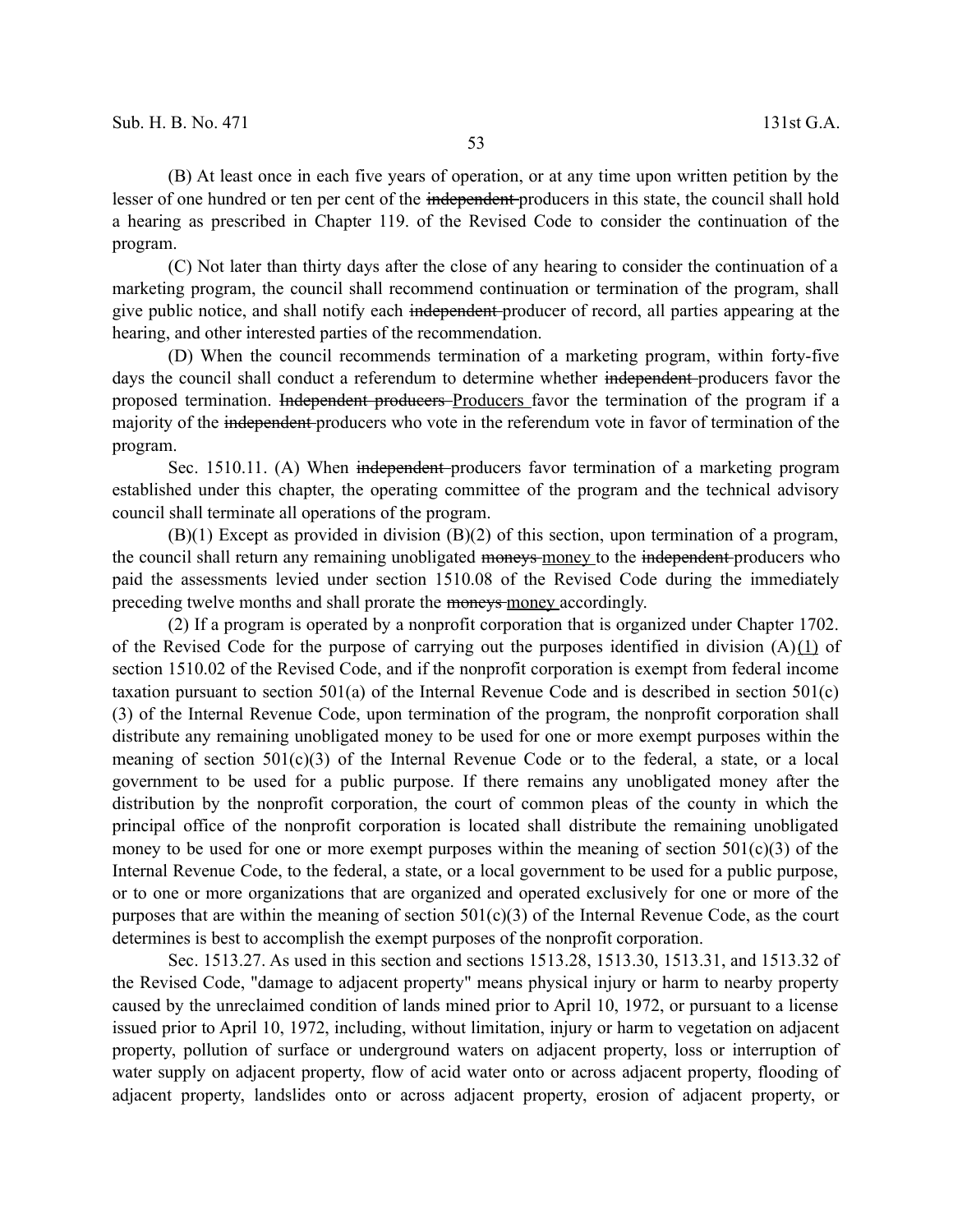deposition of sediment upon adjacent property. Damage to adjacent property does not include any diminution of the market value of adjacent property caused exclusively by the visual or aesthetic appearance of such unreclaimed lands.

The chief of the division of mineral resources management, with the approval of the director of natural resources, may enter into a written agreement, which may be in the form of a contract, with the owner of any unreclaimed land affected by mining before April 10, 1972, or pursuant to a license issued before April 10, 1972, that causes or may cause pollution of the waters of the state or damage to adjacent property, is not likely to be mined in the foreseeable future, and lies within the boundaries of a project area approved by the council on unreclaimed strip mined lands created in chief under section  $1513.29 - 1513.30$  of the Revised Code, under which the state or its agents may enter the land to reclaim it at state expense with moneys from the unreclaimed lands fund ereated by section-1513.30 of the Revised Code by establishing vegetative cover and substantially reducing or eliminating erosion, sedimentation, landslides, pollution, accumulation or discharge of acid water, flooding, and damage to adjacent property. The agreement may include provisions pertaining to liability for damages and any other provisions necessary or desirable to achieve the purposes of this section.

If the chief makes a finding of fact that land or water resources have been adversely affected by past coal mining practices; if the adverse effects are at a stage where, in the public interest, action to restore, reclaim, abate, control, or prevent the adverse effects should be taken; and if the owners of the affected land or water resources either are not known or readily available or will not give permission for the state, political subdivisions, or their agents, employees, or contractors to enter on the property to restore, reclaim, abate, control, or prevent the adverse effects, the chief or the chief's agents, employees, or contractors may enter on the affected property in order to do all things necessary or expedient to restore, reclaim, abate, control, or prevent the adverse effects. Prior to entering on the property, the chief or the chief's agents, employees, or contractors shall give notice by mail to the owners, if known, or, if not known, by posting notice on the premises and advertising once in a newspaper of general circulation in the county or municipal corporation in which the land lies. Such an entry shall be construed as an exercise of the police power for the protection of public health, safety, and welfare and shall not be construed as an act of condemnation of property or of trespass. The moneys expended for the work and the benefits accruing to any premises so entered upon shall be chargeable against land and shall mitigate or offset any claim in or any action brought by any owner of any interest in the premises for any alleged damages by virtue of the entry. This provision is not intended to create new rights of action or eliminate existing immunities.

Each agreement entered into pursuant to this section shall contain provisions for the reimbursement of a portion of the costs of the reclamation that is commensurate with the increase in the fair market value of the property attributable to the reclamation work thereon, as determined by appraisals made before and after reclamation in the manner stated in the agreement, unless the determination discloses an increase in value that is insubstantial. For reimbursement of the portion, the agreement may include provisions for any of the following:

(A) Public use for soil, water, forest, or wildlife conservation or public recreation purposes;

(B) Payment to the state of the share of the income from the crops or timber produced on the land that is stated in the agreement;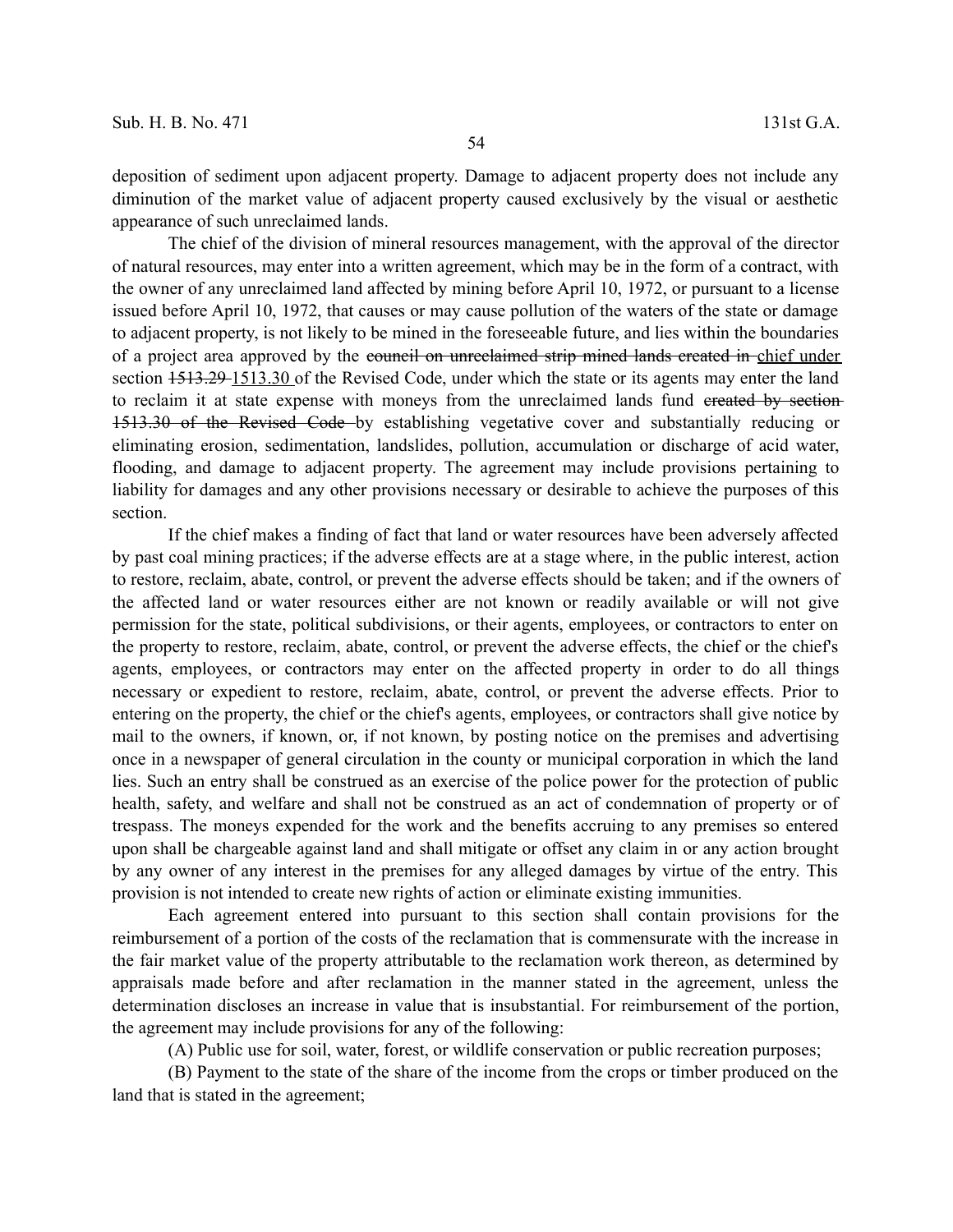(C) Imposition of a lien in the amount of the increase in fair market value payable upon transfer or conveyance of the property to a new owner. All such reimbursements and payments shall be credited to the unreclaimed lands fund.

(D) Payment to the state in cash of the amount of the increase in fair market value, payable upon completion of the reclamation.

For the purpose of selecting lands to be reclaimed within the boundaries of approved project areas, the chief shall consult the owners of unreclaimed lands, may consult with local officials, civic and professional organizations, and interested individuals, and shall consider the feasibility, cost, and public benefits of reclaiming particular lands, their potential for being mined, and the availability of federal or other assistance for reclamation. Before entering into the agreement, the chief shall prepare or approve a detailed plan with topographic maps indicating the reclamation improvements to be made. The plan may include improvements recommended by the owner, but may not include improvements that the chief finds are not necessary to establish vegetative cover or substantially reduce or eliminate erosion, sedimentation, landslides, pollution, accumulation or discharge of acid water, flooding, or damage to adjacent property.

With the approval of the director and upon entering into the agreement with the owner, the chief may carry out the plan of reclamation or any part thereof with the employees and equipment of any division of the department of natural resources, or the chief may carry out the plan or any part thereof by contracting therefor.

The chief, with the approval of the director and written consent of the owner, may enter into a contract with an operator mining adjacent land under a current, valid permit to carry out the plan of reclamation on the unreclaimed land or any part of the plan without advertising for bids. Contracts entered into with operators mining adjacent land are not subject to division (B) of section 127.16 of the Revised Code.

The chief shall require every operator mining adjacent land who performs reclamation work pursuant to this section to pay workers at the greater of their regular rate of pay, as established by contract, agreement, or prior custom or practice, or the average wage rate paid in this state for the same or similar work performed in the same or similar locality by private companies doing their own reclamation work. Each contract awarded by the chief to other than an operator mining adjacent land shall be awarded to the lowest responsible bidder after sealed bids are received, opened, and published at the time and place fixed by the chief. The chief shall publish notice of the time and place at which bids will be received, opened, and published, at least once at least ten days before the date of the opening of the bids, in a newspaper of general circulation in the county in which the area of land to be reclaimed under the contract is located. If, after so advertising for bids, no bids are received by the chief at the time and place fixed for receiving them, the chief may advertise again for bids, or, if the chief considers the public interest will be best served, the chief may enter into a contract for the reclamation of the area of land without further advertisement for bids. The chief may reject all bids received and again publish notice of the time and place at which bids for contracts will be received, opened, and published. The chief, with the approval of the director and written consent of the owner, may enter into a contract with a licensed mine operator mining adjacent land under a valid permit to carry out the plan of reclamation on the unreclaimed land or any part of the plan without advertising for bids.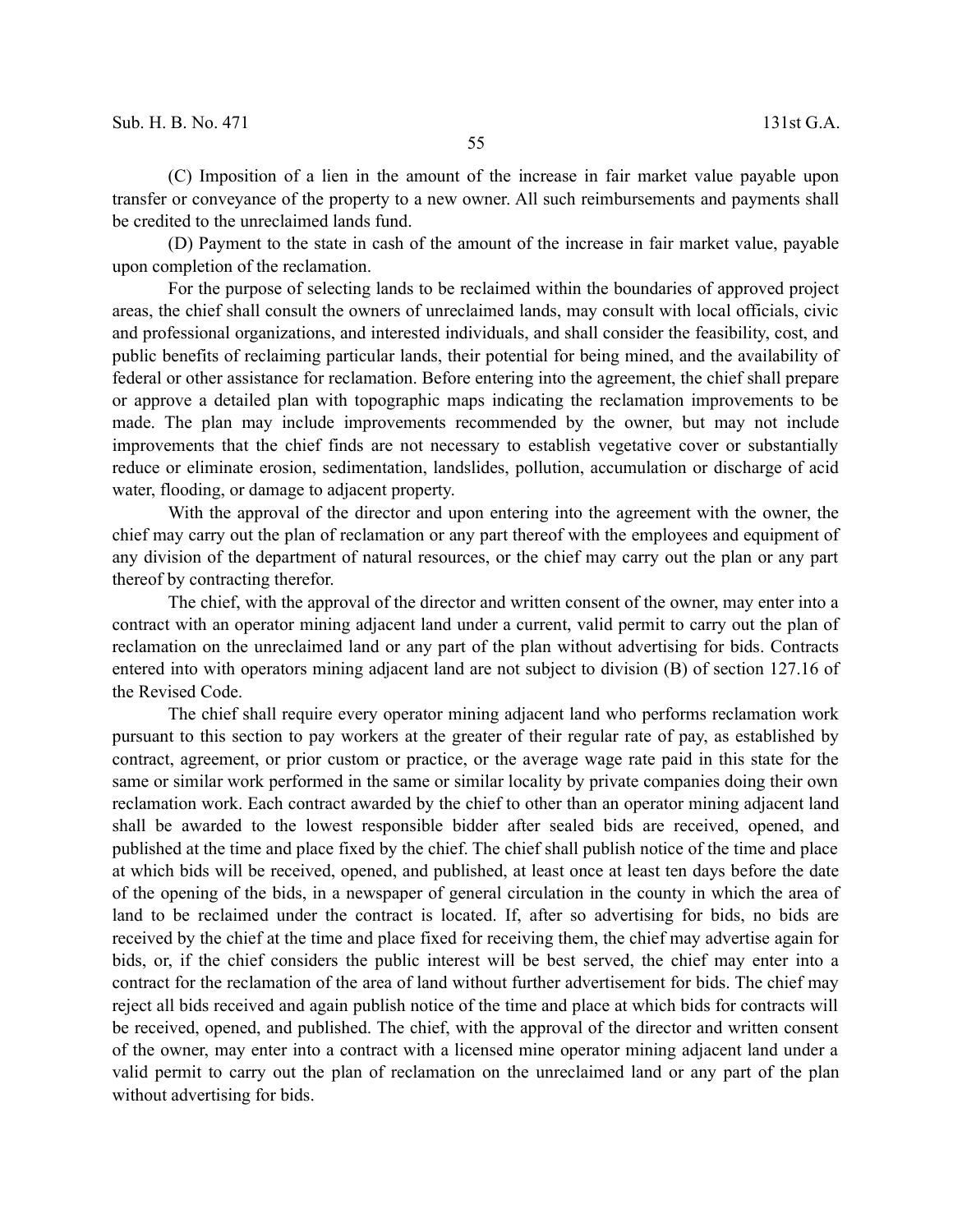Sec. 1513.28. The chief of the division of mineral resources management, with the approval of the director of natural resources, may make grants of moneys from the unreclaimed lands fund created by section 1513.30 of the Revised Code for the payment by the state of up to seventy-five per cent of the reasonable and necessary reclamation expenses incurred by the owner of any unreclaimed land affected by mining before April 10, 1972, or pursuant to a license issued before April 10, 1972, that causes or may cause pollution of the waters of the state or damage to adjacent property, is not likely to be mined in the foreseeable future, and lies within the boundaries of a project area approved by the council on unreclaimed strip mined lands created in chief under section 1513.29 1513.30 of the Revised Code, in accordance with a plan of reclamation approved by the chief.

The owner shall submit application for a grant on forms furnished by the division, together with detailed plans and topographic maps indicating the reclamation improvements to be made, an itemized estimate of the project's cost, a description of the project's benefits, and such other information as the chief prescribes. The plan of reclamation may be prepared in consultation with a local soil and water conservation district.

The chief may award the applicant a grant only after finding that the proposed reclamation work will establish vegetative cover and substantially reduce or eliminate erosion, sedimentation, landslides, pollution, accumulation or discharge of acid water, flooding, and damage to adjacent property.

For the purpose of establishing priorities for awarding grants under this section and section 1513.31 of the Revised Code, the chief shall consider each project's feasibility, cost, and public benefits of reclaiming the particular land, its potential for being mined, and the availability of federal or other financial assistance for reclamation.

The chief shall determine the amount of a grant under this section based upon the chief's determination of what constitutes reasonable and necessary expenses actually incurred for establishing vegetative cover, substantially reducing or eliminating erosion, sedimentation, landslides, pollution, accumulation or discharge of acid water, flooding, or damage to adjacent property, and preparing the plan of reclamation. The owner may elect to have other improvements made concurrently, but in no event shall any part of the grant be made for such other improvements, and in no event shall the amount of the grant exceed seventy-five per cent of the total amount, determined by the chief, of what constitutes reasonable and necessary expenses actually incurred for the reclamation measures listed in this section.

The chief shall enter into a contract for funding with each applicant awarded a grant to ensure that the moneys granted are used for the purposes of this section and that the reclamation work is properly done. The final payment may not be made until the chief inspects and approves the completed reclamation work.

Each such contract shall contain provisions for the reimbursement of a portion of the costs of the reclamation that is commensurate with the increase in the fair market value of the property attributable to the reclamation work thereon, as determined by appraisals made before and after reclamation in the manner stated in the agreement, unless such determination discloses an increase in value that is insubstantial in comparison to the benefits to the public from the abatement of pollution or prevention of damage to adjacent property, considering the applicant's share of the reclamation cost. For reimbursement of such portion, the contract may include provisions for: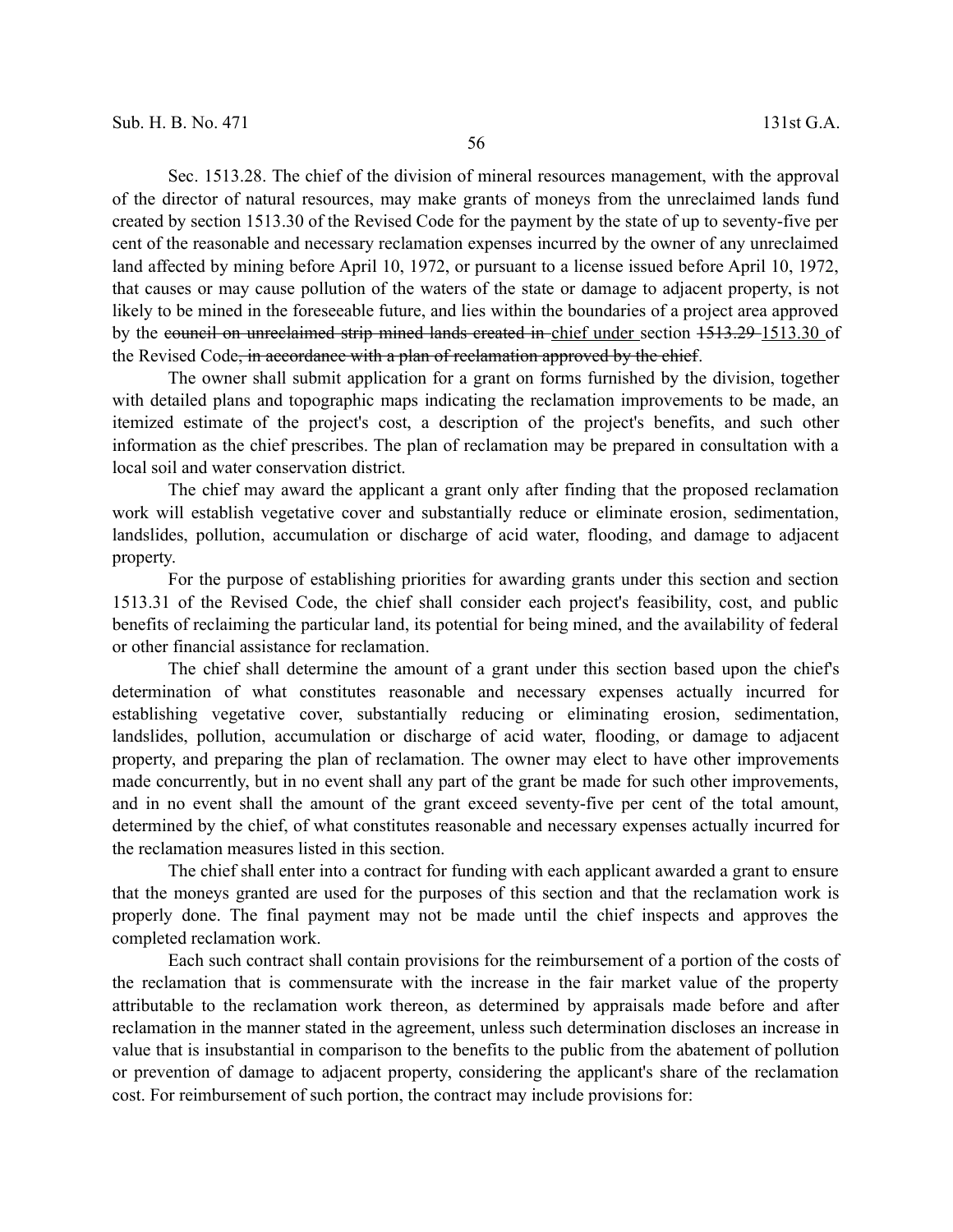(A) Public use for soil, water, forest, or wildlife conservation or public recreation purposes;

(B) Payment to the state of the share of the income from the crops or timber produced on the land that is stated in the agreement;

(C) Imposition of a lien in the amount of the increase in fair market value payable upon transfer or conveyance of the property to a new owner;

(D) Payment to the state in cash in the amount of the increase in fair market value, payable upon completion of the reclamation.

All such reimbursements and payments shall be credited to the unreclaimed lands fund.

Not more than forty per cent of the money credited to the fund during the preceding calendar year may be expended during a calendar year for grants under this section.

The chief shall require every landowner performing reclamation work pursuant to this section to pay workers at the greater of their regular rate of pay, as established by contract, agreement, or prior custom or practice, or the average wage rate in this state for the same or similar work performed in the same or similar locality by private companies doing their own reclamation work.

Sec. 1513.30. There is hereby created in the state treasury the unreclaimed lands fund, to be administered by the chief of the division of mineral resources management and used for the purpose of reclaiming land, public or private, affected by mining, or controlling mine drainage, for which no cash is held in the reclamation forfeiture fund created in section 1513.18 of the Revised Code or the surface mining fund created in section 1514.06 of the Revised Code and also for the purpose of paying the expenses and compensation of the council on unreclaimed strip mined lands as required by section 1513.29 of the Revised Code.

In order to direct expenditures from the unreclaimed lands fund toward reclamation projects that fulfill priority needs and provide the greatest public benefits, the chief periodically shall submit to the council project proposals consider projects to be financed from the unreclaimed lands fund– together with benefit and cost data and other pertinent information. For the purpose of selecting project areas and determining the boundaries of project areas, the equiver equilibrium consider the feasibility, cost, and public benefits of reclaiming the areas, their potential for being mined, the availability of federal or other financial assistance for reclamation, and the geographic distribution of project areas to ensure fair distribution among affected areas.

The council chief shall give priority to areas where there is little or no likelihood of mining within the foreseeable future, reclamation is feasible at reasonable cost with available funds, and either of the following applies:

(A) The pollution of the waters of the state and damage to adjacent property are most severe and widespread.

(B) Reclamation will make possible public uses for soil, water, forest, or wildlife conservation or public recreation purposes, will facilitate orderly commercial or industrial site development, or will facilitate the use or improve the enjoyment of nearby public conservation or recreation lands.

Expenditures from the unreclaimed lands fund for reclamation projects may be made only for projects that are within the boundaries of project areas approved by the council, and expenditures for a particular project may not exceed any applicable limits set by the council chief. Expenditures from the unreclaimed lands fund shall be made by the chief, with the approval of the director of natural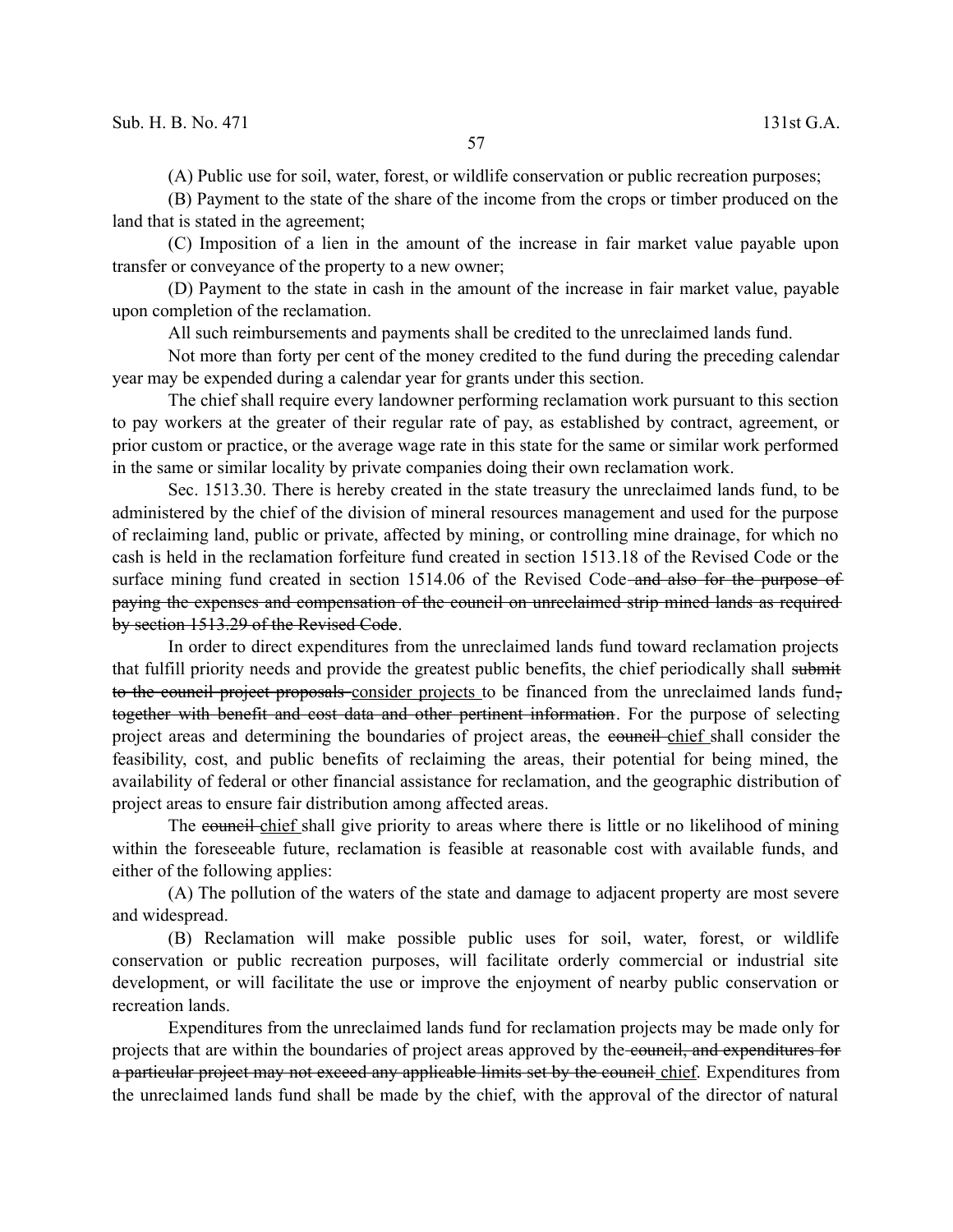## resources.

The chief may expend an amount not to exceed twenty per cent of the moneys credited annually by the treasurer of state to the unreclaimed lands fund for the purpose of administering the fund.

The chief may engage in cooperative projects under this section with any agency of the United States, appropriate state agencies, or state universities or colleges as defined in section 3345.27 of the Revised Code and may transfer money from the fund<del>, with the approval of the</del> council, to other appropriate state agencies or to state universities or colleges in order to carry out the reclamation activities authorized by this section.

If the director of natural resources determines it to be necessary, the director may request the controlling board to transfer an amount of money from the fund to the coal mining administration and reclamation reserve fund created in section 1513.181 of the Revised Code.

Sec. 1513.31. For the purpose of promoting local or regional economic or community development, the chief of the division of mineral resources management, with the approval of the director of natural resources, may make grants of money from the unreclaimed lands fund created by section 1513.30 of the Revised Code for the payment by the state of up to seventy-five per cent of the reasonable and necessary expenses incurred by a political subdivision, community improvement corporation incorporated under Chapter 1724. of the Revised Code, or other nonprofit corporation incorporated under Chapter 1702. of the Revised Code for the reclamation of any unreclaimed land affected by mining before April 10, 1972, or pursuant to a license issued before April 10, 1972, that is owned by the political subdivision or corporation, is to be reclaimed for the purpose of commercial or industrial site development by the political subdivision or corporation or the development of recreational facilities by the political subdivision, and lies within the boundaries of a project area approved by the council on unreclaimed strip mined lands, in accordance with a plan of reclamation approved by the chief.

The owner shall submit an application for a grant on forms furnished by the division of mineral resources management together with detailed plans and topographic maps indicating the reclamation improvements to be made, an itemized estimate of the project's cost, a description of the project's benefits, and such other information as the chief prescribes. The chief may award the applicant a grant only after finding that the proposed reclamation work will render the unreclaimed land suitable for commercial, industrial, or, if the land is owned by a political subdivision, recreational site development and will substantially reduce or eliminate the damage, if any, to adjacent property that is or may be caused by the condition of the unreclaimed land.

The chief shall determine the amount of the grant based upon the chief's determination of what constitutes reasonable and necessary expenses actually incurred for preparing the plan of reclamation; preparing the unreclaimed land for commercial, industrial, or, in the case of land owned by a political subdivision, recreational site development, including backfilling, grading, resoiling, planting, or other work to restore the land to a condition suitable for such development; and, if the condition of the unreclaimed land so requires, establishing vegetative cover or substantially reducing or eliminating erosion, sedimentation, landslides, pollution, accumulation or discharge of acid water, flooding, or damage to adjacent property. The owner may have other improvements made concurrently with the reclamation work, but shall not spend any part of the grant for such other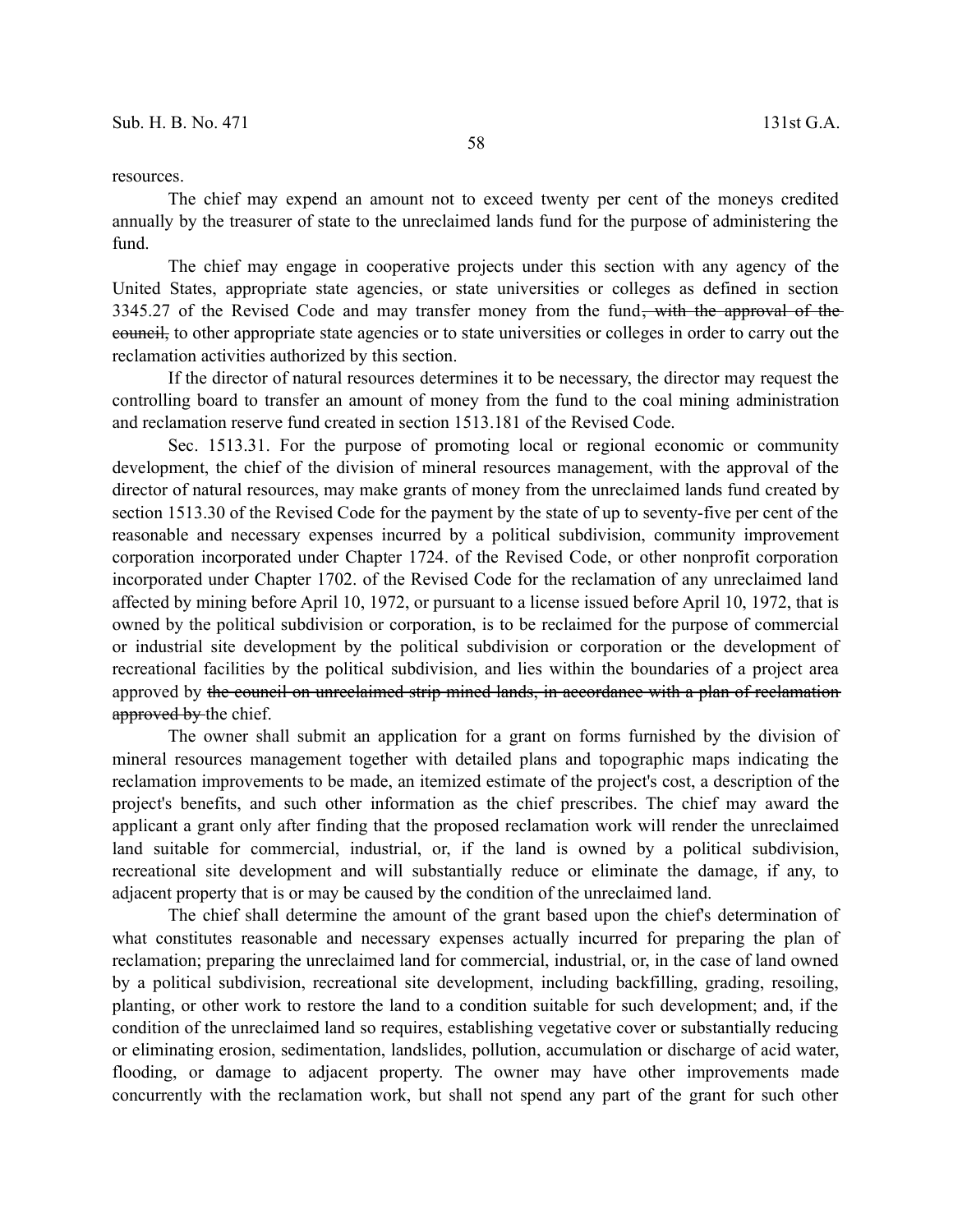improvements. No grant shall exceed seventy-five per cent of the total amount, as determined by the chief, of what constitutes reasonable and necessary expenses actually incurred for the reclamation measures listed in this section.

The chief shall enter into a contract for funding with each applicant awarded a grant in order to ensure that the moneys granted are used for the purposes of this section and that the reclamation work is properly done. The final payment under a grant may not be made until the chief inspects and approves the completed reclamation work.

Sec. 1513.32. For the purpose of promoting local or regional economic or community development, the chief of the division of mineral resources management, with the approval of the director of natural resources, may enter into a written agreement, which may be in the form of a contract, with a political subdivision, community improvement corporation incorporated under Chapter 1724. of the Revised Code, or other nonprofit corporation incorporated under Chapter 1702. of the Revised Code that owns any unreclaimed land affected by mining before April 10, 1972, or pursuant to a license issued before April 10, 1972, under which the state or its agents may enter upon the land to reclaim it at state expense with moneys from the unreclaimed lands fund created by section 1513.30 of the Revised Code for the purpose of commercial or industrial site development if the land is owned by a political subdivision or corporation or the development of recreational facilities if the land is owned by a political subdivision. The agreement may include provisions pertaining to liability for damages and any other provisions necessary or desirable to achieve the purposes of this section.

For the purpose of selecting lands to be reclaimed for commercial, industrial, or, if the lands are owned by a political subdivision, recreational site development, the chief shall consult with the owners of unreclaimed lands and with local officials, civic and professional organizations, and interested individuals and shall consider the feasibility, cost, and public benefits of reclaiming particular lands and the availability of federal or other assistance for the reclamation. The chief shall select for reclamation under this section only lands that lie within the boundaries of a project area approved by the council on unreclaimed strip mined lands chief.

Before entering into the agreement, the chief shall prepare or approve a detailed plan with topographic maps indicating the reclamation improvements to be made, an itemized estimate of the project's cost, a description of the project's benefits, and such other information as the chief considers appropriate. The plan shall include only reclamation work that is necessary to render the unreclaimed land suitable for commercial, industrial, or, if the land is owned by a political subdivision, recreational site development and will substantially reduce or eliminate the damage, if any, to adjacent property that is or may be caused by the condition of the unreclaimed land. The plan may include improvements recommended by the owner, but may not include any improvements that the chief finds are not necessary to prepare the unreclaimed land for commercial, industrial, or, if the land is owned by a political subdivision, recreational site development, or if the condition of the unreclaimed land so requires, are not necessary to establish vegetative cover or substantially reduce or eliminate erosion, sedimentation, landslides, pollution, accumulation or discharge of acid water, flooding, or damage to adjacent property.

With the approval of the director and upon entering into an agreement with the owner, the chief may carry out the plan of reclamation or any part thereof with the employees or equipment of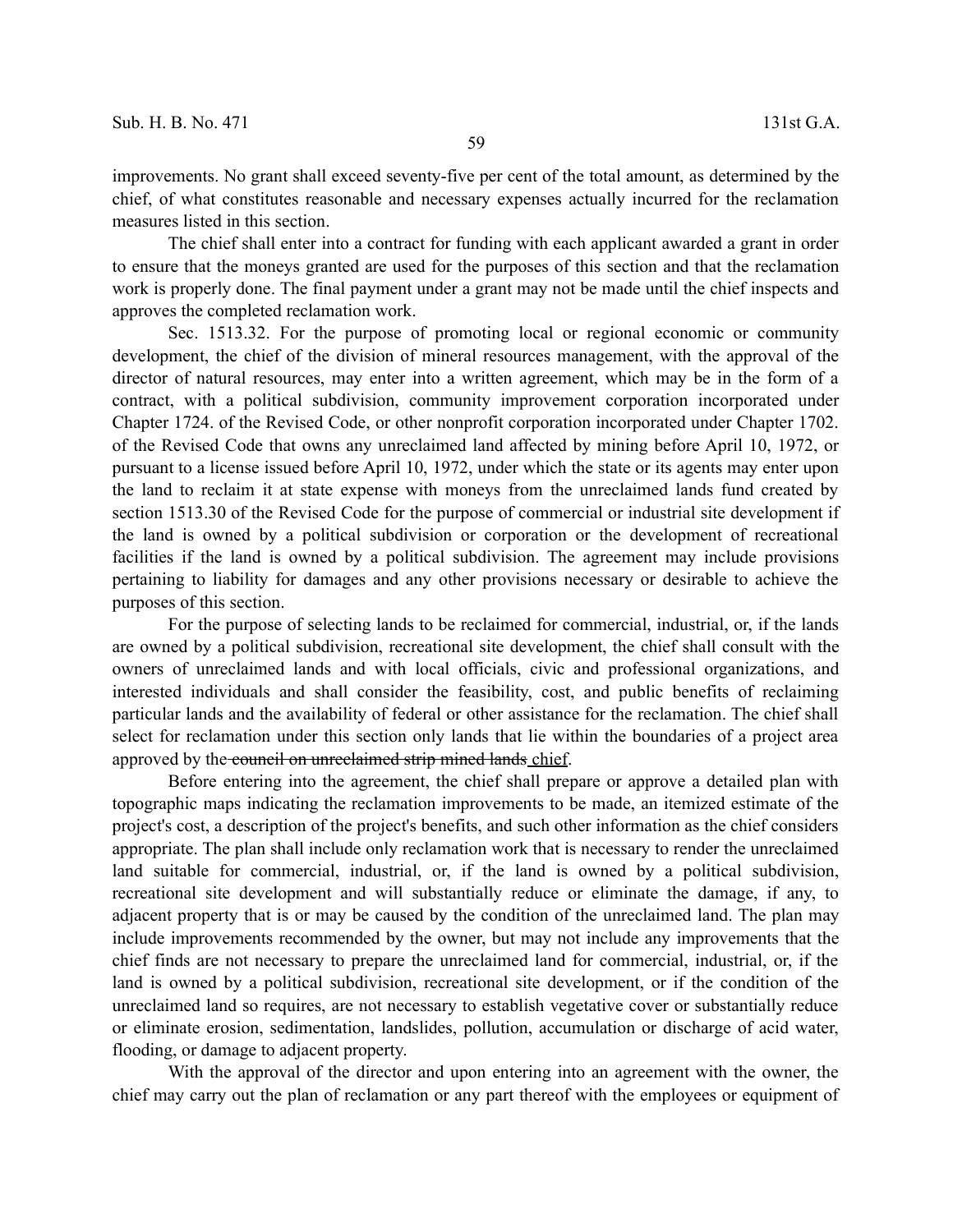the department, or the chief may carry out the plan or any part thereof by contracting therefor in accordance with the procedures prescribed in section 1513.27 of the Revised Code. The chief shall keep an itemized record of the state's expense in carrying out the plan.

Expenditure of not more than twenty per cent of the moneys credited to the unreclaimed lands fund during the preceding fiscal year may be approved by the council on unreclaimed stripmined lands chief during a fiscal year for conducting reclamation projects under this section and for making grants under section 1513.31 of the Revised Code, provided that such expenditures are primarily for the pollution abatement purposes of section 1513.30 of the Revised Code.

Sec. 1513.37. (A) There is hereby created in the state treasury the abandoned mine reclamation fund, which shall be administered by the chief of the division of mineral resources management. The fund shall consist of grants from the secretary of the interior from the federal abandoned mine reclamation fund established by Title IV of the "Surface Mining Control and Reclamation Act of 1977," 91 Stat. 445, 30 U.S.C.A. 1201, regulations adopted under it, and amendments to the act and regulations. Expenditures from the abandoned mine reclamation fund shall be made by the chief for the following purposes:

(1) Reclamation and restoration of land and water resources adversely affected by past coal mining, including, but not limited to, reclamation and restoration of abandoned strip mine areas, abandoned coal processing areas, and abandoned coal refuse disposal areas; sealing and filling of abandoned deep mine entries and voids; planting of land adversely affected by past coal mining; prevention of erosion and sedimentation; prevention, abatement, treatment, and control of water pollution created by coal mine drainage, including restoration of streambeds and construction and operation of water treatment plants; prevention, abatement, and control of burning coal refuse disposal areas and burning coal in situ; and prevention, abatement, and control of coal mine subsidence;

(2) Acquisition and filling of voids and sealing of tunnels, shafts, and entryways of noncoal lands;

(3) Acquisition of land as provided for in this section;

(4) Administrative expenses incurred in accomplishing the purposes of this section;

(5) All other necessary expenses to accomplish the purposes of this section.

(B) Expenditures of moneys from the fund on land and water eligible pursuant to division (C) of this section shall reflect the following priorities in the order stated:

(1) The protection of public health, safety, general welfare, and property from extreme danger of adverse effects of coal mining practices;

(2) The protection of public health, safety, and general welfare from adverse effects of coal mining practices;

(3) The restoration of land and water resources and the environment previously degraded by adverse effects of coal mining practices, including measures for the conservation and development of soil and water (excluding channelization), woodland, fish and wildlife, recreation resources, and agricultural productivity;

(4) Research and demonstration projects relating to the development of coal mining reclamation and water quality control program methods and techniques;

(5) The protection, repair, replacement, construction, or enhancement of public facilities such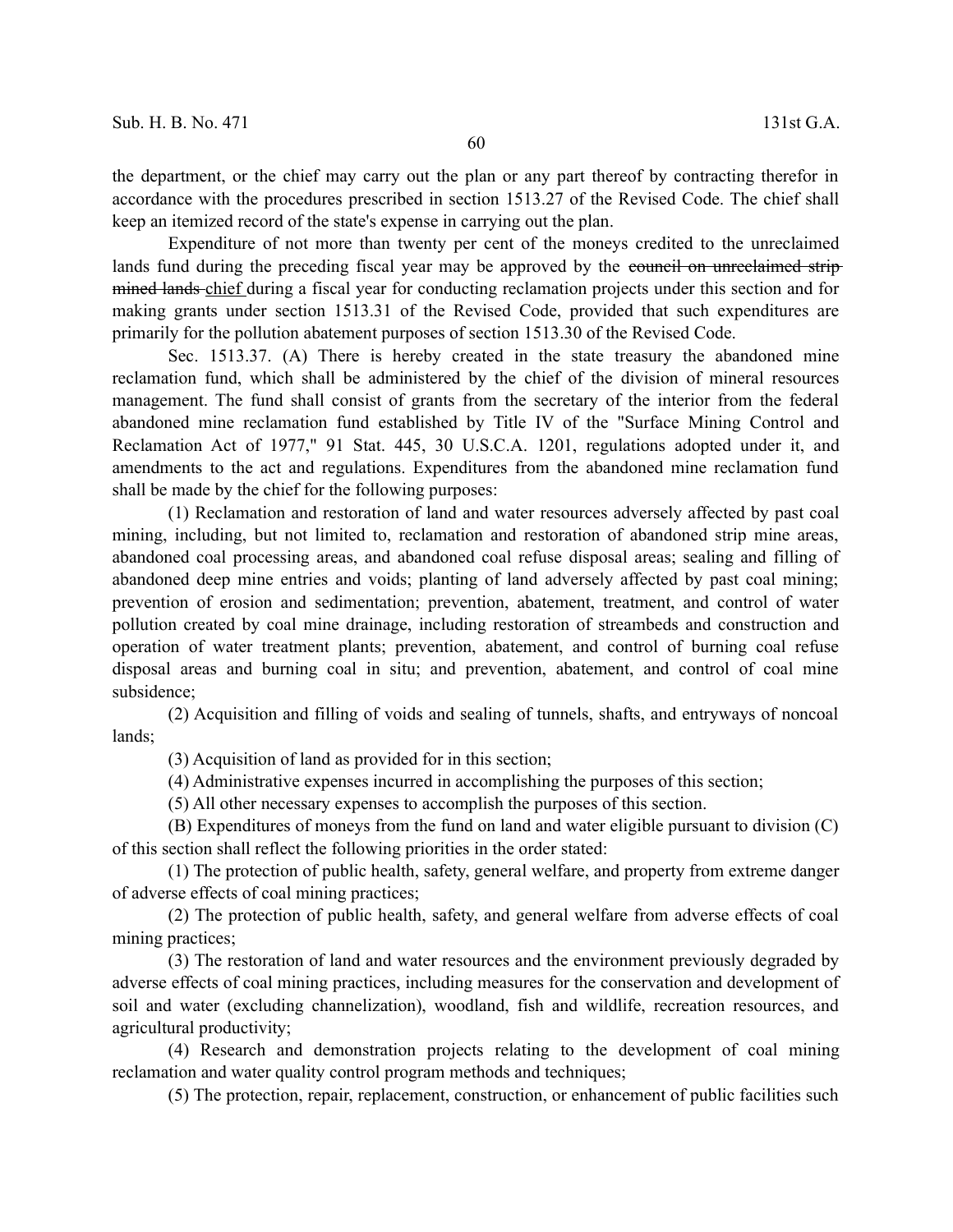as utilities, roads, recreation facilities, and conservation facilities adversely affected by coal mining practices;

(6) The development of publicly owned land adversely affected by coal mining practices, including land acquired as provided in this section for recreation and historic purposes, conservation and reclamation purposes, and open space benefits.

(C)(1) Lands and water eligible for reclamation or drainage abatement expenditures under this section are those that were mined for coal or were affected by such mining, wastebanks, coal processing, or other coal mining processes and that meet one of the following criteria:

(a) Are lands that were abandoned or left in an inadequate reclamation status prior to August 3, 1977, and for which there is no continuing reclamation responsibility under state or federal laws;

(b) Are lands for which the chief finds that surface coal mining operations occurred at any time between August 4, 1977, and August 16, 1982, and that any moneys for reclamation or abatement that are available pursuant to a bond, performance security, or other form of financial guarantee or from any other source are not sufficient to provide for adequate reclamation or abatement at the site;

(c) Are lands for which the chief finds that surface coal mining operations occurred at any time between August 4, 1977, and November 5, 1990, that the surety of the mining operator became insolvent during that time, and that, as of November 5, 1990, any moneys immediately available from proceedings relating to that insolvency or from any financial guarantee or other source are not sufficient to provide for adequate reclamation or abatement at the site.

(2) In determining which sites to reclaim pursuant to divisions  $(C)(1)(b)$  and (c) of this section, the chief shall follow the priorities stated in divisions (B)(1) and (2) of this section and shall ensure that priority is given to those sites that are in the immediate vicinity of a residential area or that have an adverse economic impact on a local community.

(3) Surface coal mining operations on lands eligible for remining shall not affect the eligibility of those lands for reclamation and restoration under this section after the release of the bond, performance security, or other form of financial guarantee for any such operation as provided under division (F) of section 1513.16 of the Revised Code. If the bond, performance security, or other form of financial guarantee for a surface coal mining operation on lands eligible for remining is forfeited, moneys available under this section may be used if the amount of the bond, performance security, or other form of financial guarantee is not sufficient to provide for adequate reclamation or abatement, except that if conditions warrant, the chief immediately shall exercise the authority granted under division (L) of this section.

(D) The chief may submit to the secretary of the interior a state reclamation plan and annual projects to carry out the purposes of this section.

(1) The reclamation plan generally shall identify the areas to be reclaimed, the purposes for which the reclamation is proposed, the relationship of the lands to be reclaimed and the proposed reclamation to surrounding areas, the specific criteria for ranking and identifying projects to be funded, and the legal authority and programmatic capability to perform the work in accordance with this section.

(2) On an annual basis, the chief may submit to the secretary an application for support of the abandoned mine reclamation fund and implementation of specific reclamation projects. The annual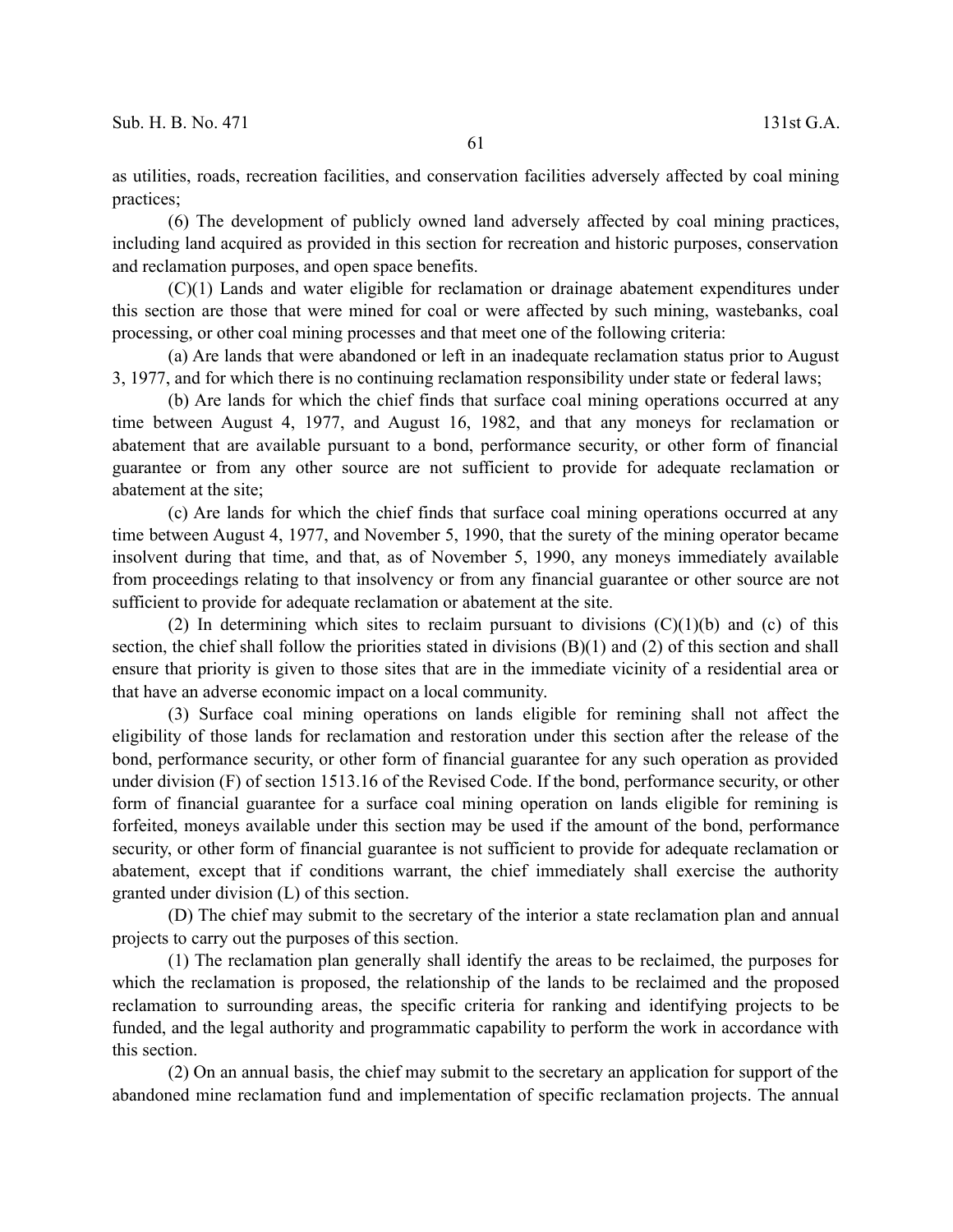requests shall include such information as may be requested by the secretary.

Before submitting an annual application to the secretary, the chief first shall submit it to the council on unreclaimed strip mined lands for review and approval by the council. The chief shall not submit such an application to the secretary until it has been approved by the council. The chief shall submit applications for administrative costs, imminent hazards, or emergency projects to the council for review.

(3) The costs for each proposed project under this section shall include actual construction costs, actual operation and maintenance costs of permanent facilities, planning and engineering costs, construction inspection costs, and other necessary administrative expenses.

(4) Before making any expenditure of funds from the fund to implement any specific reclamation project under this section, the chief first shall submit to the council a project proposal and any other pertinent information regarding the project requested by the council for review and approval of the specific project by the council.

(5) The chief may submit annual and other reports required by the secretary when funds are provided by the secretary under Title IV of the "Surface Mining Control and Reclamation Act of 1977," 91 Stat. 445, 30 U.S.C.A. 1201, regulations adopted under it, and amendments to the act and regulations.

(E)(1) There is hereby created in the state treasury the acid mine drainage abatement and treatment fund, which shall be administered by the chief. The fund shall consist of grants from the secretary of the interior from the federal abandoned mine reclamation fund pursuant to section  $402(g)$ (6) of Title IV of the "Surface Mining Control and Reclamation Act of 1977," 91 Stat. 445, 30 U.S.C.A. 1201. All investment earnings of the fund shall be credited to the fund.

(2) The chief shall make expenditures from the fund, in consultation with the United States department of agriculture, soil conservation service, to implement acid mine drainage abatement and treatment plans approved by the secretary. The plans shall provide for the comprehensive abatement of the causes and treatment of the effects of acid mine drainage within qualified hydrologic units affected by coal mining practices and shall include at least all of the following:

(a) An identification of the qualified hydrologic unit. As used in division (E) of this section, "qualified hydrologic unit" means a hydrologic unit that meets all of the following criteria:

(i) The water quality in the unit has been significantly affected by acid mine drainage from coal mining practices in a manner that has an adverse impact on biological resources.

(ii) The unit contains lands and waters that meet the eligibility requirements established under division (C) of this section and any of the priorities established in divisions  $(B)(1)$  to (3) of this section.

(iii) The unit contains lands and waters that are proposed to be the subject of expenditures from the reclamation forfeiture fund created in section 1513.18 of the Revised Code or the unreclaimed lands fund created in section 1513.30 of the Revised Code.

(b) The extent to which acid mine drainage is affecting the water quality and biological resources within the hydrologic unit;

(c) An identification of the sources of acid mine drainage within the hydrologic unit;

(d) An identification of individual projects and the measures proposed to be undertaken to abate and treat the causes or effects of acid mine drainage within the hydrologic unit;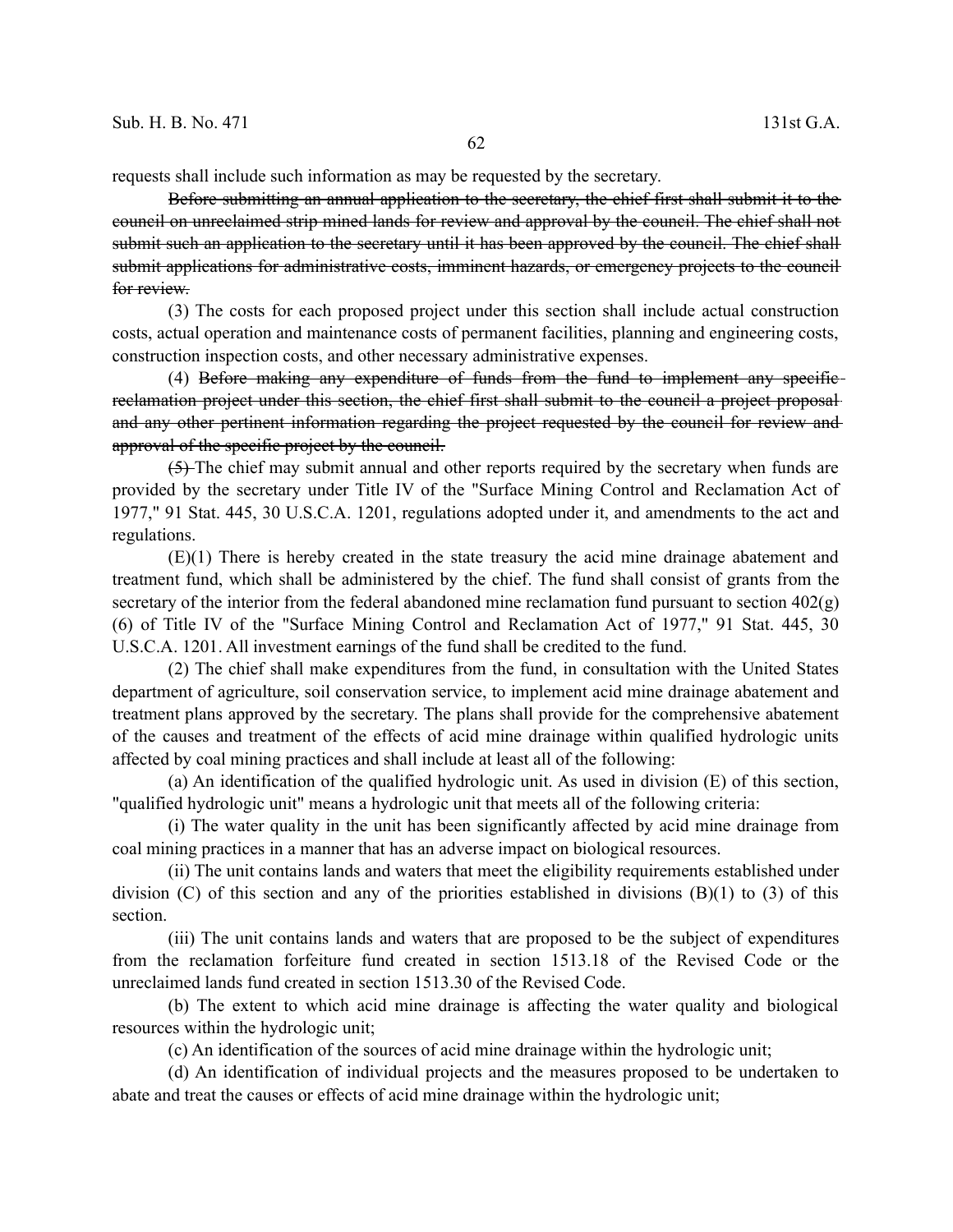(e) The cost of undertaking the proposed abatement and treatment measures;

(f) An identification of existing and proposed sources of funding for those measures;

(g) An analysis of the cost-effectiveness and environmental benefits of abatement and treatment measures.

(3) The chief may make grants of moneys from the acid mine drainage abatement and treatment fund to watershed groups for conducting projects to accomplish the purposes of this section. A grant may be made in an amount equal to not more than fifty per cent of each of the following:

(a) Reasonable and necessary expenses for the collection and analysis of data sufficient to do either or both of the following:

(i) Identify a watershed as a qualified hydrologic unit;

(ii) Monitor the quality of water in a qualified hydrologic unit before, during, and at any time after completion of the project by the watershed group.

(b) Engineering design costs and construction costs involved in the project, provided that the project is conducted in a qualified hydrologic unit and the chief considers the project to be a priority.

A watershed group that wishes to obtain a grant under division (E)(3) of this section shall submit an application to the chief on forms provided by the division of mineral resources management, together with detailed estimates and timetables for accomplishing the stated goals of the project and any other information that the chief requires.

For the purposes of establishing priorities for awarding grants under division  $(E)(3)$  of this section, the chief shall consider each project's feasibility, cost-effectiveness, and environmental benefit, together with the availability of matching funding, including in-kind services, for the project.

The chief shall enter into a contract for funding with each applicant awarded a grant to ensure that the moneys granted are used for the purposes of this section and that the work that the project involves is done properly. The contract is not subject to division (B) of section 127.16 of the Revised Code. The final payment of grant moneys shall not be made until the chief inspects and approves the completed project.

The chief shall require each applicant awarded a grant under this section who conducts a project involving construction work to pay workers at the greater of their regular rate of pay, as established by contract, agreement, or prior custom or practice, or the average wage rate paid in this state for the same or similar work performed in the same or a similar locality by private companies doing similar work on similar projects.

As used in division (E)(3) of this section, "watershed group" means a charitable organization as defined in section 1716.01 of the Revised Code that has been established for the purpose of conducting reclamation of land and waters adversely affected by coal mining practices and specifically for conducting acid mine drainage abatement.

(F)(1) If the chief makes a finding of fact that land or water resources have been adversely affected by past coal mining practices; the adverse effects are at a stage where, in the public interest, action to restore, reclaim, abate, control, or prevent the adverse effects should be taken; the owners of the land or water resources where entry must be made to restore, reclaim, abate, control, or prevent the adverse effects of past coal mining practices are not known or are not readily available; or the owners will not give permission for the state, political subdivisions, or their agents, employees, or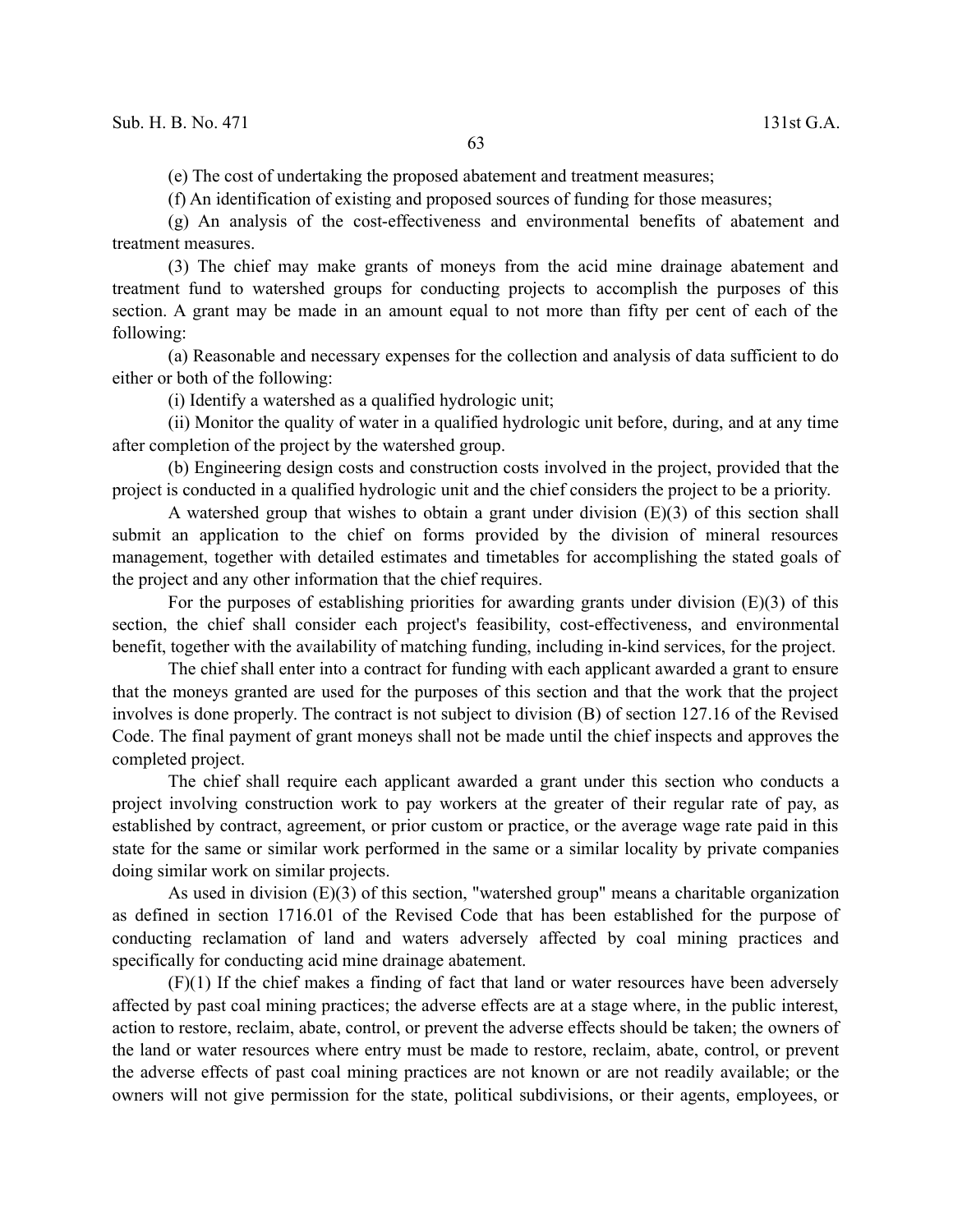contractors to enter upon the property to restore, reclaim, abate, control, or prevent the adverse effects of past coal mining practices; then, upon giving notice by mail to the owners, if known, or, if not known, by posting notice upon the premises and advertising once in a newspaper of general circulation in the municipal corporation or county in which the land lies, the chief or the chief's agents, employees, or contractors may enter upon the property adversely affected by past coal mining practices and any other property to have access to the property to do all things necessary or expedient to restore, reclaim, abate, control, or prevent the adverse effects. The entry shall be construed as an exercise of the police power for the protection of the public health, safety, and general welfare and shall not be construed as an act of condemnation of property nor of trespass on it. The moneys expended for the work and the benefits accruing to any such premises so entered upon shall be chargeable against the land and shall mitigate or offset any claim in or any action brought by any owner of any interest in the premises for any alleged damages by virtue of the entry, but this provision is not intended to create new rights of action or eliminate existing immunities.

(2) The chief or the chief's authorized representatives may enter upon any property for the purpose of conducting studies or exploratory work to determine the existence of adverse effects of past coal mining practices and to determine the feasibility of restoration, reclamation, abatement, control, or prevention of such adverse effects. The entry shall be construed as an exercise of the police power for the protection of the public health, safety, and general welfare and shall not be construed as an act of condemnation of property nor trespass on it.

(3) The chief may acquire any land by purchase, donation, or condemnation that is adversely affected by past coal mining practices if the chief determines that acquisition of the land is necessary to successful reclamation and that all of the following apply:

(a) The acquired land, after restoration, reclamation, abatement, control, or prevention of the adverse effects of past coal mining practices, will serve recreation and historic purposes, serve conservation and reclamation purposes, or provide open space benefits.

(b) Permanent facilities such as a treatment plant or a relocated stream channel will be constructed on the land for the restoration, reclamation, abatement, control, or prevention of the adverse effects of past coal mining practices.

(c) Acquisition of coal refuse disposal sites and all coal refuse thereon will serve the purposes of this section or public ownership is desirable to meet emergency situations and prevent recurrences of the adverse effects of past coal mining practices.

(4)(a) Title to all lands acquired pursuant to this section shall be in the name of the state. The price paid for land acquired under this section shall reflect the market value of the land as adversely affected by past coal mining practices.

(b) The chief may receive grants on a matching basis from the secretary of the interior for the purpose of carrying out this section.

(5)(a) Where land acquired pursuant to this section is considered to be suitable for industrial, commercial, residential, or recreational development, the chief may sell the land by public sale under a system of competitive bidding at not less than fair market value and under other requirements imposed by rule to ensure that the lands are put to proper use consistent with local and state land use plans, if any, as determined by the chief.

(b) The chief, when requested, and after appropriate public notice, shall hold a public meeting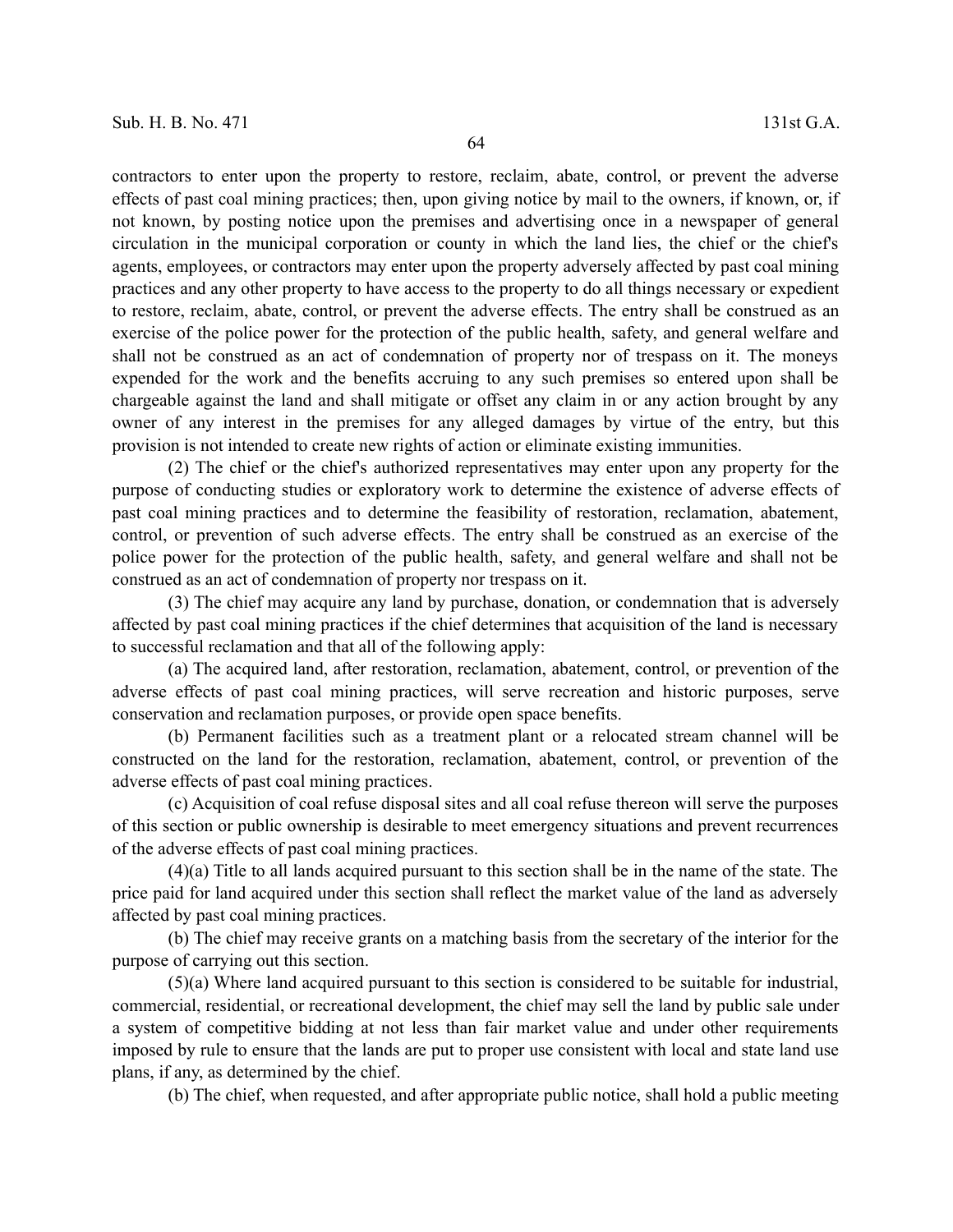in the county, counties, or other appropriate political subdivisions of the state in which lands acquired pursuant to this section are located. The meetings shall be held at a time that shall afford local citizens and governments the maximum opportunity to participate in the decision concerning the use or disposition of the lands after restoration, reclamation, abatement, control, or prevention of the adverse effects of past coal mining practices.

(6) In addition to the authority to acquire land under division  $(F)(3)$  of this section, the chief may use money in the fund to acquire land by purchase, donation, or condemnation, and to reclaim and transfer acquired land to a political subdivision, or to any person, if the chief determines that it is an integral and necessary element of an economically feasible plan for the construction or rehabilitation of housing for persons disabled as the result of employment in the mines or work incidental to that employment, persons displaced by acquisition of land pursuant to this section, persons dislocated as the result of adverse effects of coal mining practices that constitute an emergency as provided in the "Surface Mining Control and Reclamation Act of 1977," 91 Stat. 466, 30 U.S.C.A. 1240, or amendments to it, or persons dislocated as the result of natural disasters or catastrophic failures from any cause. Such activities shall be accomplished under such terms and conditions as the chief requires, which may include transfers of land with or without monetary consideration, except that to the extent that the consideration is below the fair market value of the land transferred, no portion of the difference between the fair market value and the consideration shall accrue as a profit to those persons. No part of the funds provided under this section may be used to pay the actual construction costs of housing. The chief may carry out the purposes of division (F) (6) of this section directly or by making grants and commitments for grants and may advance money under such terms and conditions as the chief may require to any agency or instrumentality of the state or any public body or nonprofit organization designated by the chief.

(G)(1) Within six months after the completion of projects to restore, reclaim, abate, control, or prevent adverse effects of past coal mining practices on privately owned land, the chief shall itemize the moneys so expended and may file a statement of the expenditures in the office of the county recorder of the county in which the land lies, together with a notarized appraisal by an independent appraiser of the value of the land before the restoration, reclamation, abatement, control, or prevention of adverse effects of past coal mining practices if the moneys so expended result in a significant increase in property value. The statement shall constitute a lien upon the land as of the date of the expenditures of the moneys and shall have priority as a lien second only to the lien of real property taxes imposed upon the land. The lien shall not exceed the amount determined by the appraisal to be the increase in the fair market value of the land as a result of the restoration, reclamation, abatement, control, or prevention of the adverse effects of past coal mining practices. No lien shall be filed under division (G) of this section against the property of any person who owned the surface prior to May 2, 1977, and did not consent to, participate in, or exercise control over the mining operation that necessitated the reclamation performed.

(2) The landowner may petition, within sixty days after the filing of the lien, to determine the increase in the fair market value of the land as a result of the restoration, reclamation, abatement, control, or prevention of the adverse effects of past coal mining practices. The amount reported to be the increase in value of the premises shall constitute the amount of the lien and shall be recorded with the statement provided in this section. Any party aggrieved by the decision may appeal as provided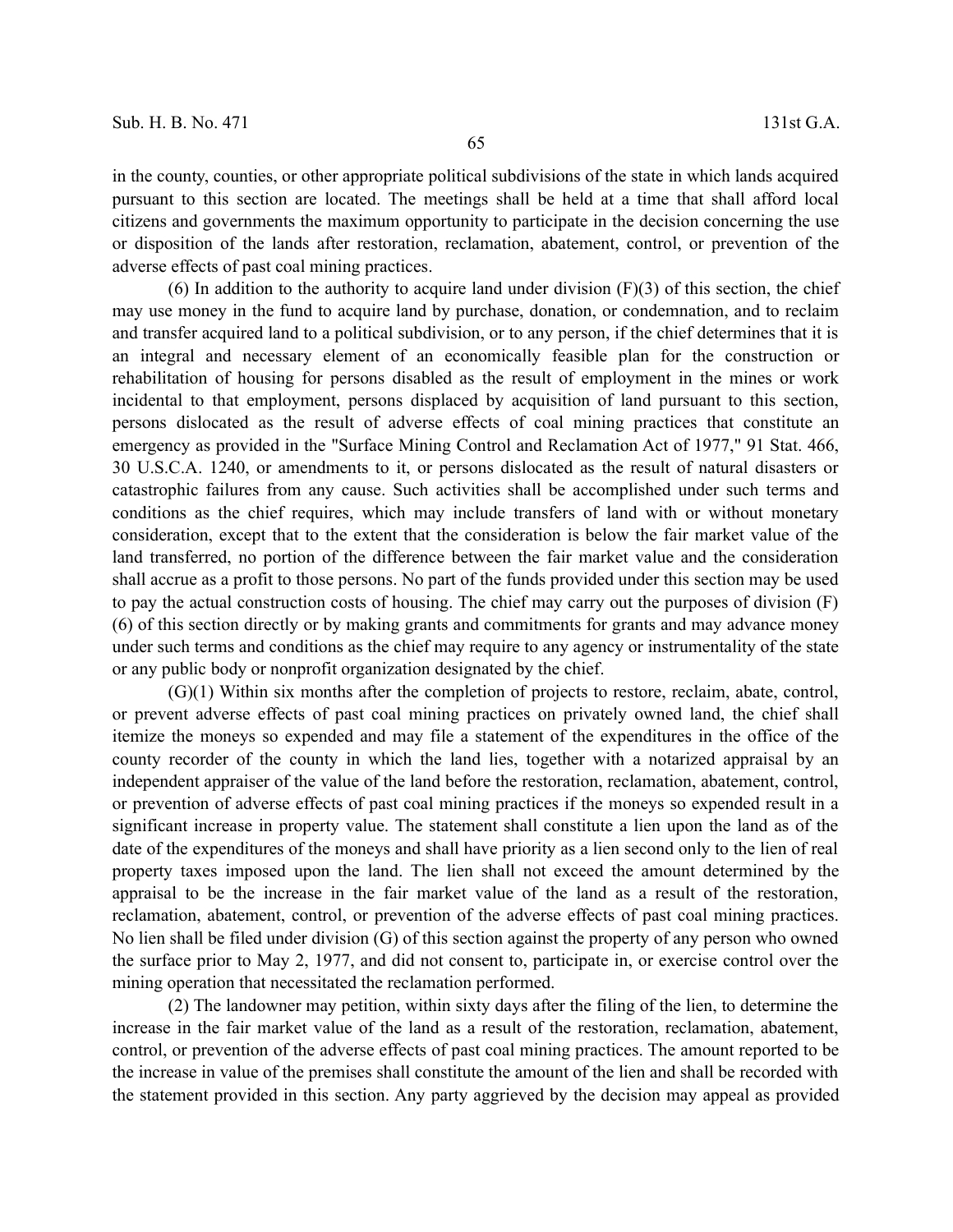## by state law.

(3) The lien provided in division (G) of this section shall be recorded and indexed, under the name of the state and the landowner, in the official records in the office of the county recorder of the county in which the land lies. The county recorder shall impose no charge for the recording or indexing of the lien. If the land is registered, the county recorder shall make a notation and enter a memorial of the lien upon the page of the register in which the last certificate of title to the land is registered, stating the name of the claimant, amount claimed, volume and page of the record where recorded, and exact time the memorial was entered.

66

(4) The lien shall continue in force so long as any portion of the amount of the lien remains unpaid. If the lien remains unpaid at the time of conveyance of the land on which the lien was placed, the conveyance may be set aside. Upon repayment in full of the moneys expended under this section, the chief promptly shall issue a certificate of release of the lien. Upon presentation of the certificate of release, the county recorder of the county in which the lien is recorded shall record the lien as having been discharged.

(5) A lien imposed under this section shall be foreclosed upon the substantial failure of a landowner to pay any portion of the amount of the lien. Before foreclosing any lien under this section, the chief shall make a written demand upon the landowner for payment. If the landowner does not pay the amount due within sixty days, the chief shall refer the matter to the attorney general, who shall institute a civil action to foreclose the lien.

(H)(1) The chief may fill voids, seal abandoned tunnels, shafts, and entryways, and reclaim surface impacts of underground or strip mines that the chief determines could endanger life and property, constitute a hazard to the public health and safety, or degrade the environment.

(2) In those instances where mine waste piles are being reworked for conservation purposes, the incremental costs of disposing of the wastes from those operations by filling voids and sealing tunnels may be eligible for funding, provided that the disposal of these wastes meets the purposes of this section.

(3) The chief may acquire by purchase, donation, easement, or otherwise such interest in land as the chief determines necessary to carry out division (H) of this section.

(I) The chief shall report annually to the secretary of the interior on operations under the fund and include recommendations as to its future uses.

(J)(1) The chief may engage in any work and do all things necessary or expedient, including the adoption of rules, to implement and administer this section.

(2) The chief may engage in cooperative projects under this section with any agency of the United States, any other state, or their governmental agencies or with any state university or college as defined in section 3345.27 of the Revised Code. The cooperative projects are not subject to division (B) of section 127.16 of the Revised Code.

(3) The chief may request the attorney general to initiate in any court of competent jurisdiction an action in equity for an injunction to restrain any interference with the exercise of the right to enter or to conduct any work provided in this section, which remedy is in addition to any other remedy available under this section.

(4) The chief may construct or operate a plant or plants for the control and treatment of water pollution resulting from mine drainage. The extent of this control and treatment may be dependent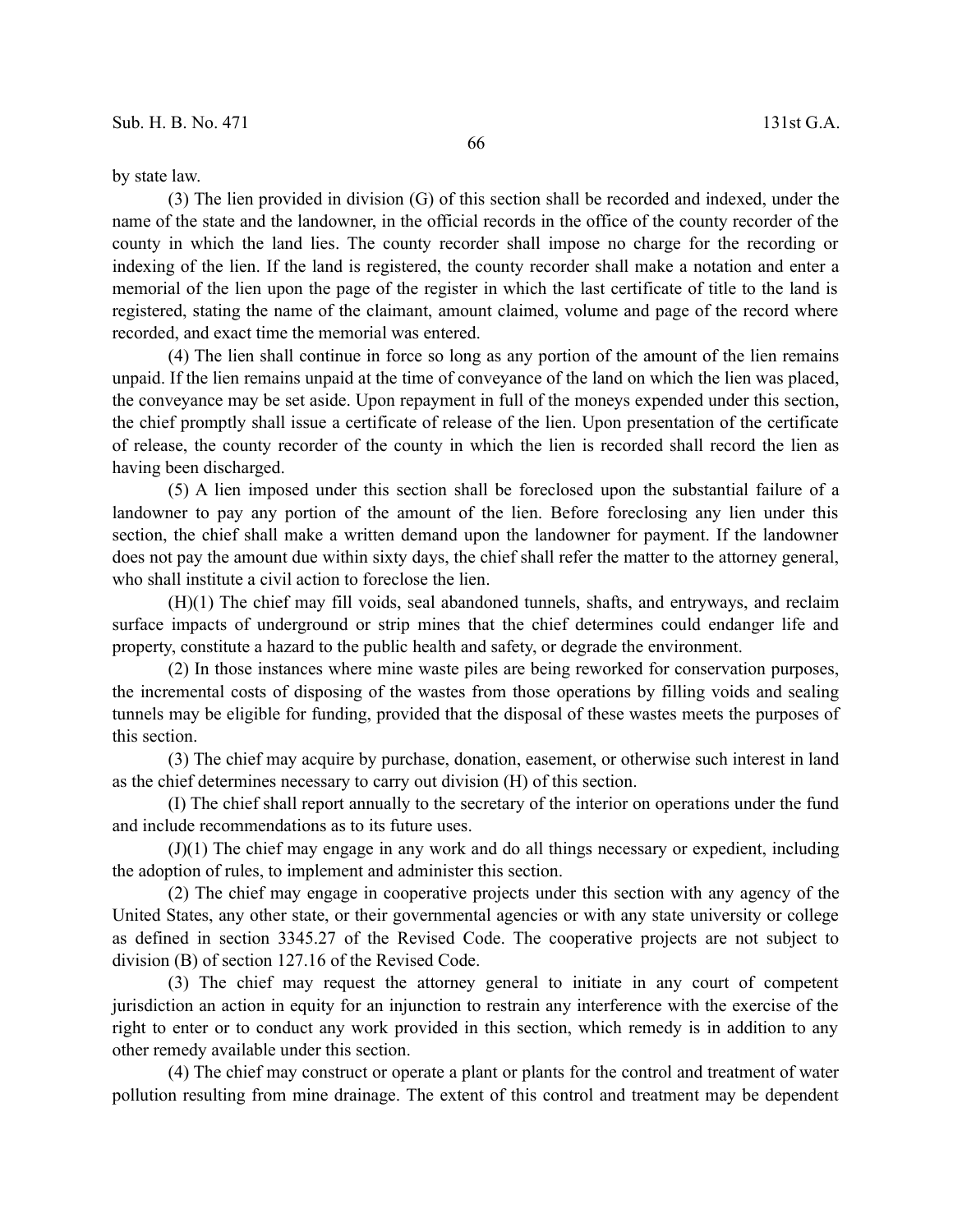upon the ultimate use of the water. Division  $(J)(4)$  of this section does not repeal or supersede any portion of the "Federal Water Pollution Control Act," 70 Stat. 498 (1965), 33 U.S.C.A. 1151, as amended, and no control or treatment under division  $J(4)$  of this section, in any way, shall be less than that required by that act. The construction of a plant or plants may include major interceptors and other facilities appurtenant to the plant.

(5) The chief may transfer money from the abandoned mine reclamation fund and the acid mine drainage abatement and treatment fund to other appropriate state agencies or to state universities or colleges in order to carry out the reclamation activities authorized by this section.

(K) The chief may contract for any part of work to be performed under this section, with or without advertising for bids, if the chief determines that a condition exists that could reasonably be expected to cause substantial physical harm to persons, property, or the environment and to which persons or improvements on real property are currently exposed.

The chief shall require every contractor performing reclamation work under this section to pay its workers at the greater of their regular rate of pay, as established by contract, agreement, or prior custom or practice, or the average wage rate paid in this state for the same or similar work as determined by the chief under section 1513.02 of the Revised Code.

(L)(1) The chief may contract for the emergency restoration, reclamation, abatement, control, or prevention of adverse effects of mining practices on eligible lands if the chief determines that an emergency exists constituting a danger to the public health, safety, or welfare and that no other person or agency will act expeditiously to restore, reclaim, abate, control, or prevent those adverse effects. The chief may enter into a contract for emergency work under division (L) of this section without advertising for bids. Any such contract or any purchase of materials for emergency work under division (L) of this section is not subject to division (B) of section 127.16 of the Revised Code.

(2) The chief or the chief's agents, employees, or contractors may enter on any land where such an emergency exists, and on other land in order to have access to that land, in order to restore, reclaim, abate, control, or prevent the adverse effects of mining practices and to do all things necessary or expedient to protect the public health, safety, or welfare. Such an entry shall be construed as an exercise of the police power and shall not be construed as an act of condemnation of property or of trespass. The moneys expended for the work and the benefits accruing to any premises so entered upon shall be chargeable against the land and shall mitigate or offset any claim in or any action brought by any owner of any interest in the premises for any alleged damages by virtue of the entry. This provision is not intended to create new rights of action or eliminate existing immunities.

Sec. 1517.23. With the advice of the Ohio natural areas council created in section 1517.03 of the Revised Code, the The chief of the division of natural areas and preserves shall do both of the following:

(A) Formulate policies and plans and establish a program incorporating them for the identification and protection of the state's cave resources and adopt, amend, or rescind rules in accordance with Chapter 119. of the Revised Code to implement that program;

(B) Provide technical assistance and management advice to owners upon request concerning the protection of caves on their land.

Sec. 1546.06. The chief of the division of parks and watercraft shall prepare and submit to the director of natural resources maps and descriptions of the areas of lands and waters which the chief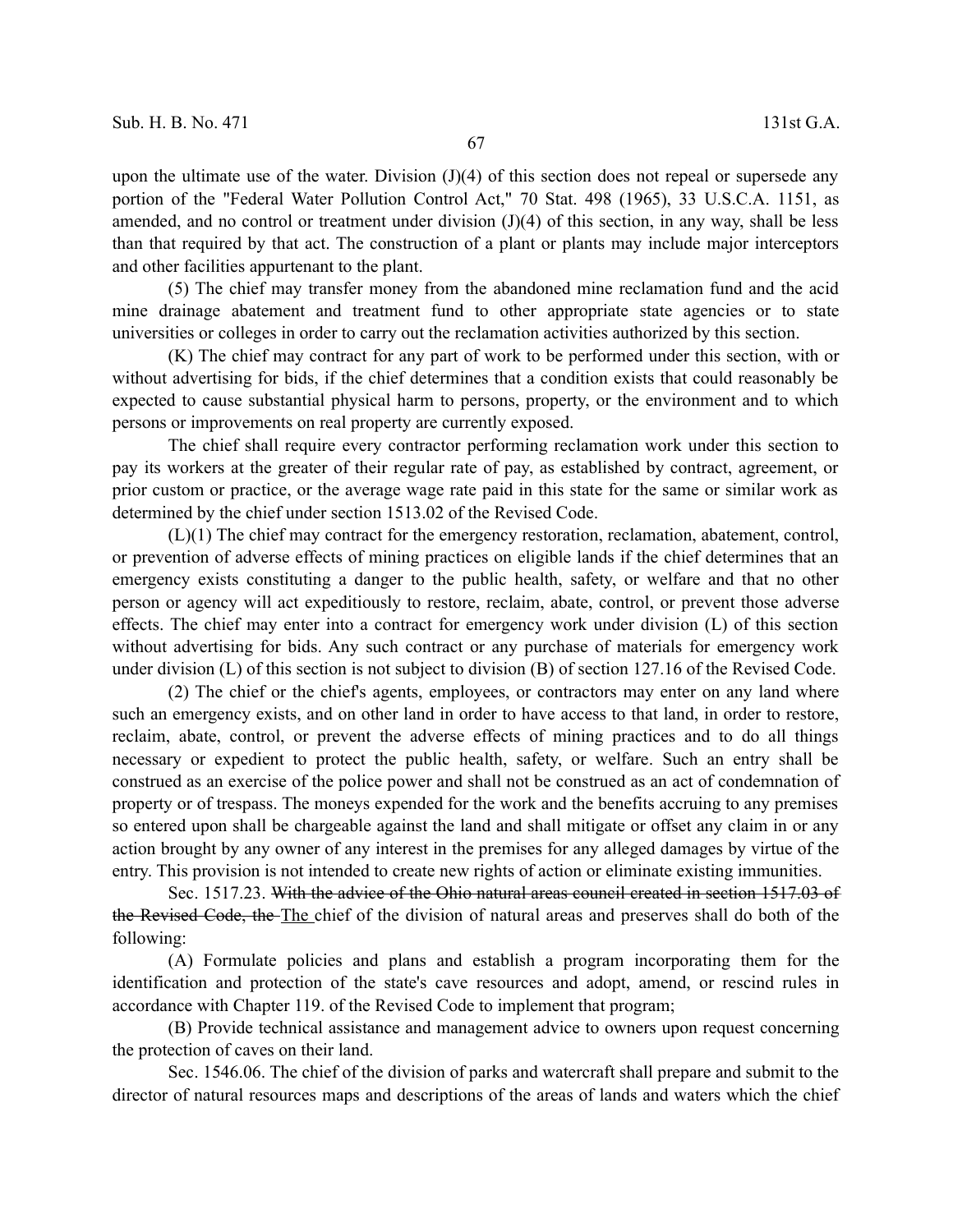intends to designate as state park purchase areas. Such state park purchase areas may include lands and waters at the time belonging to the state, together with lands and waters not belonging to the state but which for reasons of protection, utilization, and administration should be subject to purchase by the state for park purposes. If such area is approved by the director and the recreation and resources council created in section 1501.04 of the Revised Code, it shall be known as a state park purchase area, and the map and description thereof, with the approval of the director indorsed thereon, shall be filed in duplicate with the auditor of state and the attorney general.

All moneys appropriated for the purchase of lands and waters by the state for park purposes, unless specifically appropriated for the purchase of particular tracts or areas, may be expended for the purchase of lands or waters within any legally established state park purchase area. If, after the purchase of specifically designated tracts or areas, moneys from such appropriations remain unexpended, upon the request of the director, the controlling board shall release such funds, in whole or in part, for the purchase of lands or waters within any state park purchase area.

Sec. 1547.81. The director of natural resources or the director's representative may create, supervise, operate, protect, and maintain wild, scenic, and recreational river areas. In creating wild, scenic, and recreational river areas, the director shall classify each such area as either a wild river area, a scenic river area, or a recreational river area. The director or the director's representative may prepare and maintain a plan for the establishment, development, use, and administration of those areas as a part of the comprehensive state plans for water management and outdoor recreation. The director or the director's representative may cooperate with federal agencies administering any federal program concerning wild, scenic, or recreational river areas.

The director may propose for establishment as a wild, scenic, or recreational river area a part or parts of any watercourse in this state, with adjacent lands, that in the director's judgment possesses water conservation, scenic, fish, wildlife, historic, or outdoor recreation values that should be preserved. The area shall include lands adjacent to the watercourse in sufficient width to preserve, protect, and develop the natural character of the watercourse, but shall not include any lands more than one thousand feet from the normal waterlines of the watercourse unless an additional width is necessary to preserve water conservation, scenic, fish, wildlife, historic, or outdoor recreation values.

The director shall publish the intention to declare an area a wild, scenic, or recreational river area at least once in a newspaper of general circulation in each county, any part of which is within the area, and shall send written notice of the intention to the legislative authority of each county, township, and municipal corporation and to each conservancy district established under Chapter 6101. of the Revised Code, any part of which is within the area, and to the director of transportation, the director of development, the director of administrative services, and the director of environmental protection. The notices shall include a copy of a map and description of the area.

After thirty days from the last date of publication or dispatch of written notice as required in this section, the director shall enter a declaration in the director's journal that the area is a wild river area, scenic river area, or recreational river area. When so entered, the area is a wild, scenic, or recreational river area, as applicable. The director, after thirty days' notice as prescribed in this section and upon the approval of the recreation and resources commission created in section 1501.04 of the Revised Code, may terminate the status of an area as a wild river area, scenic river area, or recreational river area by an entry in the director's journal.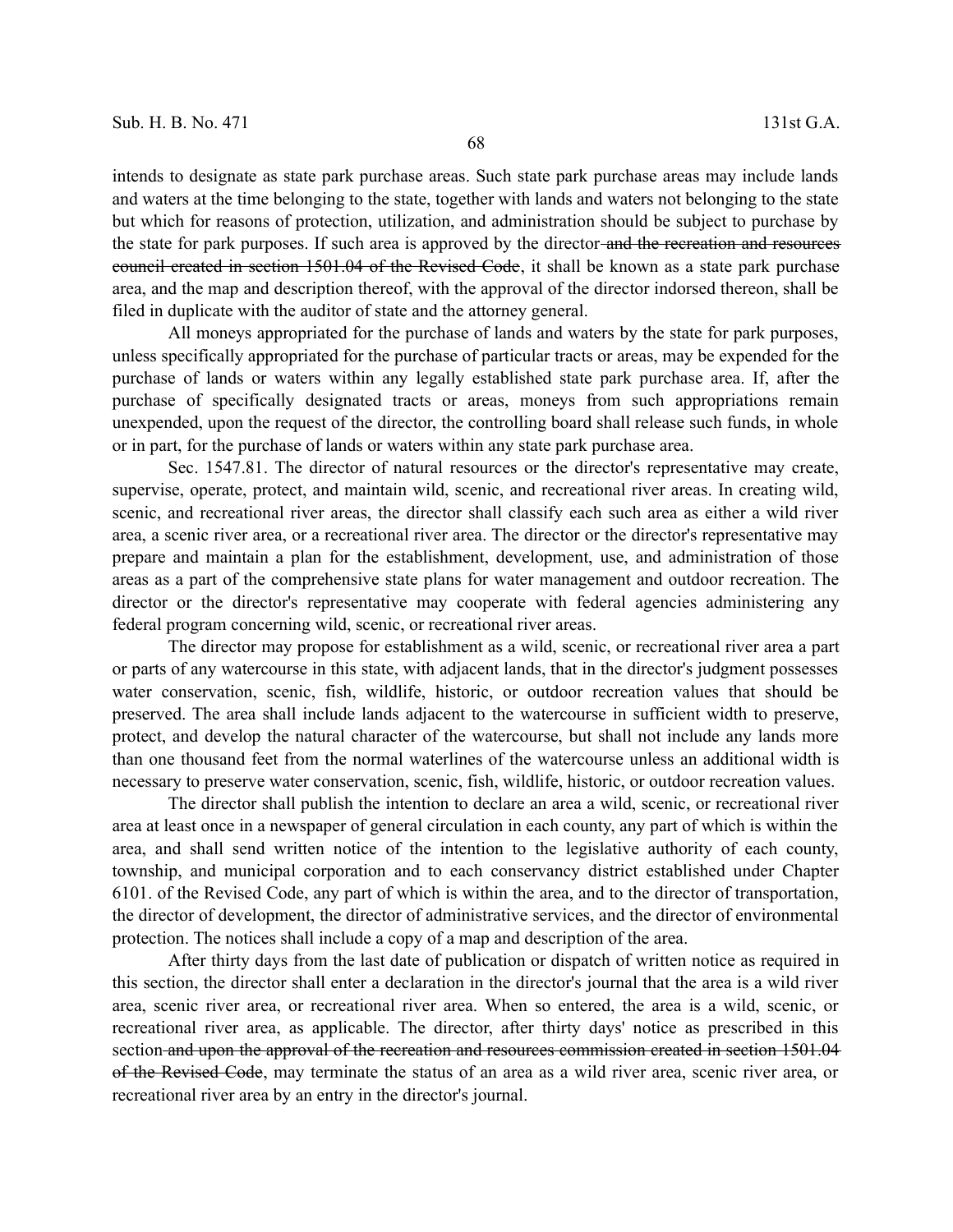Declaration by the director that an area is a wild, scenic, or recreational river area does not authorize the director or any governmental agency or political subdivision to restrict the use of land by the owner thereof or any person acting under the landowner's authority or to enter upon the land and does not expand or abridge the regulatory authority of any governmental agency or political subdivision over the area.

The director may enter into a lease or other agreement with a political subdivision to administer all or part of a wild, scenic, or recreational river area and may acquire real property or any estate, right, or interest therein in order to provide for the protection and public recreational use of a wild, scenic, or recreational river area.

The chief of the division of parks and watercraft or the chief's representative may participate in watershed-wide planning with federal, state, and local agencies in order to protect the values of wild, scenic, and recreational river areas.

Sec. 1551.35. (A) There is hereby established a technical advisory committee to assist the director of the Ohio coal development office in achieving the office's purposes. The director of development services shall appoint to the committee one member of the public utilities commission and one representative each of coal production companies, the united mine workers of America, and electric utilities<del>, manufacturers that use Ohio coal, and environmental organizations</del>, as well as two people with a background in coal research and development technology, one of whom is employed at the time of the member's appointment by a state university, as defined in section 3345.011 of the Revised Code. In addition, the committee shall include four legislative members. The speaker and minority leader of the house of representatives each shall appoint one member of the house of representatives, and the president and minority leader of the senate each shall appoint one member of the senate, to the committee. The director of environmental protection shall serve on the committee as an ex officio member. Any member of the committee may designate in writing a substitute to serve in the member's absence on the committee. The director of environmental protection may designate in writing the chief of the air pollution control division of the agency to represent the agency. Members shall serve on the committee at the pleasure of their appointing authority. Members of the committee appointed by the director of development services and, notwithstanding section 101.26 of the Revised Code, legislative members of the committee, when engaged in their official duties as members of the committee, shall be compensated on a per diem basis in accordance with division (J) of section 124.15 of the Revised Code, except that the member of the public utilities commission and, while employed by a state university, the member with a background in coal research, shall not be so compensated. Members shall receive their actual and necessary expenses incurred in the performance of their duties.

(B) The technical advisory committee shall review and make recommendations concerning the Ohio coal development agenda required under section 1551.34 of the Revised Code, project proposals, research and development projects submitted to the office by public utilities for the purpose of section 4905.304 of the Revised Code, proposals for grants, loans, and loan guarantees for purposes of sections 1555.01 to 1555.06 of the Revised Code, and such other topics as the director of the office considers appropriate.

(C) The technical advisory committee may hold an executive session at any regular or special meeting for the purpose of considering research and development project proposals or applications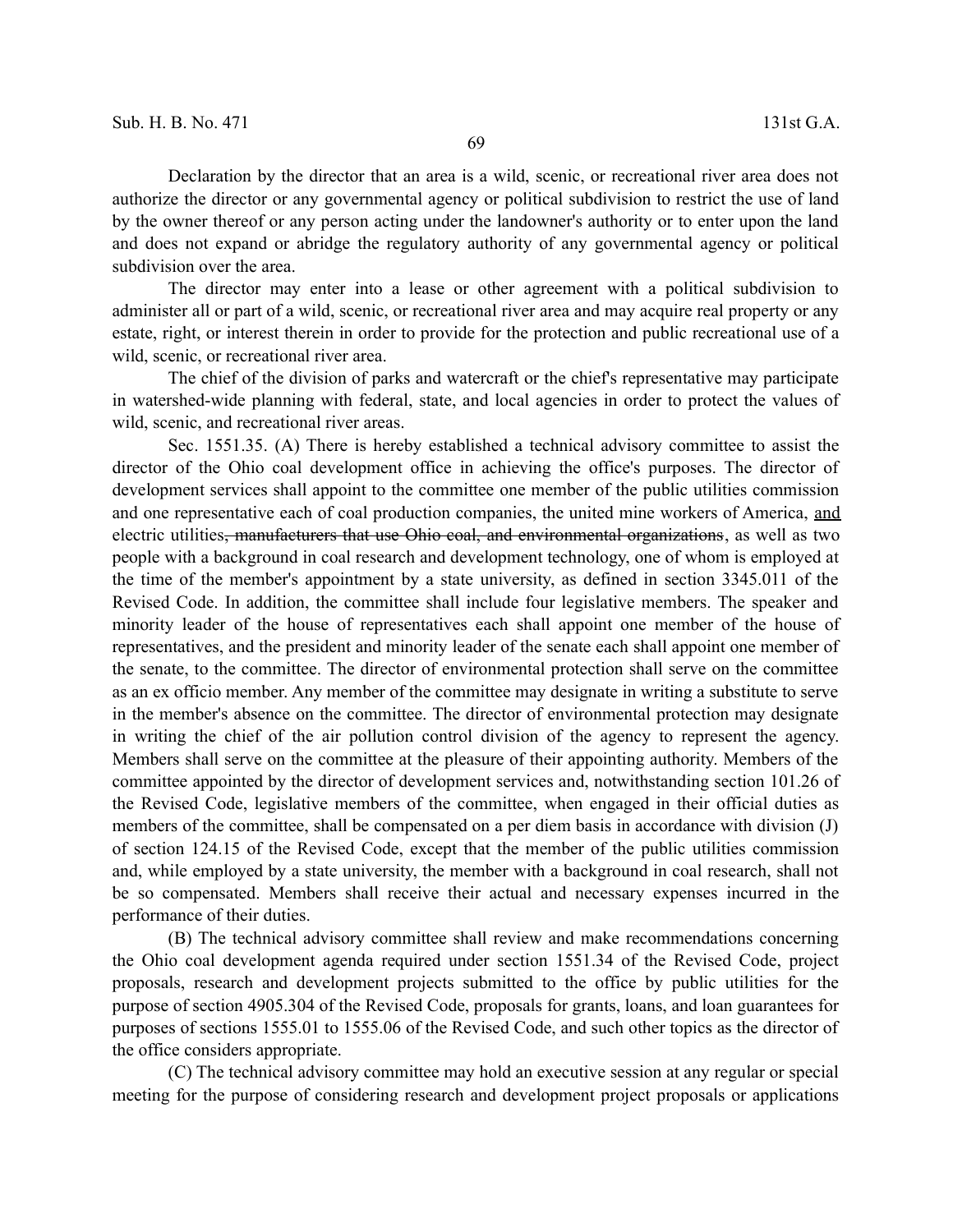for assistance submitted to the Ohio coal development office under section 1551.33, or sections 1555.01 to 1555.06, of the Revised Code, to the extent that the proposals or applications consist of trade secrets or other proprietary information.

Any materials or data submitted to, made available to, or received by the development services agency or the director of the Ohio coal development office in connection with agreements for assistance entered into under this chapter or Chapter 1555. of the Revised Code, or any information taken from those materials or data for any purpose, to the extent that the materials or data consist of trade secrets or other proprietary information, are not public records for the purposes of section 149.43 of the Revised Code.

As used in this division, "trade secrets" has the same meaning as in section 1333.61 of the Revised Code.

Sec. 1557.06. (A) The parks and natural resources local assistance grant program is hereby established to provide grants to local government entities for capital improvements for the acquisition, construction, reconstruction, expansion, improvement, planning, and equipping of capital projects that enhance the use and enjoyment of natural resources by individuals. Such projects include, but are not limited to, the acquisition of lands, facilities, and waters for public recreation, or for the preservation of wetlands or unique habitats; the development, construction, reconstruction, expansion, or rehabilitation of recreation areas and facilities; and projects to provide public park and recreation opportunities by improving public access or safety. Grants shall not be awarded for administrative, operating, or maintenance costs; or for areas, facilities, or structures for athletics, arts, historic sites, or other purposes, that are not used primarily for public recreation.

The director of natural resources shall administer the parks and natural resources local assistance grant program in accordance with procedures and criteria that the director shall develop with the approval of the recreation and resources council created in section 1501.04 of the Revised Code.

(B) Grants awarded under this section may provide up to seventy-five per cent of the total project costs approved by the director. At least twenty per cent of such costs must be provided by the grant recipient from nonstate, nonfederal sources. Local government entities may apply for grants individually or jointly.

(C) The criteria developed for the administration of the program shall require a local government entity receiving a grant for a project under this section to have sufficient real property interests in the project for the purposes of the obligations issued under this chapter, and shall require that the projects be retained and used in a manner consistent with the purposes of Section 2l of Article VIII, Ohio Constitution.

(D) The director shall allocate to each county a portion of the proceeds of the first two hundred million dollars principal amount in obligations issued under this chapter, for projects of local government entities within each county. The director shall determine each county's allocation by calculating both of the following for each county:

(1) Its per capita share of forty million dollars;

(2) Its per capita share of thirty million dollars plus one hundred thirteen thousand six hundred thirty-six dollars.

The larger of the amount calculated under division  $(D)(1)$  or  $(2)$  of this section for each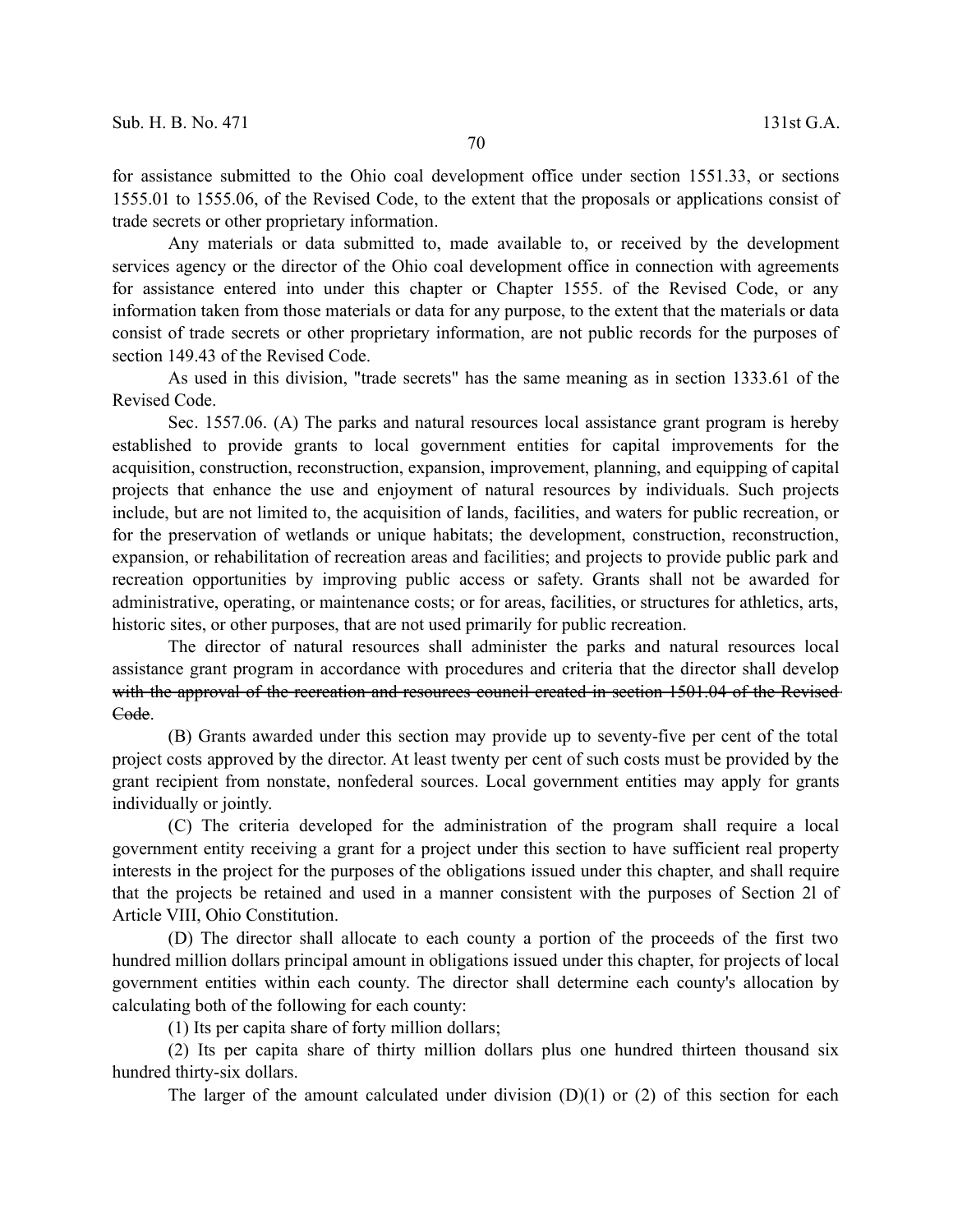county shall be that county's allocation, and whatever percentage of the first two hundred million dollars principal amount in obligations issued under this chapter that is necessary to satisfy the requirements of division (D) of this section, shall be so allocated.

(E) The director shall allocate to each county a portion of twenty per cent of the proceeds in excess of the first two hundred million dollars principal amount in obligations issued under this chapter, for projects of local government entities within each county. The director shall determine each county's allocation by calculating both of the following and combining the amounts calculated for each county:

(1) One-third of twenty per cent of the proceeds to be divided equally among all of the counties;

(2) Two-thirds of twenty per cent of the proceeds to be distributed on a per capita basis to each county.

(F) Any moneys granted under division (E) of this section and not obligated within a county after two funding cycles, at the discretion of the director, shall be reallocated to projects either in the county to which they originally were allocated or in other counties demonstrating a need for the funds.

Sec. 2933.82. (A) As used in this section:

(1)(a) "Biological evidence" means any of the following:

(i) The contents of a sexual assault examination kit;

(ii) Any item that contains blood, semen, hair, saliva, skin tissue, fingernail scrapings, bone, bodily fluids, or any other identifiable biological material that was collected as part of a criminal investigation or delinquent child investigation and that reasonably may be used to incriminate or exculpate any person for an offense or delinquent act.

(b) The definition of "biological evidence" set forth in division  $(A)(1)(a)$  of this section applies whether the material in question is cataloged separately, such as on a slide or swab or in a test tube, or is present on other evidence, including, but not limited to, clothing, ligatures, bedding or other household material, drinking cups or containers, or cigarettes.

(2) "Biological material" has the same meaning as in section 2953.71 of the Revised Code.

(3) "DNA," "DNA analysis," "DNA database," "DNA record," and "DNA specimen" have the same meanings as in section 109.573 of the Revised Code.

(4) "Prosecutor" has the same meaning as in section 2935.01 of the Revised Code.

(5) "Governmental evidence-retention entity" means all of the following:

(a) Any law enforcement agency, prosecutor's office, court, public hospital, crime laboratory, or other governmental or public entity or individual within this state that is charged with the collection, storage, or retrieval of biological evidence;

(b) Any official or employee of any entity or individual described in division  $(A)(5)(a)$  of this section.

(B)(1) Each governmental evidence-retention entity that secures any biological evidence in relation to an investigation or prosecution of a criminal offense or delinquent act that is a violation of section 2903.01, 2903.02, or 2903.03, a violation of section 2903.04 or 2903.06 that is a felony of the first or second degree, a violation of section 2907.02 or 2907.03 or division (A)(4) or (B) of section 2907.05 of the Revised Code, or an attempt to commit a violation of section 2907.02 of the Revised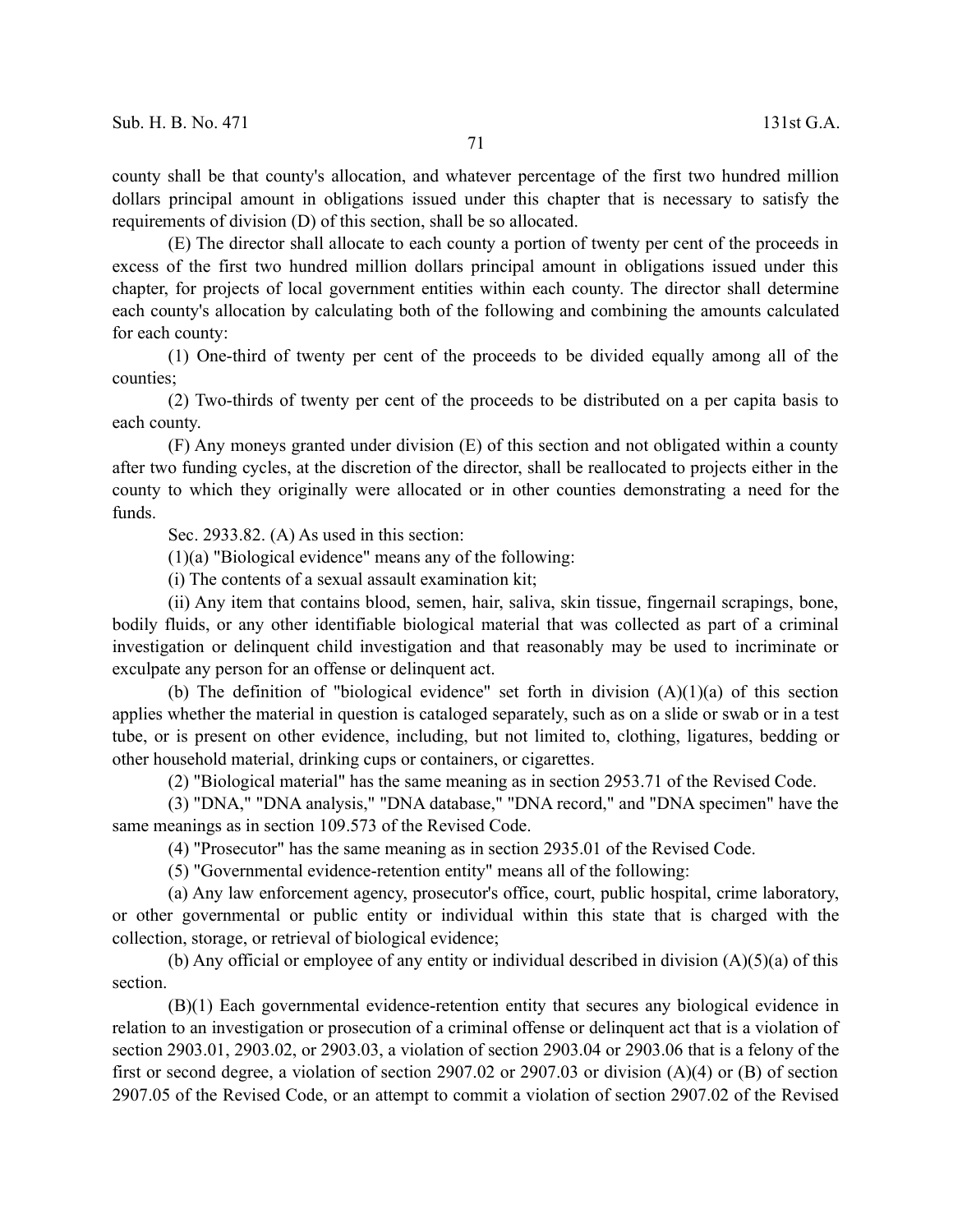Code shall secure the biological evidence for whichever of the following periods of time is applicable:

(a) For a violation of section 2903.01 or 2903.02 of the Revised Code, for the period of time that the offense or act remains unsolved;

(b) For a violation of section 2903.03, a violation of section 2903.04 or 2903.06 that is a felony of the first or second degree, a violation of section 2907.02 or 2907.03 or of division (A)(4) or (B) of section 2907.05 of the Revised Code, or an attempt to commit a violation of section 2907.02 of the Revised Code, for a period of thirty years if the offense or act remains unsolved;

(c) If any person is convicted of or pleads guilty to the offense, or is adjudicated a delinquent child for committing the delinquent act, for the earlier of the following: (i) the expiration of the latest of the following periods of time that apply to the person: the period of time that the person is incarcerated, is in a department of youth services institution or other juvenile facility, is under a community control sanction for that offense, is under any order of disposition for that act, is on probation or parole for that offense, is under judicial release or supervised release for that act, is under post-release control for that offense, is involved in civil litigation in connection with that offense or act, or is subject to registration and other duties imposed for that offense or act under sections 2950.04, 2950.041, 2950.05, and 2950.06 of the Revised Code or (ii) thirty years. If after the period of thirty years the person remains incarcerated, then the governmental evidence-retention entity shall secure the biological evidence until the person is released from incarceration or dies.

(2)(a) A law enforcement agency shall review all of its records and reports pertaining to its investigation of any offense specified in division  $(B)(1)$  of this section as soon as possible after the effective date of this amendment March 23, 2015. If the law enforcement agency's review determines that one or more persons may have committed or participated in an offense specified in division (B) (1) of this section or another offense committed during the course of an offense specified in division (B)(1) of this section and the agency is in possession of a sexual assault examination kit secured during the course of the agency's investigation, as soon as possible, but not later than one year after the effective date of this amendment March 23, 2015, the agency shall forward the contents of the kit to the bureau of criminal identification and investigation or another crime laboratory for a DNA analysis of the contents of the kit if a DNA analysis has not previously been performed on the contents of the kit. The law enforcement agency shall consider the period of time remaining under section 2901.13 of the Revised Code for commencing the prosecution of a criminal offense related to the DNA specimens from the kit as well as other relevant factors in prioritizing the forwarding of the contents of sexual assault examination kits.

(b) If an investigation is initiated on or after the effective date of this amendment March 23, 2015, and if a law enforcement agency investigating an offense specified in division (B)(1) of this section determines that one or more persons may have committed or participated in an offense specified in division (B)(1) of this section or another offense committed during the course of an offense specified in division  $(B)(1)$  of this section, the law enforcement agency shall forward the contents of a sexual assault examination kit in the agency's possession to the bureau or another crime laboratory within thirty days for a DNA analysis of the contents of the kit.

(c) A law enforcement agency shall be considered in the possession of a sexual assault examination kit that is not in the law enforcement agency's possession for purposes of divisions (B)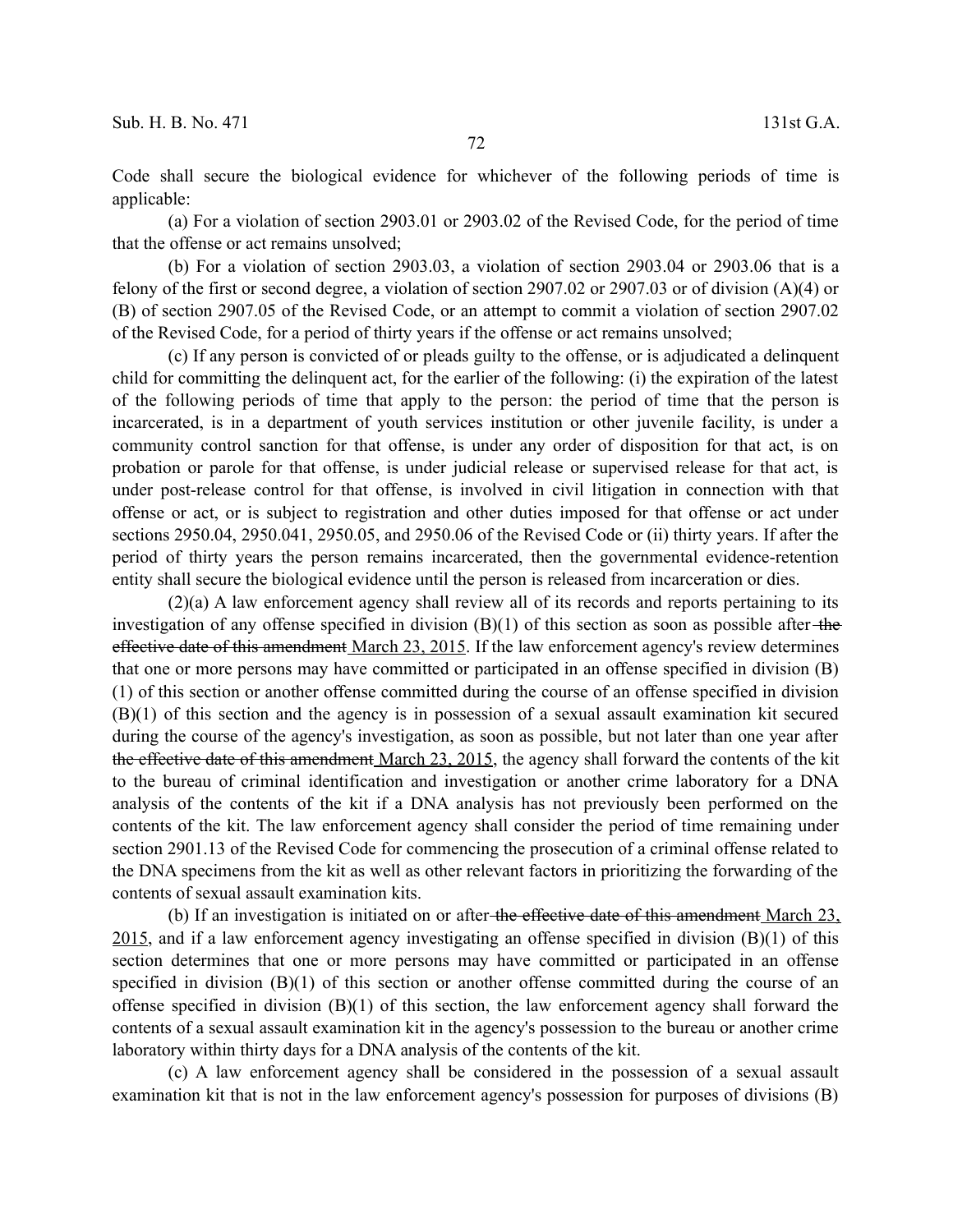(2)(a) and (b) of this section if the sexual assault examination kit contains biological evidence related to the law enforcement agency's investigation of an offense specified in division (B)(1) of this section and is in the possession of another government evidence-retention entity. The law enforcement agency shall be responsible for retrieving the sexual assault examination kit from the government evidence-retention entity and forwarding the contents of the kit to the bureau or another crime laboratory as required under divisions (B)(2)(a) and (b) of this section.

 $(d)(i)$  The bureau or a laboratory under contract with the bureau pursuant to division  $(B)(5)$  of section 109.573 of the Revised Code shall perform a DNA analysis of the contents of any sexual assault examination kit forwarded to the bureau pursuant to division  $(B)(2)(a)$  or (b) of this section as soon as possible after the bureau receives the contents of the kit. The bureau shall enter the resulting DNA record into a DNA database. If the DNA analysis is performed by a laboratory under contract with the bureau, the laboratory shall forward the biological evidence to the bureau immediately after the laboratory performs the DNA analysis. A crime laboratory shall perform a DNA analysis of the contents of any sexual assault examination kit forwarded to the crime laboratory pursuant to division (B)(2)(a) or (b) of this section as soon as possible after the crime laboratory receives the contents of the kit and shall enter the resulting DNA record into a DNA database subject to the applicable DNA index system standards.

(ii) Upon the completion of the DNA analysis by the bureau or a crime laboratory under contract with the bureau under this division, the bureau shall return the contents of the sexual assault examination kit to the law enforcement agency. The law enforcement agency shall secure the contents of the sexual assault examination kit in accordance with division (B)(1) of this section, as applicable.

(e) The failure of any law enforcement agency to comply with any time limit specified in this section shall not create, and shall not be construed as creating, any basis or right to appeal, claim for or right to postconviction relief, or claim for or right to a new trial or any other claim or right to relief by any person.

(3) This section applies to evidence likely to contain biological material that was in the possession of any governmental evidence-retention entity during the investigation and prosecution of a criminal case or delinquent child case involving a violation of section 2903.01, 2903.02, or 2903.03, a violation of section 2903.04 or 2903.06 that is a felony of the first or second degree, a violation of section 2907.02 or 2907.03 or of division (A)(4) or (B) of section 2907.05 of the Revised Code, or an attempt to commit a violation of section 2907.02 of the Revised Code.

(4) A governmental evidence-retention entity that possesses biological evidence shall retain the biological evidence in the amount and manner sufficient to develop a DNA record from the biological material contained in or included on the evidence.

(5) Upon written request by the defendant in a criminal case or the alleged delinquent child in a delinquent child case involving a violation of section 2903.01, 2903.02, or 2903.03, a violation of section 2903.04 or 2903.06 that is a felony of the first or second degree, a violation of section  $2907.02$  or  $2907.03$  or of division  $(A)(4)$  or  $(B)$  of section 2907.05 of the Revised Code, or an attempt to commit a violation of section 2907.02 of the Revised Code, a governmental evidenceretention entity that possesses biological evidence shall prepare an inventory of the biological evidence that has been preserved in connection with the defendant's criminal case or the alleged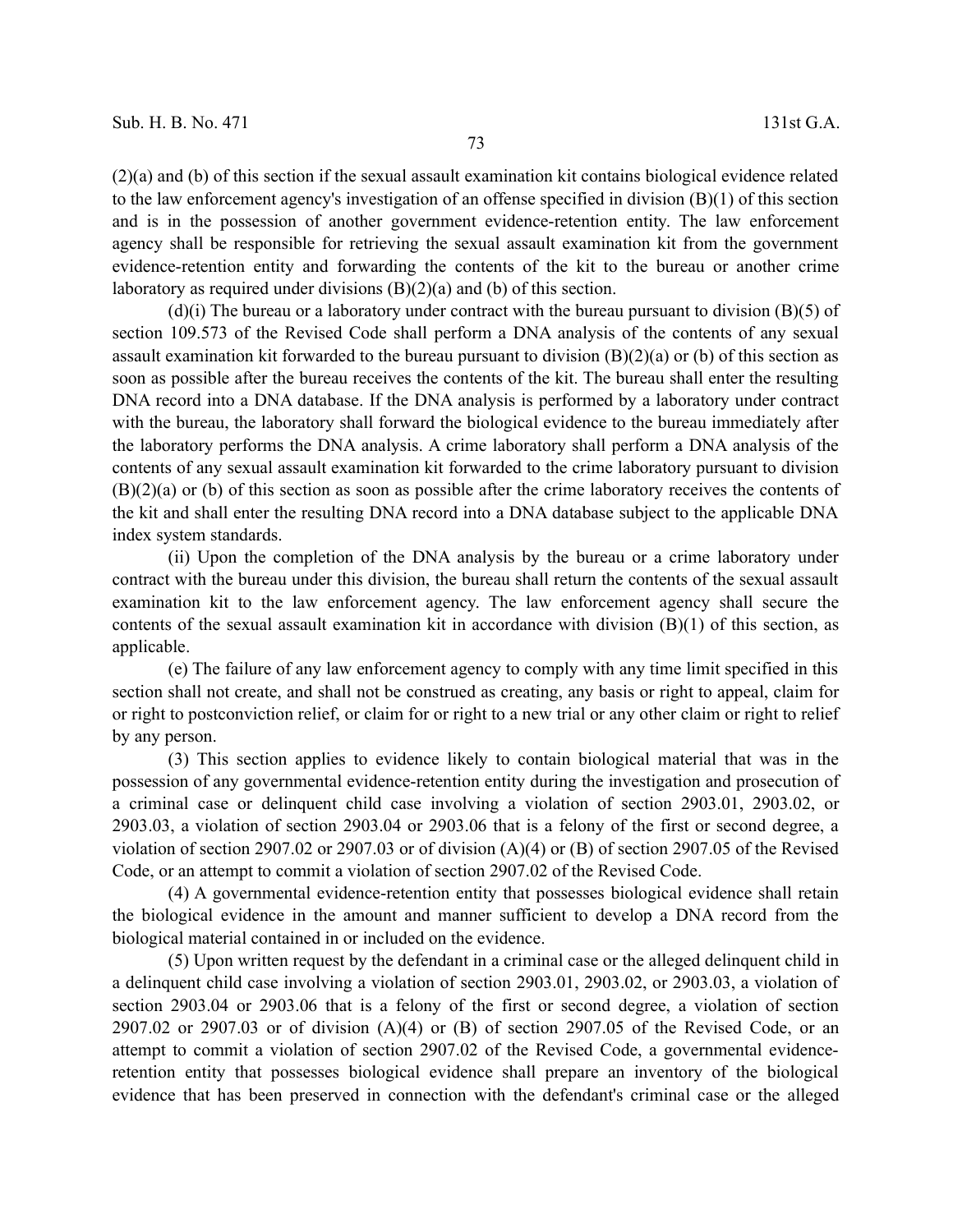delinquent child's delinquent child case.

 $(6)$  Except as otherwise provided in division  $(B)(8)$  of this section, a governmental evidenceretention entity that possesses biological evidence that includes biological material may destroy the evidence before the expiration of the applicable period of time specified in division  $(B)(1)$  of this section if all of the following apply:

(a) No other provision of federal or state law requires the state to preserve the evidence.

(b) The governmental evidence-retention entity, by certified mail, return receipt requested, provides notice of intent to destroy the evidence to all of the following:

(i) All persons who remain in custody, incarcerated, in a department of youth services institution or other juvenile facility, under a community control sanction, under any order of disposition, on probation or parole, under judicial release or supervised release, under post-release control, involved in civil litigation, or subject to registration and other duties imposed for that offense or act under sections 2950.04, 2950.041, 2950.05, and 2950.06 of the Revised Code as a result of a criminal conviction, delinquency adjudication, or commitment related to the evidence in question;

(ii) The attorney of record for each person who is in custody in any circumstance described in division  $(B)(6)(b)(i)$  of this section if the attorney of record can be located;

(iii) The state public defender;

(iv) The office of the prosecutor of record in the case that resulted in the custody of the person in custody in any circumstance described in division  $(B)(6)(b)(i)$  of this section;

(v) The attorney general.

(c) No person who is notified under division  $(B)(6)(b)$  of this section does either of the following within one year after the date on which the person receives the notice:

(i) Files a motion for testing of evidence under sections 2953.71 to 2953.81 or section 2953.82 of the Revised Code;

(ii) Submits a written request for retention of evidence to the governmental evidenceretention entity that provided notice of its intent to destroy evidence under division (B)(6)(b) of this section.

(7) Except as otherwise provided in division (B)(8) of this section, if, after providing notice under division (B)(6)(b) of this section of its intent to destroy evidence, a governmental evidenceretention entity receives a written request for retention of the evidence from any person to whom the notice is provided, the governmental evidence-retention entity shall retain the evidence while the person referred to in division (B)(6)(b)(i) of this section remains in custody, incarcerated, in a department of youth services institution or other juvenile facility, under a community control sanction, under any order of disposition, on probation or parole, under judicial release or supervised release, under post-release control, involved in civil litigation, or subject to registration and other duties imposed for that offense or act under sections 2950.04, 2950.041, 2950.05, and 2950.06 of the Revised Code as a result of a criminal conviction, delinquency adjudication, or commitment related to the evidence in question.

(8) A governmental evidence-retention entity that possesses biological evidence that includes biological material may destroy the evidence five years after a person pleads guilty or no contest to a violation of section 2903.01, 2903.02, or 2903.03, a violation of section 2903.04 or 2903.06 that is a felony of the first or second degree, a violation of section 2907.02, 2907.03, division (A)(4) or (B) of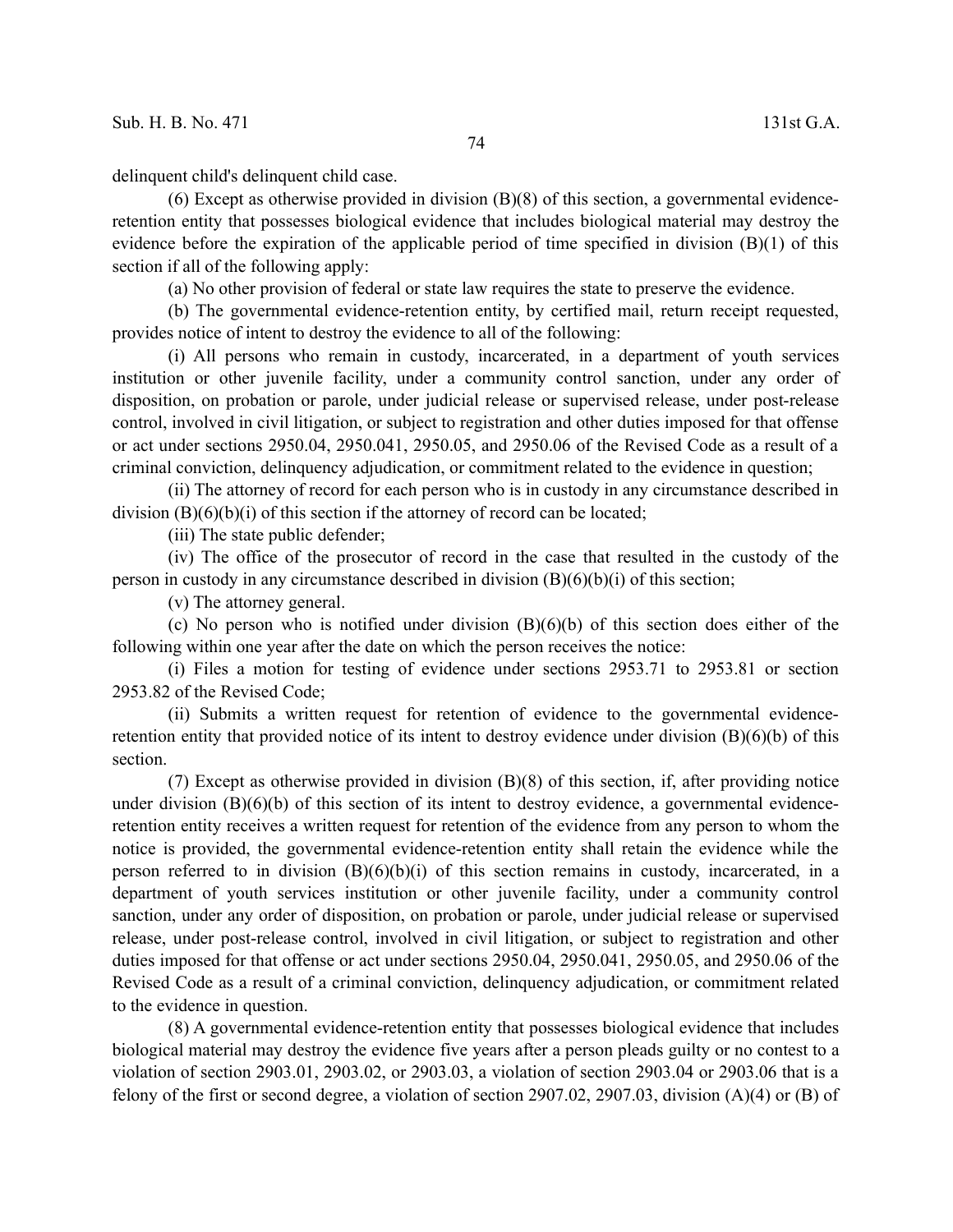section 2907.05, or an attempt to commit a violation of section 2907.02 of the Revised Code and all appeals have been exhausted unless, upon a motion to the court by the person who pleaded guilty or no contest or the person's attorney and notice to those persons described in division  $(B)(6)(b)$  of this section requesting that the evidence not be destroyed, the court finds good cause as to why that evidence must be retained.

(9) A governmental evidence-retention entity shall not be required to preserve physical evidence pursuant to this section that is of such a size, bulk, or physical character as to render retention impracticable. When retention of physical evidence that otherwise would be required to be retained pursuant to this section is impracticable as described in this division, the governmental evidence-retention entity that otherwise would be required to retain the physical evidence shall remove and preserve portions of the material evidence likely to contain biological evidence related to the offense, in a quantity sufficient to permit future DNA testing before returning or disposing of that physical evidence.

(C)(1) The preservation of biological evidence task force established within the bureau of criminal identification and investigation under section 109.561 of the Revised Code shall establish a system regarding the proper preservation of biological evidence in this state. In establishing the system, the task force shall do all of the following:

(a) Devise standards regarding the proper collection, retention, and cataloging of biological evidence for ongoing investigations and prosecutions;

(b) Recommend practices, protocols, models, and resources for the cataloging and accessibility of preserved biological evidence already in the possession of governmental evidenceretention entities.

(2) In consultation with the preservation of biological evidence task force described in division  $(C)(1)$  of this section, the The office of the attorney general shall administer and conduct training programs for law enforcement officers and other relevant employees who are charged with preserving and cataloging biological evidence regarding the methods and procedures referenced in this section.

Sec. 3334.03. (A)(1) There is hereby created the Ohio tuition trust authority within the office of the chancellor of the Ohio board of regents, which shall have the powers enumerated in this chapter and which shall operate as a qualified state tuition program within the meaning of section 529 of the Internal Revenue Code. The exercise by the authority of its powers shall be and is hereby declared an essential state governmental function. The authority is subject to all provisions of law generally applicable to state agencies which do not conflict with the provisions of this chapter.

(2) Except for the duties and responsibilities under this chapter of the Ohio tuition trust authority investment board as specified in divisions (B)(2) and (3) of this section, the Ohio tuition trust authority shall perform all duties and responsibilities specified under this chapter.

(B)(1)(a) There is hereby created the Ohio tuition trust authority investment board, which shall consist of eleven members, no more than six of whom shall be of the same political party. Six members shall be appointed by the governor, with the advice and consent of the senate as follows: one shall represent state institutions of higher education, one shall represent private nonprofit colleges and universities located in Ohio, one shall have experience in the field of marketing or public relations, one shall have experience in the field of information systems design or management,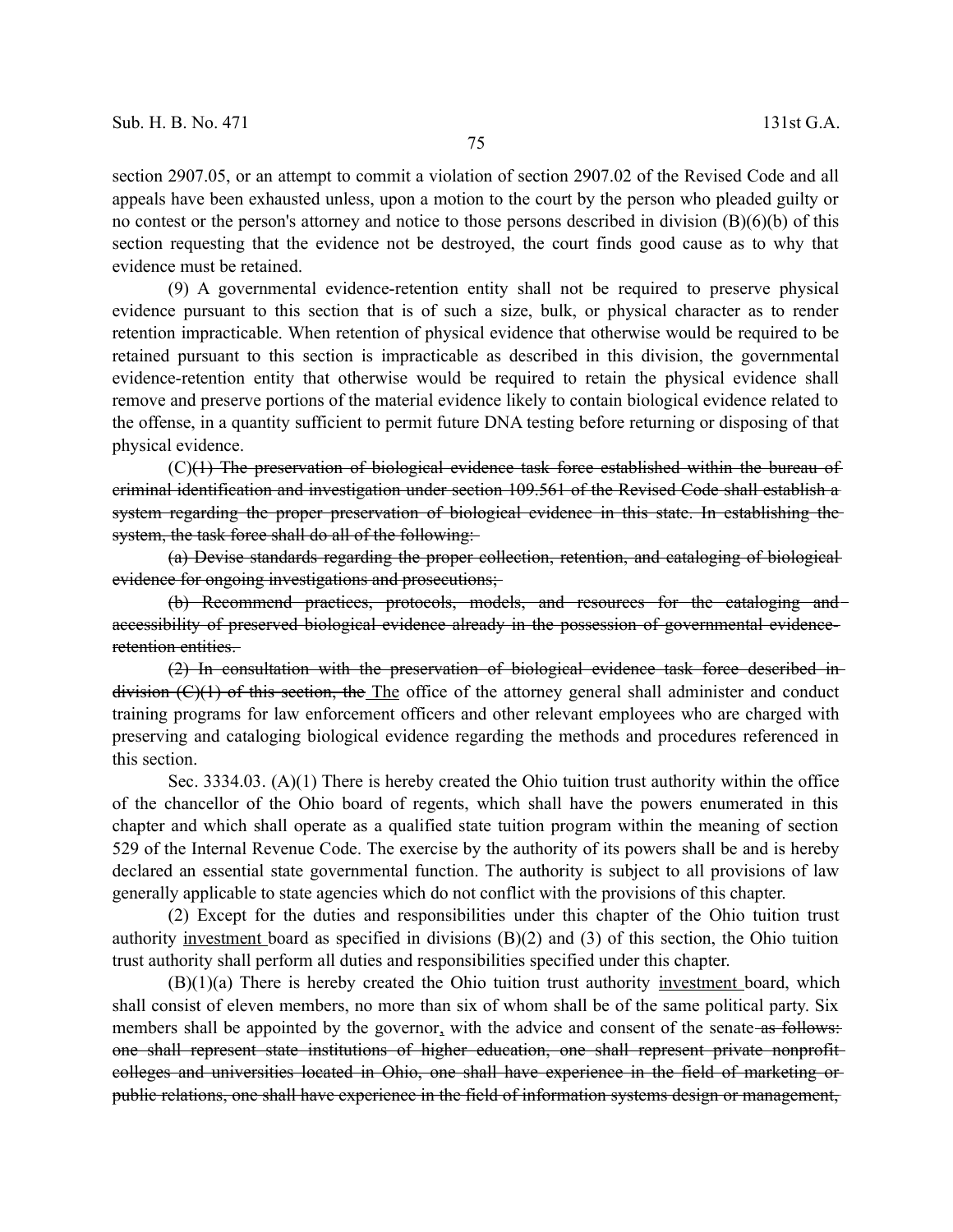and two shall have experience in the field of banking, investment banking, insurance, or law, who have significant experience in finance, accounting, or investment management. Four members shall be appointed by the speaker of the house of representatives and the president of the senate as follows: the speaker of the house of representatives shall appoint one member of the house from each political party and the president of the senate shall appoint one member of the senate from each political party. The chancellor or the chancellor's designee shall be an ex officio voting member.

Terms of office for gubernatorial appointees shall be staggered four-year terms. Legislative members shall serve two-year terms, provided that legislative members may continue to serve on the board only if they remain members of the general assembly. Any vacancy on the board shall be filled in the same manner as the original appointment, except that any person appointed to fill a vacancy shall be appointed to the remainder of the unexpired term. Any member is eligible for reappointment.

(b) Any member may be removed by the appointing authority for misfeasance, malfeasance, or willful neglect of duty or for other cause after notice and a public hearing, unless the notice and hearing are waived in writing by the member. Members shall serve without compensation but shall receive their reasonable and necessary expenses incurred in the conduct of the board's business.

(c) The speaker of the house of representatives and the president of the senate shall each designate a member of the board to serve as co-chairpersons. The six gubernatorial appointees and the chancellor or the chancellor's designee shall serve as the executive committee of the board, and shall elect an executive chairperson from among the executive committee members. The board and the executive committee may elect such other officers as determined by the board or the executive committee respectively. The authority shall meet at least annually at the call of either co-chairperson and at such other times as either co-chairperson or the board determines necessary. In the absence of both co-chairpersons, the executive chairperson shall serve as the presiding officer of the board. The executive committee shall meet at the call of the executive chairperson or as the executive committee determines necessary. The board may delegate to the executive committee such duties and responsibilities as the board determines appropriate, except that the board may not delegate to the executive committee the final designation of bonds as college savings bonds or providing of advice concerning and consent to the employment of an executive director of the Ohio tuition trust authority. Upon such delegation, the executive committee shall have the authority to act pursuant to such delegation without further approval or action by the board. A majority of the board shall constitute a quorum of the board, and the affirmative vote of a majority of the members present shall be necessary for any action taken by the board. A majority of the executive committee shall constitute a quorum of the executive committee, and the affirmative vote of a majority of the members present shall be necessary for any action taken by the executive committee. No vacancy in the membership of the board or the executive committee shall impair the rights of a quorum to exercise all rights and perform all duties of the board or the executive committee respectively.

(2) The Ohio tuition trust authority investment board solely shall perform the duties and responsibilities specified in division  $(B)(3)$  of this section and in all of the following:

(a) Section 3334.04 of the Revised Code, except for administration responsibilities that include, but are not limited to, marketing, promoting, and advertising;

(b) Division (A)(11) of section 3334.08 of the Revised Code to provide advice and consent to the Ohio tuition trust authority on the hiring of the executive director, provided that the executive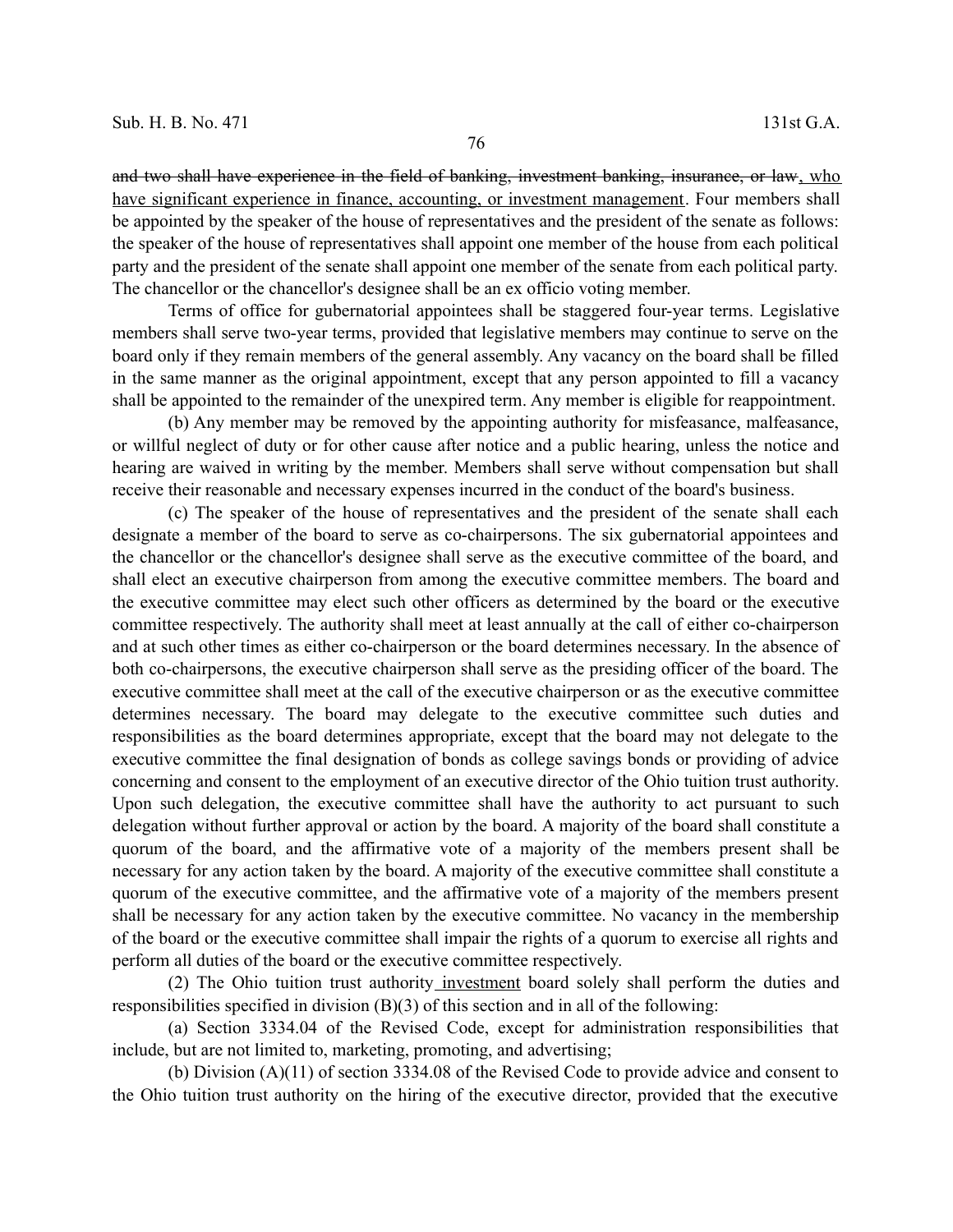director shall not be hired unless a majority of the board votes in favor of the hiring;

(c) Divisions (A) to  $(E)$ ,  $(G)(1)$ ,  $(K)$ ,  $(L)$ , and  $(M)$  of section 3334.11 of the Revised Code, except that the board shall consult with the chancellor prior to any change in the order of expenditures under division (B) of that section, prior to entering into a contract under division (E) of that section, or prior to establishing an entity authorized under division  $(K)(2)$  of that section;

(d) Section 3334.12 of the Revised Code;

(e) Sections 3334.18 to 3334.21 of the Revised Code concerning investment and fiduciary duties that are required for the variable college savings program. In addition, prior to any change in the order of expenditures under division (F) of section 3334.19 of the Revised Code, the board shall consult with the chancellor.

(3) Subject to the advice and consent of the chancellor, the Ohio tuition trust authority investment board may remove at any time the executive director of the Ohio tuition trust authority hired under division (A)(11) of section 3334.08 of the Revised Code.

Sec. 3334.08. (A) Subject to division (B) of this section, in addition to any other powers conferred by this chapter, the Ohio tuition trust authority may do any of the following:

(1) Impose reasonable residency requirements for beneficiaries of tuition units;

(2) Impose reasonable limits on the number of tuition unit participants;

(3) Impose and collect administrative fees and charges in connection with any transaction under this chapter;

(4) Purchase insurance from insurers licensed to do business in this state providing for coverage against any loss in connection with the authority's property, assets, or activities or to further ensure the value of tuition units;

(5) Indemnify or purchase policies of insurance on behalf of members, officers, and employees of the authority from insurers licensed to do business in this state providing for coverage for any liability incurred in connection with any civil action, demand, or claim against a director, officer, or employee by reason of an act or omission by the director, officer, or employee that was not manifestly outside the scope of the employment or official duties of the director, officer, or employee or with malicious purpose, in bad faith, or in a wanton or reckless manner;

(6) Make, execute, and deliver contracts, conveyances, and other instruments necessary to the exercise and discharge of the powers and duties of the authority;

(7) Promote, advertise, and publicize the Ohio college savings program and the variable college savings program;

(8) Adopt rules under section 111.15 of the Revised Code for the implementation of the Ohio college savings program;

(9) Contract, for the provision of all or part of the services necessary for the management and operation of the Ohio college savings program and the variable college savings program, with a bank, trust company, savings and loan association, insurance company, or licensed dealer in securities if the bank, company, association, or dealer is authorized to do business in this state and information about the contract is filed with the controlling board pursuant to division (D)(6) of section 127.16 of the Revised Code; provided, however, that any funds of the Ohio college savings program and the variable college savings program that are not needed for immediate use shall be deposited by the treasurer of state in the same manner provided under Chapter 135. of the Revised Code for public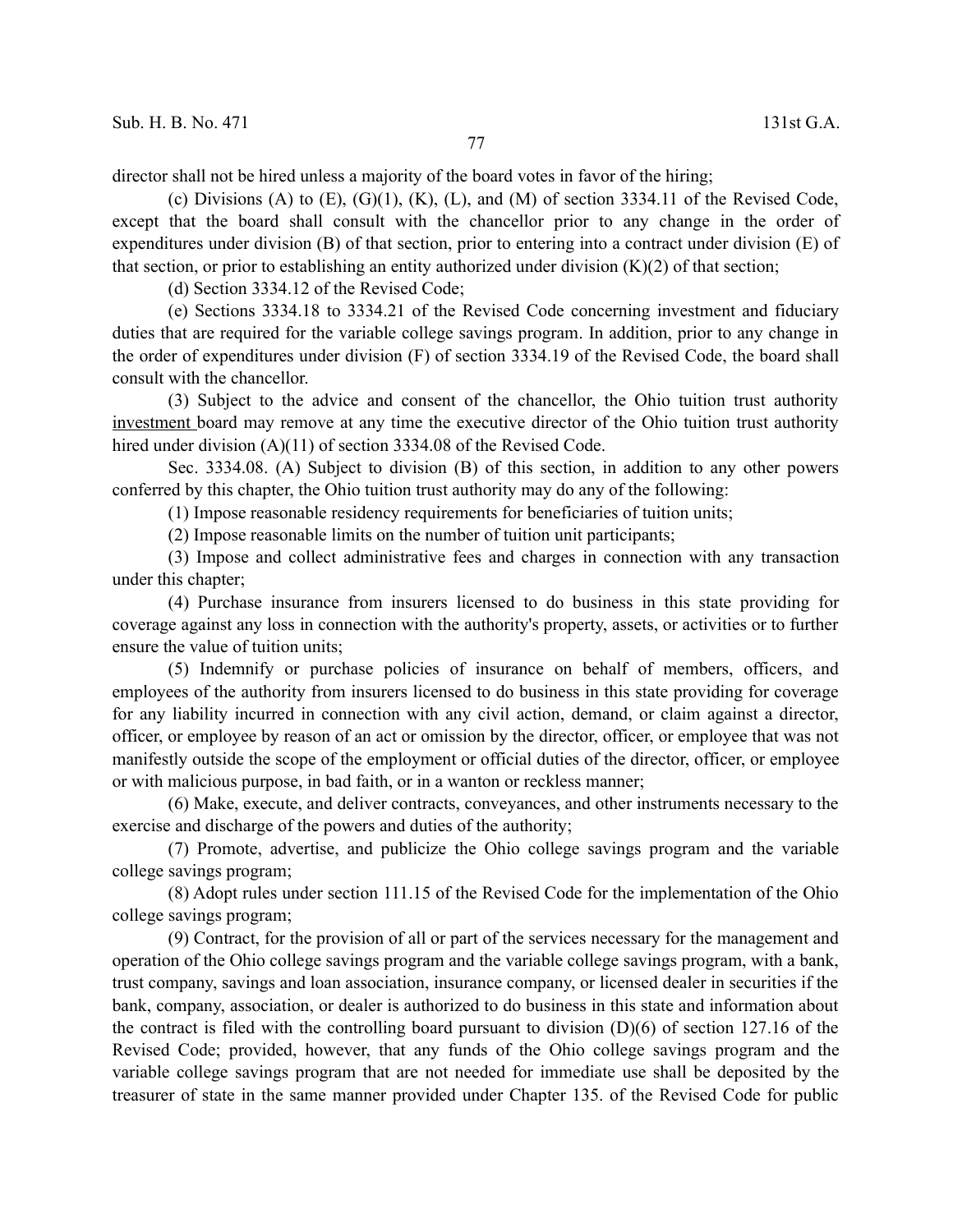moneys of the state. All interest earned on those deposits shall be credited to the Ohio college savings program or the variable college savings program, as applicable.

(10) Contract for other services, or for goods, needed by the authority in the conduct of its business, including but not limited to credit card services;

(11) Employ an executive director and other personnel as necessary to carry out its responsibilities under this chapter, and fix the compensation of these persons. All employees of the authority shall be in the unclassified civil service and shall be eligible for membership in the public employees retirement system. In the hiring of the executive director, the Ohio tuition trust authority shall obtain the advice and consent of the Ohio tuition trust investment board created in section 3334.03 of the Revised Code, provided that the executive director shall not be hired unless a majority of the board votes in favor of the hiring. In addition, the board may remove the executive director at any time subject to the advice and consent of the chancellor of higher education.

(12) Contract with financial consultants, actuaries, auditors, and other consultants as necessary to carry out its responsibilities under this chapter;

(13) Enter into agreements with any agency of the state or its political subdivisions or with private employers under which an employee may agree to have a designated amount deducted in each payroll period from the wages or salary due the employee for the purpose of purchasing tuition units pursuant to a tuition payment contract or making contributions pursuant to a variable college savings program contract;

(14) Enter into an agreement with the treasurer of state under which the treasurer of state will receive, and credit to the Ohio tuition trust fund or variable college savings program fund, from any bank or savings and loan association authorized to do business in this state, amounts that a depositor of the bank or association authorizes the bank or association to withdraw periodically from the depositor's account for the purpose of purchasing tuition units pursuant to a tuition payment contract or making contributions pursuant to a variable college savings program contract;

(15) Solicit and accept gifts, grants, and loans from any person or governmental agency and participate in any governmental program;

(16) Impose limits on the number of units which may be purchased on behalf of or assigned or awarded to any beneficiary and on the total amount of contributions that may be made on behalf of a beneficiary;

(17) Impose restrictions on the substitution of another individual for the original beneficiary under the Ohio college savings program;

(18) Impose a limit on the age of a beneficiary, above which tuition units may not be purchased on behalf of that beneficiary;

(19) Enter into a cooperative agreement with the treasurer of state to provide for the direct disbursement of payments under tuition payment or variable college savings program contracts;

(20) Determine the other higher education expenses for which tuition units or contributions may be used;

(21) Terminate any tuition payment or variable college savings program contract if no purchases or contributions are made for a period of three years or more and there are fewer than a total of five tuition units or less than a dollar amount set by rule on account, provided that notice of a possible termination shall be provided in advance, explaining any options to prevent termination, and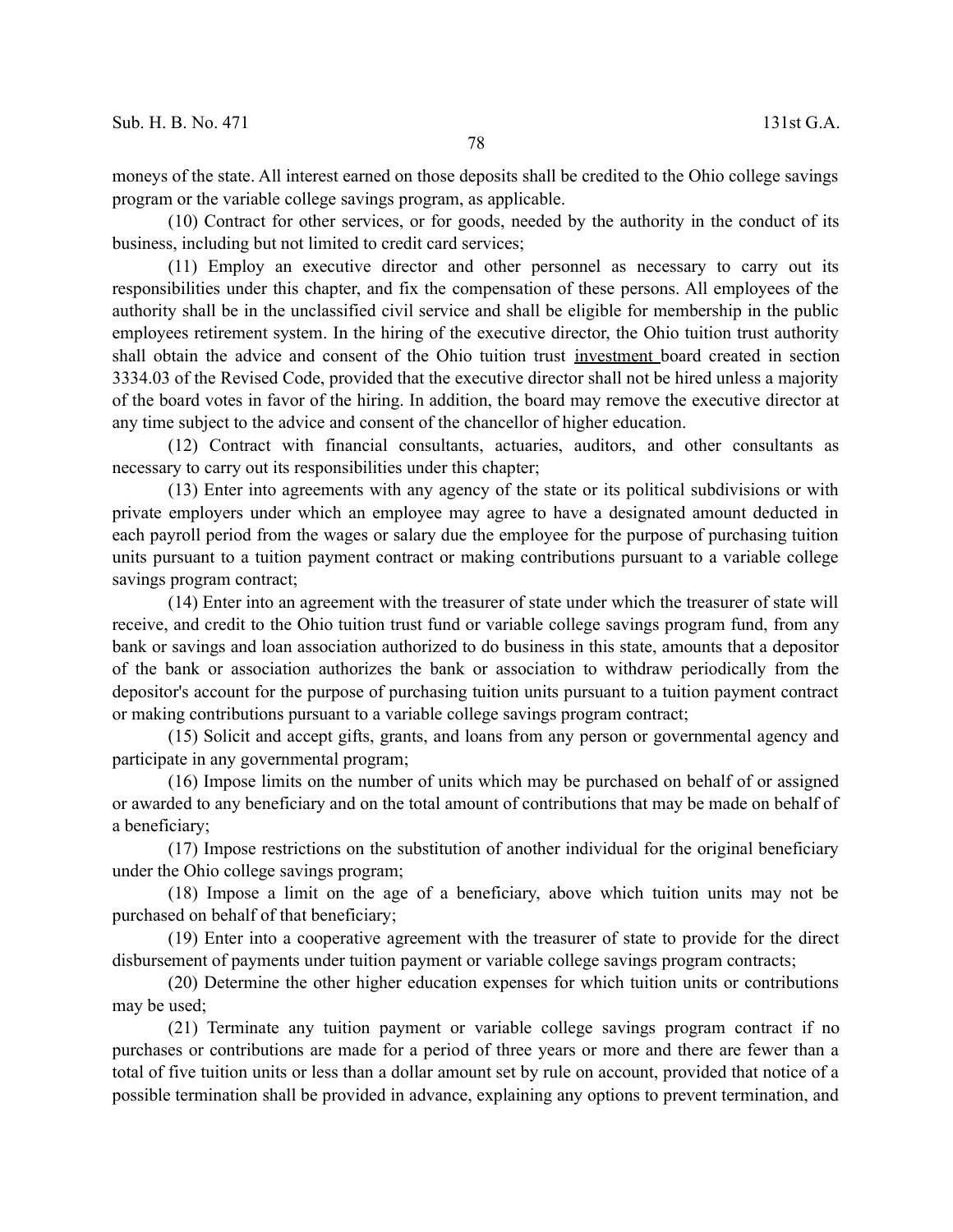a reasonable amount of time shall be provided within which to act to prevent a termination;

(22) Maintain a separate account for each tuition payment or variable college savings program contract;

(23) Perform all acts necessary and proper to carry out the duties and responsibilities of the authority pursuant to this chapter.

(B) The authority shall adopt rules under section 111.15 of the Revised Code for the implementation and administration of the variable college savings program. The rules shall provide taxpayers with the maximum tax advantages and flexibility consistent with section 529 of the Internal Revenue Code and regulations adopted thereunder with regard to disposition of contributions and earnings, designation of beneficiaries, and rollover of account assets to other programs.

(C) Except as otherwise specified in this chapter, the provisions of Chapters 123. and 4117. of the Revised Code shall not apply to the authority and Chapter 125. of the Revised Code shall not apply to contracts approved under the powers of the Ohio tuition trust authority investment board under section 3334.03 of the Revised Code.

Sec. 3701.344. (A) As used in this section and sections 3701.345<del>, 3701.346,</del> and 3701.347 of the Revised Code, "private water system" means any water system for the provision of water for human consumption, if the system has fewer than fifteen service connections and does not regularly serve an average of at least twenty-five individuals daily at least sixty days out of the year. "Private water system" includes any well, spring, cistern, pond, hauled water, or recycled water and any equipment for the collection, transportation, filtration, disinfection, treatment, or storage of such water extending from and including the source of the water to the point of discharge from any pressure tank or other storage vessel; to the point of discharge from the water pump where no pressure tank or other storage vessel is present; or, in the case of multiple service connections serving more than one dwelling, to the point of discharge from each service connection. "Private water system" does not include the water service line extending from the point of discharge to a structure.

(B) Notwithstanding section 3701.347 of the Revised Code and subject to division (C) of this section, rules adopted by the director of health regarding private water systems shall provide for the following:

(1) Except as otherwise provided in this division, boards of health of city or general health districts shall be given the exclusive power to establish fees in accordance with section 3709.09 of the Revised Code for administering and enforcing the rules. The fees shall establish a different rate for administering and enforcing the rules relative to private water systems serving single-family dwelling houses and nonsingle-family dwelling houses. Except for an amount established by the director, pursuant to division (B)(5) of this section, for each new private water system installation, no portion of any fee for administering and enforcing the rules shall be returned to the department of health. If the director of health determines that a board of health of a city or general health district is unable to administer and enforce a private water system program in the district, the director shall administer and enforce such a program in the district and establish fees for such administration and enforcement.

(2) Boards of health of city or general health districts shall be given the exclusive power to determine the number of inspections necessary for determining the safe drinking characteristics of a private water system.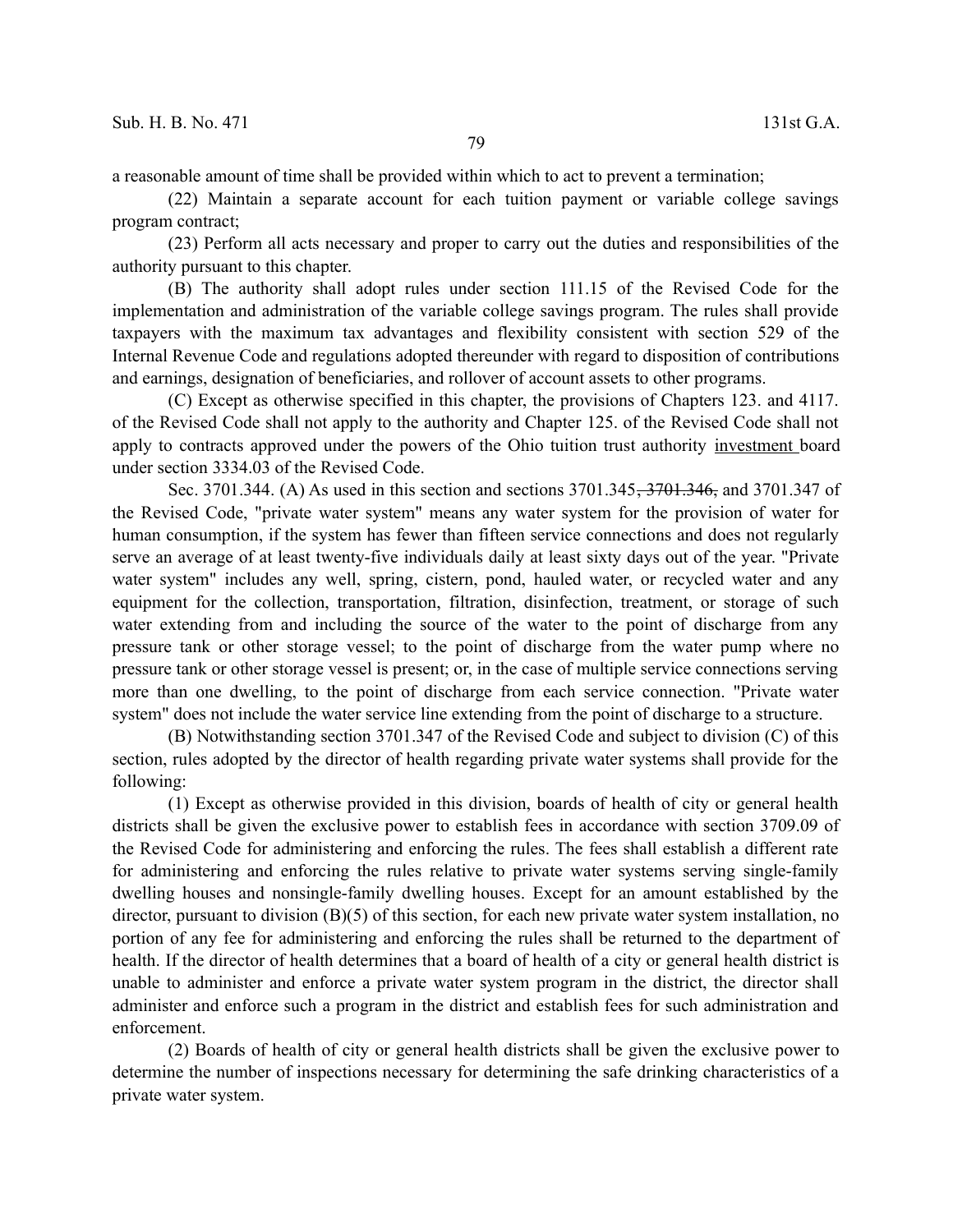(3) Private water systems contractors, as a condition of doing business in this state, shall annually register with, and comply with surety bonding requirements of, the department of health. No such contractor shall be permitted to register if the contractor fails to comply with all applicable rules adopted by the director and the board of health of the city or general health district. The annual registration fee for private water systems contractors shall be sixty-five dollars. The director, by rule adopted in accordance with Chapter 119. of the Revised Code, may increase the annual registration fee.

(4) Subject to rules adopted by the director, boards of health of city or general health districts shall have the option of determining whether bacteriological examinations shall be performed at approved laboratories of the state or at approved private laboratories.

(5) The director may establish fees for each new private water system installation, which shall be collected by the appropriate board of health and transmitted to the director pursuant to section 3709.092 of the Revised Code.

(6) All fees received by the director of health under divisions  $(B)(1)$ ,  $(B)$ , and  $(B)$  of this section shall be deposited in the state treasury to the credit of the general operations fund created in section 3701.83 of the Revised Code for use in the administration and enforcement of sections 3701.344 to 3701.347 of the Revised Code and the rules pertaining to private water systems adopted under those sections.

(7) The director shall define "well," "spring," "cistern," "pond," "hauled water," and "recycled water" for purposes of this section and the rules adopted under it.

(C) To the extent that rules adopted under division (B) of this section require health districts to follow specific procedures or use prescribed forms, no such procedure or form shall be implemented until it is approved by majority vote of an approval board of health commissioners, hereby created. Members of the board shall be the officers of the association of Ohio health commissioners, or any successor organization, and membership on the board shall be coterminous with holding an office of the association. No health district is required to follow a procedure or use a form required by a rule adopted under division (B) of this section without the approval of the board.

(D) A board of health shall collect well log filing fees on behalf of the division of water resources in the department of natural resources in accordance with section 1521.05 of the Revised Code and rules adopted under it. The fees shall be submitted to the division quarterly as provided in those rules.

(E) A water system that will be used in agriculture and that does not provide water for human consumption shall not be required to obtain a permit or license issued under, pay any fees assessed or levied under, or comply with any rule adopted under sections 3701.34 to 3701.347 of the Revised Code.

Sec. 3701.77. (A) The department of health may establish, promote, and maintain a lupus education and awareness program with an emphasis on at-risk communities to raise public awareness, educate consumers, and educate and train health professionals, human services providers, and other audiences.

(B) The department, in creating and implementing the program, may do all of the following:

(1) Provide sufficient staff and appropriate training to implement the program;

(2) Establish a grant program to support nonprofit voluntary health organizations with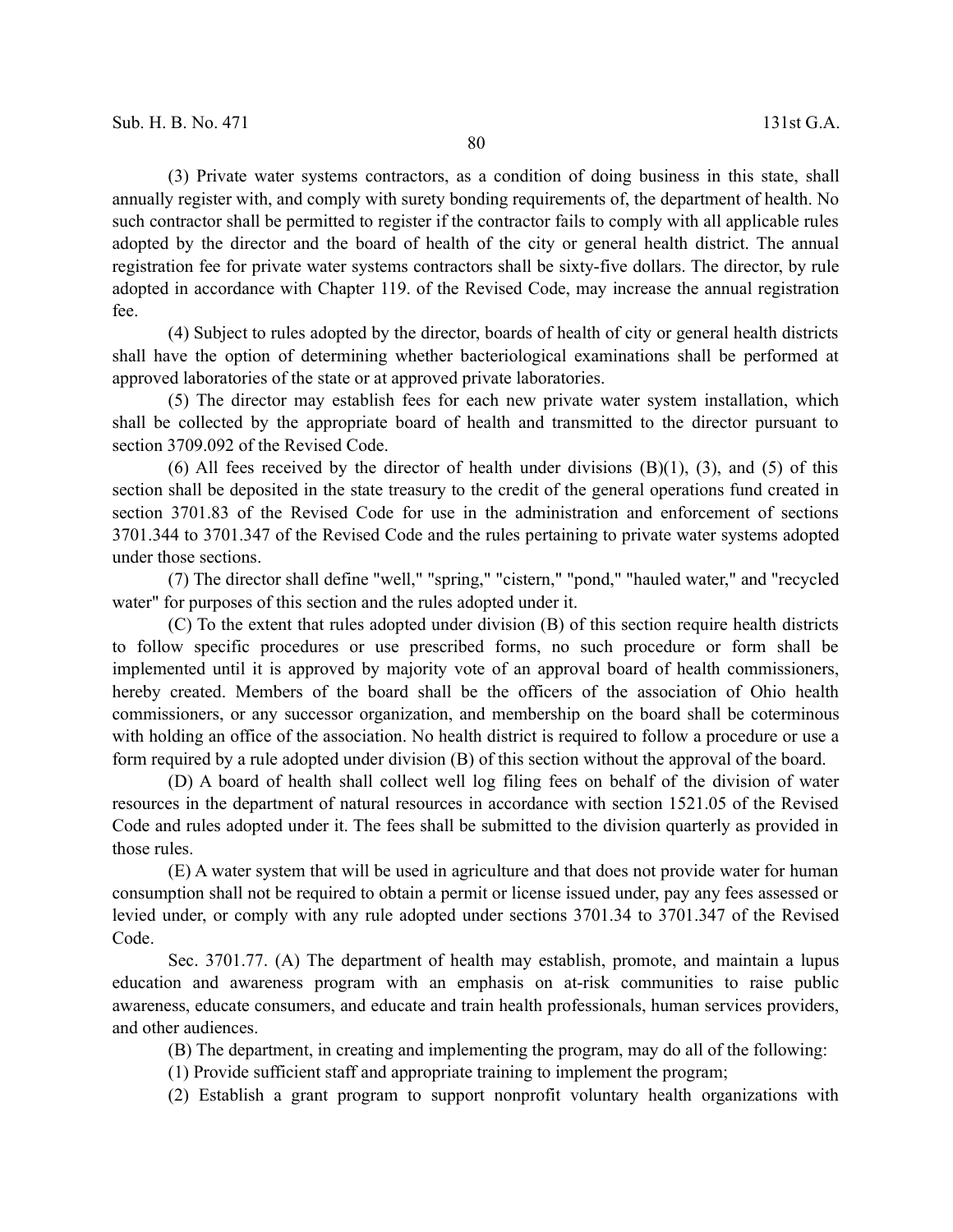expertise in lupus to increase public awareness and enhance health professional education and understanding of the symptoms and consequences of lupus and the populations most at risk;

(3) Establish an intergovernmental council and advisory panel to oversee the implementation of the program;

(4) Identify the appropriate entities to carry out the program;

 $(5)$  (4) Base the program on the most current scientific information and findings;

 $(6)$  (5) Work with government entities, community and business leaders, community organizations, health and human services providers, and national, state, and local lupus organizations, such as the lupus foundation of America, inc., to coordinate efforts to maximize state resources in the areas of lupus education and awareness;

 $(7)$  (6) Identify and use other successful lupus education and awareness programs and procure related materials and services from organizations with appropriate expertise and knowledge of lupus.

(C) The department may accept gifts, grants, and donations from the federal government, foundations, organizations, medical schools, and other entities for fulfilling the obligations of the program.

(D) The department may seek any federal waiver that may be necessary to maximize funds from the federal government to implement the program.

Sec. 3702.71. As used in sections 3702.71 to 3702.81 3702.79 of the Revised Code:

(A) "Full-time practice" means working a minimum of forty hours per week for a minimum of forty-five weeks each service year.

(B) "Part-time practice" means working a minimum of twenty and a maximum of thirty-nine hours per week for a minimum of forty-five weeks per service year.

(C) "Primary care physician" means an individual who is authorized under Chapter 4731. of the Revised Code to practice medicine and surgery or osteopathic medicine and surgery and is board certified or board eligible in a primary care specialty.

(D) "Primary care service" means professional comprehensive personal health services, which may include health education and disease prevention, treatment of uncomplicated health problems, diagnosis of chronic health problems, overall management of health care services for an individual or a family, and the services of a psychiatrist. "Primary care service" also includes providing the initial contact for health care services, making referrals for secondary and tertiary care and for continuity of health care services, and teaching activities to the extent specified in a contract entered into pursuant to section 3702.74 of the Revised Code.

(E) "Primary care specialty" means general internal medicine, pediatrics, adolescent medicine, obstetrics and gynecology, psychiatry, child and adolescent psychiatry, geriatric psychiatry, combined internal medicine and pediatrics, geriatrics, or family practice.

(F) "Teaching activities" means providing clinical education to students and residents regarding the primary care physician's normal course of practice and expertise at the service site specified in the contract described in section 3702.74 of the Revised Code.

Sec. 3702.79. The director of health, in accordance with Chapter 119. of the Revised Code, shall adopt rules as necessary to implement and administer sections 3702.71 to 3702.78 of the Revised Code. In preparing rules, the director shall consult with the physician loan repaymentadvisory board.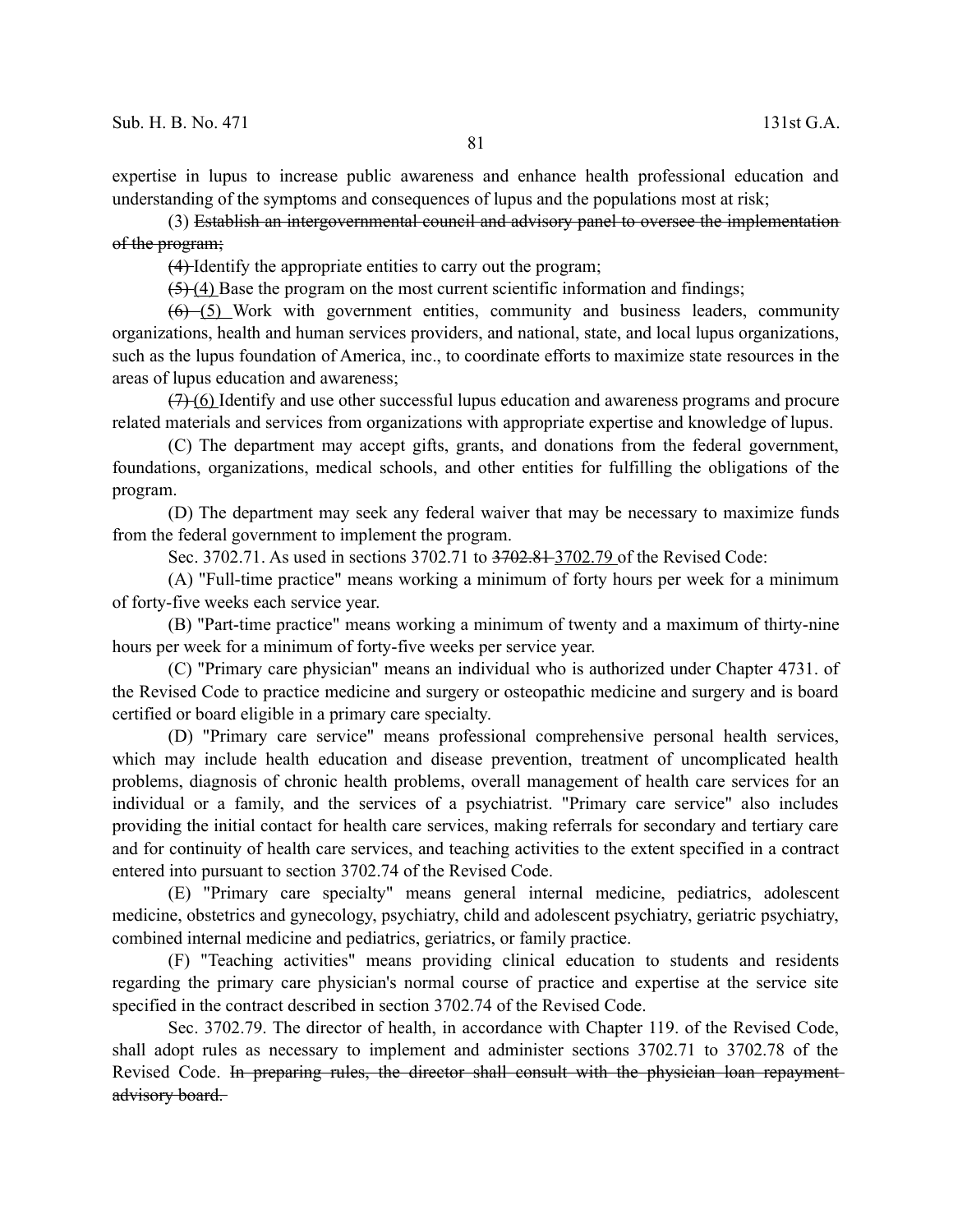Sec. 3705.35. Not later than one hundred eighty days after the effective date of this section October 5, 2000, the director of health shall<del>, in consultation with the council created under section</del> 3705.34 of the Revised Code, adopt rules in accordance with Chapter 119. of the Revised Code to do all of the following:

(A) Implement the birth defects information system;

(B) Specify the types of congenital anomalies and abnormal conditions of newborns to be reported to the system under section 3705.30 of the Revised Code;

(C) Establish reporting requirements for information concerning diagnosed congenital anomalies and abnormal conditions of newborns;

(D) Establish standards that must be met by persons or government entities that seek access to the system;

(E) Establish a form for use by parents or legal guardians who seek to have information regarding their children removed from the system and a method of distributing the form to local health departments, as defined in section 3705.33 of the Revised Code, and to physicians. The method of distribution must include making the form available on the internet.

Sec. 3705.36. Three years after the date a birth defects information system is implemented pursuant to section 3705.30 of the Revised Code, and annually thereafter, the department of health shall prepare a report regarding the birth defects information system. The council created undersection 3705.34 of the Revised Code shall, not later than two years after the date a birth defectsinformation system is implemented, specify the information the department is to include in each report. The department shall file the report with the governor, the president and minority leader of the senate, the speaker and minority leader of the house of representatives, the departments of developmental disabilities, education, and job and family services, the commission on minority health, and the news media.

Sec. 3707.521. (A) As used in this section:

(1) "Chiropractor" means an individual licensed under Chapter 4734. of the Revised Code.

(2) "License," "licensee," and "licensing agency" have the same meanings as in section 4745.01 of the Revised Code.

(3) "Licensed health care professional" means an individual, other than a physician, who is authorized under Title XLVII of the Revised Code to practice a health care profession.

(4) "Physician" means an individual authorized under Chapter 4731. of the Revised Code to practice medicine and surgery or osteopathic medicine and surgery.

(5) "Youth sports organization" has the same meaning as in section 3707.51 of the Revised Code.

(B)(1) The director of health shall establish a committee regarding concussions and head injuries sustained by athletes while participating in interscholastic athletic events and athleticactivities organized by youth sports organizations and the provisions of sections 3313.539 and 3707.511 of the Revised Code. The department of health shall provide administrative support to the committee.

(2) The director shall serve as a member of the committee and shall appoint all of the following as the remaining members, each of whom must have substantial experience in the diagnosis and treatment of concussions and head injuries: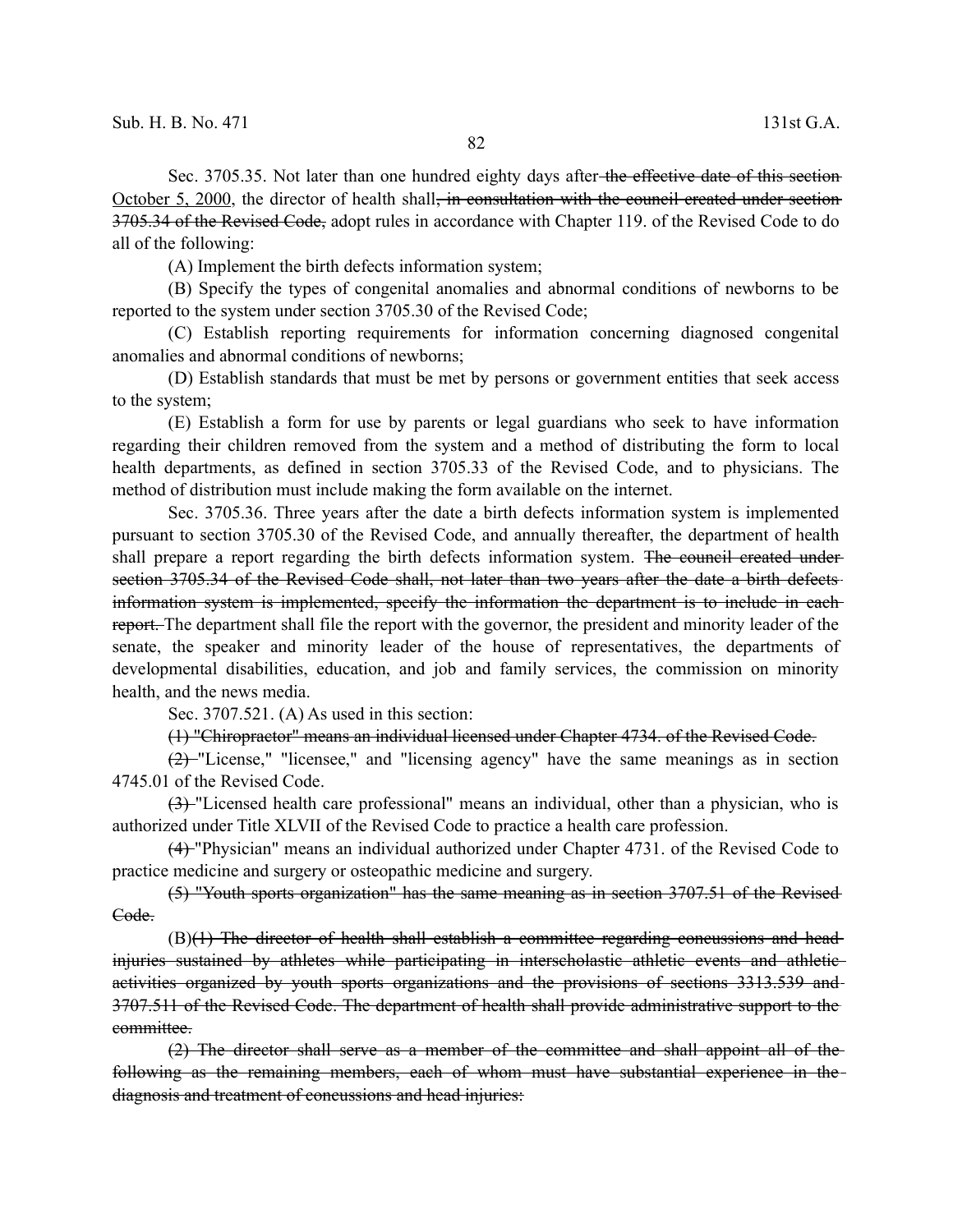(a) A representative of the state medical board;

(b) A physician who practices as a neurologist;

(c) A physician who practices sports medicine;

(d) A representative of the state chiropractic board;

(e) A chiropractor who has a background in neurology;

(f) A chiropractor who practices sports medicine.

(C) Not later than one hundred eighty days after the effective date of this section, the committee shall develop and publish guidelines addressing all of the following with regard to athletes exhibiting signs, symptoms, or behaviors consistent with having sustained a concussion or head injury while participating in an interscholastic athletic event or an athletic activity organized by a youth sports organization:

(1) The diagnosis and treatment of concussions and head injuries;

(2) The conditions under which an athlete may be granted clearance to return to practice or competition under section 3313.539 or 3707.511 of the Revised Code;

(3) The minimum education requirements necessary to qualify a physician or licensed health care professional to assess and clear an athlete for return to practice or competition under section 3313.539 or 3707.511 of the Revised Code.

(D) In developing guidelines under division (C) of this section, the committee shall consider nationally recognized standards for the treatment and care of concussions and head injuries and the scope of practice of any licensed health care professional as it relates to qualifications to assess and clear an athlete for return to practice or competition under section 3313.539 or 3707.511 of the Revised Code. The director shall solicit input from all of the following:

(1) A physician certified by the American board of emergency medicine or American osteopathic board of emergency medicine who actively practices emergency medicine and is actively involved in emergency medical services;

(2) A physician certified in pediatric emergency medicine by the American board of pediatrics, American osteopathic board of pediatrics, or American board of emergency medicine who actively practices pediatric emergency medicine and is actively involved in emergency medicalservices:

(3) A physician certified by the American board of neurological surgery or American osteopathic board of surgery who actively practices neurosurgery;

(4) A physician who actively practices in the field of sports medicine;

(5) An athletic trainer licensed under Chapter 4755. of the Revised Code;

(6) A physical therapist licensed under Chapter 4755. of the Revised Code;

(7) A chiropractor;

(8) A registered nurse licensed under Chapter 4723. of the Revised Code who actively practices emergency nursing and is actively involved in emergency medical services;

(9) A representative of a youth sports organization;

(10) A representative of a school district board of education or governing authority of a chartered or nonchartered nonpublic school;

(11) Any other individual selected by the committee who has interests that the committee considers relevant to its duties.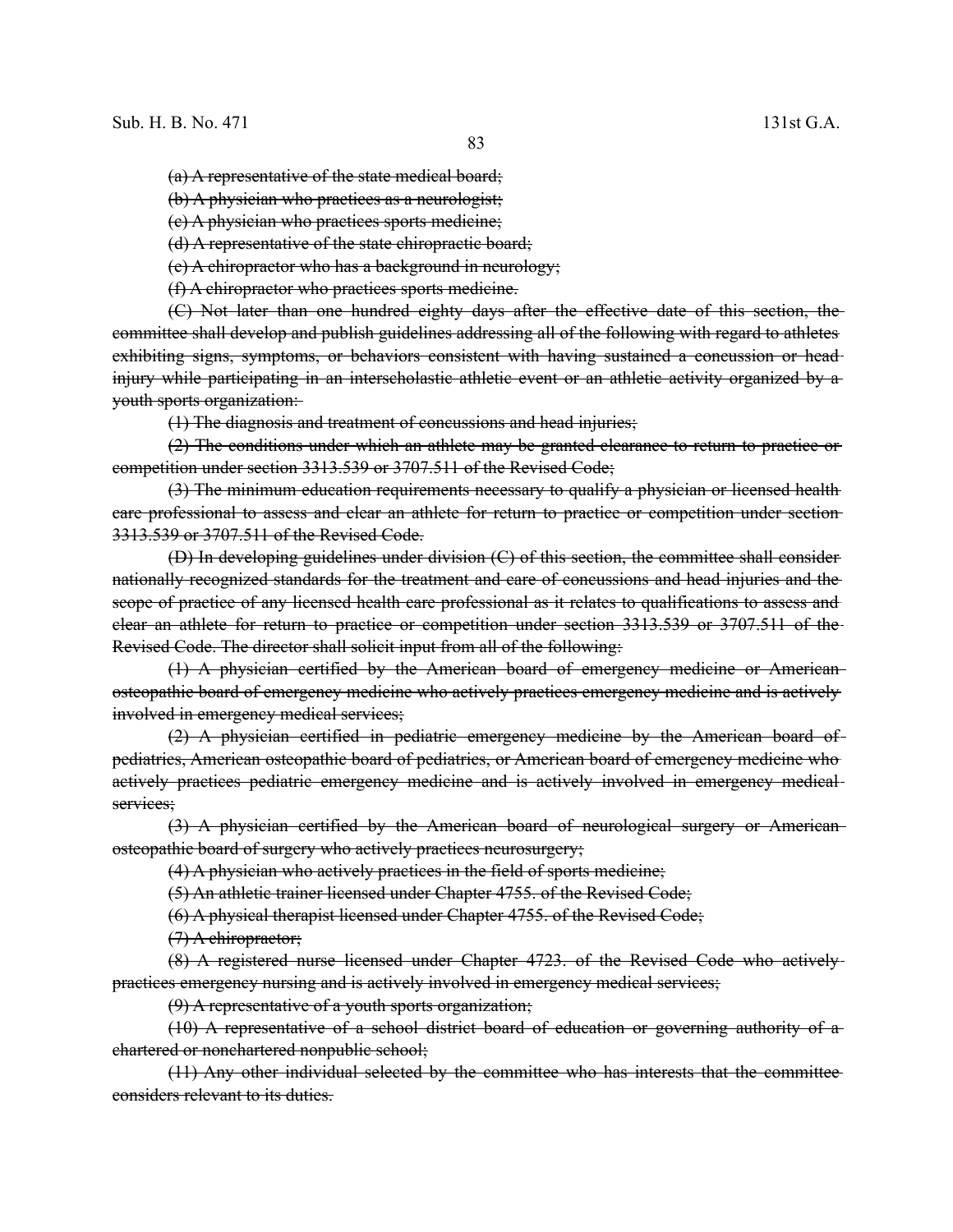(E) If a licensing agency responsible for the licensing of physicians or licensed health care professionals seeks to have its licensees authorized to assess and clear athletes for return to practice or competition under section 3313.539 or 3707.511 of the Revised Code, the licensing agency shall adopt rules establishing standards that are equal to or stronger than the guidelines developed by the committee established by the director of health under division (C) a previous version of this section, and which met during 2014 and 2015.

The licensing agency may adopt rules establishing continuing education requirements for its licensees who assess and clear athletes for return to practice or competition under section 3313.539 or 3707.511 of the Revised Code.

Any rules adopted under this division shall be adopted in accordance with Chapter 119. of the Revised Code.

Sec. 3711.20. (A) As used in this section:

(1) "Board-certified" means that a physician has been certified in an area of practice by a medical specialty board of the American medical association or the American osteopathic association.

(2) "Level I," "level II," or "level III" means the service-level designation applicable to the portion of a hospital in which obstetric care or newborn care is provided, as those levels are reported by the hospital to the department of health pursuant to section 3701.07 Registered nurse" has the meaning defined in section 4723.01 of the Revised Code.

(B) There is hereby created the maternity and newborn advisory council within the department of health. The governor, with the advice and consent of the senate, shall appoint the following members:

(1) Two board-certified obstetricians;

(2) A board-certified pediatrician;

(3) A nurse manager or administrator responsible for the organization and supervision of nursing services in a level I obstetric care service;

(4) A nurse manager or administrator responsible for the organization and supervision of nursing services in a level I newborn care service;

(5) A nurse manager or administrator responsible for the organization and supervision of nursing services in a level II obstetric care service;

(6) A nurse manager or administrator responsible for the organization and supervision of nursing services in a level II newborn care service;

(7) A nurse manager or administrator responsible for the organization and supervision of nursing services in a level III obstetric care service;

(8) A nurse manager or administrator responsible for the organization and supervision of nursing services in a level III newborn care service Three registered nurses who provide newborn care;

(4) Three registered nurses who provide obstetric care;

 $(9)$  (5) A licensed dietitian with knowledge of newborn nutrition;

(10) (6) A licensed social worker with knowledge of newborn psychosocial and family support services;

 $(11)$  (7) A lactation consultant certified by the international board of lactation consultant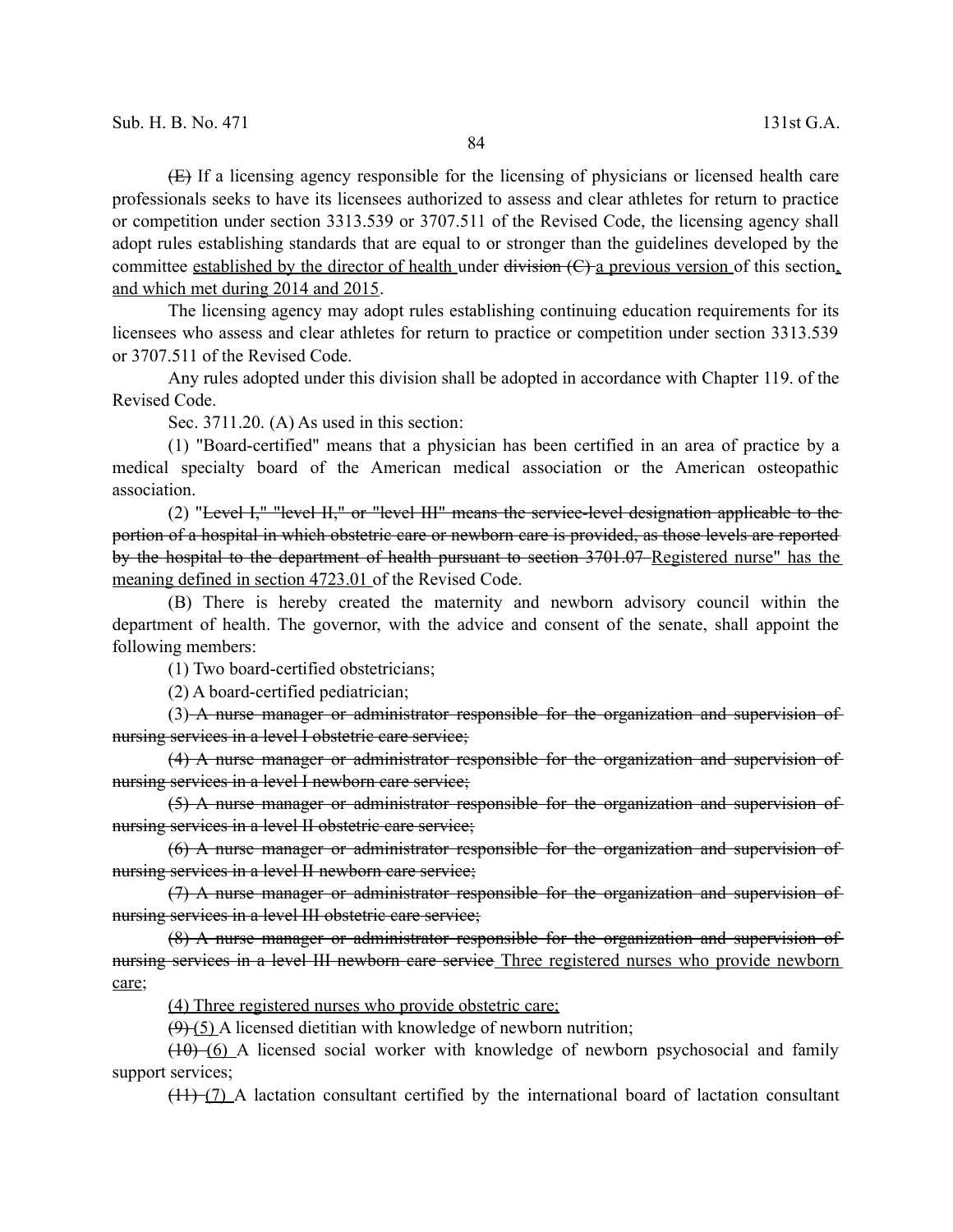examiners;

 $(12)$   $(8)$  An individual to represent the public;

 $(13)(9)$  A board-certified perinatologist;

 $(14)$  (10) A board-certified neonatologist;

(15) (11) A certified nurse-midwife, certified nurse practitioner, clinical nurse specialist, or certified registered nurse anesthetist;

(16) (12) A board-certified anesthesiologist;

(17) (13) A board-certified family practice physician who delivers children or provides newborn care.

(C) The governor shall make the initial appointments to the council not later than sixty days after the effective date of this section September 1, 2008. Of the initial appointments, six shall be for a term of three years, six for a term of four years, and six for a term of five years. Thereafter, terms of office shall be five years with each term ending on the same day of the same month as the term it succeeds. Each member shall hold office from the date of the member's appointment until the end of the term for which the member was appointed. Members may be reappointed. Vacancies shall be filled in the manner provided for original appointment. Any member appointed to fill a vacancy prior to the expiration of the term for which the member's predecessor was appointed shall hold office for the remainder of that term. A member shall continue in office subsequent to the expiration of the member's term or until a period of sixty days has elapsed, whichever occurs first.

(D) The council shall hold four meetings in the first year after the initial appointments to the council are made under division (B) of this section. Thereafter, the council shall hold two meetings each year. Additional meetings may be held at the call of the chairperson or the director of health.

The chairperson shall be selected annually by members of the council. Following each meeting, the chairperson may submit a report to the director summarizing the activities, discussion, and recommendations of the council. Eight voting members of the council constitute a quorum.

(E) Members of the council shall be reimbursed for actual and necessary expenses incurred in the performance of their official duties.

(F) The department of health shall provide the council the administrative support necessary to execute its duties.

Sec. 3727.39. (A) The duties of the director of health under this section are subject to section 3727.391 of the Revised Code.

(B) Not later than ninety days after a hospital submits information to the director of health under section 3727.33 or 3727.34 of the Revised Code, the director shall make the submitted information available on an internet web site. In making the information available on a web site, the director shall do all of the following:

(1) Make the web site available to the public without charge;

(2) Provide for the web site to be organized in a manner that enables the public to use it easily;

(3) Exclude from the web site any information that compromises patient privacy;

(4) Include links to hospital internet web sites to enable the public to obtain additional information about hospitals, including hospital programs designed to enhance quality and safety;

(5) Allow other internet web sites to link to the web site for purposes of increasing the web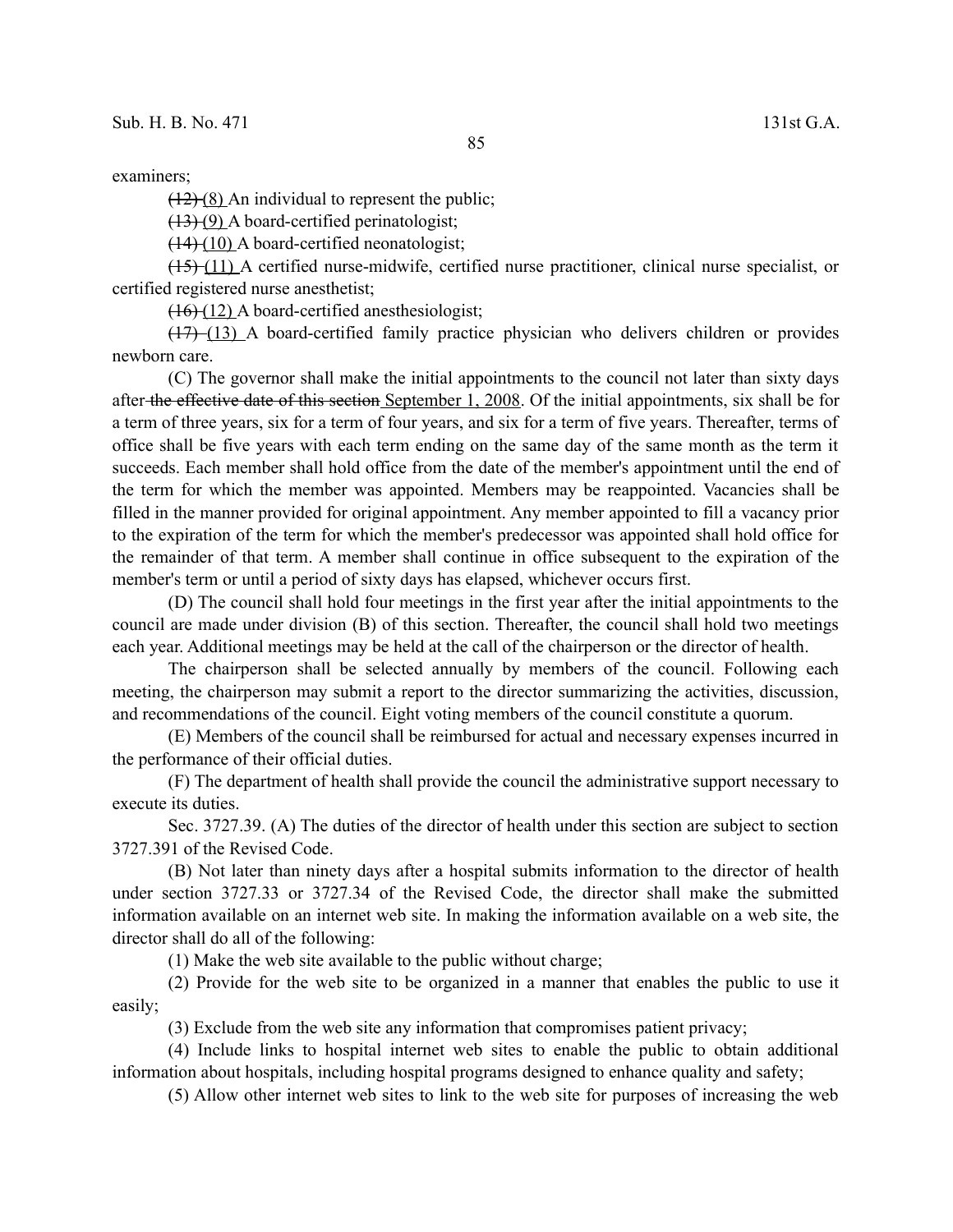site's availability and encouraging ongoing improvement;

(6) Update the web site as needed to include new information and to correct errors.

(C) The information submitted under section 3727.33 of the Revised Code shall be presented on the web site in a manner that enables the public to compare the performance of hospitals in meeting the measures for hospital inpatient and outpatient services specified in rules adopted under section 3727.41 of the Revised Code. In making the information available on a web site, the director shall do all of the following:

(1) Enable the public to compare the performance of hospitals in meeting the measures for specific diagnoses and procedures;

(2) Enable the public to make the comparisons by different geographic regions, such as by county or zip code;

(3) Based on the report issued to the director pursuant to division  $(A)(2)$  of section 3727.32 of the Revised Code, include Include a report of each hospital's overall performance in meeting the measures;

(4) To the extent possible, include state and federal benchmarks for the measures;

(5) Include contextual information and explanations that the public can easily understand, including contextual information that explains why differences in the performance of hospitals in meeting the measures may be misleading;

(6) Exclude from the web site a hospital's performance in meeting a particular measure if the hospital's caseload for the diagnosis or procedure that the measure concerns is insufficient, as determined in accordance with the guidelines submitted to the director under division (A)(3) of section 3727.32 of the Revised Code, to make the hospital's performance for the diagnosis or procedure a reliable indicator of its ability to treat the diagnosis or provide the procedure in a quality manner;

(7) Clearly identify the sources of information used in the web site and explain both of the following:

(a) The analytical methods used in determining the performance of hospitals in meeting the measures;

(b) The risk adjustment methodologies that hospitals use to adjust information submitted to the director pursuant to division (C) of section 3727.33 of the Revised Code.

Sec. 3727.41. (A)(1) The director of health shall adopt rules governing hospitals in their submission of information to the director under sections 3727.33 and 3727.34 of the Revised Code. The rules shall be adopted in accordance with Chapter 119. of the Revised Code.

(2) Rules adopted by the director under division (A)(1) of this section shall not require either of the following:

(a) A hospital to submit information regarding a performance, quality, or service measure for which the hospital does not provide the service;

(b) A children's hospital to report a performance, quality, or service measure for patients eighteen years of age or older.

(B)(1) The rules for submission of information under section 3727.33 of the Revised Code shall include rules specifying the inpatient and outpatient service measures to be used by hospitals in submitting the information. The rules may include any of the measures recommended by the group of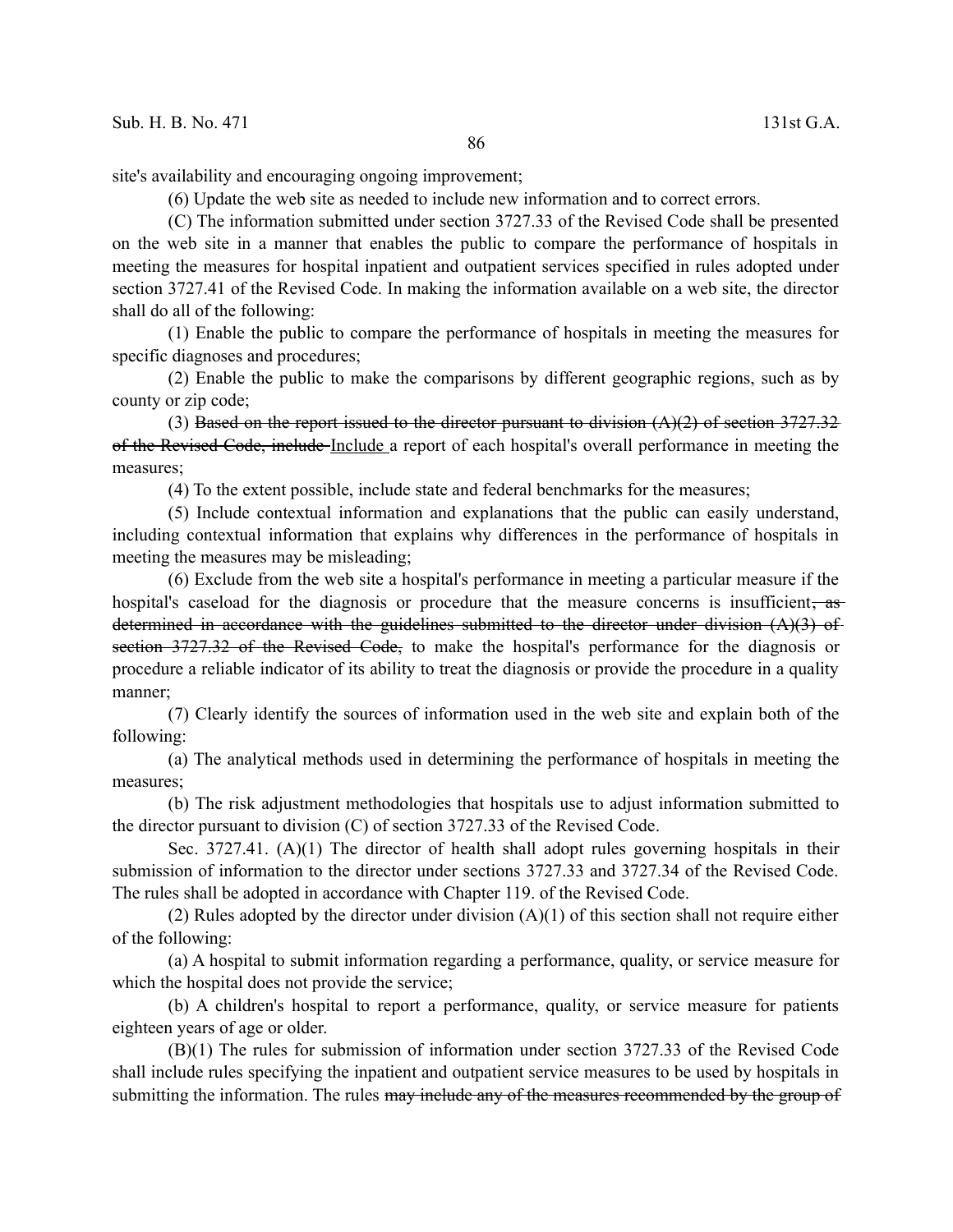experts convened under section 3727.32 of the Revised Code and shall include measures from the following:

(a) Hospital quality measures publicly reported by the centers for medicare and medicaid services;

(b) Hospital quality measures publicly reported by the joint commission;

(c) Measures that examine volume of cases, adjusted length of stay, complications, infections, or mortality rates and are developed by the agency for health care research and quality;

(d) Measures included in the national voluntary consensus standards for hospital care endorsed by the national quality forum.

(2) In adopting rules specifying the measures to be used by hospitals in submitting the information, the director shall consider both of the following:

(a) Whether hospitals have a sufficient caseload to make a particular measure a reliable indicator of their ability to treat a diagnosis or perform a procedure in a quality manner;

(b) Whether there are any excessive administrative or financial implications associated with the reporting of information by hospitals regarding their performance in meeting a particular measure.

Sec. 3745.015. There is hereby created in the state treasury the environmental protection fund consisting of money credited to the fund under division  $(A)(3)$  of section 3734.57 of the Revised Code. The environmental protection agency shall use money in the fund to pay the agency's costs associated with administering and enforcing, or otherwise conducting activities under, this chapter and Chapters 3704., 3734., 3746., 3747., 3748., 3750., 3751., 3752., 3753., 5709., 6101., 6103., 6105., 6109., 6111., 6112., 6113., 6115., 6117., and 6119. and sections section 122.65 and 1521.19 of the Revised Code, including providing compliance assistance to small businesses.

Sec. 3772.02. (A) There is hereby created the Ohio casino control commission described in Section  $6(C)(4)$  (4) of Article XV, Ohio Constitution.

(B) The commission shall consist of seven members appointed within one month of September 10, 2010, by the governor with the advice and consent of the senate. The governor shall forward all appointments to the senate within twenty-four hours.

(1) Each commission member is eligible for reappointment at the discretion of the governor. No commission member shall be appointed for more than three terms in total.

(2) Each commission member shall be a resident of Ohio.

(3) At least one commission member shall be experienced in law enforcement and criminal investigation.

(4) At least one commission member shall be a certified public accountant experienced in accounting and auditing.

(5) At least one commission member shall be an attorney admitted to the practice of law in Ohio.

(6) At least one commission member shall be a resident of a county where one of the casino facilities is located.

(7) Not more than four commission members shall be of the same political party.

(8) No commission member shall have any affiliation with an Ohio casino operator or facility.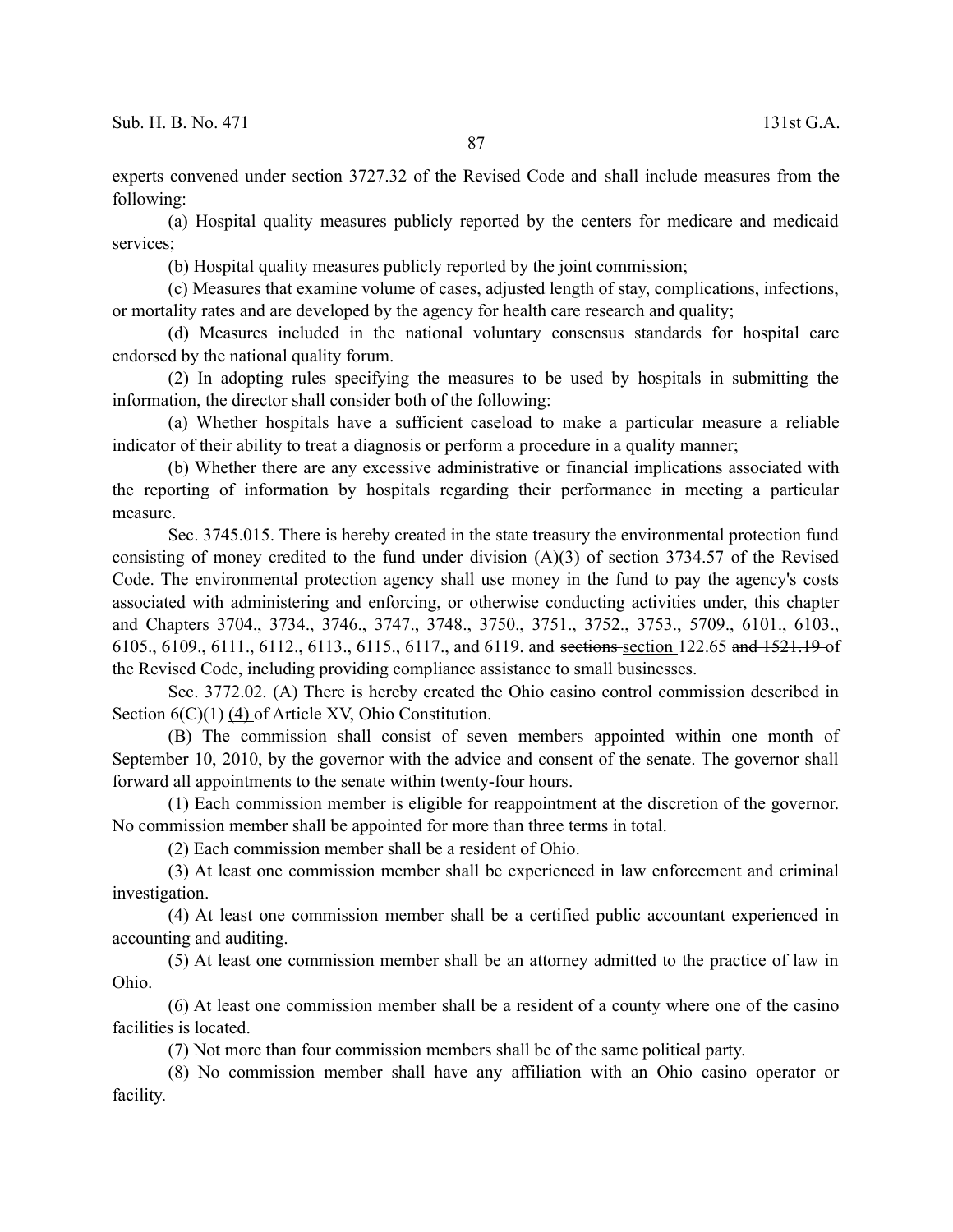(C) Commission members shall serve four-year terms, except that when the governor makes initial appointments to the commission under this chapter, the governor shall appoint three members to serve four-year terms with not more than two such members from the same political party, two members to serve three-year terms with such members not being from the same political party, and two members to serve two-year terms with such members not being from the same political party.

(D) Each commission member shall hold office from the date of appointment until the end of the term for which the member was appointed. Any member appointed to fill a vacancy occurring before the expiration of the term for which the member's predecessor was appointed shall hold office for the remainder of the unexpired term. Any member shall continue in office after the expiration date of the member's term until the member's successor takes office, or until a period of sixty days has elapsed, whichever occurs first. A vacancy in the commission membership shall be filled in the same manner as the original appointment.

(E) The governor shall select one member to serve as chairperson and the commission members shall select one member from a different party than the chairperson to serve as vicechairperson. The governor may remove and replace the chairperson at any time. No such member shall serve as chairperson for more than six successive years. The vice-chairperson shall assume the duties of the chairperson in the absence of the chairperson. The chairperson and vice-chairperson shall perform but shall not be limited to additional duties as are prescribed by commission rule.

(F) A commission member is not required to devote the member's full time to membership on the commission. Beginning on the effective date of this amendment September 29, 2015, each member of the commission shall receive compensation of fifty thousand dollars per year. Beginning July 1, 2016, each member of the commission shall receive compensation of forty thousand dollars per year. Beginning July 1, 2017, each member of the commission shall receive compensation of thirty thousand dollars per year. Each member shall receive the member's actual and necessary expenses incurred in the discharge of the member's official duties.

(G) The governor shall not appoint an individual to the commission, and an individual shall not serve on the commission, if the individual has been convicted of or pleaded guilty or no contest to a disqualifying offense as defined in section 3772.07 of the Revised Code. Members coming under indictment or bill of information of a disqualifying offense shall resign from the commission immediately upon indictment.

(H) At least five commission members shall be present for the commission to meet. The concurrence of four members is necessary for the commission to take any action. All members shall vote on the adoption of rules, and the approval of, and the suspension or revocation of, the licenses of casino operators or management companies, unless a member has a written leave of absence filed with and approved by the chairperson.

(I) A commission member may be removed or suspended from office in accordance with section 3.04 of the Revised Code.

(J) Each commission member, before entering upon the discharge of the member's official duties, shall make an oath to uphold the Ohio Constitution and laws of the state of Ohio and shall give a bond, payable by the commission, to the treasurer of state, in the sum of ten thousand dollars with sufficient sureties to be approved by the treasurer of state, which bond shall be filed with the secretary of state.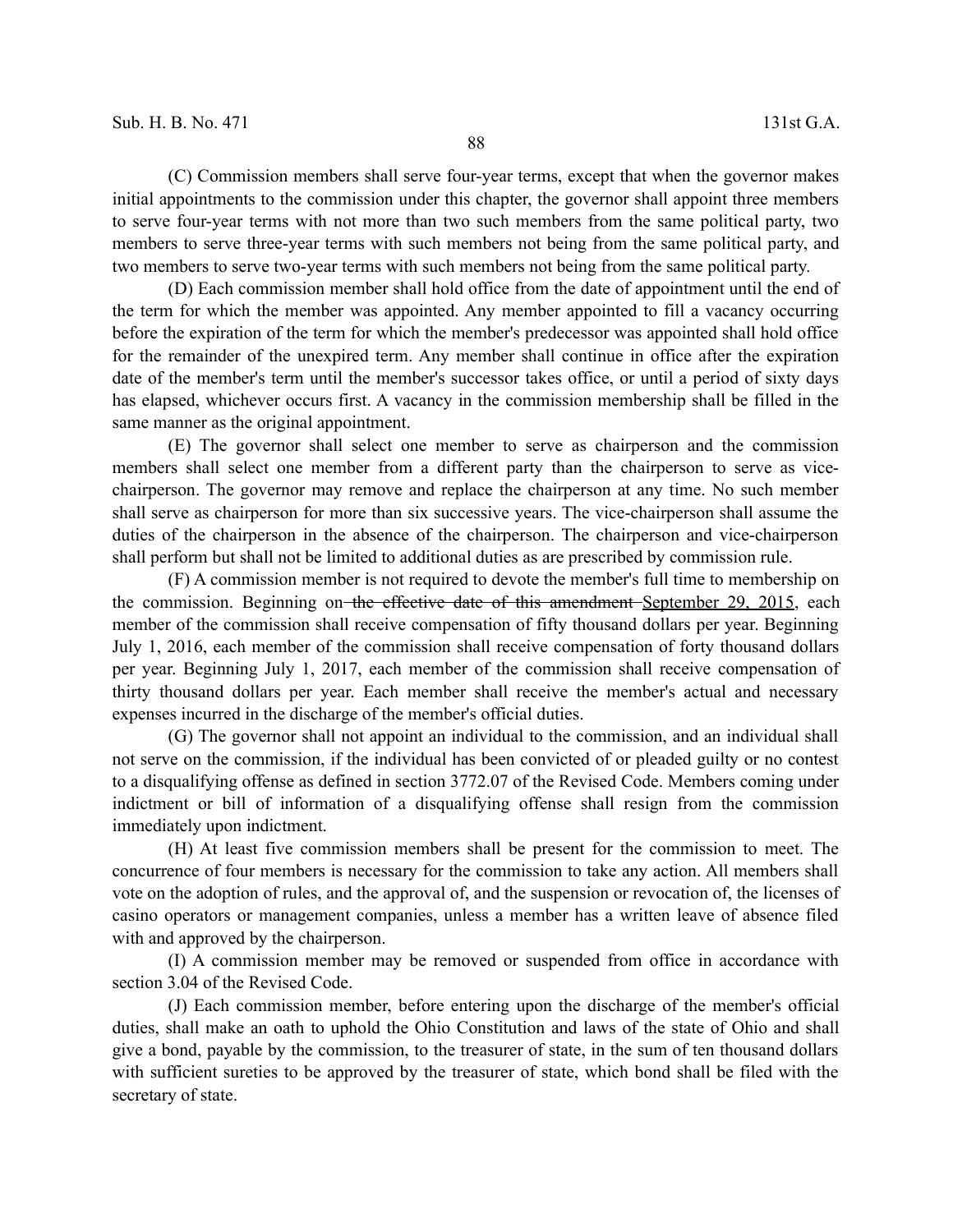(K) The commission shall hold one regular meeting each month and shall convene other meetings at the request of the chairperson or a majority of the members. A member who fails to attend at least three-fifths of the regular and special meetings of the commission during any two-year period forfeits membership on the commission. All meetings of the commission shall be open meetings under section 121.22 of the Revised Code except as otherwise allowed by law.

(L) Pursuant to divisions (A)(3) and (9) of section 101.82 of the Revised Code, the commission is exempt from the requirements of sections 101.82 to 101.87 of the Revised Code.

Sec. 3905.04. (A) Except as otherwise provided in this section or in section 3905.041 of the Revised Code, a resident individual applying for an insurance agent license for any of the lines of authority described in division (B) of this section shall take and pass a written examination prior to application for licensure. The examination shall test the knowledge of the individual with respect to the lines of authority for which application will be made, the duties and responsibilities of an insurance agent, and the insurance laws of this state. Before admission to the examination, each individual shall pay the nonrefundable examination fee.

(B) The examination described in division (A) of this section shall be required for the following lines of authority:

(1) Any of the lines of authority set forth in divisions (B)(1) to (5) of section 3905.06 of the Revised Code;

(2) Title insurance;

(3) Surety bail bonds as provided in sections 3905.83 to 3905.95 of the Revised Code;

(4) Any other line of authority designated by the superintendent of insurance.

(C) An individual shall not be permitted to take the examination described in division (A) of this section unless one of the following applies:

(1) The individual has earned a bachelor's or associate's degree in insurance from an accredited institution.

(2) The individual has earned a professional designation approved by the superintendent.

(3) The individual has completed, for each line of authority for which the individual has applied, twenty hours of study in a program of insurance education approved by the superintendent, in consultation with the insurance agent education advisory council, under criteria established by the superintendent. Division (C) of this section does not apply with respect to title insurance or any other line of authority designated by the superintendent.

(D) An individual who fails to appear for an examination as scheduled, or fails to pass an examination, may reapply for the examination if the individual pays the required fee and submits any necessary forms prior to being rescheduled for the examination.

(E)(1) The superintendent may, in accordance with Chapter 119. of the Revised Code, adopt any rule necessary for the implementation of this section.

(2) The superintendent may make any necessary arrangements, including contracting with an outside testing service, for the administration of the examinations and the collection of the fees required by this section.

Sec. 3905.481. Each individual who is issued a resident insurance agent license shall complete at least twenty-four hours of continuing education for each license renewal period. The continuing education shall be offered in a course or program of study approved by the superintendent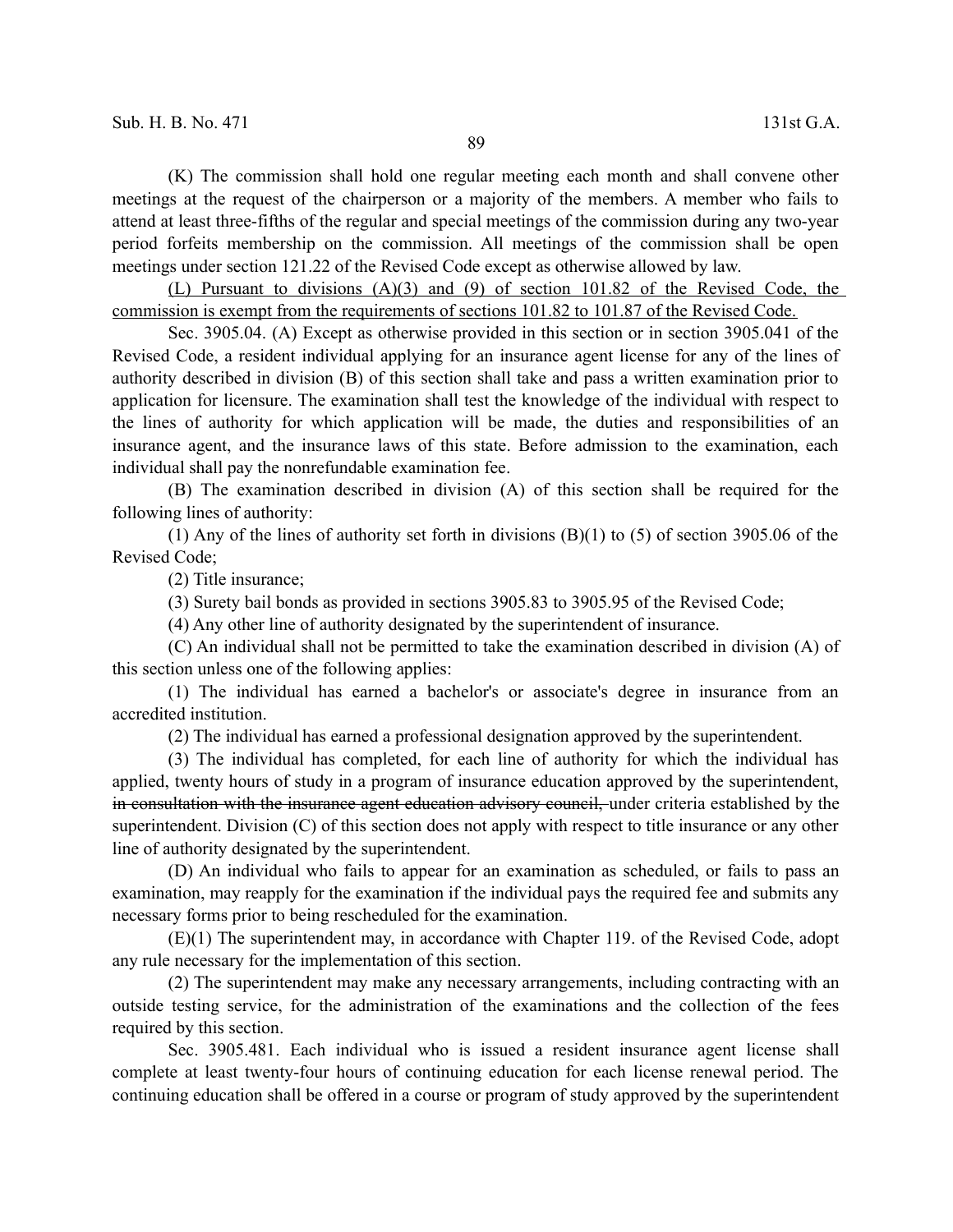of insurance in consultation with the insurance agent education advisory council and shall include at least three hours of approved ethics training.

This section does not apply to any person or class of persons, as determined by the superintendent in consultation with the council.

Sec. 3905.484. (A) The superintendent of insurance, in consultation with the insurance agent education advisory council, shall establish criteria for any course or program of study that is offered in this state under section 3905.04 or sections 3905.481 to 3905.486 of the Revised Code.

(B) No course or program of study shall be offered in this state under section 3905.04 or sections 3905.481 to 3905.486 of the Revised Code unless it is approved by the superintendent  $\overline{m}$ consultation with the council.

(C) A course or program of study offered in this state under section 3905.04 or sections 3905.481 to 3905.486 of the Revised Code shall be developed or sponsored only by one of the following:

(1) An insurance company admitted to transact business in this state;

(2) An accredited college or university;

(3) An insurance trade association;

(4) An independent program of instruction that is approved by the superintendent  $\frac{1}{\text{m}}$ consultation with the council;

(5) Any institution as defined in section 1713.01 of the Revised Code that holds a certificate of authorization issued by the Ohio board of regents under Chapter 1713. of the Revised Code or is exempt under that chapter from the requirements for a certificate of authorization.

Sec. 3905.485. (A) The superintendent of insurance<del>, in consultation with the insurance agent</del> education advisory council, shall establish a schedule of fees to be paid to the superintendent by the sponsor of a course or program of study approved in accordance with division (B) of section 3905.484 of the Revised Code. The sponsor shall pay the required fee to the superintendent in accordance with rules adopted by the superintendent.

(B) All fees collected by the superintendent under division (A) of this section shall be credited to the department of insurance operating fund created in section 3901.021 of the Revised Code.

Sec. 3905.486. The superintendent of insurance shall adopt rules in accordance with Chapter 119. of the Revised Code to carry out the purposes of sections 3905.04 and 3905.481 to 3905.486 of the Revised Code. In adopting any rules, the superintendent shall consider any recommendations made by the insurance agent education advisory council.

Sec. 3905.88. (A) Each individual who is issued a license as a resident surety bail bond agent shall complete at least seven hours of continuing education in each license renewal period. The continuing education shall be offered in a course or program of study related to the bail bond business that is approved by the superintendent of insurance in consultation with the insurance agent education advisory council and shall include at least one hour of approved ethics training.

(B) The superintendent shall not renew the license of any surety bail bond agent who fails to meet the requirements of division (A) of this section or whose application for renewal does not meet the requirements of section 3905.85 of the Revised Code.

Sec. 3929.51. (A) The Ohio mine subsidence insurance underwriting association is hereby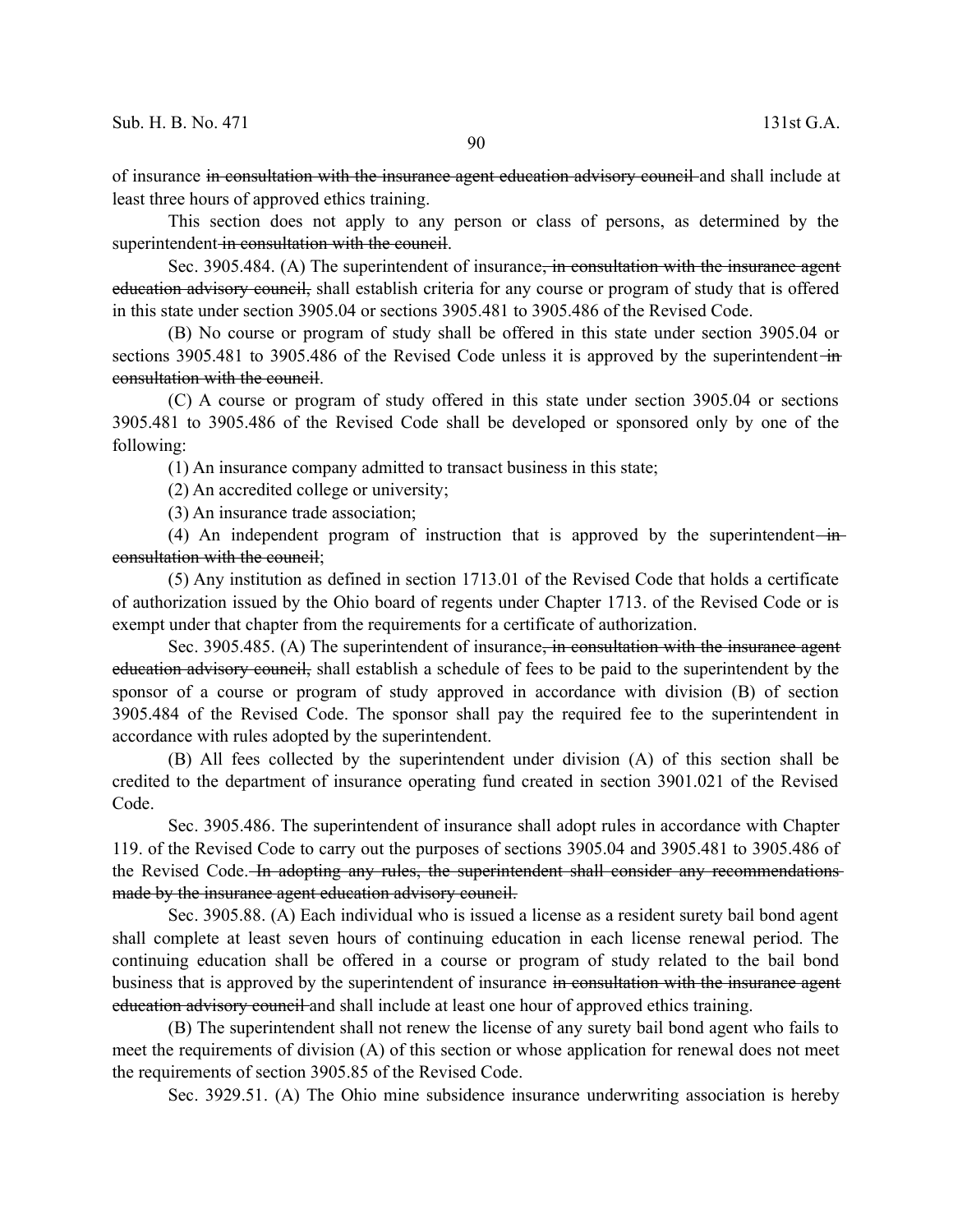created, consisting of all insurers authorized to write and engaged in writing within the state, on a direct basis, basic property insurance or any component thereof in multi-peril policies, to operate in accordance with the plan of operation adopted pursuant to section 3929.53 of the Revised Code. Every such insurer shall be a member of the association and shall remain a member as a condition of its authority to write such insurance in this state.

(B) The association, pursuant to sections 3929.50 to 3929.61 of the Revised Code, and any plan of operation thereunder with respect to mine subsidence insurance, may assume and cede reinsurance on insurable risks written by its members.

(C) For the purpose of governing the mine subsidence insurance underwriting association, there is hereby created a mine subsidence insurance governing board consisting of the director of natural resources or the director's designee, as chairperson, the treasurer of state or the treasurer of state's designee, the superintendent of insurance or the superintendent's designee, and one representative from member companies. The representative from member companies shall be an Ohio domiciled member, elected every three years by members of the association. All actions of the mine subsidence insurance underwriting association shall be approved by the governing board. The board may employ, compensate, and prescribe the duties and powers of such employees and consultants as are necessary to carry out sections 3929.50 to 3929.61 of the Revised Code, and is authorized to enter into a contract with the Ohio fair plan underwriting association for administrative and claims adjusting services.

Sec. 4121.61. (A) As used in sections 4121.61 to 4121.70 4121.69 of the Revised Code, "self-insuring employer" has the same meaning as in section 4123.01 of the Revised Code.

(B) The administrator of workers' compensation, with the advice and consent of the bureau of workers' compensation board of directors, shall adopt rules, take measures, and make expenditures as it deems necessary to aid claimants who have sustained compensable injuries or incurred compensable occupational diseases pursuant to Chapter 4123., 4127., or 4131. of the Revised Code to return to work or to assist in lessening or removing any resulting handicap.

Sec. 4503.515. (A) The owner or lessee of any passenger car, noncommercial motor vehicle, recreational vehicle, or other vehicle of a class approved by the registrar of motor vehicles may apply to the registrar for the registration of the vehicle and issuance of "Ohio geology" license plates. The application may be combined with a request for a special reserved license plate under section 4503.40 or 4503.42 of the Revised Code. Upon receipt of the completed application and compliance by the applicant with divisions (B) and (C) of this section, the registrar shall issue to the applicant the appropriate vehicle registration and a set of "Ohio geology" license plates and a validation sticker, or a validation sticker alone when required by section 4503.191 of the Revised Code.

In addition to the letters and numbers ordinarily inscribed on the license plates, "Ohio geology" license plates shall bear an appropriate logo and words selected by the Ohio geologyadvisory council director of natural resources and approved by the registrar. "Ohio geology" license plates shall display county identification stickers that identify the county of registration as required under section 4503.19 of the Revised Code.

(B) "Ohio geology" license plates and a validation sticker, or validation sticker alone, shall be issued upon receipt of an application for registration of a motor vehicle under this section; payment of the regular license tax as prescribed under section 4503.04 of the Revised Code, any applicable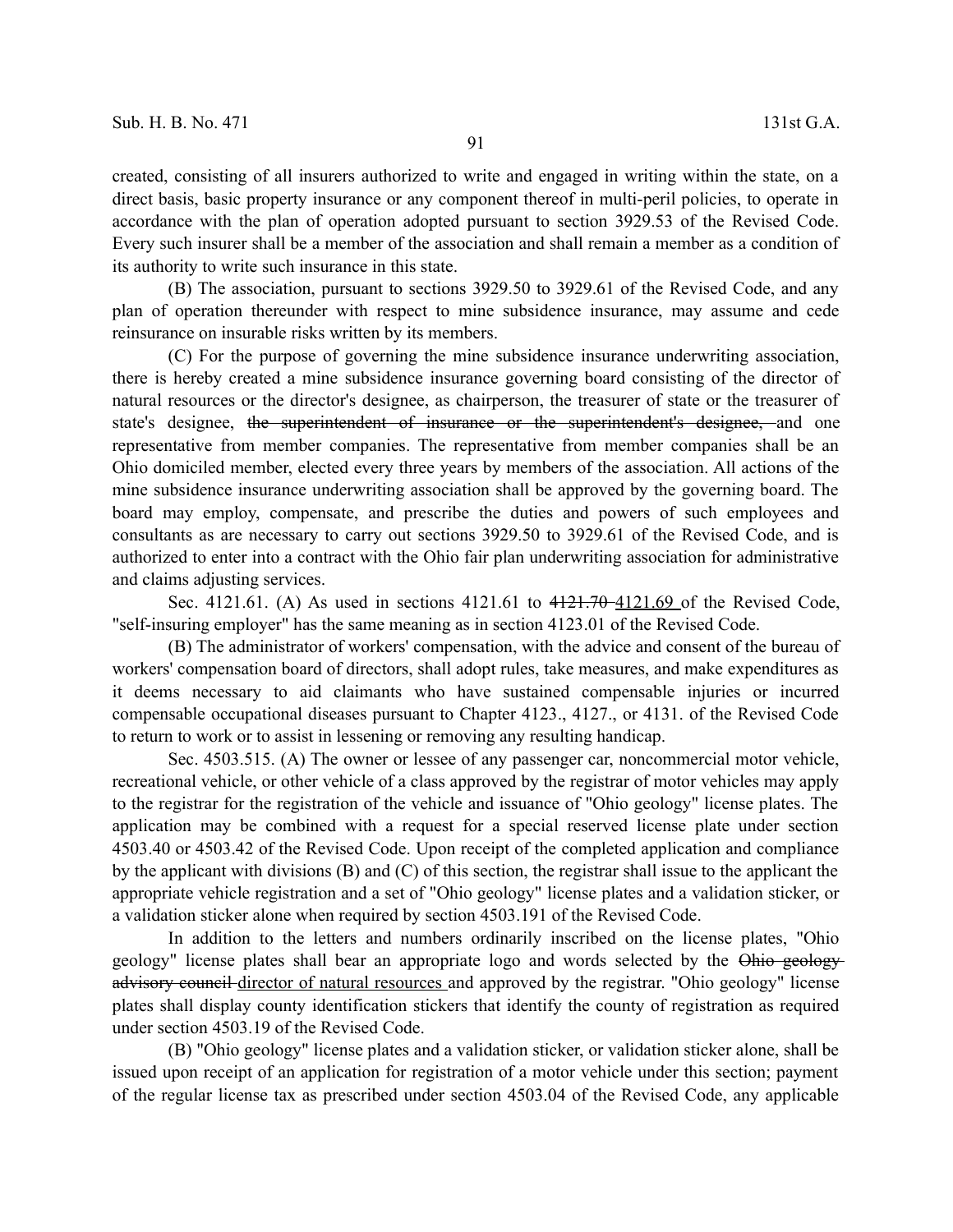motor vehicle license tax levied under Chapter 4504. of the Revised Code, any applicable additional fee prescribed by section 4503.40 or 4503.42 of the Revised Code, an additional fee of ten dollars, and a contribution as provided in division (C) of this section; and compliance with all other applicable laws relating to the registration of motor vehicles.

(C) For each application for registration and registration renewal notice the registrar receives under this section, the registrar shall collect a contribution of fifteen dollars. The registrar shall transmit this contribution to the treasurer of state for deposit into the state treasury to the credit of the "Ohio geology" license plate fund created by section 1505.13 of the Revised Code.

The registrar shall transmit the additional fee of ten dollars, the purpose of which is to compensate the bureau of motor vehicles for the additional services required in the issuing of "Ohio geology" license plates, to the treasurer of state for deposit into the state treasury to the credit of the state bureau of motor vehicles fund created by section 4501.25 of the Revised Code.

Sec. 4740.14. (A) There is hereby created within the department of commerce the residential construction advisory committee consisting of nine persons the director of commerce appoints. The advisory committee shall be made up of the following members:

(1) Three shall be general contractors who have recognized ability and experience in the construction of residential buildings.

(2) Two shall be building officials who have experience administering and enforcing a residential building code.

(3) One, chosen from a list of three names the Ohio fire chief's association submits, shall be from the fire service certified as a fire safety inspector who has at least ten years of experience enforcing fire or building codes.

(4) One shall be a residential contractor who has recognized ability and experience in the remodeling and construction of residential buildings.

(5) One shall be an architect registered pursuant to Chapter 4703. of the Revised Code, with recognized ability and experience in the architecture of residential buildings.

(6) One, chosen from a list of three names the Ohio municipal league submits to the director, shall be a mayor of a municipal corporation in which the Ohio residential building code is being enforced in the municipal corporation by a certified building department.

(B) Terms of office shall be for three years, with each term ending on the date three years after the date of appointment. Each member shall hold office from the date of appointment until the end of the term for which the member was appointed. Vacancies shall be filled in the manner provided for initial appointments. Any member appointed to fill a vacancy in an unexpired term shall hold office for the remainder of that term.

(C) The advisory committee shall do all of the following:

(1) Recommend to the board of building standards a building code for residential buildings. The committee shall recommend a code that it may model on a residential building code a national model code organization issues, with adaptations necessary to implement the code in this state. If the board of building standards decides not to adopt a code the committee recommends, the committee shall revise the code and resubmit it until the board adopts a code the committee recommends as the state residential building code;

(2) Advise the board regarding the establishment of standards for certification of building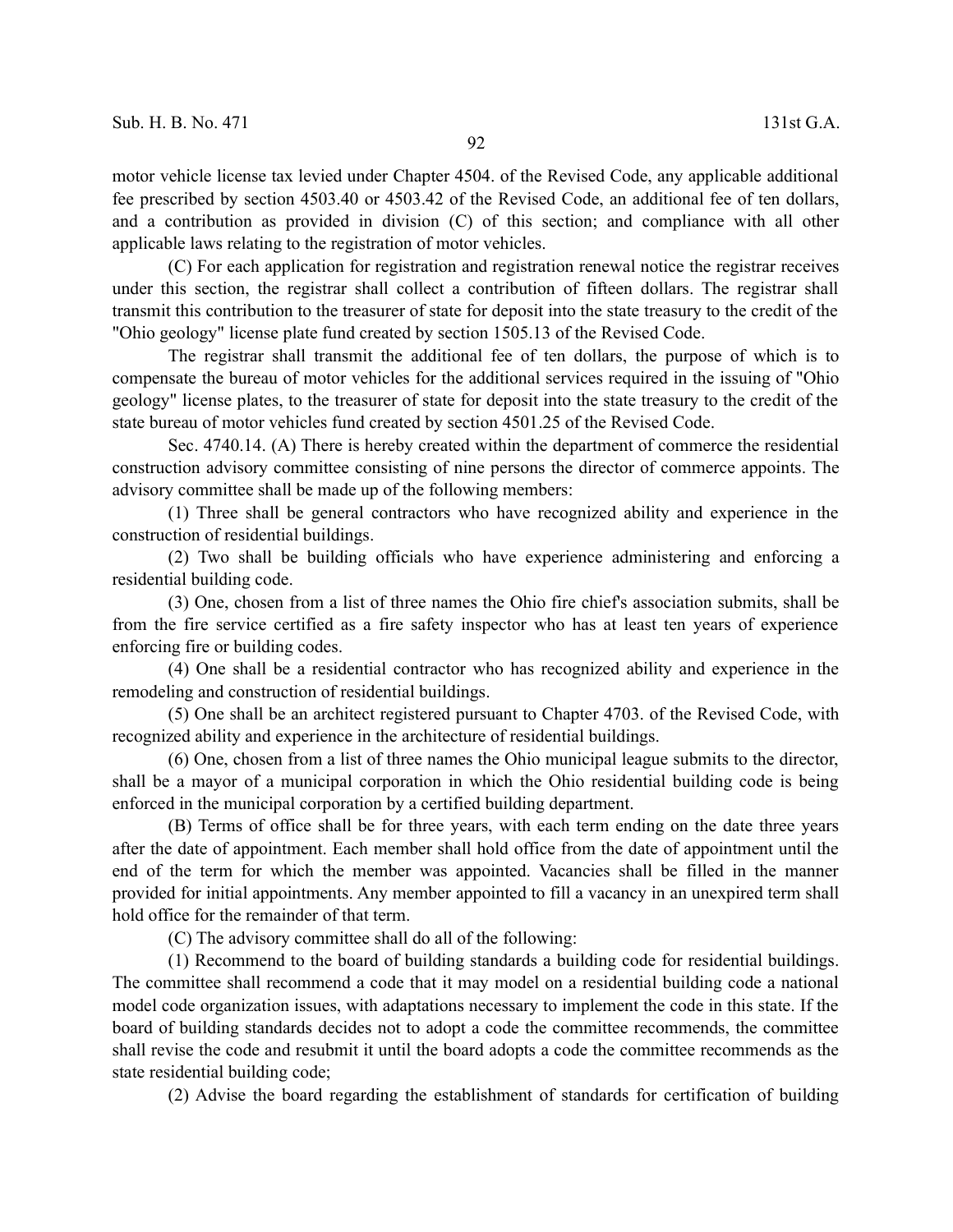officials who enforce the state residential building code;

(3) Assist the board in providing information and guidance to residential contractors and building officials who enforce the state residential building code;

(4) Advise the board regarding the interpretation of the state residential building code;

(5) Provide other assistance the committee considers necessary;

(6) Provide the board with a written report of the committee's findings for each consideration required by division (D) of this section.

(D) The committee shall not make its recommendation to the board pursuant to divisions (C) (1), (2), and (4) of this section until the advisory committee has considered all of the following:

(1) The impact that the state residential building code may have upon the health, safety, and welfare of the public;

(2) The economic reasonableness of the residential building code;

(3) The technical feasibility of the residential building code;

(4) The financial impact that the residential building code may have on the public's ability to purchase affordable housing.

(E) The advisory committee may provide the board with any rule the committee recommends to update or amend the state residential building code or any rule that the committee recommends to update or amend the state residential building code after receiving a petition described in division (A) (2) of section 3781.12 of the Revised Code.

(F) Members of the advisory committee shall receive no salary for the performance of their duties as members, but shall receive their actual and necessary expenses incurred in the performance of their duties as members of the advisory committee and shall receive a per diem for each day in attendance at an official meeting of the committee, to be paid from the industrial compliance operating fund in the state treasury, using fees collected in connection with residential buildings pursuant to division (F)(2) of section 3781.102 of the Revised Code and deposited in that fund.

(G) The advisory committee is not subject to divisions  $(A)$  and  $(B)$  of section 101.84 sections 101.82 to 101.87 of the Revised Code.

(H) Serving as a member of the residential construction advisory committee does not constitute holding a public office or position of employment under the laws of this state and service on the committee does not constitute grounds for removing a committee member from a public office or position of employment.

Sec. 5903.02. (A) As used in this section, "uniformed :

(1) "Uniformed services" and "service in the uniformed services" have the same meanings as in the "Uniformed Services Employment and Reemployment Rights Act of 1994," 108 Stat. 3149, 38 U.S.C.A. 4303.

(2) "Organized militia of another state" means the national guard of any state, territory, or district other than Ohio or any military or naval force recognized under the laws of a state, district, or territory other than Ohio.

(B) Any person whose absence from a position of employment is necessitated by reason of service in the uniformed services-or, in the Ohio organized militia, or in the organized militia of another state has the same reinstatement and reemployment rights in this state that a person has under the "Uniformed Services Employment and Reemployment Rights Act of 1994." A person who is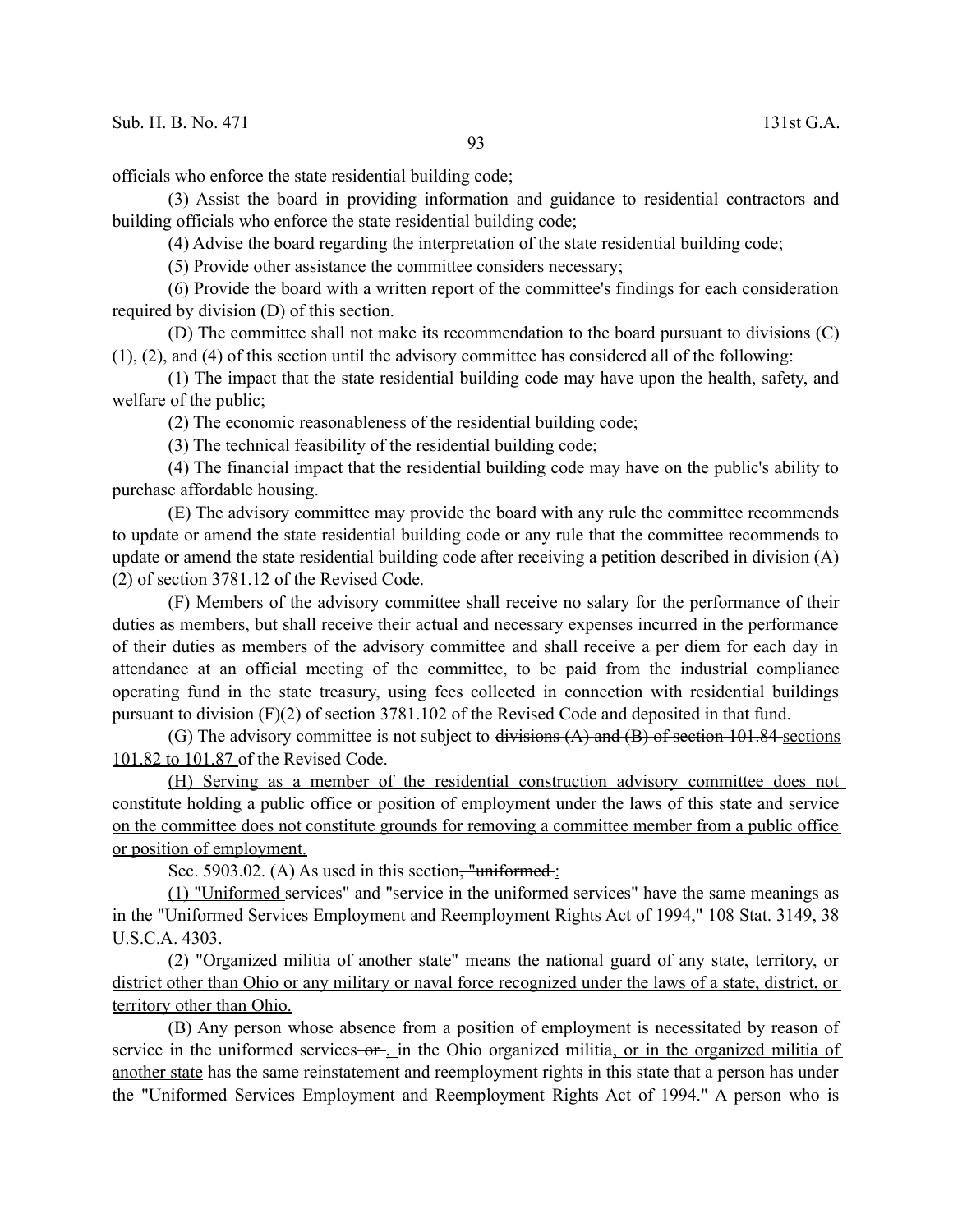denied a reinstatement or reemployment right pursuant to this section has a cause of action for the same remedies as a person has under the "Uniformed Services Employment and Reemployment Rights Act of 1994." The court of common pleas, notwithstanding any sum limitation established by decision of a board of county commissioners pursuant to section 2305.01 of the Revised Code, shall have exclusive original jurisdiction for such actions, unless the defendant is the state, in which case the court of claims shall have exclusive original jurisdiction pursuant to division (C) of this section.

(C) A person who seeks reinstatement or reemployment rights with the state, pursuant to this section, may bring an action in the court of claims pursuant to this section or section 4323 of the "Uniformed Services Employment and Reemployment Rights Act of 1994."

(D) In any action or proceeding to enforce a provision of this section, the court shall require the defendant to pay the court costs if the plaintiff is the prevailing party in the action or proceeding. If the plaintiff is not the prevailing party, the court may use its discretion in allocating court costs among the parties to the action.

(E) In any action or proceeding to enforce a provision of this section the court may award to a plaintiff who prevails in such action or proceeding reasonable attorney's fees, expert witness fees, and other litigation expenses. If the plaintiff does not receive a favorable judgment from the court in that action, the court shall not require the plaintiff to reimburse the state or the defendant for attorney's fees.

(F) The director of administrative services shall adopt rules in accordance with Chapter 119. of the Revised Code for the implementation of this chapter with respect to persons in public service.

(G) A person is not entitled to a remedy in a state action under division (B) or (C) of this section if the person has received a remedy based on the same facts under the "Uniformed Services Employment and Reemployment Rights Act of 1994." If a person has received a remedy in a state action under division (B) or (C) of this section and then receives a remedy based on the same facts under the "Uniformed Services Employment and Reemployment Rights Act of 1994," the person shall reimburse the judgment debtor the value of the federal remedy or the state remedy whichever is less.

Sec. 5911.09. For each armory erected or provided, the adjutant general shall appoint a board of control, to consist of one or more officers officer who shall be an officer of one of the organizations or units quartered therein. Such board or The control officer in control may rent the armory for temporary purposes, subject to regulations prescribed by the adjutant general, and the money derived from such rental shall be paid into the treasury of the armory board of control officer.

Sec. 5911.12. The board of armory control provided for by section 5911.09 of the Revised Code, officer shall make an annual report of the proceedings incident to the location and management of grounds, airfields, armories, and other buildings for military purposes and a detailed account of all receipts and disbursements. The report shall be filed in the office of the adjutant general.

SECTION 2. That existing sections 9.901, 101.82, 101.83, 101.84, 101.85, 101.86, 101.87, 107.12, 109.71, 135.143, 149.301, 149.302, 149.43, 154.01, 154.22, 174.06, 189.10, 505.375, 924.01, 924.04, 924.07, 924.09, 924.24, 924.25, 924.26, 1501.012, 1501.07, 1503.03, 1505.05, 1505.12, 1505.13, 1510.01, 1510.02, 1510.04, 1510.05, 1510.06, 1510.08, 1510.09, 1510.10, 1510.11, 1513.27, 1513.28, 1513.30, 1513.31, 1513.32, 1513.37, 1517.23, 1546.06, 1547.81,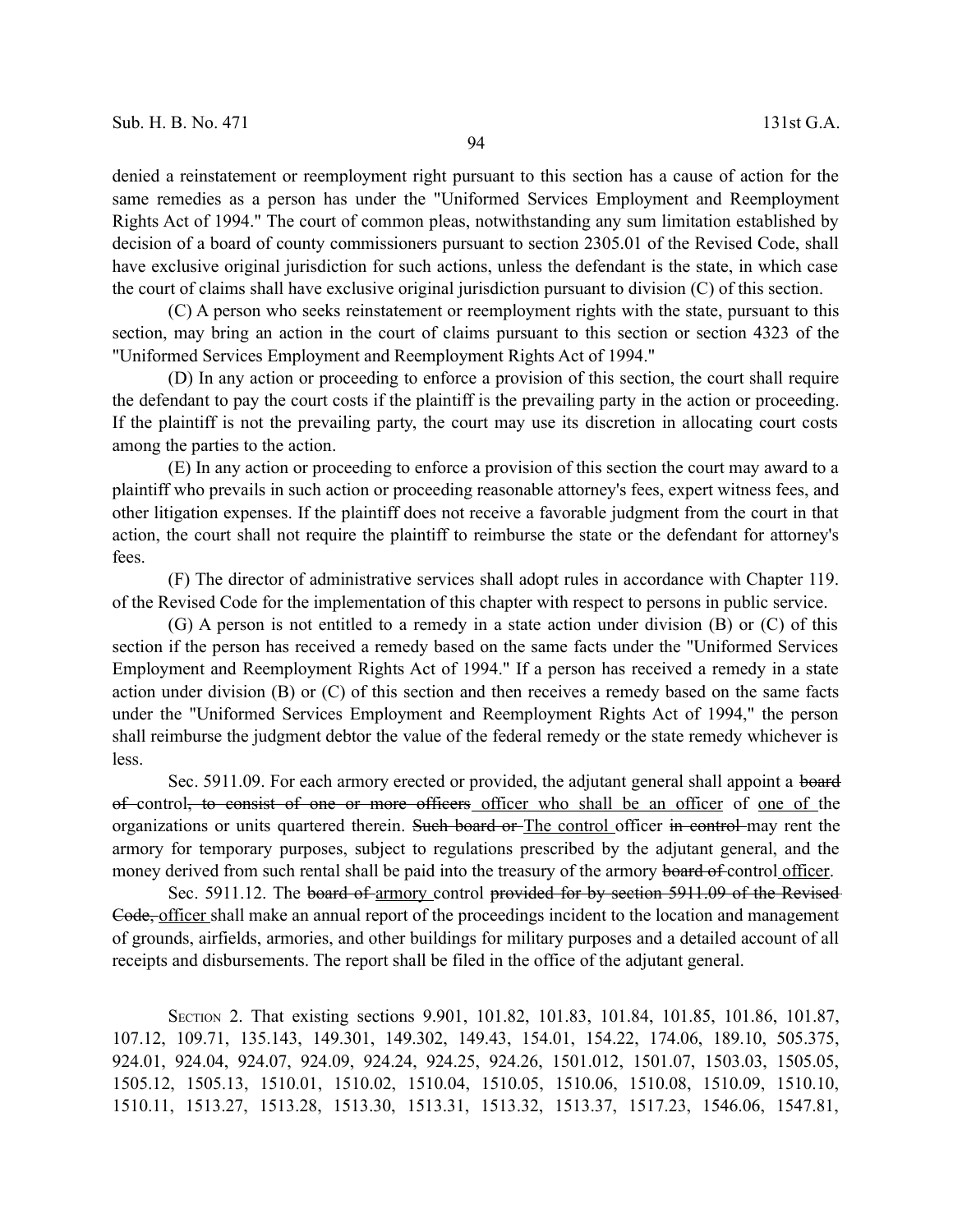1551.35, 1557.06, 2933.82, 3334.03, 3334.08, 3701.344, 3701.77, 3702.71, 3702.79, 3705.35, 3705.36, 3707.521, 3711.20, 3727.39, 3727.41, 3745.015, 3772.02, 3905.04, 3905.481, 3905.484, 3905.485, 3905.486, 3905.88, 3929.51, 4121.61, 4503.515, 4740.14, 5903.02, 5911.09, and 5911.12 and sections 109.561, 149.303, 193.01, 193.03, 193.05, 193.07, 193.09, 1505.11, 1506.12, 1513.29, 1517.03, 1517.04, 1521.19, 1546.30, 1546.31, 3333.58, 3701.346, 3701.773, 3701.774, 3702.80, 3702.81, 3727.31, 3727.311, 3727.312, 3727.313, 3727.32, 3727.321, 3905.483, and 4121.70 of the Revised Code are hereby repealed.

SECTION 3. The following agencies are retained under division (D) of section 101.83 of the Revised Code and expire at the end of the thirty-first day of December 2020:

| Advisory Board to Assist and Advise in the  | R.C. 3323.33  |
|---------------------------------------------|---------------|
| Operation of the Ohio Center for            |               |
| Autism and Low Incidence                    |               |
| Advisory Boards to EPA for Air Pollution    | R.C. 121.13   |
| Advisory Boards to EPA for Water Pollution  | R.C. 121.13   |
| Control                                     |               |
| Advisory Committee on Livestock Exhibitions | R.C. 901.71   |
| Advisory Council's for Wild, Scenic,        | R.C. 1547.84  |
| or Recreational River Area(s)               |               |
| Advisory Councils (for any department in    | R.C. 107.18   |
| order to meet federal requlations)          |               |
| Advisory Council on Amusement Ride Safety   | R.C. 1711.51  |
| Agricultural Commodity Marketing Programs   | R.C. 924.14   |
| Coordinating Committee                      |               |
| Agricultural Commodity Marketing Programs   | R.C. 924.07   |
| Operating Committee                         |               |
| AMBER Alert Advisory Committee              | R.C. 5502.521 |
| Apprenticeship Council                      | R.C. 4139.02  |
| Automated Title Processing Board            | R.C. 4505.09  |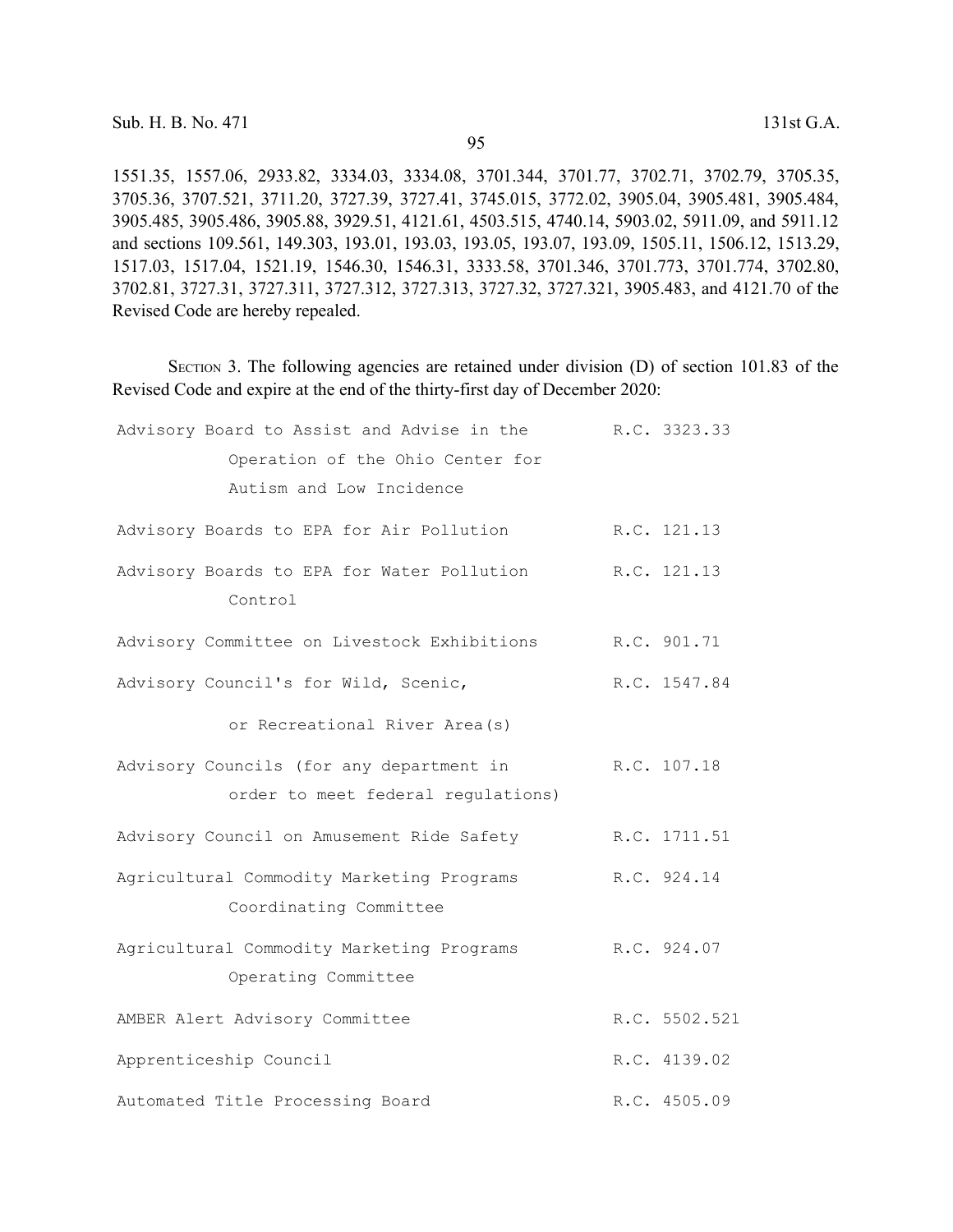Backflow Advisory Board R.C. 3703.21 Banking Commission R.C. 1123.01 Board of Directors of the Ohio Health R.C. 3924.08 Reinsurance Program Board of Governors of the Commercial R.C. 3930.03 Insurance Joint Underwriting Association Board of Governors of the Medical Liability R.C. 3929.64 Underwriting Association Board of Voting Machine Examiners R.C. 3506.05 Brain Injury Advisory Committee R.C. 3335.61 Broadcast Educational Media Commission R.C. 3353.02 Bureau of Workers' Compensation Board of R.C. 4121.12 Directors Capitol Square Review and Advisory Board R.C. 105.41 Child Care Advisory Council R.C. 5104.08 Child Support Guideline Advisory Council R.C. 3119.024 Children's Trust Fund Board R.C. 3109.15 Citizen's Advisory Council R.C. 5123.092 Clean Ohio Trail Advisory Board R.C. 1519.06 College Credit Plus Advisory Committee R.C. 3365.15 Commercial Dog Breeding Advisory Board R.C. 956.17 Commission on African-American Males R.C. 4112.12 Commission on Hispanic-Latino Affairs R.C. 121.31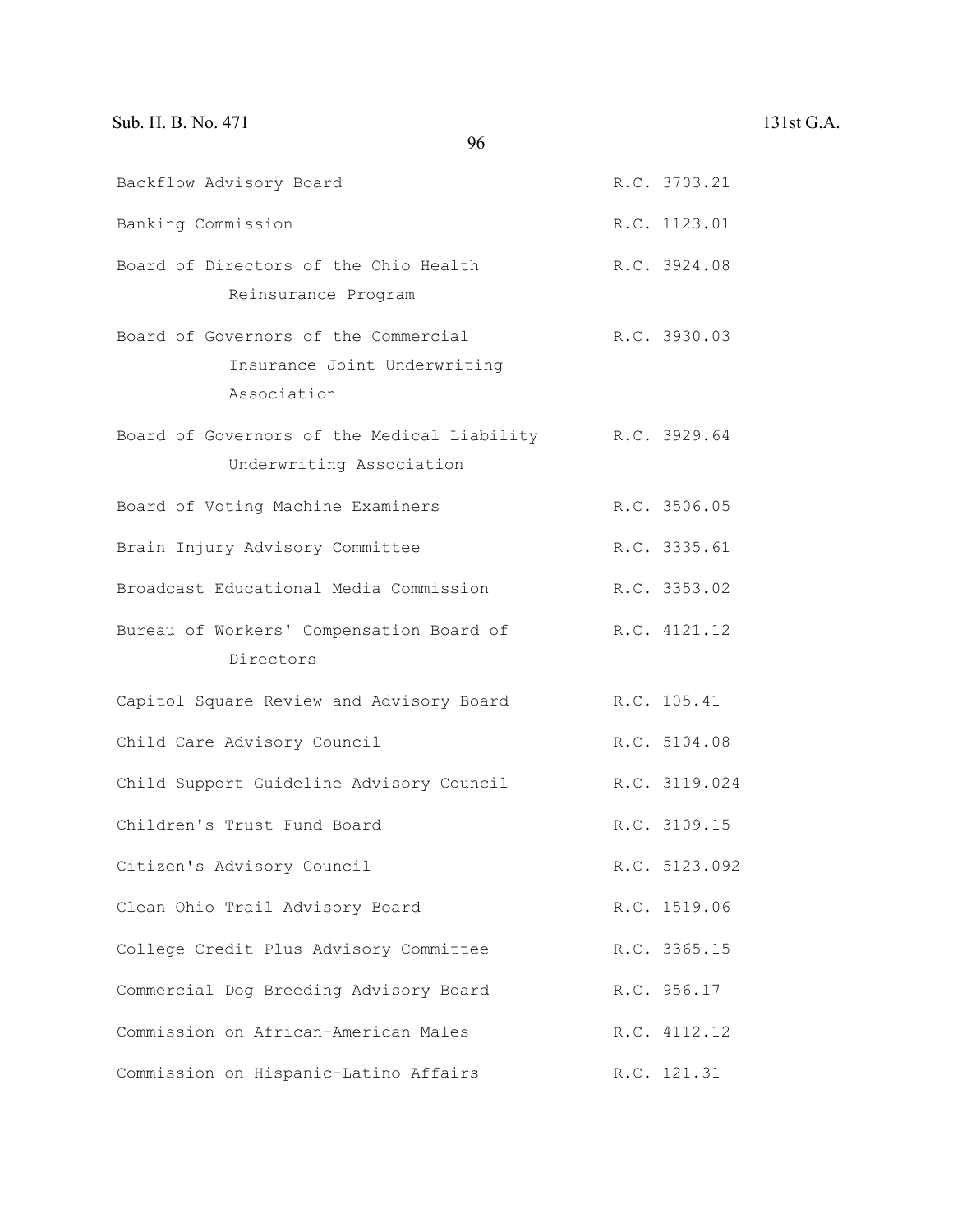| Commission on Minority Health                                                                | R.C. 3701.78                                              |
|----------------------------------------------------------------------------------------------|-----------------------------------------------------------|
| Committee on Chartered Nonpublic Schools<br>Graduation Requirements                          | Section 11,<br>Am. Sub. H.B.<br>487, 130th<br>G.A.        |
| Committee on Prescriptive Governance                                                         | R.C. 4723.49                                              |
| Commodity Advisory Commission                                                                | R.C. 926.32                                               |
| Continuing Education Committee (sheriffs)                                                    | R.C. 109.80                                               |
| County Sheriff's Standard Car Marking and<br>Uniform Commission                              | R.C. 311.25                                               |
| Credential Review Board                                                                      | R.C. 3319.65                                              |
| Credit Union Council                                                                         | R.C. 1733.329                                             |
| Criminal Justice Recodification Committee                                                    | Section<br>729.10, Am.<br>Sub. H.B.<br>483, 130th<br>G.A. |
| Criminal Sentencing Advisory Committee                                                       | R.C. 181.22                                               |
| Dentist Loan Repayment Advisory Board                                                        | R.C. 3702.92                                              |
| Director of Health's Advisory Group on<br>Violent Deaths                                     | R.C. 3701.932                                             |
| Directors of the Medical Liability<br>Underwriting Association<br>Stabilization Reserve Fund | R.C. 3929.631                                             |
| Early Childhood Advisory Council                                                             | R.C. 3301.90                                              |
| Early Childhood Financing Workgroup                                                          | Section                                                   |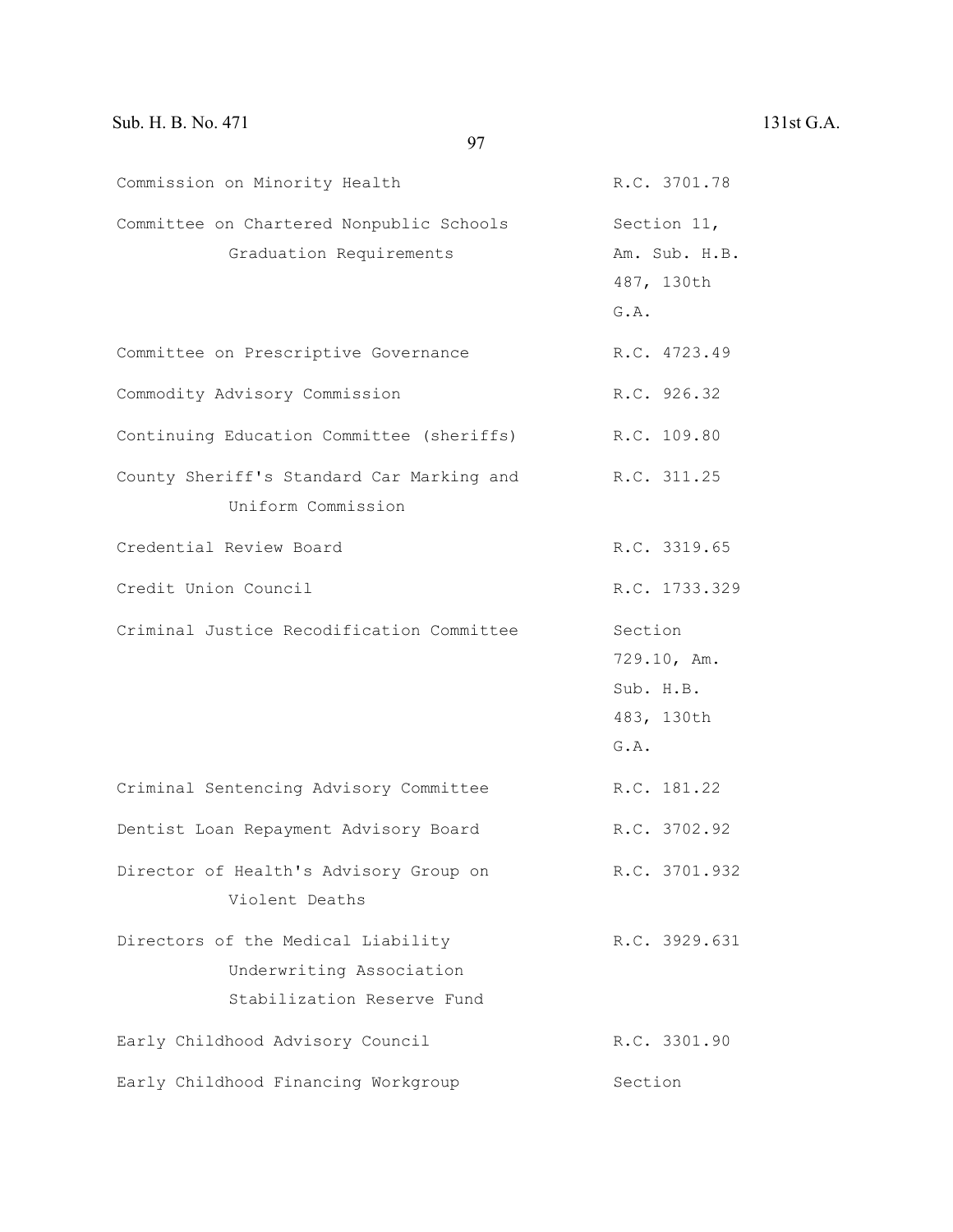265.70.20, H.B. 1, 128th G.A. Education Management Information R.C. 3301.0713 System Advisory Board Educator Standards Board R.C. 3319.60 Electrical Safety Inspector Advisory R.C. 3783.08 Committee Emergency Response Commission R.C. 3750.02 Engineering Experiment Station Advisory R.C. 3335.27 Committee English Language Arts Academic Standards R.C 3301.079 Review Committee Environmental Education Council 1997 1997 R.C. 3745.21 Ex-Offender Reentry Coalition R.C. 5120.07 Farmland Preservation Advisory Board R.C. 901.23 Forestry Advisory Council R.C. 1503.40 Governor's Council on People with Disabilities R.C. 3303.41 Governor's Residence Advisory Commission R.C. 107.40 Grace Commission Section Section Section 701.05, Am. Sub. H.B. 64, 131st G.A. Grain Marketing Program Operating Committee R.C. 924.22 Higher Education Student Financial Aid Section 6, Workgroup Sub. H.B.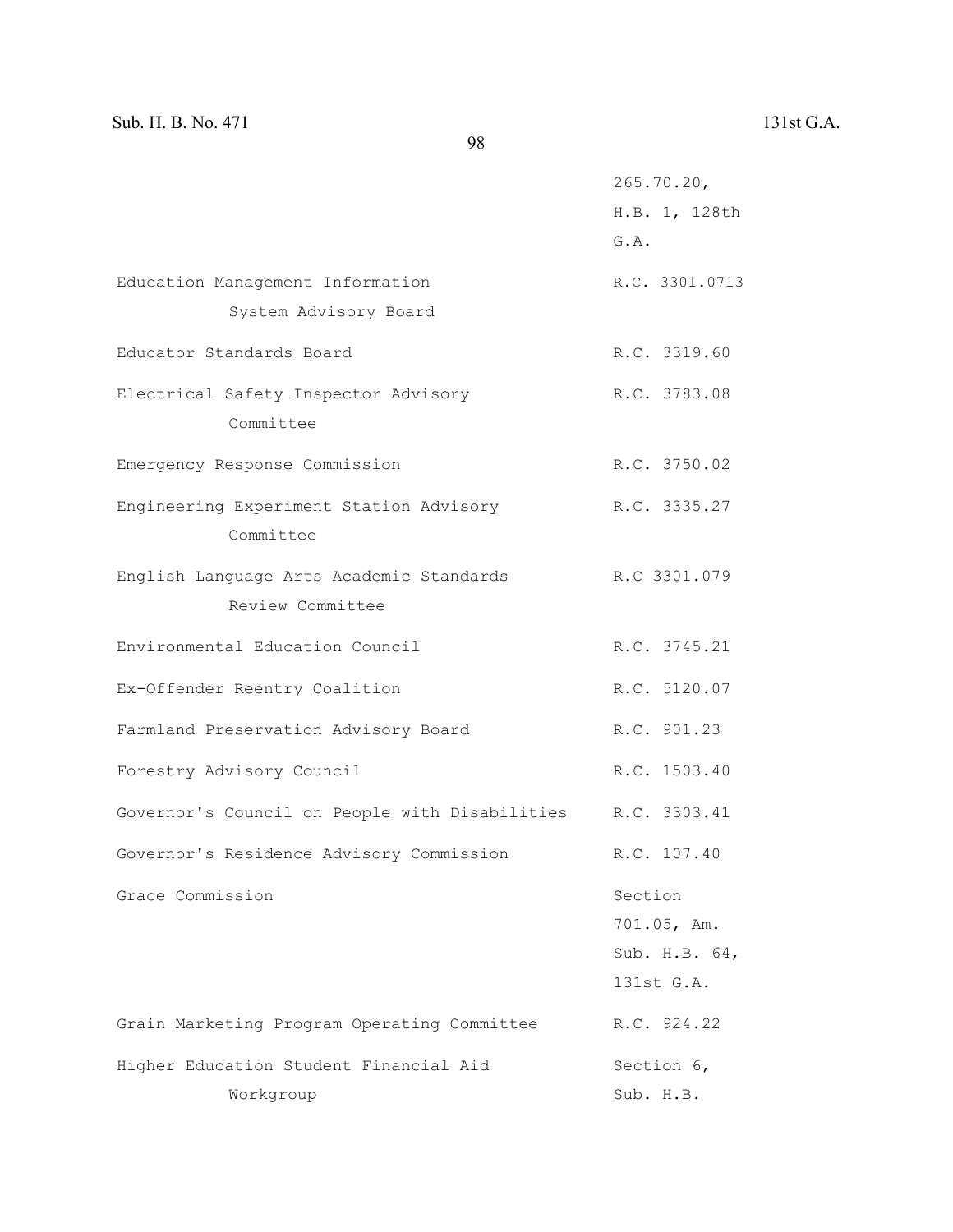484, 130th G.A. Homeland Security Advisory Council R.C. 5502.011 Industrial Commission Nominating Council R.C. 4121.04 Infant Hearing Screening Subcommittee R.C. 3701.507 Joint Select Committee on Volume Cap R.C. 133.021 Land Use Advisory Committee to the President R.C. 3337.16 of Ohio University Legislative Programming Committee of the Ohio R.C. 3353.07 Government Telecommunications Service Legislative Task Force on Redistricting, R.C. 103.51 Reapportionment, and Demographic Research Local Government Innovation Council R.C. 189.03 Materials Management Advisory Council R.C. 3734.49 Mathematics Academic Standards Review R.C. 3301.079 Committee Medically Handicapped Children's Medical R.C. 3701.025 Advisory Council Milk Sanitation Board R.C. 917.03 Minority Development Financing Advisory R.C. 122.72 Board MARCS Steering Committee and Statewide Section Communication System 15.02, H.B. 640, 123rd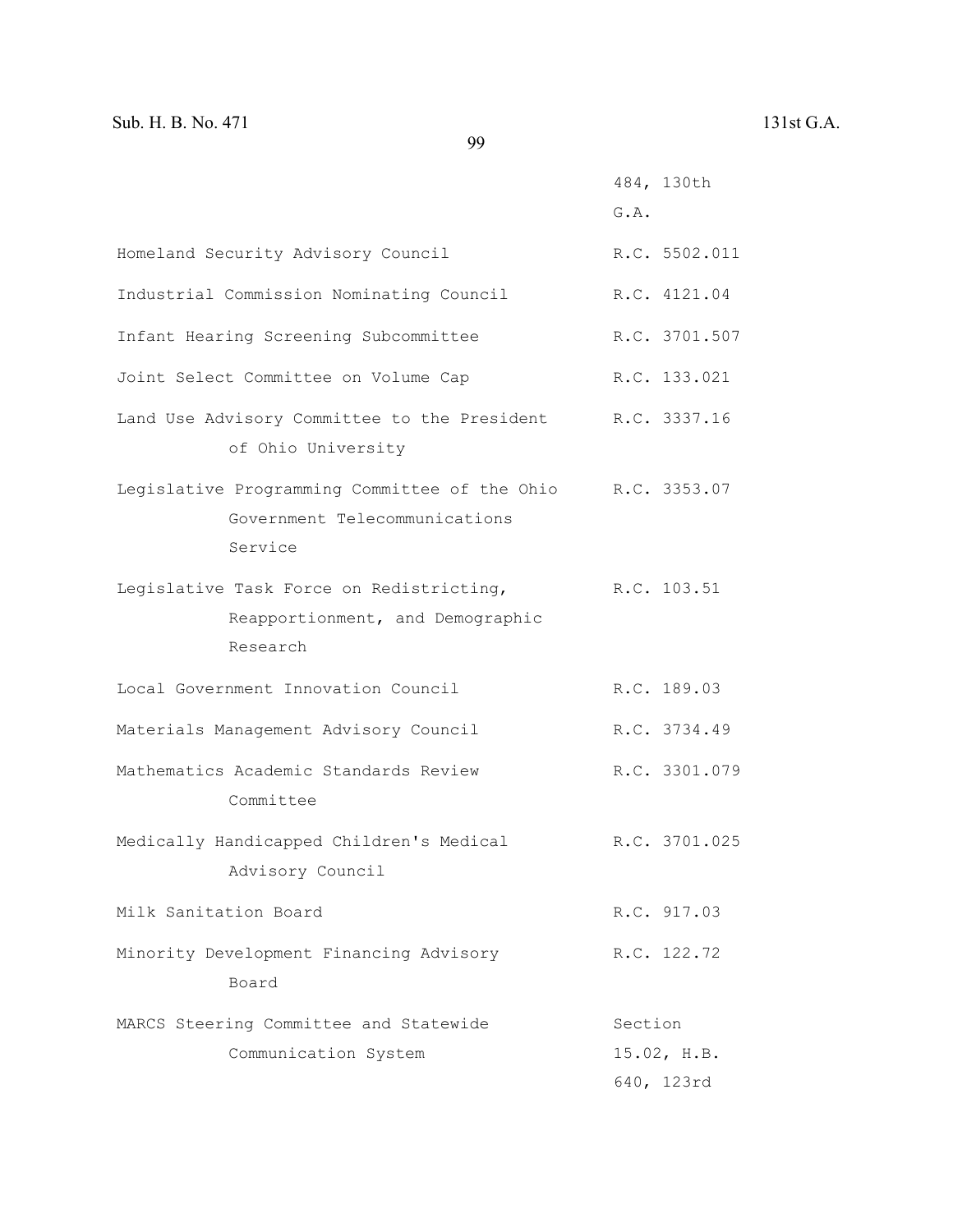|                                                                                  | G.A. |               |
|----------------------------------------------------------------------------------|------|---------------|
| New African Immigrants Commission                                                |      | R.C. 4112.31  |
| Office of Enterprise Development Advisory<br>Board                               |      | R.C. 5145.162 |
| Ohio Advisory Council for the Aging                                              |      | R.C. 173.03   |
| Ohio Aerospace and Aviation Technology<br>Committee                              |      | R.C. 122.98   |
| Ohioana Library Association, Martha Kinney<br>Cooper Memorial, Board of Trustees |      | R.C. 3375.62  |
| Ohio Agricultural License Plate Scholarship<br>Fund Board                        |      | R.C. 901.90   |
| Ohio Arts Council                                                                |      | R.C. 3379.02  |
| Ohio Business Gateway Steering Committee                                         |      | R.C. 5703.57  |
| Ohio Cemetery Dispute Resolution Commission                                      |      | R.C. 4767.05  |
| Ohio Civil Rights Commission Advisory<br>Agencies and Conciliation Councils      |      | R.C. 4112.04  |
| Ohio Commission on Service and Volunteerism                                      |      | R.C. 121.40   |
| Ohio Constitutional Modernization Commission                                     |      | R.C. 103.61   |
| Ohio Cystic Fibrosis Legislative Task Force                                      |      | R.C. 101.38   |
| Ohio Developmental Disabilities Council                                          |      | R.C. 5123.35  |
| Ohio Expositions Commission                                                      |      | R.C. 991.02   |
| Ohio Family and Children First Cabinet<br>Council                                |      | R.C. 121.37   |
| Ohio Geographically Referenced Information<br>Program Council                    |      | R.C. 125.901  |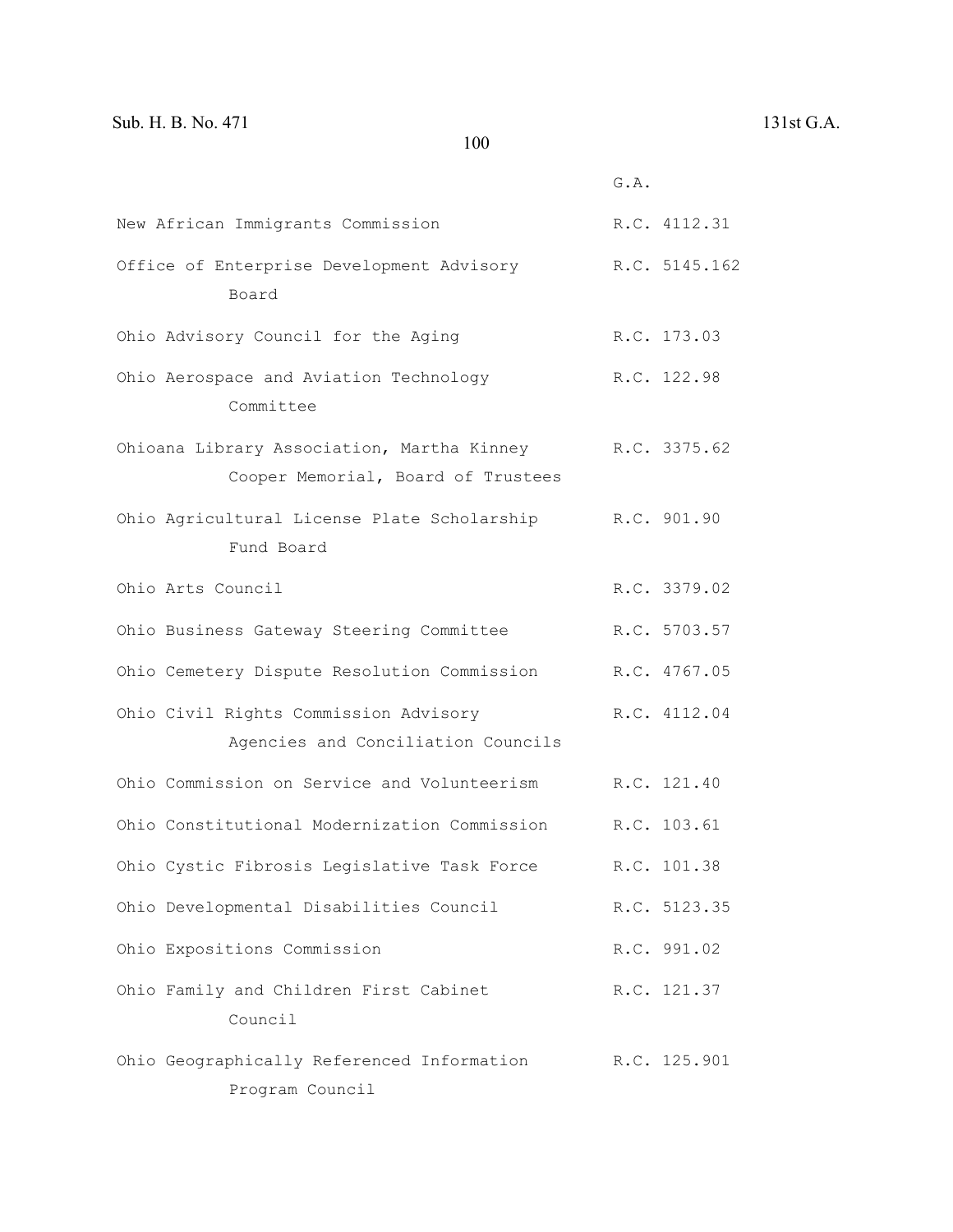Ohio Grape Industries Committee R.C. 924.51 Ohio Historic Site Preservation Advisory R.C. 149.301 Board Ohio History Connection Board of Trustees R.C. 149.30 Ohio Judicial Conference **R.C. 105.91** Ohio Lake Erie Commission R.C. 1506.21 Ohio Livestock Care Standards Board R.C. 904.02 Ohio Medical Quality Foundation R.C. 3701.89 Ohio Military Facilities Commission R.C. 5913.12 Ohio Private Investigation and Security R.C. 4749.021 Services Commission Ohio Public Defender Commission R.C. 120.01 Ohio Public Library Information Network R.C. 3375.65 Board of Trustees Ohio Small Government Capital Improvements R.C. 164.02 Commission Ohio Soil and Water Conservation Commission R.C. 1515.02 Ohio Standardbred Development Commission R.C. 3769.085 Ohio Thoroughbred Racing Advisory Committee R.C. 3769.084 Ohio 2020 Tax Policy Study Commission Section 757.50, H.B. 64, 131st G.A. Ohio Vendors Representative Committee R.C. 3304.34 Ohio War Orphans Scholarship Board R.C. 5910.02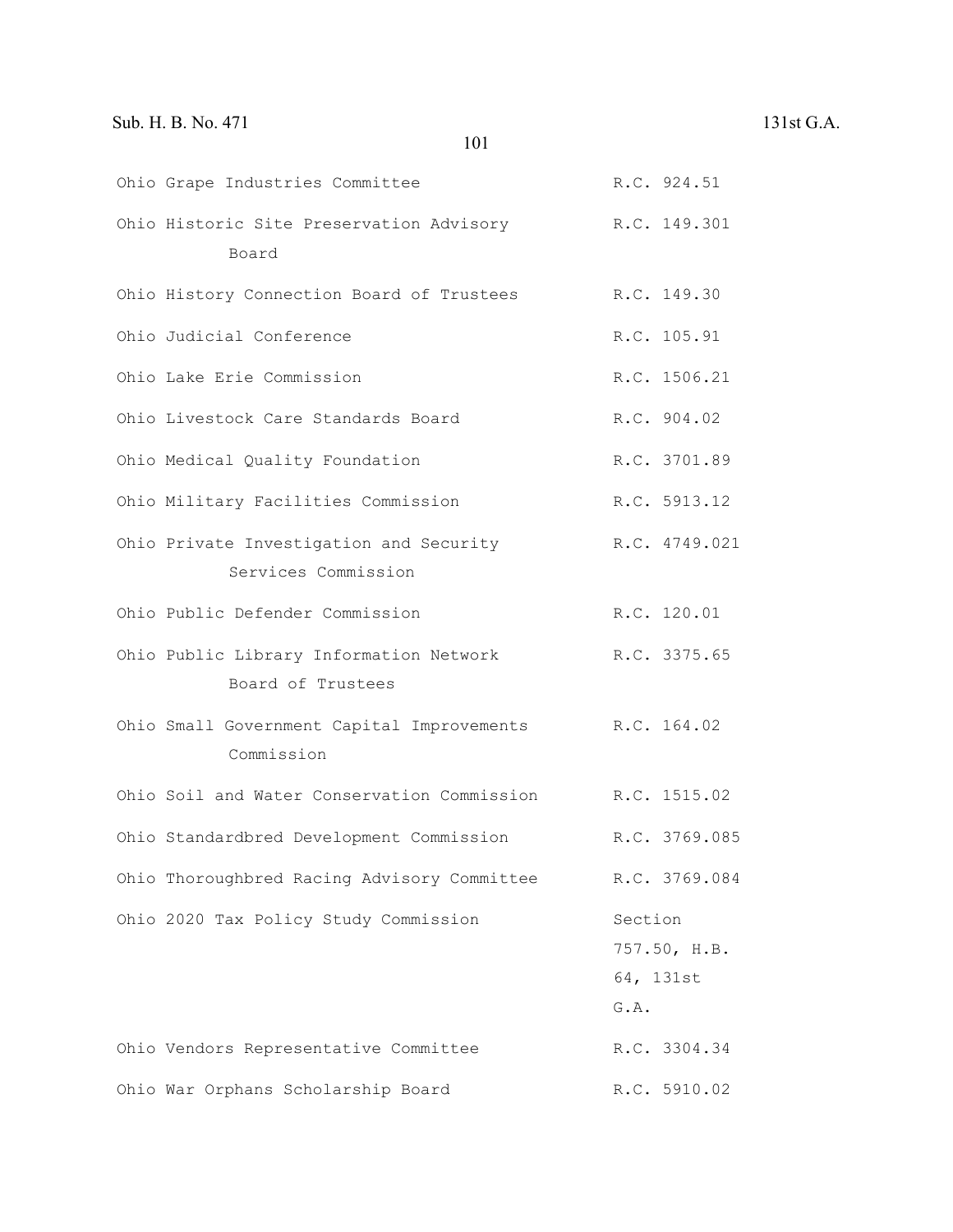Ohio Water Advisory Council R.C. 1521.031 Oil and Gas Leasing Commission R.C. 1509.71 Opportunities for Ohioans with Disabilities R.C. 3304.12 Commission Opportunities for Ohioans with Disabilities R.C. 3304.14 Commission Consumer Advisory Committee Organized Crime Investigations Commission R.C. 177.01 Pharmacy and Therapeutics Committee of R.C. 5164.7510 the Department of Medicaid Physician Assistant Policy Committee of the R.C. 4730.05 State Medical Board Power Siting Board R.C. 4906.02 Prequalification Review Board R.C. 5525.07 Public Utilities Commission Nominating R.C. 4901.021 Council Radiation Advisory Council R.C. 3748.20 Reclamation Commission **R.C. 1513.05** Reclamation Forfeiture Fund Advisory Board R.C. 1513.182 Savings and Loan Associations and Savings R.C. 1181.16 Banks Board School and Ministerial Lands Divestiture R.C. 501.041 Committee Science Academic Standards Review Committee R.C. 3301.079 Small Business Advisory Council R.C. 107.63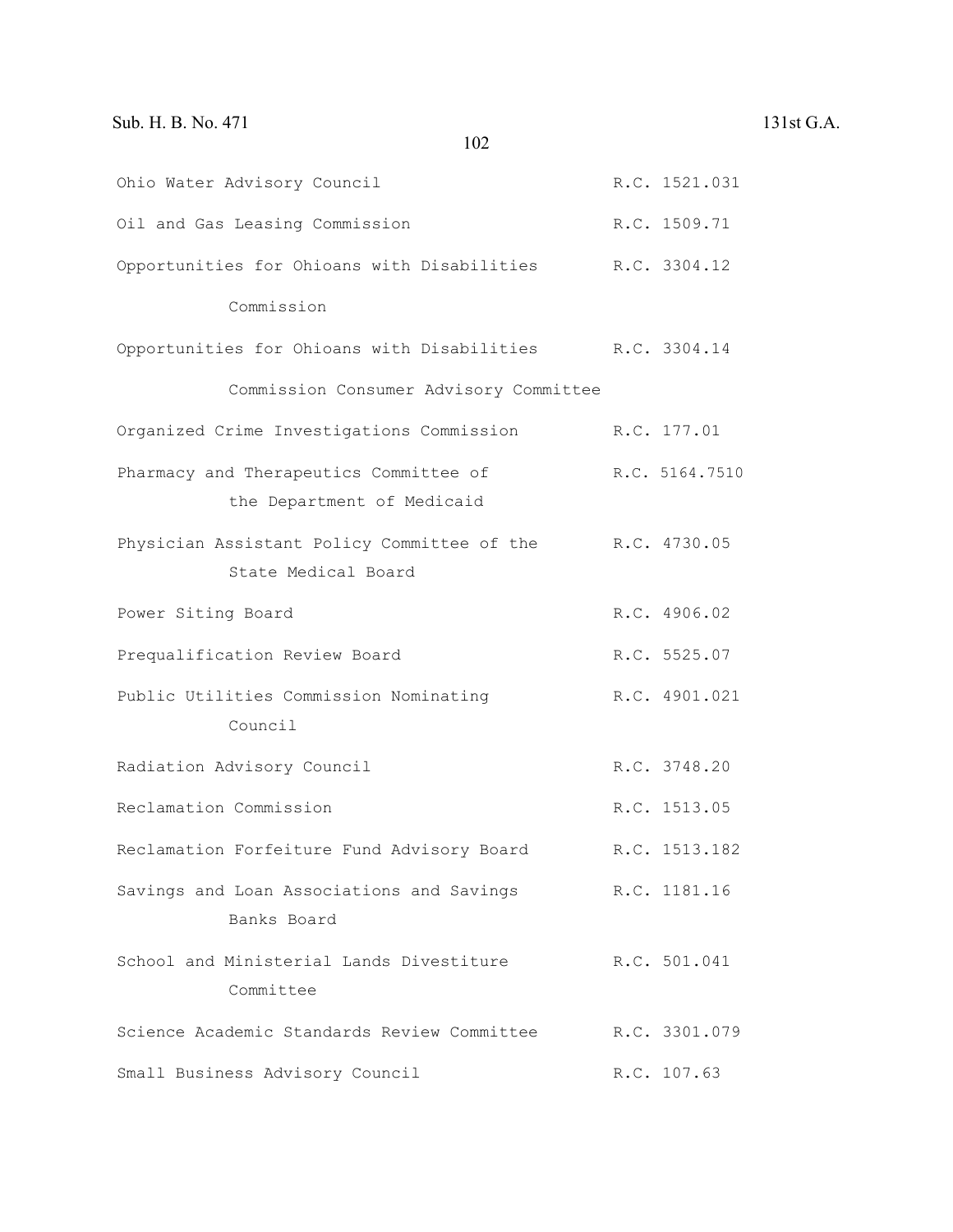|                       | Small Business Stationary Source Technical R.C. 3704.19<br>and Environmental Compliance<br>Assistance Council |           |                                             |
|-----------------------|---------------------------------------------------------------------------------------------------------------|-----------|---------------------------------------------|
|                       | Social Studies Academic Standards Review<br>Committee                                                         |           | R.C. 3301.079                               |
|                       | Special Commission to Consider the<br>Suspension of Local Government<br>Officials                             | R.C. 3.16 |                                             |
| State Audit Committee |                                                                                                               |           | R.C. 126.46                                 |
|                       | State Council of Uniform State Laws                                                                           |           | R.C. 105.21                                 |
|                       | State Criminal Sentencing Commission                                                                          |           | R.C. 181.21                                 |
|                       | State Racing Commission                                                                                       |           | R.C. 3769.02                                |
|                       | State Victims Assistance Advisory Council                                                                     |           | R.C. 109.91                                 |
|                       | Straight A Program Advisory Committee                                                                         | Section   | 263.325, Am.<br>Sub. H.B. 59,<br>130th G.A. |
|                       | Straight A Program Governing Board                                                                            | Section   | 263.350, Am.<br>Sub. H.B. 64,<br>131st G.A. |
| State Fire Council    |                                                                                                               |           | R.C. 3737.81                                |
|                       | Statewide Consortium of County Law Library<br>Resource Boards                                                 |           | R.C. 3375.481                               |
|                       | STEM Committee of the Department of Education R.C. 3326.02                                                    |           |                                             |
|                       | Student Tuition Recovery Authority                                                                            |           | R.C. 3332.081                               |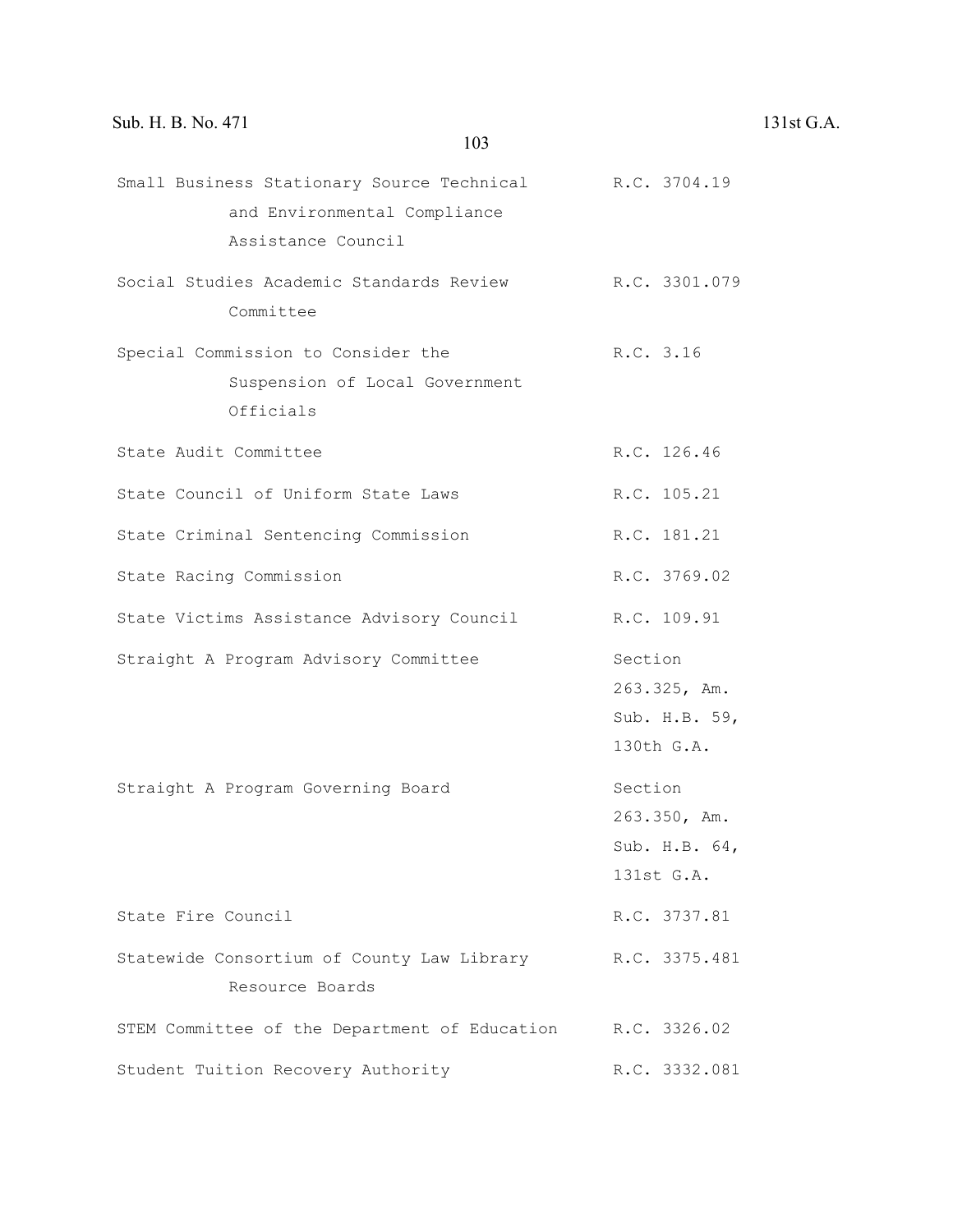104

| Supervisory Investigative Panel of the State R.C. 4715.032                 |  |              |
|----------------------------------------------------------------------------|--|--------------|
| Dental Board                                                               |  |              |
| Tax Credit Authority                                                       |  | R.C. 122.17  |
| Technical Advisory Council on Oil and Gas                                  |  | R.C. 1509.38 |
| TourismOhio Advisory Board                                                 |  | R.C. 122.071 |
| Transportation Advisory Council of a<br>Transportation Improvement Project |  | R.C. 4504.22 |
| Transportation Review Advisory Council                                     |  | R.C. 5512.07 |
| Unemployment Compensation Advisory Council                                 |  | R.C. 4141.08 |
| Unemployment Compensation Review Commission                                |  | R.C. 4141.06 |
| Utility Radiological Safety Board                                          |  | R.C. 4937.02 |
| Veterans Advisory Committee                                                |  | R.C. 5902.02 |
| Volunteer Fire Fighters' Dependents Fund<br>Boards (private)               |  | R.C. 146.02  |
| Volunteer Fire Fighters' Dependents Fund<br>Boards (public)                |  | R.C. 146.02  |
| Waterways Safety Council                                                   |  | R.C. 1547.73 |
| Wildlife Council                                                           |  | R.C. 1531.03 |
| Workers' Compensation Board of Directors<br>Nominating Committee           |  | R.C. 4121.12 |

SECTION 4. The following Sections are repealed:

Sections 259.270, 263.560, 327.320, 737.10, and 745.10 of Am. Sub. H.B. 64 of the 131st General Assembly

Sections 323.234, 323.235, 747.10, and 753.30 of Am. Sub. H.B. 59 of the 130th General Assembly

Section 5 of Am. Sub. H.B. 487 of the 130th General Assembly Section 5 of Sub. H.B. 5 of the 130th General Assembly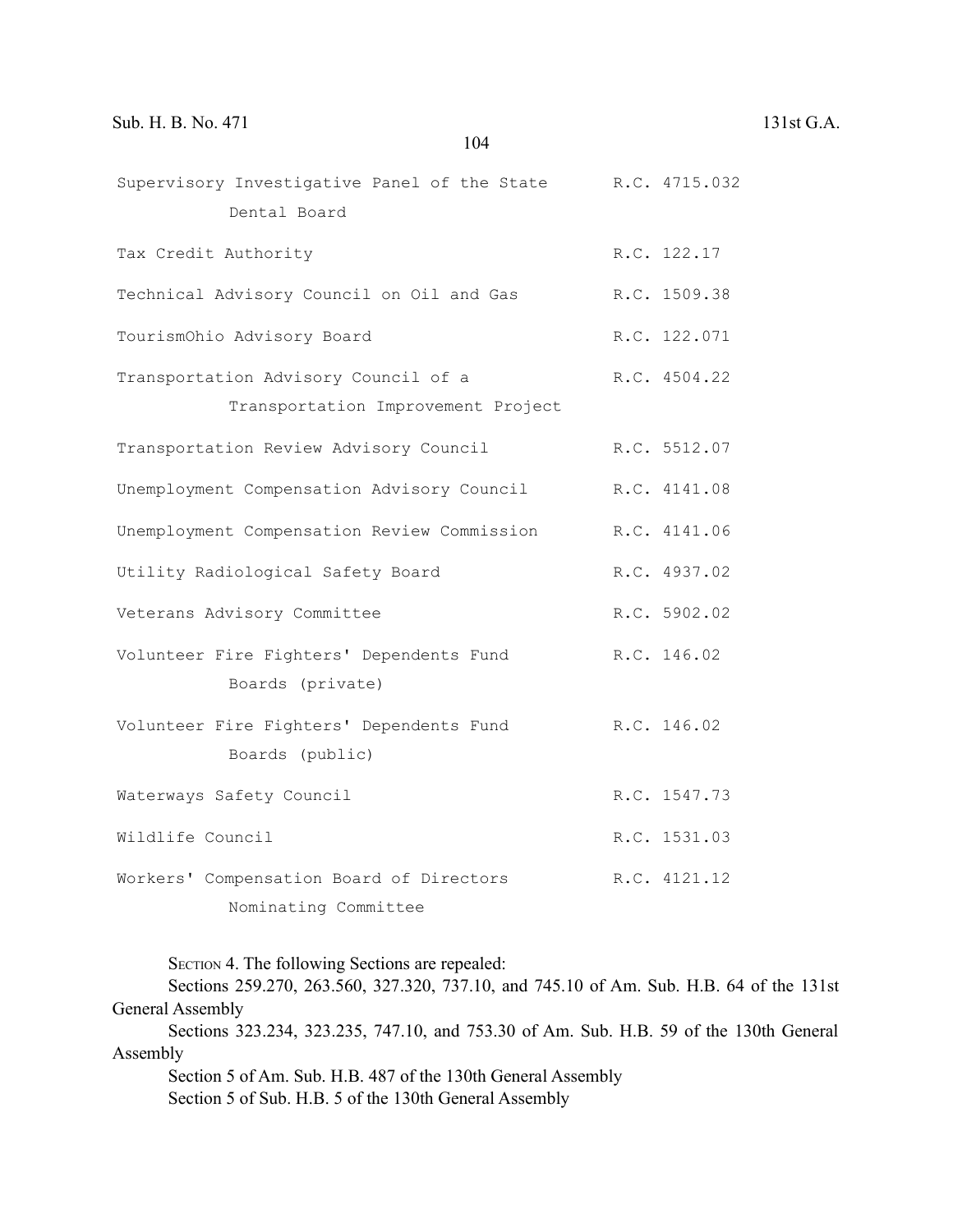Section 3 of Sub. H.B. 276 of the 129th General Assembly

Section 371.60.80 of Am. Sub. H.B. 153 of the 129th General Assembly, as amended by Am. Sub. H.B. 487 of the 129th General Assembly Section 209.40 of Am. Sub. H.B. 153 of the 129th General Assembly Section 701.40 of Am. Sub. H.B. 153 of the 129th General Assembly, as amended by Am. Sub. H.B. 487 of the 129th General Assembly Sections 751.13 and 751.20 of Am. Sub. H.B. 1 of the 128th General Assembly Section 701.05 of Am. Sub. H.B. 1 of the 128th General Assembly, as amended by Sub. H.B. 393 of the 128th General Assembly Section 755.40 of Am. Sub. H.B. 2 of the 128th General Assembly Section 5 of Sub. S.B. 162 of the 128th General Assembly, as amended by Am. Sub. H.B. 153 of the 129th General Assembly Section 313 of Am. Sub. H.B. 420 of the 127th General Assembly Section 375.60.80 of Am. Sub. H.B. 119 of the 127th General Assembly Section 560.03 of Am. Sub. H.B. 66 of the 126th General Assembly Section 3 of Am. Sub. S.B. 311 of the 126th General Assembly Section 8 of Am. Sub. S.B. 311 of the 126th General Assembly, as amended by Sub. H.B. 190 of the 127th General Assembly Section 3 of Sub. H.B. 204 of the 125th General Assembly Section 5 of Sub. H.B. 57 of the 124th General Assembly

SECTION 5. It is in part the intent of the General Assembly in enacting this act to implement the report of the Sunset Review Committee that was convened during the 131st General Assembly.

That report is implemented in part as follows:

(A) By the abolishment in this act, through amendments to relevant codified sections of law and through outright repeals of codified or uncodified sections of law, of numerous agencies, as defined in section 101.82 of the Revised Code, that were subject to the Committee's jurisdiction;

(B) By the termination, through amendments to relevant codified sections of law and through outright repeals of codified or uncodified sections of law, of several agencies, as defined in section 101.82 of the Revised Code, that were subject to the Committee's jurisdiction;

(C) By the transfer, through the amendment of codified or uncodified sections of law, of several agencies, as defined in section 101.82 of the Revised Code, that were subject to the Committee's jurisdiction;

(D) By the renewal, through the amendment or enactment of codified or uncodified sections of law, of the existence of numerous agencies, as defined in section 101.82 of the Revised Code, that were subject to the Committee's jurisdiction.

SECTION 6. The terms of office for all members of the Housing Trust Fund Advisory Committee, appointed under section 174.06 of the Revised Code before the effective date of this section, expire ninety days after the effective date of this section. The Governor shall appoint seven members to the Committee to serve terms of office beginning on that date. The Governor may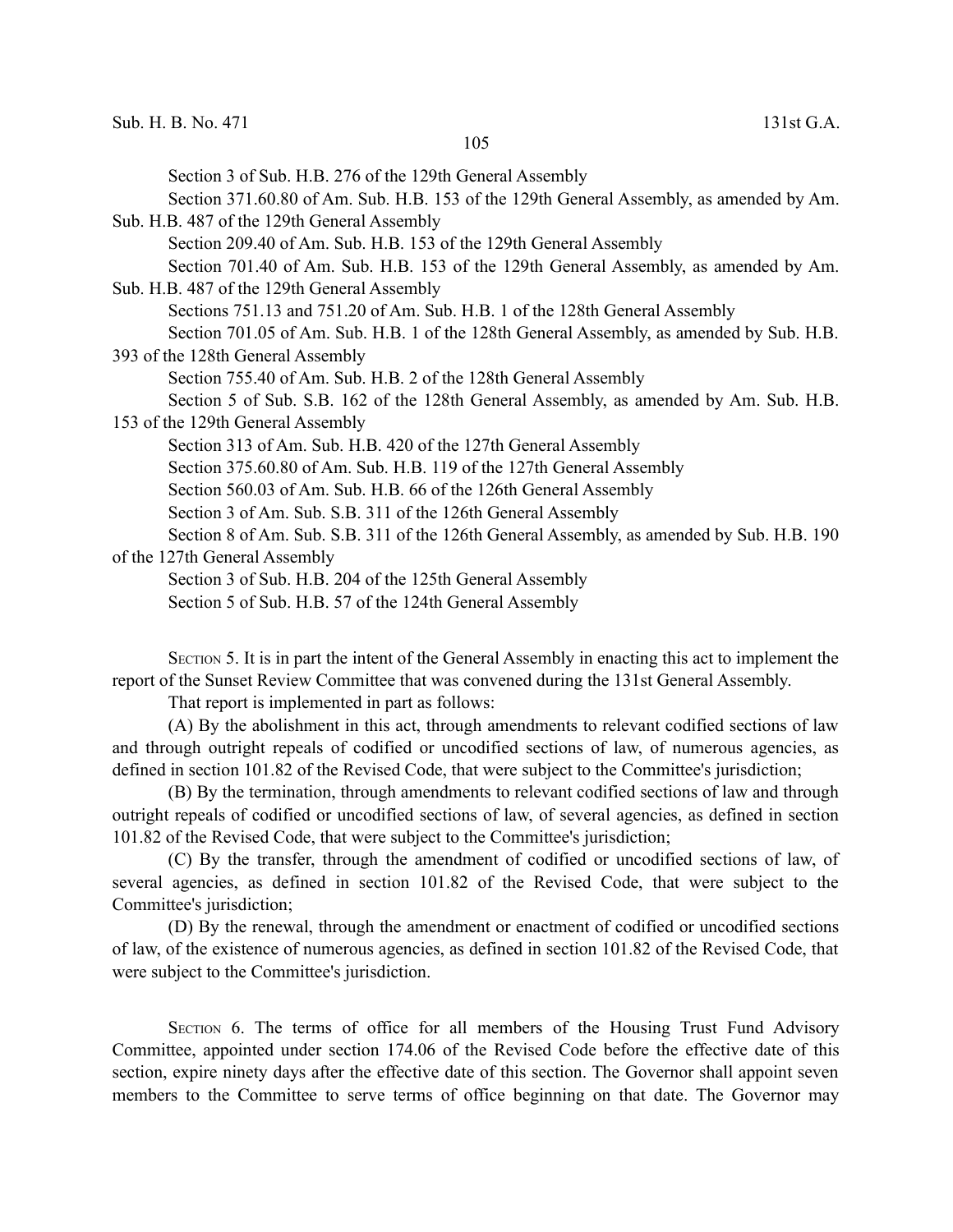appoint to the Committee a person who is serving, or has served, on the Committee before the effective date of this section, provided that the person is eligible for appointment under section 174.06 of the Revised Code, as amended by this act.

SECTION 7. A gubernatorial appointee who is serving on the Ohio Tuition Trust Authority Advisory Board on the effective date of this section, and who, as a result of the amendments in this act to section 3334.03 of the Revised Code, no longer meets the qualifications for appointment, may continue to serve on the board until the expiration of the person's current term. The appointee is not eligible for reappointment to the board.

SECTION 8. The abolition of the Ohio Water Resources Council, powers, and obligations do not affect the validity of contracts and agreements made by the council and its members under division (E) of section 1521.19 of the Revised Code or any other provisions of law. The Department of Natural Resources succeeds the Ohio Water Resources Council with respect to all of these contracts and agreements. Wherever the Ohio Water Resources Council is referred to in any provision of law, or in any contract, agreement, or document, the reference is to the Department of Natural Resources.

All real property and interests therein, documents, books, money, papers, records, machinery, furnishings, office equipment, furniture, and all other property over which the Ohio Waters Resources Council has control are transferred to the Department of Natural Resources.

SECTION 9. On July 1, 2016, or as soon as possible thereafter, the Director of Budget and Management shall transfer the cash balance in the Ohio Water Resources Council Fund (Fund 4X80) to the General Revenue Fund. After completion of the transfer, Fund 4X80 shall be abolished.

SECTION 10. The terms of office for all members of the Advisory Board of the Governor's Office of Faith-based and Community Initiatives appointed under section 107.12 of the Revised Code before the effective date of this section, expire on the effective date of this section. The Governor, the Speaker of the House of Representatives, and the President of the Senate, not later than sixty days after the effective date of this section, shall appoint members to the Board. A person who is serving, or has served, on the Board before the effective date of this section may be appointed to the newly constituted Board, provided that the person is eligible for appointment under section 107.12 of the Revised Code, as amended by this act.

SECTION 11. It is the intent of the General Assembly formally to abolish the Compact with Ohio Cities Task Force, which was authorized in H.R. 20 of the 128th General Assembly to operate until September 30, 2009.

SECTION 12. (A) The Governor may execute a deed in the name of the state conveying to Mucci Farms, Ltd. or its affiliates ("Grantee") and its heirs, successors, and assigns, all of the state's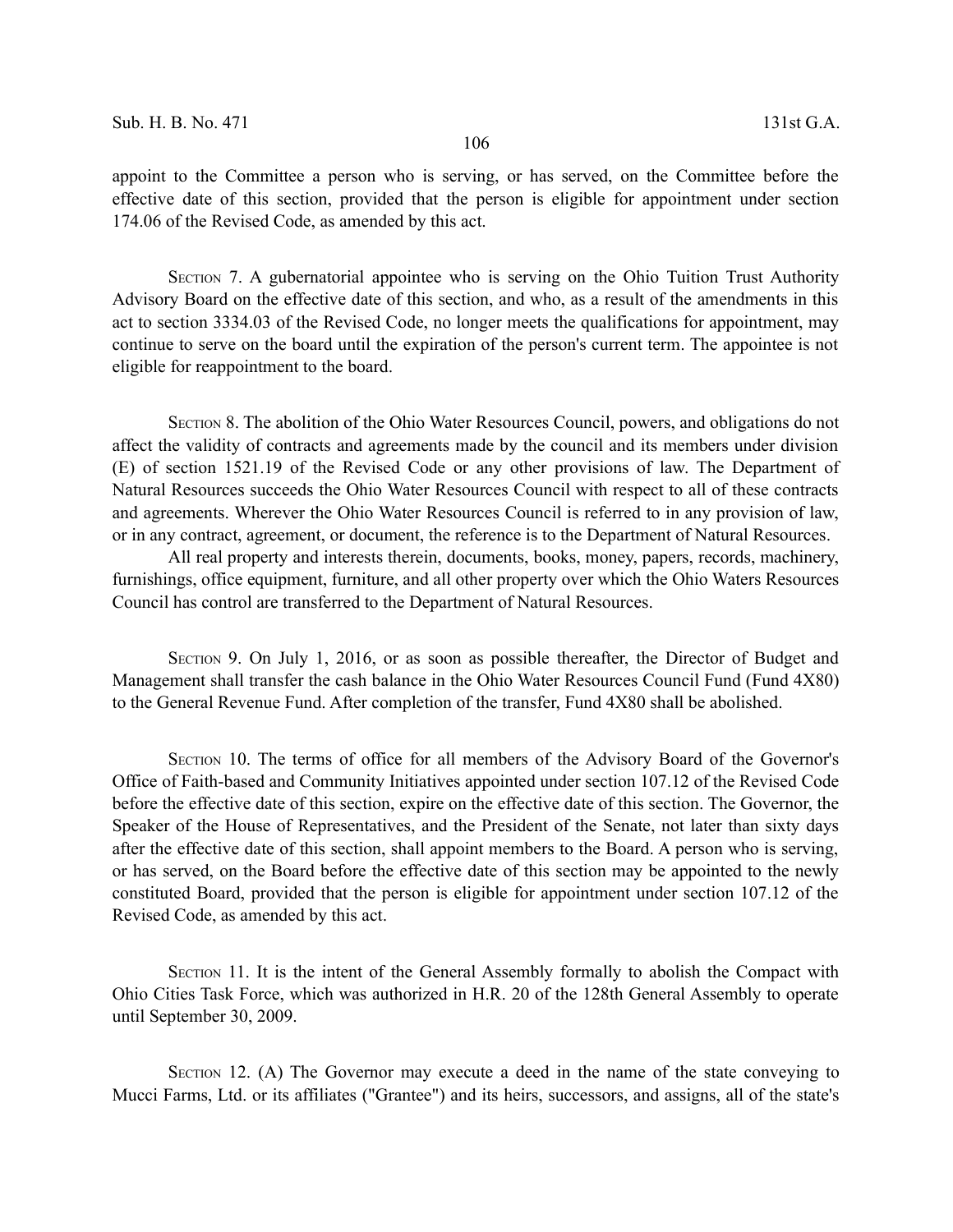right, title, and interest in the following described real estate:

Situated in the Township of Huron, County of Erie, State of Ohio, and is described as follows:

Parcel 1

Situated in the County of Erie in the State of Ohio, and in the Township of Huron and bounded and described as follows:

Being the North 1/2 of Lot Number Twenty-one (21) in Section Number 2, containing 55.55 acres, more or less.

Parcel 2

Situated in the Township of Huron, County of Erie and State of Ohio:

The West Thirty (30) acres of the East Forty (40) acres the South One-half (1/2) of original

Lot Number Twenty-one (21), in Section Number Two (2), in Huron Township, Erie County, Ohio. Parcel 3

Situated in the Township of Huron, County of Erie and State of Ohio:

And being the East Ten (10) acres of the South One-half (1/2) of Lot Number Twenty-One (21) in Section Number Two (2) of said Township. Containing Ten acres, more or less.

Property Address: Rye Beach Road, Huron, OH 44839

Parcel No.: 39-67001.000 and 39-67002.000 and 39-67003.000

Prior Instrument References:

Deed Book 373, Page 269, Deed Book 373, Page 275, Deed Book 373, Page 264

The foregoing legal description may be corrected or modified by the Department of Administrative Services as necessary in order to facilitate the recording of the deed.

(B)(1) The conveyance includes any improvements and chattels situated on the real estate, and is subject to all easements, covenants, conditions, and restrictions of record: all legal highways and public rights-of-way; zoning, building, and other laws, ordinances, restrictions, and regulations; and real estate taxes and assessments not yet due and payable. The real estate shall be conveyed in an "as-is, where-is, with all faults" condition.

(2) The deed for the conveyance of the real estate may contain restrictions, exceptions, reservations, reversionary interests, or other terms and conditions the Director of Administrative Services determines to be in the best interest of the state.

(3) Subsequent to the conveyance, any restrictions, exceptions, reservations, reversionary interests, or other terms and conditions contained in the deed may be released by the state or Bowling Green State University without the necessity of further legislation.

(C) Consideration for the conveyance of the real estate described in division (A) of this section is \$730,957.50 or \$7,650.00 per acre.

The Director of Administrative Services shall offer the real estate to Mucci Farms, Ltd. through a real estate purchase agreement. If Mucci Farms, Ltd. does not complete the purchase of the real estate within the time period provided in the real estate purchase agreement, the Director of Administrative Services may use any reasonable method of sale considered acceptable by Bowling Green State University to determine an alternate grantee willing to complete the purchase not later than three years after the effective date of this section. In that case, consideration for the conveyance of the real estate shall be at a price acceptable to the Director of Administrative Services and Bowling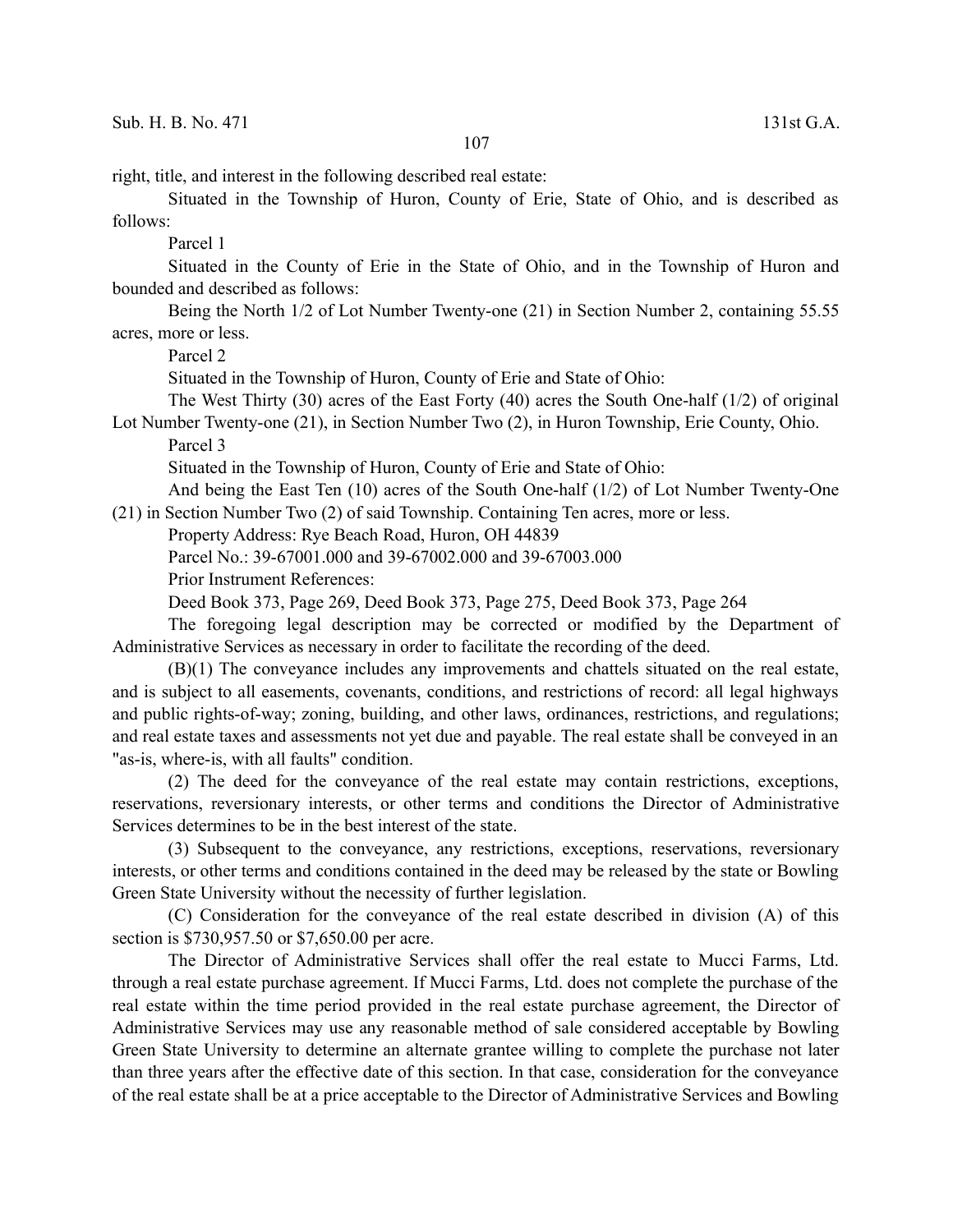Green State University. Bowling Green State University shall pay all advertising costs, additional fees, and other costs incident to the sale of the real estate to an alternate grantee or grantees.

(D) The real estate described in division (A) of this section may be sold as an entire tract or in separate or multiple parcels.

(E) All costs associated with the purchase, the closing, and the conveyance of the subject real property shall be paid by the grantee and Bowling Green State University in the manner stated in the real estate purchase agreement.

The net proceeds of the sale shall be paid to Bowling Green State University and deposited in the appropriate university account, and shall be used by Bowling Green State University for debt retirement only.

(F) Upon payment of the purchase price, the Auditor of State, with the assistance of the Attorney General, shall prepare a deed to the real estate described in division (A) of this section. The deed shall state the consideration and shall be executed by the Governor in the name of the state, countersigned by the Secretary of State, sealed with the Great Seal of the State, presented in the Office of the Auditor of State for recording, and delivered to the grantee. The grantee shall present the deed for recording in the Office of the Erie County Recorder.

(G) This section expires three years after its effective date.

(H) Before the execution of the deed described in division (F) of this section, possession of the real estate may be governed by an existing interim lease between the Ohio Department of Administrative Services and the grantee.

SECTION 13. (A) The Governor may execute a deed in the name of the state conveying to Wooster Street Apartments, LLC ("Grantee"), and its heirs, successors, and assigns, all of the state's right, title, and interest in the following described real estate:

Being Inlot 212, less the north 10 feet; Inlot 213; the north 39 feet of the west 48 feet of the south 114 feet of the east 150 feet of Inlot 266; and the south 114 feet of the west 48 feet of Inlot 266, all in the City of Bowling Green, Wood County, Ohio, which is more particularly described as follows:

Commencing at found hollow pipe on the easterly right-of-way line of S. Prospect Street (60' Wide) marking the northwest corner of said Inlot 212;

Thence South 00 degrees 41 minutes 00 seconds West along the west line said Inlot 212 and the easterly right-of-way line of S. Prospect Street (60' Wide), a distance of 10.00 feet to found hollow pipe at the northwest corner of a parcel of land owned by State of Ohio-Bowling Green State University, as described in Deed Volume 503, Page 165 of Wood County Records, said point being the "True Point of Beginning";

Thence South 89 degrees 29 minutes 47 seconds East along a line being 10.00 feet south of and parallel with the north line of said Inlot 212 and on the southerly line of a parcel of land owned by ECC Bowling Green Ohio LLC as described in O.R. 3381, Page 753 of Wood County Records, a distance of 214.63 feet (214.50 feet Recorded) to the westerly line of a parcel of land owned by Kuhlman as described in O.R. 3434, Page 962 of Wood County Records being the east line of the west 48.00 feet of the south 114.00 feet of the east 150.00 feet of said Inlot 266 to a found iron pin;

Thence South 00 degrees 41 minutes 00 seconds West along the westerly line of said parcel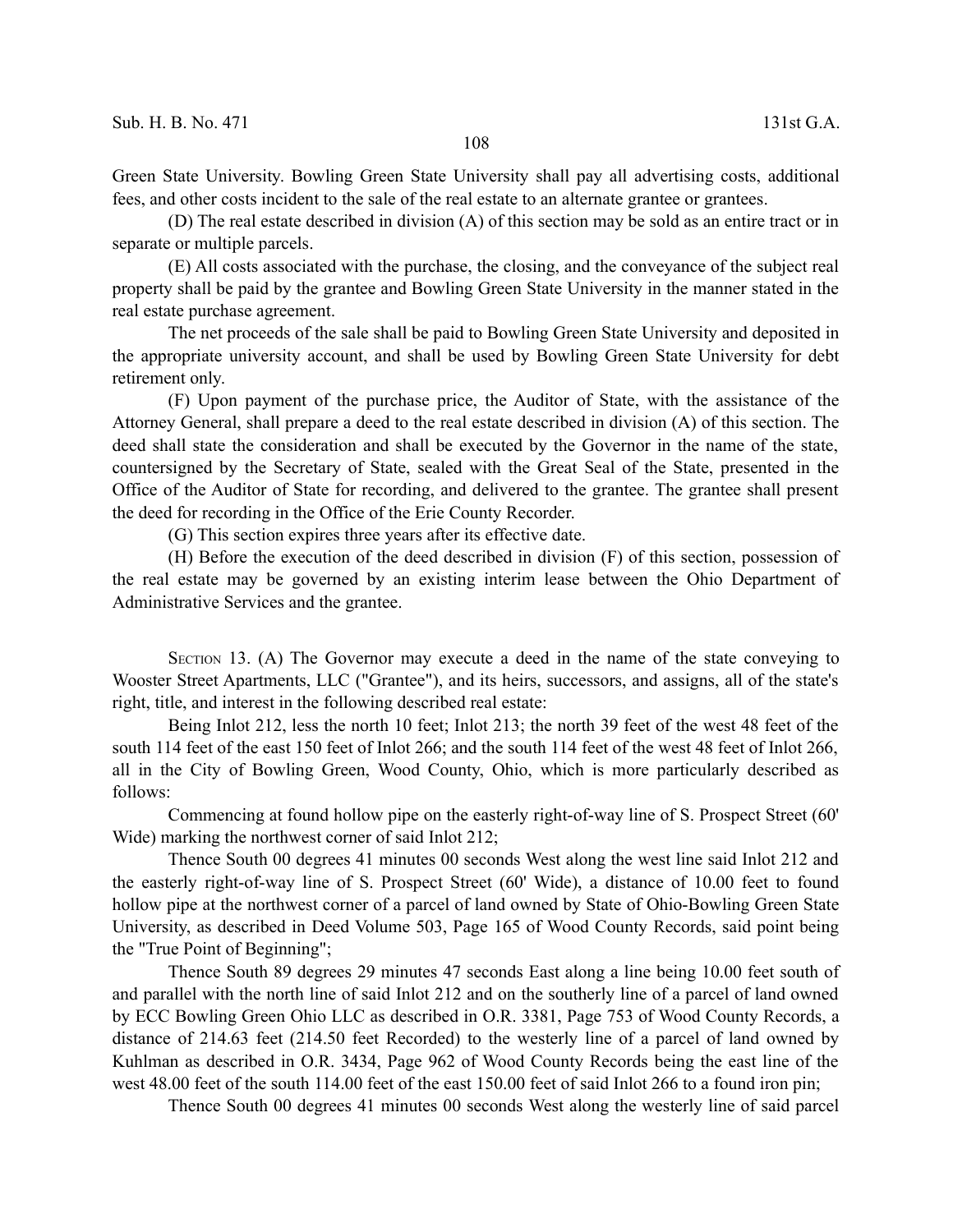of land owned by Kuhlman as described in O.R. 3434, Page 962 of Wood County Records and being the easterly line of north 39.00 feet of the west 48.00 feet of the south 114.00 feet of the east 150.00 feet of said Inlot 266, a distance of 39.00 feet to the southeast corner of the north 39.00 feet of the west 48.00 feet of the south 114.00 feet of the east 150.00 feet of said Inlot 266 to a found iron pin;

Thence North 89 degrees 29 minutes 47 seconds West along the southerly line of the north 39.00 feet of the west 48.00 feet of the south 114.00 feet of the east 150.00 feet of said Inlot 266, a distance of 48.23 feet (48.00 feet Recorded) to the southwest corner of the north 39.00 feet of the west 48.00 feet of the south 114.00 feet of the east 150.00 feet of said Inlot 266 to a set iron pin;

Thence South 00 degrees 41 minutes 51 seconds West along the east line of the west 48.00 feet of said Inlot 266 and being the westerly line a parcel of land owned by Walston as described in Deed Volume 623, Page 334 and a parcel of land owned by Snyder as described in Deed Volume 628, Page 781 a distance of 76.91 feet to a set pk nail at a point on the south line of said Inlot 266;

Thence North 87 degrees 21 minutes 01 seconds West along the northerly line of a parcel of land owned by G Rem Family Investors LLC as described in O.R. 3115, Page 201 and being the southerly line of Inlot 266, a distance of 48.00 feet to found hollow pipe marking the southwest corner of said Inlot 266, point also being on the easterly line of said Inlot 213;

Thence South 00 degrees 03 minutes 36 seconds West along the easterly line of said Inlot 213 and being the westerly line of a parcel of land owned by G Rem Family Investors LLC as described in O.R. 3115, Page 201 of Wood County Records and being the westerly line of Inlot 184, a distance of 7.89 feet to a set iron pin at the southeast corner of said Inlot 213;

Thence North 89 degrees 29 minutes 47 seconds West along the southerly line of said Inlot 213 and being the northerly line of a parcel of land owned by Snyder as described in Deed Volume 2478, Page 237 of Wood County Records and being the northerly line of Inlot 214, a distance of 118.49 feet to a set iron pin at the southwest corner of said Inlot 213;

Thence North 00 degrees 41 minutes 00 seconds East along the west lines of said Inlots 212 and 213 and the easterly right-of-way line of S. Prospect Street (60' Wide), a distance of 122.00 feet to the "True Point of Beginning";

The area herein described contains 21,846 square feet, 0.502 acres of land, more or less, 0.152 acres within parcel B07-511-190317015000, 0.180 acres within parcel B07-511- 190317016000, 0.127 acres within parcel B07-511-190317017000, and 0.043 acres within parcel B07-511-190317018000. Subject to all legal highways, leases, easements, restrictions and agreements of record.

Prior Deed Reference: Parcel IV Described in Deed Volume 503, Page 165 NOTES:

1. Coordinates shown and basis of bearings were determined by the Ohio State Plane coordinate system North zone (3401) and 83 (2011) 2002.0 epoch, units in U.S. survey feet, obtained using gps equipment and the Ohio Department of Transportation VRS/RTK network. Grid coordinates were used.

2. All Iron Pins set are 5/8" diameter rebar x 30" long with cap stamped "ESA LLC".

3. The above description is based upon a field survey performed in April, 2016.

The foregoing legal description may be corrected or modified by the Department of Administrative Services as necessary in order to facilitate the recording of the deed.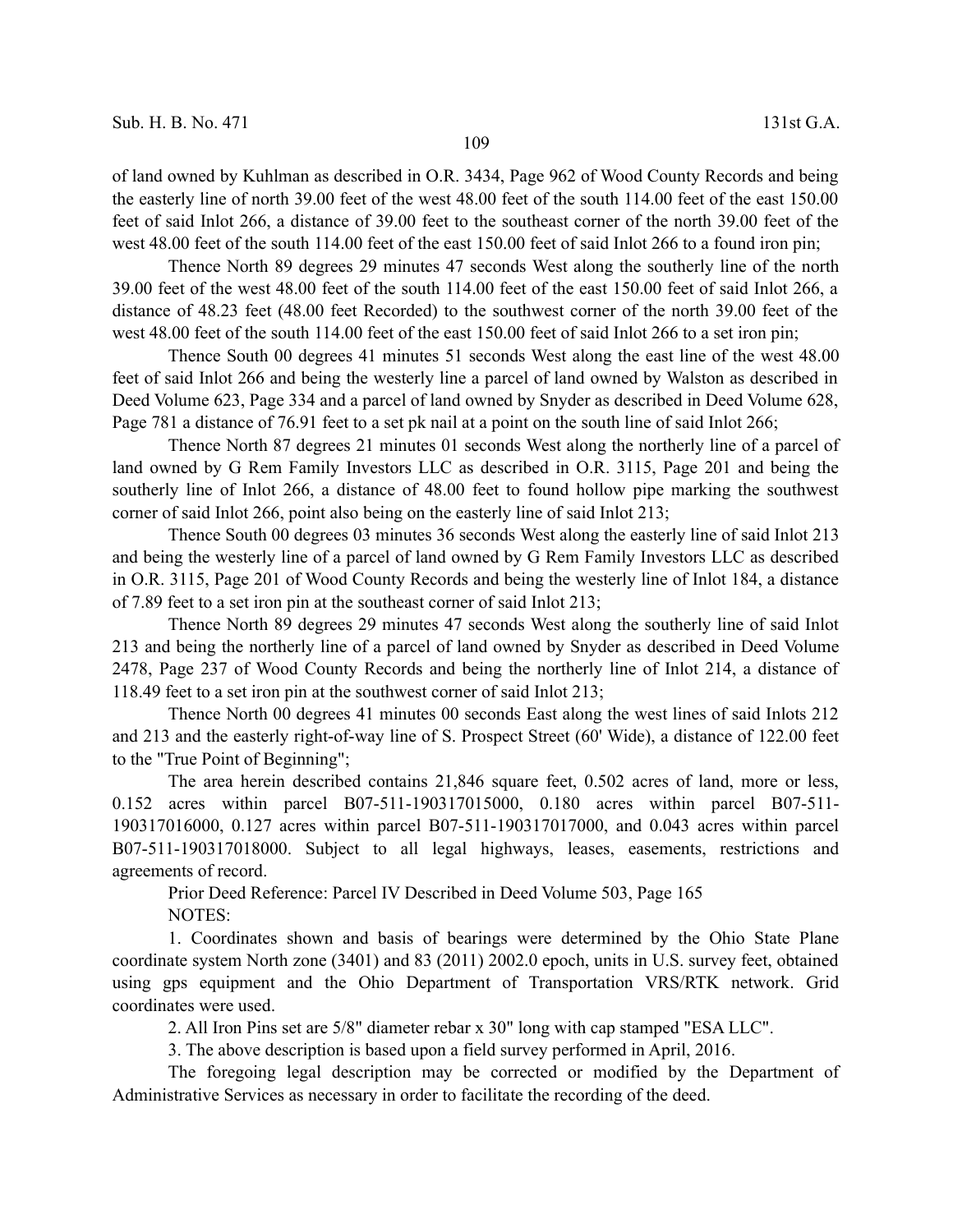(B)(1) The conveyance includes improvements and chattels situated on the real estate, and is subject to all easements, covenants, conditions, and restrictions of record; all legal highways and public rights-of-way; zoning, building, and other laws, ordinances, restrictions, and regulations; and real estate taxes and assessments not yet due and payable. The real estate shall be conveyed in an "asis, where-is, with all faults" condition.

(2) The deed for the conveyance of the real estate may contain restrictions, exceptions, reservations, reversionary interests, or other terms and conditions the Director of Administrative Services determines to be in the best interest of the state.

(3) Subsequent to the conveyance, any restrictions, exceptions, reservations, reversionary interests, or other terms and conditions contained in the deed may be released by the state or Bowling Green State University without the necessity of further legislation.

(C) Consideration for the conveyance of the real estate described in division (A) of this section is \$180,000.

The Director of Administrative Services shall offer the real estate to Wooster Street Apartments, LLC through a real estate purchase agreement. If Wooster Street Apartments, LLC does not complete the purchase of the real estate within the time period provided in the real estate purchase agreement, the Director of Administrative Services may use any reasonable method of sale considered acceptable by Bowling Green State University to determine an alternate grantee or grantees willing to complete the purchase not later than three years after the effective date of this section. In that case, consideration for the conveyance of the real estate shall be at a price acceptable to the Director of Administrative Services and Bowling Green State University. Bowling Green State University shall pay all advertising costs, additional fees, and other costs incident to the sale of the real estate to an alternate grantee or grantees.

(D) The real estate described in division (A) of this section shall be sold as an entire tract and not in parcels.

(E) Grantee shall pay all costs associated with the purchase, closing, and conveyance of the real estate, including surveys, title evidence, title insurance, transfer costs and fees, recording costs and fees, taxes, and any other fees, assessments, and costs that may be imposed.

The net proceeds of the sale shall be paid to Bowling Green State University and deposited in the appropriate university account, and shall be used by Bowling Green State University for debt retirement only.

(F) Upon payment of the purchase price, the Auditor of State, with the assistance of the Attorney General, shall prepare a deed to the real estate described in division (A) of this section. The deed shall state the consideration and shall be executed by the Governor in the name of the state, countersigned by the Secretary of State, sealed with the Great Seal of the State, presented in the Office of the Auditor of State for recording, and delivered to the grantee. The grantee shall present the deed for recording in the Office of the Wood County Recorder.

(G) This section expires three years after its effective date.

SECTION 14. (A) The Governor may execute a deed in the name of the state conveying to the selected Grantee or Grantees, their heirs, successors, and assigns to be determined in the manner provided in division (C) of this section, all of the state's right, title, and interest in the following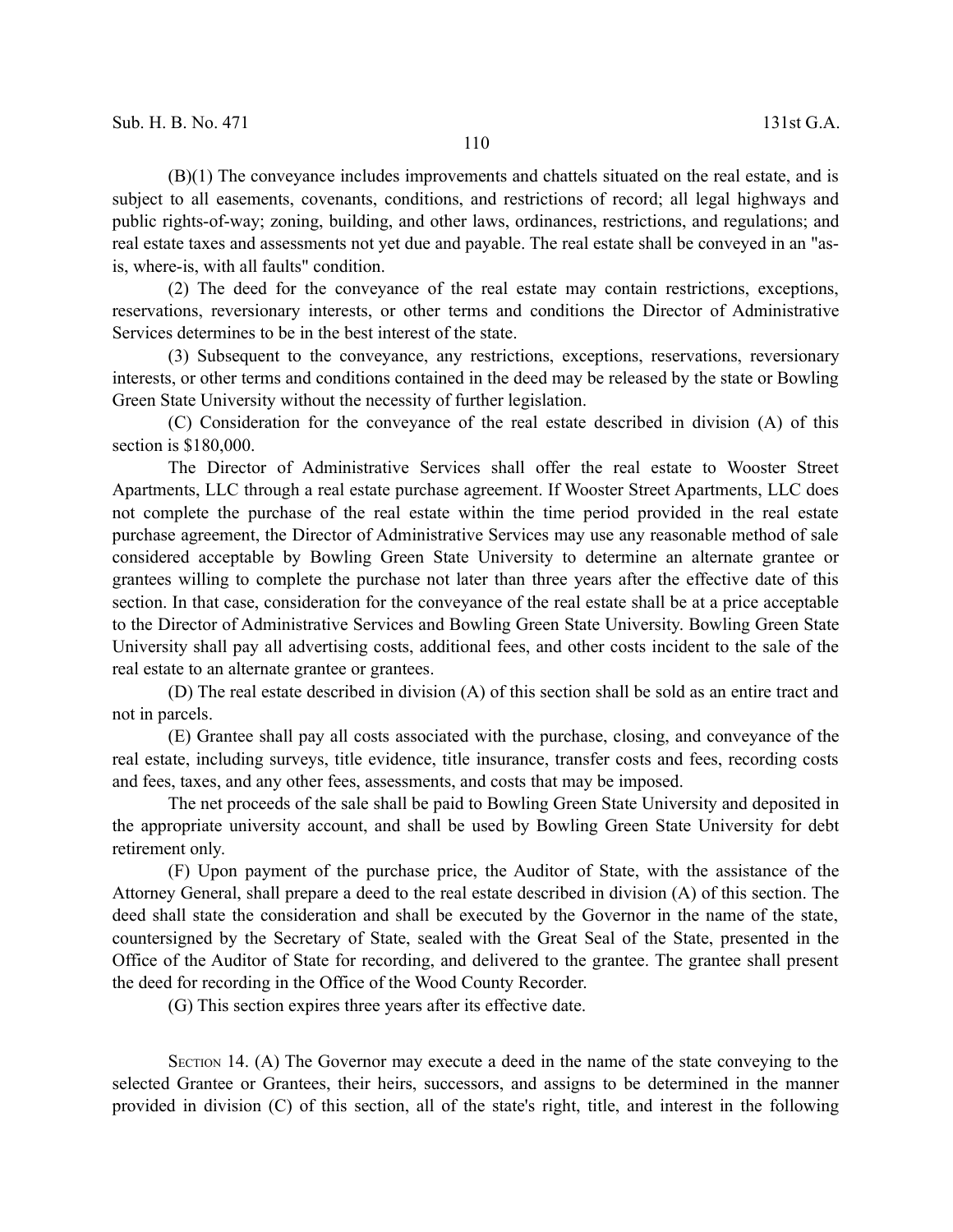described real estate:

Situated in the City of East Liverpool, County of Columbiana and State of Ohio: TRACT NO. 1:

Known as and being the East part of that certain Lot Numbered Five Hundred Forty-two (542), as said Lot is numbered and distinguished on the recorded plat of Josiah Thompson's First Addition to said City of East Liverpool, Ohio, and more particularly bounded and described by beginning at the Northwest corner of the intersection of Robinson (now East Fourth Street) and College Streets, and running thence on the West line of College Street Northward One Hundred Nine (109) feet to Pleasant Lane; thence on the South line of Pleasant Lane Westward thirty-six (36) feet; thence on a line parallel with said College Street southward One Hundred Nine (109) feet to a point on the North line of Robinson (now East Fourth) Street; thence on the North line of Robinson (now East Fourth) Street Eastward Thirty-six (36) feet to the place of beginning. Plat Book 1, Page 12.

Tax Parcel No. 37-08296.000

TRACT NO. 2:

Known as and being the southeast rectangular corner of Lot Number Five Hundred Forty-one (541), as said Lot is numbered and distinguished on the recorded plat of Josiah Thompson's First Addition to said City of East Liverpool, Ohio. Said part of said Lot herein described and hereby conveyed is bounded and more specifically described as follows, to wit: Beginning at the southeast corner of said Lot No. 541, which said place of beginning is the northwest corner of the intersection of College Street and Pleasant Lane; thence extending from said place of beginning North 33 feet with the east line of said Lot 541, to the northeast corner of the premises hereby conveyed; thence extending west 54 ½ feet, with a line parallel to and 33 feet distant north from the south line of said Lot No. 541, to the northwest corner of the premises hereby conveyed; thence extending south 33 feet, with a line parallel to and 54 ½ feet distant west from the east line of said Lot No. 541, to a point in the south line of said Lot No. 541; thence extending east  $54\frac{1}{2}$  feet, with the south line of said Lot No. 541, to said place of beginning. Said premises are otherwise described as follows: Bounded on the east by the west line of College Street; bounded on the south by the north line of Pleasant Lane; bounded on the West by a line parallel to and  $54\frac{1}{2}$  feet distant west from the west line of said College Street; and bounded on the north by a line parallel to and 33 feet distant north from the north line of Pleasant Lane. For purposes of describing said premises, said College Street is considered to extend north and south, and said Pleasant Lane is considered to extend east and west. Plat Book 1, Page 12.

AND BEING the same property conveyed to Kent State University from the American National Red Cross by Warranty Deed dated April 28, 2009 and recorded May 14, 2009 in Book 1681, Page 470. (TRACTS 1 and 2)

Tax Parcel No. 37-05974.000

TRACT NO. 3:

Known as and being that part of Lot Number Five Hundred Forty-two (542) as said Lot is numbered and distinguished on the recorded plat of Josiah Thompson's First Addition, Plat Book 1, Page 12, which is bounded and described as follows:

Commencing at a point on the north side of Robinson Street, now known as East Fourth Street, thirty-six (36) feet eastward of the south west corner of said Lot, and running thence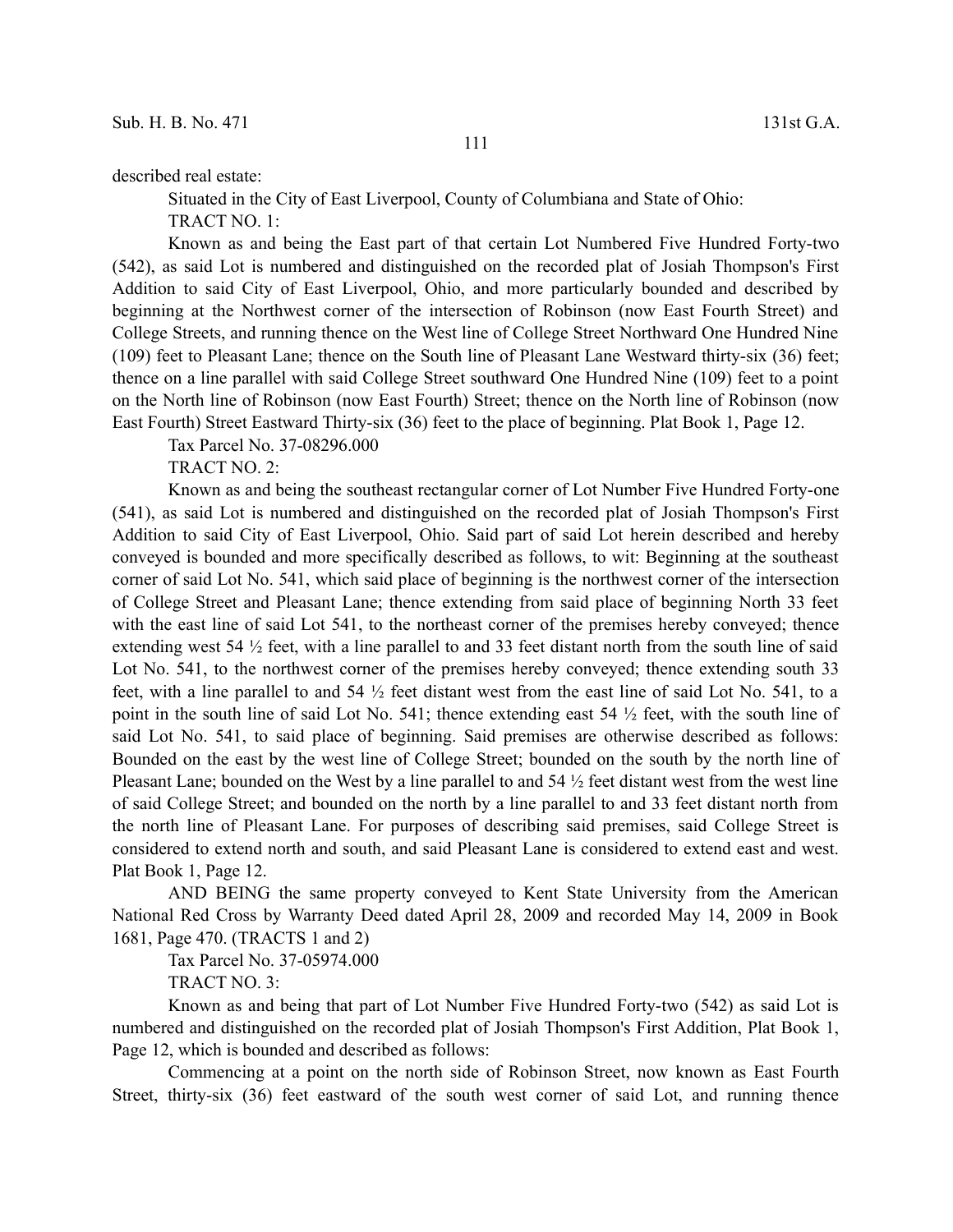northward, in line parallel with Grove Alley, one hundred nine (109) feet to Pleasant Lane; thence with the south side of Pleasant Lane eastward thirty-seven (37) feet; thence in line parallel with College Street, southward one hundred nine (109) feet to the north side of Robinson Street, now known as East Fourth Street; thence with the north side of Robinson Street, now known as East Fourth Street, westward thirty-seven (37) feet to the place of beginning.

Subject to all legal highways and easements of record.

AND BEING the same property conveyed to Kent State University Board of Trustees from Kathleen P. Treasure, htta Kathleen P. Altdoerffer, married, by Warranty Deed dated April 26, 2008 and recorded May 9, 2008 in Book 1626, Page 450.

Tax Parcel No. 37-05208.000

The foregoing legal description may be corrected or modified by the Department of Administrative Services as necessary in order to facilitate the recording of the deed.

(B)(1) The conveyance shall include the improvements and chattels situated on the real estate, and is subject to all easements, covenants, conditions, and restrictions of record; all legal highways and public rights-of-way; zoning, building, and other laws, ordinances, restrictions, and regulations; and real estate taxes and assessments not yet due and payable. The real estate shall be conveyed in an "as-is, where-is, with all faults" condition.

(2) The deed may contain restrictions, exceptions, reservations, reversionary interests, and other terms and conditions the Director of Administrative Services determines to be in the best interest of the state.

(3) Subsequent to the conveyance, any restrictions, exceptions, reservations, reversionary interests, or other terms and conditions contained in the deed may be released by the state or Kent State University without the necessity of further legislation.

The deed or deeds may contain restrictions prohibiting the grantee or grantees from occupying, using, developing, or selling the real estate if the occupation, use, development, or sale will interfere with the quiet enjoyment of neighboring state-owned land.

(C) The Director of Administrative Services shall conduct a sale of the real estate by sealed bid auction or public auction, and the real estate shall be sold to the highest bidder at a price acceptable to the Director of Administrative Services and Kent State University. The Director of Administrative Services shall advertise the sealed bid auction or public auction by publication in a newspaper of general circulation in Columbiana County, once a week for three consecutive weeks before the date on which the sealed bids are to be opened or the public auction held. The Director of Administrative Services shall notify the successful bidder in writing. The Director of Administrative Services may reject any or all bids.

The purchaser shall pay ten percent of the purchase price to the Director of Administrative Services not later than five business days after receiving the notice the bid has been accepted and shall enter into a real estate purchase agreement, in the form prescribed by the Department of Administrative Services. Payment shall be made by certified check made payable to the Treasurer of State. The purchaser shall submit the balance of the purchase price to the Director of Administrative Services at closing. A purchaser who does not complete the conditions of the sale as prescribed in this division shall forfeit as liquidated damages the ten percent of the purchase price paid to the state. If a purchaser fails to complete the purchase, the Director of Administrative Services may accept the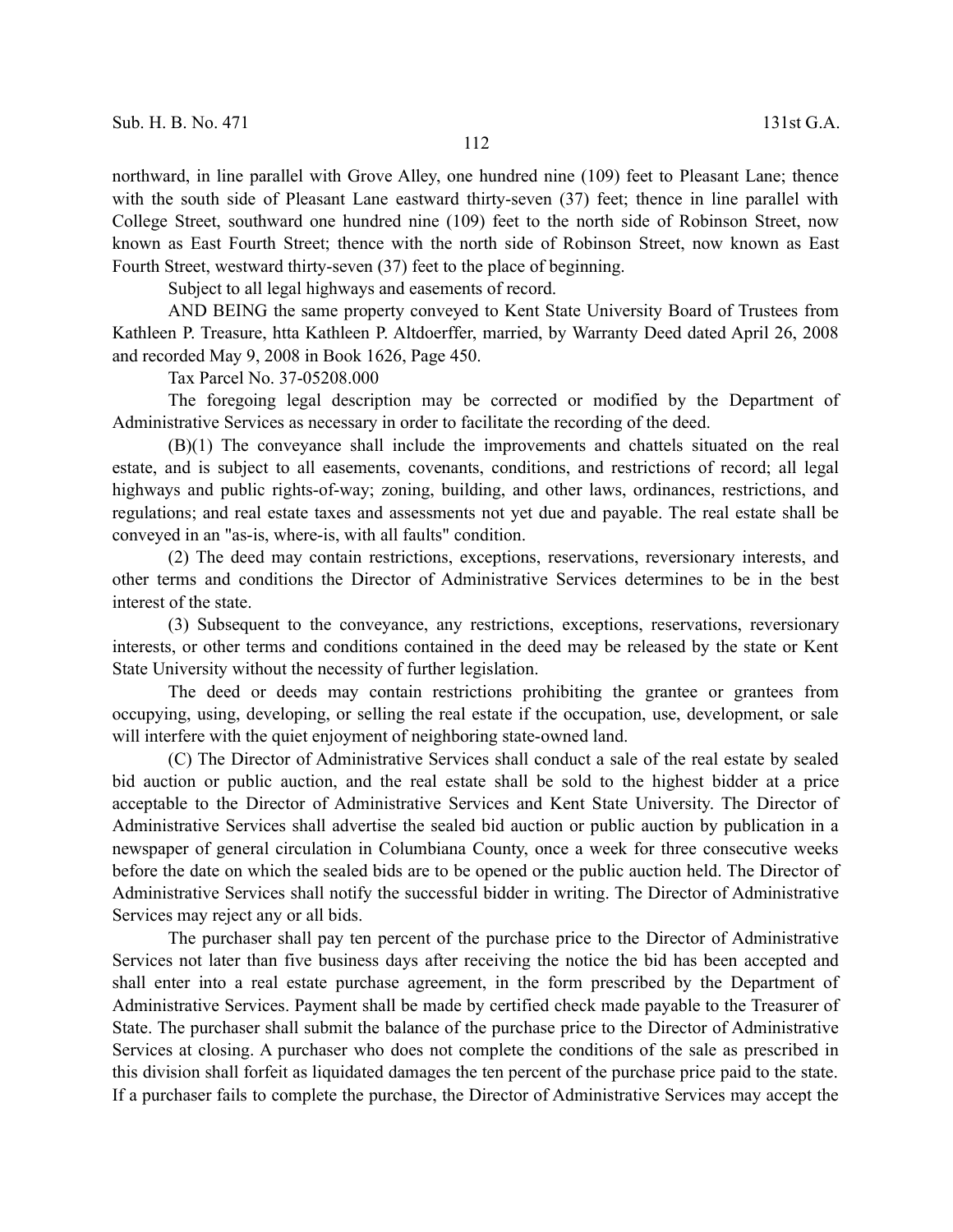next highest bid, subject to the foregoing conditions. If the Director of Administrative Services rejects all bids, the Director may repeat the sealed bid auction or public auction, or may use an alternative sale process that is acceptable to Kent State University. Any subsequent costs attributed to the marketing of a secondary sale shall be the responsibility of Kent State University.

(D) The real estate described in division (A) of this section shall be sold as an entire tract and not in parcels.

(E) Purchaser shall pay all costs associated with the purchase, closing, and conveyance, including surveys, title evidence, title insurance, transfer costs and fees, recording costs and fees, taxes, and any other fees, assessments, and costs that may be imposed.

(F) The net proceeds of the sale of the real estate shall be paid to Kent State University and deposited in the appropriate university accounts, and shall be used by Kent State University for debt retirement only.

(G) Upon payment of the purchase price, the Auditor of State, with the assistance of the Attorney General, shall prepare a deed conveying the real estate described in division (A) of this section to the purchaser. The deed shall state the consideration and shall be executed by the Governor in the name of the state, countersigned by the Secretary of State, sealed with the Great Seal of the State, presented in the Office of the Auditor of State for recording, and delivered to the Grantee. The purchaser shall present the deed for recording in the Office of the Columbiana County Recorder.

(H) This section expires three years after its effective date.

SECTION 15. (A) The Governor may execute a deed in the name of the state conveying to the Board of Trustees of the Columbus Metropolitan Library, a county library district, (body politic and corporate pursuant to section 3375.33 of the Revised Code) ("Grantee") its successors and assigns, all of the state's right, title, and interest in the following described real estate:

Tract One

0.278 ACRE TRACT

Situated in the State of Ohio, County of Franklin, City of Columbus, being all of Lot 28 and part of Lot 29 of the Eastwood Heights Addition Plat Book 4, Page 109 as conveyed to The Ohio State University by deed of record in Instrument No. 199904090088853 as recorded in the Franklin County Recorder's Office and being further described as follows:

Beginning at a mag nail set in the northerly line of Lot 29 at the intersection of the extension of the southerly existing right of way line of Eastwood Avenue (50' Wide) and the westerly line of a 0.016 acre tract located in Lot 29 and conveyed as right of way to the City of Columbus in Official Record 7778, Page C07;

Thence South 03°52'26" West, a distance of 139.95 feet leaving said southerly existing right of way line and passing through said Lot 29 to a ¾" iron pipe found in the southerly line of Lot 29 at the intersection of the extension of the northerly existing right of way line of Elmwood Alley (20' Wide);

Thence North 87°37'31" West, a distance of 86.67 feet in the southerly line of Lots 29 and 28 along said northerly existing right of way line to a ¾" iron pipe at the southeasterly corner of Lot 27 and a parcel of land conveyed to Surreal Estate, LLC by deed of record in Instrument No. 201510090143918;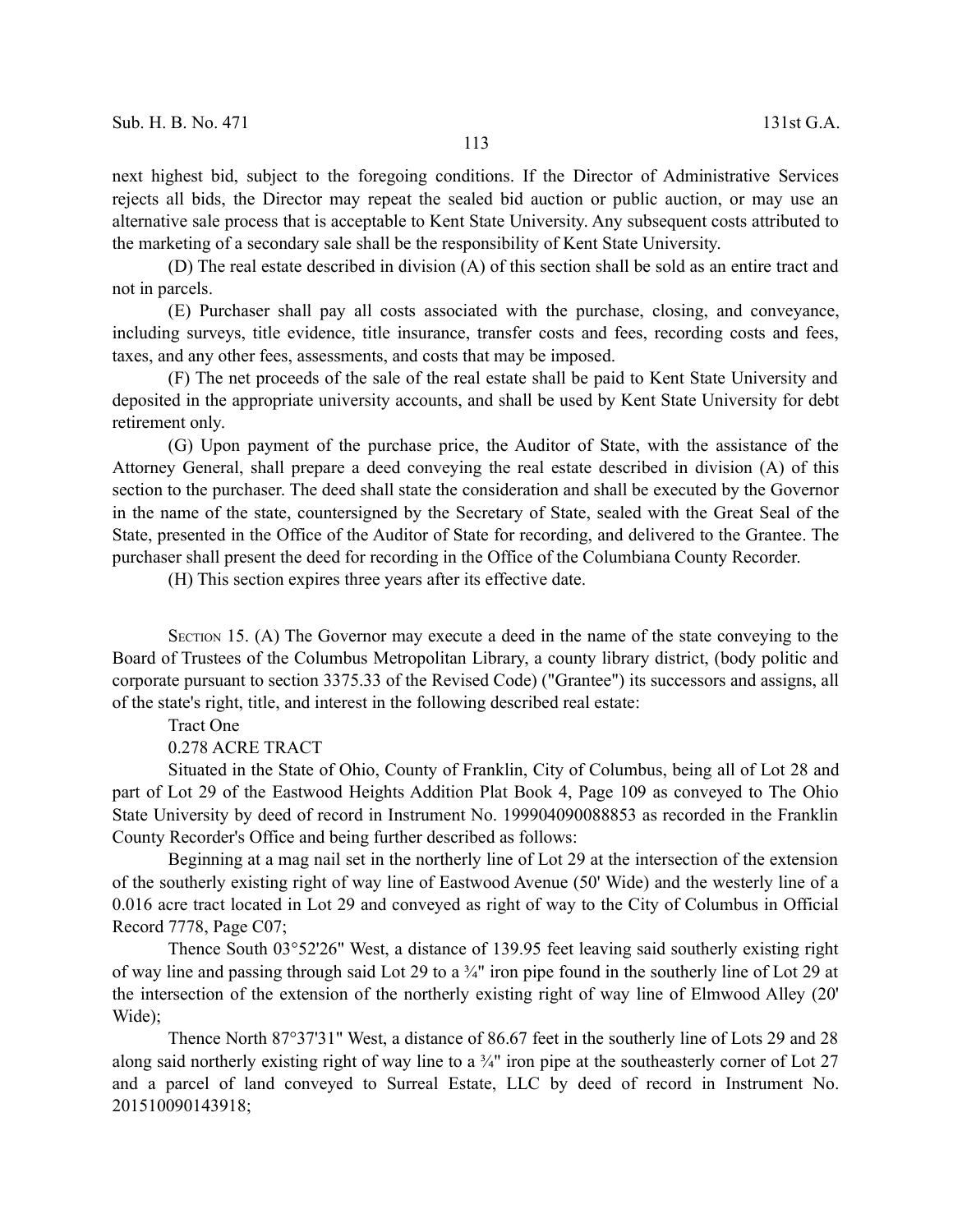Thence North 03°52'26" East, a distance of 139.95 feet leaving said northerly existing right of way line and along the easterly line of Lot 27 and said Surreal Estate parcel to a ¾" iron pipe found on the southerly existing right of way line of Eastwood Avenue and being the northeasterly corner of Lot 27 and said Surreal Estate parcel;

Thence South 87°37'31" East, a distance of 86.67 feet in the northerly line of Lots 28 and 29 along the southerly existing right of way line of Eastwood Avenue to the TRUE POINT OF BEGINNING and containing 0.278 acres, more or less, of which 0.016 acres as conveyed to the City of Columbus in Official Record 7778, Page B19 are within the present road occupied.

Of the above described tract, 0.147 acres, more or less, are located within Auditor's Parcel No. 010-051904 and 0.131 acres (PRO 0.016 acres), more or less, are located within Auditor's Parcel No. 010-018902.

The basis of bearing of South 85°58'02" East on the southerly existing right of way line of Long Street is referenced to the State Plane Coordinate System South Zone NAD 83 (NSRS 2011).

This description was prepared by Tony W. Meacham, Ohio Professional Surveyor No. 7799 from an actual field survey performed in 2016 by Korda/Nemeth Engineering, Inc.

Iron pins set are 5/8" x 30" rebar topped by an orange cap stamped "KNE PS NO. 7799." Tract Two

0.299 ACRE TRACT

Situated in the State of Ohio, County of Franklin, City of Columbus, being all of Lots 30-31 of the Eastwood Heights Addition Plat Book 4, Page 109 as conveyed to The Ohio State University by deed of record in Instrument No. 199904090088853 as recorded in the Franklin County Recorder's Office and being further described as follows:

Beginning at a mag nail set at the intersection of the northerly existing right of way line of Eastwood Avenue (50' Wide) and the westerly existing right of way line of Taylor Avenue (Width Varies), said intersection also being the southeasterly corner of Lot 30 of the Eastwood Heights Addition;

Thence North 87°37'31" West, a distance of 89.37 feet along said northerly existing right of way line to a <sup>3/4</sup> iron pipe found at the southeasterly corner of Lot 32 and a parcel of land conveyed to Kenneth A. Fischer by deed of record in Instrument No. 199903290076857;

Thence North 03°52'26" East, a distance of 146.85 feet leaving said northerly existing right of way line and along the easterly line of Lot 32 and said Fischer parcel to an iron pin set on the southerly existing right of way line of Maplewood Alley (20' Wide) and being the northeasterly corner of Lot 32 and said Fischer parcel;

Thence South 85°58'02" East, a distance of 89.34 feet leaving the easterly line of Lot 32 and said Fischer parcel along said southerly existing right of way line to a mag nail set at the intersection of said southerly existing right of way line and the westerly existing right of way line of Taylor Avenue (Width Varies);

Thence South 03°52'26" West, a distance of 144.26 feet leaving said southerly existing right of way line and along said westerly existing right of way line to the TRUE POINT OF BEGINNING and containing 0.299 acres, more or less, of which 0.000 acres are within the present road occupied.

Of the above described tract, 0.149 acres, more or less, are located within Auditor's Parcel No. 010-009288, and 0.150 acres, more or less, are located within Auditor's Parcel No. 010-034261.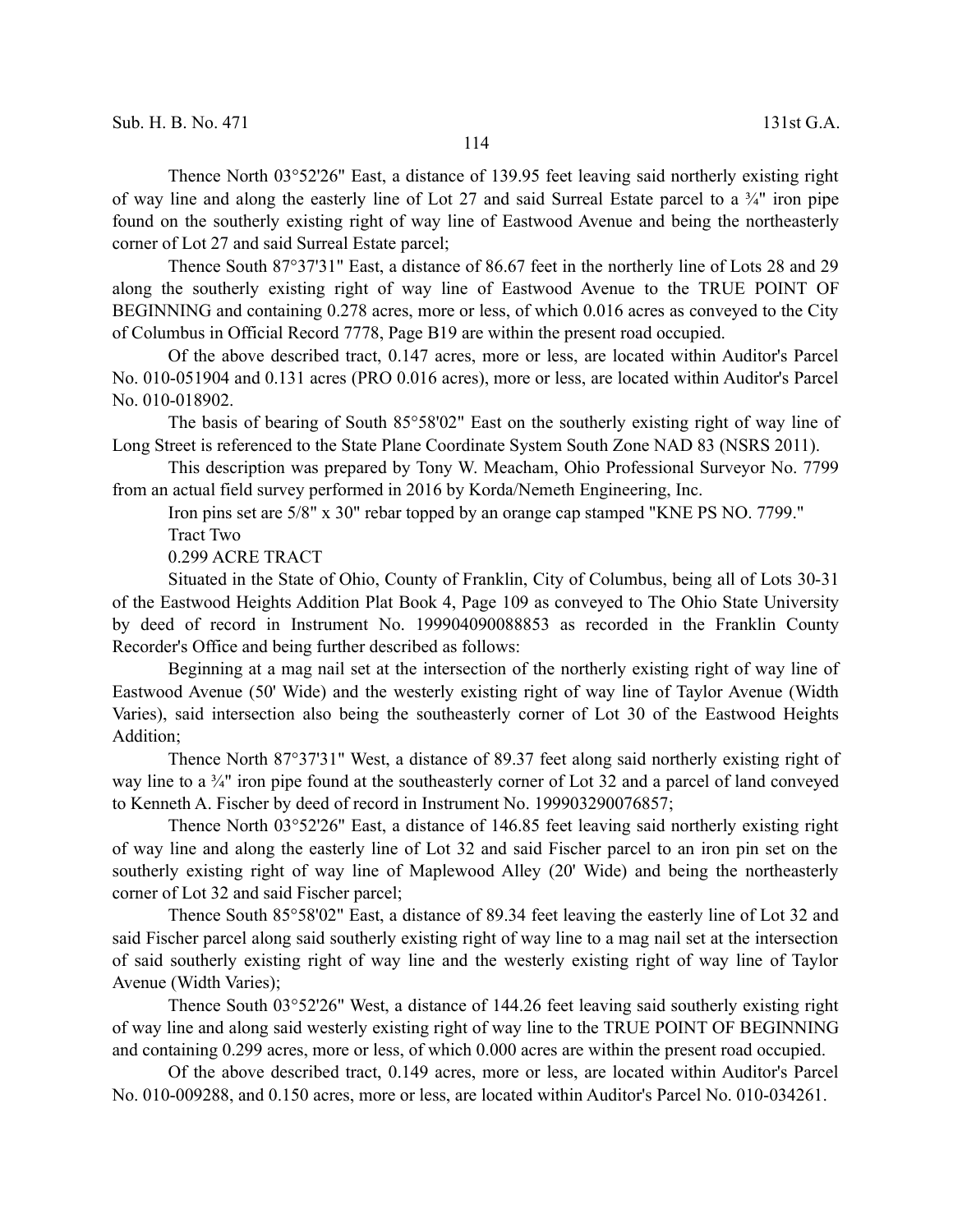The basis of bearing of South 85°58'02" East on the southerly existing right of way line of Long Street is referenced to the State Plane Coordinate System South Zone NAD 83 (NSRS 2011).

This description was prepared by Tony W. Meacham, Ohio Professional Surveyor No. 7799 from an actual field survey performed in 2016 by Korda/Nemeth Engineering, Inc.

Iron pins set are 5/8" x 30" rebar topped by an orange cap stamped "KNE PS NO. 7799." Tract Three

0.723 ACRE TRACT

Situated in the State of Ohio, County of Franklin, City of Columbus, being part of Lot 71 and all of Lots 72-75 of the Eastwood Heights Addition Plat Book 4, Page 109 as conveyed to The Ohio State University by deed of record in Instrument No. 199904090088853 as recorded in the Franklin County Recorder's Office and being further described as follows:

Beginning at a mag nail set at the intersection of the southerly existing right of way line of Long Street (70' Wide) and the westerly existing right of way line of Taylor Avenue (Width Varies), said intersection also being the northeasterly corner of Lot 75 of the Eastwood Heights Addition;

Thence South 03°52'26" West, a distance of 149.59 feet along said westerly existing right of way line and the easterly line of Lot 75 to a mag nail set at the intersection of said westerly existing right of way line and the northerly existing right of way line of Maplewood Alley (20' Wide);

Thence North 85°58'02" West, a distance of 210.42 feet leaving said westerly existing right of way line and the southeasterly corner of Lot 75, in the southerly line of Lots 75 through 71 and along said northerly existing right of way line to an iron pin set at the southeasterly corner of a parcel of land conveyed to Daniel E. Laprade by deed of record in Instrument No. 199903290076857;

Thence North 03°52'26" East, a distance of 149.59 feet along the easterly line of said Daniel E. Laprade parcel and through Lot 71 of the Eastwood Heights Addition to a ¾" iron pipe found at the southerly existing right of way line of Long Street;

Thence South 85°58'02" East, a distance of 210.42 feet leaving the easterly line of said Daniel E. Laprade parcel and in the northerly line of Lots 71 through 75 and along said southerly existing right of way line to the TRUE POINT OF BEGINNING and containing 0.723 acres, more or less, of which 0.000 acres are within the present road occupied.

Of the above described tract, 0.109 acres, more or less, are located within Auditor's Parcel No. 010-008037, 0.153 acres, more or less, are located within Auditor's Parcel No. 010-018858, 0.077 acres, more or less, are located within Auditor's Parcel No. 010-015832, 0.077 acres, more or less, are located within Auditor's Parcel No. 010-003205, 0.077 acres, more or less, are located within Auditor's Parcel No. 010-023435 and 0.230 acres, more or less, are located within Auditor's Parcel No. 010-028592.

The basis of bearing of South 85°58'02" East on the southerly existing right of way line of Long Street is referenced to the State Plane Coordinate System South Zone NAD 83 (NSRS 2011).

This description was prepared by Tony W. Meacham, Ohio Professional Surveyor No. 7799 from an actual field survey performed in 2016 by Korda/Nemeth Engineering, Inc.

Iron pins set are 5/8" x 30" rebar topped by an orange cap stamped "KNE PS NO. 7799."

The foregoing legal description may be corrected or modified by the Department of Administrative Services as necessary in order to facilitate the recording of the deed.

(B)(1) The conveyance shall include the improvements situated on the real estate, and is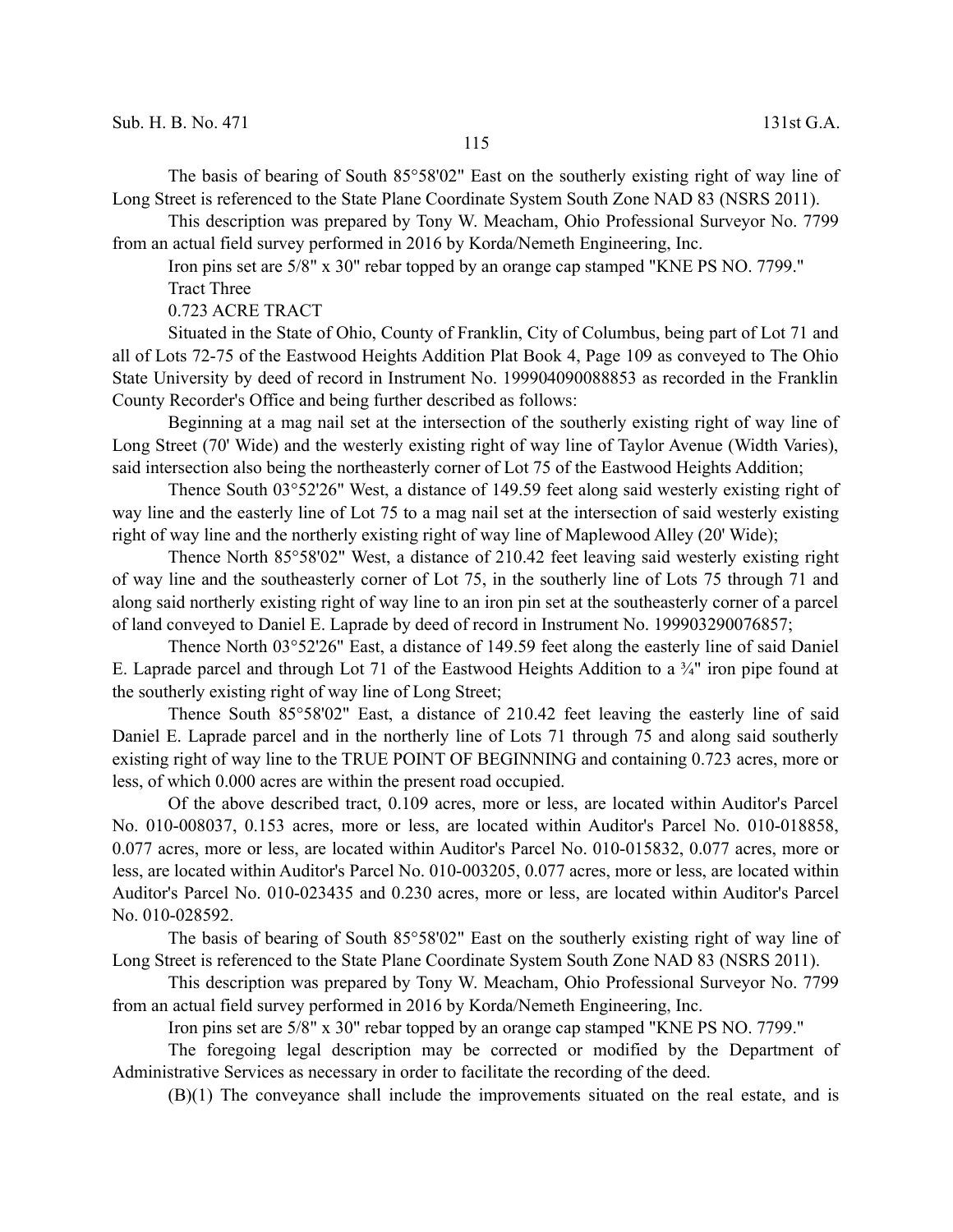subject to all easements, covenants, conditions, and restrictions of record; all legal highways and public rights-of-way; zoning, building, and other laws, ordinances, restrictions, and regulations; and real estate taxes and assessments not yet due and payable. The real estate shall be conveyed in an "asis, where-is, with all faults" condition.

(2) The deed for the conveyance of the subject real estate may contain restrictions, exceptions, reservations, reversionary interests, and other terms and conditions specified in the real estate purchase agreement entered into by the parties, and/or the resolution adopted by the Board of Trustees of The Ohio State University approving the sale.

(3) Subsequent to the conveyance, any restrictions, exceptions, reservations, reversionary interests, or other terms and conditions contained in the deed may be released by the Board of Trustees of The Ohio State University without the necessity of further legislation.

(C) Consideration for the conveyance of the real estate described in division (A) of this section is \$187,000.

(D) Each of the tracts described in division (A) of this section shall be conveyed in its entirety and may not be conveyed as a portion of any tract.

(E) All costs associated with the purchase, closing, and conveyance of the real estate described in division (A) of this section shall be paid by the grantee and The Ohio State University in the manner provided for in the real estate purchase agreement.

The net proceeds of the sale shall be deposited into university accounts for purposes to be determined by the Board of Trustees of The Ohio State University.

(F) Subsequent to the effective date of this act, the Department of Administrative Services shall request the Auditor of State, with the assistance of the Attorney General, to prepare a deed for the conveyance of the real estate described in division (A) of this section. The deed shall state the consideration and shall be executed by the Governor in the name of the state, countersigned by the Secretary of State, sealed with the Great Seal of the State, presented in the Office of the Auditor of State for recording, and delivered to the Grantee. The Grantee shall present the deed for recording in the Office of the Franklin County Recorder.

(G) This section expires three years after its effective date.

SECTION 16. (A) The Governor may execute a deed in the name of the state conveying to GZD Investments LLC, an Ohio limited liability company ("Grantee"), and to its successors and assigns, or to an alternate grantee as set forth below in division (C) of this section, all of the state's right, title, and interest in the following described real estate:

## PARCEL 1

Situate in the State of Ohio, County of Franklin, City of Gahanna, being located in Quarter Township 1, Township 1, Range 17, United States Military Lands and being part of the 22.950 acre tract conveyed to The Vista at Rocky Fork, Limited Partnership, by deed of record in Official Record 15946B20, all references being to records in the Recorder's Office, Franklin County, Ohio and bounded and described as follows:

Beginning at a point in the westerly right-of-way line of Hamilton Road at the southwesterly corner of a 1.152 acre tract conveyed to The City of Gahanna, by deed of record in Official Record 15946B09, said point also being in the southerly line of said The Vista at Rocky Fork L.P. 22.950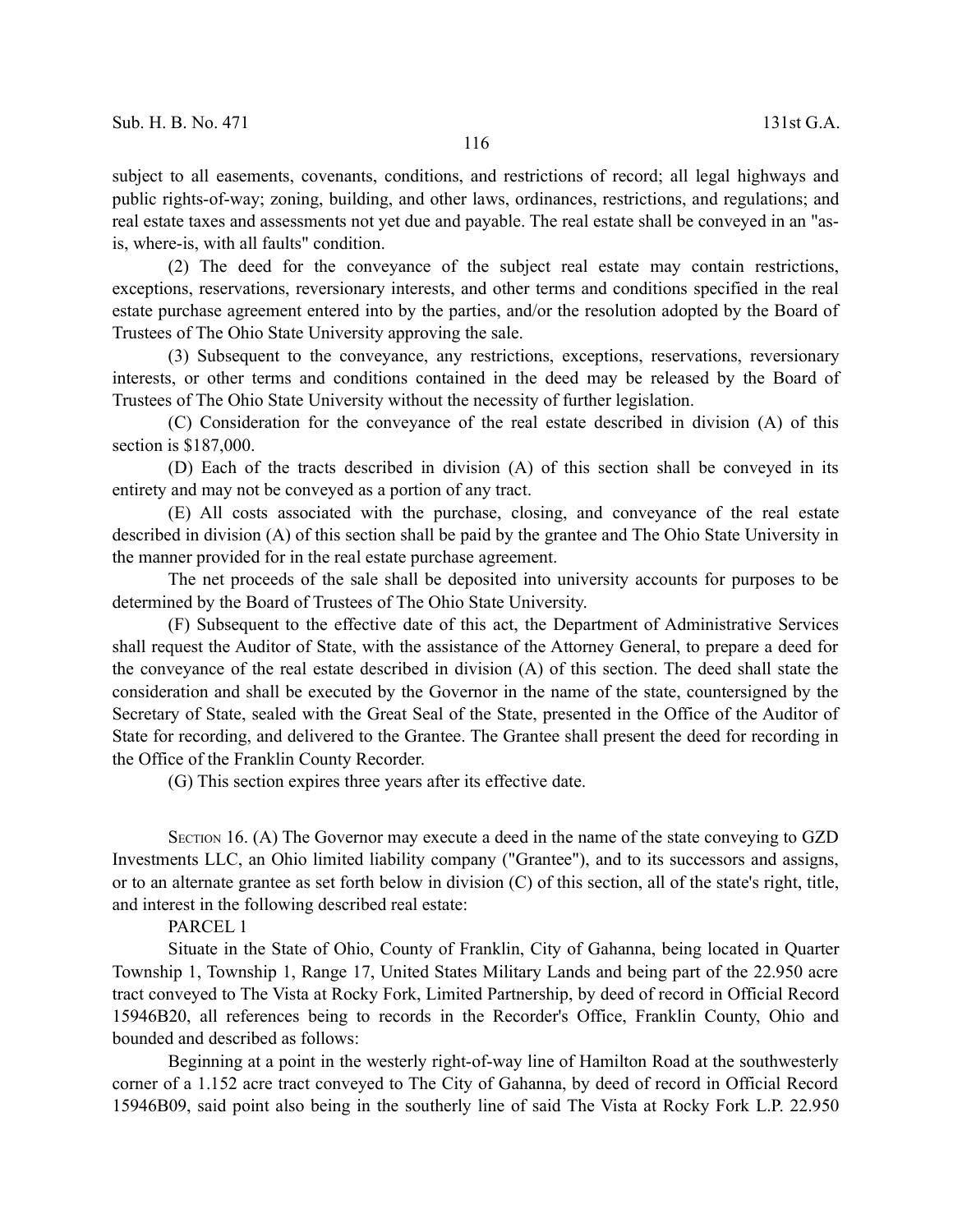acre tract, the northerly line of the 57.265 acre tract conveyed to Academy Development Limited Partnership, by deed of record in Official Record 15030C06;

thence North 85° 51' 10" West, along said northerly line of the Academy Development L.P. 57.265 acre tract, a distance of 485.00 feet to a point;

thence North 15° 23' 12" East, a distance of 74.20 feet to a point;

thence North 67° 00' 00" East, a distance of 215.00 feet to a point;

thence North 89° 00' 00" East, a distance of 180.00 feet to a point;

thence South 85° 50' 13" East, a distance of 100.00 feet to a point in the westerly right-ofway line of Hamilton Road, the westerly line of the City of Gahanna 1.152 acre tract;

thence South 4° 09' 47" West, along said right-of-way line of Hamilton Road, being 50 feet westerly, as measured at right angles and parallel with the centerline of Hamilton Road, a distance of 187.00 feet to the place of beginning, containing 1.713 acres, more or less.

Franklin County Parcel No. 025-009951-00

Prior Instrument Reference: 199803200064415

PARCEL 2

Being situated in the City of Gahanna, Franklin County, Ohio and being more particularly described as follows:

Being Lot 1 of Lion Academy Village as the same is numbered and delineated upon the recorded plat thereof, of record in Plat Book 75, Page 99, Recorder's Office, Franklin County, Ohio.

Franklin County Parcel No. 025-009952-00

Prior Instrument Reference: 199803200064417

The foregoing legal description may be corrected or modified by the Department of Administrative Services as necessary in order to facilitate the recording of the deed.

(B)(1) The conveyance shall include the improvements and chattels situated on the real estate, and is subject to all easements, covenants, conditions, and restrictions of record; all legal highways and public rights-of-way; zoning, building, and other laws, ordinances, restrictions, and regulations; and real estate taxes and assessments not yet due and payable. The real estate shall be conveyed in an "as-is, where-is, with all faults" condition.

(2) The deed or deeds for the conveyance of the real estate may contain restrictions, exceptions, reservations, reversionary interests, or other terms and conditions specified in the real estate purchase agreement and/or the resolution adopted by the Board of Trustees of The Ohio State University.

(3) Subsequent to the conveyance, any restrictions, exceptions, reservations, reversionary interests, or other terms and conditions contained in the deed may be released by the state or the Board of Trustees of The Ohio State University without the necessity of further legislation.

(C) Consideration for the conveyance of the real estate described in division (A) of this section is \$1,100,000, and such conveyance shall be pursuant to a real estate purchase agreement containing any terms and conditions acceptable to the Board of Trustees of The Ohio State University.

If GZD Investments LLC does not complete the purchase of the real estate within the time period provided in the real estate purchase agreement, The Ohio State University may use any reasonable method of sale considered acceptable to the Board of Trustees of The Ohio State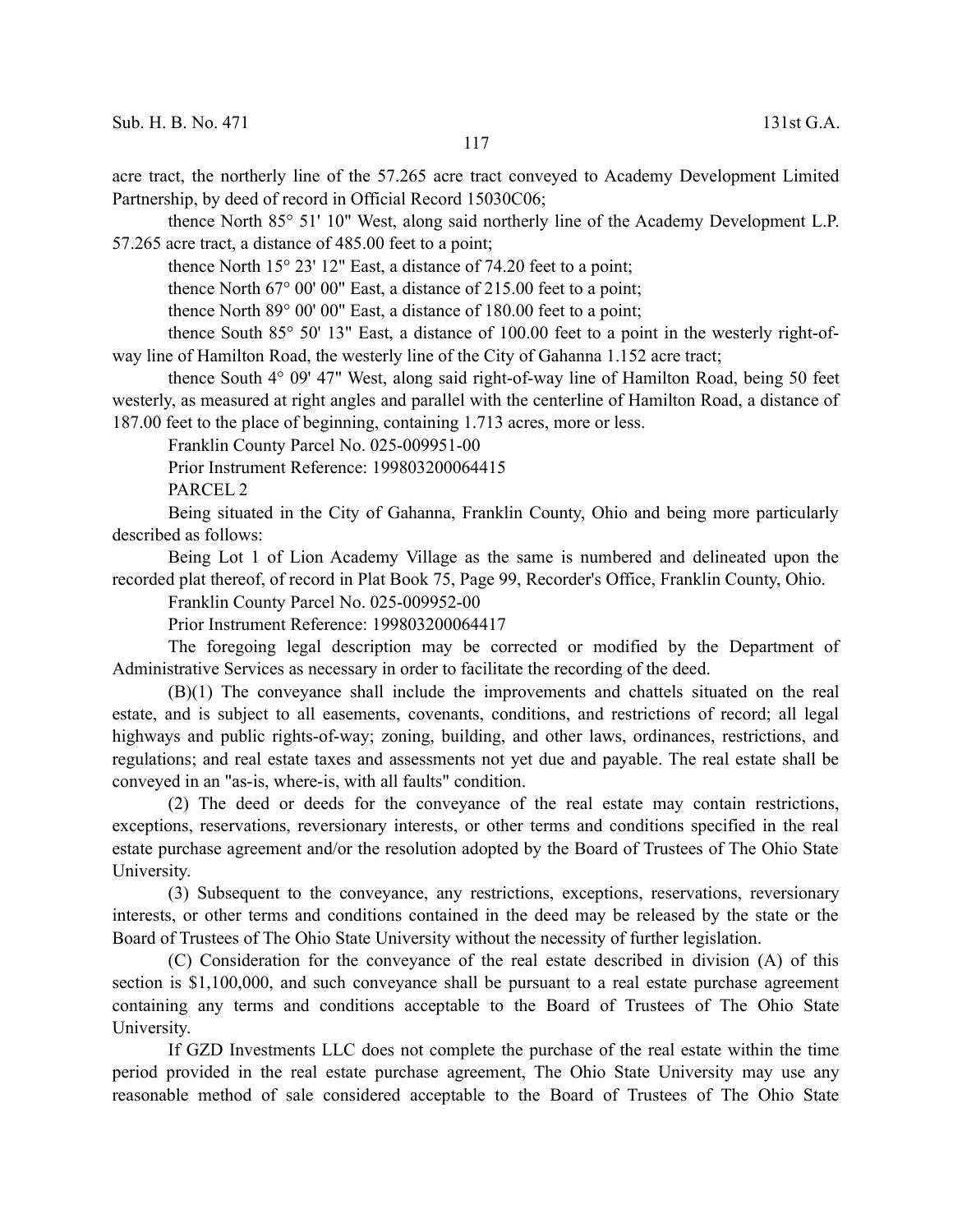University to select an alternate grantee or grantees to complete the purchase not later than three years after the effective date of this act. All advertising costs, additional fees, and other costs incidental to the sale of the real estate to an alternate grantee or grantees, shall be negotiated by The Ohio State University as specified in a real estate purchase agreement with the alternate grantee or grantees.

(D) The real estate described in division (A) of this section may be conveyed as an entire tract or as multiple parcels.

(E) All costs associated with the purchase, the closing, and the conveyance of the real property shall be paid by the grantee and The Ohio State University in the manner stated in the real estate purchase agreement.

The net proceeds of the sale shall be deposited into university accounts for purposes to be determined by the Board of Trustees of The Ohio State University.

(F) Upon adoption of a resolution by the Board of Trustees of The Ohio State University, the Auditor of State, with the assistance of the Attorney General, shall prepare a deed to the real estate described in division (A) of this section. The deed shall state the consideration and shall be executed by the Governor in the name of the state, countersigned by the Secretary of State, sealed with the Great Seal of the State, presented in the Office of the Auditor of State for recording, and delivered to the grantee. The grantee shall present the deed for recording in the Office of the Franklin County Recorder.

(G) This section expires three years after its effective date.

SECTION 17. (A) The Governor may execute a deed in the name of the state conveying to Lennox Station Holdings LLC, an Ohio limited liability company, and to its successors and assigns, all of the state's right, title, and interest in the following described real estate:

The East Half of the

Alley west of Olentangy River Road and north of King Avenue

(0.055 Acre)

Situated in the State of Ohio, County of Franklin, Township of Clinton, and being the easterly half of a 20 foot wide alley of Joseph Berger's Subdivision, as the same is shown and delineated upon the recorded plat thereof, of record in Plat Book 4, Page 221, Recorder's Office, Franklin County, Ohio, as vacated by the Franklin County Commissioners by Resolution No. 787-00 and on file in Road Record 28, Page 82 in the Offices of the Franklin County Engineer, said alley being more particularly described as follows:

Being a 20 foot wide alley bounded on the south by the northerly right-of-way line of a 10 foot wide alley of said subdivision, bounded on the west by the easterly lines of Lots No. 2 through No. 7 of said subdivision, bounded on the north by the northerly boundary line of said subdivision, and bounded on the east by the westerly line of Lot No.1 of said subdivision, containing 0.110 acres, more or less.

Said easterly half of the alley contains 0.055 acres, more or less.

The foregoing legal description may be corrected or modified by the Department of Administrative Services as necessary in order to facilitate the recording of the deed.

(B)(1) The conveyance includes improvements situated on the real estate, and is subject to all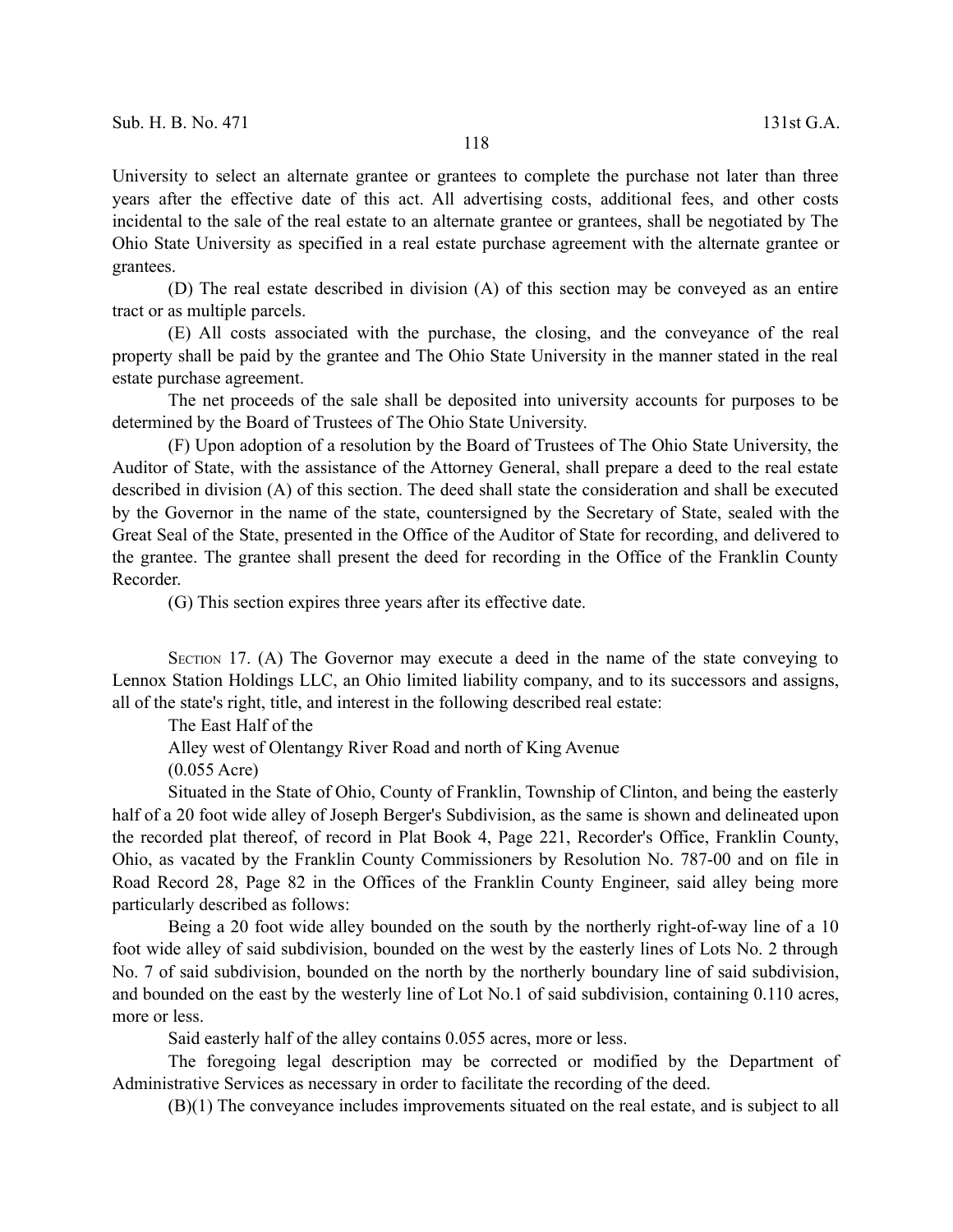easements, covenants, conditions, and restrictions of record; all legal highways and public rights-ofway; zoning, building, and other laws, ordinances, restrictions, and regulations; and real estate taxes and assessments not yet due and payable. The real estate shall be conveyed in an "as-is, where-is, with all faults" condition.

(2) The deed for the conveyance of the real estate may contain restrictions, exceptions, reservations, reversionary interests, and other terms and conditions specified in the real estate purchase agreement entered into by the parties, and/or the resolution adopted by the Board of Trustees of The Ohio State University approving the sale.

(3) Subsequent to the conveyance, any restrictions, exceptions, reservations, reversionary interests, or other terms and conditions contained in the deed may be released by the state or The Ohio State University without the necessity of further legislation.

(C) Consideration for the conveyance of the real estate described in division (A) of this section is \$95,000.

The Ohio State University shall offer the real estate to the Lennox Station Holdings LLC through a real estate purchase agreement. If Lennox Station Holdings LLC does not complete the purchase of the real estate within the time period provided in the real estate purchase agreement, the Director of Administrative Services may use any reasonable method of sale considered acceptable by The Ohio State University to determine an alternate grantee willing to complete the purchase not later than three years after the effective date of this section. The Ohio State University shall pay all advertising costs, additional fees, and other costs incident to the subsequent sale of the real estate.

(D) The real estate described in division (A) of this section shall be sold as an entire tract and not in parcels.

(E) All costs associated with the purchase, the closing, and the conveyance of the real estate described in division (A) of this section shall be paid by the grantee and The Ohio State University, in the manner stated in the real estate purchase agreement.

The net proceeds of the sale shall be deposited into university accounts and used by the Board of Trustees of The Ohio State University for debt retirement only.

(F) Upon the effective date of this act, the Department of Administrative Services shall request the Auditor of State, with the assistance of the Attorney General, to prepare a deed for the conveyance of the real estate described in division (A) of this section. The deed shall state the consideration and shall be executed by the Governor in the name of the state, countersigned by the Secretary of State, sealed with the Great Seal of the State, presented in the Office of the Auditor of State for recording, and delivered to the grantee. The grantee shall present the deed for recording in the Office of the Franklin County Recorder.

(G) This section expires three years after its effective date.

SECTION 18. (A) The Governor may execute a deed in the name of the state conveying to Carnegie Management and Development Corporation, an Ohio corporation, and to its successors and assigns, all of the state's right, title, and interest in the following described real estate:

Parcel 1

Situated in the Township of Springfield, City of Mansfield, County of Richland, State of Ohio and being part of the southwest quarter of Section 12, Township 21 North, Range 19 West, and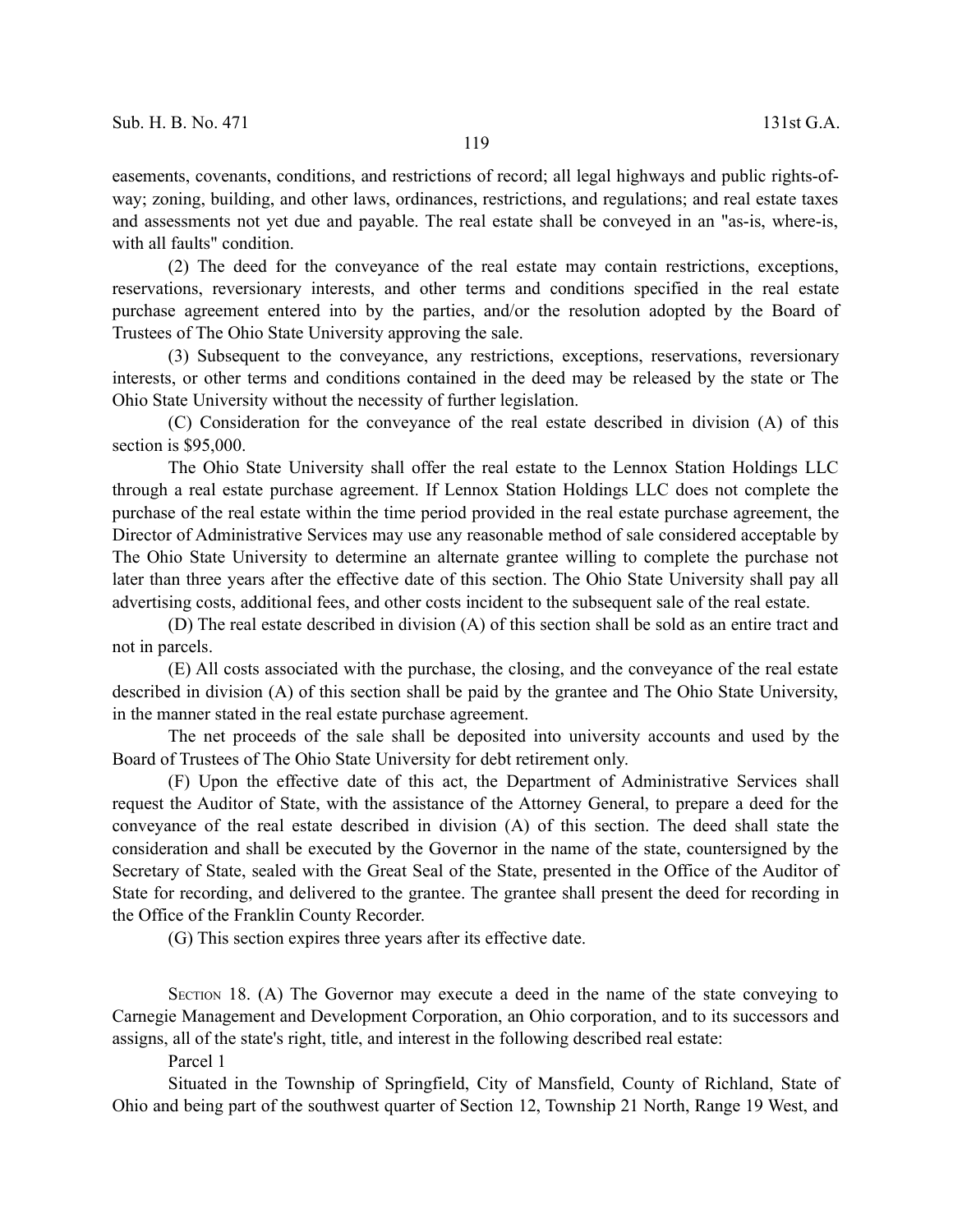being a portion of the property conveyed to State of Ohio (The Ohio State University) by Deed Volume 562, Page 211 of the Richland County Recorder's records, and being more particularly described as follows:

Beginning for the same at an iron pin set in the northeast corner of said southwest quarter;

Thence, the following FOUR courses:

1. South 00 degrees 18 minutes 06 seconds West, 520.08 feet along the east line of said quarter to an iron pin set;

2. South 88 degrees 47 minutes 12 seconds west, 925.90 feet to an iron pin found in the southeast corner of a parcel conveyed to 55 Lex-Springmill Inv. Ltd. by Official Record Volume 1107, Page 878;

3. North 00 degrees 19 minutes 03 seconds east, 520.08 feet along the east line of said 55 Lex-Springmill Inv. Ltd. Parcel to an iron pin set on the north line of said southwest quarter;

4. North 88 degrees 47 minutes 12 seconds east, 925.75 feet along said north line of said quarter to the Place of Beginning and containing 11.050 acres, more or less, and subject to all legal highways, easements, leases, reservations, and use restrictions of record.

According to survey by K.E. McCartney & Associates, Inc. made August, 2016.

Richland County Parcel No. 039-91-500-02-000

Parcel 2

Situated in the Township of Springfield, City of Ontario, County of Richland, State of Ohio and being part of the southwest quarter of Section 12, Township 21 North, Range 19 West, and being a portion of the property conveyed to State of Ohio (The Ohio State University) by Deed Volume 562, Page 211 of the Richland County Recorder's records, and being more particularly described as follows:

Commencing at an iron pin set in the northeast corner of said southwest quarter; thence, South 00 degrees 18 minutes 06 seconds West, 520.08 feet along the east line of said quarter to an iron pin set, the Place of Beginning of the parcel herein described:

Thence, the following FOUR courses:

1. South 00 degrees 18 minutes 06 seconds West, 887.04 feet along the east line of said quarter to an iron pin set on the former centerline of Walker Lake Road-(C.H. 164);

2. South 89 degrees 14 minutes 50 seconds West, 925.97 feet along the centerline of Walker Lake Road to a point in the southeast corner of a parcel conveyed to Charles L. Gilbert, Trustee U/A/W Charles L. Gilbert Living Revocable Trust dated 6/7/10 by Official Record Volume 2033, Page 476 and Marilyn A. Gilbert, Trustee U/A/W/ Marilyn A. Gilbert Living Revocable Trust dated 6/7/10 by Official Record Volume 2033, Page 472;

3. North 00 degrees 19 minutes 03 seconds East, 879.61 feet along the east line of said Gilbert Trust parcel to an iron pin found in the northeast corner thereof, and passing through an iron pin found for reference at 42.75 feet;

4. North 88 degrees 47 minutes 12 seconds East, 925.90 feet to the Place of Beginning and containing 18.772 acres, more or less, and subject to all legal highways, easements, leases, reservations, and use restrictions of record.

According to survey by K.E. McCartney & Associates, Inc. made August, 2016. Richland County Parcel No. 038-60-500-61-000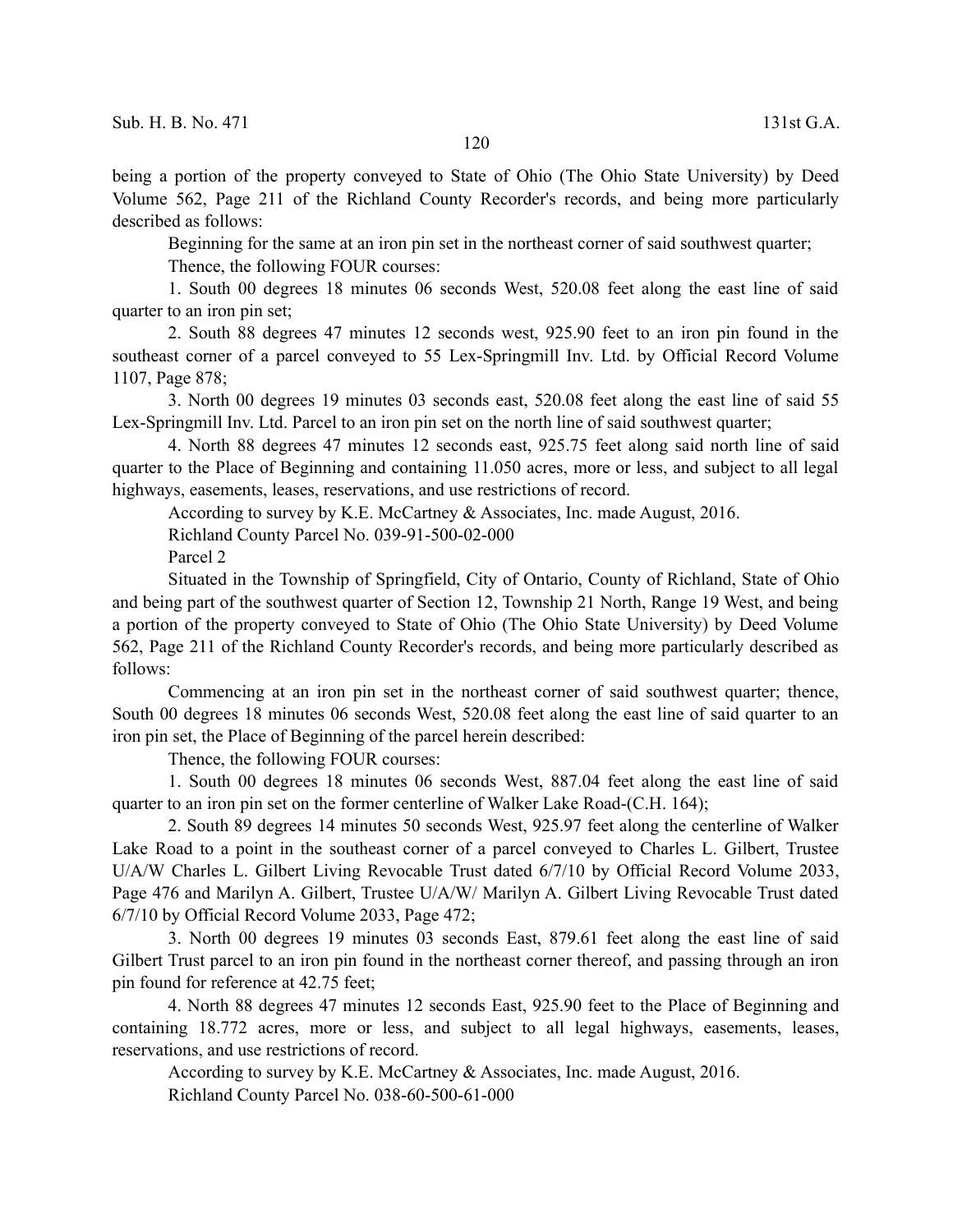The foregoing legal description may be corrected or modified by the Department of Administrative Services as necessary in order to facilitate the recording of the deed.

(B)(1) The conveyance includes the improvements and chattels situated on the real estate, and is subject to all easements, covenants, conditions, and restrictions of record; all legal highways and public rights-of-way; zoning, building, and other laws, ordinances, restrictions, and regulations; and real estate taxes and assessments not yet due and payable. The real estate shall be conveyed in an "as-is, where-is, with all faults" condition.

(2) The deed or deeds may contain restrictions, exceptions, reservations, reversionary interests, or other terms and conditions specified in the real estate purchase agreement and/or the resolution adopted by the Board of Trustees of The Ohio State University.

(3) Subsequent to the conveyance, any restrictions, exceptions, reservations, reversionary interests, or other terms and conditions contained in the deed or deeds may be released by the state or the Board of Trustees of The Ohio State University without the necessity of further legislation.

(C) Consideration for the conveyance of the real estate described in division (A) of this section is \$417,508, and such conveyance shall be pursuant to a real estate purchase agreement containing any terms and conditions acceptable to the Board of Trustees of The Ohio State University.

If Carnegie Management and Development Corporation does not complete the purchase of the real estate within the time period provided in the real estate purchase agreement, The Ohio State University may use any reasonable method of sale considered acceptable to the Board of Trustees of The Ohio State University to select an alternate grantee or grantees to complete the purchase not later than three years after the effective date of this section. All advertising costs, additional fees, and other costs incidental to the sale of the real estate to an alternate grantee or grantees shall be negotiated by The Ohio State University and specified in a real estate purchase agreement with the alternate grantee or grantees.

(D) The real estate described in division (A) of this section may be conveyed as an entire tract or as multiple parcels.

(E) All costs associated with the purchase, closing, and conveyance of the real estate shall be paid by the grantee or grantees and The Ohio State University in the manner stated in the real estate purchase agreement.

The net proceeds of the sale shall be deposited into university accounts for purposes to be determined by the Board of Trustees of The Ohio State University.

(F) Upon adoption of a resolution by the Board of Trustees of The Ohio State University, the Auditor of State, with the assistance of the Attorney General, shall prepare a deed or deeds to the real estate described in division (A) of this section. The deed or deeds shall state the consideration and shall be executed by the Governor in the name of the state, countersigned by the Secretary of State, sealed with the Great Seal of the State, presented in the Office of the Auditor of State for recording, and delivered to the grantee or grantees. The grantee or grantees shall present the deed or deeds for recording in the Office of the Richland County Recorder.

(G) This section expires three years after its effective date.

SECTION 19. (A) Notwithstanding division  $(A)(5)$  of section 123.01 of the Revised Code, the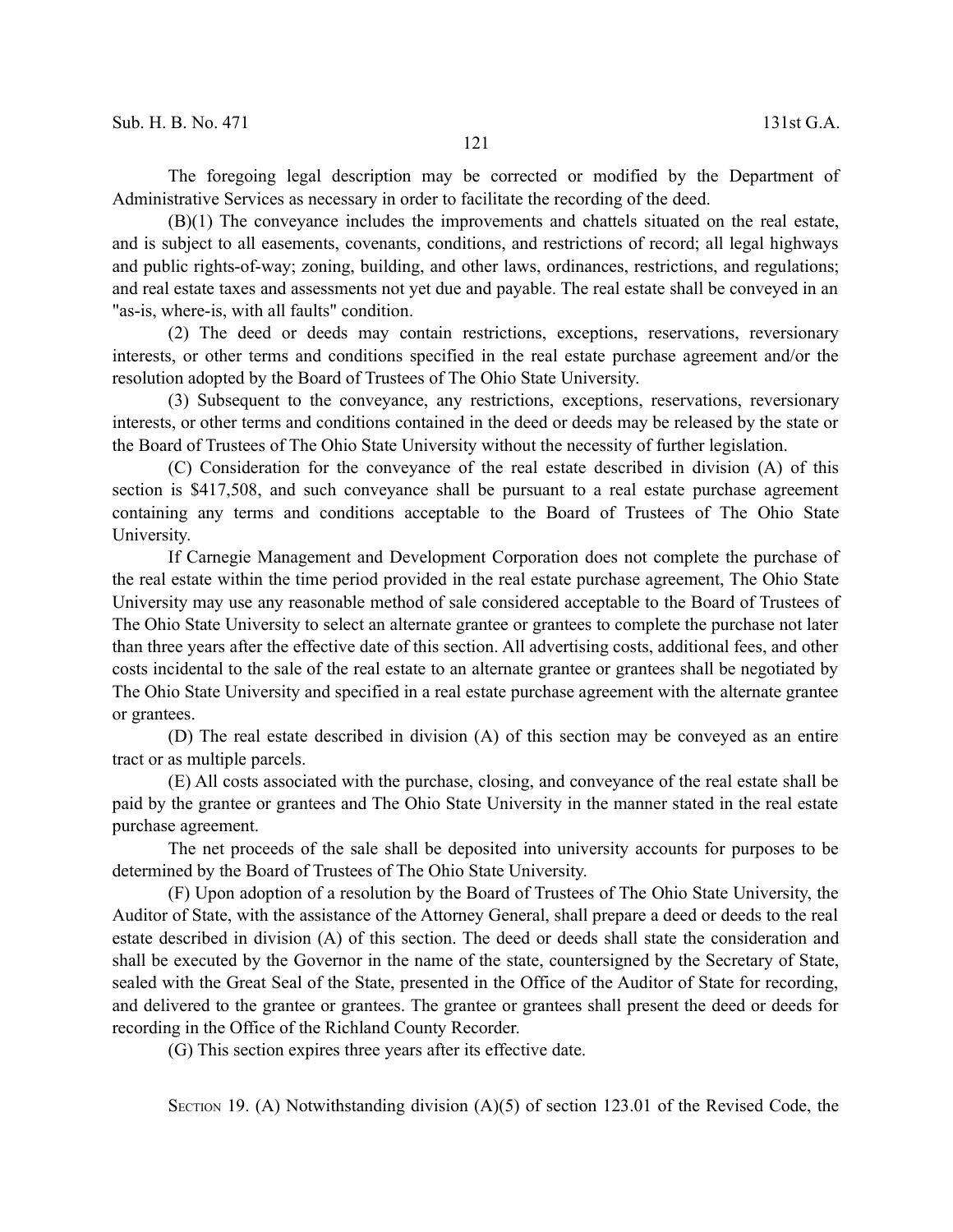Director of Administrative Services may execute a perpetual easement in the name of the state granting to the City of Columbus, Ohio, and to its successors and assigns, a perpetual easement for sanitary sewer purposes burdening the following described real estate:

Situated in the State of Ohio, County of Franklin, City of Columbus, lying in Quarter Township 3, Township 1, Range 18, United States Military Lands, being on, over, and across that 193 acre and 62 pole tract conveyed to State of Ohio (Ohio State University) by deed of record in Deed Book 103, Page 547 and that 32.093 acre tract of land conveyed to State of Ohio (Ohio State University) by deed of record Deed Book 602, Page 561, respectively, (all references are to the records of the Recorder's Office, Franklin County, Ohio) and being more particularly described as follows:

Beginning, for reference, at a 3/4" solid iron pin in a monument box found in the centerline of right-of-way of King Avenue, located at King Avenue centerline station 20+00.00 as shown on Cannon Drive Centerline Plat of record in Plat Book \_\_\_, Page

thence North 86° 57' 16" West, with said centerline, a distance of 6.78 feet, to the centerline intersection of King Avenue with Street A (a private right-of-way) as shown on said Cannon Drive Centerline Plat, located at King Avenue centerline station 19+93.22 and Street A centerline station 10+00.00 as shown on said Cannon Drive Centerline Plat;

thence North 03° 10' 49" East, with the centerline of Street A, a distance of 30.00 feet, to the northerly right-of-way line of King Avenue;

thence North 86° 57' 16" West, with said northerly right-of-way line, a distance of 31.87 feet, to the True Point of Beginning;

thence North 86° 57' 16" West, continuing with said northerly right-of-way line, a distance of 75.43 feet, to a point;

thence crossing said State of Ohio (Ohio State University) tracts, the following courses and distances;

North 65° 48′ 57″ West, a distance of 113.10 feet to a point; North 87° 09' 14" West, a distance of 191.16 feet to a point; North 01<sup>o</sup> 10' 50" West, a distance of 360.52 feet to a point; North 02° 58′ 17″ East, a distance of 197.58 feet to a point; North 03<sup>°</sup> 14' 49" East, a distance of 258.02 feet to a point; North 03<sup>°</sup> 06' 18" East, a distance of 334.05 feet to a point; North 03° 36' 49" East, a distance of 282.00 feet to a point; North 03° 07' 04" East, a distance of 308.57 feet to a point; North 68° 33' 20" East, a distance of 108.14 feet to a point; North 17° 58' 13" West, a distance of 77.82 feet to a point; North 19° 07' 27" West, a distance of 229.82 feet to a point; North 18° 52′ 44″ West, a distance of 230.37 feet to a point; North 51<sup>°</sup> 13′ 14″ East, a distance of 61.96 feet to a point; South 88° 00' 53" East, a distance of 320.39 feet to a point; South 85° 15′ 52″ East, a distance of 133.54 feet to a point; North 85° 26' 41" East, a distance of 176.73 feet to a point; North 48° 13′ 13″ East, a distance of 63.47 feet to a point;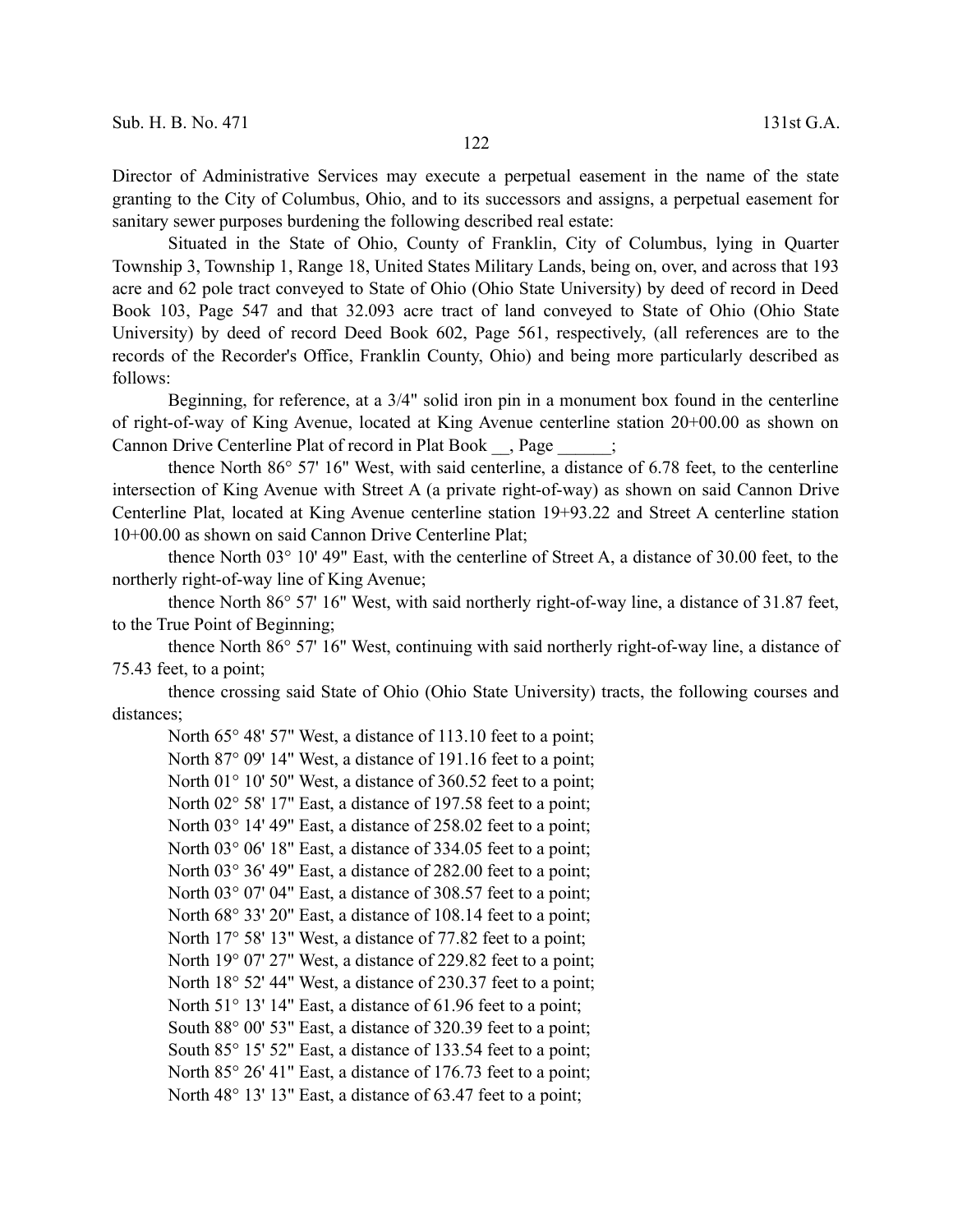South 41° 46' 47" East, a distance of 30.00 feet to a point; South 48° 13' 13" West, a distance of 73.57 feet to a point; South 85° 26' 41" West, a distance of 189.27 feet to a point; North 85° 15′ 52″ West, a distance of 135.26 feet to a point; North 88° 00' 53" West, a distance of 308.52 feet to a point; South 51° 13′ 14″ West, a distance of 29.77 feet to a point; South 18° 52' 44" East, a distance of 209.26 feet to a point; South 19° 07' 27" East, a distance of 230.06 feet to a point; South 17° 58′ 13″ East, a distance of 106.35 feet to a point; South  $68^{\circ}$  33' 20" West, a distance of 117.10 feet to a point; South 03° 07' 04" West, a distance of 289.43 feet to a point; South 03° 36' 49" West, a distance of 282.00 feet to a point; South 03° 06' 18" West, a distance of 333.95 feet to a point; South 03° 14' 49" West, a distance of 257.98 feet to a point; South 02° 58' 17" West, a distance of 196.42 feet to a point; South 01° 10' 50" East, a distance of 331.48 feet to a point; South 87° 09' 14" East, a distance of 168.84 feet to a point; South  $65^{\circ}$  48' 57" East, a distance of 123.09 feet to a point; South 78° 59' 39" East, a distance of 61.14 feet to a point;

South 03° 02' 44" West, a distance of 17.95 feet to the True Point of Beginning, containing 2.387 acres, more or less.

The bearings shown on these plans were transferred from a field traverse originating from and tying to Franklin County Survey Control Monuments, including MORLAN and TACKETT, and is based on the Ohio State Plane Coordinate System, South Zone as per NAD 83. The portion of the centerline of King Avenue, having a bearing of South 86° 57' 16" East, is designated the "basis of bearing" for this plat.

Iron pins set, where indicated, are iron pipes, thirteen sixteenths (13/16) inch inside diameter, thirty (30) inches long with a plastic plug placed in the top bearing the initials EMHT INC.

This description is based on an actual field survey performed by or under the direct supervision of John C. Dodgion, Registered Surveyor Number 8069 in March 2016.

The foregoing legal description may be corrected or modified by the Department of Administrative Services as necessary in order to facilitate the recording of the perpetual easement.

(B) The perpetual easement shall state the obligations of, and the duties to be observed and performed by, the City of Columbus, Ohio, with regard to the perpetual easement, and shall require the City of Columbus, Ohio, to assume perpetual responsibility for constructing, operating, maintaining, repairing, reconstructing, and replacing the sanitary sewer pipeline that will be located on the real estate.

(C) Consideration for granting the perpetual easement is \$1.

(D) The Director of Administrative Services, with the assistance of the Attorney General, shall prepare the perpetual easement document. The perpetual easement shall state the consideration and the terms and conditions for the granting of the perpetual easement. The perpetual easement shall be executed by the Director of Administrative Services in the name of the state, presented in the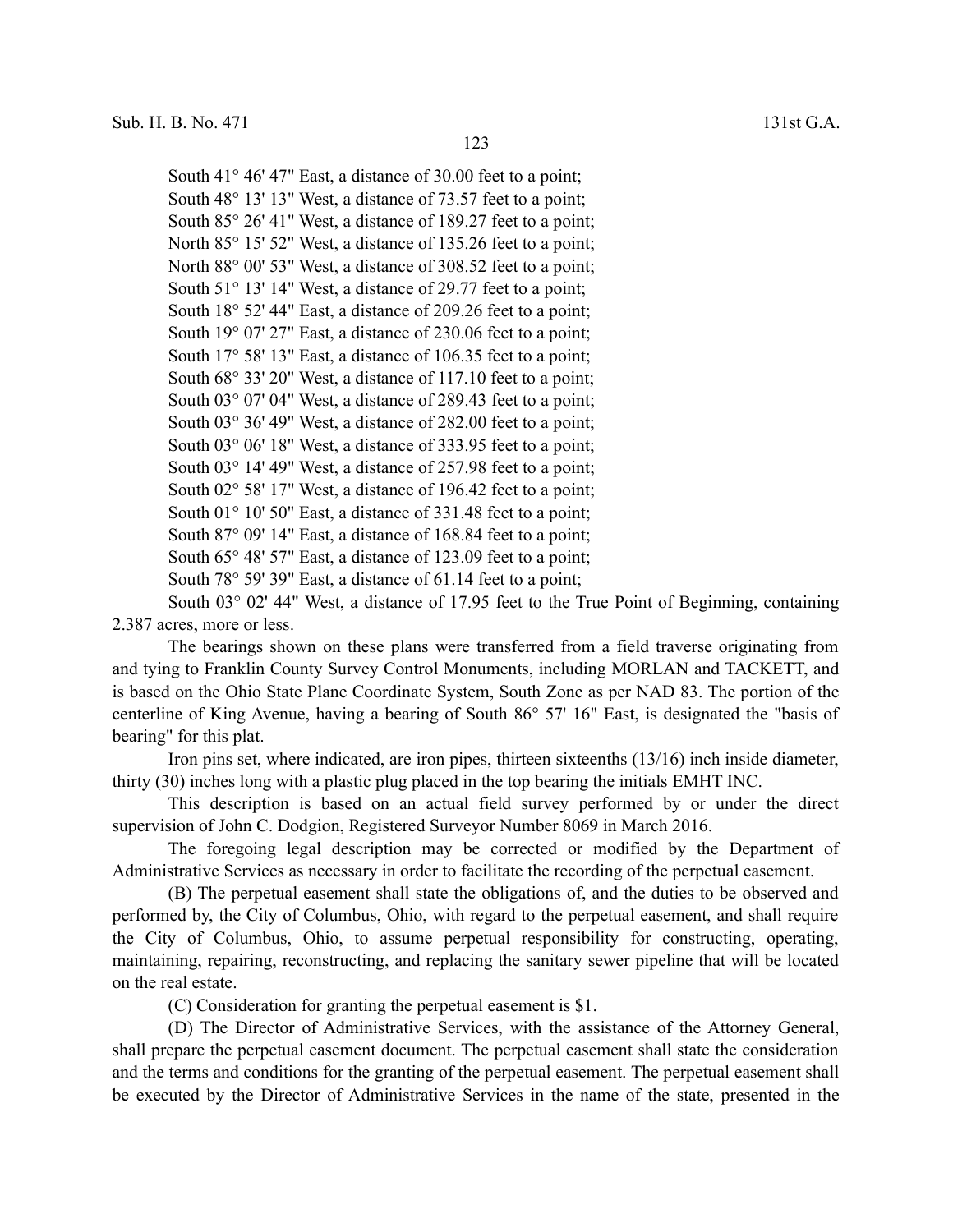Office of the Auditor of State for recording, and delivered to the City of Columbus, Ohio. The City of Columbus, Ohio, shall present the perpetual easement for recording in the Office of the Franklin County Recorder. The City of Columbus, Ohio, shall pay the recording costs and fees.

(E) This section expires three years after its effective date.

SECTION 20. (A) The Governor may execute a deed in the name of the state conveying to a selected Grantee or Grantees, their heirs, successors, and assigns, to be determined in the manner provided in division (C) of this section, all of the state's right, title, and interest in the following described real estate:

Situated in City of Athens, Athens Township, Athens County, State of Ohio

Being a 0.561 acre parcel of land located in Farm Lot 45, Section 10, Township 09 North, Range 14 West, Ohio Company Purchase, City of Athens, Athens Township, Athens County, State of Ohio and being inclusive of a residual 0.55 acre parcel as conveyed to Dwight H. Mutchler by a deed recorded in Volume 90 Page 139 of said county Deed Records and being more fully bounded and described as follows:

Beginning at an iron pin set in the easterly line of Columbia Avenue, a variable width right of way, and the southwesterly corner of aforesaid 0.561 acre parcel, from which for reference, the southwesterly corner of Farm Lot No. 45 bears the following three courses; S 30° 28' 35" W, 79.47 feet to a point; thence S 05° 27' 35" W, 189.50 feet to an iron pin found (5/8" rebar); thence N 84° 32' 25" W, 347.00 feet to a point being the southwesterly corner of said Farm Lot 45;

Course No. 1: Thence, N 30° 28' 35" E, being the basis of bearings of this description, with the westerly line of aforesaid 0.561 acre parcel and easterly line of said Columbia Avenue, 95.74 feet to an iron pin found (5/8" rebar), being the southwesterly corner of a 0.55 acre parcel as conveyed to Terry Conry and Joy Lynn John as recorded in Volume 41 Page 799 of said county Deed Records;

Course No. 2: Thence, S 50° 17' 25" E, with the southerly line of aforesaid 0.55 acre parcel, passing an iron pin found (5/8" rebar), at 176.60 feet for reference, a total distance of 276.60 feet to an iron pin found (5/8" rebar), being the southerly corner of a 0.49 acre parcel as conveyed to Peter Kramer & Barbara Fisher as recorded in Official Records Book 379 Page 359 of said county Deed Records;

Course No. 3: Thence, S 03° 34' 35" W, along the westerly line of a 1.140 acre parcel as conveyed to Emily Gurhans & Marc Singer as recorded in Official Record Book 409 Page 1982 of said county Deed Records, 85.19 feet to an iron pin set, being the northeasterly corner of a 1.39 acre parcel as conveyed to Michael & Helen Keyes as recorded in Official Record Book 284 Page 1568 of said county Deed Records;

Course No. 4: Thence, N 55° 00' 25" W, with the northerly line of aforesaid 1.39 acre parcel, 312.53 feet to an iron pin set, being the Point of Beginning, containing 0.561 acres, more or less, and being subject to all legal rights of way and easements of record.

All iron pins set being 5/8" x 30" rebar with plastic cap stamped "Buckley Group 04153".

Description prepared by Ryan D. Buckley from a field survey in April 2014, under the direct supervision of Thomas E. Snyder, Professional Surveyor No. PS 6651.

The foregoing legal description may be corrected or modified by the Department of Administrative Services as necessary in order to facilitate the recording of the deed.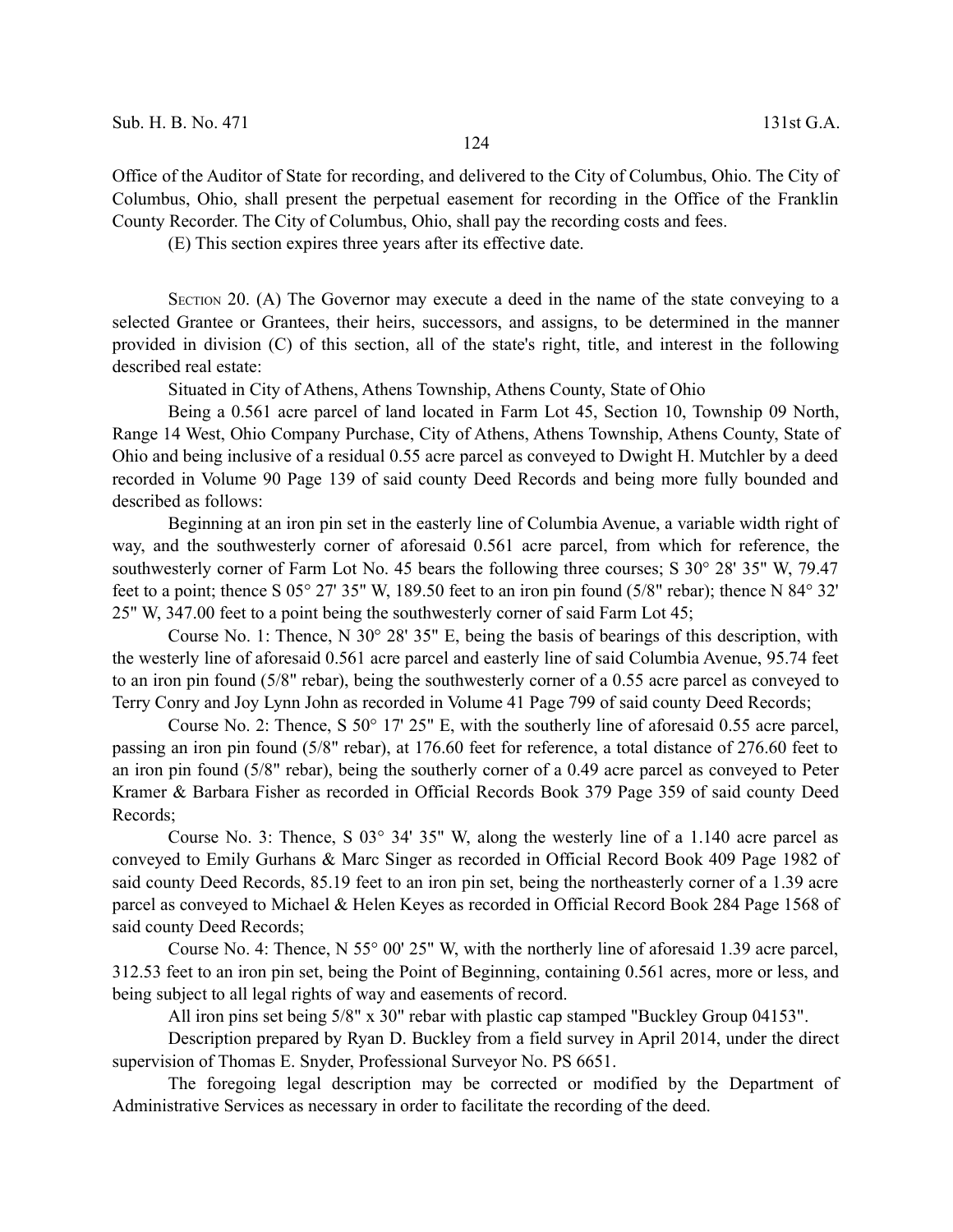(B)(1) The conveyance shall include the improvements and chattels situated on the real estate, and is subject to all easements, covenants, conditions, and restrictions of record; all legal highways and public rights-of-way; zoning, building, and other laws, ordinances, restrictions, and regulations; and real estate taxes and assessments not yet due and payable. The real estate shall be conveyed in an "as-is, where-is, with all faults" condition.

(2) The deed for the conveyance of the real estate may contain restrictions, exceptions, reservations, reversionary interests, and other terms and conditions the Director of Administrative Services determines to be in the best interest of the state.

(3) Subsequent to the conveyance, any restrictions, exceptions, reservations, reversionary interests, or other terms and conditions contained in the deed may be released by the state or Ohio University without the necessity of further legislation.

(C) The Director of Administrative Services shall conduct a sale of the real estate by sealed bid auction or public auction, and the real estate shall be sold to the highest bidder at a price acceptable to the Director of Administrative Services and Ohio University. The Director of Administrative Services shall advertise the sealed bid auction or public auction by publication in a newspaper of general circulation in Athens County, once a week for three consecutive weeks before the date on which the sealed bids are to be opened or the public auction occurs. The Director of Administrative Services may reject any or all bids. The Director of Administrative Services shall notify the successful bidder in writing.

The purchaser shall pay ten percent of the purchase price to the Director of Administrative Services not later than five business days after receiving the notice the bid has been accepted and shall enter into a real estate purchase agreement, in the form prescribed by the Department of Administrative Services. Payment may be made in cash or certified check made payable to the Treasurer of State. The purchaser shall pay the balance of the purchase price to the Director at closing. A purchaser who does not complete the conditions of the sale as prescribed in this division shall forfeit the ten percent of the purchase price paid to the state as liquidated damages. If a purchaser fails to complete the purchase, the Director of Administrative Services may accept the next highest bid, subject to the foregoing conditions. If the Director of Administrative Services rejects all bids, the Director of Administrative Services may repeat the sealed bid auction or public auction, or may use an alternative sale process that is acceptable to Ohio University. Any subsequent costs attributed to the marketing of a secondary sale process shall be the responsibility of Ohio University.

(D) The real estate described in division (A) of this section shall be sold as an entire tract and not in parcels.

(E) Except as otherwise specified in this section, the purchaser shall pay all costs associated with the purchase, closing, and conveyance, including surveys, title evidence, title insurance, transfer costs and fees, recording costs and fees, taxes, and any other fees, assessments, and costs that may be imposed.

The net proceeds of the sale of the real estate shall be paid to Ohio University and deposited into the Ohio University Endowment Fund.

(F) Upon notice received from the Director of Administrative Services, the Auditor of State, with the assistance of the Attorney General, shall prepare a deed to the real estate described in division (A) of this section. The deed shall state the consideration and shall be executed by the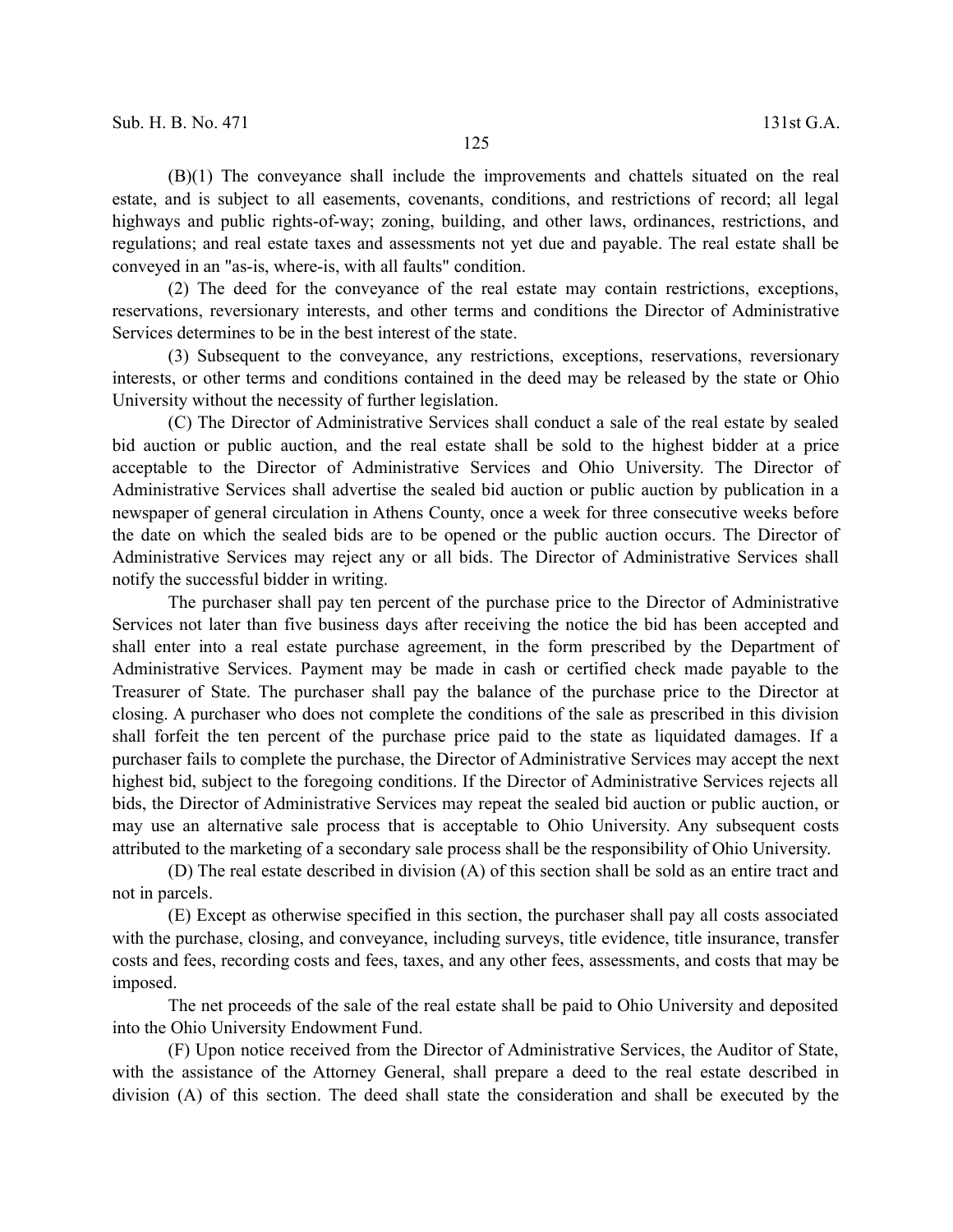Governor in the name of the state, countersigned by the Secretary of State, sealed with the Great Seal of the State, presented in the Office of the Auditor of State for recording, and delivered to the grantee. The grantee shall present the deed for recording in the Office of the Athens County Recorder.

(G) This section expires three years after its effective date.

SECTION 21. (A) The Governor may execute a deed in the name of the state conveying to Children's Hospital Medical Center, an Ohio nonprofit corporation ("Grantee"), and to its successors and assigns, or to an alternate grantee or grantees as set forth below in division (C) of this section, all of the state's right, title, and interest in the following described real estate:

Situated in Section 14, Town 3, Fractional Range 2, BTM, City of Cincinnati, Hamilton County, Ohio and being part of an 18.008 acre tract of land as depicted on P.B. 453, Pg. 78 and recorded in O.R. 13231, Pg. 206 of the Hamilton County, Ohio Recorder's Office, the boundary of which being more particularly described as follows:

Beginning at a magnail found at the southeast corner of Lot 167 of Mt. Auburn and Avondale Syndicate Subdivision as recorded in P.B. 8, Volume 1, Page 44;

Thence along the east line of said Lot 167, N06°11'54"E a distance of 150.26 feet to a cross notch found in the south right of way line of Erkenbrecher Avenue;

Thence along said south right of way line, S84°17'10"E a distance of 50.00 feet to a pipe found at the northwest corner of Lot 165 of the aforementioned Mt. Auburn and Avondale Syndicate Subdivision;

Thence along the west line of said Lot 165, S06°11'54"W a distance of 150.22 feet to the southwest corner of said Lot 165, witness a pipe found lying 0.7 feet north;

Thence along the south line of said subdivision, S84°19'38"E a distance of 190.82 feet to a 5/8" iron pin found at the northwest corner of a 6.259 acre (deed) tract of land conveyed to Children's Hospital Medical Center in D.B. 3922, Pg. 86;

Thence along the east line of said 6.259 acre (deed) tract of land, S06°11'02"W a distance of 290.59 feet to a 5/8" iron pin set;

Thence along new division lines the following three (3) courses:

1. N82°32'20"W a distance of 154.29 feet to a magnail set;

2. N33°29'17"W a distance of 160.84 feet to a magnail set;

3. N84°21'04"W a distance of 113.14 feet to a magnail set in the east terminus of Louis Avenue;

Thence in part along said east terminus and along the east line of Lot 7 of the Subdivision of Andrew McMillan's 80 Acre Tract as recorded in P.B. 14, Pg. 29, N06°05'45"E a distance of 161.10 feet to a pipe found in the south line of the aforementioned Mt. Auburn and Avondale Syndicate Subdivision;

Thence along said south line, S84°19'38"E a distance of 129.52 feet to the Point of Beginning.

Containing 2.138 acres of land more or less and being subject to easements, restrictions and rights of way of record.

Bearings are based on the Ohio State Plane Coordinates-South Zone as shown on a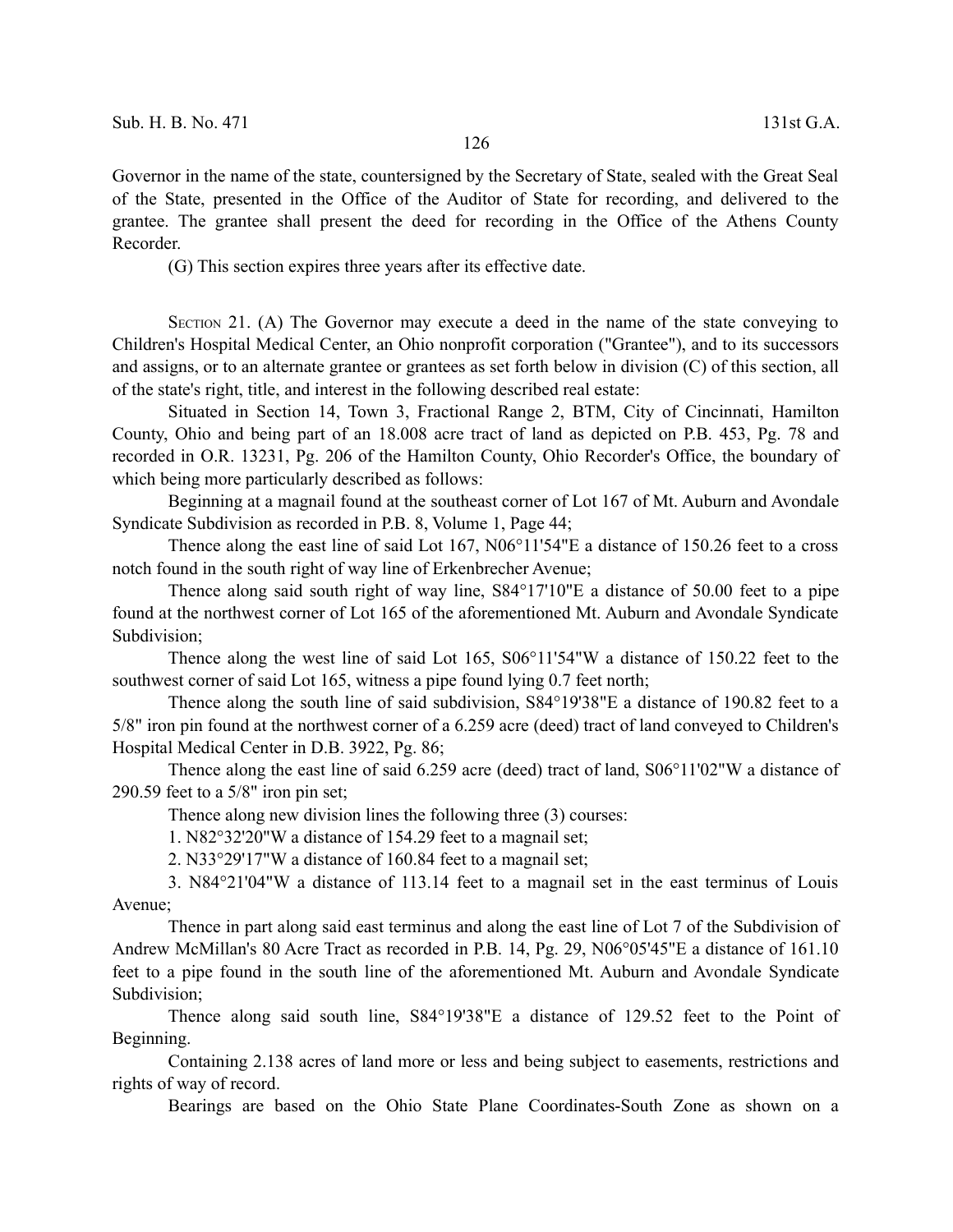topographic survey performed by Clifton Engineering- "UC Kettering North Wing" dated June 1, 2010 with a project  $#$  of 10002.

The above description is based on a field survey performed by The Kleingers Group under the direct supervision of Matthew D. Habedank, Ohio Professional Surveyor No. 8611.

The foregoing legal description may be corrected or modified by the Department of Administrative Services as necessary in order to facilitate the recording of the deed.

(B)(1) The conveyance includes the improvements and chattels situated on the real estate, and is subject to all easements, covenants, conditions, and restrictions of record; all legal highways and public rights-of-way; zoning, building, and other laws, ordinances, restrictions, and regulations; and real estate taxes and assessments not yet due and payable. The real estate shall be conveyed in an "as-is, where-is, with all faults" condition.

(2) The deed or deeds may contain restrictions, exceptions, reservations, reversionary interests, or other terms and conditions the Director of Administrative Services and the Board of Trustees of the University of Cincinnati determine to be in the best interest of the state.

(3) Subsequent to the conveyance, any restrictions, exceptions, reservations, reversionary interests, or other terms and conditions contained in the deed may be released by the state or the Board of Trustees of the University of Cincinnati without the necessity of further legislation.

(C) Consideration for the conveyance of the real estate described in division (A) of this section is \$1,900,000.

If Children's Hospital Medical Center does not complete the purchase of the real estate within the time period provided in the real estate purchase agreement, the Director of Administrative Services and the Board of Trustees of the University of Cincinnati may use any reasonable method of sale considered acceptable by the Board of Trustees of the University of Cincinnati to select an alternate grantee or grantees to complete the purchase not later than three years after the effective date of this section. All advertising costs, additional fees, and other costs incidental to the sale of the real estate to an alternate grantee or grantees, shall be negotiated by the University of Cincinnati as specified in a real estate purchase agreement with the alternate grantee or grantees.

(D) The real estate described in division (A) of this section shall be sold as an entire tract and not in parcels.

(E) The grantee shall pay all costs associated with the purchase, closing, and conveyance, including surveys, title evidence, title insurance, transfer costs and fees, recording costs and fees, taxes, and any other fees, assessments, and costs that may be imposed.

The net proceeds of the sale shall be deposited into university accounts for purposes to be determined by the Board of Trustees of the University of Cincinnati.

(F) Upon payment of the purchase price, the Auditor of State, with the assistance of the Attorney General, shall prepare a deed to the real estate described in division (A) of this section. The deed shall state the consideration and shall be executed by the Governor in the name of the state, countersigned by the Secretary of State, sealed with the Great Seal of the State, presented in the Office of the Auditor of State for recording, and delivered to the Grantee. The grantee shall present the deed for recording in the Office of the Hamilton County Recorder.

(G) This section expires three years after its effective date.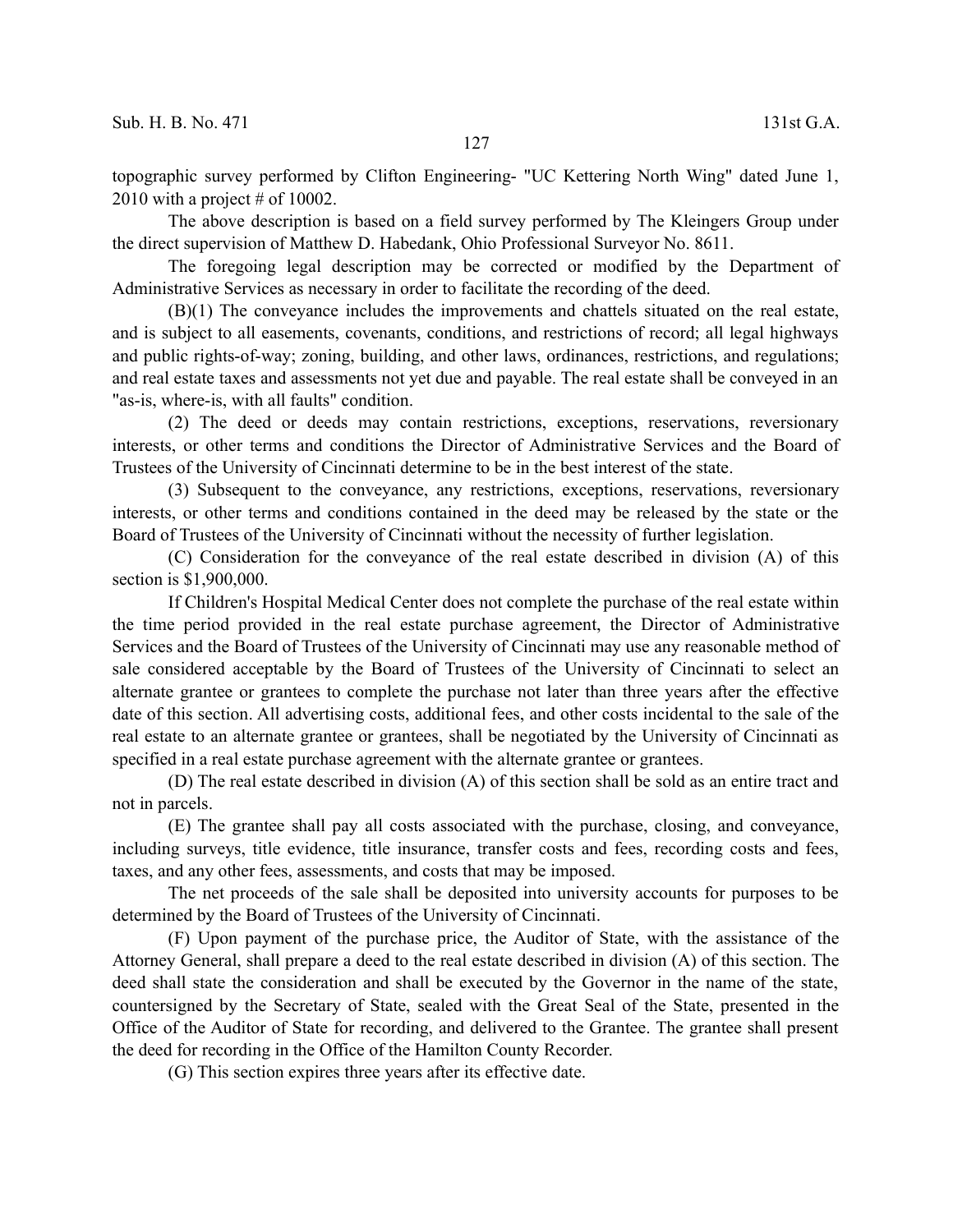SECTION 22. (A) The Governor may execute a deed in the name of the state conveying to UC Health, LLC, an Ohio nonprofit corporation ("Grantee"), and to its successors and assigns, or to an alternate grantee or grantees as set forth below in division (C) of this section, all of the state's right, title, and interest in the following described real estate:

Situated in Section 14, Town 3, Fractional Range 2, BTM, City of Cincinnati, Hamilton County, Ohio, being all of the land depicted on P.B. 453, Pg. 77 and recorded in O.R. 13231, Pg. 205 of the Hamilton County, Ohio Recorder's Office, the boundary of which being more particularly as follows:

Beginning at a cross notch set at the intersection of the east right of way line of Bellevue Avenue with the south right of way line of Piedmont Avenue;

Thence along said south right of way line, S83°59'01"E a distance of 348.94 feet to the intersection of said south right of way line with the west right of way line of Highland Avenue, said point being witnessed by a cross notch lying North 7.0 feet and West 0.1 feet and a cross notch lying North 0.1 feet and West 7.1 feet;

Thence along said west right of way line S05°54'55"W a distance of 175.36 feet to a cross notch set at the intersection of said west right of way line with the north right of way line of Martin Luther King Jr. Drive;

Thence along said north right of way line, N83°58'40"W a distance of 349.68 feet to a cross notch set at the intersection of said north right of way line with the aforementioned east right of way line of Bellevue Avenue;

Thence along said east right of way line, N06°09'20"E a distance of 175.32 feet to the point of beginning.

Containing 1.406 acres, more or less and being subject to easements, restrictions and rights of way of record.

Bearings are based on Ohio State Plane Coordinates-South Zone.

The above description is based on a field survey performed by the Kleingers Group under the direct supervision of Matthew D. Habedank, Ohio Professional Surveyor No. 8611.

The foregoing legal description may be corrected or modified by the Department of Administrative Services as necessary in order to facilitate the recording of the deed.

(B)(1) The conveyance includes the improvements and chattels situated on the real estate, and is subject to all easements, covenants, conditions, and restrictions of record; all legal highways and public rights-of-way; zoning, building, and other laws, ordinances, restrictions, and regulations; and real estate taxes and assessments not yet due and payable. The real estate shall be conveyed in an "as-is, where-is, with all faults" condition.

(2) The deed or deeds may contain restrictions, exceptions, reservations, reversionary interests, or other terms and conditions the Director of Administrative Services and the Board of Trustees of the University of Cincinnati determine to be in the best interest of the state.

(3) Subsequent to the conveyance, any restrictions, exceptions, reservations, reversionary interests, or other terms and conditions contained in the deed may be released by the state or the Board of Trustees of the University of Cincinnati without the necessity of further legislation.

(C) Consideration for the conveyance of the real estate is \$1,800,000.

If UC Health, LLC does not complete the purchase of the real estate within the time period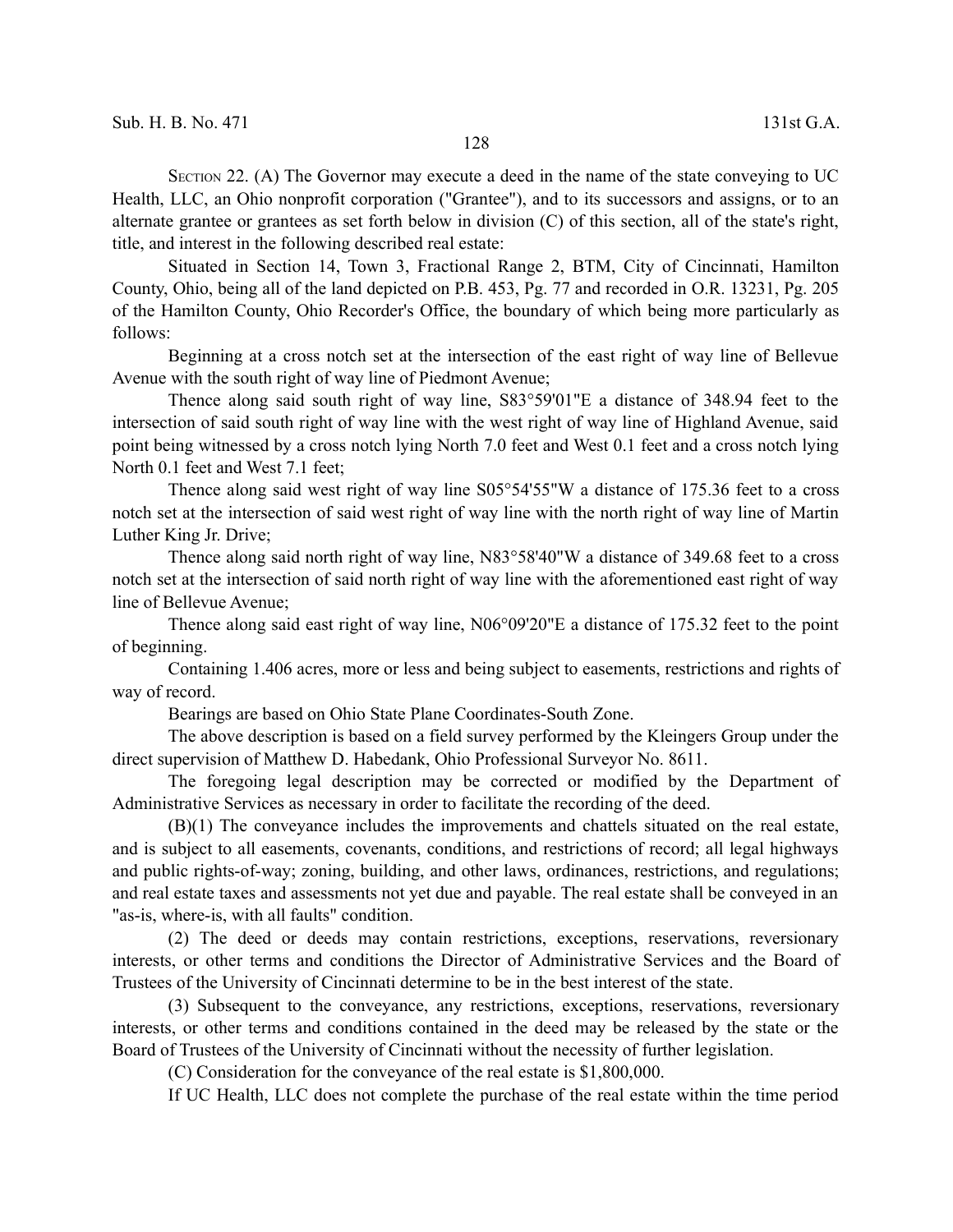provided in the real estate purchase agreement, the Director of Administrative Services and the Board of Trustees of the University of Cincinnati may use any reasonable method of sale considered acceptable by the Board of Trustees of the University of Cincinnati to select an alternate grantee or grantees to complete the purchase not later than three years after the effective date of this section. All advertising costs, additional fees, and other costs incidental to the sale of the real estate to an alternate grantee or grantees shall be negotiated by the University of Cincinnati as specified in a real estate purchase agreement with the alternate grantee or grantees.

(D) The real estate shall be sold as an entire tract and not in parcels.

(E) Except as otherwise specified in this section, the grantee shall pay all costs associated with the purchase, closing, and conveyance, including surveys, title evidence, title insurance, transfer costs and fees, recording costs and fees, taxes, and any other fees, assessments, and costs that may be imposed.

The net proceeds of the sale shall be deposited into university accounts for purposes to be determined by the Board of Trustees of the University of Cincinnati.

(F) Upon payment of the purchase price, the Auditor of State, with the assistance of the Attorney General, shall prepare a deed to the real estate. The deed shall state the consideration and shall be executed by the Governor in the name of the state, countersigned by the Secretary of State, sealed with the Great Seal of the State, presented in the Office of the Auditor of State for recording, and delivered to the grantee. The grantee shall present the deed for recording in the Office of the Hamilton County Recorder.

(G) This section expires three years after its effective date.

SECTION 23. (A) The Governor may execute a deed in the name of the state conveying to Charles H. Staples and Margaret A. Staples, husband and wife, and to their heirs and assigns, all of the state's right, title, and interest in the following described real estate:

Parcel No. 1

Situated in the City of Youngstown, County of Mahoning and State of Ohio and known as being the west Twenty-Five (25) feet of City Lot Six Hundred Fifty-Five (655) as lots are now numbered in said City, as shown by a Plat recorded in Volume 1 of Plats, Page 91, Mahoning County Records.

Said west part of said lot Six Hundred Fifty-Five (655) has a frontage of Twenty-Five (25) feet on the north line of West Rayen Avenue and extends back of even width, One Hundred Fifty (150) feet and is Twenty-Five (25) feet wide in the rear.

Permanent Parcel No.: 53-003-0-090.00

Parcel No. 2

Situated in the City of Youngstown, County of Mahoning and State of Ohio and known as Youngstown City Lot Number One Thousand Four Hundred Ninety-Three (1493) according to the latest enumeration of lots in said City as recorded in Volume 1 of Plats, Page 91, Mahoning County Records.

Said lot has a frontage of Twenty-Five (25) feet on the north line of West Rayen Avenue and extends of even width One Hundred Fifty (150) feet and is Twenty-Five feet wide in the rear.

Permanent Parcel No.: 53-003-0-089.00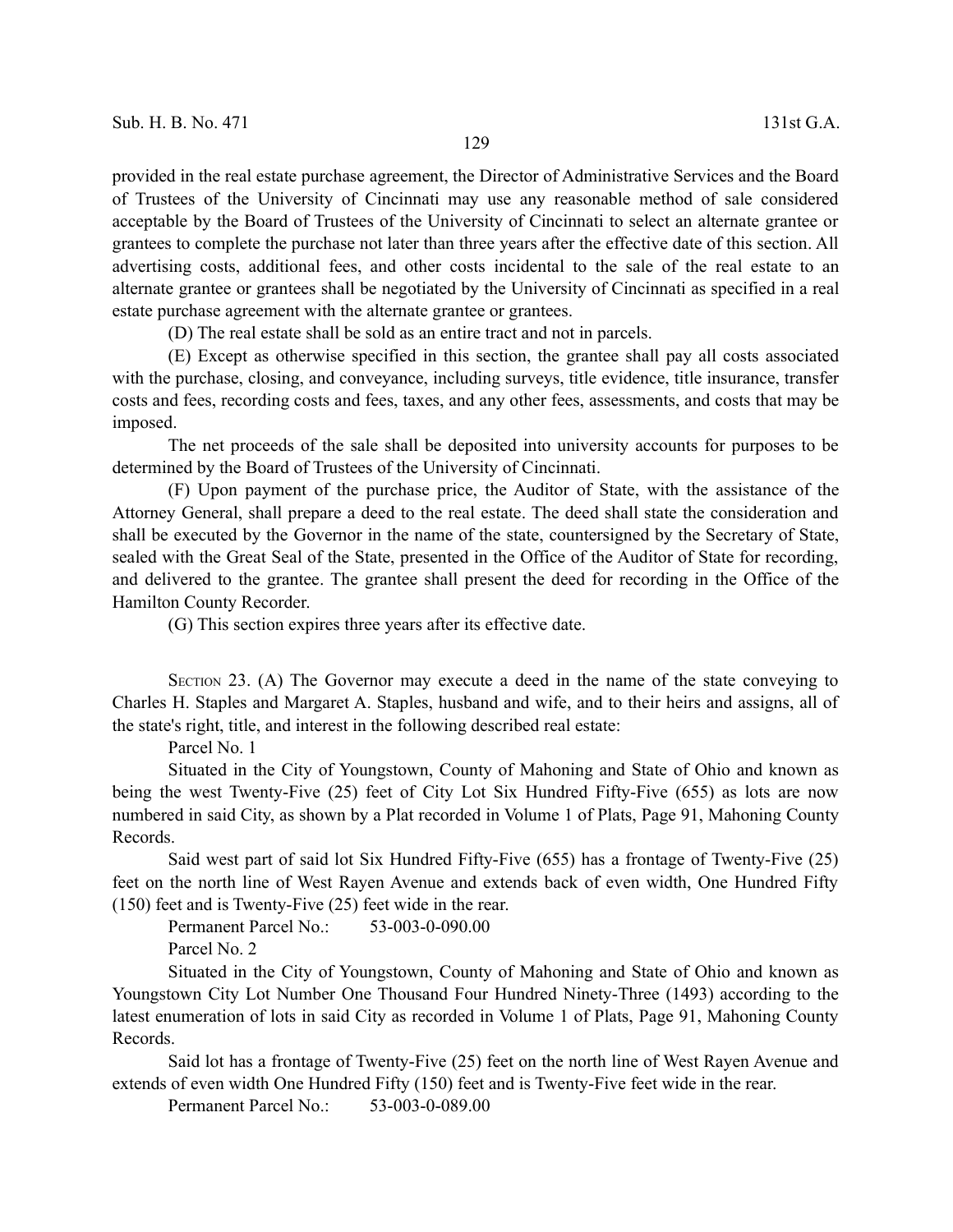## Parcel No. 3

Situated in the City of Youngstown, County of Mahoning and State of Ohio, and known as being a part of Youngstown City Lot No. 1849 according to the latest enumeration of lots in said City, as recorded in Volume 4 of Plats, Page 14, Mahoning County Records, and more particularly bounded and described as follows:

Beginning at the southwest corner of Youngstown City Lot No. 1849, said point also being the southeast corner of Youngstown City Lot No. 1916; thence northerly along the west line of said Lot No. 1849 a distance of 50 feet to a point; thence easterly and parallel to the southerly line of Lincoln Avenue a distance of 25 feet to a point; thence southerly along a line parallel to the west line of said Lot No. 1849 a distance of 50 feet to a point on the southerly line of said Lot No. 1849, thence westerly along the southerly line of said Lot No. 1849 a distance of 25 feet to the point of beginning, be the same more or less, but subject to all legal highways.

Permanent Parcel No.: 53-003-0-199.00

The foregoing legal descriptions may be corrected or modified by the Department of Administrative Services as necessary in order to facilitate the recording of the deed.

(B)(1) The conveyance from the state to the Grantee includes all improvements currently situated on the real estate, and is subject to all easements, covenants, conditions, and restrictions of record: all legal highways and public rights-of-way; zoning, building, and other laws, ordinances, restrictions, and regulations; and real estate taxes and assessments not yet due and payable. The real estate shall be conveyed in an "as-is, where-is, with all faults" condition.

(2) The deed may contain restrictions, exceptions, reservations, reversionary interests, or other terms and conditions the Director of Administrative Services determines to be in the best interest of the state.

(3) Subsequent to the conveyance, any restrictions, exceptions, reservations, reversionary interests, or other terms and conditions contained in the deed may be released by the state or Youngstown State University without the necessity of further legislation.

(C) As consideration for the conveyance of the state real estate, Charles H. Staples and Margaret A. Staples shall convey to the State of Ohio, for the use and benefit of Youngstown State University, the following described real estate:

Situated in the City of Youngstown, County of Mahoning and State of Ohio and known as being Youngstown City Lot 3263 according to the latest enumeration of lots in said city recorded in Plat Volume 3, Page 7, be the same more or less.

Parcel Number 53-005-0-416.00-0

The foregoing legal description may be corrected or modified by the Department of Administrative Services as necessary in order to facilitate the recording of the deed.

The Director of Administrative Services and Charles H. Staples and Margaret A. Staples, shall execute a real estate purchase agreement in a form prescribed by the Department of Administrative Services setting forth the terms and conditions of the subject land exchange. If Charles H. Staples and Margaret A. Staples do not complete the purchase of the real estate within the time period provided in the real estate purchase agreement, the Director of Administrative Services may use any reasonable method of sale considered acceptable by the President of Youngstown State University to convey the state-owned real estate to an alternate grantee not later than three years after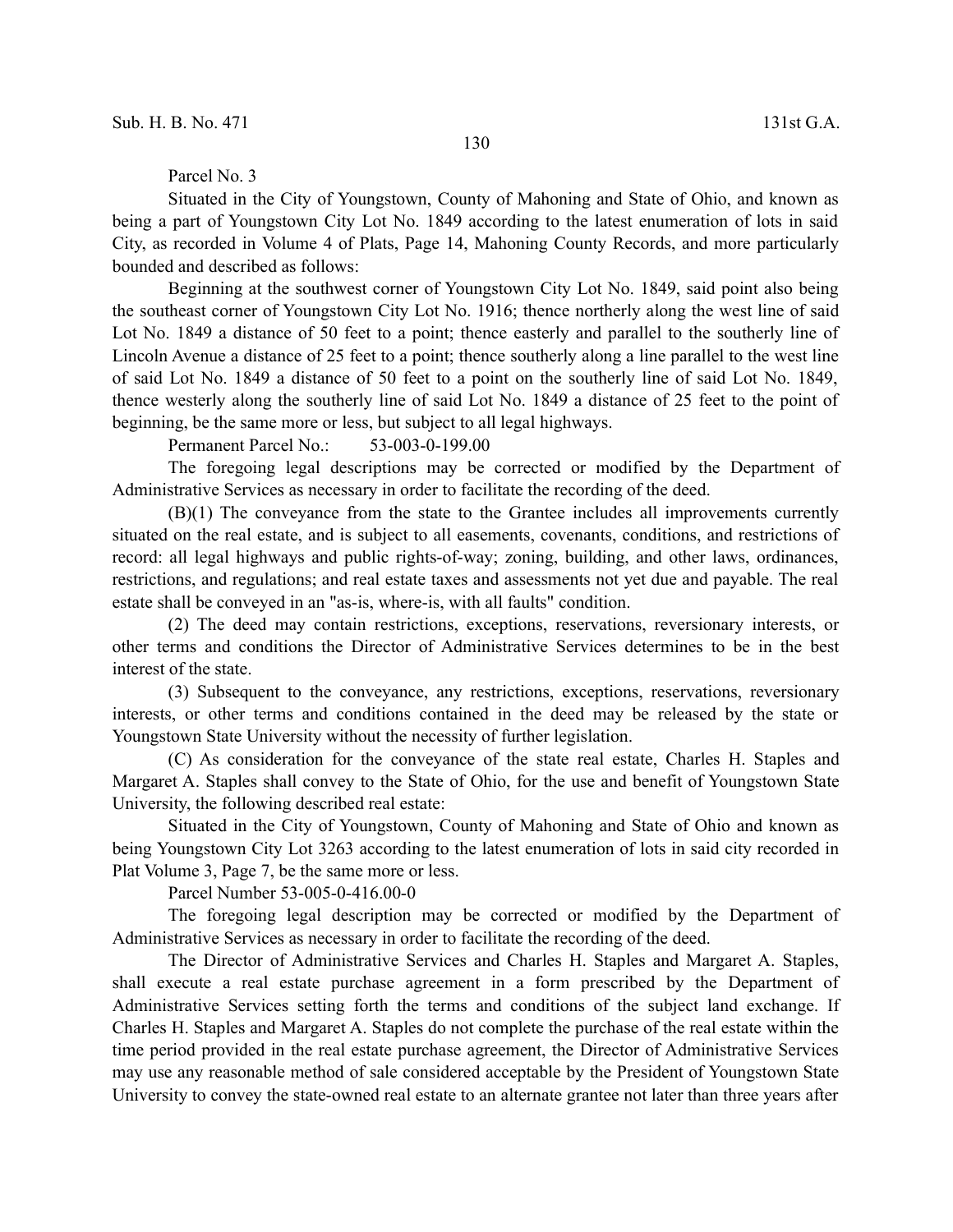the effective date of this section.

(D) The real estate described in division (A) of this section may be conveyed as multiple parcels.

(E) Grantee shall pay all costs associated with the purchase, closing, and conveyance of the subject real estate, including surveys, title evidence, title insurance, transfer costs and fees, recording costs and fees, taxes, and any other fees, assessments, and costs that may be imposed.

(F) The Auditor of State, with the assistance of the Attorney General, shall prepare a deed conveying the real estate described in division (A) of this section to the grantee. The deed shall state the consideration and shall be executed by the Governor in the name of the state, countersigned by the Secretary of State, sealed with the Great Seal of the State, presented in the Office of the Auditor of State for recording, and delivered to the grantee. The grantee shall present the deed for recording in the Office of the Mahoning County Recorder.

(G) This section expires three years after its effective date.

SECTION 24. (A) The Governor may execute a deed in the name of the state conveying to Oak Openings Region Conservancy, Inc., an Ohio not-for-profit corporation, and to its successors and assigns, all of the state's right, title, and interest in the following described real estate:

Description of 17.096 Acres

Being part of Lots 1, 2, 3 and 4 in Thayer's Addition to Garden Land, a subdivision in Springfield Township, Lucas County, Ohio which is bounded and described as follows:

Commencing at a set nail on the south line of Lot 4 at the southwest corner of Lot 4 in said Thayer's Addition to garden Land also being the centerline of Dorr Street and the south line of Fractional Section 32 a distance of 1323.96 feet west of a found bolt located at the southeast corner of Lot 1 also being the southeast corner of Fractional Section 32,

Thence North 01° 00' 45" East along the west line of said lot 4 a distance of 276.00 feet to a set 5/8 inch dia. iron rod passing a set 5/8 in dia. iron rod at 30.01 feet to the Point of Beginning;

Thence North 01° 00' 45" East continuing along the west line of said Lot 4 a distance of 749.66 feet to a set 5/8 inch dia. iron rod on the north line of the south ½ of said Lots 1, 2, 3 and 4;

Thence South 89° 58′ 57″ East along the north line of the south  $\frac{1}{2}$  of said Lots 1, 2, 3 and 4 a distance of 1324.80 feet to a set nail on the east line said Lot 1 also being the centerline of King Road and the east line of Fractional Section 32 passing a 5/8 inch dia. iron rod at 1294.80 feet;

Thence South 01° 03' 40" West along the east line of said Lot 1 a distance of 30.00 feet to a set nail;

Thence North 89 $\degree$  58' 57" West parallel to the north line of the south  $\frac{1}{2}$  of said Lots 1, 2, 3 and 4 a distance of 485.08 feet to a set 5/8 inch dia. iron rod passing a set 5/8 inch dia. iron rod at 30.00 feet;

Thence South 01° 03' 40" West a distance of 228.31 feet to a set 5/8 inch dia. iron rod; Thence South 88° 56' 20" East a distance of 268.57 feet to a set 5/8 inch dia. iron rod;

Thence South 28° 33' 50" East a distance of 73.04 feet to a set 5/8 inch dia. iron rod;

Thence South 08° 57' 37" West a distance of 390.92 feet to a set 5/8 inch dia. iron rod;

Thence South 11° 07' 18" East a distance of 100.90 feet to a set 5/8 inch dia. iron rod;

Thence South 00° 00' 00" West a distance of 32.70 feet to a set 5/8 inch dia. iron rod on the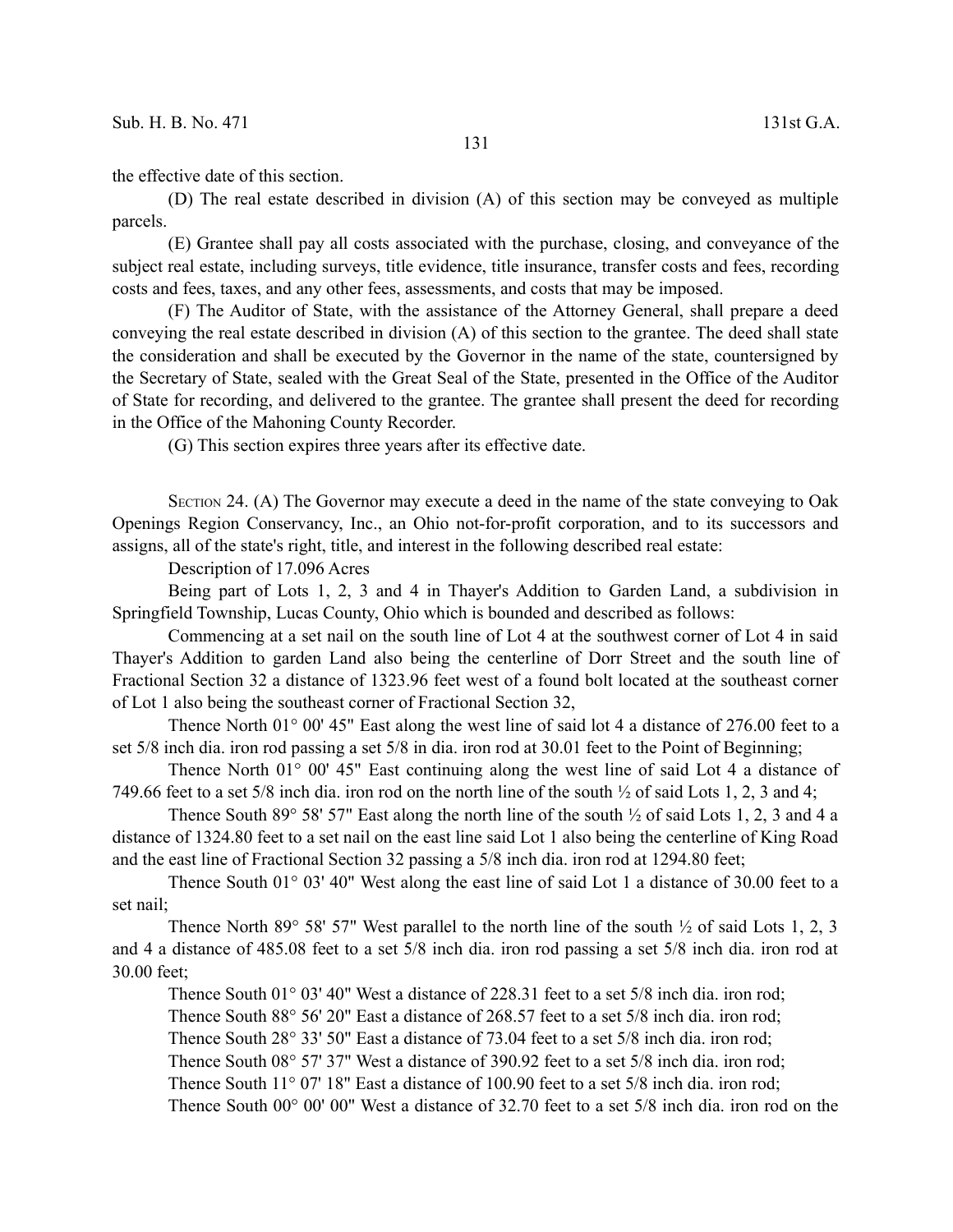north top of bank of Heldman Ditch;

Thence North 87° 19' 59" West along the north top of bank of Heldman Ditch a distance of 288.56 feet to a set 5/8 inch dia. iron rod;

Thence north 30° 47′ 15″ West a distance of 46.51 feet to a set 5/8 inch dia. iron rod; Thence North 01° 45' 38" west a distance of 45.34 feet to a set 5/8 inch dia. iron rod; Thence South 82° 09' 33" West a distance of 40.89 feet to a set 5/8 inch dia. iron rod; Thence South 52° 17′ 43″ West a distance of 70.84 feet to a set 5/8 inch dia. iron rod; Thence North 88° 54' 49" West a distance of 68.93 feet to a set 5/8 inch dia. iron rod; Thence North 01° 02' 13" East a distance of 72.90 feet to a set 5/8 inch dia. iron rod; Thence North 88° 57' 47" West a distance of 33.00 feet to a set 5/8 inch dia. iron rod; Thence North 58° 29′ 58″ West a distance of 241.20 feet to a set 5/8 inch dia. iron rod; Thence North 01° 02' 13" East a distance of 94.00 feet to a set 5/8 inch dia. iron rod; Thence North 88° 57' 47" West a distance of 177.00 feet to a set 5/8 inch dia. iron rod; Thence South 01° 02' 13" West a distance of 164.00 feet to a set 5/8 inch dia. iron rod; Thence North 88° 57' 47" West a distance of 78.00 feet to a set 5/8 inch dia. iron rod; Thence South 21° 02' 24" East a distance of 111.78 feet to a set 5/8 inch dia. iron rod; Thence South 01° 02' 13" West a distance of 37.47 feet to a set 5/8 inch dia. iron rod; Thence North 87° 19' 59" West a distance of 32.08 feet to a set 5/8 inch dia. iron rod; Thence North 70° 38' 09" West a distance of 153.82 feet to the point of beginning. Containing 17.129 Acres of land more or less of which 0.021 Acres is within the Right of

Way of King Road.

Excepting therefrom the following two (2) parcels:

EXCEPTION #1

PARCEL 2-WD

LUCAS COUNTY ~ KING RD (RELOCATION) AT DORR ST

Part of Lot 1 in Thayer's Addition to Garden Land as recorded in Vol. 5, Pg. 31 of Plats and also located in fractional Section 32, Town 9 South, Range 6 East, Springfield Township, Lucas County, Ohio. Being bounded and described as follows:

Commencing at the Southeast corner of Lot 1 of said Thayer's Addition to Garden Land, also being the Southeast corner of fractional Section 32, Town 9 South, Range 6 East, being ½ inch bar in a found monument box at the intersection of Dorr Street with King Road (to the north), and being station 102+43.51, 0.58' Rt. On the Dorr Street baseline and station 20+00.00 on the king road baseline;

Thence, South 89° 34' 56" West along the north line of Section 4, town 2, United States Reserve, a distance of 178.98 feet to a set county monument in a monument boxset at the intersection of the centerline of R/W of King Road Relocated, also being 0.16 feet right of station 100+64.53 on the Dorr Street baseline;

Thence, North 00° 25' 03" West, along the centerline of R/W of King Road Relocated, a distance of 121.40 feet to a set county monument in a monument box set, at a point curvature of a tangent curve, also being station 41+21.40;

Thence, northeasterly along a curve to the right, a distance of 57.46 feet to the intersection of an existing property line and the extension of the grantors southerly property line, said curve having a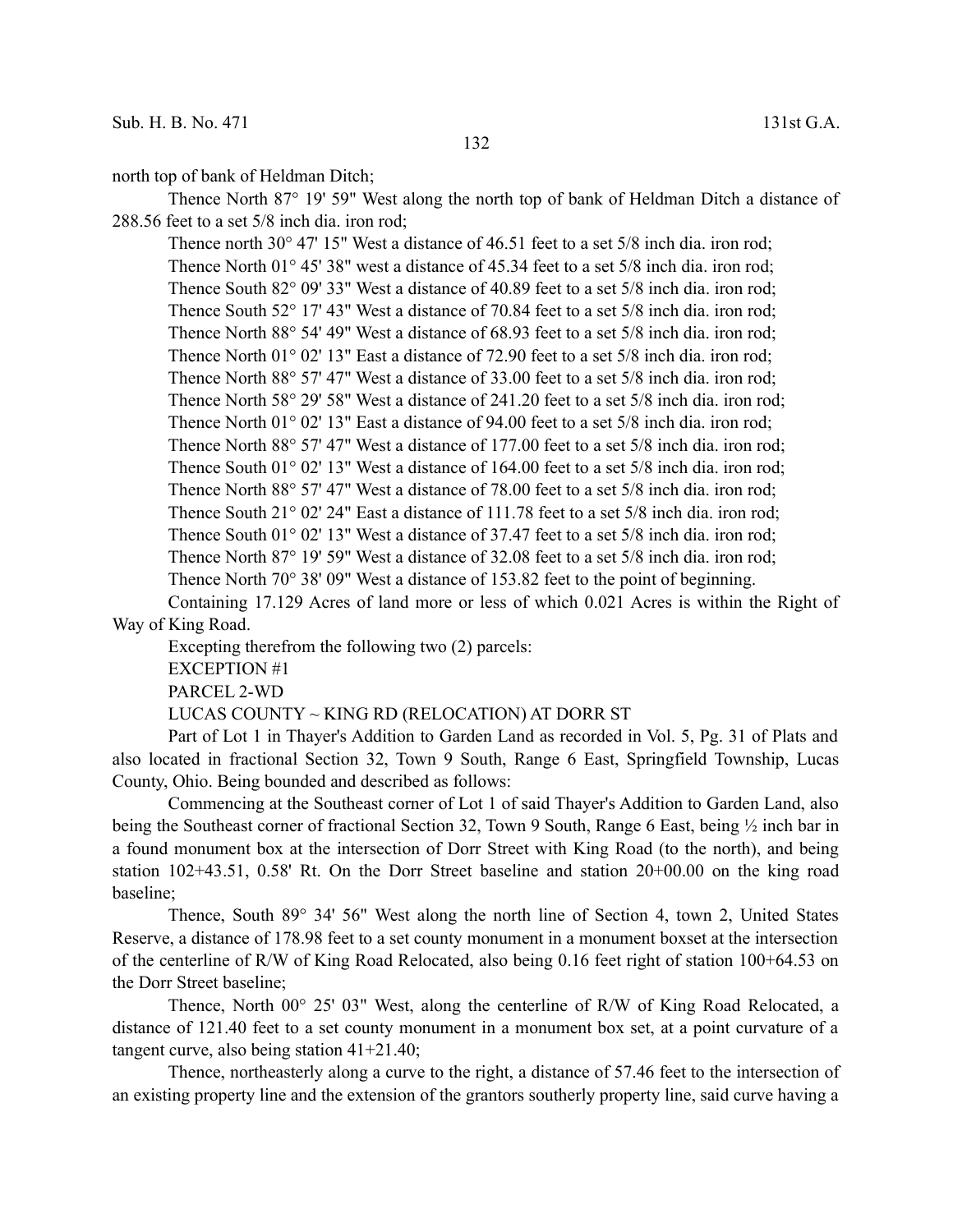delta angle of 10° 58' 24", a radius of 300.00', a chord distance of 57.37, and a chord bearing of North 05° 04' 10" East, also being station 41+78.86 on the centerline of R/W of King Road Relocated;

Thence, North 87° 20' 24" West, along the extension of the grantors southerly property line a distance of 34.14 feet to the southeast corner of the grantors property, being the POINT OF BEGINNING, also being 33.85 feet left of station 41+74.64 on the centerline of R/W of King Road Relocated;

Thence, continuing North 87° 20' 24" West, along the grantors southerly property line, a distance of 24.047 feet to a set bar 58.15 feet left of station 41+72.11;

Thence North 04° 40' 12" East, a distance of 11.00 feet to a set bar, 59.19 feet left of station 41+81.27;

Thence North 15° 51' 22" east, a distance of 22.42 feet to a set bar 58.00 feet left of station  $42+00.00$ ;

Thence North 28° 51' 31" East, a distance of 26.30 feet to the intersection of the grantors easterly property line, and a set bar, 52.44 feet left of station 42+21.72;

Thence South 11<sup>°</sup> 07' 43" East, along the grantors easterly property line a distance of 24.46 feet to a point 40.92 feet left of station 42+03.04;

Thence South 00° 00' 25" East, a distance of 32.70 feet back to the POINT OF BEGINNING. Said described tract containing 0.021 acre (917 square feet), more or less.

Part of Auditors Parcel No. 65-55257.

Prior Deed Reference; 20040304-00160055.

This description was prepared by Dennis Pritscher, P.S. #7190, of the Lucas County Engineers Office, in December 2012, based plans prepared in this office.

The basis of bearings is grid North, state plane coordinate system, Ohio, north zone (3401), NAD83(2007).

All "set bars" are 5/8" diameter x 30" long rebar with a 2" diameter aluminum cap, stamped "Lucas County Engineer Office".

EXCEPTION #2

PARCEL 2-CH

LUCAS COUNTY ~ KING RD (RELOCATION) AT DORR ST

Part of Lot 1 in Thayer's Addition to Garden Land as recorded in Vol. 5, Pg. 31 of Plats and also located in fractional Section 32, Town 9 South, Range 6 East, Springfield Township, Lucas County, Ohio. Being bounded and described as follows:

Commencing at the Southeast corner of Lot 1 of said Thayer's Addition to Garden Land, also being the Southeast corner of fractional Section 32, Town 9 South, Range 6 East, being ½ inch bar in a found monument box at the intersection of Dorr Street with King Road (to the north), and being station 102+43.51, 0.58' Rt. On the Dorr Street baseline and station 20+00.00 on the king road baseline;

Thence, South 89° 34' 56" West along the north line of Section 4, town 2, United States Reserve, a distance of 178.98 feet to a set county monument in a monument boxset at the intersection of the centerline of R/W of King Road Relocated, also being 0.16 feet right of station 100+64.53 on the Dorr Street baseline;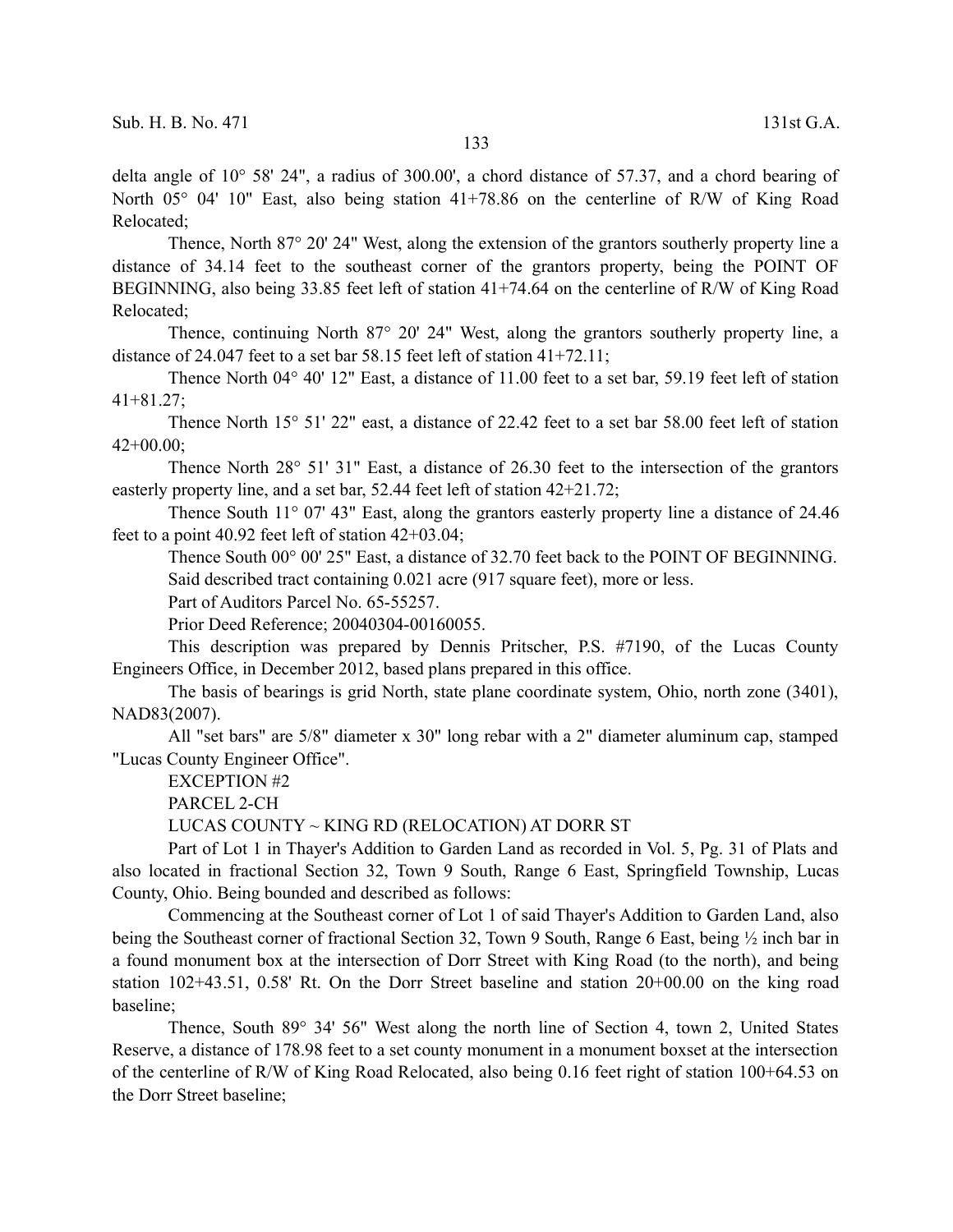Thence, North 00° 25' 03" West, along the centerline of R/W of King Road Relocated, a distance of 121.40 feet to a set county monument in a monument box set, at a point curvature of a tangent curve, also being station 41+21.40;

Thence, northeasterly along a curve to the right, a distance of 57.46 feet to the intersection of an existing property line and the extension of the grantors southerly property line, said curve having a delta angle of 10° 58' 24", a radius of 300.00', a chord distance of 57.37, and a chord bearing of North 05° 04' 10" East, also being station 41+78.86 on the centerline of R/W of King Road Relocated;

Thence, North 87° 20' 24" West, along the extension of the grantors southerly property line and then the southerly property line a distance of 58.61 feet to a set bar and the POINT OF BEGINNING, also being 58.15 feet left of station 41+72.11 on the centerline of R/W of King road Relocated;

Thence, continuing North 87° 20' 24" West, along the grantors southerly property line a distance of 52.75 feet to a point 110.59 feet left of station 41+67.68;

Thence North 00° 54' 58" East, a distance of 9.37 feet to a point 111.92 feet left of station 41+74.44;

Thence South 89° 05'02" East, a distance of 53.45 feet to a set bar 59.19 feet left of station 41+81.27;

Thence South 04° 40' 12" West, a distance of 11.00 feet back to the POINT OF BEGINNING.

Said described tract containing 0.012 acre (540 square feet), more or less.

Part of Auditors Parcel No. 65-55257.

Prior Deed Reference; 20040304-00160055.

This description was prepared by Dennis Pritscher, P.S. #7190, of the Lucas County Engineers Office, in December 2012, based plans prepared in this office.

The basis of bearings is grid North, state plane coordinate system, Ohio, north zone (3401), NAD83(2007).

All "set bars" are 5/8" diameter x 30" long rebar with a 2" diameter aluminum cap, stamped "Lucas County Engineer Office".

Parent Parcel (17.129 Ac) less exceptions (0.021 Ac  $&$  0.012 Ac) = 17.096 Acres

Auditors Parcel No. 65-55257.

Prior Deed Reference; 20130114-0002069.

The foregoing legal description may be corrected or modified by the Department of Administrative Services as necessary in order to facilitate the recording of the deed.

(B) The real estate described in division (A) of this section shall be conveyed to Oak Openings Region Conservancy, Inc. at a consideration of \$1 in accordance with, and subject to, the terms of the July 23, 2012, Consent Order entered in the case of State of Ohio, ex rel. Michael DeWine, Attorney General of Ohio v. Kings Crossing North LLC, et al., Case No. G-4801-CI-200904585-000 (Ct. of Common Pleas, Lucas County, Ohio). Additionally, such real estate shall be conveyed subject to all easements, covenants, conditions, and restrictions of record; all legal highways; zoning, building, and other laws, ordinances, restrictions and regulations; and real estate taxes and assessments not yet due and payable.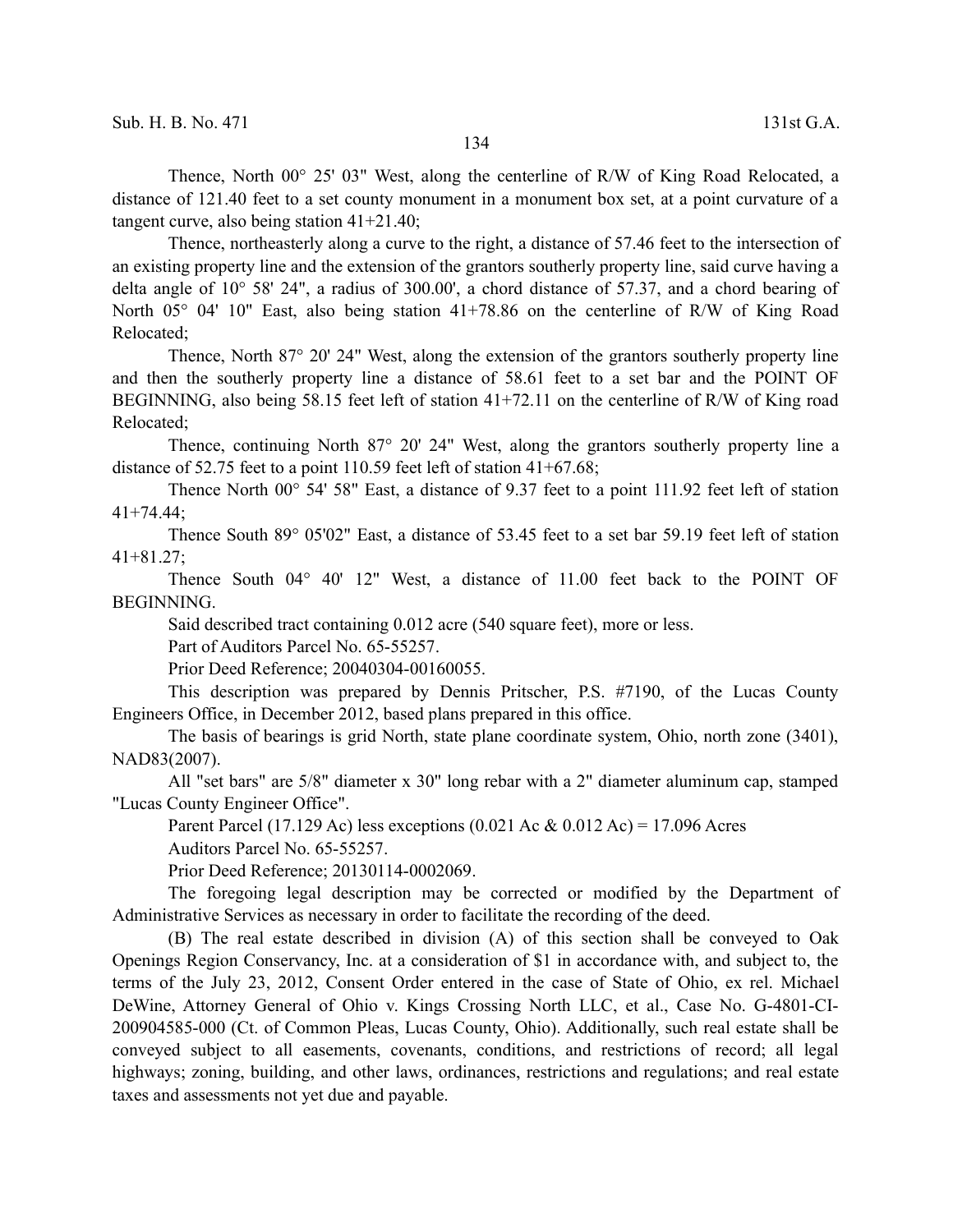(C) The deed to the real estate shall contain any restrictions, covenants, terms and conditions required by the Consent Order noted in division (B) of this section and as may be determined by the Director of Administrative Services and the Director of Environmental Protection to be in the best interest of the state, including holding grantee responsible for all ongoing maintenance of the real estate described in division (A) of this section as well as the cost and labor of upkeep of the fence as required in the Consent Order noted in division (B) of this section.

(D) Before the execution of the deed described in division (E) of this section, possession of the real estate described in division (A) of this section shall remain with the Department of Administrative Services on behalf of the Environmental Protection Agency.

(E) The Auditor of State, with the assistance of the Attorney General, shall prepare a deed to the real estate. The deed shall state the consideration and shall be executed by the Governor in the name of the state, countersigned by the Secretary of State, sealed with the Great Seal of the State, presented in the Office of the Auditor of State for recording, and delivered to the grantee. The grantee shall present the deed for recording in the Office of the Lucas County Recorder.

(F) The grantee shall pay all closing costs including the costs of the conveyance of the real estate described in division (A) of this section, and the recording costs of the deed.

(G) This section expires three years after its effective date.

SECTION 25. (A) The Governor may execute a deed in the name of the state conveying to the Board of County Commissioners of Clark County, Ohio, and to its successors and assigns, all of the state's right, title, and interest in the following described real estate:

Description of 2.82 Acres

Situated in the State of Ohio, County of Clark, Township of Springfield, and described as follows:

Being part of the northwest quarter of Section 3, Township 5, Range 9, and part of the northeast quarter of Section 9, Township 5, Range 9, between the Miami Rivers Survey.

Beginning at a point in the centerline of the Laybourne Road, North 85° 27' West, 370.0 feet from the intersection of said centerline with the centerline of State Route 70 (Springfield and Washington C.H. Road);

Thence, with the centerline of Laybourne Road, North 85° 57' West, 650.0 feet;

Thence, North 29° 46' East, 248.63 feet to a pipe;

Thence, North 54° 27' East, 180.0 feet to a pipe;

Thence, South 80° 33' East, 134.22 feet to a pipe;

Thence, South 35° 33' East, 423.24 feet to the place of beginning, containing 3.20 Acres.

Excepting therefrom:

Situated in the Township of Springfield, County of Clark, State of Ohio, and in Sections 3 and 9, Town 5 East, Range 9 North, and bounded and described as follows:

PARCEL NO. 12 WL

Being part of the northwest quarter of Section 3 and part of the northeast quarter of Section 9 and a triangular shaped piece off the southeast corner of the Grantor's tract in Section 3 and more completely described as follows:

Beginning at the Grantor's southeast corner, said point being on the half section line and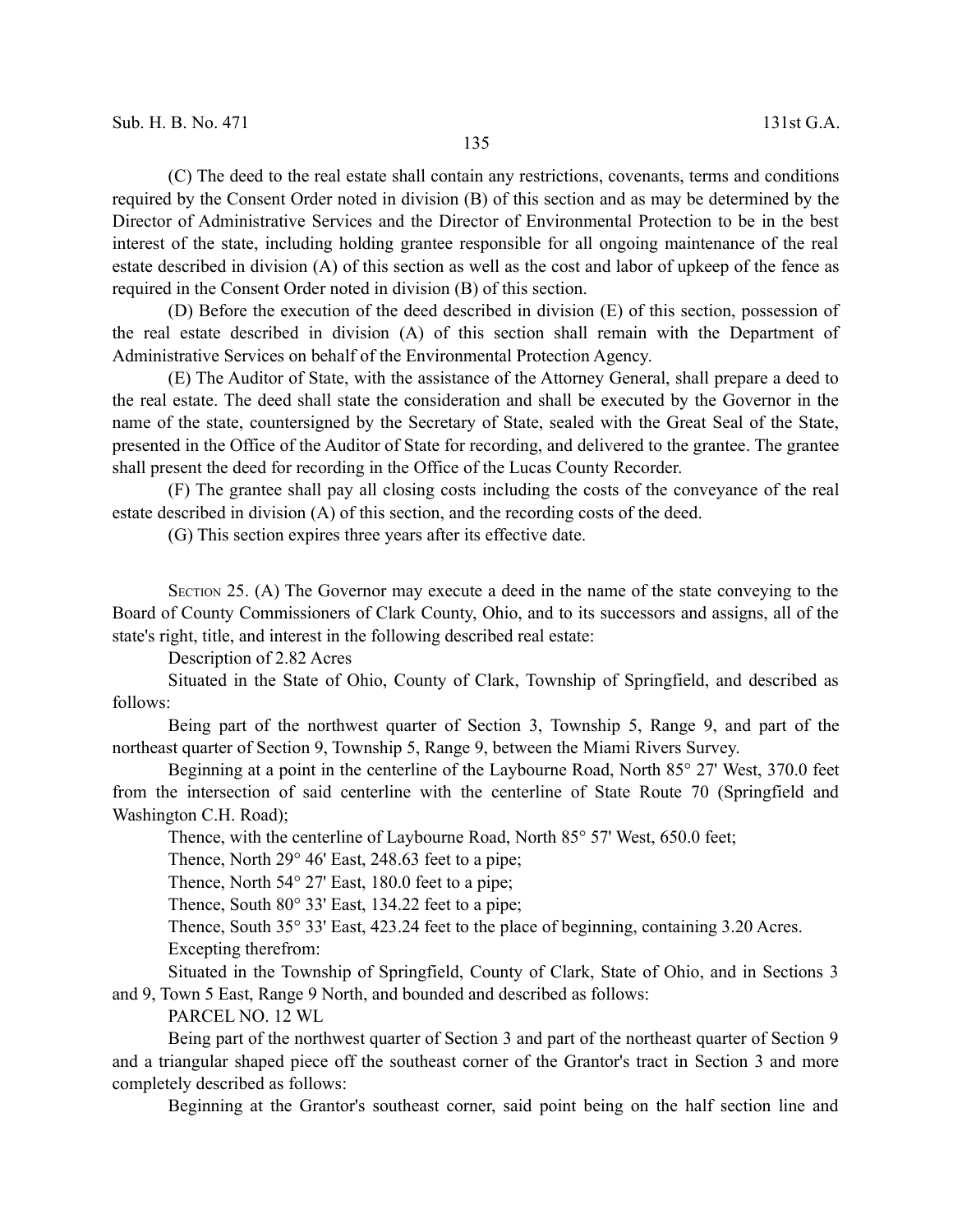185.90 feet left of Station 959+57.98 on the centerline of U.S. 40 and bearing N. 84° 15' 10" W., 223.76 feet from the intersection of the half section line with the centerline of U.S. 40 at Station 960+82.52;

Thence, N. 84° 15' 10" W., 189.30 feet along the Grantor's south line and half section line to a point 342.77 feet radially left of Station 958+48.47 and passing 245.84 feet left of P.T. Station 959+17.82;

Thence, N. 4° 53' 59" E., 233.11 feet to a point on the Grantor's east line 475.76 feet left of Station 960+44.34;

Thence S. 33° 50' 30" E., 302.45 feet along the Grantor's east line to the point of beginning.

Contains 0.38 acres, more or less, excluding 0.12 acres of right-of-way previously occupied by Laybourne Road.

Said stations being station number as stipulated in the hereinbefore mentioned survey and as shown by plans on file in the Department of Highways, Columbus, Ohio.

Prior Deed Reference: Vol. 452 Pg. 645

Auditor's Parcel Number: 30507000090001024

The foregoing legal description may be corrected or modified by the Department of Administrative Services as necessary in order to facilitate the recording of the deed.

(B)(1) The conveyance from the state to the grantee includes all improvements and chattels currently situated on the real estate, and is subject to all easements, covenants, conditions, and restrictions of record; all legal highways and public rights-of-way; zoning, building, and other laws, ordinances, restrictions, and regulations; and real estate taxes and assessments not yet due and payable. The real estate shall be conveyed in an "as-is, where-is, with all faults" condition.

(2) The deed may contain restrictions, exceptions, reservations, reversionary interests, or other terms and conditions the Director of Administrative Services determines to be in the best interest of the state.

(3) Subsequent to the conveyance, any restrictions, exceptions, reservations, reversionary interests, or other terms and conditions contained in the deed may be released by the state or the Ohio Adjutant General's Department without the necessity of further legislation.

(C) Consideration for the conveyance of the real estate described in division (A) of this section is \$125,000.

The Director of Administrative Services and the Board of County Commissioners of Clark County, Ohio, shall execute a real estate purchase agreement in a form prescribed by the Department of Administrative Services setting forth the terms and conditions of the subject conveyance. If the Board of County Commissioners of Clark County, Ohio, does not complete the purchase of the real estate within the time period provided in the real estate purchase agreement, the Director of Administrative Services may use any reasonable method of sale considered acceptable by the Ohio Adjutant General's Department to convey the real estate to an alternate grantee not later than three years after the effective date of this section.

(D) The real estate described in division (A) of this section shall be sold as an entire tract and not in parcels.

(E) Grantee shall pay all costs associated with the purchase, closing, and conveyance of the real estate, including surveys, title evidence, title insurance, transfer costs and fees, recording costs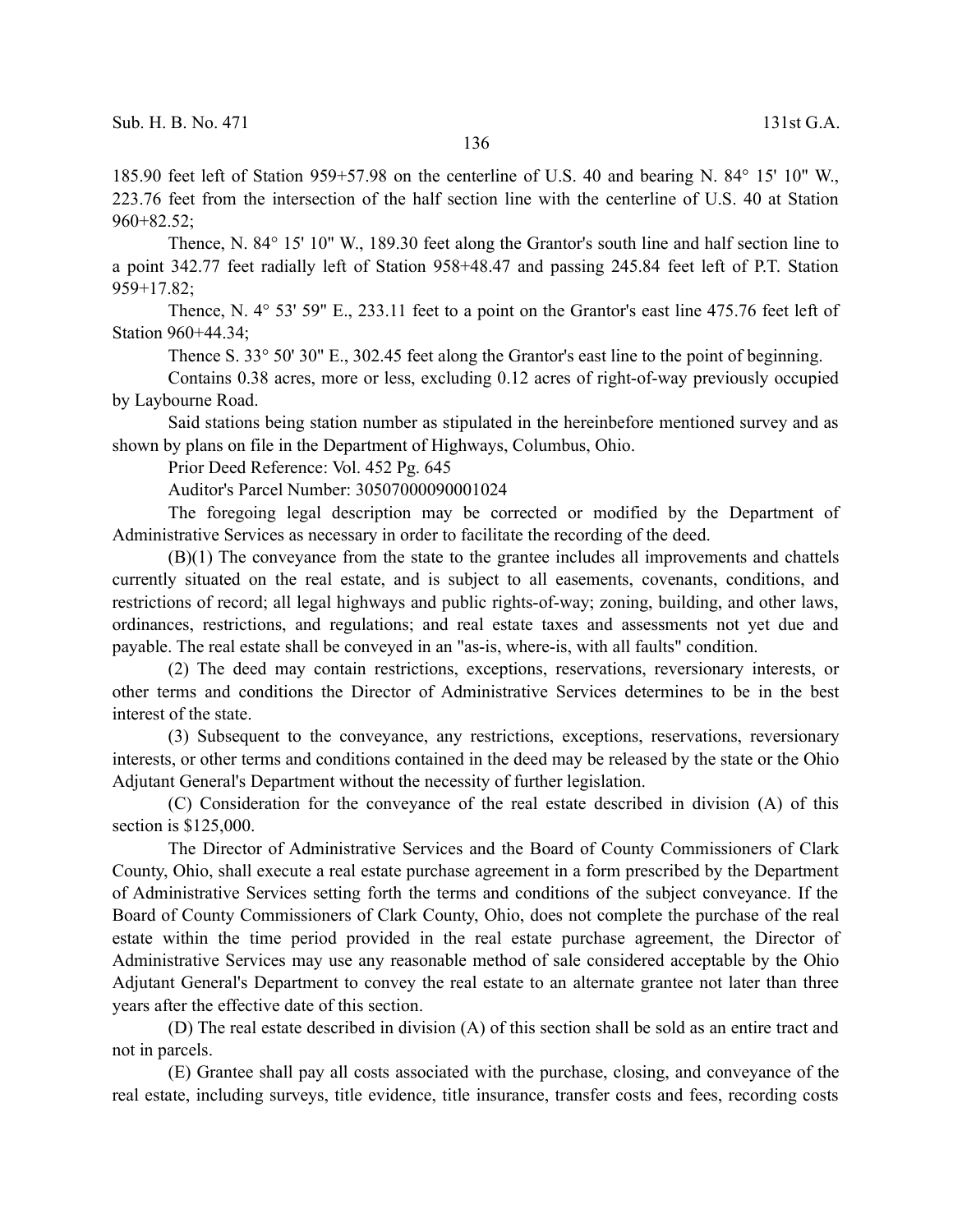and fees, taxes, and any other fees, assessments, and costs that may be imposed in connection with this conveyance.

The net proceeds of the sale shall be deposited into the state treasury to the credit of the Armory Improvements Fund in accordance with section 5911.10 of the Revised Code.

(F) Upon receipt of written notice from the Director of Administrative Services, the Auditor of State, with the assistance of the Attorney General, shall prepare a deed conveying title to the real estate described in division (A) of this section to the grantee. The deed shall state the consideration and shall be executed by the Governor in the name of the state, countersigned by the Secretary of State, sealed with the Great Seal of the State, presented in the Office of the Auditor of State for recording, and delivered to the grantee. The grantee shall present the deed for recording in the Office of the Clark County Recorder.

(G) This section expires three years after its effective date.

SECTION 26. (A) The Governor may execute a deed in the name of the state conveying to the Gallia County Board of Commissioners or another grantee to be determined ("Grantee"), and its heirs, and to its successors and assigns, all of the state's right, title, and interest in the following described real estate:

Begin at an angle point in the right-of-way of Ohio Ave, said point being 27.23 feet distant from and on an extension of the northeast line of Lot 1 of Colonial Subdivision Number 2 (P.B. 3, Pg. 24), and being 0.50 feet from the edge of pavement as referenced in Deed Volume 384, Page 477, thence, northwesterly, along the northeast line of said Colonial Subdivision Number 2, 480 feet+/- to an angle point in a 30 feet wide street, thence, northerly, along said 30 feet wide street,  $80 +$ -feet to a point about 1 foot north of a line of large trees, thence, northeasterly, running about 1 foot north of a line of large trees, 595 feet +/-, to a point where a line 0.50 feet distant from, and parallel to the east edge of sidewalk line of West Avenue intersects, thence, southeasterly along a line 0.50 feet distant from, and parallel to the east edge of sidewalk line of West Avenue, 330 feet +/- to a point of curvature in said parallel line, thence with a curve to the left, along a line 0.50 feet distant from, and parallel to the east edge of pavement line of West Avenue to a point 0.50 feet west of the edge of the pavement on the west side of Buckeye Avenue thence, southerly on a line 0.50 feet distant from and parallel to the west edge of pavement of Buckeye Avenue to a point on the north side of Ohio Avenue as referenced in Deed Volume 384, Page 477, thence along the north side of Ohio Avenue to the beginning and containing approximately 7.7 acres. All references are to records found in the offices of the Gallia County Recorder.

The foregoing legal description may be corrected or modified by the Department of Administrative Services as necessary in order to facilitate the recording of the deed.

(B)(1) The conveyance includes improvements and chattels situated on the real estate, and is subject to all easements, covenants, conditions, and restrictions of record: all legal highways and public rights-of-way; zoning, building, and other laws, ordinances, restrictions, and regulations; and real estate taxes and assessments not yet due and payable. The real estate shall be conveyed in an "asis, where-is, with all faults" condition.

(2) The deed may contain restrictions, exceptions, reservations, reversionary interests, or other terms and conditions the Director of Administrative Services determines to be in the best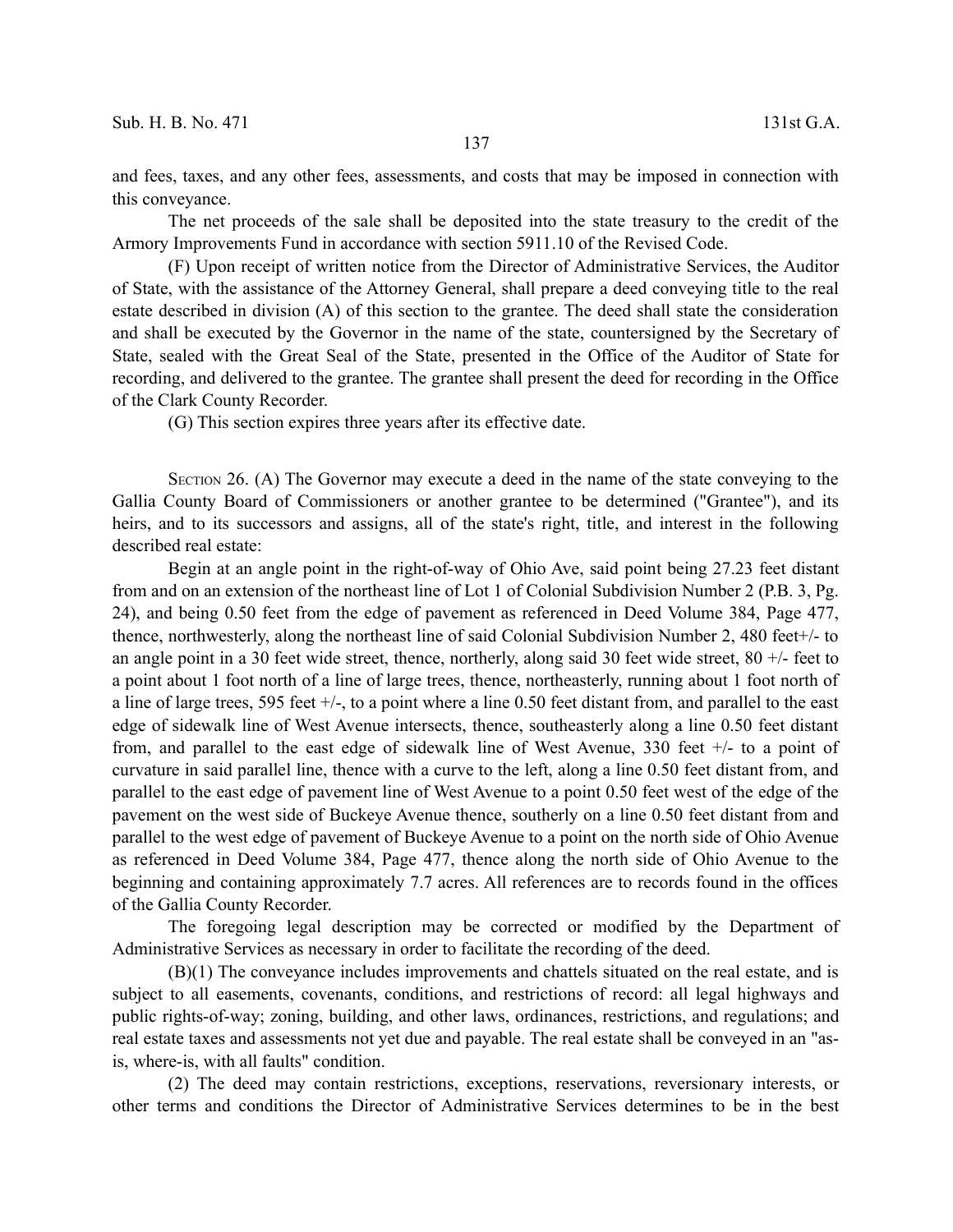interest of the state.

(3) Subsequent to the conveyance, any restrictions, exceptions, reservations, reversionary interests, or other terms and conditions contained in the deed may be released by the state or the Department of Developmental Disabilities without the necessity of further legislation.

(C) Consideration for the conveyance of the real estate described in division (A) of this section is \$1.

The Director of Administrative Services shall offer the real estate to the Gallia County Board of Commissioners, or other grantee, through a real estate purchase agreement. If the Board of County Commissioners of Gallia County, Ohio, or other grantee, does not complete the purchase of the real estate within the time period provided in the real estate purchase agreement, the Director of Administrative Services may use any reasonable method of sale considered acceptable by the Department of Developmental Disabilities to determine an alternate grantee or grantees willing to complete the purchase not later than three years after the effective date of this section. In that case, consideration for the conveyance of the real estate shall be at a price acceptable to the Director of Administrative Services and the Director of Developmental Disabilities. The Department of Developmental Disabilities shall pay all advertising costs, additional fees, and other costs incident to the sale of the real estate to an alternate grantee or grantees.

(D) The real estate described in division (A) of this section shall be sold as an entire tract and not in parcels.

(E) Except as otherwise specified in this section, grantee shall pay all costs associated with the purchase, closing, and conveyance of the real estate, including surveys, title evidence, title insurance, transfer costs and fees, recording costs and fees, taxes, and any other fees, assessments, and costs that may be imposed.

The net proceeds of the sale shall be deposited into the state treasury to the credit of the Mental Health Facilities Improvement Fund (Fund 7033) or another fund designated by the Director of Budget and Management.

(F)(1) Upon payment of the purchase price, the Auditor of State, with the assistance of the Attorney General, shall prepare a deed to the real estate described in division (A) of this section. The deed shall state the consideration and shall be executed by the Governor in the name of the state, countersigned by the Secretary of State, sealed with the Great Seal of the State, presented in the Office of the Auditor of State for recording, and delivered to the grantee. The grantee shall present the deed for recording in the Office of the Gallia County Recorder.

(2) The intent of this conveyance is for the grantee to use the real estate for mental health and addiction treatment; therefore, the deed shall contain a restriction stating that if the real estate described in division (A) of this section is no longer being used for mental health and addiction purposes, the real estate described in division (A) of this section shall revert back to the State of Ohio at the sole discretion of the Director of Administrative Services and the Department of Developmental Disabilities, at the purchase price of the real estate described in division (A) of this section.

(G) This section expires three years after its effective date.

SECTION 27. (A) The Governor may execute a deed in the name of the state conveying to a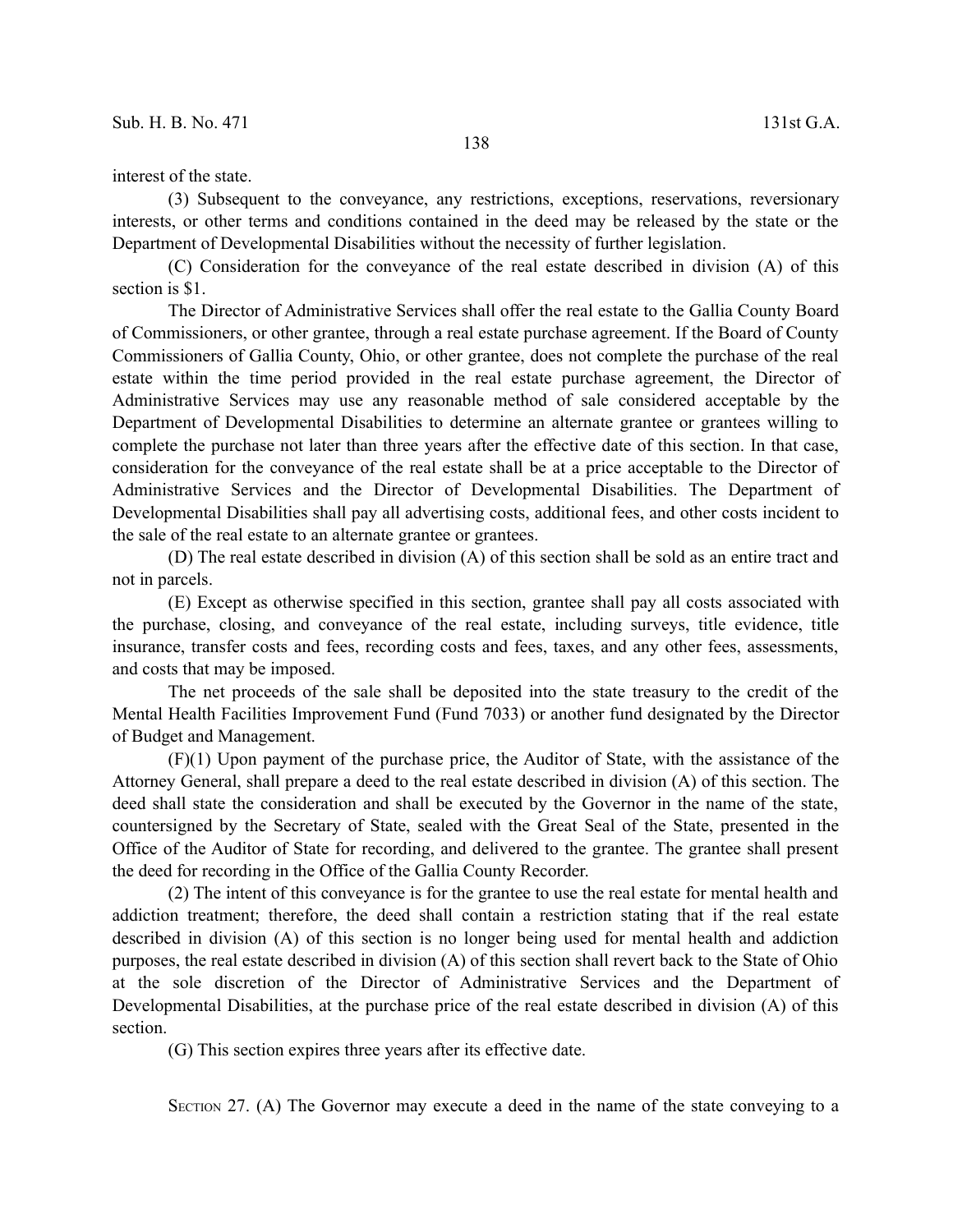purchaser or purchasers, and to their heirs, successors, and assigns, all of the state's right, title, and interest in the following described real estate:

Situated in the State of Ohio, County of Mahoning and Township of Austintown and being Lot Number 6 (six) in Countryside Development Plat No. 1, a part of the original Austintown Township, Tract 10, as shown and delineated upon the recorded Plat thereof in Volume 80, Page 95, Recorder's Office Mahoning County, Ohio.

Mahoning County Parcel #: 48-132-0-043.00-0

Prior Instrument: OR Vol. 3478 Pg. 113-114

The foregoing legal description may be corrected or modified by the Department of Administrative Services as necessary in order to facilitate the recording of the deed.

(B)(1) The conveyance includes improvements and chattels situated on the real estate, and is subject to all easements, covenants, conditions, and restrictions of record; all legal highways and public rights-of-way; zoning, building, and other laws, ordinances, restrictions, and regulations; and real estate taxes and assessments not yet due and payable. The real estate shall be conveyed in "as-is, where-is, with all faults" condition.

(2) The deed for the conveyance of the real estate may contain restrictions, exceptions, reservations, reversionary interests, or other terms and conditions the Director of Administrative Services and the Director of Rehabilitation and Correction determine to be in the best interest of the state.

(3) Subsequent to the conveyance, any restrictions, exceptions, reservations, reversionary interests, or other terms and conditions contained in the deed may be released by the state or the Department of Rehabilitation and Correction without the necessity of further legislation.

(C) The Director of Administrative Services shall conduct a sale of the real estate by sealed bid auction, and the real estate shall be sold to the highest bidder at a price acceptable to the Director of Administrative Services and the Director of Rehabilitation and Correction. The Director of Administrative Services shall advertise the sealed bid auction by publication in a newspaper of general circulation in Mahoning County once a week for three consecutive weeks before the date on which the sealed bids are to be opened. The Director of Administrative Services shall notify the successful bidder in writing. The Director of Administrative Services may reject any or all bids.

The purchaser shall pay ten percent of the purchase price to the Director of Administrative Services not later than five business days after receiving notice that the bid has been accepted, and pay the balance of the purchase price to the Director not later than sixty days after receiving notice that the bid has been accepted. The Director and purchaser shall enter into a real estate purchase agreement, in the form prescribed by the Department of Administrative Services. Payment may be made in cash or certified bank check made payable to the Treasurer of State. A purchaser who does not complete the conditions of the sale as prescribed in this division shall forfeit as liquidated damages the ten percent of the purchase price paid to the state. If a purchaser fails to complete the purchase of the real estate, the Director of Administrative Services may accept the next highest bid, subject to the foregoing conditions. If the Director of Administrative Services rejects all bids, the Director may repeat the sealed bid auction, or may use an alternative sale process that is acceptable to the Department of Rehabilitation and Correction.

The Department of Rehabilitation and Correction shall pay all advertising costs incident to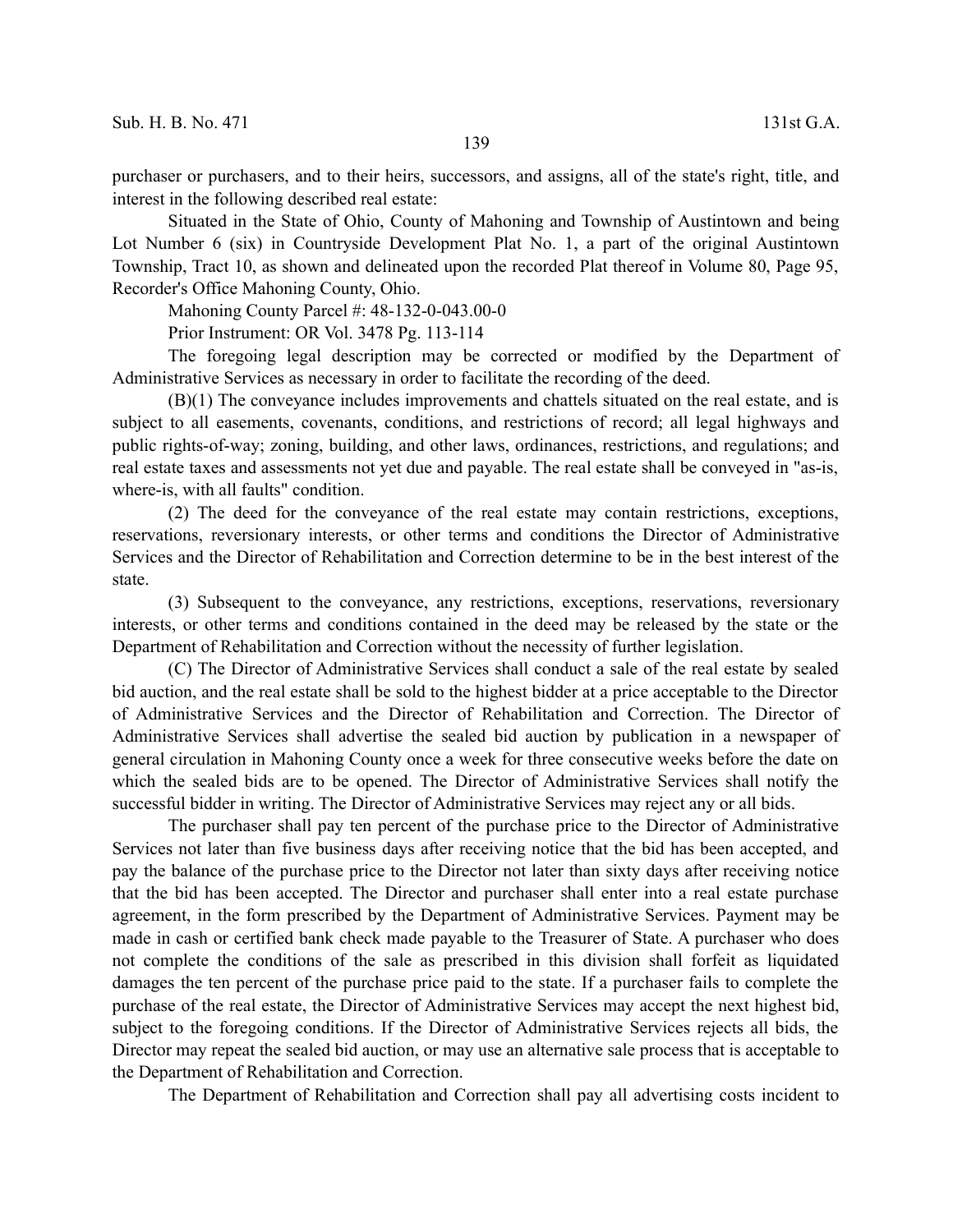the sale of the real estate.

(D) The real estate described in division (A) of this section shall be sold as an entire tract and not in parcels.

(E) Purchaser shall pay all costs associated with the purchase, closing, and conveyance of the real estate, including surveys, title evidence, title insurance, transfer costs and fees, recording costs and fees, taxes, and any other fees, assessments, and costs that may be imposed but excluding the costs set forth in division (C) of this section.

The net proceeds of the sale shall be deposited into the state treasury to the credit of the Adult and Juvenile Correctional Facilities Bond Retirement Fund created under section 5120.092 of the Revised Code and shall be used for debt retirement only.

(F) Upon payment of the purchase price, the Auditor of State, with the assistance of the Attorney General, shall prepare a deed conveying the real estate described in division (A) of this section to the purchaser. The deed shall state the consideration and shall be executed by the Governor in the name of the state, countersigned by the Secretary of State, sealed with the Great Seal of the State, presented in the Office of the Auditor of State for recording, and delivered to the purchaser. The purchaser shall present the deed for recording in the Office of the Mahoning County Recorder.

(G) This section expires three years after its effective date.

SECTION 28. (A) The Governor may execute a deed in the name of the state conveying to Ohio Power Company or its affiliates ("Grantee"), and to its successors and assigns, all of the state's right, title, and interest in the following described real estate:

Situated in the State of Ohio, County of Ross, Township of Union, containing a portion of the lands conveyed to The State of Ohio for the benefit of the Department of Rehabilitation and Correction, as recorded in Official Record 228, Page 2578, (Parcel No. 37-0915151.600), all references contained herein are to Ross County Recorder's records, Ross County, Ohio and being more particularly bounded and described as follows:

Beginning at a 5/8 inch Iron Pin and Cap found at the northerly corner of a 0.498 Acre tract and on the westerly line of a 22.976 Acre tract, both parcels conveyed to The Ohio Department of Transportation as recorded in Official Record 365, Page 1308, said point also being intersection of the northerly Right of Way line of Moundsville Road and the westerly Right of Way line of State Route 104;

thence, S 63°05'41"W, 446.04' with the northerly line of Moundsville Road to a 5/8 inch Iron Pin and Cap found at the southwesterly corner of said 0.498 Acre tract, said point also being on the north line of a 4.349 Acre tract conveyed to The Ross County Board of County Commissioners, as recorded in Official Record 229, Page 2300;

thence, S 76°00'42"W, 563.66', running with the northerly line of Moundsville Road to a 5/8 inch Iron Pin and Cap found on the north line of said 4.349 acre tract;

thence, leaving the northerly Right of Way line of said Moundsville Road and running within said State of Ohio lands the following two consecutive courses;

1) N 14°07'03"W, 372.36 to an Iron Pin and Cap set;

2) N 76°09'36"E, 995.77' to an Iron Pin and Cap set on the west Right of Way line of said State Route 104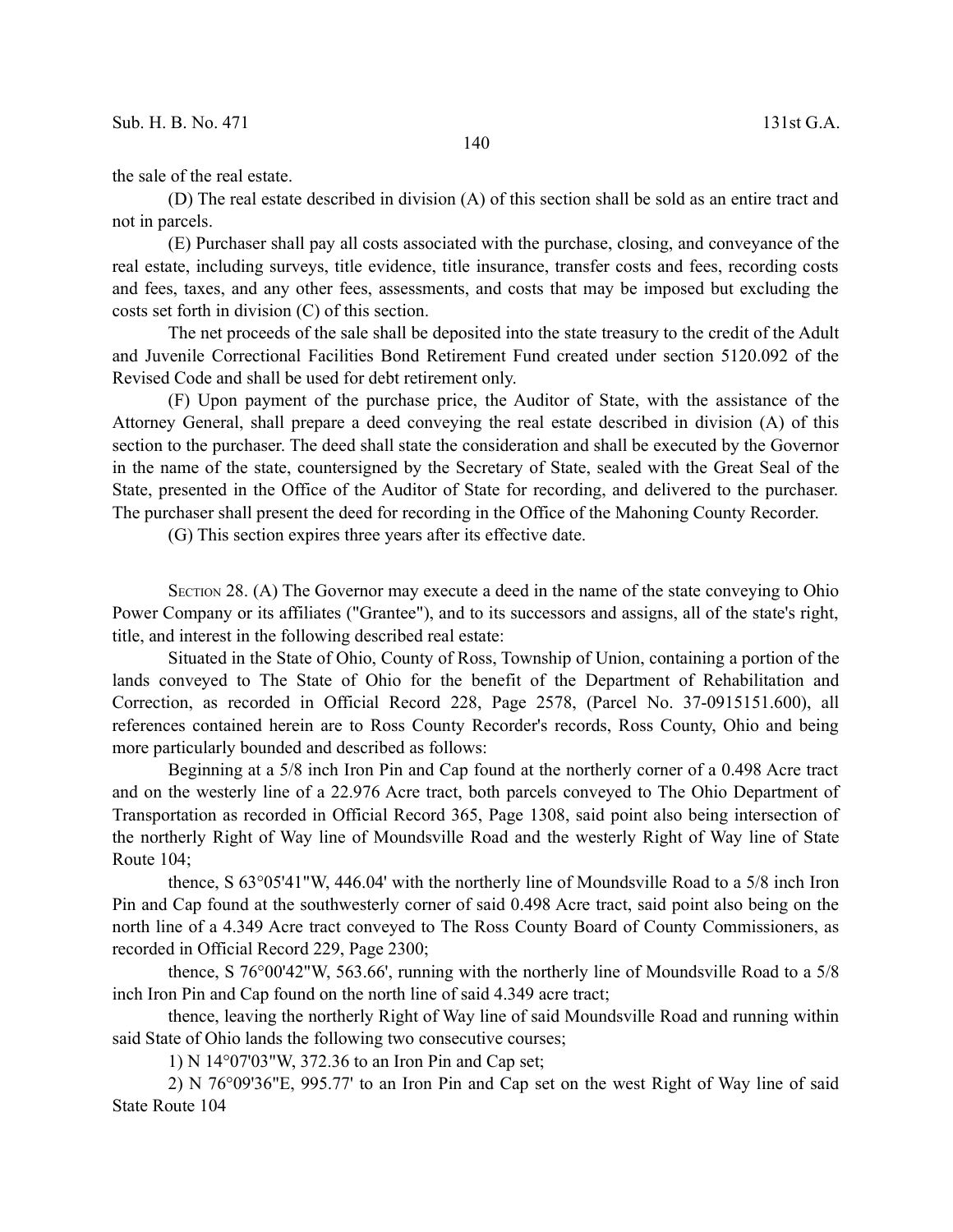thence, S 14°43'37"E, 270.09' to the Point of Beginning containing 8.000 acres of land acres, more or less, subject to all streets, highways, right-of-ways, alleys, easements, agreements and/or conditions of record, if any.

Bearings are based on the Ohio State Plane Coordinate System, N.A.D. 83, Ohio South Zone.

This description is based on an actual field survey performed on the eighteenth day of October, 2016.

All iron pins set are 5/8 inch diameter x 30 inch rebar with a yellow plastic cap stamped "Central Surv Co., Ltd."

The foregoing legal description may be corrected or modified by the Department of Administrative Services as necessary in order to facilitate the recording of the deed.

(B)(1) The conveyance includes improvements and chattels situated on the real estate, and is subject to all easements, covenants, conditions, and restrictions of record: all legal highways and public rights-of-way; zoning, building, and other laws, ordinances, restrictions, and regulations; and real estate taxes and assessments not yet due and payable. The real estate shall be conveyed in an "asis, where-is, with all faults" condition.

(2) The deed for the conveyance of the real estate may contain restrictions, exceptions, reservations, reversionary interests, or other terms and conditions the Director of Administrative Services determines to be in the best interest of the state.

(3) Before the conveyance, any restrictions, exceptions, reservations, reversionary interests, or other terms and conditions contained in the deed may be released by the state or the Department of Rehabilitation and Correction without the necessity of further legislation.

(C) The Director of Administrative Services shall offer the real estate to Ohio Power Company through a real estate purchase agreement, in the form prescribed by the Department of Administrative Services. Consideration for the conveyance of the real estate shall be at a price acceptable to the Director of Administrative Services and the Director of Rehabilitation and Correction. If Ohio Power Company does not complete the purchase of the real estate within the time period provided in the real estate purchase agreement, the Director of Administrative Services may use any reasonable method of sale considered acceptable by the Department of Rehabilitation and Correction to determine an alternate grantee willing to complete the purchase not later than three years after the effective date of this section.

(D) The real estate shall be sold as an entire tract and not in parcels.

(E) The grantee shall pay all costs associated with the purchase, closing, and conveyance of the real estate, including surveys, appraisals, title evidence, title insurance, transfer costs and fees, recording costs and fees, taxes, and any other fees, assessments, and costs that may be imposed.

The net proceeds of the sale or sales shall be deposited into the state treasury to the credit of the Adult and Juvenile Correctional Facilities Bond Retirement Fund in accordance with section 5120.092 of the Revised Code and shall be used for debt retirement only.

(F) Upon payment of the purchase price, the Auditor of State, with the assistance of the Attorney General, shall prepare a deed to the real estate. The deed shall state the consideration and shall be executed by the Governor in the name of the state, countersigned by the Secretary of State, sealed with the Great Seal of the State, presented in the Office of the Auditor of State for recording, and delivered to the grantee. The grantee shall present the deed for recording in the Office of the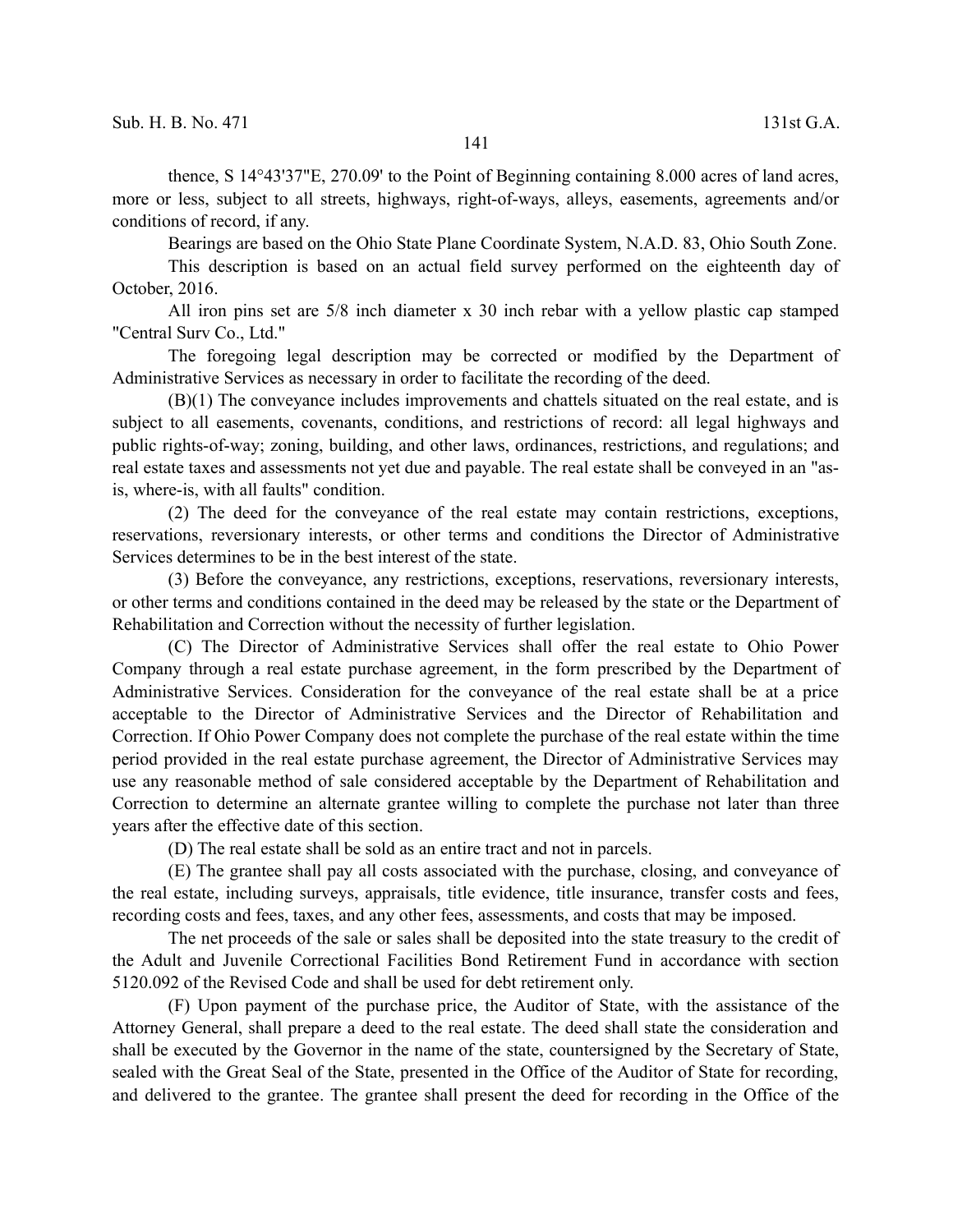Ross County Recorder.

(G) This section expires three years after its effective date.

SECTION 29. Notwithstanding division (A)(5) of section 123.01 of the Revised Code, the Director of Administrative Services with the Director of Rehabilitation and Correction shall enter into an environmental covenant easement with an appropriate party to protect a 100 foot corridor on the western banks of the Big Darby Creek on the Pickaway County Orient Prison site. The easement shall not preclude future outdoor recreational activities including fishing, canoeing, kayaking, or hiking.

The Director of Administrative Services, with the assistance of the Attorney General, shall prepare the environmental covenant easement document. The easement shall be executed by the Director of Administrative Services in the name of the state, presented in the Office of the Auditor of State for recording, and delivered to the party. The party shall present the easement for recording in the Office of the Pickaway County Recorder. The party shall pay the recording costs and fees.

SECTION 30. (A) The Governor may execute a deed in the name of the state conveying to the Board of Education of East Clinton Local School District ("Grantee"), its successors and assigns, all of the state's right, title, and interest in the following described real estate:

Situated in the State of Ohio, County of Clinton, Village of New Vienna, Green Township and VMS#1078, and being a 15.00 acres tract of land out of an original 100.72 acres tract (with exceptions) as conveyed to Leone H. Wolfe in Deed Book 252, Page 540 (Parcel 2) at the Clinton County Recorder's Office, Clinton County, Ohio, said 15.000 acres being more particularly described as follows:

Beginning at a PK nail found in the centerline of State Route 28, and in the southern boundary of said 100.72 tract;

Thence, along said centerline of State Route 28 S 81 deg 42' 35" W, a distance of 70.42 feet to a railroad spike set in said centerline of State Route 28;

Thence, crossing said State Route 28, and crossing said 100.72 acres tract N 08 deg 25' 32" W a distance of 172.73 feet to an iron pin set;

Thence, crossing said 100.72 acres tract, S 81 deg 34' 28" W a distance of 305.70 feet to an iron pin set in the eastern boundary of Lot 6M of Wilbur Huffman Subdivision of record with said Recorder's Office as an extension of the Village of New Vienna;

Thence, along the western boundary of said 100.72 acres tract and the eastern boundary of said Wilbur Huffman Subdivision, N 43 deg 30' 03" W, a distance of 346.10 feet to an iron pin set at the northeastern corner of Lot 1M of said Wilbur Huffman Subdivision, at a northwestern corner of said 100.72 acres tract, and in the southern boundary of a 0.36 acres tract as conveyed to Thomas J. Hicks of record in Deed Book 82, Page 96 at said Recorder's Office;

Thence, along a northern boundary of said 100.72 acres tract and the southern boundaries of the following tracts:

0.46 acres to L. & D. Barley in Deed Book 117, Page 201;

0.61 acres to Charles & Maxine M. Clark in Deed Book 273, Page 264,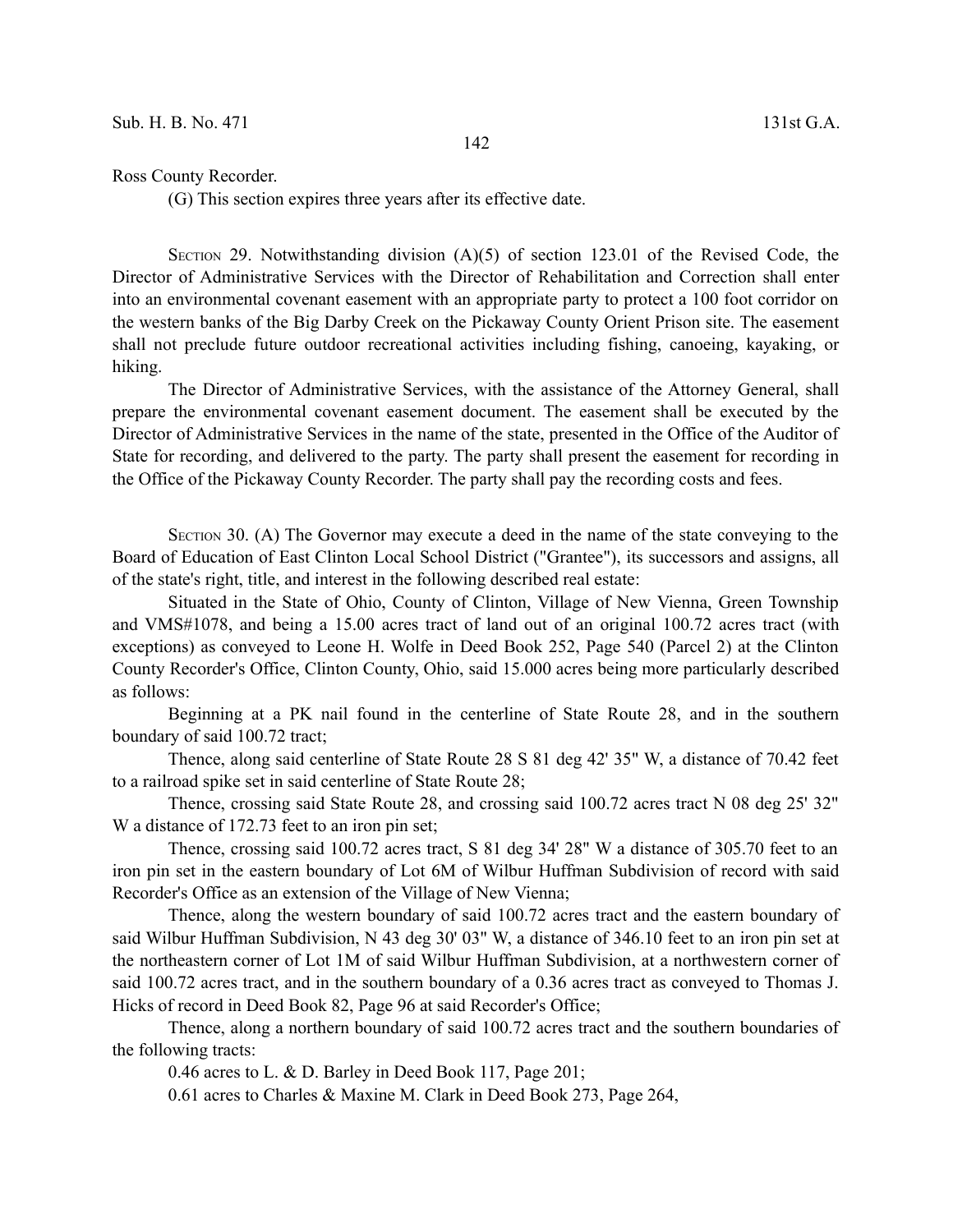0.64 acres to Robert & Ann M. Norman in Deed Book 95, Page 521,

0.48 acres to Wilma J. Crossham in Deed Book 175, Page 99,

0.34 acres to Kristopher R. Cochran in deed Book 120, Page 789,

N 45 deg 30' 00" E a distance of 516.12 feet to an iron pin set at the southeastern corner of said 0.34 acres tract;

Thence, along the eastern boundary of said 0.34 acres tract and a western boundary of said 100.72 acres tract, N 45 deg 01' 35" W a distance of 22.44 feet to an iron pin set in the eastern boundary of said 0.34 acres tract, in a western boundary of said 100.72 acres tract, and at the southwestern corner of a 0.500 acres tract as conveyed to Virginia Hilderbrant as recorded in Deed Book 230, Page 131 at said Recorder's Office;

Thence along a northern boundary of said 100.72 acres tract and the southern boundaries of said 0.500 acres Hilderbrant tract and a 0.439 acres tract as conveyed to G. L. P. and Brewer J. Brewer of record in Deed Book 286, Page 876 at said Recorder's Office, N 46 deg 22' 32" E (passing an iron pin found at the southwestern corner of said 0.439 acres tract at a distance of 223.44 feet) a total distance of 319.44 feet to an iron pin set; at the southeastern corner of said 0.439 acres tract and in the northern boundary of said 100.72 acres tract;

Thence crossing said 100.72 acres tract the following two courses:

1) S 44 deg 02' 41" E a distance of 400.00 feet to an iron pin set;

2) S 35 deg 54' 34" E a distance of 740.37 feet to a railroad spike set in the southern boundary of said 100.72 acres tract and in the centerline of said State Route 28;

Thence along the centerline of said State Route 28 and the southern boundary of said 100.72 acres tract S 83 deg 16' 45" W a distance of 664.73 feet to the point of beginning containing 15.000 acres more or less, and being subject to all easements, restrictions and right-of-ways (if any) or previous record.

This description was prepared by Civil Engineering Associates, Inc., Columbus, Ohio from an actual field survey of the premises in September of 1995. The basis of bearings is N 45 deg 30' 00" E for a northern boundary of said 100.72 acres tract as conveyed in Deed Book 252, Page 540.

The foregoing legal description may be corrected or modified by the Department of Administrative Services as necessary in order to facilitate the recording of the deed.

(B) The real estate was originally conveyed to the state as collateral for school construction facility bonds. Once the construction project was completed, the intention was for the state to convey title of this real estate to the East Clinton Local School District. The purpose of this legislation is to fulfill this intention.

(C) The real estate described in division (A) of this section shall be conveyed as an entire tract and not in parcels.

(D) Consideration for the conveyance of the real estate described in division (A) of this section is \$1.

(E) The grantee shall pay all costs associated with the purchase and conveyance of the real estate including recording costs and fees.

(F) The net proceeds of the conveyance shall be deposited into the state treasury to the credit of the General Revenue Fund.

(G) Upon payment of the purchase price, the Auditor of State, with the assistance of the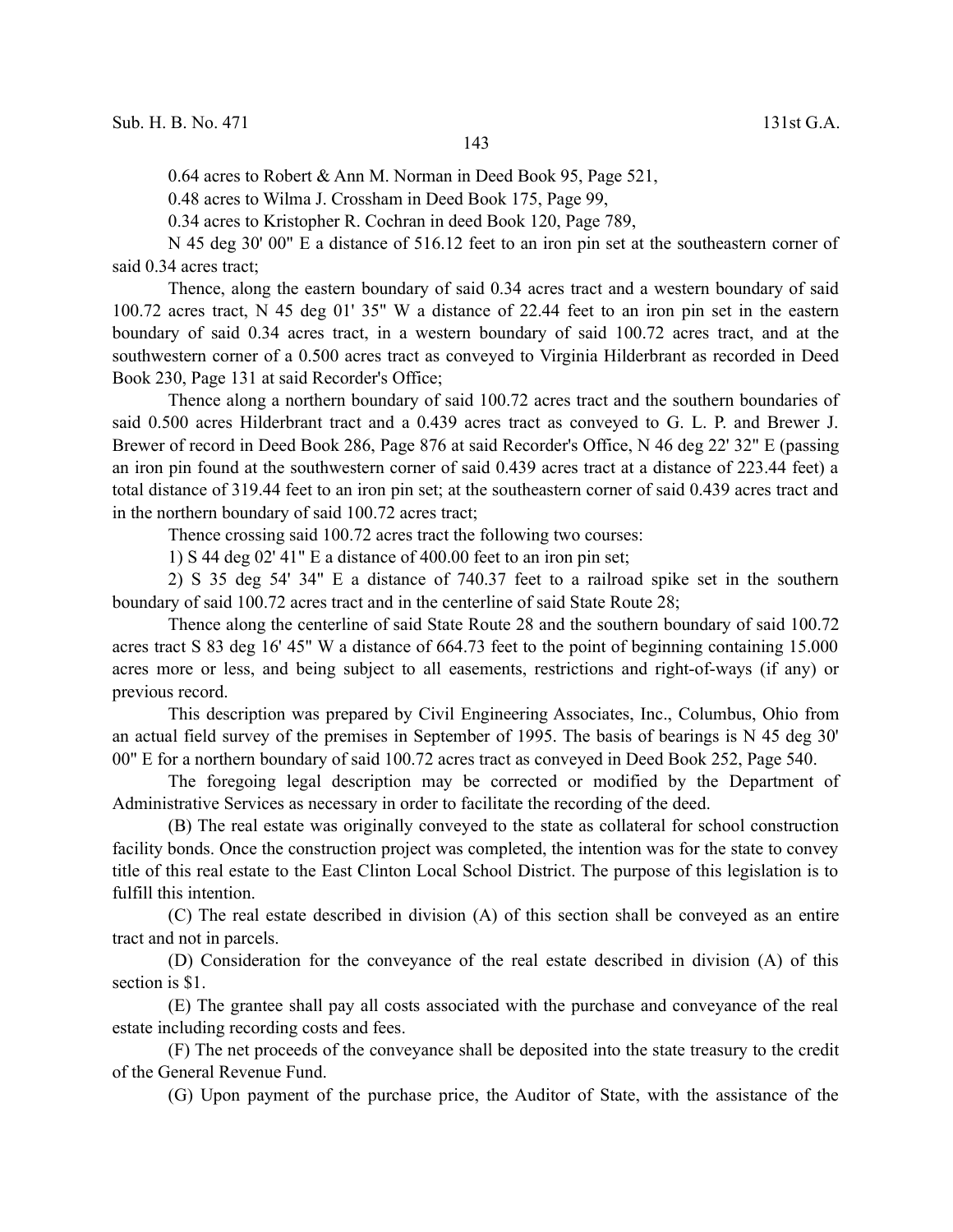Attorney General, shall prepare a deed to the real estate. The deed shall state the consideration and the terms and conditions of the conveyance. The deed shall be executed by the Governor in the name of the state, countersigned by the Secretary of State, sealed with the Great Seal of the State, presented in the Office of the Auditor of State for recording, and delivered to the grantee. The grantee shall present the deed for recording in the Office of the Clinton County Recorder.

(H) This section shall expire three years after its effective date.

SECTION 31. (A) The Governor may execute a deed in the name of the state conveying to the Board of Education of the Northridge Local School District, and to its successors and assigns, all of the state's right, title, and interest in the following described real estate:

Situated in the Township of Liberty, County of Licking and State of Ohio, and bounded as described as follows:

Being in range fourteen (14), township three (3) and quarter township number one (1), of the United States Military Tract and being a part of lot number four (4) in the plat survey of Bushnell, the County Surveyor, lying in the west half of Quarter Township or section number one (1) and being in the same real estate conveyed to Ralph L. Parrill and Donna J. Parrill and Donald Parrill and C. Katharine Parrill by Alfred M. Kass and Frank Kass, Trustees of the Joseph F. Kass Trust, by deed dated September 22, 1977 and recorded in deed record volume 767, page 544, and being more particularly described as follows:

Beginning at a point in the centerline of U. S. Highway Route (62) and the intersection of the west boundary of said lot number four  $(4)$ ;

Thence, continuing southward along the west boundary of lot number (4) a distance of 2,303 feet to a point which marks the southern boundary of lot number four (4) and the northern boundary of lot number seven (7);

Thence, eastward along the common boundary of lot number (4) and lot number seven (7) a distance of 560 feet to a point, which is also 786.4 feet from the eastern boundary of lot number four  $(4);$ 

Thence, northward on a line parallel to the western boundary of lot number four (4) a distance of 2,643 feet to a point in the centerline of U. S. Highway Route 62;

Thence southwestwardly along the centerline of U. S. Highway Route 62 to the point at the intersection of U. S. Highway Route 62 to the point at the intersection of U. S. Highway Route 62 and the western boundary of lot number four (4) which is the point of beginning and containing 31.792 acres more or less subject to all rights of way, easements and restrictions, if any, of previous record.

## EXCEPTING THEREFROM THE FOLLOWING:

Situate in the State of Ohio, the County of Licking, the Township of Liberty, being part of Lot No. 4 in the First Quarter of Township No. 3, Range No. 14, U. S. M. Lands, also being part of a 31.792 Acre Tract conveyed to Ralph L. and Donna J. Parrill, as the same is shown of record in Official Record Book No. 14, Page No. 772 in the records of the Recorder's Office, Licking County, Ohio and being more particularly described as follows.

Beginning at a point in U. S. Route No. 62 (Johnstown-Utica Road), said point being North 60°31'00" East, a distance of 371.98 feet from a point where the Westerly line of Lot No. 4 intersects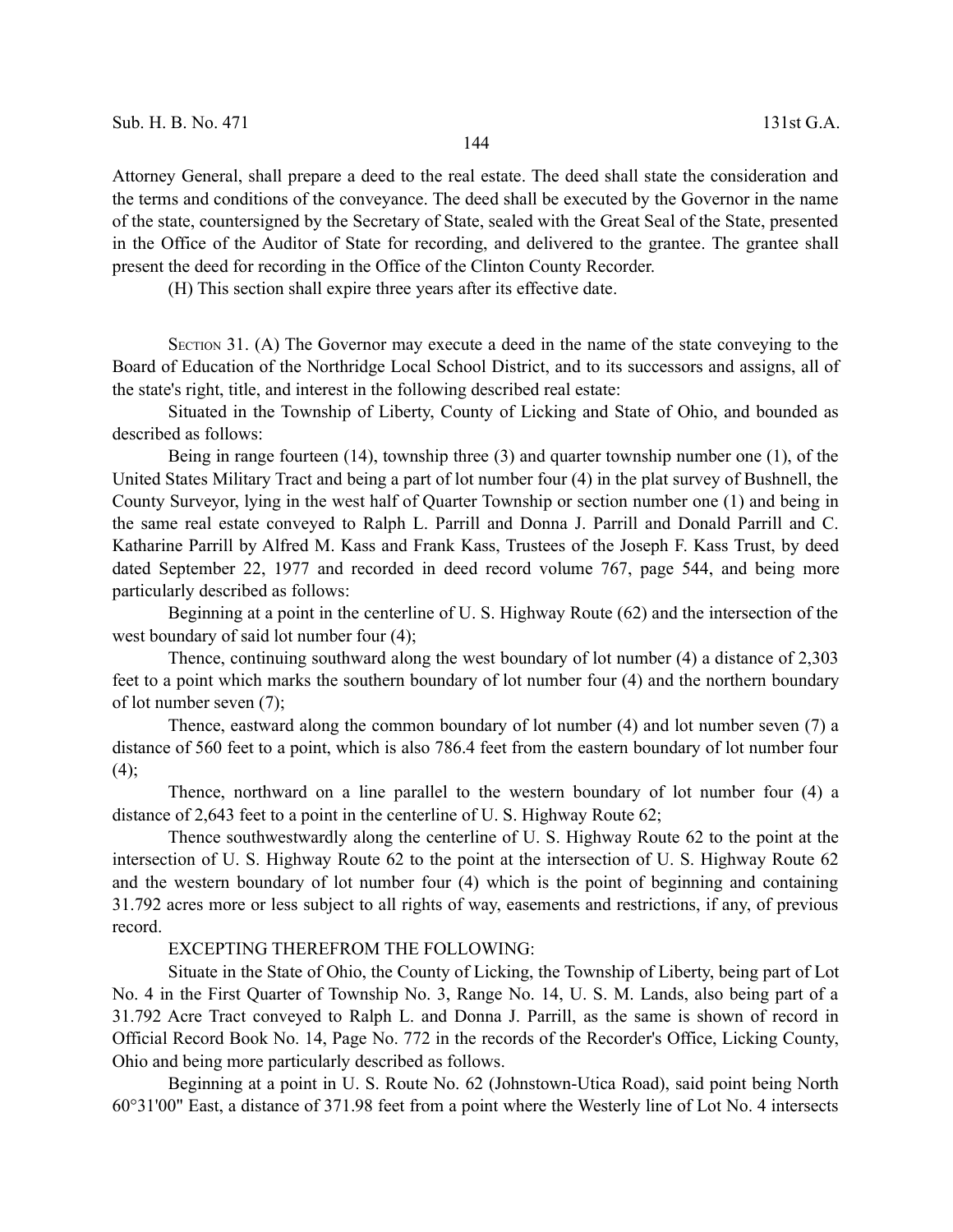the centerline of U. S. Route No. 62 (Johnstown-Utica Road);

Thence, from said point of beginning, North 60°31'00" East and along the centerline of U. S. Route No. 62 (Johnstown-Utica Road) and along the Northerly line of the above mentioned 31.792 Acre Tract, a distance of 299.98 feet to a point;

Thence, South 04°04'07" West and along the Easterly line of said 31.792 Acre Tract and along the Westerly line of a certain 51.508 Acre Tract conveyed to Donald and C. Katherine Parrill, as shown of record in Official Record Book No. 14, Page 768 and passing an Iron Pin on line at 54.00 feet, a distance of 431.80 feet to an Iron Pin;

Thence, North 85°55'53" West, a distance of 250.00 feet to an Iron Pin;

Thence, North 04°04'07" East and parallel to the Easterly line of said 31.792 Acre Tract and passing an Iron Pin on line at 212.00 feet, a distance of 266.00 feet to the place of beginning and containing 2.002 Acres, subject to all easements and/or restrictions shown of record, also subject to all legal right-of-way. Leaving after said exception 29.790 acres, more or less.

Prior Instrument Reference: Official Record 915 Page 925 PPN: 39-114834-01.000

The foregoing legal description may be corrected or modified by the Department of Administrative Services as necessary in order to facilitate the recording of the deed.

(B) Consideration for the conveyance of the real estate is \$1.

(C) The real estate shall be sold as an entire tract and not in parcels.

(D) The Auditor of State, with the assistance of the Attorney General, shall prepare a deed to the real estate. The deed shall state the consideration and shall be executed by the Governor in the name of the state, countersigned by the Secretary of State, sealed with the Great Seal of the State, presented in the Office of the Auditor of State for recording, and delivered to the grantee. The grantee shall present the deed for recording in the Office of the Licking County Recorder.

(E) The grantee shall pay the costs of the conveyance of the real estate, including recordation costs of the deed.

(F) The net proceeds of the conveyance shall be deposited into the state treasury to the credit of the General Revenue Fund.

(G) This section expires three years after its effective date.

SECTION 32. (A) Notwithstanding division (A)(5) of section 123.01 of the Revised Code, the Director of Administrative Services may execute a perpetual easement in the name of the state granting to the City of Piqua and to its successors and assigns, a perpetual water line easement located at the Johnston Farm and Indian Agency Historic Site and legally described as follows:

Situated in Section 6, Town 6, Range 6 East, City of Piqua, Miami County, Ohio being Lot 8138 as conveyed to the State of Ohio in D.B. 426 Page 70 of the Miami County Recorder's Office and being more particularly described as follows:

Commencing at the southeast corner of the above referenced Lot 8138, being the southwest corner of a tract of land conveyed to the Ohio Historical Society;

Thence along a southerly line of Lot 8138, N72°45'13"W a distance of 161.22 feet;

Thence continuing along a southerly line of Lot 8138, N34°47'23"W a distance of 200.22 feet to the True Point of Beginning;

Thence continuing along said southerly line, N34°47'23"W a distance of 25.87 feet;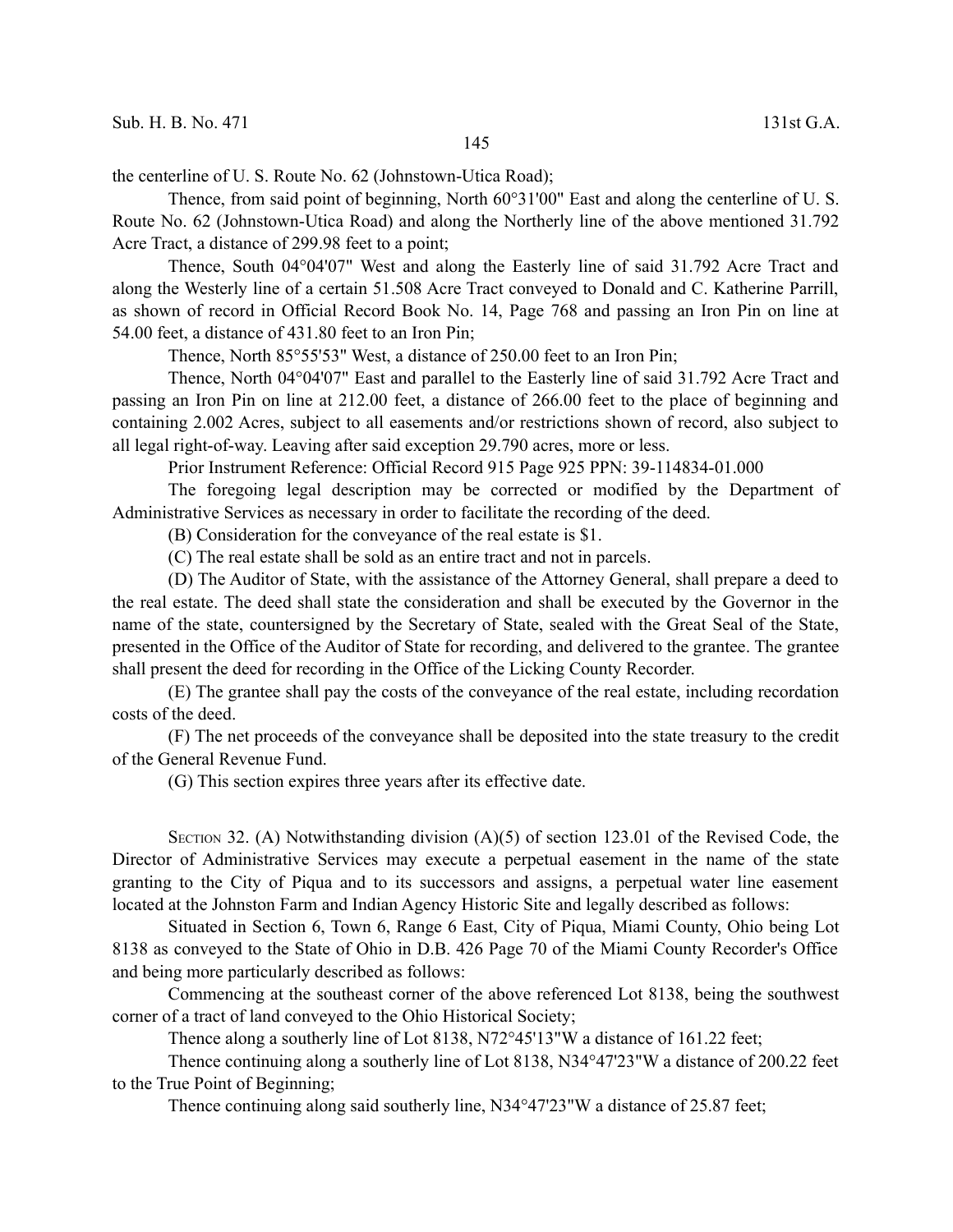Thence along lines through said Lot 8138, S85°25'01"E a distance of 277.88 feet to a point in the east line of said Lot 8138;

Thence along the east line of said lot, S29°19'07"W a distance of 22.02 feet;

Thence along a line through said Lot 8138, N85°25'01"W a distance of 252.26 to the Point of Beginning.

The above described parcel containing 5,301 square feet more or less.

The foregoing legal description may be corrected or modified by the Department of Administrative Services as necessary in order to facilitate the recording of the easement.

(B) The perpetual easement shall state the obligations of, and the duties to be observed and performed by, the City of Piqua, Ohio, with regard to the perpetual easement, and shall require the City of Piqua, Ohio, to assume perpetual responsibility for operating, maintaining, repairing, reconstructing, and replacing an existing water supply line on the real estate.

(C) The consideration for the granting of this easement is \$426.

(D) The Director of Administrative Services, with the assistance of the Attorney General, shall prepare and execute the perpetual easement document. The perpetual easement shall state the consideration and the terms and conditions for the granting of the perpetual easement. The perpetual easement shall be executed by the Director of Administrative Services in the name of the state, presented in the Office of the Auditor of State for recording, and delivered to the City of Piqua, Ohio. The City of Piqua, Ohio, shall present the perpetual easement for recording in the Office of the Miami County Recorder. The City of Piqua, Ohio, shall pay the recording costs and fees.

(E) This section expires three years after its effective date.

SECTION 33. That sections 729.10 and 729.11 of Am. Sub. H.B. 483 of the 130th General Assembly, as amended by Sub. H.B. 53 of the 131st General Assembly, be amended to read as follows:

Sec. 729.10. (A)(1) There is hereby created the Criminal Justice Recodification Committee, consisting of twenty-four members. Three members shall be members of the Senate, appointed by the President of the Senate. Two of those members shall be members of the majority party in the Senate and one shall be a member of the minority party in the Senate. Three members shall be members of the House of Representatives, appointed by the Speaker of the House of Representatives. Two of those members shall be members of the majority party in the House of Representatives and one shall be a member of the minority party in the House of Representatives. One member shall be a Justice of the Supreme Court, appointed by the Chief Justice of the Supreme Court. One member shall be the Director of Rehabilitation and Correction or the Director's individual designee. One member shall be the Director of Youth Services or the Director's individual designee. Three members, not more than two of whom shall be members of the same political party, shall be judges jointly appointed by the President of the Senate and the Speaker of the House of Representatives after consulting with the Chief Justice of the Supreme Court, with each judge being a judge of a court of appeals, judge of a court of common pleas, judge of a municipal court, or judge of a county court. The following twelve members, not more than seven of whom shall be members of the same political party, shall be jointly appointed by the President of the Senate and the Speaker of the House of Representatives after consulting with the appropriate state associations, if any, that are represented by these members: one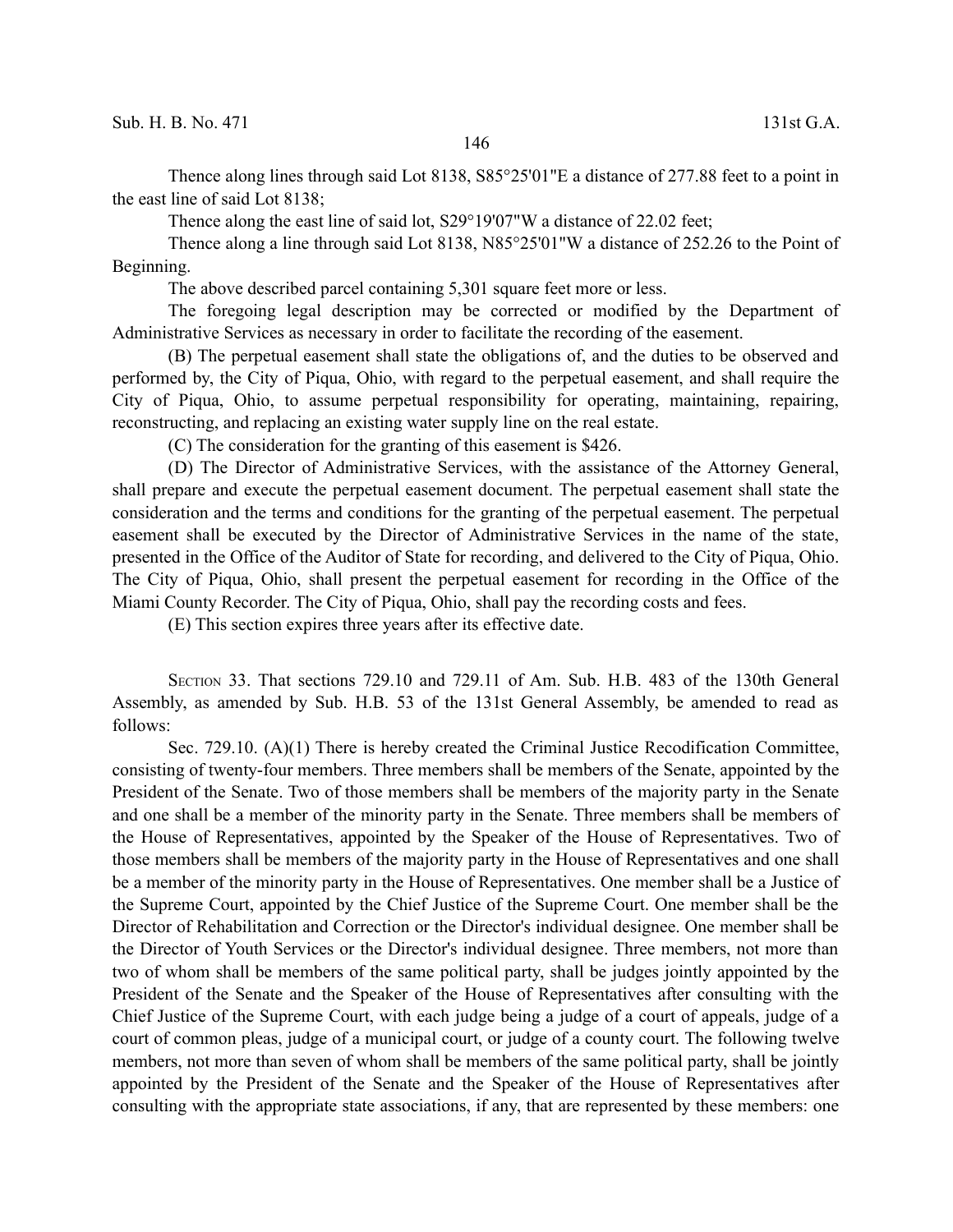sheriff; one peace officer of a municipal corporation or township; three prosecutors, each of whom is a county prosecuting attorney or a full-time city prosecuting attorney; three attorneys whose practice of law primarily involves the representation of criminal defendants; one member of the Ohio State Bar Association; one representative of community corrections programs; one representative of community addiction services providers or community mental health services providers; and one representative of a juvenile justice organization.

All appointed members of the Committee shall be appointed by the specified appointing authority not later than thirty days after the effective date of the amendments to this section July 1, 2015. All members of the Committee who are elected officials and whose term of office expires prior to January 1, 2016 2017, shall serve until the expiration of their term of office. Any vacancy on the Committee shall be filled in the same manner as the original appointment.

When the President of the Senate and the Speaker of the House of Representatives make their appointments to the Committee, they shall consider adequate representation by race and gender.

 $(2)$  As used in division  $(A)(1)$  of this section:

(a) "Community addiction services provider" and "community mental health services provider" have the same meanings as in section 5119.01 of the Revised Code.

(b) "Community corrections programs" has the same meaning as in section 5149.30 of the Revised Code.

(B) The Committee initially shall meet not later than sixty days after the effective date of the amendments to this section July 1, 2015. At its initial meeting, the Committee shall organize, select a Chairperson and Vice-chairperson and any other necessary officers, and adopt rules to govern its proceedings. The Committee shall meet as necessary at the call of the Chairperson or on the written request of eight or more of its members. Thirteen members of the Committee constitute a quorum, and the votes of a majority of the quorum present shall be required to validate any action of the Committee. All business of the Committee shall be conducted in public meetings.

The members of the Committee shall serve without compensation, but each member shall be reimbursed for the member's actual and necessary expenses incurred in the performance of the member's official duties on the Committee. In the absence of the Chairperson, the Vice-chairperson shall perform the duties of the Chairperson.

(C) The Committee has the same powers as other standing or select committees of the General Assembly. The Committee may consult with, and seek and obtain research and technical services and support from, any individual, organization, association, college, or university. All state and local government agencies and entities shall cooperate with the Committee in the performance of its duties under this section and Section 729.11 of Am. Sub. H.B. 483 of the 130th General Assembly.

Sec. 729.11. (A) The Criminal Justice Recodification Committee shall study the existing criminal statutes of this state, with the goal of enhancing public safety and the administration of criminal justice in Ohio by eliminating duplication in those statutes, aligning those statutes with the purpose of defining a culpable mental state for all crimes, removing or revising crimes included in those statutes for which no culpable mental state is provided, and other appropriate measures. The Committee shall use the results of its study to develop and recommend to the General Assembly a comprehensive plan for revising the state's Criminal Code that is consistent with those specified goals of the study.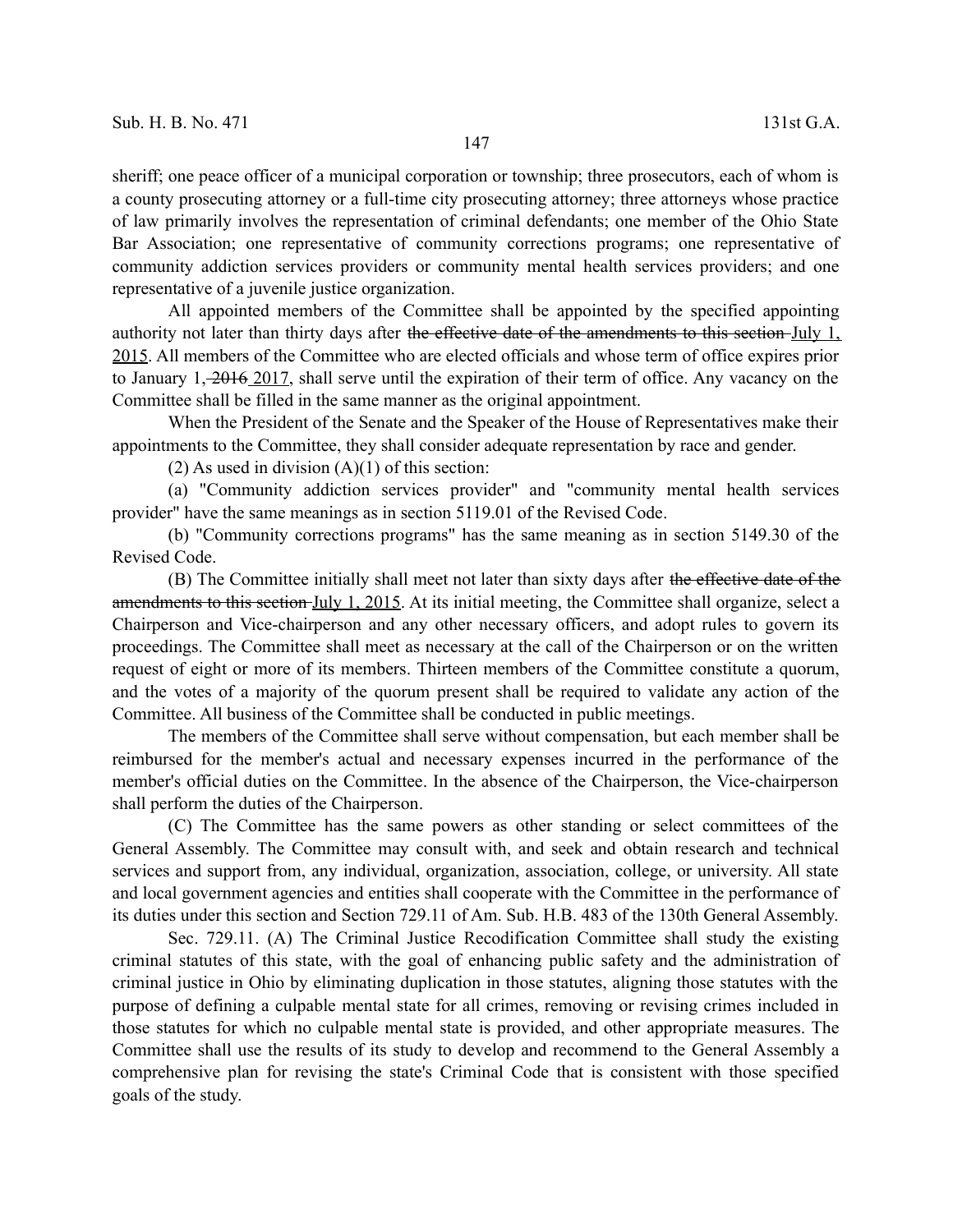(B) Not later than August 1, 2016 June 30, 2017, the Criminal Justice Recodification Committee shall recommend to the General Assembly a comprehensive plan for revising the state's Criminal Code that is consistent with the goals of the Committee's study that are specified in division (A) of this section.

(C) Upon its submission to the General Assembly pursuant to division (B) of this section of its recommendations for a comprehensive plan for revising the state's Criminal Code, the Criminal Justice Recodification Committee shall cease to exist.

SECTION 34. That existing Sections 729.10 and 729.11 of Am. Sub. H.B. 483 of the 130th General Assembly, as amended by Sub. H.B. 53 of the 131st General Assembly, are hereby repealed.

SECTION 35. Section 149.43 of the Revised Code is presented in this act as a composite of the section as amended by Sub. H.B. 317, Sub. H.B. 359, and Sub. S.B. 321, all of the 131st General Assembly. The General Assembly, applying the principle stated in division (B) of section 1.52 of the Revised Code that amendments are to be harmonized if reasonably capable of simultaneous operation, finds that the composite is the resulting version of the section in effect prior to the effective date of the section as presented in this act.

SECTION 36. This act is declared to be an emergency measure necessary for the immediate preservation of the public peace, health, and safety. The reason for such necessity is to prevent the expiration of certain sections of law that will otherwise occur on December 31, 2016, and to continue the agencies being renewed in this act before their expiration on December 31, 2016. Therefore, this act goes into immediate effect.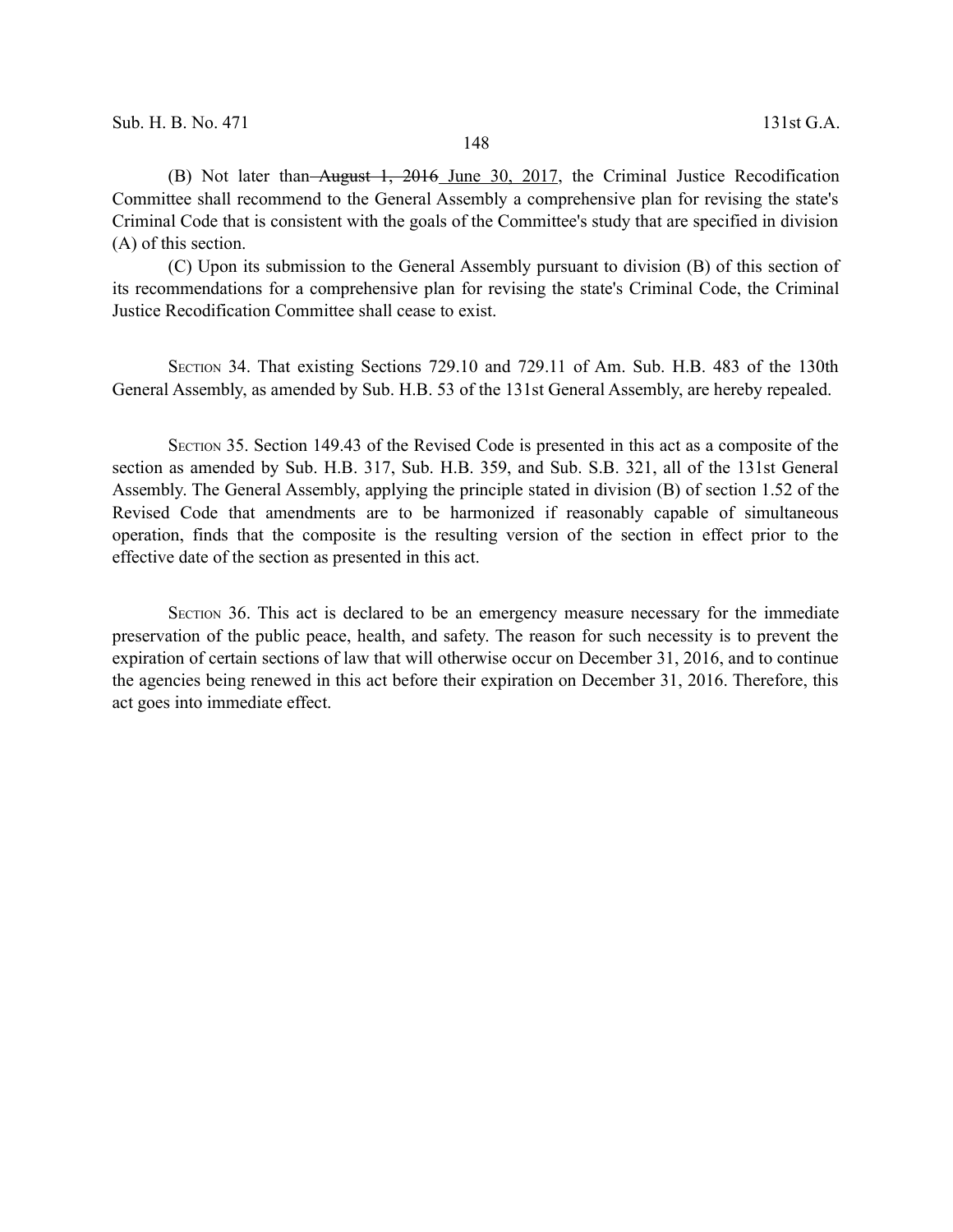Sub. H. B. No. 471 131st G.A.

*Speaker \_\_\_\_\_\_\_\_\_\_\_\_\_\_\_\_\_\_\_ of the House of Representatives.*

149

*President \_\_\_\_\_\_\_\_\_\_\_\_\_\_\_\_\_\_\_ of the Senate.*

Passed \_\_\_\_\_\_\_\_\_\_\_\_\_\_\_\_\_\_\_\_\_\_\_\_, 20\_\_\_\_

Approved \_\_\_\_\_\_\_\_\_\_\_\_\_\_\_\_\_\_\_\_\_\_\_\_, 20\_\_\_\_

*Governor.*